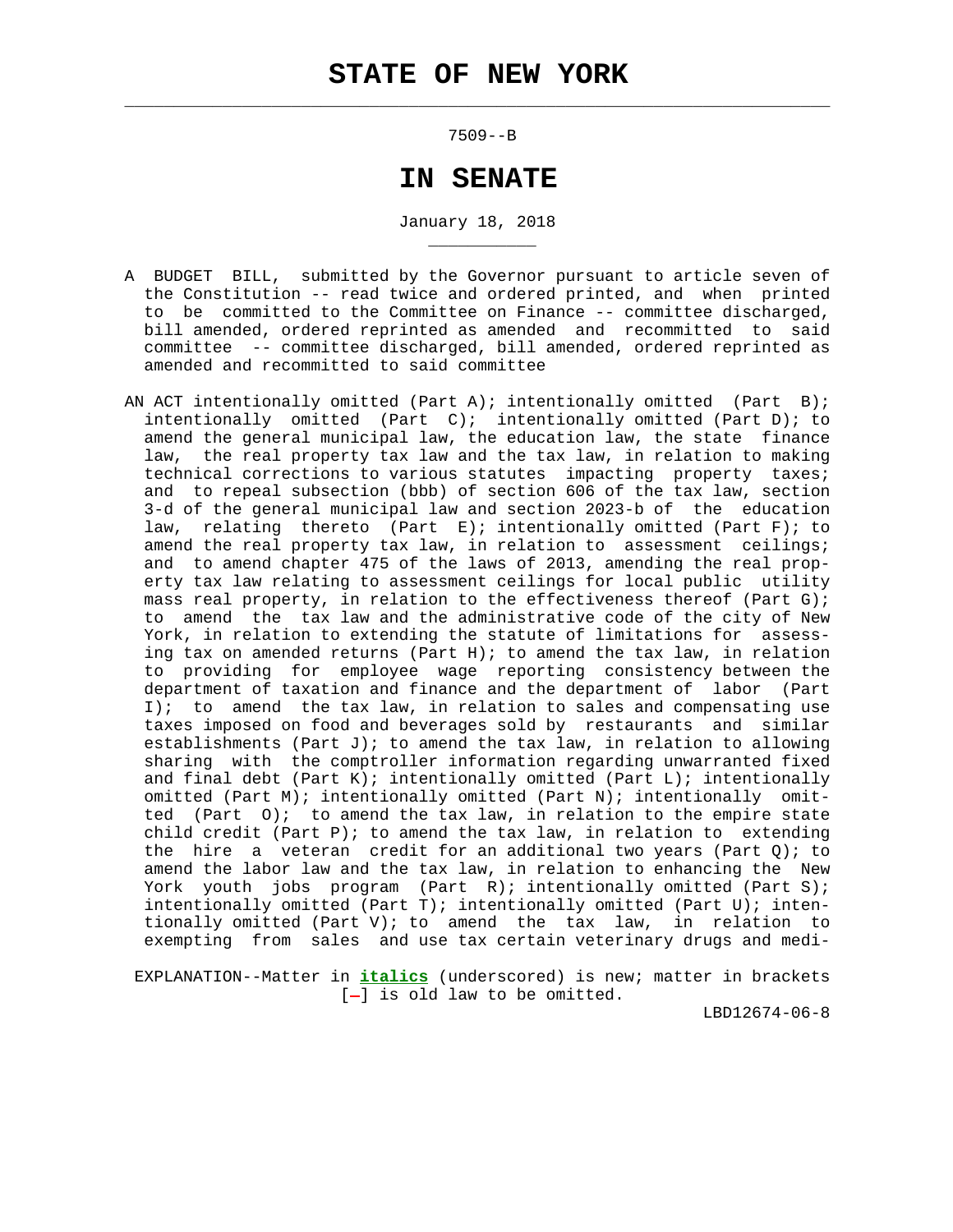cines and removing the refund/credit therefor (Part W); to amend the tax law, in relation to providing relief from sales tax liability for certain partners of a limited partnership and members of a limited liability company (Part X); intentionally omitted (Part Y); to amend part A of chapter 61 of the laws of 2017, amending the tax law relat ing to the imposition of sales and compensating use taxes in certain counties, in relation to extending the revenue distribution provisions for the additional rates of sales and use tax of Genesee, Monroe, Onondaga and Orange counties (Part Z); intentionally omitted (Part AA); intentionally omitted (Part BB); intentionally omitted (Part CC); intentionally omitted (Part DD); to amend the racing, pari-mutuel wagering and breeding law, in relation to adjusting the franchise payment, and authorizing night races under certain circumstances; creating an equine drug testing advisory committee; and providing for the repeal of certain provisions upon the expiration thereof (Part EE); to amend the racing, pari-mutuel wagering and breeding law, in relation to providing funds for the aftercare of retired horses (Part FF); to amend the racing, pari-mutuel wagering and breeding law, in relation to licenses for simulcast facilities, sums relating to track simulcast, simulcast of out-of-state thoroughbred races, simulcasting of races run by out-of-state harness tracks and distributions of wagers; to amend chapter 281 of the laws of 1994 amending the racing, pari-mutuel wagering and breeding law and other laws relating to simulcasting and to amend chapter 346 of the laws of 1990 amending the racing, pari-mutuel wagering and breeding law and other laws relating to simulcasting and the imposition of certain taxes, in relation to extending certain provisions thereof; and to amend the racing, pari mutuel wagering and breeding law, in relation to extending certain provisions thereof (Part GG); intentionally omitted (Part HH); to amend the tax law, in relation to commissions paid to the operator of a video lottery facility; to repeal certain provisions of such law relating thereto; providing for the repeal of certain provisions upon expiration thereof (Part II); to amend the tax law and the administra tive code of the city of New York, in relation to addressing changes made to the internal revenue code by Public Law 115-97 (Part JJ); to amend the tax law and the administrative code of the city of New York, in relation to federal gross income and federal deductions allowed pursuant to the internal revenue code (Part KK); intentionally omitted (Part LL); intentionally omitted (Part MM); to amend the real property tax law, in relation to establishing the senior capped real property school tax rate; and to amend the tax law, in relation to increasing the property tax relief credit (Part NN); to amend chapter 97 of the laws of 2011, amending the general municipal law and the education law relating to establishing limits upon school district and local govern ment tax levies, in relation to eliminating the expiration of and making permanent certain provisions thereof (Part OO); to amend the tax law, in relation to tax on the furnishing of utility services (Part PP); to amend the public service law, in relation to certain costs and expenses (Part QQ); to amend the tax law, in relation to increasing the exemption for pensions and annuities for certain persons (Part RR); to amend the legislative law, in relation to requiring assent of two-thirds of the members for any bill that enacts or increases tax revenues (Part SS); to amend the state finance law, in relation to establishing a spending cap and increasing the maximum capacity of the rainy day fund (Part TT); to amend the tax law, in relation to establishing a credit for customers of certain private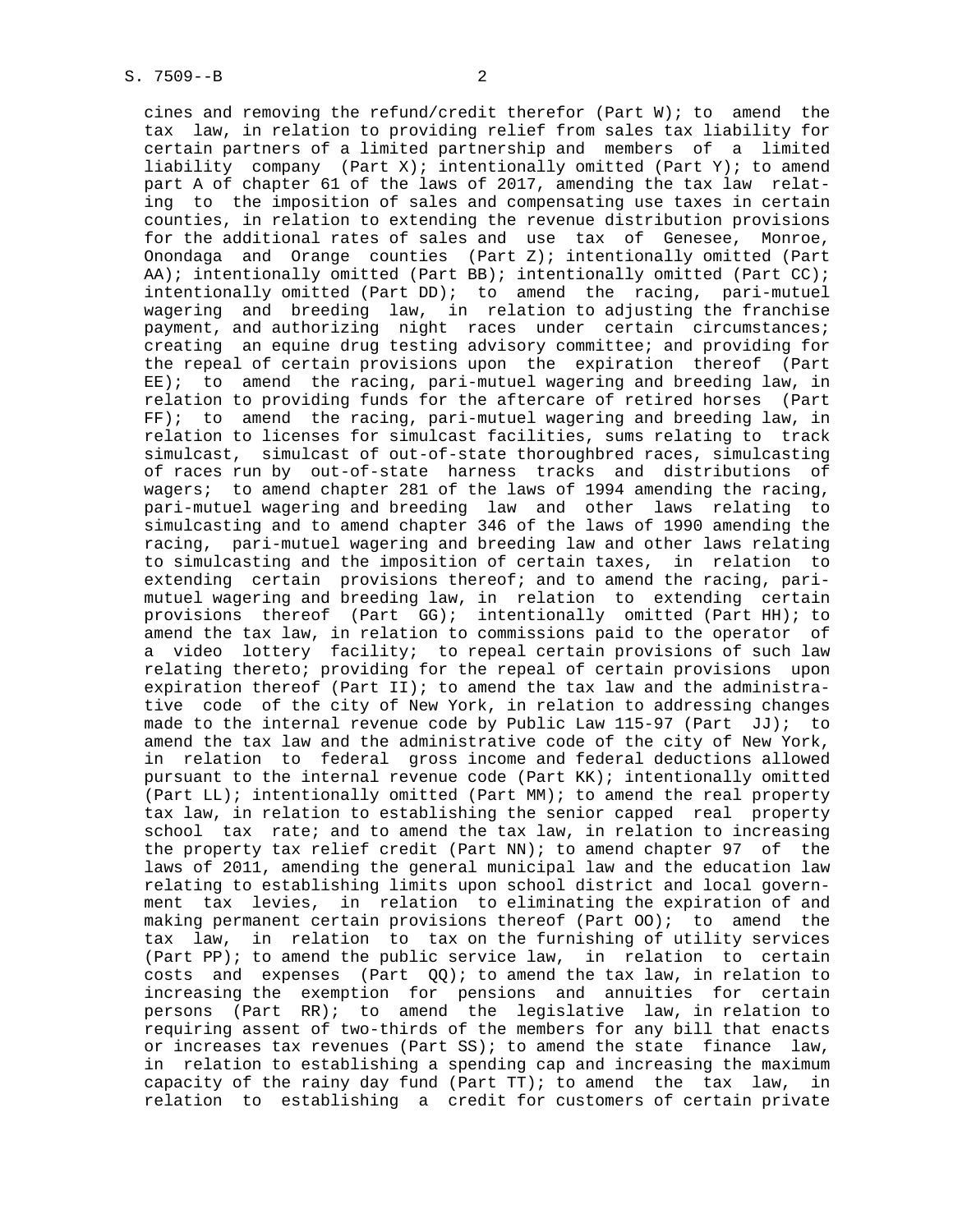water utilities, in relation to requiring a feasibility study relating

 to the Jericho Water District; and providing for the repeal of such provisions upon the expiration thereof (Part UU); to amend the tax law and the administrative code of the city of New York, in relation to business income base and certain small business taxpayers (Part VV); to amend the real property tax law, in relation to the STAR exemption for property owned by small businesses (Part WW); to amend the tax law, in relation to minimum wage reimbursement credit (Part XX); to amend the tax law, in relation to extending the minimum wage reimbursement credit to seasonal employees (Part YY); to amend the tax law, in relation to tax credits for qualified pass-through manufactur ers (Part ZZ); to amend the real property tax law, in relation to providing an exemption for security cameras installed on real property owned by a public utility (Part AAA); to amend the tax law, in relation to providing an exemption for tangible personal property and services sold by a cemetery; in relation to establishing an amnesty program for cemetery corporations (Part BBB); to amend the tax law and the parks, recreation and historic preservation law, in relation to the tax credit for rehabilitation of historic properties (Part CCC); to amend the tax law, in relation to establishing a personal income tax credit to preceptor clinicians who provide preceptor instruction (Part DDD); to amend the tax law, in relation to a television writers' and directors' fees and salaries credit (Part EEE); to amend the tax law and the administrative code of the city of New York, in relation to making technical corrections thereto; to repeal subsection (i) of section 612 of the tax law relating to the elimination of the personal income tax deduction for percentage depletion; and to repeal certain provisions of the tax law relating thereto (Part FFF); to amend the tax law, in relation to the donation of a human organ (Part GGG); to amend the tax law, in relation to the musical and theatrical production credit; and to amend part HH of chapter 59 of the laws of 2014 amending the tax law relating to a musical and theatrical production credit, in relation to extending the effectiveness of such provisions (Part HHH); to amend the education law and the tax law, in relation to establishing the college debt freedom account pilot program (Part III); to amend the tax law, in relation to establishing a reduction of certain taxpayer's federal adjusted gross income, for state personal income tax purposes, for student loan interest payments made by the taxpayer (Part JJJ); to amend the tax law, in relation to establishing a residential fuel oil storage tank credit and to direct the office of temporary and disability assistance to establish a program to assist eligible households in the replacement of residen tial fuel oil storage tanks (Part KKK); to amend the tax law and the insurance law, in relation to credits for premiums paid for long-term care insurance policies (Part LLL); to amend the tax law, in relation to providing insurance corporations with a tax credit for investments made in rural business growth funds; and to amend the state finance law, in relation to establishing the New York agriculture and rural jobs fund (Part MMM); to amend the tax law, in relation to exempting school buses and certain equipment from sales and compensating use tax; and to amend the education law, in relation to the extension of certain transportation contracts (Part NNN); to amend the tax law and the education law, in relation to enacting the "education affordabili ty act" (Part OOO); to amend the racing, pari-mutuel wagering and breeding law, in relation to the definition and licensing fees for dealer-controlled electronic table games (Part PPP); to amend the tax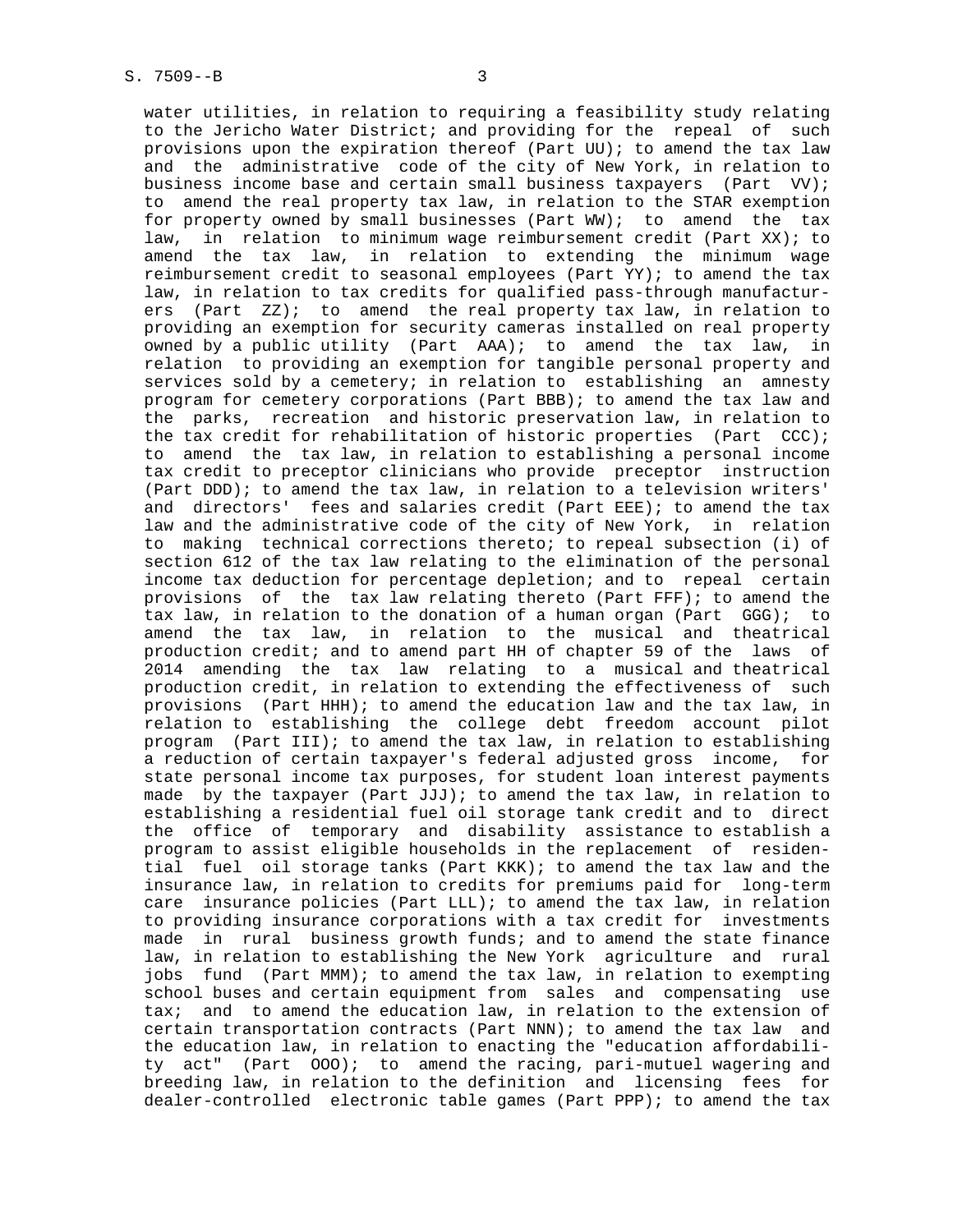law, in relation to the percentage of free play allowance credits (Part QQQ); to amend the racing, pari-mutuel wagering and breeding law and the penal law, in relation to allowing certain interactive poker games (Part RRR); to amend the general municipal law, in relation to participation in games of bingo by minors (Part SSS); to amend the tax law, in relation to the disposition of vender fees for the operation of video lottery gaming at certain race tracks (Part TTT); to amend the racing, pari-mutuel wagering and breeding law, in relation to the disposition of net revenues of regional off-track betting corporations to participating counties (Part UUU); to amend the racing, pari-mutuel wagering and breeding law, in relation to creating the racing fan advisory council (Part VVV); to amend the racing, pari-mutuel wagering and breeding law, in relation to establishing the advisory council on retired race horses, within the New York state gaming commission, and providing for its powers and duties (Part WWW); to amend the racing, pari-mutuel wagering and breeding law, in relation to regulation of sports betting (Part XXX); to amend the racing, pari-mutuel wagering and breeding law, in relation to funds held in trust by a franchised corporation for a recognized horsemen's organization to be used as collateral to secure workers' compensation insurance coverage (Part YYY); to amend the tax law, in relation to exempting coin-operated tire inflation equipment from sales and use taxes (Part ZZZ); to amend the real property tax law, in relation to extending certain provisions exempting lands devoted to agricultural or horticultural use from taxation (Part AAAA); to amend the education law and the tax law, in relation to expanding the New York state college choice tuition savings program to include costs of elementary and secondary education (Part BBBB); to amend the tax law, in relation to the imposition of tax on combative sport matches or exhibitions (Part CCCC); to amend the tax law, in relation to gifts for the New York state general fund (Part DDDD); to amend the tax law and the economic development law, in relation to the creation of the empire state digital gaming media production credit; and providing for the repeal of such provisions upon expiration thereof (Part EEEE); to amend the civil practice law and rules, in relation to enacting the "local government jobs and revenue protection act of 2018" (Part FFFF); and to amend the tax law,

# in relation to the disposition of a portion of sales taxes collected for hotel occupancy in cities having a population of one million or more (Part GGGG)

## **The People of the State of New York, represented in Senate and Assem bly, do enact as follows:**

 1 Section 1. This act enacts into law major components of legislation 2 which are necessary to implement the state fiscal plan for the 2018-2019 3 state fiscal year. Each component is wholly contained within a Part 4 identified as Parts A through GGGG. The effective date for each partic- 5 ular provision contained within such Part is set forth in the last 6 section of such Part. Any provision in any section contained within a 7 Part, including the effective date of the Part, which makes a reference 8 to a section "of this act", when used in connection with that particular 9 component, shall be deemed to mean and refer to the corresponding 10 section of the Part in which it is found. Section three of this act sets 11 forth the general effective date of this act. 12 PART A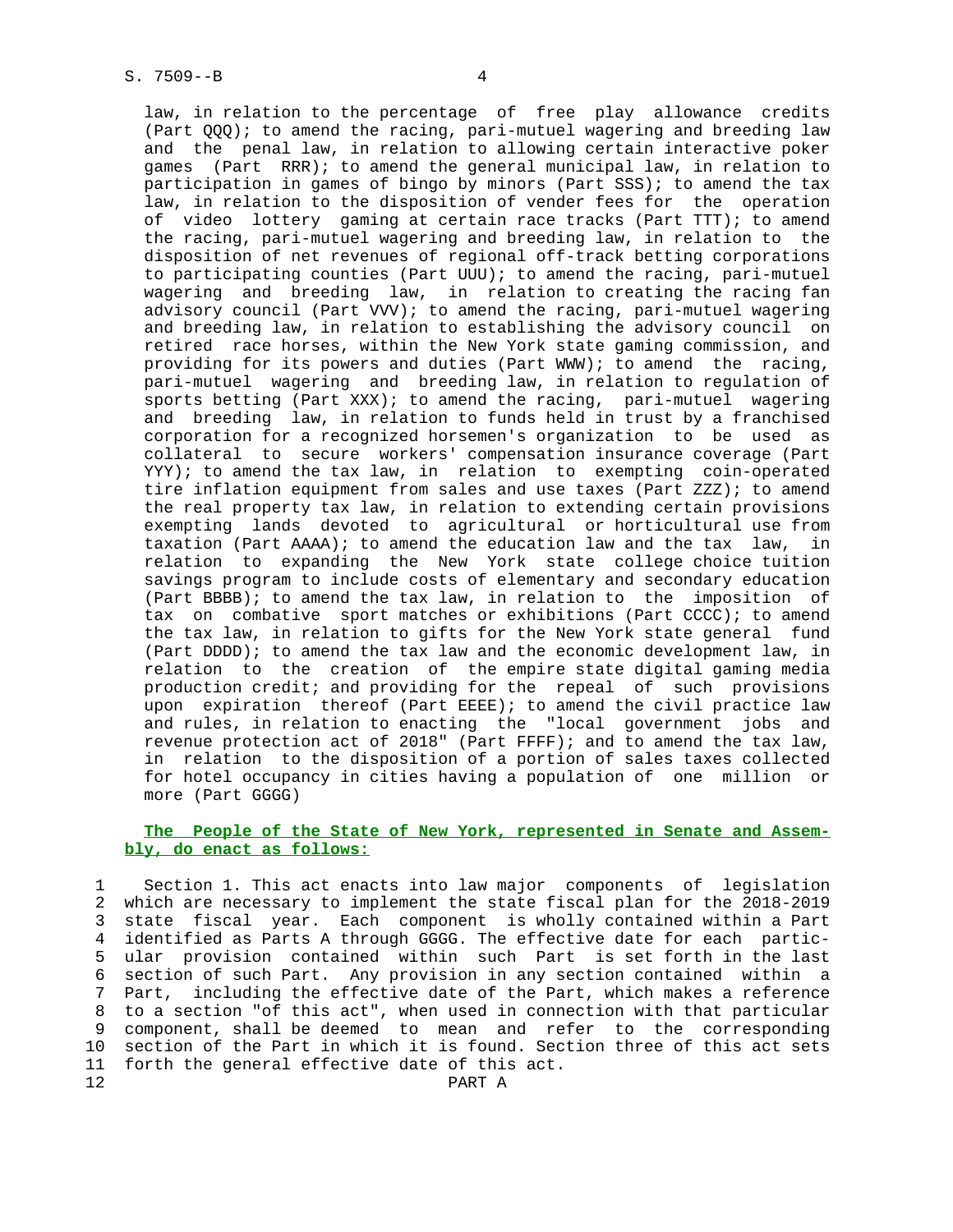| 1                                                                                                                                                       | Intentionally Omitted                                                                                                                                                                                                                                                                                                                                                                                                                                                                                                                                                                                                                                                                                                                                                                                                                                                                                                                                                                                                                                                                                                                                                                                                                                                                                                                                                                                                                                                                                                                                                                                                                                                                                                                                             |
|---------------------------------------------------------------------------------------------------------------------------------------------------------|-------------------------------------------------------------------------------------------------------------------------------------------------------------------------------------------------------------------------------------------------------------------------------------------------------------------------------------------------------------------------------------------------------------------------------------------------------------------------------------------------------------------------------------------------------------------------------------------------------------------------------------------------------------------------------------------------------------------------------------------------------------------------------------------------------------------------------------------------------------------------------------------------------------------------------------------------------------------------------------------------------------------------------------------------------------------------------------------------------------------------------------------------------------------------------------------------------------------------------------------------------------------------------------------------------------------------------------------------------------------------------------------------------------------------------------------------------------------------------------------------------------------------------------------------------------------------------------------------------------------------------------------------------------------------------------------------------------------------------------------------------------------|
| $\overline{2}$                                                                                                                                          | PART B                                                                                                                                                                                                                                                                                                                                                                                                                                                                                                                                                                                                                                                                                                                                                                                                                                                                                                                                                                                                                                                                                                                                                                                                                                                                                                                                                                                                                                                                                                                                                                                                                                                                                                                                                            |
| 3                                                                                                                                                       | Intentionally Omitted                                                                                                                                                                                                                                                                                                                                                                                                                                                                                                                                                                                                                                                                                                                                                                                                                                                                                                                                                                                                                                                                                                                                                                                                                                                                                                                                                                                                                                                                                                                                                                                                                                                                                                                                             |
| 4                                                                                                                                                       | PART C                                                                                                                                                                                                                                                                                                                                                                                                                                                                                                                                                                                                                                                                                                                                                                                                                                                                                                                                                                                                                                                                                                                                                                                                                                                                                                                                                                                                                                                                                                                                                                                                                                                                                                                                                            |
| 5                                                                                                                                                       | Intentionally Omitted                                                                                                                                                                                                                                                                                                                                                                                                                                                                                                                                                                                                                                                                                                                                                                                                                                                                                                                                                                                                                                                                                                                                                                                                                                                                                                                                                                                                                                                                                                                                                                                                                                                                                                                                             |
| 6                                                                                                                                                       | PART D                                                                                                                                                                                                                                                                                                                                                                                                                                                                                                                                                                                                                                                                                                                                                                                                                                                                                                                                                                                                                                                                                                                                                                                                                                                                                                                                                                                                                                                                                                                                                                                                                                                                                                                                                            |
| 7                                                                                                                                                       | Intentionally Omitted                                                                                                                                                                                                                                                                                                                                                                                                                                                                                                                                                                                                                                                                                                                                                                                                                                                                                                                                                                                                                                                                                                                                                                                                                                                                                                                                                                                                                                                                                                                                                                                                                                                                                                                                             |
| 8                                                                                                                                                       | PART E                                                                                                                                                                                                                                                                                                                                                                                                                                                                                                                                                                                                                                                                                                                                                                                                                                                                                                                                                                                                                                                                                                                                                                                                                                                                                                                                                                                                                                                                                                                                                                                                                                                                                                                                                            |
| 9<br>10<br>11<br>12<br>13<br>14<br>15<br>16<br>17<br>18<br>19<br>20<br>21<br>22<br>23<br>24<br>25<br>26<br>27<br>28<br>29<br>30<br>31<br>32<br>33<br>34 | Section 1. Subsection (bbb) of section 606 of the tax law is REPEALED.<br>§ 1-a. Section 3-d of the general municipal law is REPEALED.<br>§ 1-b. Section 2023-b of the education law is REPEALED.<br>§ 2. The general municipal law is amended by adding a new section 3-d<br>to read as follows:<br>§ 3-d. Certification of compliance with tax levy limit. 1. Upon the<br>adoption of the budget of a local government unit, the chief executive<br>officer or budget officer of such local government unit shall certify to<br>the state comptroller and the commissioner of taxation and finance that<br>the budget so adopted does not exceed the tax levy limit prescribed in<br>section three-c of this article and, if the governing body of the local<br>government unit did enact a local law or approve a resolution to over-<br>ride the tax levy limit, that such local law or resolution was subse-<br>quently repealed. Such certification shall be made in a form and manner<br>prescribed by the state comptroller in consultation with the commission-<br>er of taxation and finance.<br>2. Notwithstanding any other law to the contrary, if such a certif-<br>ication has been made and the actual tax levy of the local government<br>unit exceeds the applicable tax levy limit, the excess amount shall be<br>placed in reserve and used in the manner prescribed by subdivision six<br>of section three-c of this article, even if a tax levy in excess of the<br>tax levy limit had been authorized for the applicable fiscal year by a<br><u>duly adopted local law or resolution.</u><br>3. Notwithstanding any provision of law to the contrary, every local<br>government unit shall report both its proposed budget and its adopted |
| 35<br>36<br>37<br>38                                                                                                                                    | budget to the office of the state comptroller at the time and in the<br>manner as he or she may prescribe, whether or not such budget has been<br>or will be certified as provided by this subdivision.<br>§ 3. The education law is amended by adding a new section 2023-b to<br>read as follows:                                                                                                                                                                                                                                                                                                                                                                                                                                                                                                                                                                                                                                                                                                                                                                                                                                                                                                                                                                                                                                                                                                                                                                                                                                                                                                                                                                                                                                                                |
| 39<br>40                                                                                                                                                | § 2023-b. Certification of compliance with tax levy limit. 1. Upon<br>the adoption of the budget of an eligible school district, the chief                                                                                                                                                                                                                                                                                                                                                                                                                                                                                                                                                                                                                                                                                                                                                                                                                                                                                                                                                                                                                                                                                                                                                                                                                                                                                                                                                                                                                                                                                                                                                                                                                        |
| 41                                                                                                                                                      | executive officer of such school district shall certify to the state                                                                                                                                                                                                                                                                                                                                                                                                                                                                                                                                                                                                                                                                                                                                                                                                                                                                                                                                                                                                                                                                                                                                                                                                                                                                                                                                                                                                                                                                                                                                                                                                                                                                                              |
| 42                                                                                                                                                      | comptroller, the commissioner of taxation and finance and the commis-                                                                                                                                                                                                                                                                                                                                                                                                                                                                                                                                                                                                                                                                                                                                                                                                                                                                                                                                                                                                                                                                                                                                                                                                                                                                                                                                                                                                                                                                                                                                                                                                                                                                                             |
| 43                                                                                                                                                      | sioner that the budget so adopted does not exceed the tax levy limit                                                                                                                                                                                                                                                                                                                                                                                                                                                                                                                                                                                                                                                                                                                                                                                                                                                                                                                                                                                                                                                                                                                                                                                                                                                                                                                                                                                                                                                                                                                                                                                                                                                                                              |
| 44                                                                                                                                                      | prescribed by section two thousand twenty-three-a of this part. Such                                                                                                                                                                                                                                                                                                                                                                                                                                                                                                                                                                                                                                                                                                                                                                                                                                                                                                                                                                                                                                                                                                                                                                                                                                                                                                                                                                                                                                                                                                                                                                                                                                                                                              |
| 45                                                                                                                                                      | certification shall be made in a form and manner prescribed by the state                                                                                                                                                                                                                                                                                                                                                                                                                                                                                                                                                                                                                                                                                                                                                                                                                                                                                                                                                                                                                                                                                                                                                                                                                                                                                                                                                                                                                                                                                                                                                                                                                                                                                          |
| 46<br>47                                                                                                                                                | comptroller in consultation with the commissioner of taxation and<br>finance and the commissioner.                                                                                                                                                                                                                                                                                                                                                                                                                                                                                                                                                                                                                                                                                                                                                                                                                                                                                                                                                                                                                                                                                                                                                                                                                                                                                                                                                                                                                                                                                                                                                                                                                                                                |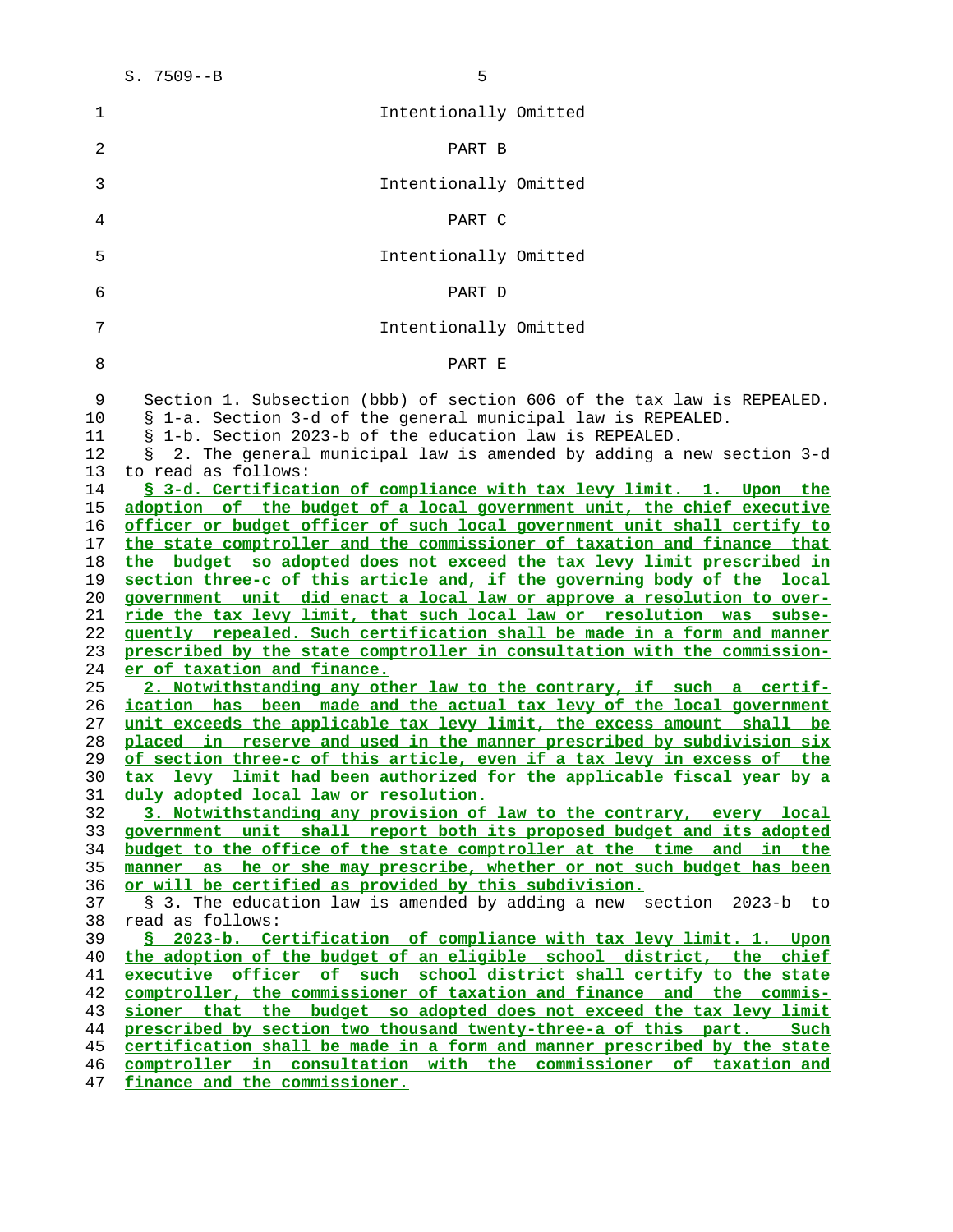1 **2. If such a certification has been made and the actual tax levy of** 2 **the school district exceeds the applicable tax levy limit, the excess** 3 **amount shall be placed in reserve and used in the manner prescribed by** 4 **subdivision five of section two thousand twenty-three-a of this part,** 5 **even if a tax levy in excess of the tax levy limit had been duly author-** 6 **ized for the applicable fiscal year by the school district voters.** 7 **3. Notwithstanding any provision of law to the contrary, every school** 8 **district that is subject to the provisions of section two thousand twen-** 9 **ty-three-a of this part shall report both its proposed budget and its** 10 **adopted budget to the office of the state comptroller and the commis-** 11 **sioner at the time and in the manner as they may prescribe, whether or** 12 **not such budget has been or will be certified as provided by this subdi-** 13 **vision.** 14 § 4. Subdivision 3 of section 97-rrr of the state finance law, as 15 amended by section 1 of part F of chapter 59 of the laws of 2015, is 16 amended to read as follows: 17 3. The monies in such fund shall be appropriated for school property 18 tax exemptions granted pursuant to the real property tax law and payable 19 pursuant to section thirty-six hundred nine-e of the education law[**, and** 20 **for payments to the city of New York pursuant to section fifty-four-f of** 21 **this chapter**]. 22 § 5. Section 925-b of the real property tax law, as amended by chapter 23 161 of the laws of 2006, is amended to read as follows: 24 § 925-b. Extension; certain persons sixty-five years of age or over. 25 Notwithstanding any contrary provision of this chapter, or any general, 26 special or local law, code or charter, the governing body of a municipal 27 corporation other than a county may, by resolution adopted prior to the 28 levy of any taxes on real property located within such municipal corpo- 29 ration, authorize an extension of no more than five business days for 30 the payment of taxes without interest or penalty to any resident of such 31 municipal corporation who has received an exemption pursuant to subdivi- 32 sion four of section four hundred twenty-five or four hundred sixty-sev- 33 en of this chapter**, or a credit pursuant to subsection (eee) of section** 34 **six hundred six of the tax law,** related to a principal residence located 35 within such municipal corporation. If such an extension is granted, and 36 any taxes are not paid by the final date so provided, those taxes shall 37 be subject to the same interest and penalties that would have applied if 38 no extension had been granted. 39 § 6. Paragraph (d) of subdivision 1 of section 928-a of the real prop- 40 erty tax law is relettered paragraph (f) and two new paragraphs (d) and 41 (e) are added to read as follows: 42 **(d) If the taxes of a city, town, village or school district are** 43 **collected by a county official, the county shall have the sole authority** 44 **to establish a partial payment program pursuant to this section with** 45 **respect to the taxes so collected.** 46 **(e) If the taxes of a city, town, village or school district are not** 47 **collected by a county official, but its tax bills are prepared by the** 48 **county, or its tax collection accounting software is provided by the** 49 **county, then before the city, town, village or school district may** 50 **implement a partial payment program pursuant to this section, it must** 51 **obtain written approval of the chief executive officer of the county or** 52 **the county director of real property tax services.** 53 § 7. Subparagraph (B) of paragraph 7 of subsection (eee) of section 54 606 of the tax law, as amended by section 1 of part G of chapter 59 of 55 the laws of 2017, is amended to read as follows: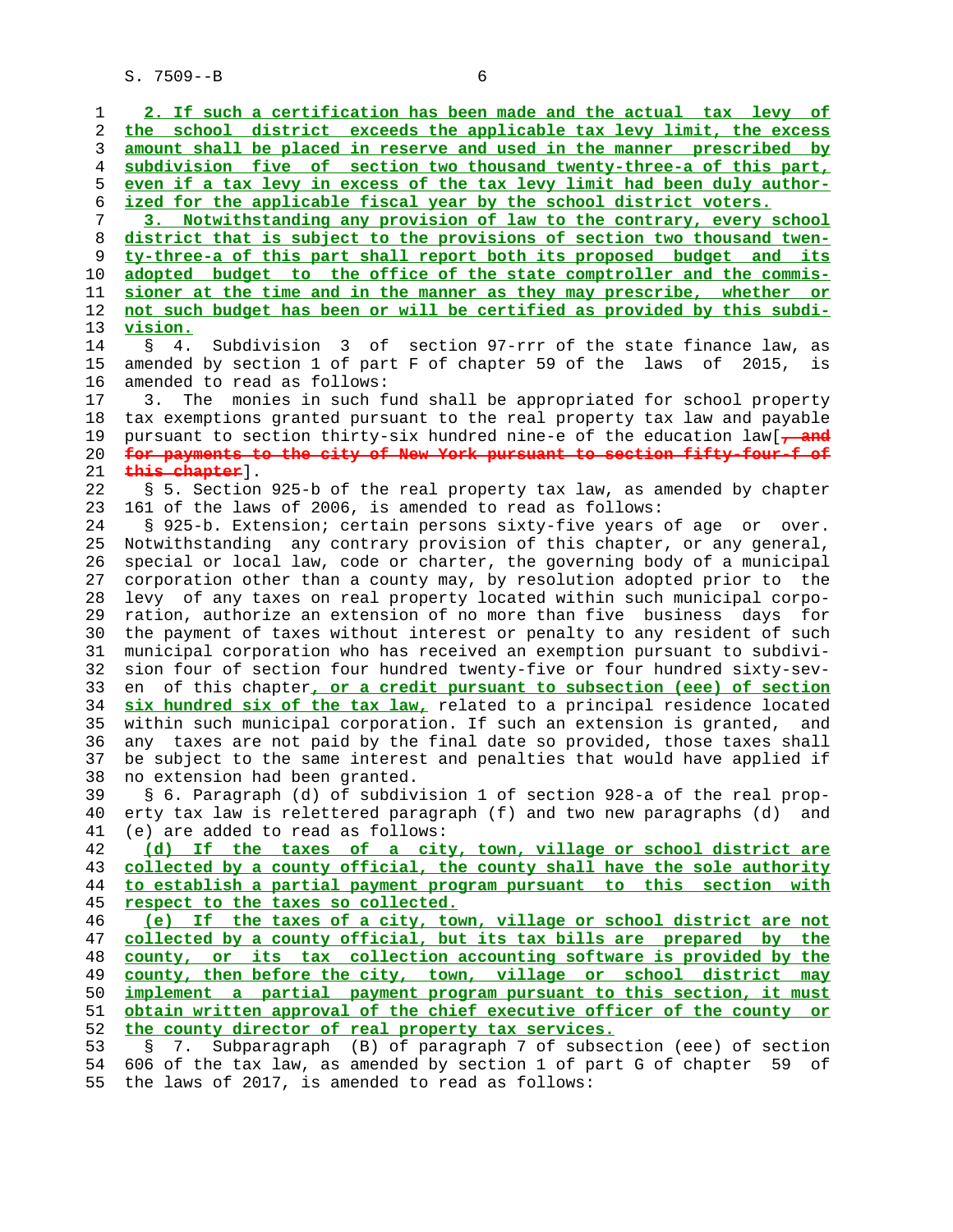1 (B) Notwithstanding any provision of law to the contrary, the names 2 and addresses of individuals who have applied for or are receiving the 3 credit authorized by this subsection may be disclosed to assessors 4 [**and**]**,** county directors of real property tax services**, and municipal tax** 5 **collecting officers**. In addition, where an agreement is in place between 6 the commissioner and the head of the tax department of another state, 7 such information may be disclosed to such official or his or her desig- 8 nees. Such information shall be considered confidential and shall not be subject to further disclosure pursuant to the freedom of information law 10 or otherwise.

 11 § 7-a. Paragraph (g) of subdivision 2 of section 425 of the real prop- 12 erty tax law, as added by section 1 of part B of chapter 389 of the laws 13 of 1997 and as further amended by subdivision (b) of section 1 of part W 14 of chapter 56 of the laws of 2010, is amended to read as follows:

 15 (g) Computation and certification by commissioner. It shall be the 16 responsibility of the commissioner to compute the exempt amount for each 17 assessing unit in each county in the manner provided herein, and to 18 certify the same to the assessor of each assessing unit and to the coun- 19 ty director of real property tax services of each county. Such certif- 20 ication shall be made at least twenty days before the last date 21 prescribed by law for the filing of the tentative assessment roll. **Provided, however, that where school taxes are levied on a prior year assessment roll, or on a final assessment roll that was filed more than one year after the tentative roll was filed, such certification shall be made no later than fifteen days after the publication of the data needed to compute the base figure for the enhanced STAR exemption pursuant to clause (A) of subparagraph (vi) of paragraph (b) of this subdivision, and provided further, that upon receipt of such certification, the assessor shall thereupon be authorized and directed to correct the assessment roll to reflect the exempt amount so certified, or, if anoth- er person has custody or control of the assessment roll, to direct that person to make the appropriate corrections.**

 33 § 8. Paragraph 6 of subsection (eee) of section 606 of the tax law is 34 amended by adding a new subparagraph (A) to read as follows:

**(A) A married couple may not receive a credit pursuant to this subsection on more than one residence during any given taxable year, unless living apart due to legal separation. Nor may a married couple receive a credit pursuant to this subsection on one residence while receiving an exemption pursuant to section four hundred twenty-five of the real property tax law on another residence, unless living apart due to legal separation.**

 42 § 9. This act shall take effect immediately; provided, however, that 43 section 3-d of the general municipal law, as added by section two of 44 this act, shall expire and be deemed repealed on the same date and in 45 the same manner as section 1 of part A of chapter 97 of the laws of 46 2011, expires and is deemed repealed, and provided that section 2023-b 47 of the education law, as added by section three of this act, shall 48 expire and be deemed repealed on the same date and in the same manner as 49 section 2 of part A of chapter 97 of the laws of 2011, expires and is 50 deemed repealed, and provided further that the amendments to paragraph 6 51 of subsection (eee) of section 606 of the tax law made by section eight 52 of this act shall take effect immediately and shall apply to taxable 53 years beginning on or after January 1, 2016.

 REPEAL NOTE: Section 606(bbb) of the Tax Law, section 3-d of the General Municipal Law and section 2023-b of the Education Law collec tively constituted the enabling legislation for the tax freeze credit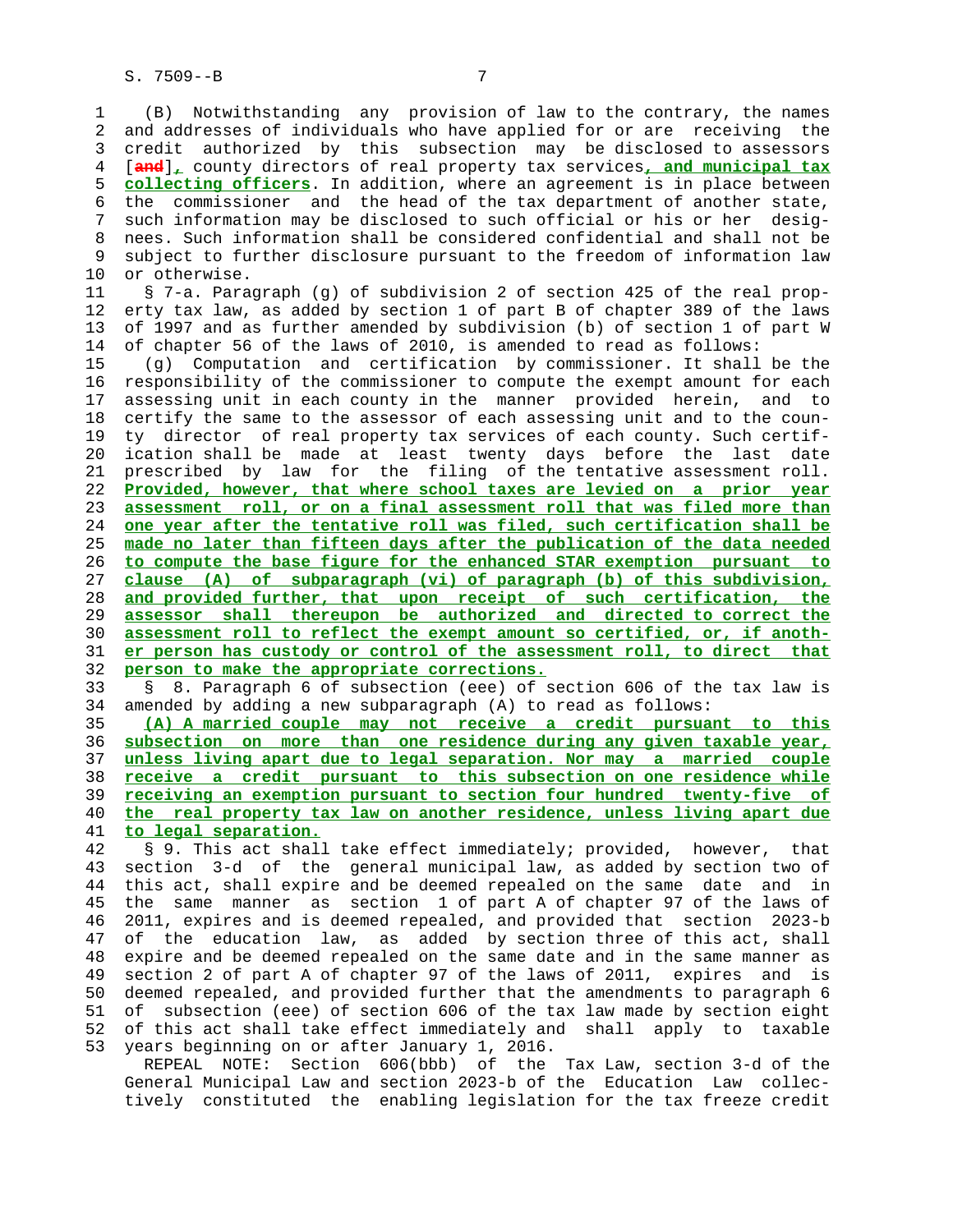program. By the terms of those statutes, the tax freeze credit was only applicable to taxable years 2014, 2015 and 2016. Therefore, these provisions no longer serve a purpose, except for the reporting provisions, which facilitate the administration of the tax levy limit program and are being preserved in a reenacted section 3-d of the Gener al Municipal Law and section 2023-b of the Education Law.

#### 1 PART F

### 2 Intentionally Omitted

## 3 PART G

 4 Section 1. Section 4 of chapter 475 of the laws of 2013, amending the 5 real property tax law relating to assessment ceilings for local public 6 utility mass real property, is amended to read as follows:

 7 § 4. This act shall take effect on the first of January of the second 8 calendar year commencing after this act shall have become a law and 9 shall apply to assessment rolls with taxable status dates on or after 10 such date; provided, however, that this act shall expire and be deemed 11 repealed [**four**] **eight** years after such effective date; and provided, 12 further, that no assessment of local public utility mass real property 13 appearing on the municipal assessment roll with a taxable status date 14 occurring in the first calendar year after this act shall have become a 15 law shall be less than ninety percent or more than one hundred ten 16 percent of the assessment of the same property on the date this act 17 shall have become a law.

 18 § 2. Subdivision 3 of section 499-kkkk of the real property tax law, 19 as added by chapter 475 of the laws of 2013, is amended to read as 20 follows:

 21 3. **(a)** For assessment rolls with taxable status dates in each of the 22 three calendar years including and following the year in which this 23 section shall take effect, the commissioner shall establish no assess- 24 ment ceiling that is less than ninety percent or more than one hundred 25 ten percent of the assessment of such local public utility mass real 26 property appearing on the municipal assessment roll with a taxable 27 status date occurring in the second preceding calendar year from when 28 this section shall take effect, except that the commissioner may estab- 29 lish assessment ceilings below the ninety percent level or above the one 30 hundred ten percent level to take into account any change in level of 31 assessment and/or to take into account any additions or retirements to 32 public utility mass real property or litigation affecting the value or 33 taxable status of the local public utility mass real property initiated 34 prior to the effective date of this section.

**(b) For assessment rolls with taxable status dates in the years two thousand eighteen, two thousand nineteen and two thousand twenty, the commissioner shall establish no assessment ceiling that is below the lower limit or above the upper limit specified in this paragraph, except that the commissioner may establish assessment ceilings below such lower limit or above such upper limit to take into account any change in level of assessment and/or to take into account any additions or retirements to public utility mass real property or litigation affecting the value or taxable status of the local public utility mass real property initi- ated prior to the effective date of this section. (i) For assessment rolls with taxable status dates in two thousand**

46 **eighteen, the assessment ceiling shall not be less than seventy-five**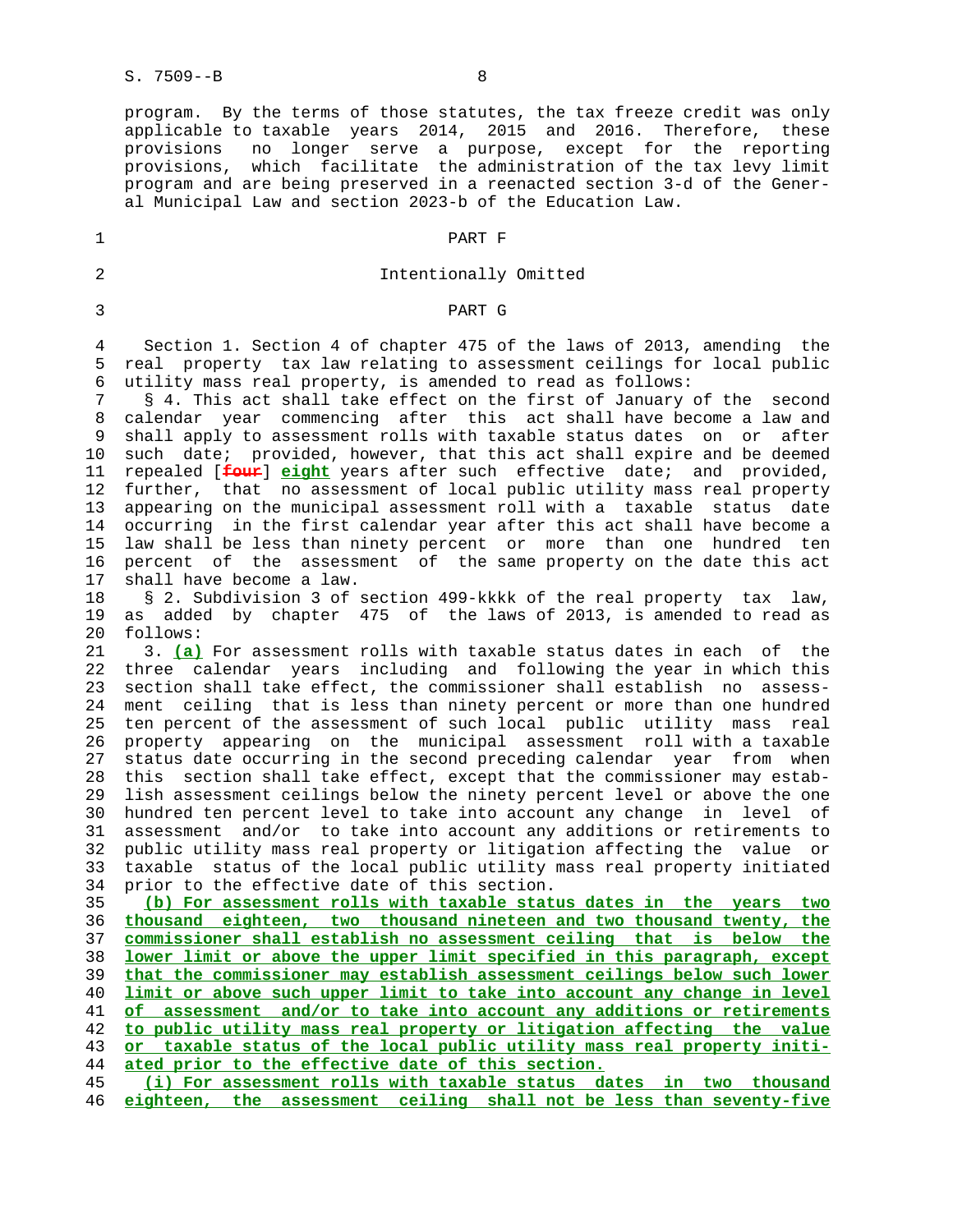| 1  | percent or more than one hundred twenty-five percent of the assessment                 |
|----|----------------------------------------------------------------------------------------|
| 2  | of such local public utility mass real property appearing on the munici-               |
| 3  | pal assessment roll with a taxable status date occurring in the year two               |
| 4  | thousand thirteen.                                                                     |
| 5  | (ii) For assessment rolls with taxable status dates in two thousand                    |
| 6  | nineteen, the assessment ceiling shall not be less than fifty percent or               |
| 7  | more than one hundred fifty percent of the assessment of such local                    |
| 8  | public utility mass real property appearing on the municipal assessment                |
| 9  | roll with a taxable status date occurring in the year two thousand thir-               |
| 10 | teen.                                                                                  |
| 11 | (iii) For assessment rolls with taxable status dates in two thousand                   |
| 12 | twenty, the assessment ceiling shall not be less than twenty-five                      |
| 13 | percent or more than one hundred seventy-five percent of the assessment                |
| 14 | of such local public utility mass real property appearing on the munici-               |
| 15 | pal assessment roll with a taxable status date occurring in the year two               |
| 16 | thousand thirteen.                                                                     |
| 17 | This act shall take effect immediately, provided, however, that<br>3.<br>$\mathcal{S}$ |
| 18 | the amendments to subdivision three of section 499-kkkk of the<br>real                 |
| 19 | property tax law made by section two of this act shall not affect the                  |
| 20 | repeal of such section and shall be deemed to be repealed therewith.                   |
|    |                                                                                        |
| 21 | PART H                                                                                 |
|    |                                                                                        |
| 22 | Section 1. Subsection (c) of section 683 of the tax law is amended by                  |
| 23 | adding a new paragraph 12 to read as follows:                                          |
| 24 | (12) Amended returns. Except as otherwise provided in paragraph three                  |
| 25 | of this subsection, or as otherwise provided in this section where a                   |
| 26 | longer period of time may apply, if a taxpayer files an amended return,                |
| 27 | an assessment of tax (if not deemed to have been made upon the filing of               |
| 28 | the amended return), including recovery of a previously paid refund,                   |
| 29 | attributable to a change or correction on the amended return from a                    |
| 30 | prior return may be made at any time within one year after such amended                |
| 31 | <u>return is filed.</u>                                                                |
| 32 | § 2. Subsection (c) of section 1083 of the<br>tax<br>law<br>is<br>amended by           |
| 33 | adding a new paragraph 12 to read as follows:                                          |
| 34 | (12) Amended returns. Except as otherwise provided in paragraph three                  |
| 35 | of this subsection, or as otherwise provided in this section where a                   |
| 36 | longer period of time may apply, if a taxpayer files an amended return,                |
| 37 | an assessment of tax (if not deemed to have been made upon the filing of               |
| 38 | the amended return), including recovery of a previously paid refund,                   |
| 39 | attributable to a change or correction on the amended return from a                    |
| 40 | prior return may be made at any time within one year after such amended                |
| 41 | return is filed.                                                                       |
| 42 | § 3. Subdivision (c) of section 11-1783 of the administrative code of                  |
| 43 | the city of New York is amended by adding a new paragraph 9 to read as                 |
| 44 | follows:                                                                               |
| 45 | (9) Amended returns. Except as otherwise provided in paragraph three                   |
| 46 | of this subdivision, or as otherwise provided in this section where a                  |
| 47 | longer period of time may apply, if a taxpayer files an amended return,                |
| 48 | an assessment of tax (if not deemed to have been made upon the filing of               |
| 49 | the amended return), including recovery of a previously paid refund,                   |
| 50 | attributable to a change or correction on the amended return from a                    |
| 51 | prior return may be made at any time within one year after such amended                |
| 52 | return is filed.                                                                       |
| 53 | § 4. This act shall take effect immediately and shall apply to amended                 |
|    |                                                                                        |

54 returns filed on or after the effective date of this act.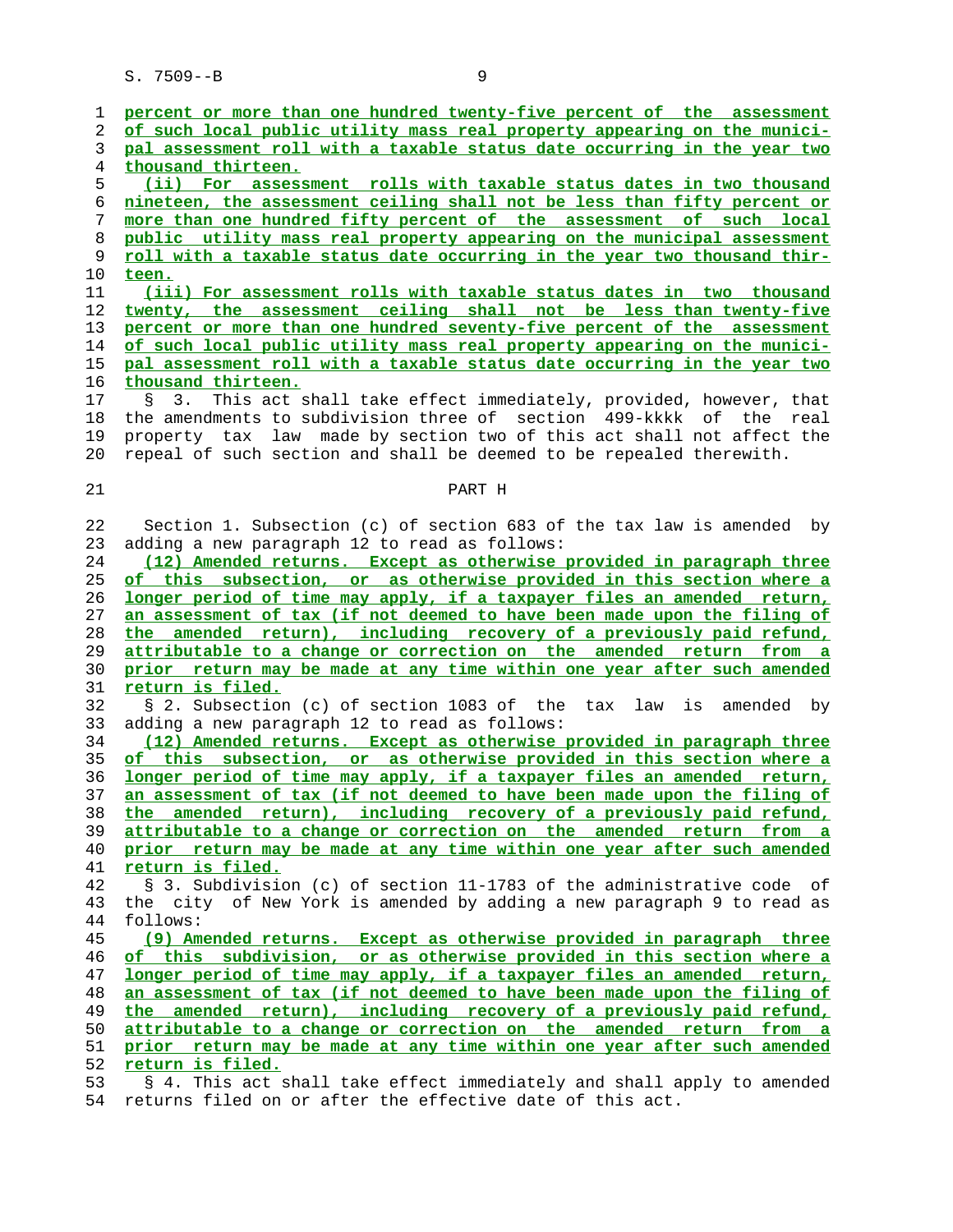### 1 PART I

 2 Section 1. Paragraph 1 of subdivision (d) of section 658 of the tax 3 law, as amended by chapter 166 of the laws of 1991, is amended to read 4 as follows:

 5 (1) The commissioner of taxation and finance may prescribe regulations 6 and instructions requiring returns of information to be made and filed 7 on or before February twenty-eighth of each year as to the payment or 8 crediting in any calendar year of amounts of six hundred dollars or more 9 to any taxpayer under this article. Such returns may be required of any 10 person, including lessees or mortgagors of real or personal property, 11 fiduciaries, employers, and all officers and employees of this state, or 12 of any municipal corporation or political subdivision of this state, 13 having the control, receipt, custody, disposal or payment of interest, 14 rents, salaries, wages, premiums, annuities, compensations, remunera- 15 tions, emoluments or other fixed or determinable gains, profits or 16 income, except interest coupons payable to bearer. Information required 17 to be furnished pursuant to paragraph four of subsection (a) of section 18 six hundred seventy-four on a quarterly combined withholding and wage 19 reporting return covering [**the last**] **each** calendar quarter of each year 20 and relating to tax withheld on wages paid by an employer to an employee 21 for [**the full**] **each** calendar [**year**] **quarter**, shall constitute the return 22 of information required to be made under this section with respect to 23 such wages.

 24 § 2. Subparagraph (A) of paragraph 4 of subsection (a) of section 674 25 of the tax law, as amended by section 1 of subpart E of part VI of chap- 26 ter 57 of the laws of 2009, is amended to read as follows:

 27 (A) All employers described in paragraph one of subsection (a) of 28 section six hundred seventy-one of this part, including those whose 29 wages paid are not sufficient to require the withholding of tax from the 30 wages of any of their employees, all employers required to provide the 31 wage reporting information for the employees described in subdivision 32 one of section one hundred seventy-one-a of this chapter, and all 33 employers liable for unemployment insurance contributions or for 34 payments in lieu of such contributions pursuant to article eighteen of 35 the labor law, shall file a quarterly combined withholding, wage report- 36 ing and unemployment insurance return detailing the preceding calendar 37 quarter's withholding tax transactions, such quarter's wage reporting 38 information, **such quarter's withholding reconciliation information,** such 39 quarter's unemployment insurance contributions, and such other related 40 information as the commissioner of taxation and finance or the commis- 41 sioner of labor, as applicable, may prescribe. [**In addition, the return** 42 **covering the last calendar quarter of each year shall also include with-** 43 **holding reconciliation information for such calendar year.**] Such returns 44 shall be filed no later than the last day of the month following the 45 last day of each calendar quarter.

 46 § 3. Paragraph 3 of subsection (v) of section 685 of the tax law, as 47 amended by chapter 477 of the laws of 1998, is amended to read as 48 follows:

 49 (3) Failure to provide complete and correct employee withholding 50 reconciliation information. In the case of a failure by an employer to 51 provide complete and correct [**annual**] **quarterly** withholding information 52 relating to individual employees on a quarterly combined withholding, 53 wage reporting and unemployment insurance return covering [**the last**] 54 **each** calendar quarter of a year, such employer shall, unless it is shown 55 that such failure is due to reasonable cause and not due to willful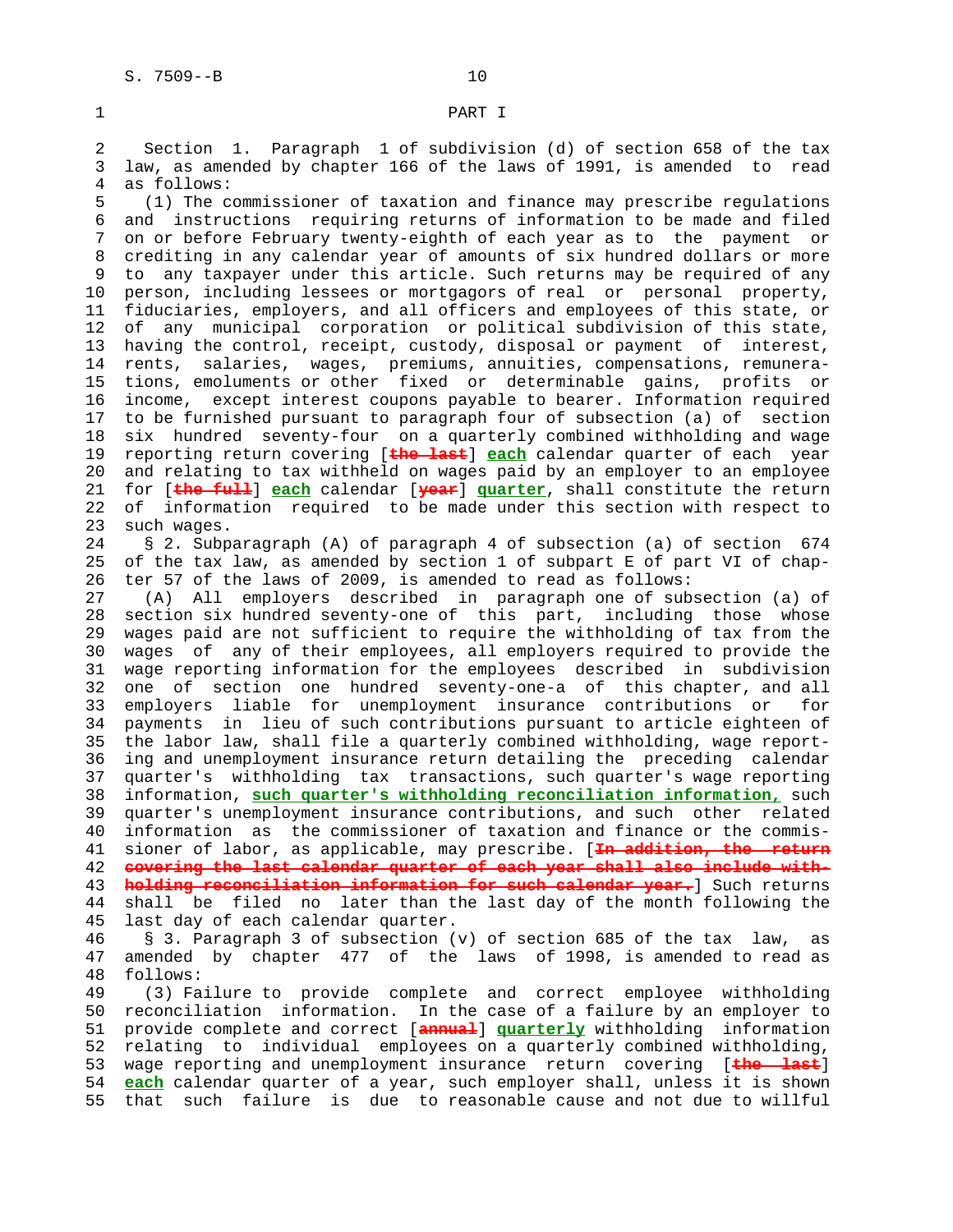1 neglect, pay a penalty equal to the product of fifty dollars multiplied 2 by the number of employees for whom such information is incomplete or 3 incorrect; provided, however, that if the number of such employees 4 cannot be determined from the quarterly combined withholding, wage 5 reporting and unemployment insurance return, the commissioner may 6 utilize any information in the commissioner's possession in making such 7 determination. The total amount of the penalty imposed pursuant to this 8 paragraph on an employer for any such failure for [**the last**] **each** calen dar quarter of a year shall not exceed ten thousand dollars.

 10 § 4. This act shall take effect immediately and shall apply to calen- 11 dar quarters beginning on or after January 1, 2019.

#### 12 PART J

 13 Section 1. Paragraph (i) of subdivision (d) of section 1105 of the tax 14 law, as amended by chapter 405 of the laws of 1971 and subparagraph 3 as 15 amended by section 1 of part DD of chapter 407 of the laws of 1999, is 16 amended to read as follows:

 17 (i) The receipts from every sale**, other than sales for resale,** of 18 beer, wine or other alcoholic beverages or any other drink of any 19 nature, or from every sale**, other than sales for resale,** of food and 20 drink of any nature or of food alone, when sold in or by restaurants, 21 taverns or other establishments in this state, or by caterers, including 22 in the amount of such receipts any cover, minimum, entertainment or 23 other charge made to patrons or customers (except those receipts taxed 24 pursuant to subdivision (f) of this section):

 25 (1) in all instances where the sale is for consumption on the premises 26 where sold;

 27 (2) in those instances where the vendor or any person whose services 28 are arranged for by the vendor, after the delivery of the food or drink 29 by or on behalf of the vendor for consumption off the premises of the 30 vendor, serves or assists in serving, cooks, heats or provides other 31 services with respect to the food or drink; and

 32 (3) in those instances where the sale is made through a vending 33 machine that is activated by use of coin, currency, credit card or debit 34 card (except the sale of drinks in a heated state made through such a 35 vending machine) or is for consumption off the premises of the vendor, 36 except where food (other than sandwiches) or drink or both are (A) sold 37 in an unheated state and, (B) are of a type commonly sold for consump- 38 tion off the premises and in the same form and condition, quantities and 39 packaging, in establishments which are food stores other than those 40 principally engaged in selling foods prepared and ready to be eaten.

 41 § 2. This act shall take effect June 1, 2018 and shall apply to sales 42 made on and after such date.

#### 43 PART K

 44 Section 1. The tax law is amended by adding a new section 171-z to 45 read as follows:

**§ 171-z. Information sharing with the comptroller regarding unclaimed funds. 1. Notwithstanding any other law, the commissioner is authorized to release to the comptroller information regarding fixed and final unwarranted debts of taxpayers for purposes of collecting unclaimed funds from the comptroller to satisfy fixed and final unwarranted debts owed by taxpayers. For purposes of this section, the term "unwarranted debt" shall mean past-due tax liabilities, including unpaid tax, inter-**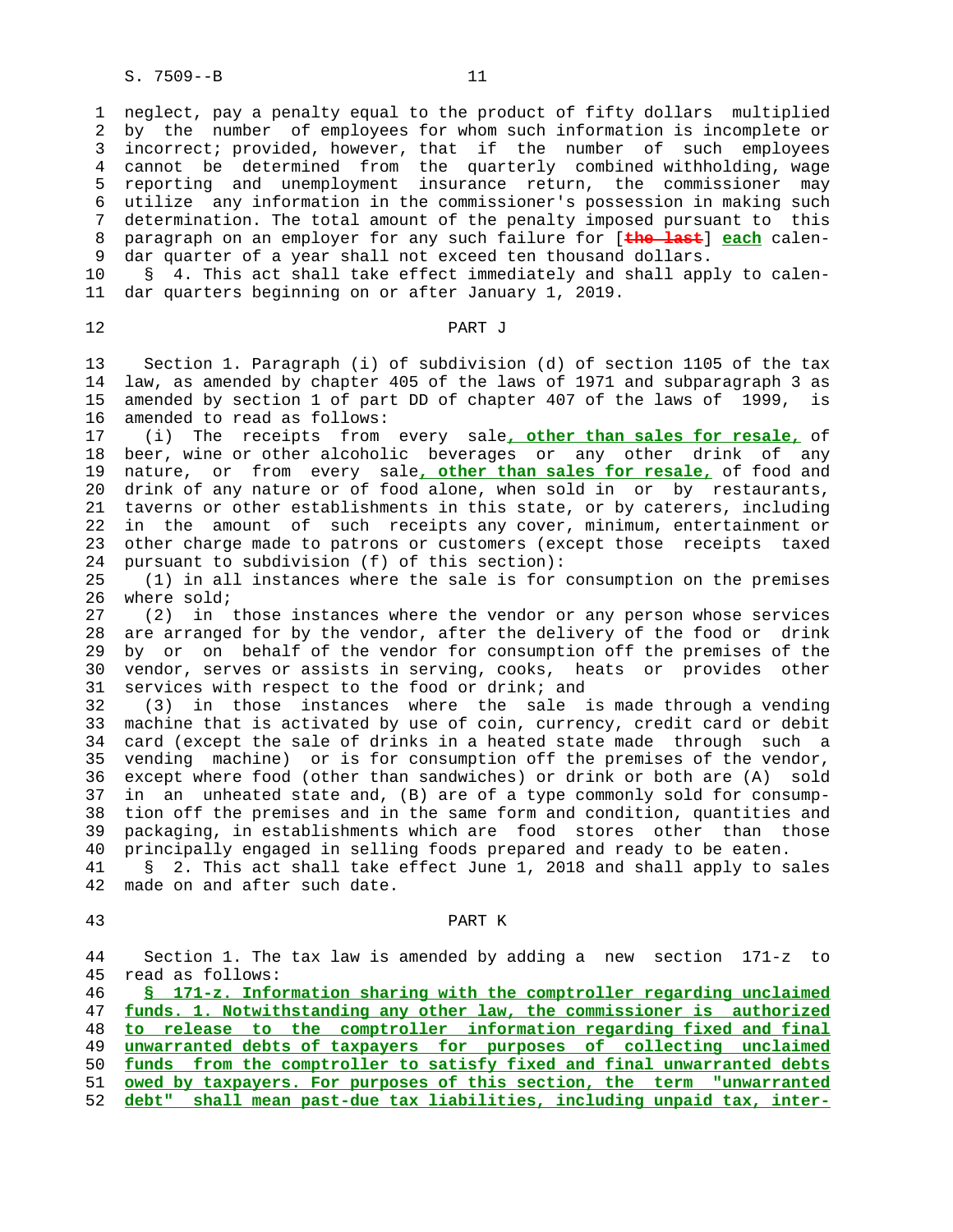**est and penalty, that the commissioner is required by law to collect and that have become fixed and final such that the taxpayer no longer has any right to administrative or judicial review and a warrant has not been filed; and the term "taxpayer" shall mean any individual, corpo- ration, partnership, limited liability partnership or company, partner, member, manager, sole proprietorship, estate, trust, fiduciary or enti- ty, who or which has been identified as owing taxes to the state. This section shall not be deemed to abrogate or limit in any way the powers and authority of the comptroller to set off debts owed the state from unclaimed funds, under the constitution of the state or any other law. 2. The comptroller shall keep all information he or she obtains from the commissioner confidential, and any employee, agent or representative of the comptroller is prohibited from disclosing any taxpayer informa- tion received under this section to anyone other than the commissioner or staff of the department or staff of the department of audit and control for the purposes described in this section.** 17 § 2. This act shall take effect immediately. 18 PART L 19 Intentionally Omitted 20 PART M 21 Intentionally Omitted 22 PART N 23 Intentionally Omitted 24 PART O 25 Intentionally Omitted

 27 Section 1. Paragraph (1) of subsection (c-1) of section 606 of the tax 28 law, as amended by section 1 of part L1 of chapter 109 of the laws of 29 2006, is amended to read as follows:

26 PART P

 30 (1) A resident taxpayer shall be allowed a credit as provided herein 31 equal to the greater of one hundred dollars times the number of qualify- 32 ing children of the taxpayer or the applicable percentage of the child 33 tax credit allowed the taxpayer under section twenty-four of the inter- 34 nal revenue code for the same taxable year for each qualifying child. 35 Provided, however, in the case of a taxpayer whose federal adjusted 36 gross income exceeds the applicable threshold amount set forth by 37 section 24(b)(2) of the Internal Revenue Code, the credit shall only be 38 equal to the applicable percentage of the child tax credit allowed the<br>39 taxpayer under section 24 of the Internal Revenue Code for each qualifytaxpayer under section 24 of the Internal Revenue Code for each qualify- 40 ing child. For the purposes of this subsection, a qualifying child shall 41 be a child who meets the definition of qualified child under section  $42 \quad 24(c)$  of the internal revenue code and is at least four years of age. 43 The applicable percentage shall be thirty-three percent. **For purposes** 44 **of this subsection, any reference to section 24 of the Internal Revenue** 45 **Code shall be a reference to such section as it existed immediately** 46 **prior to the enactment of Public Law 115-97.**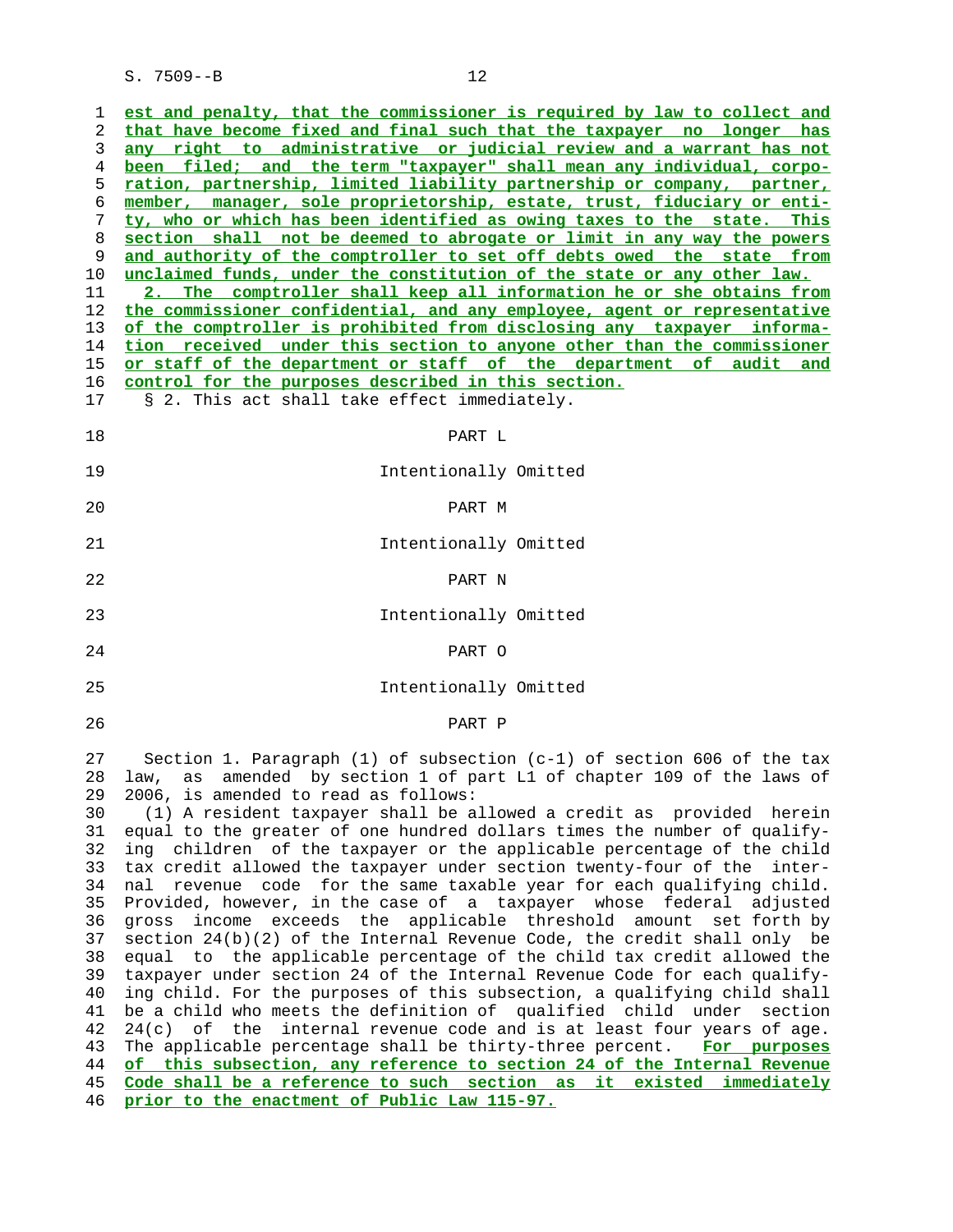1 § 2. This act shall take effect immediately and shall apply to taxable 2 years commencing on or after January 1, 2018.

3 PART Q

 4 Section 1. Paragraphs (a) and (b) of subdivision 29 of section 210-B 5 of the tax law, as amended by section 1 of part I of chapter 60 of the 6 laws of 2016, are amended to read as follows:

(a) Allowance of credit. For taxable years beginning on or after Janu- 8 ary first, two thousand fifteen and before January first, two thousand 9 [**nineteen**] **twenty-one**, a taxpayer shall be allowed a credit, to be 10 computed as provided in this subdivision, against the tax imposed by 11 this article, for hiring and employing, for not less than one year and 12 for not less than thirty-five hours each week, a qualified veteran with- 13 in the state. The taxpayer may claim the credit in the year in which 14 the qualified veteran completes one year of employment by the taxpayer. 15 If the taxpayer claims the credit allowed under this subdivision, the 16 taxpayer may not use the hiring of a qualified veteran that is the basis 17 for this credit in the basis of any other credit allowed under this 18 article.

19 (b) Qualified veteran. A qualified veteran is an individual:

 20 (1) who served on active duty in the United States army, navy, air 21 force, marine corps, coast guard or the reserves thereof, or who served 22 in active military service of the United States as a member of the army 23 national guard, air national guard, New York guard or New York naval 24 militia; who was released from active duty by general or honorable 25 discharge after September eleventh, two thousand one;

 26 (2) who commences employment by the qualified taxpayer on or after 27 January first, two thousand fourteen, and before January first, two 28 thousand [**eighteen**] **twenty**; and

 29 (3) who certifies by signed affidavit, under penalty of perjury, that 30 he or she has not been employed for thirty-five or more hours during any 31 week in the one hundred eighty day period immediately prior to his or 32 her employment by the taxpayer.

 33 § 2. Paragraphs 1 and 2 of subsection (a-2) of section 606 of the tax 34 law, as amended by section 2 of part I of chapter 60 of the laws of 35 2016, are amended to read as follows:

 36 (1) Allowance of credit. For taxable years beginning on or after Janu- 37 ary first, two thousand fifteen and before January first, two thousand 38 [**nineteen**] **twenty-one**, a taxpayer shall be allowed a credit, to be 39 computed as provided in this subsection, against the tax imposed by this 40 article, for hiring and employing, for not less than one year and for 41 not less than thirty-five hours each week, a qualified veteran within 42 the state. The taxpayer may claim the credit in the year in which the 43 qualified veteran completes one year of employment by the taxpayer. If 44 the taxpayer claims the credit allowed under this subsection, the 45 taxpayer may not use the hiring of a qualified veteran that is the basis 46 for this credit in the basis of any other credit allowed under this 47 article.

48 (2) Qualified veteran. A qualified veteran is an individual:

 49 (A) who served on active duty in the United States army, navy, air 50 force, marine corps, coast guard or the reserves thereof, or who served 51 in active military service of the United States as a member of the army 52 national guard, air national guard, New York guard or New York naval 53 militia; who was released from active duty by general or honorable 54 discharge after September eleventh, two thousand one;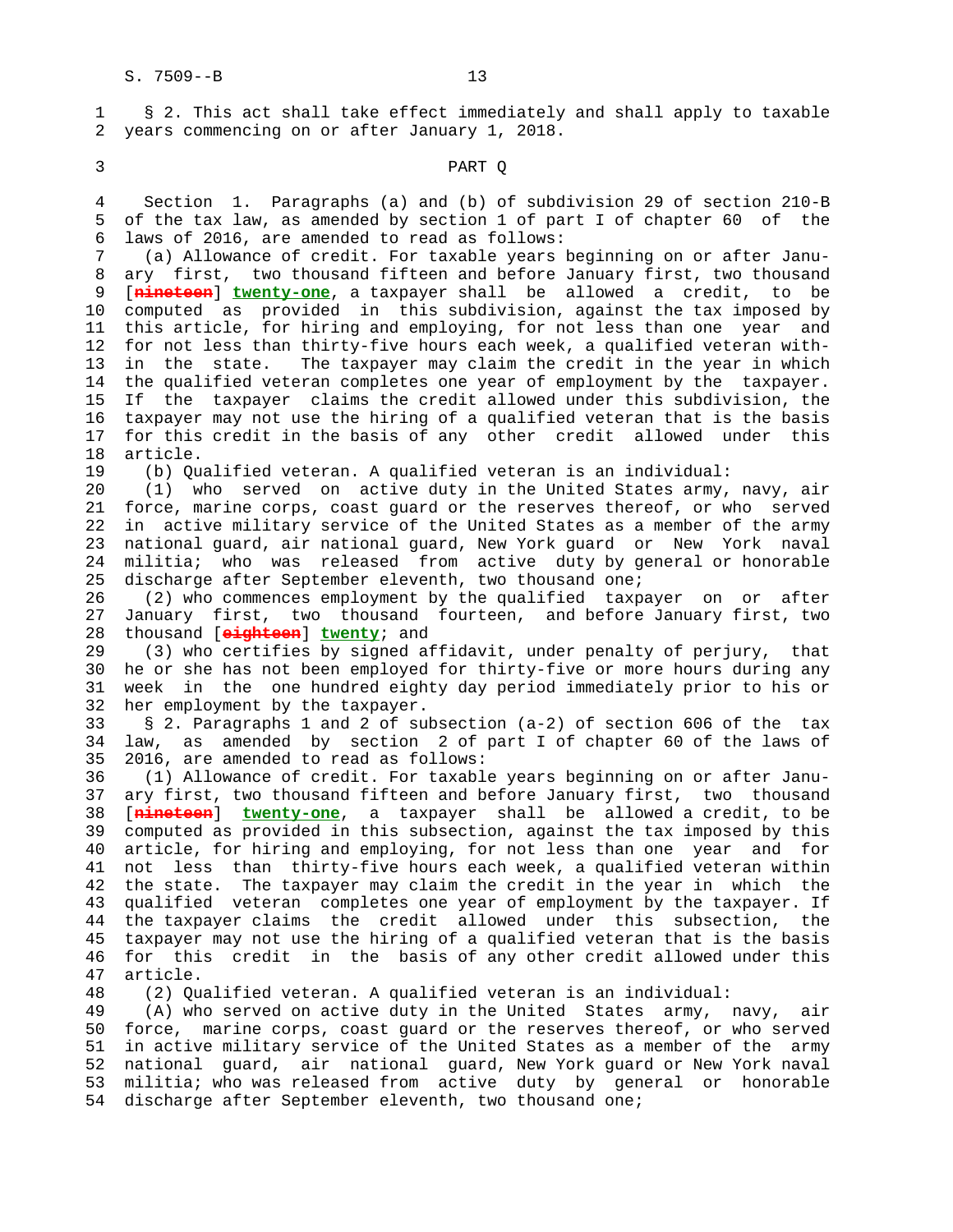1 (B) who commences employment by the qualified taxpayer on or after 2 January first, two thousand fourteen, and before January first, two 3 thousand [**eighteen**] **twenty**; and

 4 (C) who certifies by signed affidavit, under penalty of perjury, that 5 he or she has not been employed for thirty-five or more hours during any 6 week in the one hundred eighty day period immediately prior to his or 7 her employment by the taxpayer.

8 § 3. Paragraphs 1 and 2 of subdivision (g-1) of section 1511 of the<br>9 tax law, as amended by section 3 of part I of chapter 60 of the laws of tax law, as amended by section 3 of part I of chapter 60 of the laws of 10 2016, are amended to read as follows:

 11 (1) Allowance of credit. For taxable years beginning on or after Janu- 12 ary first, two thousand fifteen and before January first, two thousand 13 [**nineteen**] **twenty-one**, a taxpayer shall be allowed a credit, to be 14 computed as provided in this subdivision, against the tax imposed by 15 this article, for hiring and employing, for not less than one year and 16 for not less than thirty-five hours each week, a qualified veteran with- 17 in the state. The taxpayer may claim the credit in the year in which 18 the qualified veteran completes one year of employment by the taxpayer. 19 If the taxpayer claims the credit allowed under this subdivision, the 20 taxpayer may not use the hiring of a qualified veteran that is the basis 21 for this credit in the basis of any other credit allowed under this 22 article.

23 (2) Qualified veteran. A qualified veteran is an individual:

 24 (A) who served on active duty in the United States army, navy, air 25 force, marine corps, coast guard or the reserves thereof, or who served 26 in active military service of the United States as a member of the army 27 national guard, air national guard, New York guard or New York naval 28 militia; who was released from active duty by general or honorable 29 discharge after September eleventh, two thousand one;

 30 (B) who commences employment by the qualified taxpayer on or after 31 January first, two thousand fourteen, and before January first, two 32 thousand [**eighteen**] **twenty**; and

 33 (C) who certifies by signed affidavit, under penalty of perjury, that 34 he or she has not been employed for thirty-five or more hours during any 35 week in the one hundred eighty day period immediately prior to his or 36 her employment by the taxpayer.

37 § 4. This act shall take effect immediately.

#### 38 PART R

 39 Section 1. Subdivision (c) of section 25-a of the labor law, as 40 amended by section 1 of part AA of chapter 56 of the laws of 2015, is 41 amended to read as follows:

 42 (c) A qualified employer shall be entitled to a tax credit equal to 43 (1) [**five**] **seven** hundred **fifty** dollars per month for up to six months 44 for each qualified employee the employer employs in a full-time job or 45 [**two**] **three** hundred [**fifty**] **seventy-five** dollars per month for up to six 46 months for each qualified employee the employer employs in a part-time 47 job of at least twenty hours per week or ten hours per week when the 48 qualified employee is enrolled in high school full-time, (2) [**one thou-** 49 **sand**] **fifteen hundred** dollars for each qualified employee who is 50 employed for at least an additional six **consecutive** months by the quali- 51 fied employer in a full-time job or [**five**] **seven** hundred **fifty** dollars 52 for each qualified employee who is employed for at least an additional 53 six **consecutive** months by the qualified employer in a part-time job of 54 at least twenty hours per week or ten hours per week when the qualified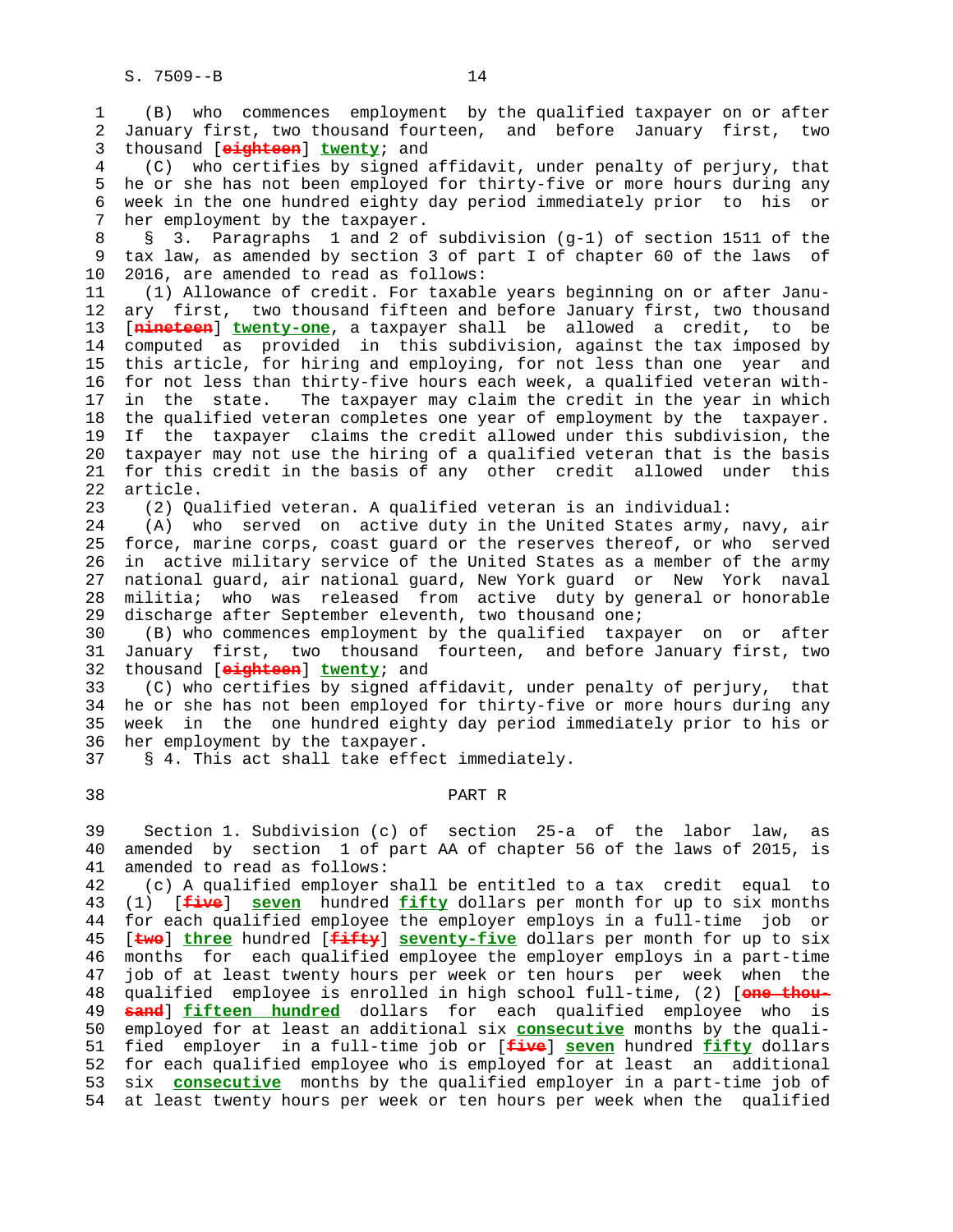1 employee is enrolled in high school full-time, and (3) an additional 2 [**one thousand**] **fifteen hundred** dollars for each qualified employee who 3 is employed for at least an additional year after the [**first year of the** 4 **employee's employment**] **completion of the time periods and satisfaction** 5 **of the conditions set forth in paragraphs one and two of this subdivi-** 6 **sion** by the qualified employer in a full-time job or [**five**] **seven** 7 hundred **fifty** dollars for each qualified employee who is employed for at 8 least an additional year after the [**first year of the employee's employ-** 9 **ment**] **completion of the time periods and satisfaction of the conditions** 10 **set forth in paragraphs one and two of this subdivision** by the qualified 11 employer in a part-time job of at least twenty hours per week or ten 12 hours per week when the qualified employee is enrolled in high school 13 full time. The tax credits shall be claimed by the qualified employer as 14 specified in subdivision thirty-six of section two hundred ten-B and 15 subsection (tt) of section six hundred six of the tax law.

 16 § 2. Subdivisions (d), (e) and (f) of section 25-a of the labor law, 17 subdivisions (d) and (e) as amended by section 1 of subpart A of part N 18 of chapter 59 of the laws of 2017 and subdivision (f) as amended by 19 section 1 of part AA of chapter 56 of the laws of 2015, are amended to 20 read as follows:

 21 (d) To participate in the program established under this section, an 22 employer must submit an application (in a form prescribed by the commis- 23 sioner) to the commissioner after January first, two thousand twelve but 24 no later than November thirtieth, two thousand twelve for program one, 25 after January first, two thousand fourteen but no later than November 26 thirtieth, two thousand fourteen for program two, after January first, 27 two thousand fifteen but no later than November thirtieth, two thousand 28 fifteen for program three, after January first, two thousand sixteen but 29 no later than November thirtieth, two thousand sixteen for program four, 30 after January first, two thousand seventeen but no later than November 31 thirtieth, two thousand seventeen for program five, after January first, 32 two thousand eighteen but no later than November thirtieth, two thousand 33 eighteen for program six, after January first, two thousand nineteen but 34 no later than November thirtieth, two thousand nineteen for program 35 seven, after January first, two thousand twenty but no later than Novem- 36 ber thirtieth, two thousand twenty for program eight, after January 37 first, two thousand twenty-one but no later than November thirtieth, two 38 thousand twenty-one for program nine, and after January first, two thou- 39 sand twenty-two but no later than November thirtieth, two thousand twen- 40 ty-two for program ten. The qualified employees must start their employ- 41 ment on or after January first, two thousand twelve but no later than 42 December thirty-first, two thousand twelve for program one, on or after 43 January first, two thousand fourteen but no later than December thirty- 44 first, two thousand fourteen for program two, on or after January first, 45 two thousand fifteen but no later than December thirty-first, two thou- 46 sand fifteen for program three, on or after January first, two thousand 47 sixteen but no later than December thirty-first, two thousand sixteen 48 for program four, on or after January first, two thousand seventeen but 49 no later than December thirty-first, two thousand seventeen for program 50 five, on or after January first, two thousand eighteen but no later than 51 December thirty-first, two thousand eighteen for program six, on or 52 after January first, two thousand nineteen but no later than December 53 thirty-first, two thousand nineteen for program seven, on or after Janu- 54 ary first, two thousand twenty but no later than December thirty-first, 55 two thousand twenty for program eight, on or after January first, two 56 thousand twenty-one but no later than December thirty-first, two thou-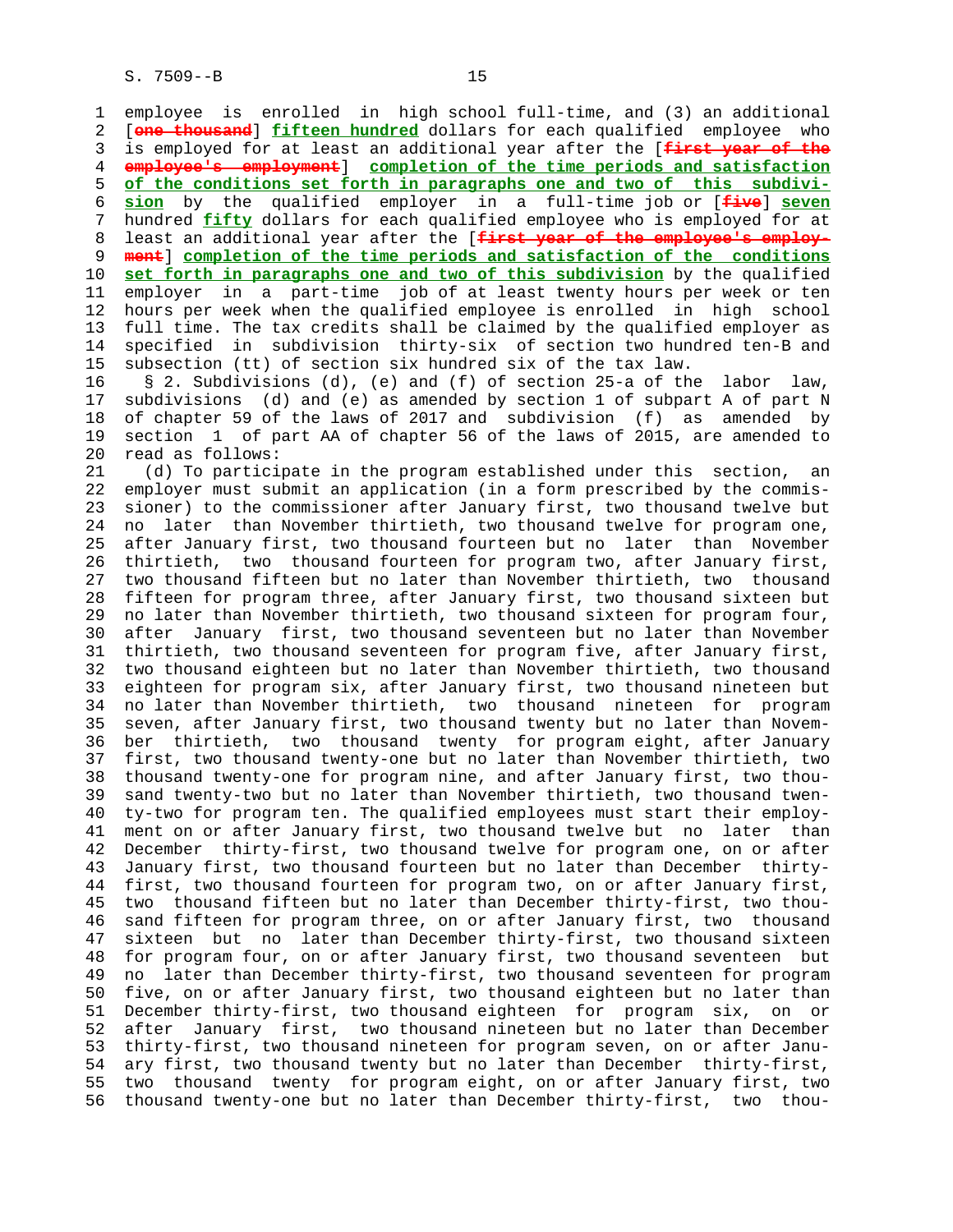1 sand twenty-one for program nine, and on or after January first, two 2 thousand twenty-two but no later than December thirty-first, two thou- 3 sand twenty-two for program ten. [**The commissioner shall establish guidelines and criteria that specify requirements for employers to participate in the program including criteria for certifying qualified employees, ensuring that the process established will minimize any undue delay in issuing the certificate of eligibility. Any regulations that the commissioner determines are necessary may be adopted on an emergency basis notwithstanding anything to the contrary in section two hundred two of the state administrative procedure act. Such requirements may include the types of industries that the employers are engaged in. The commissioner may give preference to employers that are engaged in demand occupations or industries, or in regional growth sectors, including but not limited to those identified by the regional economic development councils, such as clean energy, healthcare, advanced manufacturing and conservation. In addition, the commissioner shall give preference to employers who offer advancement and employee benefit packages to the qualified individuals.**] **As part of such application, an employer must: (1) agree to allow the department of taxation and finance to share its tax information with the commissioner. However, any information shared as a result of this agreement shall not be available for disclosure or inspection under the state freedom of information law, and (2) allow the commissioner and its agents and the department of taxa- tion and finance and its agents access to any and all books and records of employers the commissioner may require to monitor compliance.** 26 (e) If, after reviewing the application submitted by an employer, the 27 commissioner determines that such employer is eligible to participate in 28 the program established under this section, the commissioner shall issue 29 the employer a **preliminary** certificate of eligibility that establishes 30 the employer as a qualified employer. The **preliminary** certificate of 31 eligibility shall specify the maximum amount of tax credit that the 32 employer [**will**] **may** be allowed to claim and the program year under which 33 it [**can**] **may** be claimed. **The maximum amount of tax credit the employer is allowed to claim shall be computed as prescribed in subdivision (c) of this section.** 36 (f) The commissioner shall annually publish a report. Such report must 37 contain the names and addresses of any employer issued a **preliminary** 38 certificate of eligibility under this section, [**and**] the [**maximum**] 39 amount of New York youth works tax credit allowed to the **qualified** 40 employer as specified on [**such**] **an annual final** certificate of [**eligi- bility**] **tax credit and any other information as determined by the commissioner**. 43 § 3. Section 25-a of the labor law is amended by adding three new 44 subdivisions (e-1), (e-2) and (e-3) to read as follows: **(e-1)(1) To receive an annual final certificate of tax credit, the qualified employer must annually submit, on or before January thirty- first of the calendar year subsequent to the payment of wages paid to an eligible employee, a report to the commissioner, in a form prescribed by the commissioner. The report must demonstrate that the employer has satisfied all eligibility requirements and provided all the information necessary for the commissioner to compute an actual amount of credit allowed. (2) After reviewing the report and finding it sufficient, the commis- sioner shall issue an annual final certificate of tax credit. Such certificate shall include, in addition to any other information the commissioner determines is necessary, the following information:**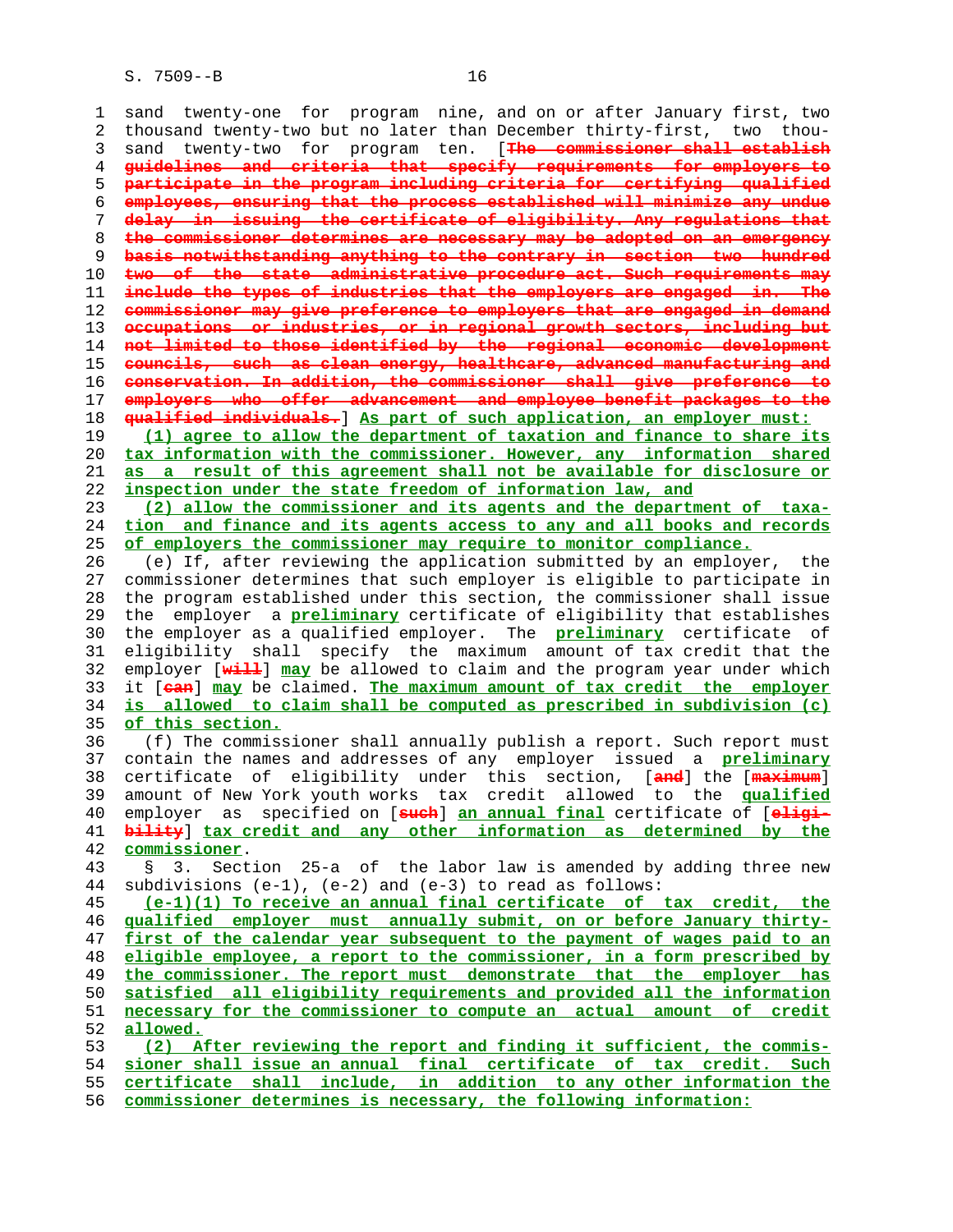| 1        | (i) The name and employer identification number of the qualified                                                                                            |
|----------|-------------------------------------------------------------------------------------------------------------------------------------------------------------|
| 2        | employer;                                                                                                                                                   |
| 3        | (ii) The program year for the corresponding credit award;                                                                                                   |
| 4        | (iii) The actual amount of credit to which the qualified employer is                                                                                        |
| 5        | entitled for that calendar year or the fiscal year in which the annual                                                                                      |
| 6        | final certificate is issued, which actual amount cannot exceed the                                                                                          |
| 7        | amount of credit listed on the preliminary certificate but may be less                                                                                      |
| 8        | than such amount; and                                                                                                                                       |
| 9        | (iv) A unique certificate number identifying the annual final certif-                                                                                       |
| 10       | icate of tax credit.                                                                                                                                        |
| 11       | (e-2) In determining the amount of credit for purposes of the annual                                                                                        |
| 12       | final certificate of tax credit, the portion of the credit described in                                                                                     |
| 13       | paragraph one of subdivision (c) of this section shall be allowed for                                                                                       |
| 14       | the calendar year in which the wages are paid to the qualified employee,                                                                                    |
| 15       | the portion of the credit described in paragraph two of subdivision (c)                                                                                     |
| 16<br>17 | of this section shall be allowed for the calendar year in which the<br>additional six consecutive month period ends, and the portion of the                 |
| 18       | credit described in paragraph three of subdivision (c) of this section                                                                                      |
| 19       | shall be allowed for the calendar year in which the additional year of                                                                                      |
| 20       | consecutive employment ends after the completion of the time periods and                                                                                    |
| 21       | satisfaction of the conditions set forth in paragraphs one and two of                                                                                       |
| 22       | subdivision (c) of this section. If the qualified employer's taxable                                                                                        |
| 23       | year is a calendar year, the employer shall be entitled to claim the                                                                                        |
| 24       | credit as calculated on the annual final certificate of tax credit on                                                                                       |
| 25       | the calendar year return for which the annual final certificate of tax                                                                                      |
| 26       | credit was issued. If the qualified employer's taxable year is a fiscal                                                                                     |
| 27       | year, the employer shall be entitled to claim the credit as calculated                                                                                      |
| 28       | on the annual final certificate of tax credit on the return for the                                                                                         |
|          |                                                                                                                                                             |
| 29       | fiscal year that encompasses the date on which the annual final certif-                                                                                     |
| 30       | <u>icate of tax credit is issued.</u>                                                                                                                       |
| 31       | (e-3) The commissioner shall establish quidelines and criteria that                                                                                         |
| 32       | specify requirements for employers to participate in the program includ-                                                                                    |
| 33       | ing criteria for certifying qualified employees, and issuing the prelim-                                                                                    |
| 34       | inary certificate of eligibility and annual final certificate of tax                                                                                        |
| 35       | credit. Such requirements may include the types of industries that the                                                                                      |
| 36       | employers are engaged in. The commissioner may give preference to                                                                                           |
| 37       | employers that are engaged in demand occupations or industries, or in                                                                                       |
| 38       | regional growth sectors, including but not limited to those identified                                                                                      |
|          | 39 by the regional economic development councils, such as clean energy,                                                                                     |
| 40       | healthcare, advanced manufacturing and conservation. In addition, the                                                                                       |
| 41       | commissioner shall give preference to employers who offer advancement                                                                                       |
| 42       | and employee benefit packages to the qualified individuals.                                                                                                 |
| 43       | § 4. Paragraph (a) of subdivision 36 of section 210-B of the tax law,                                                                                       |
| 44       | as amended by section 2 of part AA of chapter 56 of the laws of 2015, is                                                                                    |
| 45       | amended to read as follows:                                                                                                                                 |
| 46<br>47 | (a) A taxpayer that has been certified by the commissioner of labor as                                                                                      |
| 48       | a qualified employer pursuant to section twenty-five-a of the labor law<br>shall be allowed a credit against the tax imposed by this article equal          |
| 49       | to (i) [five] seven hundred fifty dollars per month for up to six months                                                                                    |
| 50       | for each qualified employee the employer employs in a full-time job or                                                                                      |
| 51       | [twe] three hundred [fifty] seventy-five dollars per month for up to six                                                                                    |
| 52       | months for each qualified employee the employer employs in a part-time                                                                                      |
| 53       | job of at least twenty hours per week or ten hours per week when the                                                                                        |
| 54       | qualified employee is enrolled in high school full-time, (ii) [one thou-                                                                                    |
| 55<br>56 | <b>sand</b> ] fifteen hundred dollars for each qualified employee who is<br>employed for at least an additional six <b>consecutive</b> months by the quali- |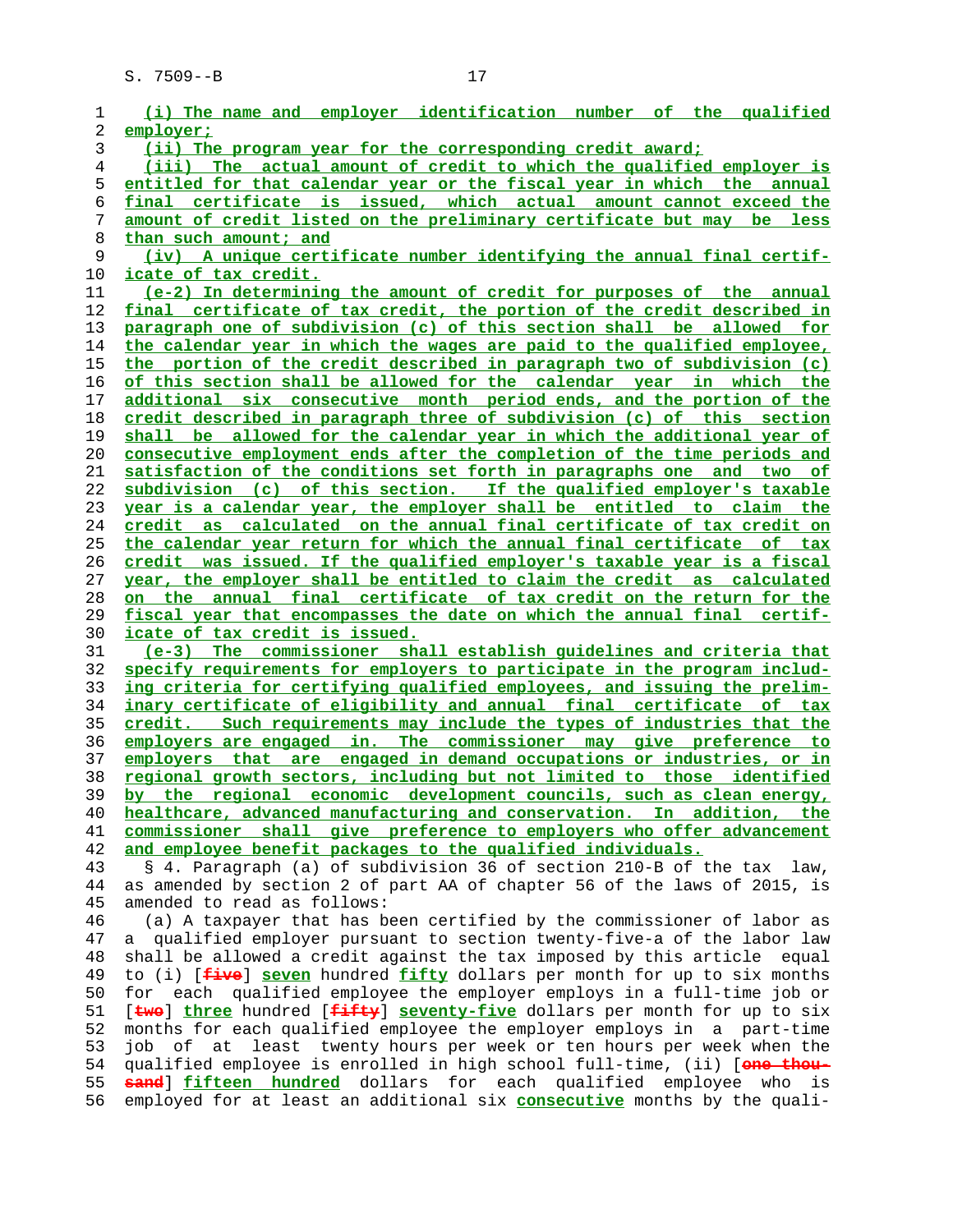1 fied employer in a full-time job or [**five**] **seven** hundred **fifty** dollars 2 for each qualified employee who is employed for at least an additional 3 six **consecutive** months by the qualified employer in a part-time job of 4 at least twenty hours per week or ten hours per week when the qualified 5 employee is enrolled in high school full-time, and (iii) an additional 6 [**one thousand**] **fifteen hundred** dollars for each qualified employee who 7 is employed for at least an additional year after the [**first year of the** 8 **employee's employment**] **completion of the time periods and satisfaction** 9 **of the conditions set forth in subparagraphs (i) and (ii) of this para-** 10 **graph** by the qualified employer in a full-time job or [**five**] **seven** 11 hundred **fifty** dollars for each qualified employee who is employed for at 12 least an additional year after the [**first year of the employee's employ-** 13 **ment**] **completion of the time periods and satisfaction of the conditions** 14 **set forth in subparagraphs (i) and (ii) of this paragraph** by the quali- 15 fied employer in a part-time job of at least twenty hours per week or 16 ten hours per week when the qualified employee is enrolled in high 17 school full-time. For purposes of this subdivision, the term "qualified 18 employee" shall have the same meaning as set forth in subdivision (b) of 19 section twenty-five-a of the labor law. The portion of the credit 20 described in subparagraph (i) of this paragraph shall be allowed for the 21 taxable year in which the wages are paid to the qualified employee, the 22 portion of the credit described in subparagraph (ii) of this paragraph 23 shall be allowed in the taxable year in which the additional six month 24 period ends, and the portion of the credit described in subparagraph 25 (iii) of this paragraph shall be allowed in the taxable year in which 26 the additional year after the first year of employment ends. 27 § 5. Paragraph (a) of subdivision 36 of section 210-B of the tax law, 28 as amended by section 4 of this act, is amended to read as follows: 29 (a) A taxpayer that has been certified by the commissioner of labor as 30 a qualified employer pursuant to section twenty-five-a of the labor law 31 **and received an annual final certificate of tax credit from such commis-** 32 **sioner** shall be allowed a credit against the tax imposed by this article 33 equal to [**(i) seven hundred fifty dollars per month for up to six months** 34 **for each qualified employee the employer employs in a full-time job or** 35 **three hundred seventy-five dollars per month for up to six months for** 36 **each qualified employee the employer employs in a part-time job of at** 37 **least twenty hours per week or ten hours per week when the qualified** 38 **employee is enrolled in high school full-time, (ii) fifteen hundred** 39 **dollars for each qualified employee who is employed for at least an** 40 **additional six consecutive months by the qualified employer in a full-** 41 **time job or seven hundred fifty dollars for each qualified employee who** 42 **is employed for at least an additional six consecutive months by the** 43 **qualified employer in a part-time job of at least twenty hours per week** 44 **or ten hours per week when the qualified employee is enrolled in high** 45 **school full-time, and (iii) an additional fifteen hundred dollars for** 46 **each qualified employee who is employed for at least an additional year** 47 **after the completion of the time periods and satisfaction of the condi-** 48 **tions set forth in subparagraphs (i) and (ii) of this paragraph by the** 49 **qualified employer in a full-time job or seven hundred fifty dollars for** 50 **each qualified employee who is employed for at least an additional year** 51 **after the completion of the time periods and satisfaction of the condi-** 52 **tions set forth in subparagraphs (i) and (ii) of this paragraph by the** 53 **qualified employer in a part-time job of at least twenty hours per week** 54 **or ten hours per week when the qualified employee is enrolled in high** 55 **school full-time. For purposes of this subdivision, the term "qualified** 56 **employee" shall have the same meaning as set forth in subdivision (b) of**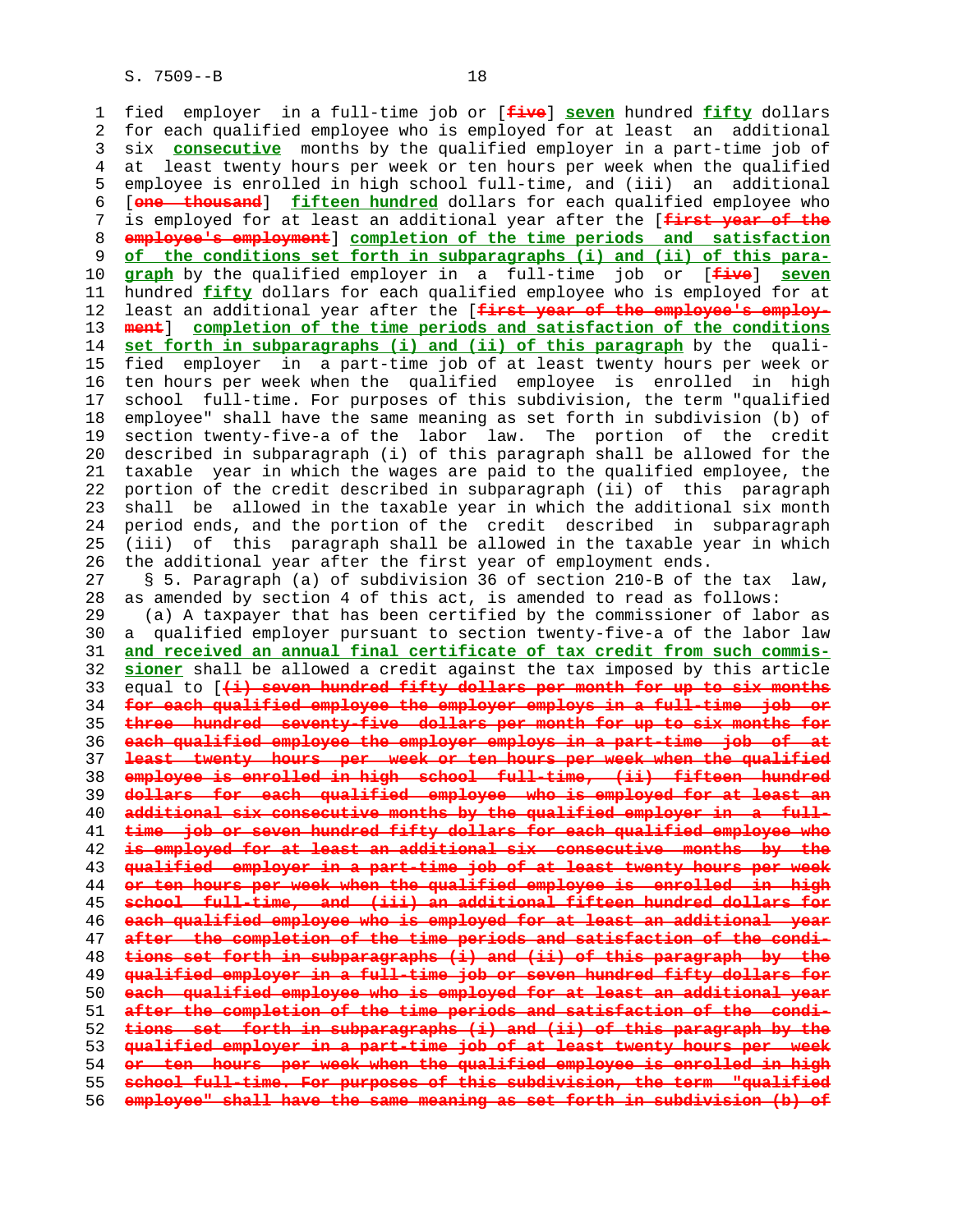**section twenty-five-a of the labor law. The portion of the credit described in subparagraph (i) of this paragraph shall be allowed for the taxable year in which the wages are paid to the qualified employee, the portion of the credit described in subparagraph (ii) of this paragraph shall be allowed in the taxable year in which the additional six month period ends, and the portion of the credit described in subparagraph (iii) of this paragraph shall be allowed in the taxable year in which the additional year after the first year of employment ends**] **the amount listed on the annual final certificate of tax credit issued by the commissioner of labor pursuant to section twenty-five-a of the labor law. If the qualified employer's taxable year is a calendar year, the employer shall be entitled to claim the credit as calculated on the annual final certificate of tax credit on the calendar year return for which the annual final certificate of tax credit was issued. If the qualified employer's taxable year is a fiscal year, the employer shall be entitled to claim the credit as calculated on the annual final certificate of tax credit on the return for the fiscal year that encom- passes the date on which the annual final certificate of tax credit is issued. For the purposes of this subdivision, the term "qualified employee" shall have the same meaning as set forth in subdivision (b) of section twenty-five-a of the labor law**.

 22 § 6. Paragraph (c) of subdivision 36 of section 210-B of the tax law, 23 as added by section 17 of part A of chapter 59 of the laws of 2014, is 24 amended to read as follows:

 25 (c) The taxpayer [**may**] **shall** be required to attach to its tax return 26 its **annual final** certificate of [**eligibility**] **tax credit** issued by the 27 commissioner of labor pursuant to section twenty-five-a of the labor 28 law. In no event shall the taxpayer be allowed a credit greater than the 29 amount of the credit listed on the **annual final** certificate of [**eligi-** 30 **bility**] **tax credit**. Notwithstanding any provision of this chapter to 31 the contrary, the commissioner and the commissioner's designees may 32 release the names and addresses of any taxpayer claiming this credit and 33 the amount of the credit earned by the taxpayer. Provided, however, if 34 a taxpayer claims this credit because it is a member of a limited 35 liability company or a partner in a partnership, only the amount of 36 credit earned by the entity and not the amount of credit claimed by the 37 taxpayer may be released.

 38 § 7. Paragraph 1 of subsection (tt) of section 606 of the tax law, as 39 amended by section 3 of part AA of chapter 56 of the laws of 2015, is 40 amended to read as follows:

 41 (1) A taxpayer that has been certified by the commissioner of labor as 42 a qualified employer pursuant to section twenty-five-a of the labor law 43 shall be allowed a credit against the tax imposed by this article equal 44 to (A) [**five**] **seven** hundred **fifty** dollars per month for up to six months 45 for each qualified employee the employer employs in a full-time job or 46 [**two**] **three** hundred [**fifty**] **seventy-five** dollars per month for up to six 47 months for each qualified employee the employer employs in a part-time 48 job of at least twenty hours per week or ten hours per week when the 49 qualified employee is enrolled in high school full-time, and (B) [**one** 50 **thousand**] **fifteen hundred** dollars for each qualified employee who is 51 employed for at least an additional six **consecutive** months by the quali- 52 fied employer in a full-time job or [**five**] **seven** hundred **fifty** dollars 53 for each qualified employee who is employed for at least an additional 54 six **consecutive** months by the qualified employer in a part-time job of 55 at least twenty hours per week or ten hours per week when the qualified 56 employee is enrolled in high school full-time, and (C) an additional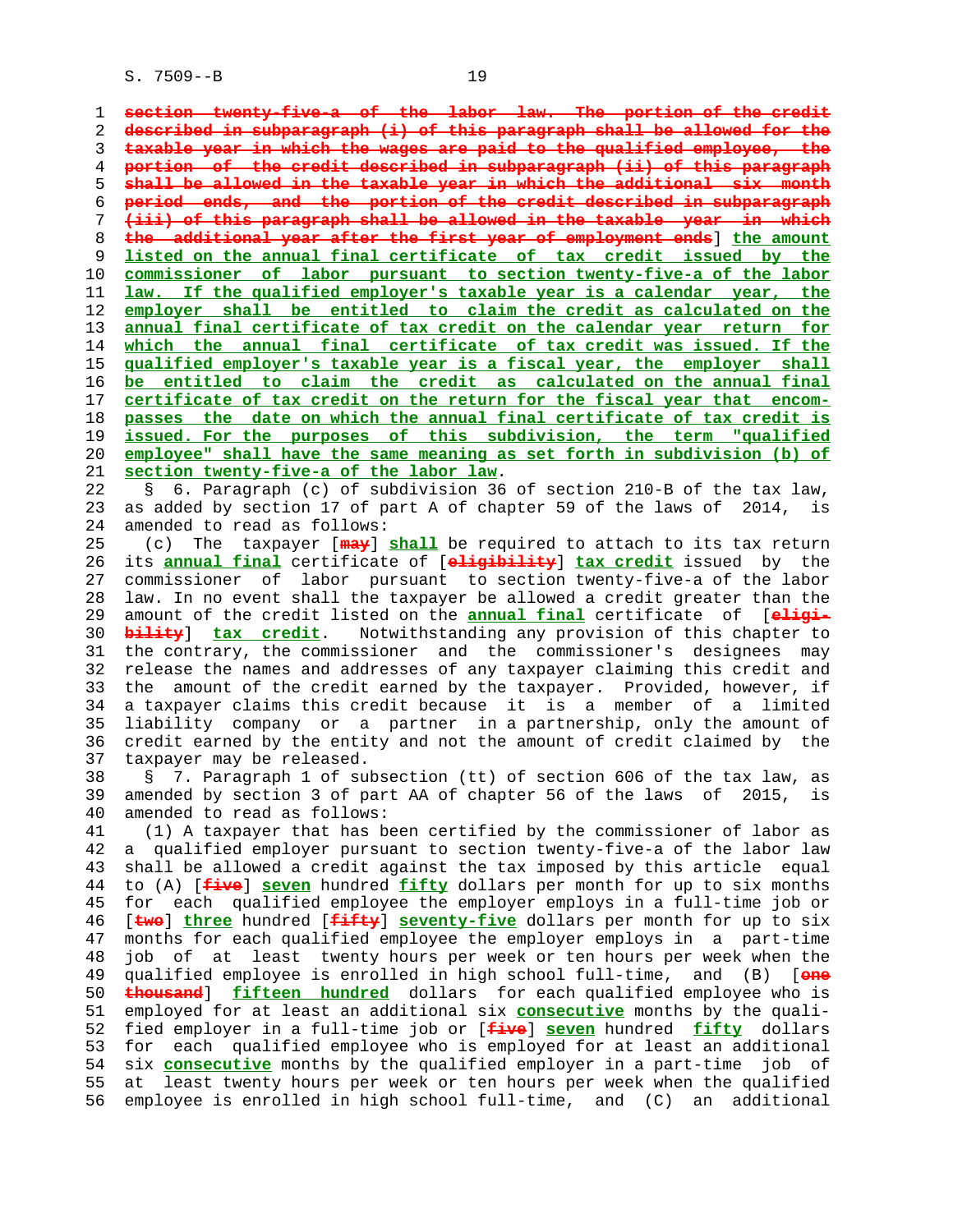1 [**one thousand**] **fifteen hundred** dollars for each qualified employee who 2 is employed for at least an additional year after the [**first year of the** 3 **employee's employment**] **completion of the time periods and satisfaction** 4 **of the conditions set forth in subparagraphs A and B of this subsection** 5 by the qualified employer in a full-time job or [**five**] **seven** hundred 6 **fifty** dollars for each qualified employee who is employed for at least 7 an additional year after the [**first year of the employee's employment**] 8 **completion of the time periods and satisfaction of the conditions set** forth in subparagraphs A and B of this subsection by the qualified 10 employer in a part-time job of at least twenty hours per week or ten 11 hours per week when the qualified employee is enrolled in high school 12 full-time. A taxpayer that is a partner in a partnership, member of a 13 limited liability company or shareholder in an S corporation that has 14 been certified by the commissioner of labor as a qualified employer 15 pursuant to section twenty-five-a of the labor law shall be allowed its 16 pro rata share of the credit earned by the partnership, limited liabil- 17 ity company or S corporation. For purposes of this subsection, the term 18 "qualified employee" shall have the same meaning as set forth in subdi- 19 vision (b) of section twenty-five-a of the labor law. The portion of the 20 credit described in subparagraph (A) of this paragraph shall be allowed 21 for the taxable year in which the wages are paid to the qualified 22 employee, the portion of the credit described in subparagraph (B) of 23 this paragraph shall be allowed in the taxable year in which the addi- 24 tional six month period ends, and the portion of the credit described in 25 subparagraph (C) of this paragraph shall be allowed in the taxable year 26 in which the additional year after the first year of employment ends. 27 § 8. Paragraph 1 of subsection (tt) of section 606 of the tax law, as 28 amended by section 7 of this act, is amended to read as follows: 29 (1) A taxpayer that has been certified by the commissioner of labor as 30 a qualified employer pursuant to section twenty-five-a of the labor law 31 **and received an annual final certificate of tax credit from such commis-** 32 **sioner** shall be allowed a credit against the tax imposed by this article 33 equal to [**(A) seven hundred fifty dollars per month for up to six months** 34 **for each qualified employee the employer employs in a full-time job or** 35 **three hundred seventy-five dollars per month for up to six months for** 36 **each qualified employee the employer employs in a part-time job of at** 37 **least twenty hours per week or ten hours per week when the qualified** 38 **employee is enrolled in high school full-time, and (B) fifteen hundred** 39 **dollars for each qualified employee who is employed for at least an** 40 **additional six consecutive months by the qualified employer in a full-** 41 **time job or seven hundred fifty dollars for each qualified employee who** 42 **is employed for at least an additional six consecutive months by the** 43 **qualified employer in a part-time job of at least twenty hours per week** 44 **or ten hours per week when the qualified employee is enrolled in high** 45 **school full-time, and (C) an additional fifteen hundred dollars for each** 46 **qualified employee who is employed for at least an additional year after** 47 **the completion of the time periods and satisfaction of the conditions**

**set forth in subparagraphs A and B of this subsection by the qualified employer in a full-time job or seven hundred fifty dollars for each qualified employee who is employed for at least an additional year after the completion of the time periods and satisfaction of the conditions set forth in subparagraphs A and B of this subsection by the qualified employer in a part-time job of at least twenty hours per week or ten hours per week when the qualified employee is enrolled in high school full-time**] **the amount listed on the annual final certificate of tax credit issued by the commissioner of labor pursuant to section twenty-**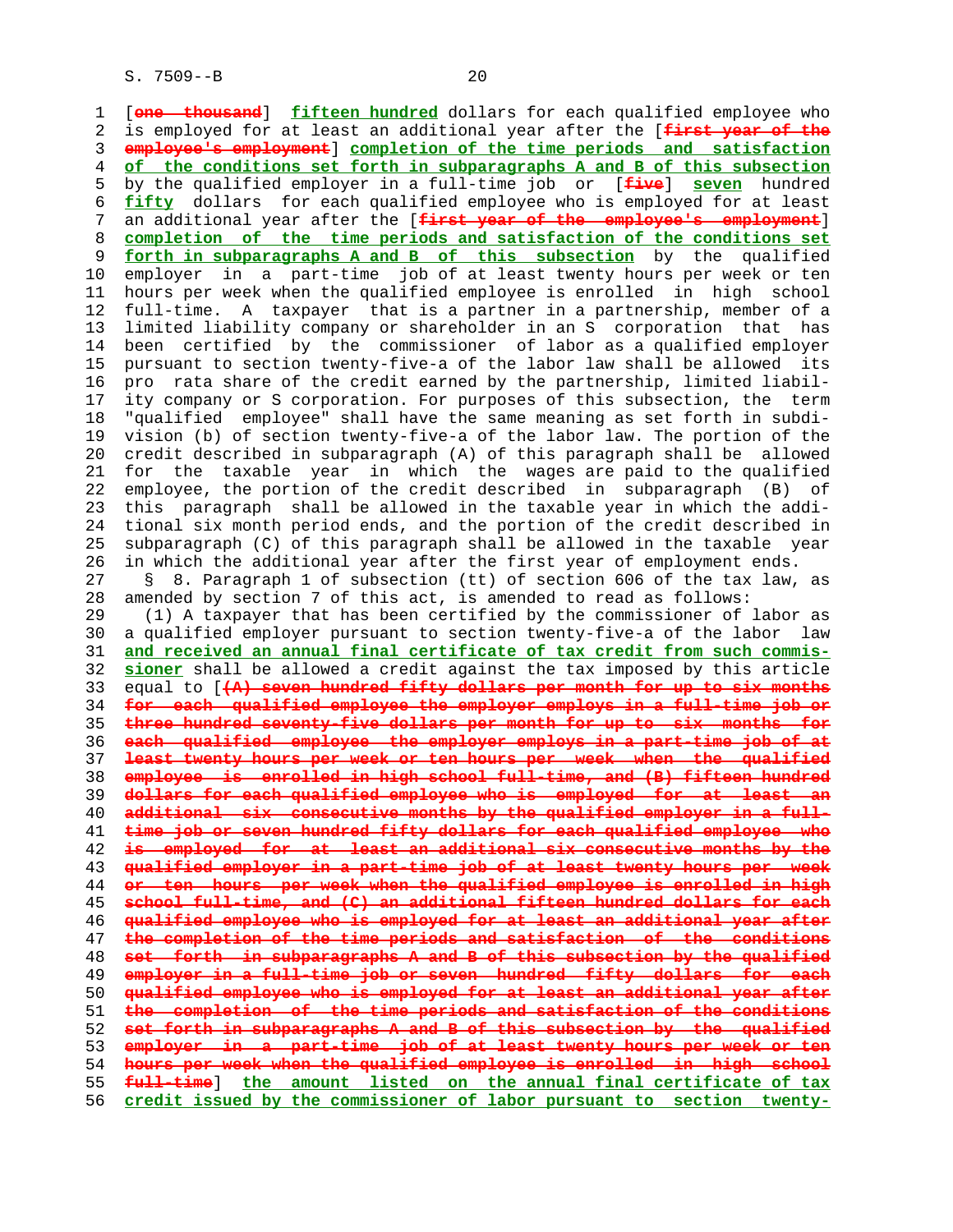1 **five-a of the labor law**. A taxpayer that is a partner in a partnership, 2 member of a limited liability company or shareholder in an S corporation 3 that has [**been certified by**] **received its annual final certificate of** 4 **tax credit from** the commissioner of labor as a qualified employer pursu- 5 ant to section twenty-five-a of the labor law shall be allowed its pro 6 rata share of the credit earned by the partnership, limited liability 7 company or S corporation. [**For purposes of this subsection, the term** 8 **"qualified employee" shall have the same meaning as set forth in subdi-** 9 **vision (b) of section twenty-five-a of the labor law. The portion of the** 10 **credit described in subparagraph (A) of this paragraph shall be allowed** 11 **for the taxable year in which the wages are paid to the qualified** 12 **employee, the portion of the credit described in subparagraph (B) of** 13 **this paragraph shall be allowed in the taxable year in which the addi-** 14 **tional six month period ends, and the portion of the credit described in** 15 **subparagraph (C) of this paragraph shall be allowed in the taxable year** 16 **in which the additional year after the first year of employment ends.**] 17 **If the qualified employer's taxable year is a calendar year, the employ-** 18 **er shall be entitled to claim the credit as calculated on the annual** 19 **final certificate of tax credit on the calendar year return for which** 20 **the annual final certificate of tax credit was issued. If the qualified** 21 **employer's taxable year is a fiscal year, the employer shall be entitled** 22 **to claim the credit as calculated on the annual final certificate of tax** 23 **credit on the return for the fiscal year that encompasses the date on** 24 **which the annual final certificate of tax credit is issued. For the** 25 **purposes of this subsection, the term "qualified employee" shall have** 26 **the same meaning as set forth in subdivision (b) of section** 27 **twenty-five-a of the labor law.** 28 § 9. Paragraph 3 of subsection (tt) of section 606 of the tax law, as 29 added by section 3 of part D of chapter 56 of the laws of 2011, is 30 amended to read as follows: 31 (3) The taxpayer [**may**] **shall** be required to attach to its tax return 32 its **annual final** certificate of [**eligibility**] **tax credit** issued by the 33 commissioner of labor pursuant to section twenty-five-a of the labor 34 law. In no event shall the taxpayer be allowed a credit greater than the<br>35 amount of the credit listed on the annual final certificate of [e<del>ligi-</del> 35 amount of the credit listed on the **annual final** certificate of [**eligi-** 36 **bility**] **tax credit**. Notwithstanding any provision of this chapter to the 37 contrary, the commissioner and the commissioner's designees may release 38 the names and addresses of any taxpayer claiming this credit and the 39 amount of the credit earned by the taxpayer. Provided, however, if a 40 taxpayer claims this credit because it is a member of a limited liabil- 41 ity company, a partner in a partnership, or a shareholder in a subchap- 42 ter S corporation, only the amount of credit earned by the entity and 43 not the amount of credit claimed by the taxpayer may be released. 44 § 10. This act shall take effect immediately, provided however that 45 (i) section one of this act shall apply to tax years beginning on or 46 after January 1, 2018; (ii) sections four and seven of this act shall 47 apply to tax years beginning on or after January 1, 2018 and before 48 January 1, 2019; and (iii) sections two, three, five, six, eight, and 49 nine of this act shall take effect January 1, 2019 and shall apply to

51 PART S

50 tax years beginning on or after January 1, 2019.

52 Intentionally Omitted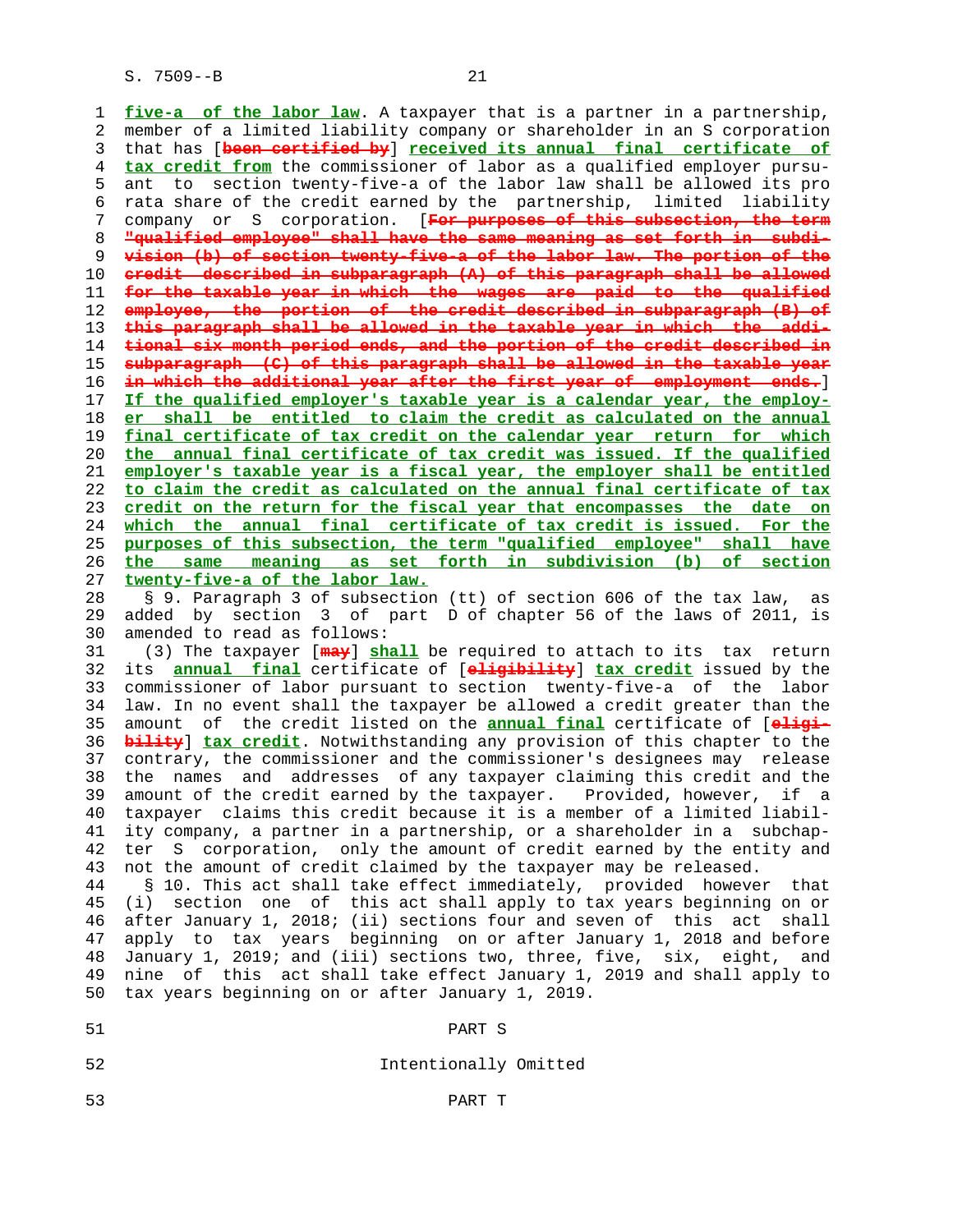|                                                                                                        | 22<br>$S. 7509 - B$                                                                                                                                                                                                                                                                                                                                                                                                                                                                                                                                                                                                                                                                                                                                                                                                                                                                                                                                                                                                                                                                                                                                                                                                                                                                                                          |
|--------------------------------------------------------------------------------------------------------|------------------------------------------------------------------------------------------------------------------------------------------------------------------------------------------------------------------------------------------------------------------------------------------------------------------------------------------------------------------------------------------------------------------------------------------------------------------------------------------------------------------------------------------------------------------------------------------------------------------------------------------------------------------------------------------------------------------------------------------------------------------------------------------------------------------------------------------------------------------------------------------------------------------------------------------------------------------------------------------------------------------------------------------------------------------------------------------------------------------------------------------------------------------------------------------------------------------------------------------------------------------------------------------------------------------------------|
| $\mathbf 1$                                                                                            | Intentionally Omitted                                                                                                                                                                                                                                                                                                                                                                                                                                                                                                                                                                                                                                                                                                                                                                                                                                                                                                                                                                                                                                                                                                                                                                                                                                                                                                        |
| $\overline{2}$                                                                                         | PART U                                                                                                                                                                                                                                                                                                                                                                                                                                                                                                                                                                                                                                                                                                                                                                                                                                                                                                                                                                                                                                                                                                                                                                                                                                                                                                                       |
| 3                                                                                                      | Intentionally Omitted                                                                                                                                                                                                                                                                                                                                                                                                                                                                                                                                                                                                                                                                                                                                                                                                                                                                                                                                                                                                                                                                                                                                                                                                                                                                                                        |
| 4                                                                                                      | PART V                                                                                                                                                                                                                                                                                                                                                                                                                                                                                                                                                                                                                                                                                                                                                                                                                                                                                                                                                                                                                                                                                                                                                                                                                                                                                                                       |
| 5                                                                                                      | Intentionally Omitted                                                                                                                                                                                                                                                                                                                                                                                                                                                                                                                                                                                                                                                                                                                                                                                                                                                                                                                                                                                                                                                                                                                                                                                                                                                                                                        |
| 6                                                                                                      | PART W                                                                                                                                                                                                                                                                                                                                                                                                                                                                                                                                                                                                                                                                                                                                                                                                                                                                                                                                                                                                                                                                                                                                                                                                                                                                                                                       |
| 7                                                                                                      | Section 1. Subdivision (f) of section 1115 of the tax law, as amended                                                                                                                                                                                                                                                                                                                                                                                                                                                                                                                                                                                                                                                                                                                                                                                                                                                                                                                                                                                                                                                                                                                                                                                                                                                        |
| 8<br>9<br>10<br>11<br>12<br>13<br>14<br>15<br>16<br>17<br>18<br>19<br>20<br>21<br>22<br>23<br>24<br>25 | by chapter 205 of the laws of 1968, is amended to read as follows:<br>(f) (1) Services rendered by a veterinarian licensed and registered as<br>required by the education law which constitute the practice of veteri-<br>nary medicine as defined in said law, including hospitalization for<br>which no separate boarding charge is made, shall not be subject to tax<br>under paragraph (3) of subdivision (c) of section eleven hundred five,<br>but the exemption allowed by this subdivision shall not apply to other<br>services provided by a veterinarian to pets and other animals, includ-<br>ing, but not limited to, boarding, grooming and clipping. Articles of<br>tangible personal property designed for use in some manner relating to<br>domestic animals or poultry, when sold by such a veterinarian, shall not<br>be subject to tax under subdivision (a) of section eleven hundred five<br>or under section eleven hundred ten. However, the sale of any such arti-<br>cles of tangible personal property to a veterinarian shall not be deemed<br>for resale within the meaning of [pargraph] paragraph (4) of<br>sale<br>a<br>subdivision (b) of section eleven hundred one and shall not be exempt<br>from retail sales tax.<br>(2) Drugs or medicine sold to or used by a veterinarian for use in |
| 26                                                                                                     | rendering services that are exempt pursuant to paragraph one of this                                                                                                                                                                                                                                                                                                                                                                                                                                                                                                                                                                                                                                                                                                                                                                                                                                                                                                                                                                                                                                                                                                                                                                                                                                                         |
| 27                                                                                                     | subdivision to livestock or poultry used in the production for sale of                                                                                                                                                                                                                                                                                                                                                                                                                                                                                                                                                                                                                                                                                                                                                                                                                                                                                                                                                                                                                                                                                                                                                                                                                                                       |
| 28                                                                                                     | tangible personal property by farming, or sold to a person qualifying                                                                                                                                                                                                                                                                                                                                                                                                                                                                                                                                                                                                                                                                                                                                                                                                                                                                                                                                                                                                                                                                                                                                                                                                                                                        |
| 29                                                                                                     | for the exemption provided for in paragraph six of subdivision (a) of                                                                                                                                                                                                                                                                                                                                                                                                                                                                                                                                                                                                                                                                                                                                                                                                                                                                                                                                                                                                                                                                                                                                                                                                                                                        |
| 30.<br>31                                                                                              | this section for use by such person on such livestock or poultry.<br>§ 2. Subdivision (a) of section 1119 of the tax law, as amended by                                                                                                                                                                                                                                                                                                                                                                                                                                                                                                                                                                                                                                                                                                                                                                                                                                                                                                                                                                                                                                                                                                                                                                                      |
| 32                                                                                                     | chapter 686 of the laws of 1986 and as further amended by section 15 of                                                                                                                                                                                                                                                                                                                                                                                                                                                                                                                                                                                                                                                                                                                                                                                                                                                                                                                                                                                                                                                                                                                                                                                                                                                      |
| 33                                                                                                     | part GG of chapter 63 of the laws of 2000, is amended to read as                                                                                                                                                                                                                                                                                                                                                                                                                                                                                                                                                                                                                                                                                                                                                                                                                                                                                                                                                                                                                                                                                                                                                                                                                                                             |
| 34                                                                                                     | follows:                                                                                                                                                                                                                                                                                                                                                                                                                                                                                                                                                                                                                                                                                                                                                                                                                                                                                                                                                                                                                                                                                                                                                                                                                                                                                                                     |
| 35                                                                                                     | Subject to the conditions and limitations provided for herein, a<br>(a)                                                                                                                                                                                                                                                                                                                                                                                                                                                                                                                                                                                                                                                                                                                                                                                                                                                                                                                                                                                                                                                                                                                                                                                                                                                      |
| 36<br>37                                                                                               | refund or credit shall be allowed for a tax paid pursuant to subdivision<br>(a) of section eleven hundred five or section eleven hundred ten (1) on                                                                                                                                                                                                                                                                                                                                                                                                                                                                                                                                                                                                                                                                                                                                                                                                                                                                                                                                                                                                                                                                                                                                                                          |
| 38                                                                                                     | the sale or use of tangible personal property if the purchaser or user,                                                                                                                                                                                                                                                                                                                                                                                                                                                                                                                                                                                                                                                                                                                                                                                                                                                                                                                                                                                                                                                                                                                                                                                                                                                      |
| 39                                                                                                     | in the performance of a contract, later incorporates that tangible                                                                                                                                                                                                                                                                                                                                                                                                                                                                                                                                                                                                                                                                                                                                                                                                                                                                                                                                                                                                                                                                                                                                                                                                                                                           |
| 40                                                                                                     | personal property into real property located outside this state, (2) on                                                                                                                                                                                                                                                                                                                                                                                                                                                                                                                                                                                                                                                                                                                                                                                                                                                                                                                                                                                                                                                                                                                                                                                                                                                      |
| 41                                                                                                     | the sale or use of tangible personal property purchased in bulk, or any                                                                                                                                                                                                                                                                                                                                                                                                                                                                                                                                                                                                                                                                                                                                                                                                                                                                                                                                                                                                                                                                                                                                                                                                                                                      |
| 42                                                                                                     | portion thereof, which is stored and not used by the purchaser or user                                                                                                                                                                                                                                                                                                                                                                                                                                                                                                                                                                                                                                                                                                                                                                                                                                                                                                                                                                                                                                                                                                                                                                                                                                                       |
| 43                                                                                                     | within this state if that property is subsequently reshipped by such                                                                                                                                                                                                                                                                                                                                                                                                                                                                                                                                                                                                                                                                                                                                                                                                                                                                                                                                                                                                                                                                                                                                                                                                                                                         |
| 44                                                                                                     | purchaser or user to a point outside this state for use outside this                                                                                                                                                                                                                                                                                                                                                                                                                                                                                                                                                                                                                                                                                                                                                                                                                                                                                                                                                                                                                                                                                                                                                                                                                                                         |
| 45                                                                                                     | state, (3) on the sale to or use by a contractor or subcontractor of                                                                                                                                                                                                                                                                                                                                                                                                                                                                                                                                                                                                                                                                                                                                                                                                                                                                                                                                                                                                                                                                                                                                                                                                                                                         |
| 46                                                                                                     | tangible personal property if that property is used by him solely in the                                                                                                                                                                                                                                                                                                                                                                                                                                                                                                                                                                                                                                                                                                                                                                                                                                                                                                                                                                                                                                                                                                                                                                                                                                                     |
| 47                                                                                                     | performance of a pre-existing lump sum or unit price construction                                                                                                                                                                                                                                                                                                                                                                                                                                                                                                                                                                                                                                                                                                                                                                                                                                                                                                                                                                                                                                                                                                                                                                                                                                                            |
| 48                                                                                                     | contract, (4) on the sale or use within this state of tangible personal                                                                                                                                                                                                                                                                                                                                                                                                                                                                                                                                                                                                                                                                                                                                                                                                                                                                                                                                                                                                                                                                                                                                                                                                                                                      |

 49 property, not purchased for resale, if the use of such property in this 50 state is restricted to fabricating such property (including incorporat-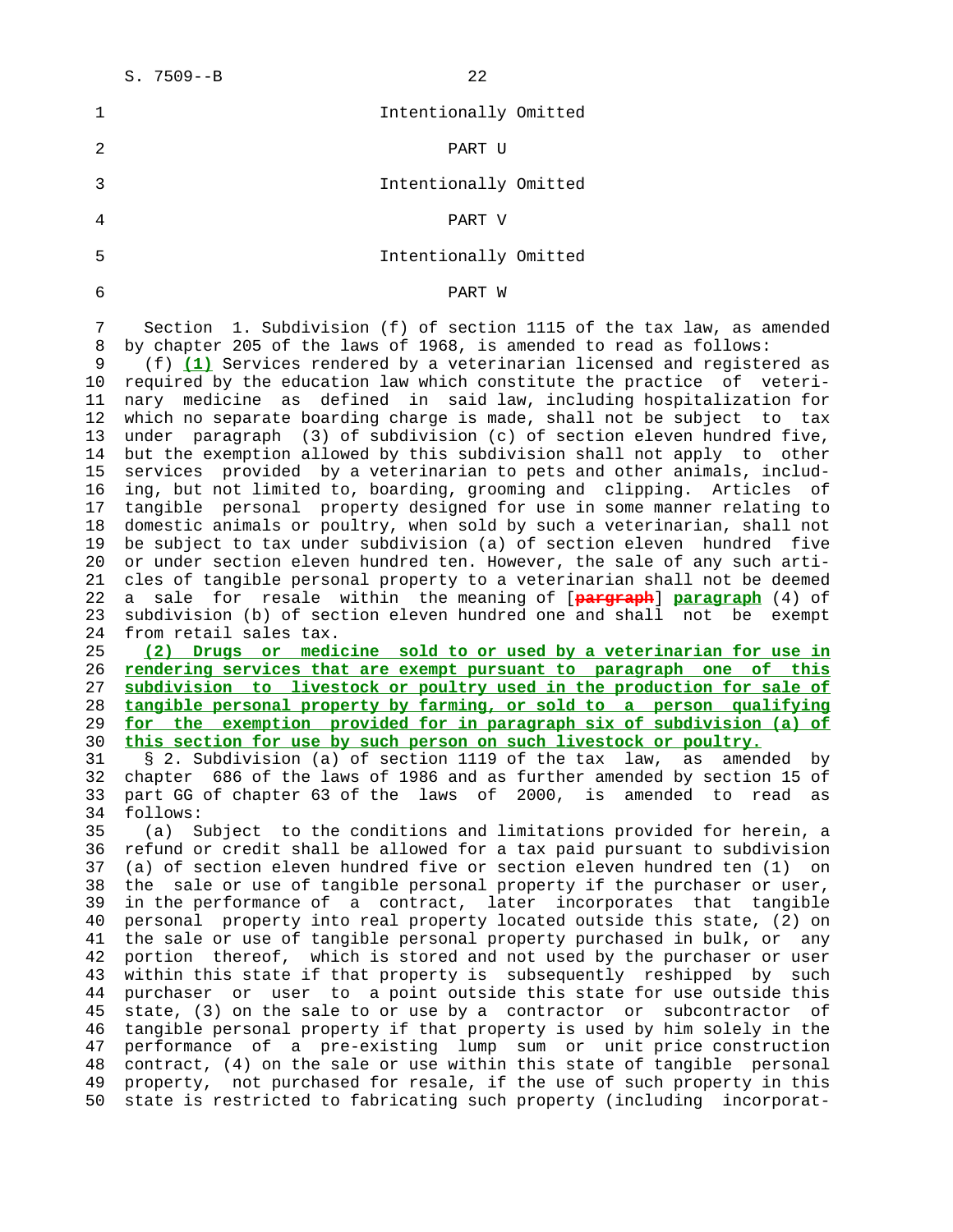1 ing it into or assembling it with other tangible personal property), 2 processing, printing or imprinting such property and such property is 3 then shipped to a point outside this state for use outside this state, 4 [**(5) on the sale to or use by a veterinarian of drugs or medicine if** 5 **such drugs or medicine are used by such veterinarian in rendering** 6 **services, which are exempt pursuant to subdivision (f) of section eleven** 7 **hundred fifteen of this chapter, to livestock or poultry used in the** 8 **production for sale of tangible personal property by farming or if such** 9 **drugs or medicine are sold to a person qualifying for the exemption** 10 **provided for in paragraph (6) of subdivision (a) of section eleven** 11 **hundred fifteen of this chapter for use by such person on such livestock** 12 **or poultry,**] or (6) on the sale of tangible personal property purchased 13 for use in constructing, expanding or rehabilitating industrial or 14 commercial real property (other than property used or to be used exclu- 15 sively by one or more registered vendors primarily engaged in the retail 16 sale of tangible personal property) located in an area designated as an 17 empire zone pursuant to article eighteen-B of the general municipal law, 18 but only to the extent that such property becomes an integral component 19 part of the real property. (For the purpose of clause (3) of the preced- 20 ing sentence, the term "pre-existing lump sum or unit price construction 21 contract" shall mean a contract for the construction of improvements to 22 real property under which the amount payable to the contractor or 23 subcontractor is fixed without regard to the costs incurred by him in 24 the performance thereof, and which (i) was irrevocably entered into 25 prior to the date of the enactment of this article or the enactment of a 26 law increasing the rate of tax imposed under this article, or (ii) 27 resulted from the acceptance by a governmental agency of a bid accompa- 28 nied by a bond or other performance guaranty which was irrevocably 29 submitted prior to such date.) Where the tax on the sale or use of such 30 tangible personal property has been paid to the vendor, to qualify for 31 such refund or credit, such tangible personal property must be incorpo- 32 rated into real property as required in clause (1) above, reshipped as 33 required in clause (2) above, used in the manner described in clauses 34 (3), (4)[**, (5)**] and (6) above within three years after the date such tax 35 was payable to the tax commission by the vendor pursuant to section 36 eleven hundred thirty-seven. Where the tax on the sale or use of such 37 tangible personal property was paid by the applicant for the credit or 38 refund directly to the tax commission, to qualify for such refund or 39 credit, such tangible personal property must be incorporated into real 40 property as required in clause (1) above, reshipped as required in 41 clause (2) above, used in the manner described in clauses (3), (4)[**,** 42 **(5)**] and (6) above within three years after the date such tax was paya- 43 ble to the tax commission by such applicant pursuant to this article. An 44 application for a refund or credit pursuant to this section must be 45 filed with such commission within the time provided by subdivision (a) 46 of section eleven hundred thirty-nine. Such application shall be in such 47 form as the tax commission may prescribe. Where an application for cred- 48 it has been filed, the applicant may immediately take such credit on the 49 return which is due coincident with or immediately subsequent to the 50 time that he files his application for credit. However, the taking of 51 the credit on the return shall be deemed to be part of the application 52 for credit and shall be subject to the provisions in respect to applica- 53 tions for credit in section eleven hundred thirty-nine as provided in 54 subdivision (e) of such section. With respect to a sale or use described 55 in clause (3) above where a pre-existing lump sum or unit price 56 construction contract was irrevocably entered into prior to the date of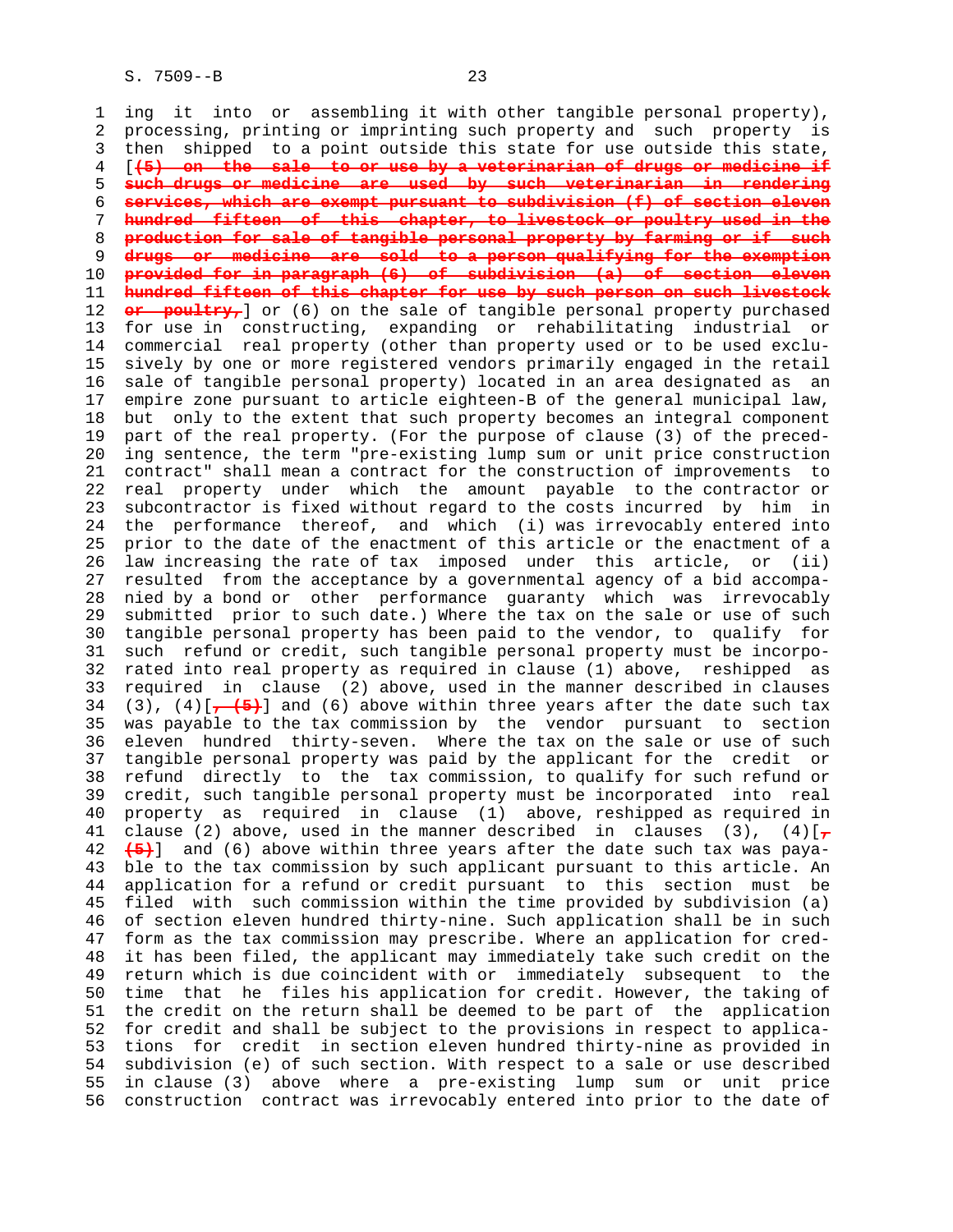1 the enactment of this article or the bid accompanied by the performance 2 guaranty was irrevocably submitted to the governmental agency prior to 3 such date, the purchaser or user shall be entitled to a refund or credit 4 only of the amount by which the tax on such sale or use imposed under 5 this article plus any tax imposed under the authority of article twen- 6 ty-nine exceeds the amount computed by applying against such sale or use 7 the local rate of tax, if any, in effect at the time such contract was 8 entered into or such bid was submitted.<br>9 In the case of the enactment of a la

In the case of the enactment of a law increasing the rate of tax 10 imposed by this article, the purchaser or user shall be entitled only to 11 a refund or credit of the amount by which the increased tax on such sale 12 or use imposed under this article plus any tax imposed under the author- 13 ity of article twenty-nine exceeds the amount computed by applying 14 against such sale or use the state and local rates of tax in effect at 15 the time such contract was entered into or such bid was submitted.

 16 § 3. This act shall take effect June 1, 2018, and shall apply to sales 17 made and uses occurring on and after such date.

#### 18 PART X

 19 Section 1. Subdivision 1 of section 1131 of the tax law, as amended by 20 chapter 576 of the laws of 1994, is amended to read as follows:

 21 (1) "Persons required to collect tax" or "person required to collect 22 any tax imposed by this article" shall include: every vendor of tangible 23 personal property or services; every recipient of amusement charges; and 24 every operator of a hotel. Said terms shall also include any officer, 25 director or employee of a corporation or of a dissolved corporation, any 26 employee of a partnership, any employee or manager of a limited liabil- 27 ity company, or any employee of an individual proprietorship who as such 28 officer, director, employee or manager is under a duty to act for such 29 corporation, partnership, limited liability company or individual 30 proprietorship in complying with any requirement of this article**, or has** 31 **so acted**; and any member of a partnership or limited liability company. 32 Provided, however, that any person who is a vendor solely by reason of 33 clause (D) or (E) of subparagraph (i) of paragraph (8) of subdivision 34 (b) of section eleven hundred one **of this article** shall not be a "person 35 required to collect any tax imposed by this article" until twenty days 36 after the date by which such person is required to file a certificate of 37 registration pursuant to section eleven hundred thirty-four **of this** 38 **part**.

 39 § 2. Subdivision (a) of section 1133 of the tax law, as amended by 40 chapter 621 of the laws of 1967, is amended to read as follows:

 41 (a) **(1)** Except as otherwise provided in **paragraph two of this subdivi-** 42 **sion and in** section eleven hundred thirty-seven **of this part**, every 43 person required to collect any tax imposed by this article shall be 44 personally liable for the tax imposed, collected or required to be 45 collected under this article. Any such person shall have the same right 46 in respect to collecting the tax from his customer or in respect to 47 nonpayment of the tax by the customer as if the tax were a part of the 48 purchase price of the property or service, amusement charge or rent, as 49 the case may be, and payable at the same time; provided, however, that 50 the tax commission shall be joined as a party in any action or proceed- 51 ing brought to collect the tax.

 52 **(2) Notwithstanding any other provision of this article: (i) The** 53 **commissioner shall grant the relief described in subparagraph (iii) of** 54 **this paragraph to a limited partner of a limited partnership (but not a**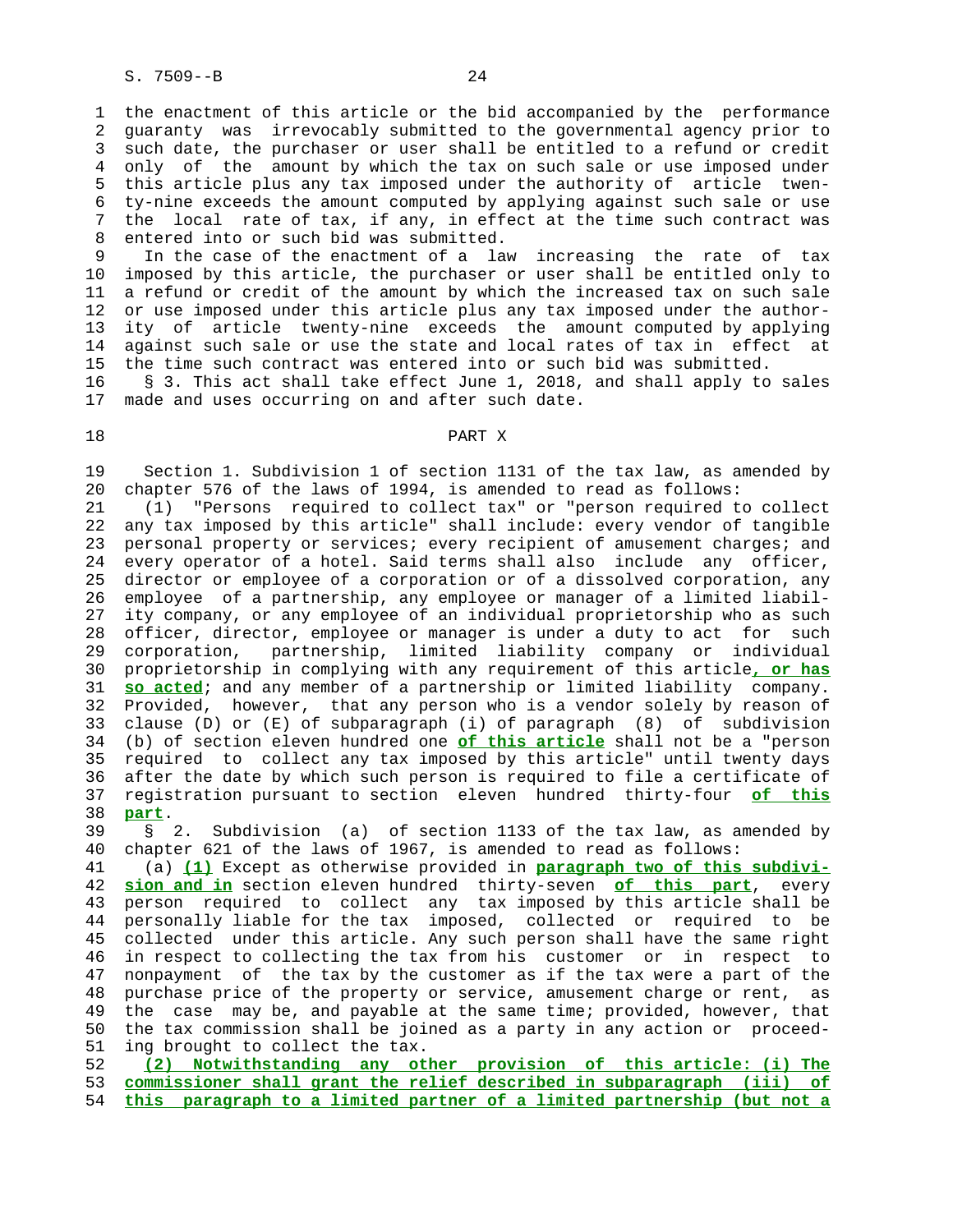**partner of a limited liability partnership) or a member of a limited liability company if such limited partner or member demonstrates to the satisfaction of the commissioner that such limited partner's or member's ownership interest and the percentage of the distributive share of the profits and losses of such limited partnership or limited liability company are each less than fifty percent, and such limited partner or member was not under a duty to act for such limited partnership or limited liability company in complying with any requirement of this article. Provided, however, the commissioner may deny an application for relief to any such limited partner or member who the commissioner finds has acted on behalf of such limited partnership or limited liability company in complying with any requirement of this article or has been convicted of a crime provided in this chapter or who has a past-due liability, as such term is defined in section one hundred seventy-one-v of this chapter. (ii) Such limited partner or member must submit an application for relief, on a form prescribed by the commissioner, and the information provided in such application must be true and complete in all material respects. Providing materially false or fraudulent information on such application shall disqualify such limited partner or member for the relief described in subparagraph (iii) of this paragraph, shall void any agreement with the commissioner with respect to such relief, and shall result in such limited partner or member bearing strict liability for the total amount of tax, interest and penalty owed by their respective limited partnership or limited liability company pursuant to this subdi- vision. (iii) A limited partner of a limited partnership or member of a limit- ed liability company, who meets the requirements set forth in this para- graph and whose application for relief is approved by the commissioner, shall be liable for the percentage of the original sales and use tax liability of their respective limited partnership or limited liability company that reflects such limited partner's or member's ownership interest of distributive share of the profits and losses of such limited partnership or limited liability company, whichever is higher. Such original liability shall include any interest accrued thereon up to and including the date of payment by such limited partner or member at the underpayment rate set by the commissioner pursuant to section eleven hundred forty-two of this part, and shall be reduced by the sum of any payments made by (A) the limited partnership or limited liability compa- ny; (B) any person required to collect tax not eligible for relief; and (C) any person required to collect tax who was eligible for relief but had not been approved for relief by the commissioner at the time such payment was made. Provided, however, such limited partner or member shall not be liable for any penalty owed by such limited partnership or limited liability company or any other partner or member of such limited partnership or limited liability company. Any payment made by a limited partner or member pursuant to the provisions of this paragraph shall not be credited against the liability of other limited partners or members of their respective limited partnership or limited liability company who are eligible for the same relief; provided, however that the sum of the amounts owed by all of the persons required to collect tax of a limited partnership or limited liability company shall not exceed the total liability of such limited partnership or limited liability company.**

54 § 3. This act shall take effect immediately.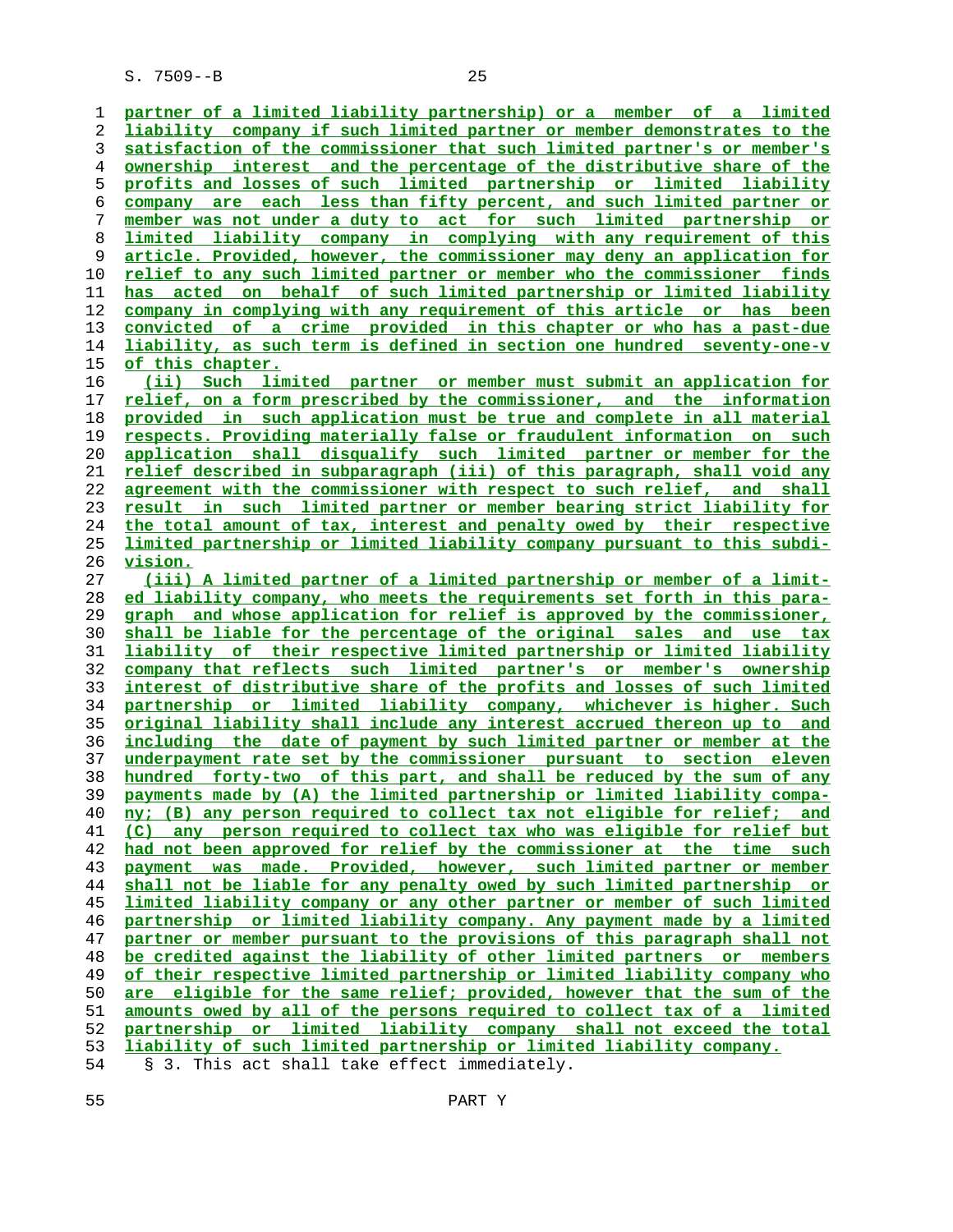# 1 Intentionally Omitted

#### 2 PART Z

 3 Section 1. Section 2 of subpart R of part A of chapter 61 of the laws 4 of 2017, amending the tax law relating to extending the expiration of 5 the authorization to the county of Genesee to impose an additional one 6 percent of sales and compensating use taxes, is amended to read as follows:

 8 § 2. Notwithstanding any other provision of law to the contrary, the 9 one percent increase in sales and compensating use taxes authorized for 10 the county of Genesee until November 30, [**2019**] **2020** pursuant to clause 11 (20) of subparagraph (i) of the opening paragraph of section 1210 of the 12 tax law, as amended by section one of this act, shall be divided in the 13 same manner and proportion as the existing three percent sales and 14 compensating use taxes in such county are divided.

 15 § 2. Section 2 of subpart Z of part A of chapter 61 of the laws of 16 2017, amending the tax law relating to the imposition of sales and 17 compensating use taxes by the county of Monroe, is amended to read as 18 follows:

 19 § 2. Notwithstanding the provisions of subdivisions (b) and (c) of 20 section 1262 and section 1262-g of the tax law, net collections, as such 21 term is defined in section 1262 of the tax law, derived from the imposi- 22 tion of sales and compensating use taxes by the county of Monroe at the 23 additional rate of one percent as authorized pursuant to clause (25) of 24 subparagraph (i) of the opening paragraph of section 1210 of the tax 25 law, as amended by section one of this act, which are in addition to the 26 current net collections derived from the imposition of such taxes at the 27 three percent rate authorized by the opening paragraph of section 1210 28 of the tax law, shall be distributed and allocated as follows: for the 29 period of December 1, 2017 through November 30, [**2019**] **2020** in cash, 30 five percent to the school districts in the area of the county outside 31 the city of Rochester, three percent to the towns located within the 32 county, one and one-quarter percent to the villages located within the 33 county, and ninety and three-quarters percent to the city of Rochester 34 and county of Monroe. The amount of the ninety and three-quarters 35 percent to be distributed and allocated to the city of Rochester and 36 county of Monroe shall be distributed and allocated to each so that the 37 combined total distribution and allocation to each from the sales tax 38 revenues pursuant to sections 1262 and 1262-g of the tax law and this 39 section shall result in the same total amount being distributed and 40 allocated to the city of Rochester and county of Monroe. The amount so 41 distributed and allocated to the county shall be used for county 42 purposes. The foregoing cash payments to the school districts shall be 43 allocated on the basis of the enrolled public school pupils, thereof, as 44 such term is used in subdivision (b) of section 1262 of the tax law, 45 residing in the county of Monroe. The cash payments to the towns located 46 within the county of Monroe shall be allocated on the basis of the ratio 47 which the population of each town, exclusive of the population of any 48 village or portion thereof located within a town, bears to the total 49 population of the towns, exclusive of the population of the villages 50 located within such towns. The cash payments to the villages located 51 within the county shall be allocated on the basis of the ratio which the 52 population of each village bears to the total population of the villages 53 located within the county. The term population as used in this section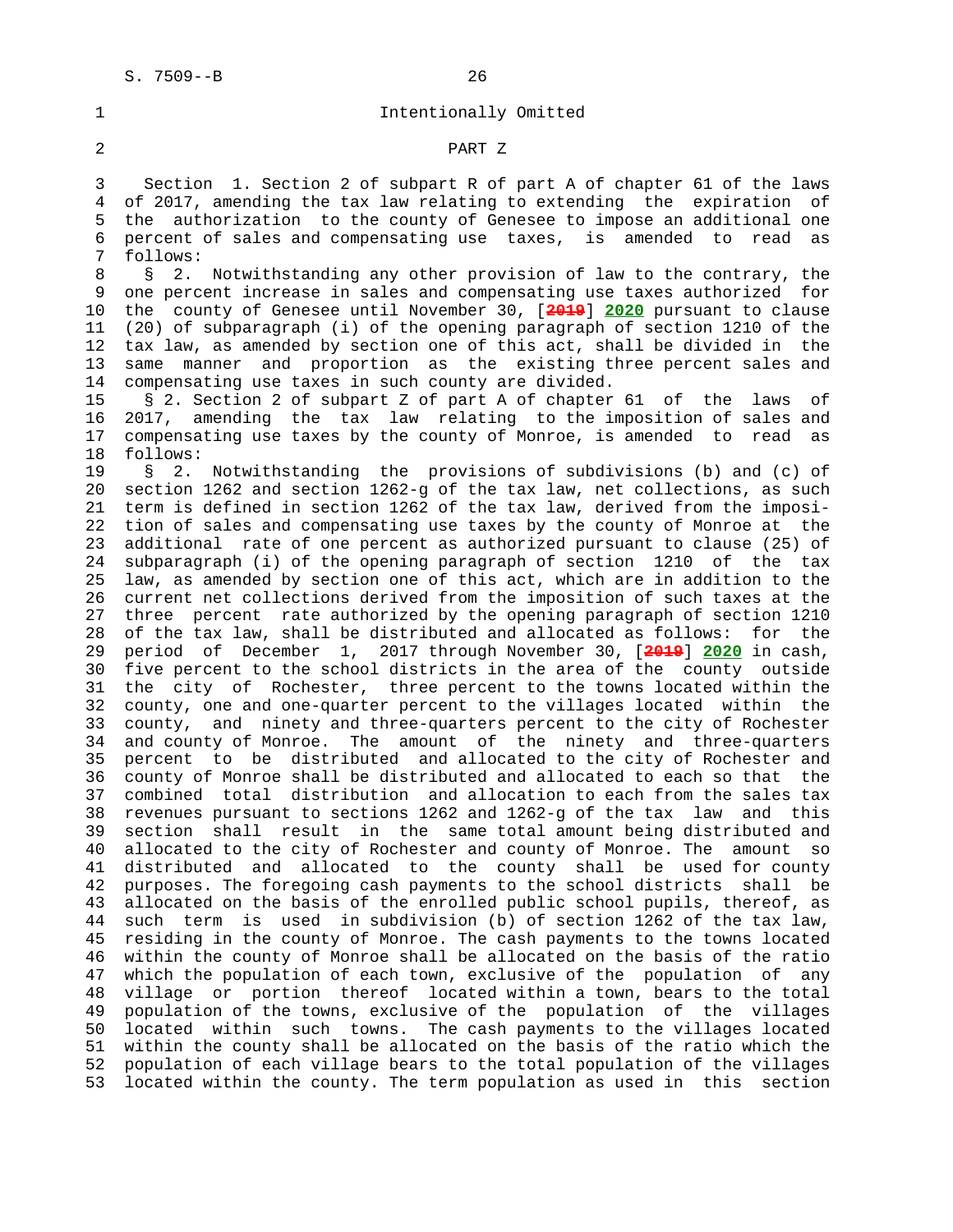| 1<br>2                                                                       | shall have the same meaning as used in subdivision (b) of section 1262<br>of the tax law.                                                                                                                                                                                                                                                                                                                                                                                                                                                                                                                                                                                                                                                                                                                                                                                                                                                                                                               |
|------------------------------------------------------------------------------|---------------------------------------------------------------------------------------------------------------------------------------------------------------------------------------------------------------------------------------------------------------------------------------------------------------------------------------------------------------------------------------------------------------------------------------------------------------------------------------------------------------------------------------------------------------------------------------------------------------------------------------------------------------------------------------------------------------------------------------------------------------------------------------------------------------------------------------------------------------------------------------------------------------------------------------------------------------------------------------------------------|
| 3<br>$\overline{4}$<br>5                                                     | Section 3 of subpart EE of part A of chapter 61 of the laws of<br>$\begin{matrix}8 & 3. \end{matrix}$<br>2017, amending the tax law relating to extending the authorization of<br>the county of Onondaga to impose an additional rate of sales and compen-                                                                                                                                                                                                                                                                                                                                                                                                                                                                                                                                                                                                                                                                                                                                              |
| 6<br>7<br>8<br>9<br>10<br>11<br>12<br>13<br>14<br>15<br>16<br>17<br>18<br>19 | sating use taxes, is amended to read as follows:<br>§ 3. Notwithstanding any contrary provision of law, net collections<br>from the additional one percent rate of sales and compensating use taxes<br>which may be imposed by the county of Onondaga during the period<br>commencing December 1, 2018 and ending November 30, [2019] 2020, pursu-<br>ant to the authority of section 1210 of the tax law, shall not be<br>subject to any revenue distribution agreement entered into under subdi-<br>vision (c) of section 1262 of the tax law, but shall be allocated and<br>distributed or paid, at least quarterly, as follows: (i) 1.58% to the<br>county of Onondaga for any county purpose; (ii) 97.79% to the city of<br>Syracuse; and (iii) .63% to the school districts in accordance with<br>subdivision (a) of section 1262 of the tax law.<br>§ 4. Section 2 of subpart GG of part A of chapter 61 of the laws of<br>2017, amending the tax law relating to extending the authority of the |
| 20<br>21<br>22<br>23<br>24<br>25<br>26<br>27<br>28<br>29<br>30               | county of Orange to impose an additional rate of sales and compensating<br>use taxes, is amended to read as follows:<br>2. Notwithstanding subdivision (c) of section 1262 of the tax law,<br>$\mathbb{S}$<br>net collections from any additional rate of sales and compensating use<br>taxes which may be imposed by the county of Orange during the period<br>commencing December 1, 2017, and ending November 30, [2019] 2020, pursu-<br>ant to the authority of section 1210 of the tax law, shall be paid to<br>the county of Orange and shall be used by such county solely for county<br>purposes and shall not be subject to any revenue distribution agreement<br>entered into pursuant to the authority of subdivision (c) of section<br>1262 of the tax law.                                                                                                                                                                                                                                 |
| 31<br>32                                                                     | § 5. This act shall take effect immediately and shall be deemed to<br>have been in full force and effect on June 29, 2017.                                                                                                                                                                                                                                                                                                                                                                                                                                                                                                                                                                                                                                                                                                                                                                                                                                                                              |
| 33                                                                           | PART AA                                                                                                                                                                                                                                                                                                                                                                                                                                                                                                                                                                                                                                                                                                                                                                                                                                                                                                                                                                                                 |
| 34                                                                           | Intentionally Omitted                                                                                                                                                                                                                                                                                                                                                                                                                                                                                                                                                                                                                                                                                                                                                                                                                                                                                                                                                                                   |
| 35                                                                           | PART BB                                                                                                                                                                                                                                                                                                                                                                                                                                                                                                                                                                                                                                                                                                                                                                                                                                                                                                                                                                                                 |
| 36                                                                           | Intentionally Omitted                                                                                                                                                                                                                                                                                                                                                                                                                                                                                                                                                                                                                                                                                                                                                                                                                                                                                                                                                                                   |
| 37                                                                           | PART CC                                                                                                                                                                                                                                                                                                                                                                                                                                                                                                                                                                                                                                                                                                                                                                                                                                                                                                                                                                                                 |
| 38                                                                           | Intentionally Omitted                                                                                                                                                                                                                                                                                                                                                                                                                                                                                                                                                                                                                                                                                                                                                                                                                                                                                                                                                                                   |
| 39                                                                           | PART DD                                                                                                                                                                                                                                                                                                                                                                                                                                                                                                                                                                                                                                                                                                                                                                                                                                                                                                                                                                                                 |
| 40                                                                           | Intentionally Omitted                                                                                                                                                                                                                                                                                                                                                                                                                                                                                                                                                                                                                                                                                                                                                                                                                                                                                                                                                                                   |
| 41                                                                           | PART EE                                                                                                                                                                                                                                                                                                                                                                                                                                                                                                                                                                                                                                                                                                                                                                                                                                                                                                                                                                                                 |
| 42<br>43<br>44<br>45<br>46                                                   | Subdivision 1 of section 208 of the racing, pari-mutuel<br>Section<br>1.<br>wagering and breeding law, as amended by chapter<br>140 of the laws<br>of<br>2008, is amended to read as follows:<br>In consideration of the franchise and in accordance with its fran-<br>1.<br>chise agreement, the franchised corporation shall remit to the<br>state,                                                                                                                                                                                                                                                                                                                                                                                                                                                                                                                                                                                                                                                   |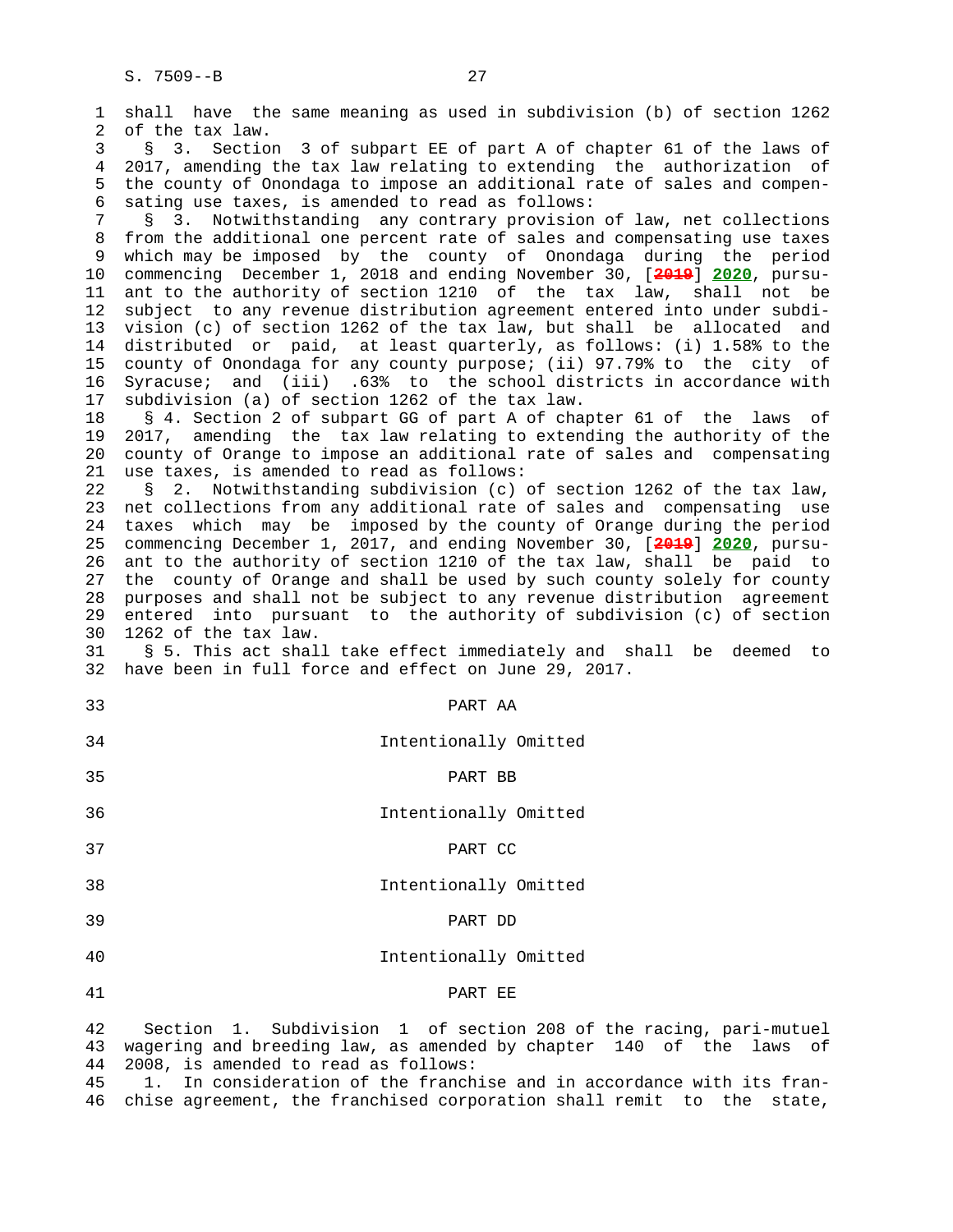1 each year, no later than April fifth, a franchise fee payment. The fran- 2 chise fee shall be calculated and equal to the lesser of paragraph (a) 3 or (b) of this subdivision as follows: (a) adjusted net income, includ- 4 ing all sources of audited generally accepted accounting principles net 5 income as of December thirty-first (i) plus the amount of depreciation 6 and amortization for such year as set forth on the statement of cash 7 flows (ii) less the amount received by the franchised corporation for 8 capital expenditures and (iii) less principal payments made for the<br>9 repayment of debt; or (b) operating cash which is defined as cash availrepayment of debt; or (b) operating cash which is defined as cash avail- 10 able on December thirty-first (i) which excludes all restricted cash 11 accounts, segregated accounts as per audited financial statements and 12 cash on hand needed to fund the on-track pari-mutuel operations through 13 the vault, (ii) less [**forty-five**] **three hundred sixty-five** days of oper- 14 ating expenses pursuant to generally accepted accounting principles 15 which shall be an average calculated by dividing the current year's 16 annual budget by the number of days in such year and multiplying that 17 number by [**forty-five**] **three hundred sixty-five**.

 18 § 2. Section 203 of the racing, pari-mutuel wagering and breeding law, 19 as amended by chapter 18 of the laws of 2008, is amended to read as 20 follows:

 21 § 203. Right to hold race meetings and races. **1.** Any corporation 22 formed under the provisions of this article, if so claimed in its 23 certificate of organization, and if it shall comply with all the 24 provisions of this article, and any other corporation entitled to the 25 benefits and privileges of this article as hereinafter provided, shall 26 have the power and the right to hold one or more running race meetings 27 in each year, and to hold, maintain and conduct running races at such 28 meetings. At such running race meetings the corporation, or the owners 29 of horses engaged in such races, or others who are not participants in 30 the race, may contribute purses, prizes, premiums or stakes to be 31 contested for, but no person or persons other than the owner or owners 32 of a horse or horses contesting in a race shall have any pecuniary 33 interest in a purse, prize, premium or stake contested for in such race, 34 or be entitled to or receive any portion thereof after such race is 35 finished, and the whole of such purse, prize, premium or stake shall be 36 allotted in accordance with the terms and conditions of such race. Races 37 conducted by a franchised corporation shall be permitted only between 38 sunrise and sunset.

**2. Notwithstanding any other provision of law to the contrary, a fran- chised corporation shall be permitted to conduct races after sunset at the Belmont Park racetrack, only on the main track in its current configuration, only if such races conclude before half past ten o' clock post meridian, and only if such races occur on Thursdays, Fridays or Saturdays. The franchised corporation shall coordinate with a harness racing association or corporation authorized to operate in Westchester county to ensure that the starting times of all such races are stag-** 47 **gered.**

 48 **3.** A track first licensed after January first, nineteen hundred nine- 49 ty, shall not conduct the simulcasting of thoroughbred races within 50 district one, in accordance with article ten of this chapter on days 51 that a franchised corporation is not conducting a race meeting. In no 52 event shall thoroughbred races conducted by a track first licensed after 53 January first, nineteen hundred ninety be conducted after eight o'clock 54 post meridian.

 55 § 3. An advisory committee shall be established by the governor 56 comprised of individuals with demonstrated interest in the performance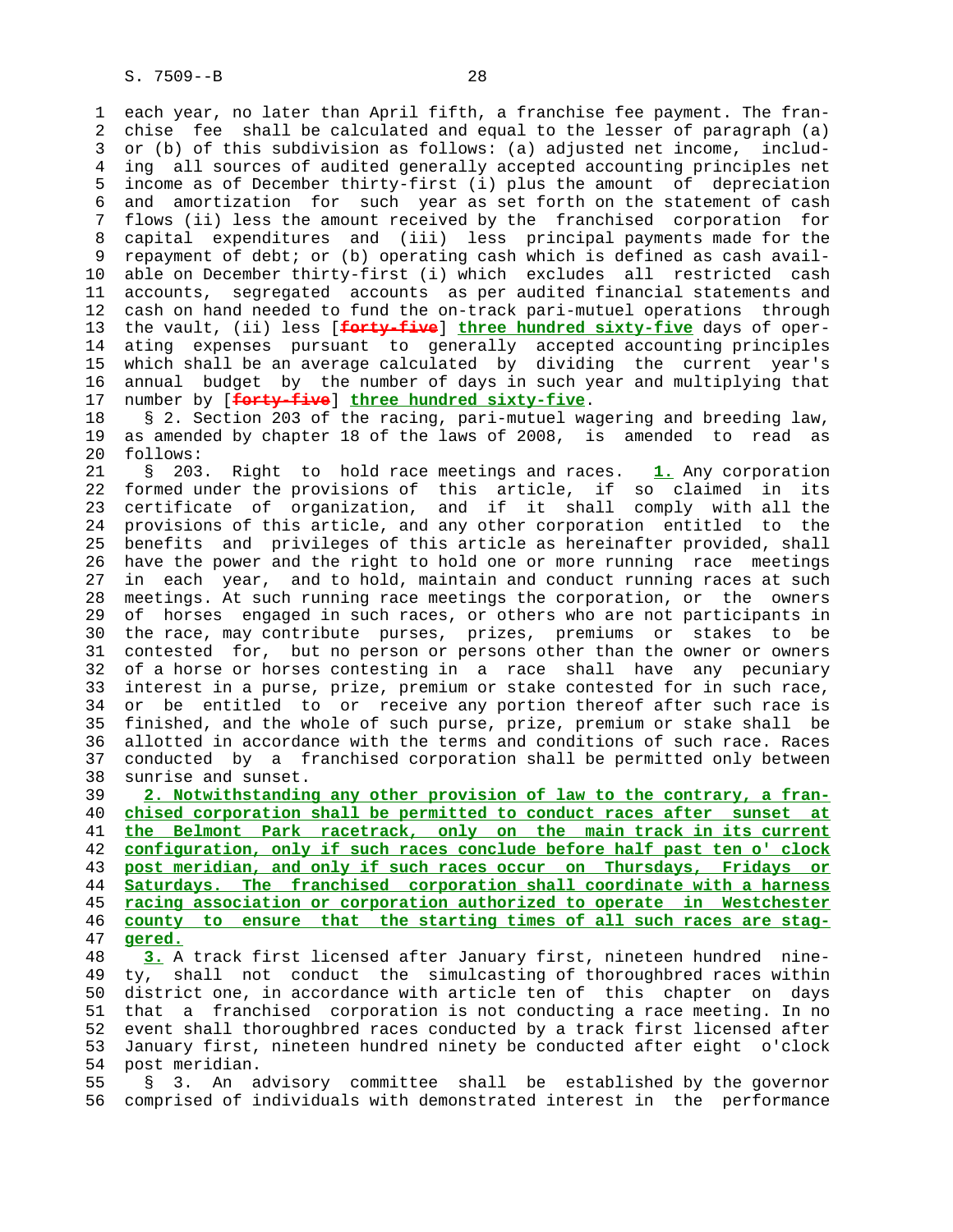1 of thoroughbred and standardbred race horses to review the present 2 structure, operations and funding of equine drug testing and research 3 conducted pursuant to article nine of the racing, pari-mutuel wagering 4 and breeding law. At a minimum, the advisory committee established 5 pursuant to this section shall include among its membership: the presi- 6 dent or executive director of a horsemen's organization representing at 7 least fifty-one percent of the owners and trainers utilizing the facili- 8 ties of the franchised corporation; the president or executive director<br>9 of the statewide thoroughbred breeders association representing the of the statewide thoroughbred breeders association representing the 10 majority of breeders of registered thoroughbreds in New York state; the 11 president or executive director of a horsemen's organization represent- 12 ing at least fifty-one percent of the owners and trainers utilizing a 13 facility licensed to conduct racing pursuant to article three of the 14 racing, pari-mutuel wagering and breeding law; the president or execu- 15 tive director of the statewide Standardbred breeders association repres- 16 enting the majority of breeders of registered Standardbreds in New York 17 state; a representative of the franchised corporation established pursu- 18 ant to section two hundred six of the racing, pari-mutuel wagering and 19 breeding law; a representative of a corporation licensed to conduct 20 racing pursuant to article two of the racing, pari-mutuel wagering and 21 breeding law that is not a franchised corporation; two representatives 22 from separate corporations licensed to conduct racing pursuant to arti- 23 cle three of the racing, pari-mutuel wagering and breeding law; and a 24 representative from a state college within this state with an approved 25 equine science program. Recommendations shall be delivered to the 26 temporary president of the Senate, speaker of the Assembly and Governor 27 by December 1, 2018 regarding the future of such research, testing and 28 funding. Members of the board shall not be considered policymakers.

 29 § 4. This act shall take effect immediately; provided, however, that 30 the amendments to section 203 of the racing, pari-mutuel wagering and 31 breeding law made by section two of this act shall expire and be deemed 32 repealed 4 years after the first night of racing conducted after sunset 33 pursuant to this act; provided that the New York Racing Association 34 shall notify the legislative bill drafting commission of the date of 35 such night of racing in order that the commission may maintain an accu- 36 rate and timely effective data base of the official text of the laws of 37 the state of New York in furtherance of effectuating the provisions of 38 section 44 of the legislative law and section 70-b of the public offi- 39 cers law.

#### 40 PART FF

 41 Section 1. Subdivision 2 of section 254 of the racing, pari-mutuel 42 wagering and breeding law is amended by adding a new paragraph h to read 43 as follows:

**h. An amount as shall be determined by the fund, but not in excess of three percent, to support and promote the ongoing care of retired New York-bred horses in a manner that is consistent with rules adopted by the fund, provided, however, that the fund shall not be required to make any allocation for such purposes.** 49 § 2. Subdivision 1 of section 332 of the racing, pari-mutuel wagering and breeding law is amended by adding a new paragraph j to read as 51 follows: **j. An amount as shall be determined by the fund, but not in excess of three percent, to support and promote the ongoing care of retired New**

54 **York-bred horses in a manner that is consistent with rules adopted by**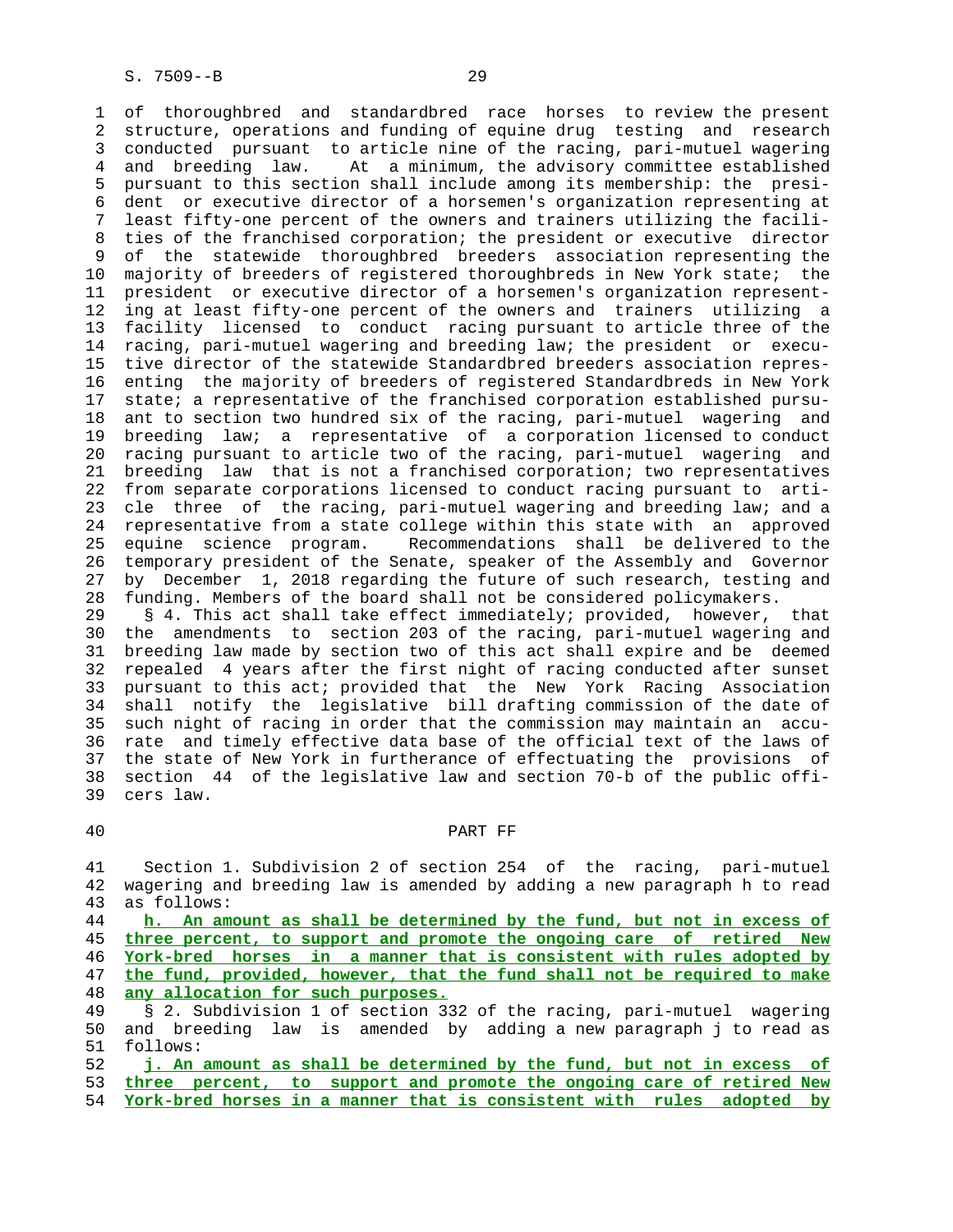|  | 1 the fund, provided, however, that the fund shall not be required to make |  |  |  |  |  |
|--|----------------------------------------------------------------------------|--|--|--|--|--|
|  | 2 any allocation for such purposes.                                        |  |  |  |  |  |

3 § 3. This act shall take effect immediately.

#### 4 PART GG

 5 Section 1. Paragraph (a) of subdivision 1 of section 1003 of the 6 racing, pari-mutuel wagering and breeding law, as amended by section 1 of part 00 of chapter 59 of the laws of 2017, is amended to read as 8 follows:

 9 (a) Any racing association or corporation or regional off-track 10 betting corporation, authorized to conduct pari-mutuel wagering under 11 this chapter, desiring to display the simulcast of horse races on which 12 pari-mutuel betting shall be permitted in the manner and subject to the 13 conditions provided for in this article may apply to the commission for 14 a license so to do. Applications for licenses shall be in such form as 15 may be prescribed by the commission and shall contain such information 16 or other material or evidence as the commission may require. No license 17 shall be issued by the commission authorizing the simulcast transmission 18 of thoroughbred races from a track located in Suffolk county. The fee 19 for such licenses shall be five hundred dollars per simulcast facility 20 and for account wagering licensees that do not operate either a simul- 21 cast facility that is open to the public within the state of New York or 22 a licensed racetrack within the state, twenty thousand dollars per year 23 payable by the licensee to the commission for deposit into the general 24 fund. Except as provided in this section, the commission shall not 25 approve any application to conduct simulcasting into individual or group 26 residences, homes or other areas for the purposes of or in connection 27 with pari-mutuel wagering. The commission may approve simulcasting into 28 residences, homes or other areas to be conducted jointly by one or more 29 regional off-track betting corporations and one or more of the follow- 30 ing: a franchised corporation, thoroughbred racing corporation or a 31 harness racing corporation or association; provided (i) the simulcasting 32 consists only of those races on which pari-mutuel betting is authorized 33 by this chapter at one or more simulcast facilities for each of the 34 contracting off-track betting corporations which shall include wagers 35 made in accordance with section one thousand fifteen, one thousand 36 sixteen and one thousand seventeen of this article; provided further 37 that the contract provisions or other simulcast arrangements for such 38 simulcast facility shall be no less favorable than those in effect on 39 January first, two thousand five; (ii) that each off-track betting 40 corporation having within its geographic boundaries such residences, 41 homes or other areas technically capable of receiving the simulcast 42 signal shall be a contracting party; (iii) the distribution of revenues 43 shall be subject to contractual agreement of the parties except that 44 statutory payments to non-contracting parties, if any, may not be 45 reduced; provided, however, that nothing herein to the contrary shall 46 prevent a track from televising its races on an irregular basis primari- 47 ly for promotional or marketing purposes as found by the commission. For 48 purposes of this paragraph, the provisions of section one thousand thir- 49 teen of this article shall not apply. Any agreement authorizing an 50 in-home simulcasting experiment commencing prior to May fifteenth, nine- 51 teen hundred ninety-five, may, and all its terms, be extended until June 52 thirtieth, two thousand [**eighteen**] **nineteen**; provided, however, that any 53 party to such agreement may elect to terminate such agreement upon 54 conveying written notice to all other parties of such agreement at least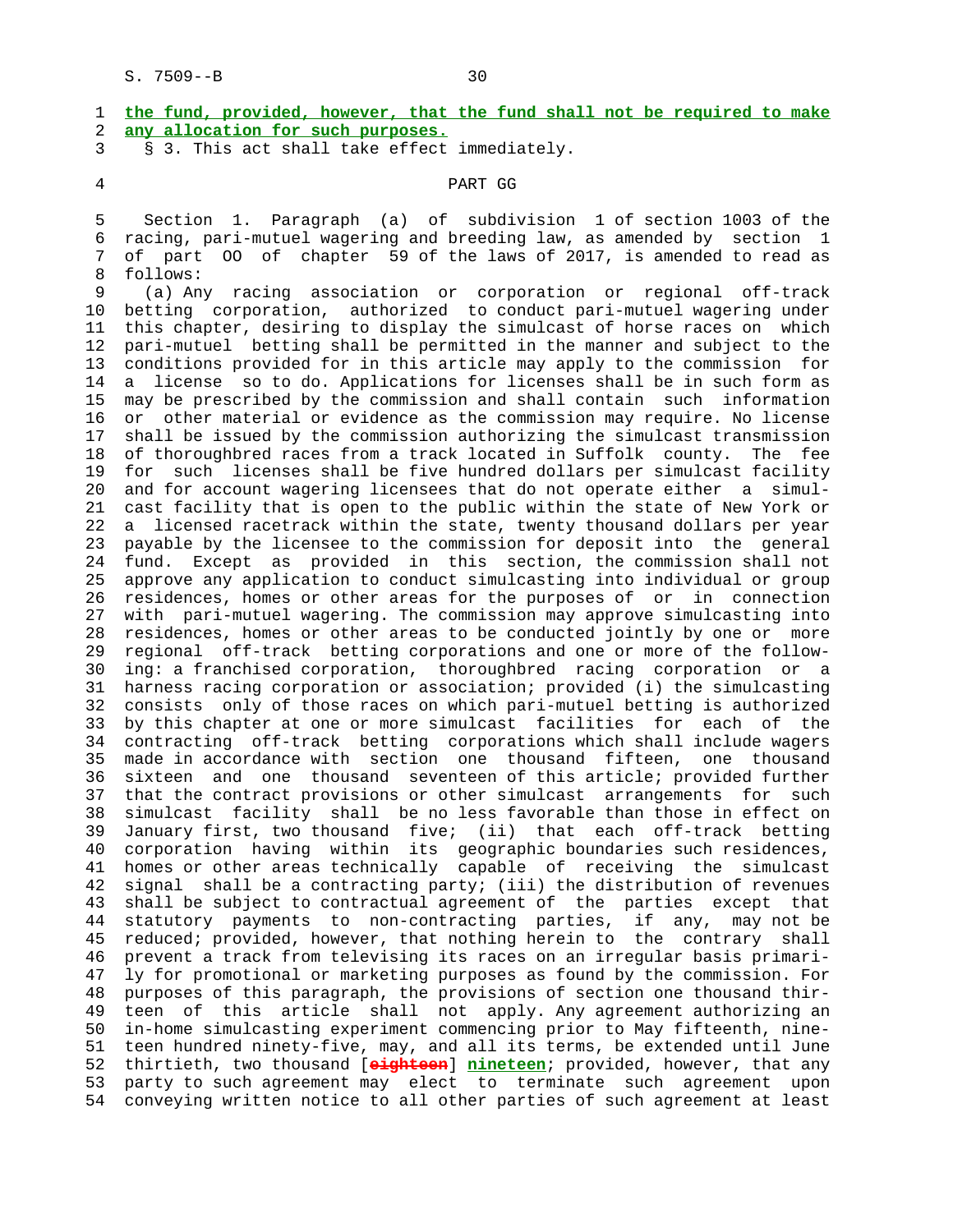1 forty-five days prior to the effective date of the termination, via 2 registered mail. Any party to an agreement receiving such notice of an 3 intent to terminate, may request the commission to mediate between the 4 parties new terms and conditions in a replacement agreement between the 5 parties as will permit continuation of an in-home experiment until June 6 thirtieth, two thousand [**eighteen**] **nineteen**; and (iv) no in-home simul- 7 casting in the thoroughbred special betting district shall occur without 8 the approval of the regional thoroughbred track.<br>9 § 2. Subparagraph (iii) of paragraph d of sub

 9 § 2. Subparagraph (iii) of paragraph d of subdivision 3 of section 10 1007 of the racing, pari-mutuel wagering and breeding law, as amended by 11 section 2 of part OO of chapter 59 of the laws of 2017, is amended to 12 read as follows:

 13 (iii) Of the sums retained by a receiving track located in Westchester 14 county on races received from a franchised corporation, for the period 15 commencing January first, two thousand eight and continuing through June 16 thirtieth, two thousand [**eighteen**] **nineteen**, the amount used exclusively 17 for purses to be awarded at races conducted by such receiving track 18 shall be computed as follows: of the sums so retained, two and one-half 19 percent of the total pools. Such amount shall be increased or decreased 20 in the amount of fifty percent of the difference in total commissions 21 determined by comparing the total commissions available after July twen- 22 ty-first, nineteen hundred ninety-five to the total commissions that 23 would have been available to such track prior to July twenty-first, 24 nineteen hundred ninety-five.

 25 § 3. The opening paragraph of subdivision 1 of section 1014 of the 26 racing, pari-mutuel wagering and breeding law, as amended by section 3 27 of part OO of chapter 59 of the laws of 2017, is amended to read as 28 follows:

 29 The provisions of this section shall govern the simulcasting of races 30 conducted at thoroughbred tracks located in another state or country on 31 any day during which a franchised corporation is conducting a race meet- 32 ing in Saratoga county at Saratoga thoroughbred racetrack until June 33 thirtieth, two thousand [**eighteen**] **nineteen** and on any day regardless of 34 whether or not a franchised corporation is conducting a race meeting in 35 Saratoga county at Saratoga thoroughbred racetrack after June thirtieth, 36 two thousand [**eighteen**] **nineteen**. On any day on which a franchised 37 corporation has not scheduled a racing program but a thoroughbred racing 38 corporation located within the state is conducting racing, every off- 39 track betting corporation branch office and every simulcasting facility 40 licensed in accordance with section one thousand seven (that have 41 entered into a written agreement with such facility's representative 42 horsemen's organization, as approved by the commission), one thousand 43 eight, or one thousand nine of this article shall be authorized to 44 accept wagers and display the live simulcast signal from thoroughbred 45 tracks located in another state or foreign country subject to the 46 following provisions:

 47 § 4. Subdivision 1 of section 1015 of the racing, pari-mutuel wagering 48 and breeding law, as amended by section 4 of part OO of chapter 59 of 49 the laws of 2017, is amended to read as follows:

 50 1. The provisions of this section shall govern the simulcasting of 51 races conducted at harness tracks located in another state or country 52 during the period July first, nineteen hundred ninety-four through June 53 thirtieth, two thousand [**eighteen**] **nineteen**. This section shall super- 54 sede all inconsistent provisions of this chapter.

 55 § 5. The opening paragraph of subdivision 1 of section 1016 of the 56 racing, pari-mutuel wagering and breeding law, as amended by section 5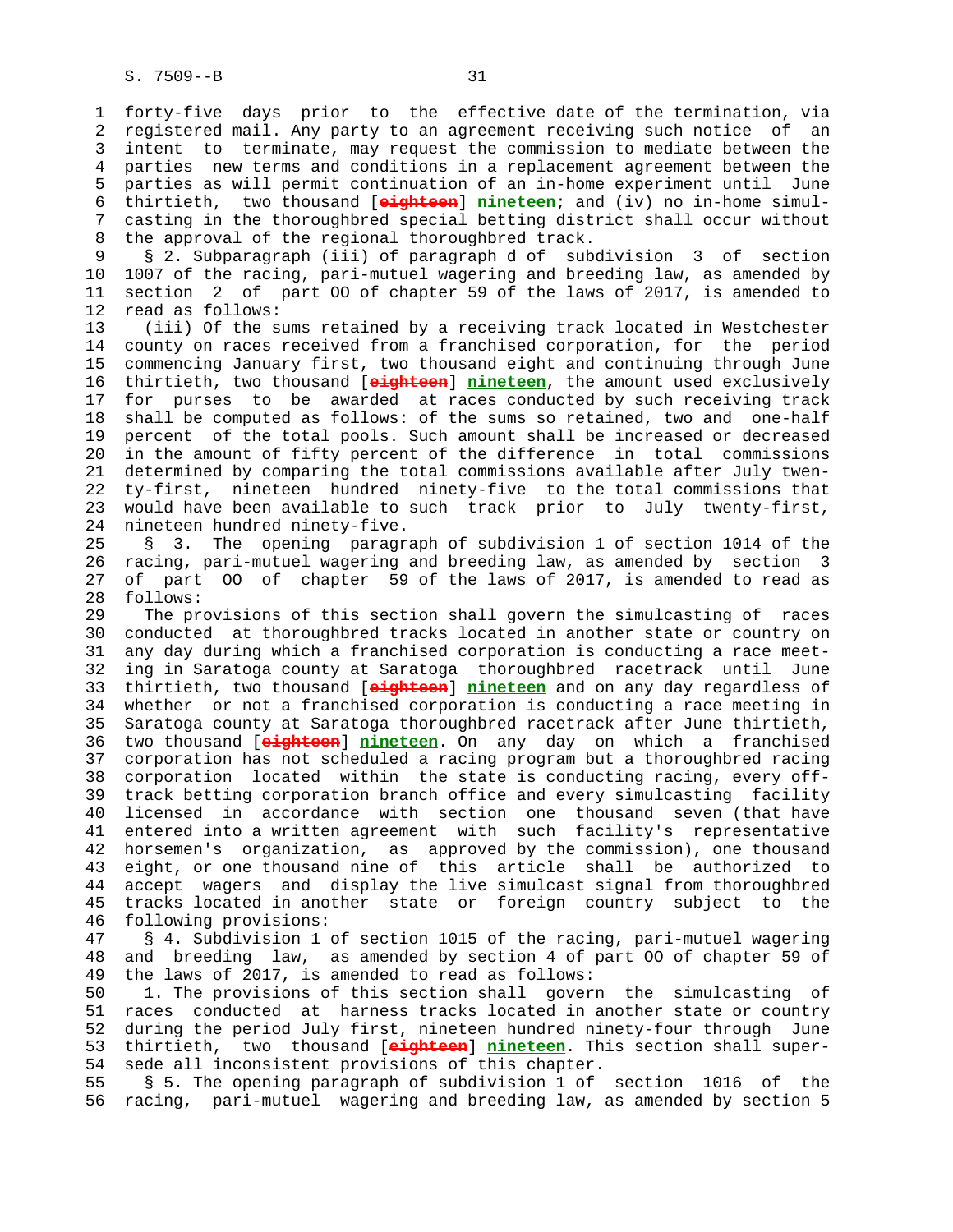1 of part OO of chapter 59 of the laws of 2017, is amended to read as 2 follows: 3 The provisions of this section shall govern the simulcasting of races 4 conducted at thoroughbred tracks located in another state or country on 5 any day during which a franchised corporation is not conducting a race 6 meeting in Saratoga county at Saratoga thoroughbred racetrack until June 7 thirtieth, two thousand [**eighteen**] **nineteen**. Every off-track betting 8 corporation branch office and every simulcasting facility licensed in accordance with section one thousand seven that have entered into a 10 written agreement with such facility's representative horsemen's organ- 11 ization as approved by the commission, one thousand eight or one thou- 12 sand nine of this article shall be authorized to accept wagers and 13 display the live full-card simulcast signal of thoroughbred tracks 14 (which may include quarter horse or mixed meetings provided that all 15 such wagering on such races shall be construed to be thoroughbred races) 16 located in another state or foreign country, subject to the following 17 provisions; provided, however, no such written agreement shall be 18 required of a franchised corporation licensed in accordance with section 19 one thousand seven of this article: 20 § 6. The opening paragraph of section 1018 of the racing, pari-mutuel 21 wagering and breeding law, as amended by section 6 of part OO of chapter 22 59 of the laws of 2017, is amended to read as follows:

 23 Notwithstanding any other provision of this chapter, for the period 24 July twenty-fifth, two thousand one through September eighth, two thou- 25 sand [**seventeen**] **eighteen**, when a franchised corporation is conducting a 26 race meeting within the state at Saratoga Race Course, every off-track 27 betting corporation branch office and every simulcasting facility 28 licensed in accordance with section one thousand seven (that has entered 29 into a written agreement with such facility's representative horsemen's 30 organization as approved by the commission), one thousand eight or one 31 thousand nine of this article shall be authorized to accept wagers and 32 display the live simulcast signal from thoroughbred tracks located in 33 another state, provided that such facility shall accept wagers on races 34 run at all in-state thoroughbred tracks which are conducting racing 35 programs subject to the following provisions; provided, however, no such 36 written agreement shall be required of a franchised corporation licensed 37 in accordance with section one thousand seven of this article.

 38 § 7. Section 32 of chapter 281 of the laws of 1994, amending the 39 racing, pari-mutuel wagering and breeding law and other laws relating to 40 simulcasting, as amended by section 7 of part OO of chapter 59 of the 41 laws of 2017, is amended to read as follows:

 42 § 32. This act shall take effect immediately and the pari-mutuel tax 43 reductions in section six of this act shall expire and be deemed 44 repealed on July 1, [**2018**] **2019**; provided, however, that nothing 45 contained herein shall be deemed to affect the application, qualifica- 46 tion, expiration, or repeal of any provision of law amended by any 47 section of this act, and such provisions shall be applied or qualified 48 or shall expire or be deemed repealed in the same manner, to the same 49 extent and on the same date as the case may be as otherwise provided by 50 law; provided further, however, that sections twenty-three and twenty- 51 five of this act shall remain in full force and effect only until May 1, 52 1997 and at such time shall be deemed to be repealed.

 53 § 8. Section 54 of chapter 346 of the laws of 1990, amending the 54 racing, pari-mutuel wagering and breeding law and other laws relating to 55 simulcasting and the imposition of certain taxes, as amended by section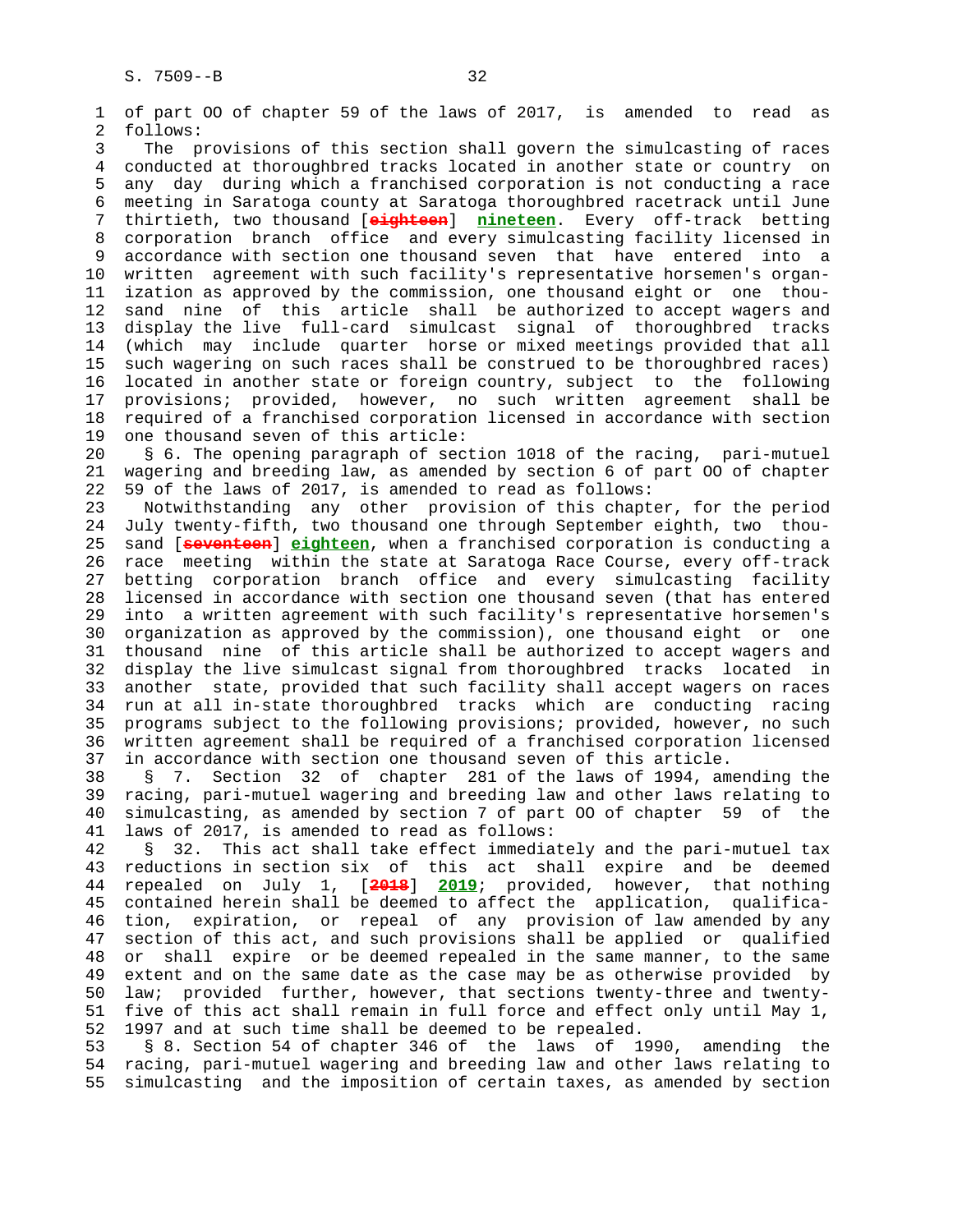1 8 of part OO of chapter 59 of the laws of 2017, is amended to read as 2 follows: 3 § 54. This act shall take effect immediately; provided, however, 4 sections three through twelve of this act shall take effect on January 5 1, 1991, and section 1013 of the racing, pari-mutuel wagering and breed- 6 ing law, as added by section thirty-eight of this act, shall expire and 7 be deemed repealed on July 1, [**2018**] **2019**; and section eighteen of this 8 act shall take effect on July 1, 2008 and sections fifty-one and fifty-<br>9 two of this act shall take effect as of the same date as chapter 772 of two of this act shall take effect as of the same date as chapter 772 of 10 the laws of 1989 took effect. 11 § 9. Paragraph (a) of subdivision 1 of section 238 of the racing, 12 pari-mutuel wagering and breeding law, as amended by section 9 of part 13 OO of chapter 59 of the laws of 2017, is amended to read as follows: 14 (a) The franchised corporation authorized under this chapter to 15 conduct pari-mutuel betting at a race meeting or races run thereat shall 16 distribute all sums deposited in any pari-mutuel pool to the holders of 17 winning tickets therein, provided such tickets be presented for payment 18 before April first of the year following the year of their purchase, 19 less an amount which shall be established and retained by such fran- 20 chised corporation of between twelve to seventeen per centum of the 21 total deposits in pools resulting from on-track regular bets, and four- 22 teen to twenty-one per centum of the total deposits in pools resulting 23 from on-track multiple bets and fifteen to twenty-five per centum of the 24 total deposits in pools resulting from on-track exotic bets and fifteen 25 to thirty-six per centum of the total deposits in pools resulting from 26 on-track super exotic bets, plus the breaks. The retention rate to be 27 established is subject to the prior approval of the gaming commission. 28 Such rate may not be changed more than once per calendar quarter to be 29 effective on the first day of the calendar quarter. "Exotic bets" and 30 "multiple bets" shall have the meanings set forth in section five 31 hundred nineteen of this chapter. "Super exotic bets" shall have the 32 meaning set forth in section three hundred one of this chapter. For 33 purposes of this section, a "pick six bet" shall mean a single bet or 34 wager on the outcomes of six races. The breaks are hereby defined as the 35 odd cents over any multiple of five for payoffs greater than one dollar 36 five cents but less than five dollars, over any multiple of ten for 37 payoffs greater than five dollars but less than twenty-five dollars, 38 over any multiple of twenty-five for payoffs greater than twenty-five 39 dollars but less than two hundred fifty dollars, or over any multiple of 40 fifty for payoffs over two hundred fifty dollars. Out of the amount so 41 retained there shall be paid by such franchised corporation to the 42 commissioner of taxation and finance, as a reasonable tax by the state 43 for the privilege of conducting pari-mutuel betting on the races run at 44 the race meetings held by such franchised corporation, the following 45 percentages of the total pool for regular and multiple bets five per 46 centum of regular bets and four per centum of multiple bets plus twenty 47 per centum of the breaks; for exotic wagers seven and one-half per 48 centum plus twenty per centum of the breaks, and for super exotic bets 49 seven and one-half per centum plus fifty per centum of the breaks. For 50 the period June first, nineteen hundred ninety-five through September 51 ninth, nineteen hundred ninety-nine, such tax on regular wagers shall be 52 three per centum and such tax on multiple wagers shall be two and one- 53 half per centum, plus twenty per centum of the breaks. For the period 54 September tenth, nineteen hundred ninety-nine through March thirty- 55 first, two thousand one, such tax on all wagers shall be two and six- 56 tenths per centum and for the period April first, two thousand one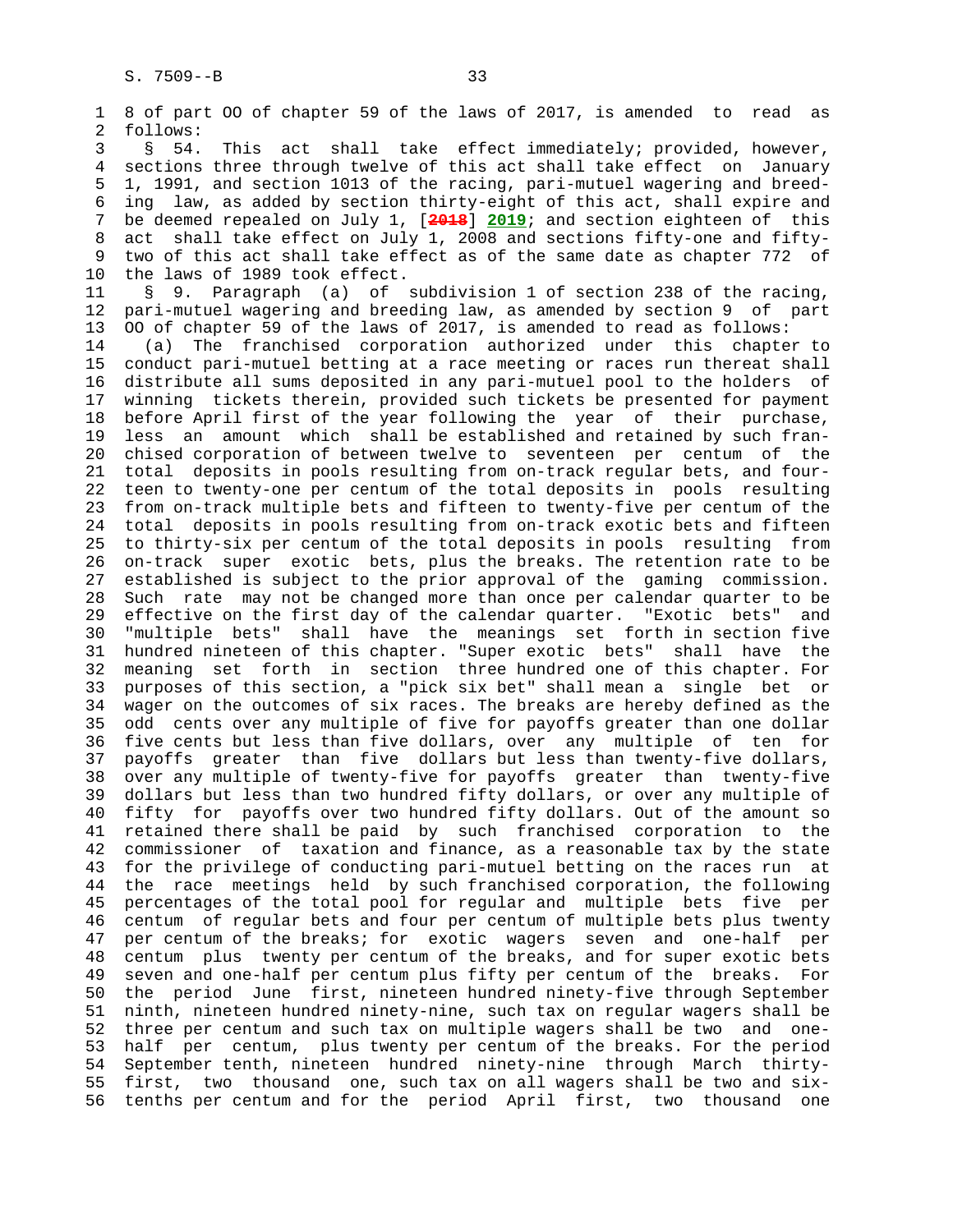1 through December thirty-first, two thousand [**eighteen**] **nineteen**, such 2 tax on all wagers shall be one and six-tenths per centum, plus, in each 3 such period, twenty per centum of the breaks. Payment to the New York 4 state thoroughbred breeding and development fund by such franchised 5 corporation shall be one-half of one per centum of total daily on-track 6 pari-mutuel pools resulting from regular, multiple and exotic bets and 7 three per centum of super exotic bets provided, however, that for the 8 period September tenth, nineteen hundred ninety-nine through March thir- 9 ty-first, two thousand one, such payment shall be six-tenths of one per 10 centum of regular, multiple and exotic pools and for the period April 11 first, two thousand one through December thirty-first, two thousand 12 [**eighteen**] **nineteen**, such payment shall be seven-tenths of one per 13 centum of such pools. 14 § 10. This act shall take effect immediately.

#### 15 PART HH

- 16 Intentionally Omitted
- 

#### 17 PART II

 18 Section 1. Subparagraphs (ii) and (iii) of paragraph 1 of subdivision 19 b of section 1612 of the tax law are REPEALED and a new subparagraph 20 (ii) is added to read as follows:

**(ii) less a vendor's fee the amount of which is to be paid for serving as a lottery agent to the track operator of a vendor track or the opera- tor of any other video lottery gaming facility authorized pursuant to section sixteen hundred seventeen-a of this article:**

**(A) when a vendor track is located within development zone one as defined by section thirteen hundred ten of the racing, pari-mutuel wagering and breeding law, at a rate of thirty-nine and one-half percent of the total revenue wagered at the vendor track after payout for prizes pursuant to this chapter;**

**(B) when a vendor track is located within development zone two as defined by section thirteen hundred ten of the racing, pari-mutuel wagering and breeding law, at a rate of forty-three and one-half percent of the total revenue wagered at the vendor track after payout for prizes pursuant to this chapter; provided, however, at a vendor track located within fifteen miles of a destination resort gaming facility authorized pursuant to article thirteen of the racing, pari-mutuel wagering and breeding law shall receive a vendor fee at a rate of fifty-one percent of the total revenue wagered at the vendor track after payout for prizes pursuant to this chapter; and that at a vendor track located within forty miles of a Native American class III gaming facility as defined in 25 U.S.C. § 2703 (8) shall receive a vendor fee at a rate of fifty-six percent of the total revenue wagered at the vendor track after payout for prizes pursuant to this chapter;**

**(C) when a video lottery facility is operated at Aqueduct racetrack,** at a rate of forty-seven percent of the total revenue wagered at the **video lottery gaming facility after payout for prizes pursuant to this chapter; provided, however, upon the earlier of the designation of one thousand video lottery devices as hosted pursuant to paragraph four of subdivision a of section sixteen hundred seventeen-a of this article or April first, two thousand nineteen, such rate shall be fifty percent of the total revenue wagered at the video lottery gaming facility after payout for prizes pursuant to this chapter;**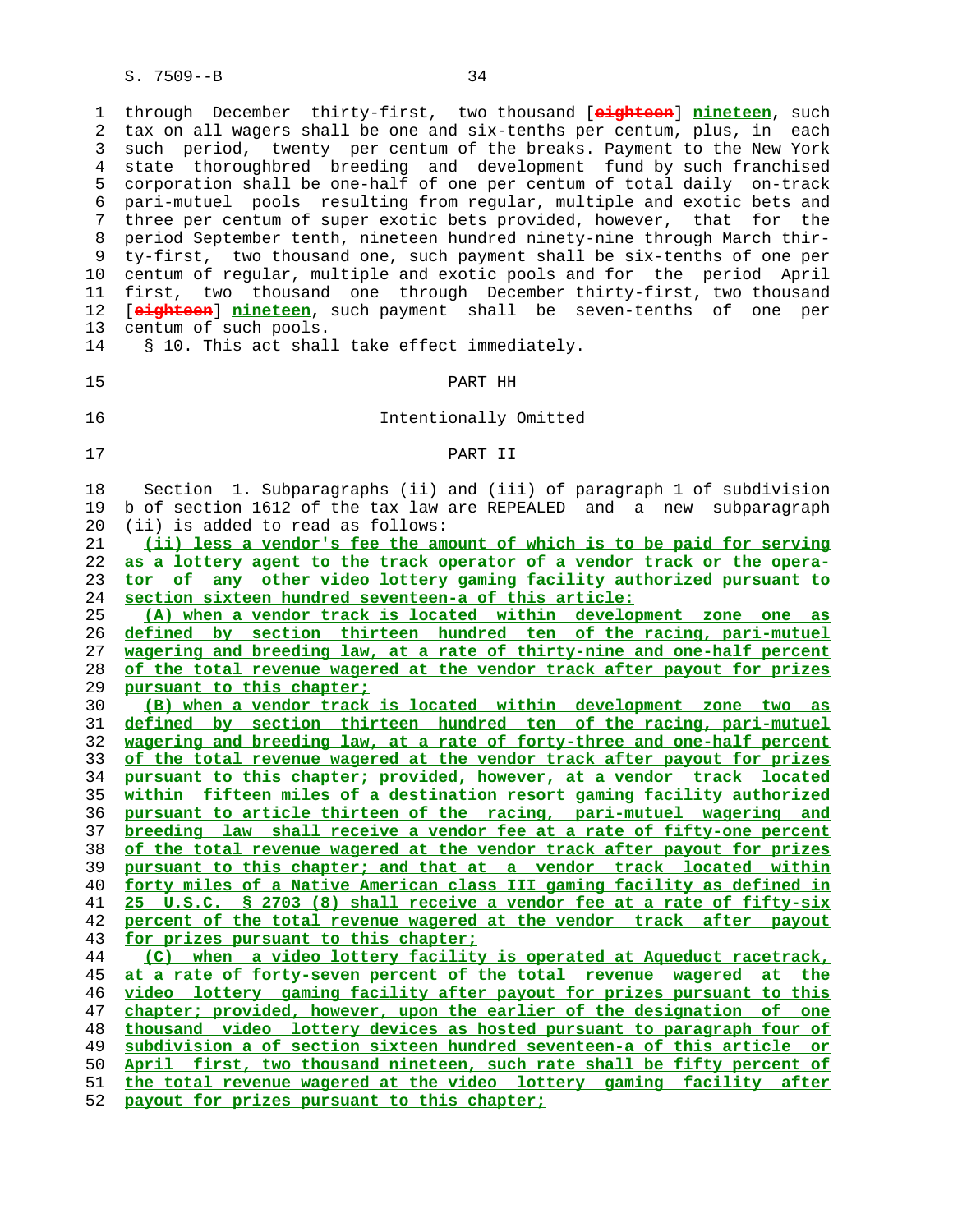**(D) when a video lottery gaming facility is located in either Nassau or Suffolk counties and is operated by a corporation established pursu- ant to section five hundred two of the racing, pari-mutuel wagering and breeding law, at a rate of forty-five percent of the total revenue wagered at the video lottery gaming facility after payout for prizes pursuant to this chapter; (E) notwithstanding any provision of law to the contrary, when a vendor track is located within region one or two of development zone two, as such zone is defined in section thirteen hundred ten of the racing, pari-mutuel wagering and breeding law, or is located within region six of such development zone two and is located within Ontario county, such vendor track shall be entitled to receive an additional commission. The additional commission received by the vendor track shall be calculated pursuant to subclause (I) of this clause. (I) The additional commission is a percentage of the total revenue wagered at the vendor track after payout for prizes pursuant to this chapter. That percentage is calculated by subtracting the effective tax rate on all gross gaming revenue paid by a gaming facility within the same region as the vendor track from the education percentage. The education percentage is ninety percent less the percentage of the vendor track's vendor fee. For purposes of this clause, Seneca and Wayne coun- ties shall be deemed to be located within region six of development zone two. (II) The additional commission paid pursuant to this subparagraph shall be paid to a vendor track no later than sixty days after the close of the fiscal year. The additional commission authorized by this clause shall only be applied to revenue wagered at a vendor track while a gaming facility in the same region as that vendor track is open and operating pursuant to an operation certificate issued pursuant to section thirteen hundred thirty-one of the racing, pari-mutuel wagering and breeding law. (F) notwithstanding any provision of law to the contrary, when a vendor track is located within forty miles of a Native American class III gaming facility as defined in 25 U.S.C. § 2703 (8), such vendor track shall be entitled to receive an additional hold harmless commis- sion. The additional hold harmless commission received by the vendor track shall be calculated pursuant to subclause (I) of this clause. (I) The additional hold harmless commission payable for any fiscal year shall be an amount equal to the base vendor commission less the current vendor fee. The base vendor commission is calculated by adding together the vendor fee, marketing allowance, and vendor capital award, that the facility received during the twelve-month period immediately preceding June first, two thousand fifteen. For the purposes of this calculation, a vendor fee shall exclude any distributions required by paragraph two of this subdivision. (II) The additional hold harmless commission paid pursuant to this subparagraph shall be paid to a vendor track no later than sixty days after the close of the fiscal year. The additional hold harmless commis- sion authorized by this clause shall only be applied to revenue wagered on and after April first, two thousand eighteen at a vendor track while the Native American class III gaming facility as defined in 25 U.S.C. § 2703 (8) within forty miles of that vendor track is open and operating. (G) notwithstanding any provision of law to the contrary, any opera- tors of a vendor track or the operators of any other video lottery gaming facility eligible to receive a capital award as of December thir- ty-first, two thousand seventeen shall deposit from their vendor fee**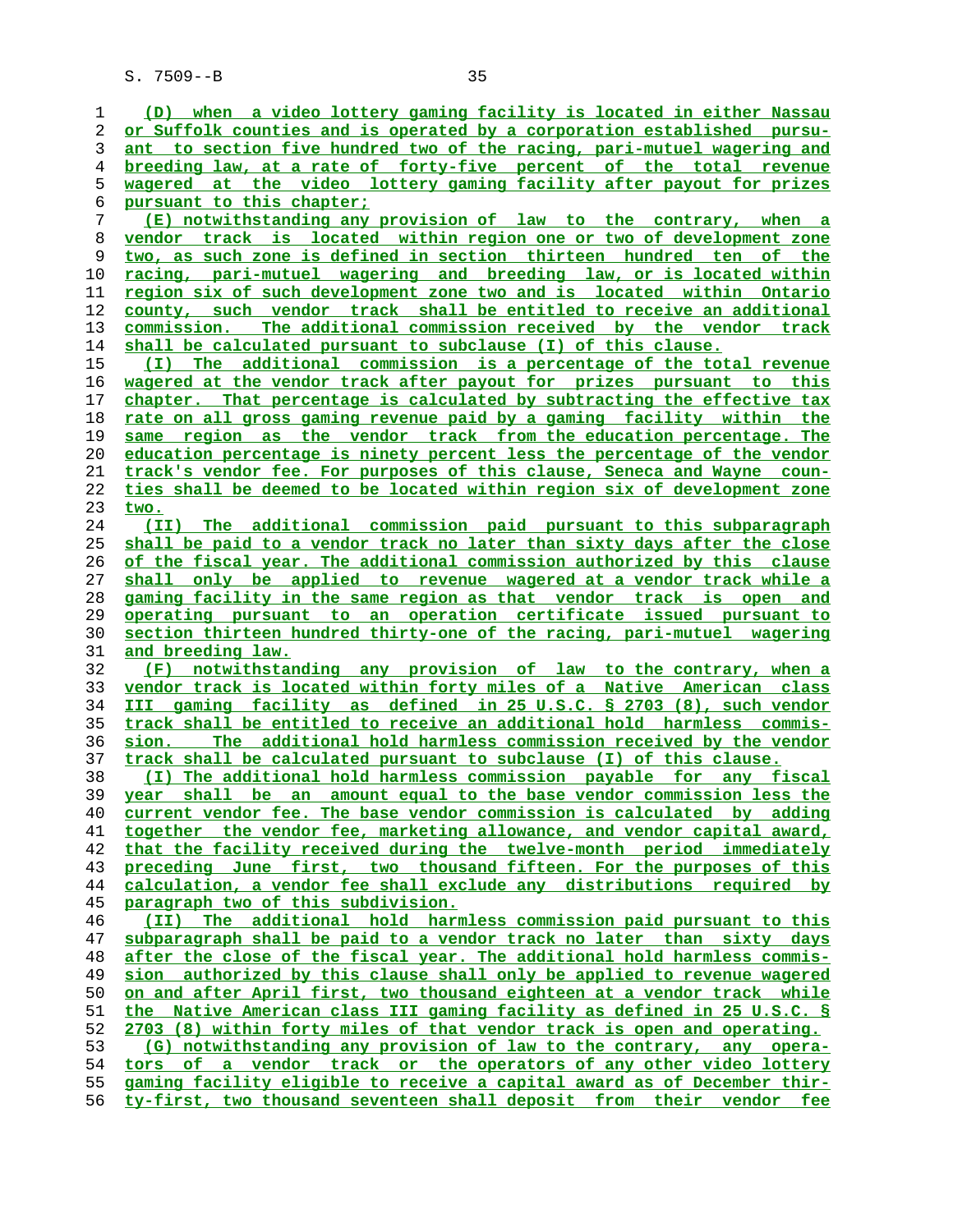**into a segregated account an amount equal to four percent of the first sixty-two million five hundred thousand dollars of revenue wagered at the vendor track after payout for prizes pursuant to this chapter to be used exclusively for capital investments, except for Aqueduct, which shall deposit into a segregated account an amount equal to one percent of all revenue wagered at the video lottery gaming facility after payout for prizes pursuant to this chapter until the earlier of the designation of one thousand video lottery devices as hosted pursuant to paragraph four of subdivision a of section sixteen hundred seventeen-a of this article or April first, two thousand nineteen, when at such time four percent of all revenue wagered at the video lottery gaming facility after payout for prizes pursuant to this chapter shall be deposited into a segregated account for capital investments. Vendor tracks and video lottery gaming facilities shall be permitted to withdraw funds for projects approved by the commission to improve the facilities of the vendor track or video lottery gaming facility which enhance or maintain the video lottery gaming facility including, but not limited to hotels, other lodging facilities, entertainment facilities, retail facilities, dining facilities, events arenas, parking garages and other improvements and amenities customary to a gaming facility, provided, however, the vendor tracks and video lottery gaming facilities shall be permitted to withdraw funds for unreimbursed capital awards approved prior to the effective date of this subparagraph. Any proceeds from the divestiture of any assets acquired through these capital funds or any prior capital award must be deposited into this segregated account, provided that if the vendor track or video lottery gaming facility ceases use of such asset for gaming purposes or transfers the asset to a related party, such vendor track or video lottery gaming facility shall deposit an amount equal to the fair market value of that asset into the account. In the event a vendor track or video lottery gaming facility ceases gaming operations, any balance in the account along with an amount equal to the value of all remaining assets acquired through this fund or prior capi- tal awards shall be returned to the state for deposit into the state lottery fund for education aid, except for Aqueduct, which shall return to the state for deposit into the state lottery fund for education aid all amounts in excess of the amount needed to fund a project pursuant to an agreement with the operator to construct an expansion of the facili- ty, hotel, and convention and exhibition space requiring a minimum capi- tal investment of three hundred million dollars and any subsequent amendments to such agreement. The comptroller or his legally authorized representative is authorized to audit any and all expenditures made out of these segregated capital accounts. Notwithstanding the preceding, a vendor track located in Ontario county may withdraw up to two million dollars from this account for the purpose of constructing a turf course at the vendor track. (H) Notwithstanding any provision of law to the contrary, free play allowance credits authorized by the division pursuant to subdivision f of section sixteen hundred seventeen-a of this article shall not be included in the calculation of the total amount wagered on video lottery games, the total amount wagered after payout of prizes, the vendor fees payable to the operators of video lottery gaming facilities, fees paya- ble to the division's video lottery gaming equipment contractors, or racing support payments. (I) Notwithstanding any provision of law to the contrary, the operator of a vendor track or the operator of any other video lottery gaming facility shall fund a marketing and promotion program out of the**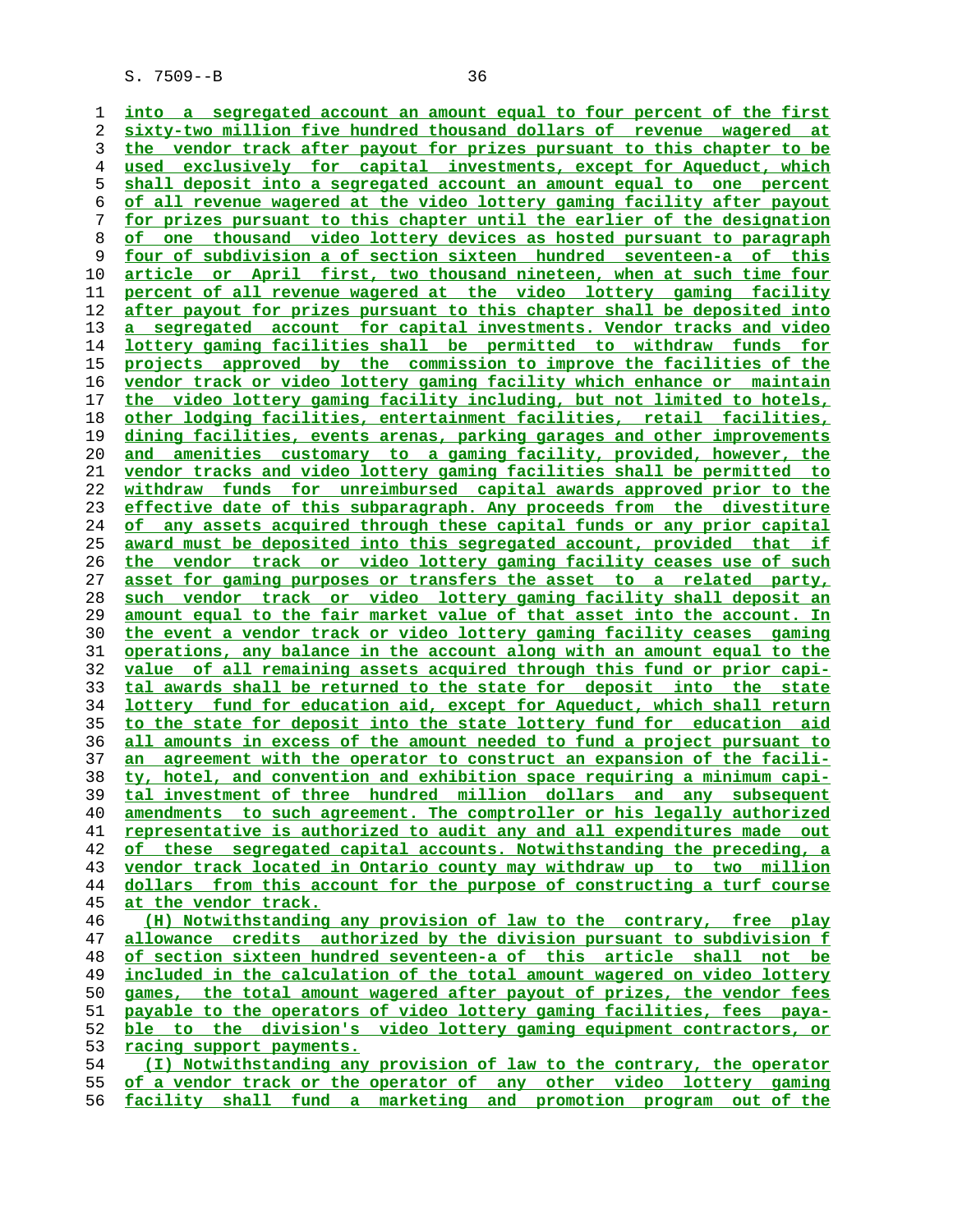**vendor's fee. Each operator shall submit an annual marketing plan for the review and approval of the commission and any other required docu- ments detailing promotional activities as prescribed by the commission. The commission shall have the right to reject any advertisement or promotion that does not properly represent the mission or interests of the lottery or its programs. (J) Notwithstanding clause (G) of this subparagraph, the commission shall be able to authorize a vendor track located within Oneida county, within fifteen miles of a Native American class III gaming facility, and who has maintained at least ninety percent of full-time equivalent employees as they employed in the year two thousand sixteen, to withdraw funds from the segregated account established in clause (G) of this subparagraph up to an amount equal to four percent of the total revenue wagered at the vendor track after payout for prizes pursuant to this**

**chapter each year, for operations.**

 16 § 2. This act shall take effect immediately; provided, however, clause 17 (J) of subparagraph (ii) of paragraph 1 of subdivision b of section 1612 18 of the tax law as added by section one of this act shall expire and be 19 deemed repealed June 29, 2019.

#### 20 PART JJ

 21 Section 1. Subsection (a) of section 614 of the tax law, as amended by 22 chapter 170 of the laws of 1994, is amended to read as follows:

 23 (a) Unmarried individual. For taxable years beginning after nineteen 24 hundred ninety-six, the New York standard deduction of a resident indi- 25 vidual who is not married nor the head of a household nor a surviving 26 spouse nor an individual [**whose federal exemption amount is zero**] **who is claimed as a dependent by another New York state taxpayer** shall be seven 28 thousand five hundred dollars; for taxable years beginning in nineteen 29 hundred ninety-six, such standard deduction shall be seven thousand four 30 hundred dollars; for taxable years beginning in nineteen hundred nine- 31 ty-five, such standard deduction shall be six thousand six hundred 32 dollars; and for taxable years beginning after nineteen hundred eighty- 33 nine and before nineteen hundred ninety-five, such standard deduction 34 shall be six thousand dollars.

 35 § 2. Section 612 of the tax law is amended by adding two new 36 subsections (w) and (x) to read as follows:

**(w) Alimony modifications. (1) In the case of applicable alimony or separate maintenance payments, the following modifications shall apply:**

**(A) There shall be subtracted from federal adjusted gross income any applicable alimony or separate maintenance payments made by the taxpayer**

**during the taxable year.**

**(B) There shall be added to federal adjusted gross income any applica- ble alimony or separate maintenance payments received by the taxpayer during the taxable year.**

**(2) (A) The term "alimony or separate maintenance payments" means payments as defined under section seventy-one of the internal revenue code in effect immediately prior to the enactment of Public Law 115-97. (B) The term "applicable alimony or separate maintenance payments"**

**means payments made under an alimony or separation instrument (as defined in section seventy-one of the internal revenue code in effect immediately prior to the enactment of Public Law 115-97) that was executed after December thirty-first, two thousand eighteen, and any**

**divorce or separation instrument executed on or before such date and**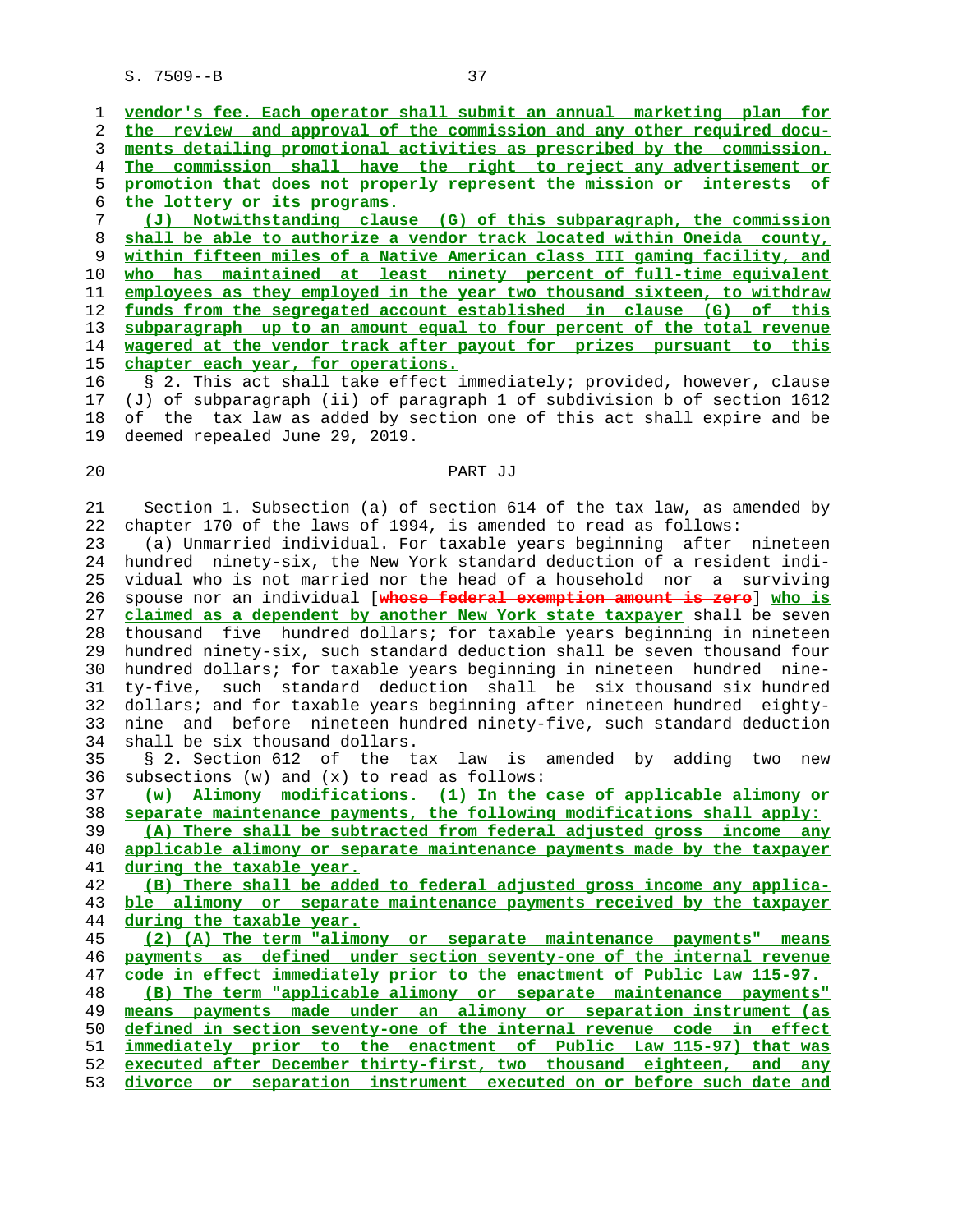| 1        | modified after such date if the modification expressly provides that the                                                                       |  |
|----------|------------------------------------------------------------------------------------------------------------------------------------------------|--|
| 2        | amendments made by this section apply to such modification.                                                                                    |  |
| 3        | (x) Qualified moving expense reimbursement and moving expenses. (1) In                                                                         |  |
| 4        | the case of applicable qualified moving expense reimbursement and moving                                                                       |  |
| 5        | expenses, the following modifications shall apply:                                                                                             |  |
| 6        | (A) There shall be subtracted from federal adjusted gross income any                                                                           |  |
| 7        | applicable qualified moving expense reimbursement received by the                                                                              |  |
| 8        | taxpayer during the taxable year.                                                                                                              |  |
| 9        | There shall be subtracted from federal adjusted gross income any<br>(B)                                                                        |  |
| 10       | applicable moving expenses paid by the taxpayer during the taxable year.                                                                       |  |
| 11       | (2) Applicable qualified moving expense reimbursement and moving                                                                               |  |
| 12       | expenses are those deductions as allowed by paragraph (q) of sections                                                                          |  |
| 13       | one hundred thirty-two and section two hundred seventeen, respectfully,                                                                        |  |
| 14       | of the internal revenue code immediately prior to the enactment of                                                                             |  |
| 15       | Public Law 115-97.                                                                                                                             |  |
| 16       | § 3. Subsection (a) of section 615 of the tax law, as amended by                                                                               |  |
| 17       | section 1 of part HH of chapter 57 of the laws of 2010, is amended to                                                                          |  |
| 18       | read as follows:                                                                                                                               |  |
| 19       | (a) General. If federal taxable income of a resident<br>individual is                                                                          |  |
| 20       | determined by itemizing deductions or claiming the federal standard                                                                            |  |
| 21       | deduction from his or her federal adjusted gross income, he or she may                                                                         |  |
| 22       | elect to deduct his or her New York itemized deduction [in lieu of] or                                                                         |  |
| 23       | claim his or her New York standard deduction.<br>The New York itemized                                                                         |  |
| 24       | deduction of a resident individual means the total amount of his or her                                                                        |  |
| 25       | deductions from federal adjusted gross income allowed, other than feder-                                                                       |  |
| 26       | al deductions for personal exemptions, as provided in the laws of the                                                                          |  |
| 27       | United States for the taxable year, as such deductions existed imme-                                                                           |  |
| 28       | diately prior to the enactment of Public Law 115-97 with the modifica-                                                                         |  |
| 29       | specified in this section, except as provided for under<br>tions                                                                               |  |
| 30       | subsections (f) and (g) of this section.                                                                                                       |  |
| 31       | § 4. Subdivision (a) of section 11-1714 of the administrative code of                                                                          |  |
| 32       | the city of New York, as amended by chapter 170 of the laws of 1994, is                                                                        |  |
| 33       | amended to read as follows:                                                                                                                    |  |
| 34       | (a) Unmarried individual. For taxable years beginning after nineteen                                                                           |  |
| 35       | hundred ninety-six, the city standard deduction of a city resident indi-                                                                       |  |
| 36       | who is not married nor the head of a household nor a surviving<br>vidual                                                                       |  |
| 37       | spouse nor an individual [whose federal exemption amount is zero] who is                                                                       |  |
| 38       | claimed as a dependent by another New York state taxpayer shall be seven                                                                       |  |
| 39       | thousand five hundred dollars; for taxable years beginning in nineteen                                                                         |  |
| 40       | hundred ninety-six, such standard deduction shall be seven thousand four                                                                       |  |
| 41       | hundred dollars; for taxable years beginning in nineteen hundred nine-                                                                         |  |
| 42       | ty-five, such standard deduction shall be six thousand six hundred                                                                             |  |
| 43       | dollars; and for taxable years beginning after nineteen hundred eighty-                                                                        |  |
| 44       | nine and before nineteen hundred ninety-five, such standard deduction                                                                          |  |
| 45       | shall be six thousand dollars.                                                                                                                 |  |
| 46       | 5.<br>Section 11-1712 of the administrative code of the city of New<br>$\mathcal{S}$                                                           |  |
| 47       | York is amended by adding two new subdivisions (u) and (v) to read as                                                                          |  |
| 48       | follows:                                                                                                                                       |  |
| 49<br>50 | (u) Alimony modifications. (1) In the case of applicable alimony or<br>separate maintenance payments, the following modifications shall apply: |  |
|          |                                                                                                                                                |  |
| 51<br>52 | (A) There shall be subtracted from federal adjusted gross income any                                                                           |  |
| 53       | applicable alimony or separate maintenance payments made by the taxpayer                                                                       |  |
| 54       | during the taxable year.<br>(B) There shall be added to federal adjusted gross income any applica-                                             |  |
| 55       | ble alimony or separate maintenance payments received by the taxpayer                                                                          |  |
| 56       | during the taxable year.                                                                                                                       |  |
|          |                                                                                                                                                |  |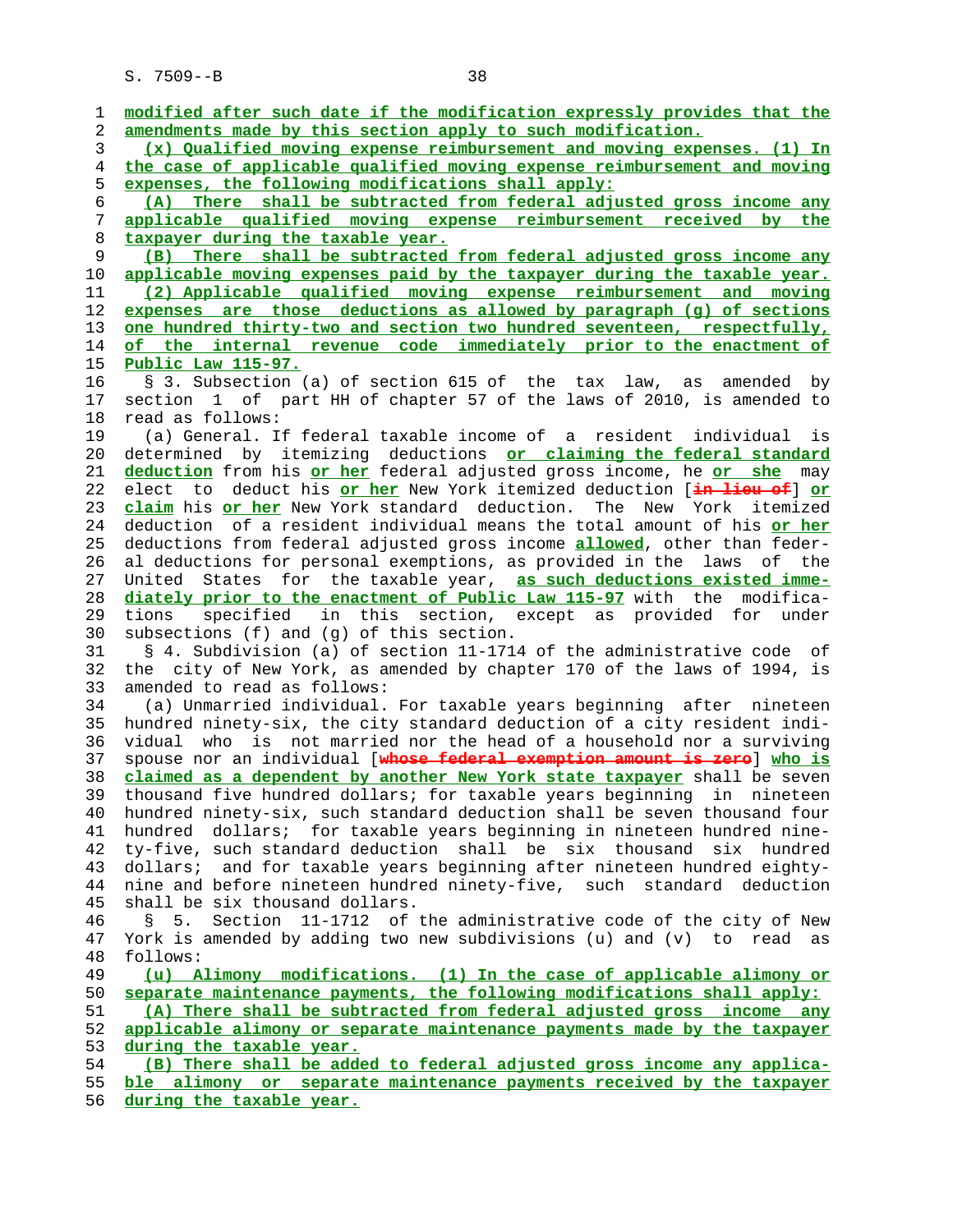**(2) (A) The term "alimony or separate maintenance payments" means payments as defined under section seventy-one of the internal revenue code in effect immediately prior to the enactment of Public Law 115-97. (B) The term "applicable alimony or separate maintenance payments" means payments made under an alimony or separation instrument (as defined in section seventy-one of the internal revenue code in effect immediately prior to the enactment of Public Law 115-97) that was executed after December thirty-first, two thousand eighteen, and any divorce or separation instrument executed on or before such date and modified after such date if the modification expressly provides that the amendments made by this section apply to such modification. (v) Qualified moving expense reimbursement and moving expenses. (1) In the case of applicable qualified moving expense reimbursement and moving expenses, the following modifications shall apply: (A) There shall be subtracted from federal adjusted gross income any applicable qualified moving expense reimbursement received by the taxpayer during the taxable year. (B) There shall be subtracted from federal adjusted gross income any applicable moving expenses paid by the taxpayer during the taxable year. (2) Applicable qualified moving expense reimbursement and moving expenses are those deductions as allowed by paragraph (g) of section one hundred thirty-two and section two hundred seventeen, respectfully, of the internal revenue code immediately prior to the enactment of Public Law 115-97.** 25 § 6. Subdivision (a) of section 11-1715 of the administrative code of 26 the city of New York, as amended by section 5 of part HH of chapter 57 27 of the laws of 2010, is amended to read as follows: 28 (a) General. If federal taxable income of a city resident individual 29 is determined by itemizing deductions **or claiming the federal standard deduction** from his **or her** federal adjusted gross income, such resident 31 individual may elect to deduct his **or her** city itemized deduction [**in lieu of**] **or claim** his **or her** city standard deduction. The city itemized 33 deduction of a city resident individual means the total amount of his **or her** deductions from federal adjusted gross income **allowed**, other than 35 federal deductions for personal exemptions, as provided in the laws of 36 the United States for the taxable year, **as such deductions existed imme- diately prior to the enactment of Public Law 115-97** with the modifica- 38 tions specified in this section, except as provided for under subdivi- 39 sions (f) and (g) of this section. 40 § 7. This act shall take effect immediately and shall apply to taxable 41 years beginning on or after January 1, 2018.

42 PART KK

 43 Section 1. Paragraph (b) of subdivision 6-a of section 208 of the tax 44 law, as amended by section 5-a of part T of chapter 59 of the laws of 45 2015, is amended to read as follows:

 46 (b) "Exempt CFC income" means **(i) except with respect to any income** 47 **defined in subparagraphs (ii) and (iii) of this paragraph,** the income 48 required to be included in the taxpayer's federal gross income pursuant 49 to subsection (a) of section 951 of the internal revenue code, received 50 from a corporation that is conducting a unitary business with the 51 taxpayer but is not included in a combined report with the taxpayer, **and** 52 **(ii) notwithstanding the provisions of paragraph (a) of subdivision six** 53 **of this section, the income required to be included in the taxpayer's** 54 **federal gross income pursuant to subsection (a) of such section 951 of**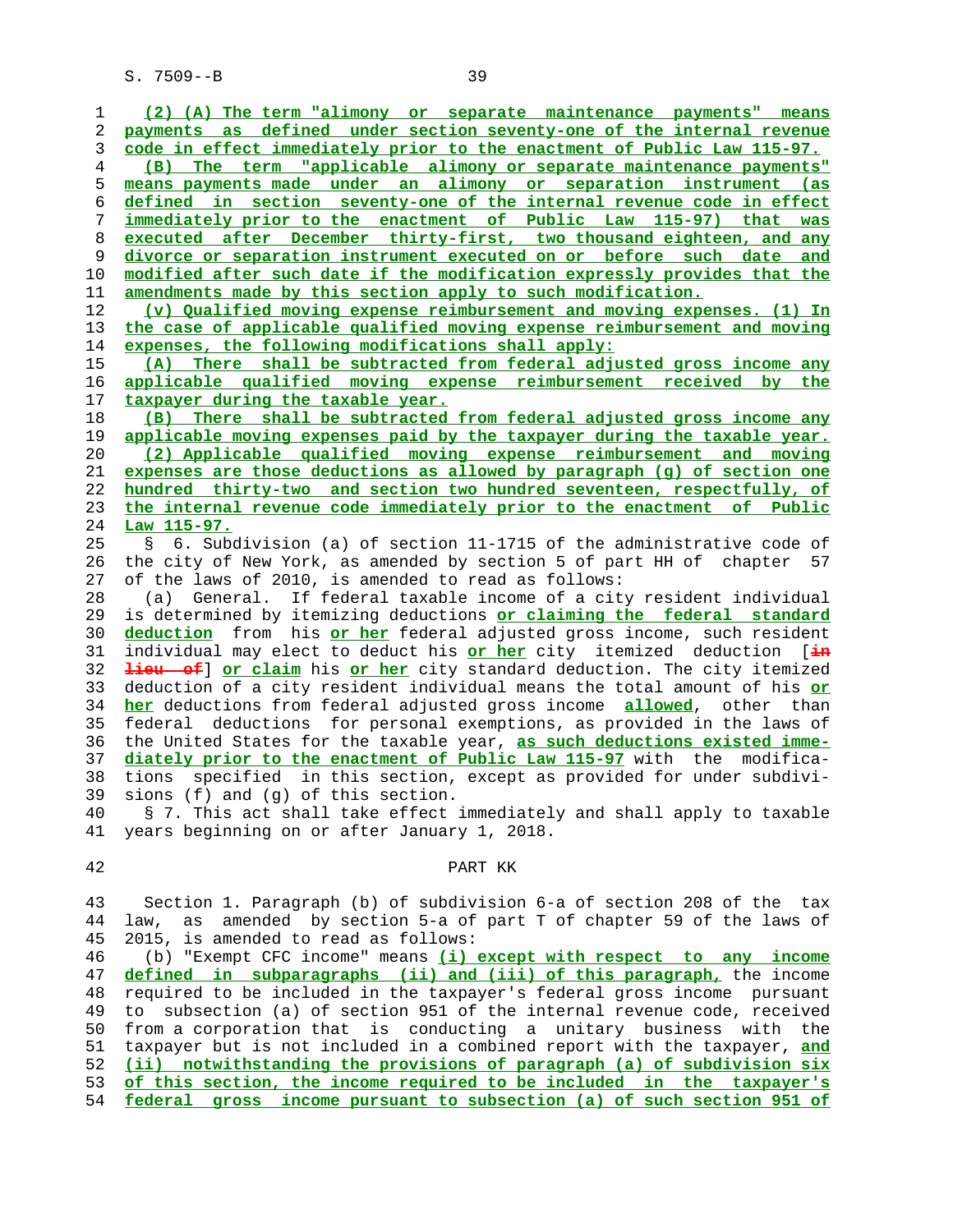1 **the internal revenue code by reason of subsection (a) of section 965 of** 2 **the internal revenue code, as adjusted by subsection (b) of section 965** 3 **of the internal revenue code, and without regard to subsection (c) of** 4 **such section, received from a corporation that is not included in a** 5 **combined report with the taxpayer, less, and (iii) notwithstanding the** 6 **provisions of paragraph (a) of subdivision six of this section, the** 7 **income required to be included in the taxpayer's federal gross income** 8 **pursuant to subsection (a) of section 951 of the internal revenue code,** 9 **without regard to the deduction under section 250 of the internal reven-** 10 **ue code, generated by a corporation that is not included in a combined** 11 **report with the taxpayer,** less, in the discretion of the commissioner, 12 any interest deductions directly or indirectly attributable to that 13 income. In lieu of subtracting from its exempt CFC income the amount of 14 those interest deductions, the taxpayer may make a revocable election to 15 reduce its total exempt CFC income by forty percent. If the taxpayer 16 makes this election, the taxpayer must also make the elections provided 17 for in paragraph (b) of subdivision six of this section and paragraph 18 (c) of this subdivision. If the taxpayer subsequently revokes this 19 election, the taxpayer must revoke the elections provided for in para- 20 graph (b) of subdivision six of this section and paragraph (c) of this 21 subdivision. A taxpayer which does not make this election because it has 22 no exempt CFC income will not be precluded from making those other 23 elections. 24 § 1-a. Paragraph (b) of subdivision 5-a of section 11-652 of the 25 administrative code of the city of New York, as added by section 1 of 26 part D of chapter 60 of the laws of 2015, is amended to read as follows: 27 (b) "Exempt CFC income" means **(i) except with respect to any income** 28 **defined in subparagraphs (ii) and (iii) of this paragraph,** the income 29 required to be included in the taxpayer's federal gross income pursuant 30 to subsection (a) of section nine hundred fifty-one of the internal 31 revenue code, received from a corporation that is conducting a unitary 32 business with the taxpayer but is not included in a combined report with 33 the taxpayer, **(ii) notwithstanding the provisions of paragraph (a) of** 34 **subdivision six of section two hundred eight of the tax law, the income** 35 **required to be included in the taxpayer's federal gross income pursuant** 36 **to subsection (a) of section 951 of the internal revenue code by reason** 37 **of subsection (a) of section 965 of the internal revenue code, as** 38 **adjusted by subsection (b) of section 965 of the internal revenue code,** 39 **and without regard to subsection (c) of such section, received from a** 40 **corporation that is not included in a combined report with the taxpayer,** 41 **and (iii) notwithstanding the provisions of paragraph (a) of subdivision** 42 **six of section two hundred eight of the tax law, the income required to** 43 **be included in the taxpayer's federal gross income pursuant to** 44 **subsection (a) of section 951 of the internal revenue code, without** 45 **regard to the deduction under section 250 of the internal revenue code,** 46 **generated by a corporation that is not included in a combined report** 47 **with the taxpayer,** less**, (iv)** in the discretion of the commissioner of 48 finance, any interest deductions directly or indirectly attributable to 49 that income. In lieu of subtracting from its exempt CFC income the 50 amount of those interest deductions, the taxpayer may make a revocable 51 election to reduce its total exempt CFC income by forty percent. If the 52 taxpayer makes this election, the taxpayer must also make the elections 53 provided for in paragraph (b) of subdivision five of this section and 54 paragraph (c) of this subdivision. If the taxpayer subsequently revokes 55 this election, the taxpayer must revoke the elections provided for in

56 paragraph (b) of subdivision five of this section and paragraph (c) of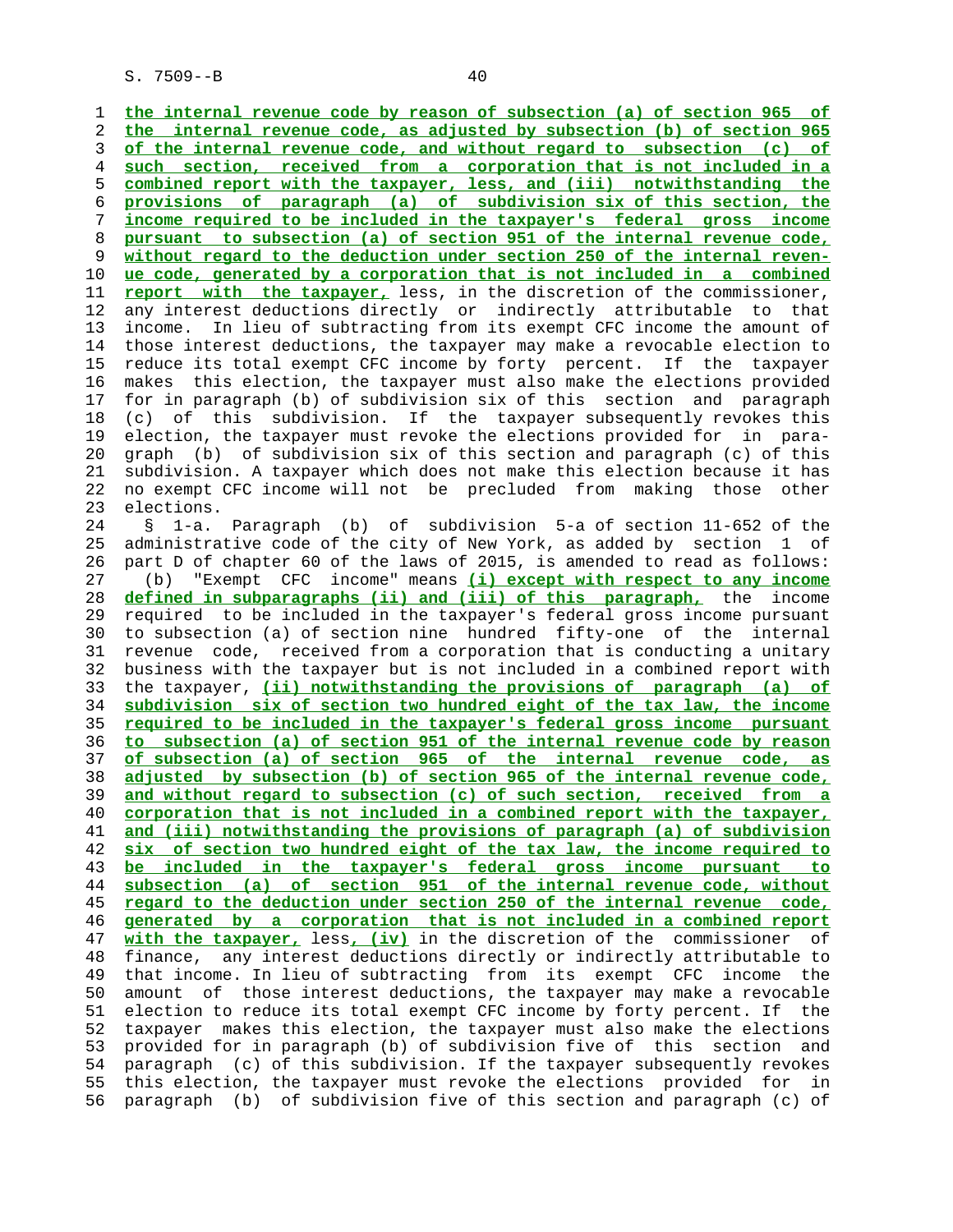| 1        | this subdivision. A taxpayer which does not make this election because                                                                          |  |  |
|----------|-------------------------------------------------------------------------------------------------------------------------------------------------|--|--|
| 2        | it has no exempt CFC income will not be precluded from making those                                                                             |  |  |
| 3        | other elections.                                                                                                                                |  |  |
| 4        | $\S$ 2.<br>Subparagraph 6 of paragraph (a) of subdivision 9 of section 208                                                                      |  |  |
|          |                                                                                                                                                 |  |  |
| 5        | of the tax law, as amended by section 4 of part A of chapter 59 of the                                                                          |  |  |
| 6        | laws of 2014, is amended to read as follows:                                                                                                    |  |  |
| 7        | any amount treated as dividends pursuant to section seventy-eight<br>(6)                                                                        |  |  |
| 8        | of the internal revenue code to the extent that such dividends are not                                                                          |  |  |
| 9        | deducted under subparagraph (B)(ii) of paragraph (1) of subsection (a)                                                                          |  |  |
| 10       | of section 250 of such code;                                                                                                                    |  |  |
| 11       | § 2-a. Subparagraph 2-a of paragraph (a) of subdivision 8<br>of section                                                                         |  |  |
| 12       | 11-652 of the administrative code of the city of New York, as added by                                                                          |  |  |
| 13       | section 1 of part D of chapter 60 of the laws of 2015, is amended to                                                                            |  |  |
| 14       | read as follows:                                                                                                                                |  |  |
| 15       | (2-a) any amounts treated as dividends pursuant to section seventy-                                                                             |  |  |
| 16       | eight of the internal revenue code, to the extent that such dividends                                                                           |  |  |
|          |                                                                                                                                                 |  |  |
| 17       | are not deducted under subparagraph (B)(ii) of paragraph one of                                                                                 |  |  |
| 18       | subsection (a) of section 250 of such code;                                                                                                     |  |  |
| 19       | § 3. Paragraph (b) of subdivision 9 of section 208 of the tax law<br>is                                                                         |  |  |
| 20       | amended by adding four new subparagraphs 23, 24, 25, and 26 to read as                                                                          |  |  |
| 21       | follow:                                                                                                                                         |  |  |
| 22       | (23) The amount of any federal deduction allowed pursuant to                                                                                    |  |  |
| 23       | subsection (c) of section 965 of the internal revenue code.                                                                                     |  |  |
| 24       | (24) The amount of the federal deduction allowed pursuant to subpara-                                                                           |  |  |
| 25       | graph (B)(i) of paragraph one of subsection (a) of section 250 of the                                                                           |  |  |
| 26       | internal revenue code.                                                                                                                          |  |  |
| 27       | (25) The amount disallowed as a deduction pursuant to paragraph one of                                                                          |  |  |
| 28       | subsection (j) of section 163 of the internal revenue code.                                                                                     |  |  |
|          |                                                                                                                                                 |  |  |
|          |                                                                                                                                                 |  |  |
| 29       | (26) Any amount deducted by reason of a carry forward of disallowed                                                                             |  |  |
| 30       | business interest pursuant to paragraph two of subsection (j) of section                                                                        |  |  |
| 31       | 163 of the internal revenue code.                                                                                                               |  |  |
| 32       | § 3-a. Subparagraph 19 of paragraph (b) of subdivision 8 of section                                                                             |  |  |
| 33       | 11-652 of the administrative code of the city of New York, as added by                                                                          |  |  |
| 34       | section 1 of part D of chapter 60 of the laws of 2015, is amended and                                                                           |  |  |
| 35       | four new subparagraphs 20, 21, 22, and 23 are added to read as follows:                                                                         |  |  |
| 36       | (19) the amount of any federal deduction for taxes imposed under arti-                                                                          |  |  |
| 37       | cle twenty-three of the tax $law[-]$ :                                                                                                          |  |  |
| 38       | (20) The amount of any federal deduction allowed pursuant to                                                                                    |  |  |
| 39       | subsection (c) of section 965 of the internal revenue code;                                                                                     |  |  |
| 40       | (21) The amount of the federal deduction allowed pursuant to subpara-                                                                           |  |  |
| 41       | graph (B)(i) of paragraph one of subsection (a) of section 250 of the                                                                           |  |  |
| 42       | internal revenue code;                                                                                                                          |  |  |
| 43       | (22) The amount disallowed as a deduction pursuant to paragraph one of                                                                          |  |  |
| 44       | subsection (j) of section 163 of the internal revenue code;                                                                                     |  |  |
| 45       | (23) Any amount deducted by reason of a carry forward of disallowed                                                                             |  |  |
| 46       | business interest pursuant to paragraph two of subsection (j) of section                                                                        |  |  |
| 47       | 163 of the internal revenue code.                                                                                                               |  |  |
| 48       | 4. Paragraph 1 of subsection (c) of section 1085 of the tax law, as<br>S.                                                                       |  |  |
| 49       |                                                                                                                                                 |  |  |
| 50       | amended by section 13-a of part $Q$ of chapter 60 of the laws of 2016, is<br>amended to read as follows:                                        |  |  |
|          |                                                                                                                                                 |  |  |
| 51       | (1) If any taxpayer fails to file a declaration of estimated tax under                                                                          |  |  |
| 52       | article nine-A of this chapter, or fails to pay all or any part of an                                                                           |  |  |
| 53       | amount which is applied as an installment against such estimated tax, it                                                                        |  |  |
| 54       | shall be deemed to have made an underpayment of estimated tax.<br>There                                                                         |  |  |
| 55<br>56 | shall be added to the tax for the taxable year an amount at the under-<br>payment rate set by the commissioner pursuant to section one thousand |  |  |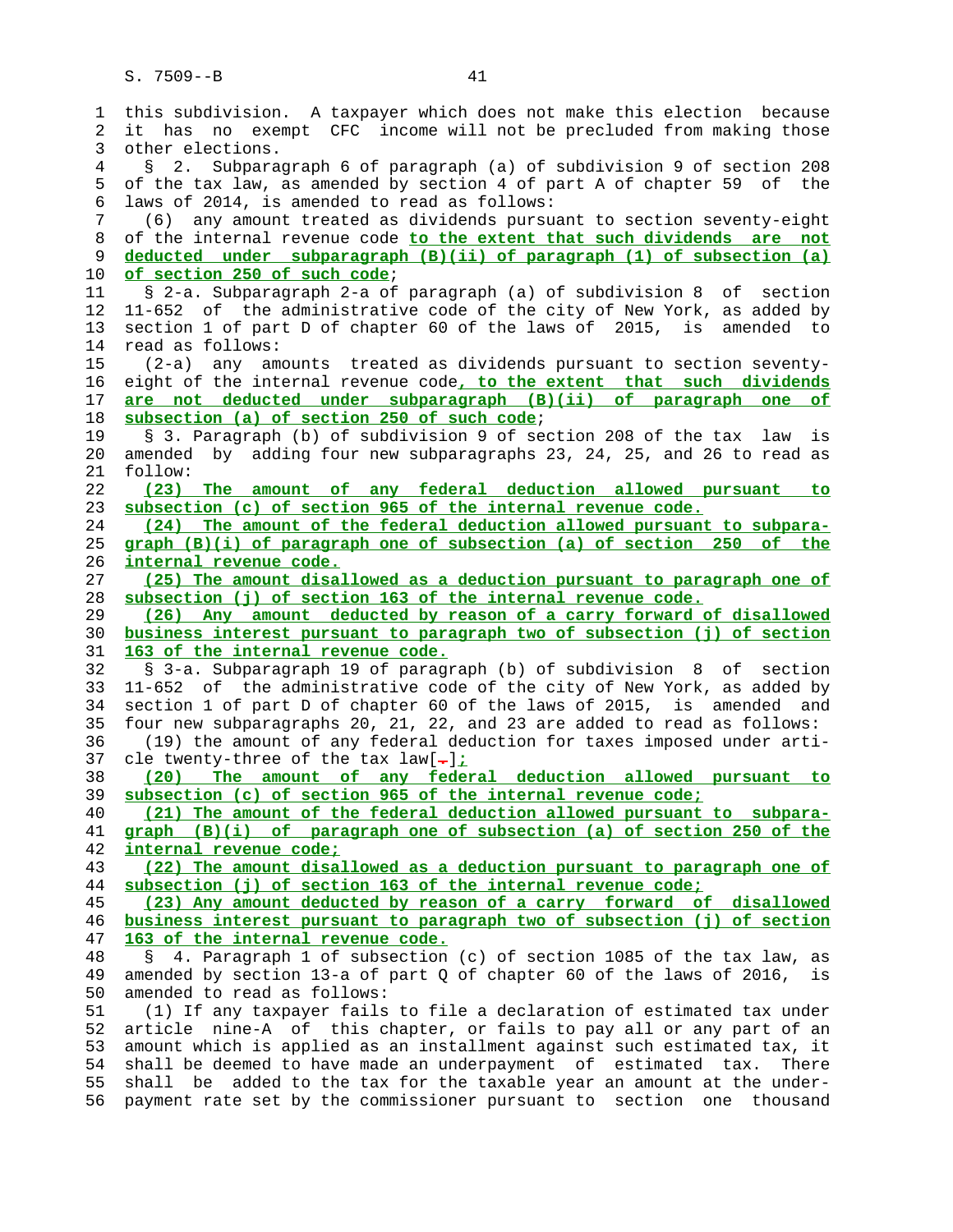1 ninety-six of this article, or if no rate is set, at the rate of seven 2 and one-half percent per annum upon the amount of the underpayment for 3 the period of the underpayment but not beyond the fifteenth day of the 4 [**third**] **fourth** month following the close of the taxable year. **Provided,** 5 **however, that, for taxable years beginning on or after January first,** 6 **two thousand seventeen and before January first, two thousand eighteen,** 7 **no amount shall be added to the tax with respect to the portion of such** 8 **tax related to the amount of any interest deductions directly or indi-** 9 **rectly attributable to the amount included in exempt CFC income pursuant** 10 **to subparagraph (ii) of paragraph (b) of subdivision six-a of section** 11 **two hundred eight of this chapter or the forty percent reduction of such** 12 **exempt CFC income in lieu of interest attribution if the election** 13 **described in paragraph (b) of subdivision six-a of such section is made.** 14 The amount of the underpayment shall be, with respect to any installment 15 of estimated tax computed on the basis of either the preceding year's 16 tax or the second preceding year's tax, the excess of the amount 17 required to be paid over the amount, if any, paid on or before the last 18 day prescribed for such payment or, with respect to any other install- 19 ment of estimated tax, the excess of the amount of the installment which 20 would be required to be paid if the estimated tax were equal to ninety- 21 one percent of the tax shown on the return for the taxable year (or if 22 no return was filed, ninety-one percent of the tax for such year) over 23 the amount, if any, of the installment paid on or before the last day 24 prescribed for such payment. In any case in which there would be no 25 underpayment if "eighty percent" were substituted for "ninety-one 26 percent" each place it appears in this subsection, the addition to the 27 tax shall be equal to seventy-five percent of the amount otherwise 28 determined. No underpayment shall be deemed to exist with respect to a 29 declaration or installment otherwise due on or after the termination of 30 existence of the taxpayer. 31 § 4-a. Subdivision 3 of section 11-676 of the administrative code of 32 the city of new York, as amended by section 12 of part D of chapter 60 33 of the laws of 2015, is amended to read as follows: 34 3. Failure to file declaration or underpayment of estimated tax. If 35 any taxpayer fails to file a declaration of estimated tax under subchap- 36 ter two, three or three-A of this chapter, or fails to pay all or any 37 part of an amount which is applied as an installment against such esti- 38 mated tax, it shall be deemed to have made an underpayment of estimated 39 tax. There shall be added to the tax for the taxable year an amount at 40 the underpayment rate set by the commissioner of finance pursuant to 41 section 11-687 of this subchapter, or, if no rate is set, at the rate of 42 seven and one-half percent per annum upon the amount of the underpayment 43 for the period of the underpayment but not beyond the fifteenth day of 44 the [**third**] **fourth** month following the close of the taxable year. 45 **Provided, however, that, for taxable years beginning on or after January** 46 **first, two thousand seventeen and before January first, two thousand** 47 **eighteen, no amount shall be added to the tax with respect to the** 48 **portion of such tax related to the amount of any interest deductions** 49 **directly or indirectly attributable to the amount included in exempt CFC** 50 **income pursuant to subparagraph (ii) of paragraph (b) of subdivision** 51 **six-a of section two hundred eight of the tax law or the forty percent** 52 **reduction of such exempt CFC income in lieu of interest attribution if** 53 **the election described in paragraph (b) of subdivision six-a of section** 54 **two hundred eight of the tax law is made.** The amount of the underpayment 55 shall be, with respect to any installment of estimated tax computed on 56 the basis of the preceding year's tax, the excess of the amount required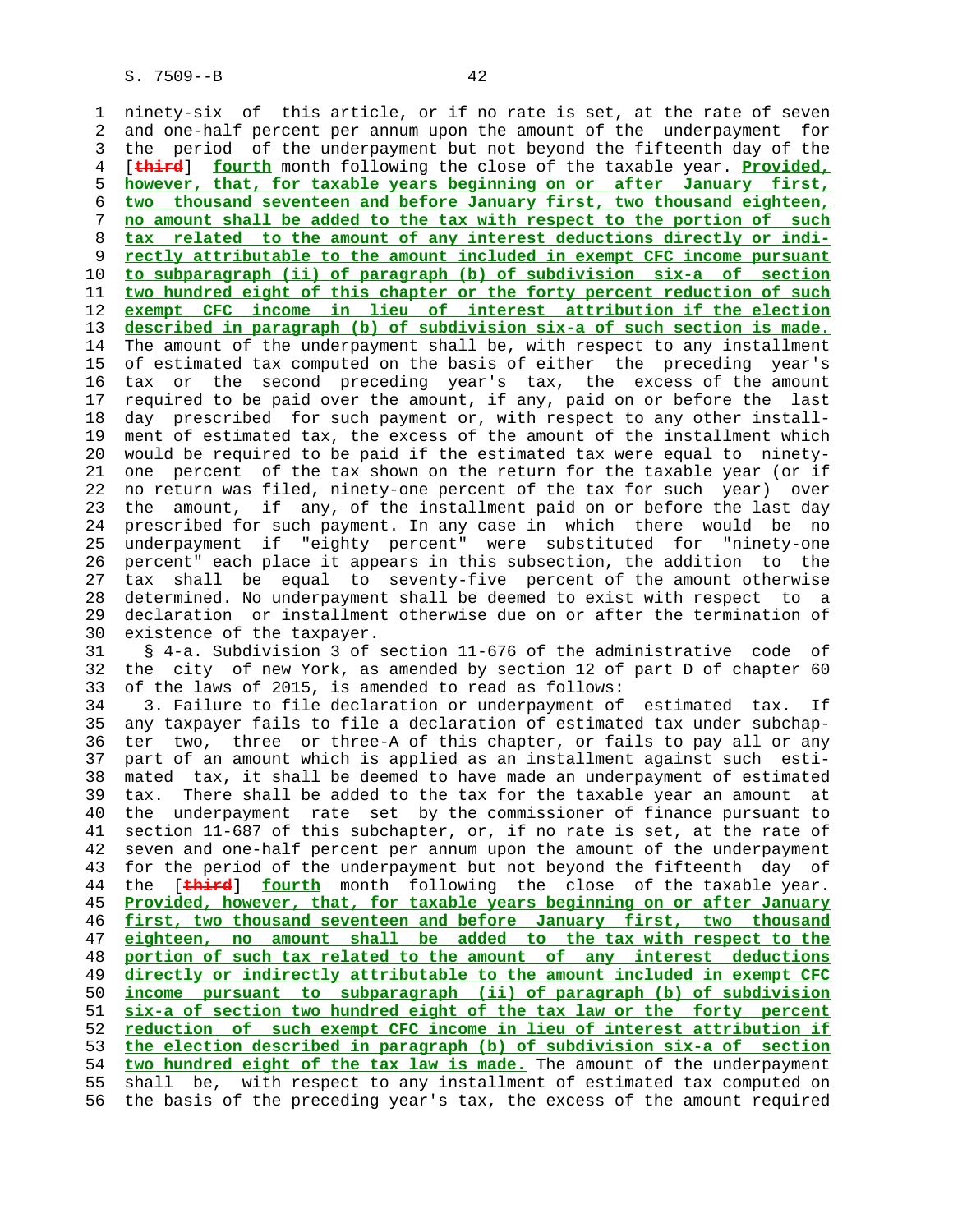1 to be paid over the amount, if any, paid on or before the last day 2 prescribed for such payment or, with respect to any other installment of 3 estimated tax, the excess of the amount of the installment which would 4 be required to be paid if the estimated tax were equal to ninety percent 5 of the tax shown on the return for the taxable year (or if no return was 6 filed, ninety percent of the tax for such year) over the amount, if any, 7 of the installment paid on or before the last day prescribed for such 8 payment. In any case in which there would be no underpayment if "eighty 9 percent" were substituted for "ninety percent" each place it appears in 10 this subdivision, the addition to the tax shall be equal to seventy-five 11 percent of the amount otherwise determined. No underpayment shall be 12 deemed to exist with respect to a declaration or installment otherwise 13 due on or after the termination of existence of the taxpayer. 14 § 4-b. Subparagraph 11 of paragraph (a) of subdivision 9 of section 15 208 of the tax law, as amended by section 4 of part A of chapter 59 of 16 the laws of 2014, is amended and a new paragraph (u) is added to read as 17 follows: 18 (11) the amount deductible pursuant to [**paragraph**] **paragraphs** (j) **and** 19 **(u)** of this subdivision; and 20 **(u) A taxpayer shall be allowed a deduction in computing entire net** 21 **income for any FDIC premium paid or incurred by the taxpayer that is** 22 **disallowed as a deduction under subsection (r) of section 162 of the** 23 **internal revenue code.** 24 § 4-c. Subparagraph 10 of paragraph (a) of subdivision 8 of section 25 11-652 of the administrative code of the city of New York, as amended by 26 section 1 of part D of chapter 60 of the laws of 2015, is amended and a 27 new paragraph (u) is added to read as follows: 28 (10) the amount deductible pursuant to [**paragraph**] **paragraphs** (j) **and** 29 **(u)** of this subdivision; 30 **(u) A taxpayer shall be allowed a deduction in computing entire net** 31 **income for any FDIC premium paid or incurred by the taxpayer that is** 32 **disallowed as a deduction under subsection (r) of section 162 of the** 33 **internal revenue code.** 34 § 5. This act shall take effect immediately and shall apply to taxable 35 years beginning on or after January 1, 2017. 36 PART LL 37 Intentionally omitted 38 PART MM 39 Intentionally omitted 40 PART NN 41 Section 1. The real property tax law is amended by adding a new 42 section 431 to read as follows: 43 **§ 431. Senior capped real property school tax rate. 1. (a) Residential** 44 **real property owned and occupied by one or more persons, each of whom is** 45 **seventy years of age or over on or before the taxable status date in** 46 **taxable year two thousand nineteen and meets each of the requirements** 47 **for the enhanced exemption for senior citizens set forth in section four** 48 **hundred twenty-five of this article, or residential real property owned** 49 **and occupied by husband and wife, one of whom is seventy years of age or**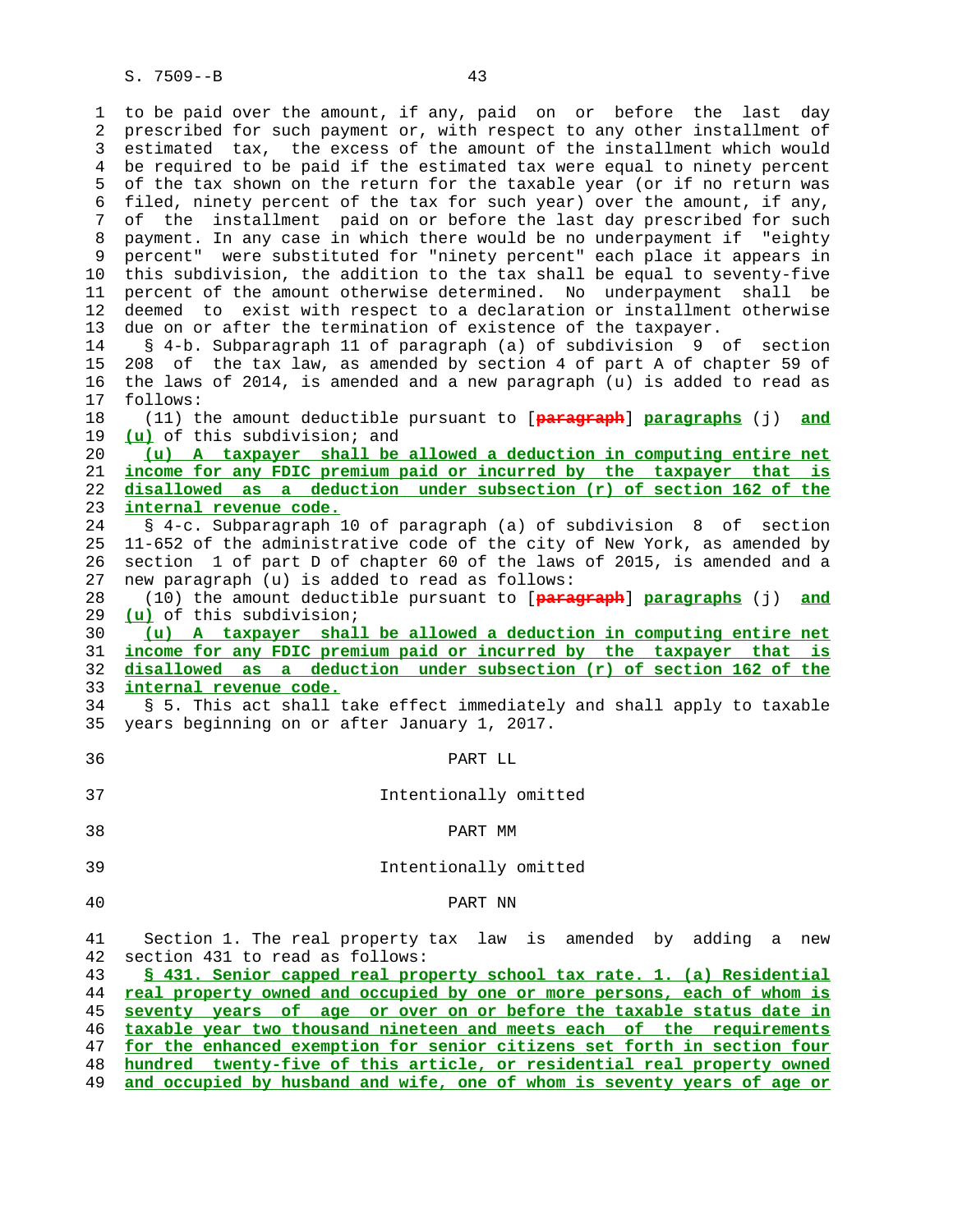| 1  | over and meets each of the requirements for the enhanced exemption for       |
|----|------------------------------------------------------------------------------|
| 2  | senior citizens set forth in section four hundred twenty-five of this        |
| 3  | article, shall be eligible for the capped real property school tax rate      |
| 4  | set forth in this section, provided the school district, after public        |
| 5  | hearing, adopts a resolution providing therefor. For purposes of this        |
| 6  | subdivision, the term "capped real property school tax rate" shall mean      |
| 7  | the real property school tax rate established on any taxable status date     |
| 8  | <u>in calendar year two thousand eighteen.</u>                               |
| 9  | (b) Residential real property owned and occupied by one or more              |
| 10 | persons, each of whom is sixty-five years of age or over on or before        |
| 11 | the taxable status date in tax year two thousand twenty and meets each       |
| 12 | of the requirements for the enhanced exemption for senior citizens set       |
| 13 | forth in section four hundred twenty-five of this article, or residen-       |
| 14 | tial real property owned and occupied by husband and wife, one of whom       |
| 15 | is sixty-five years of age or over and meets each of the requirements        |
| 16 | for the enhanced exemption for senior citizens set forth in section four     |
| 17 | hundred twenty-five of this article, shall be eligible for the capped        |
| 18 | real property school tax rate set forth in this section, provided the        |
| 19 | school district, after public hearing, adopts a resolution providing         |
| 20 | therefor. For purposes of this subdivision, the term "capped real            |
| 21 | property school tax rate" shall mean the real property school tax rate       |
| 22 | established on the taxable status date subsequent to the taxable status      |
| 23 | <u>date on which an eligible person attains the age of sixty-five years.</u> |
| 24 | 2. Any person eligible for the capped real property school tax rate          |
| 25 | shall apply annually for such capped rate. Such application shall be         |
| 26 | made in a manner and form determined by the state board and shall            |
| 27 | require proof of the applicant's age. Such application shall be filed        |
| 28 | with the local assessor on or before the taxable status date for such        |
| 29 | <u>district.</u>                                                             |
| 30 | 3. Beginning in the second year of qualifying for the capped real            |
| 31 | property school tax rate established in subdivision one of this section,     |
| 32 | the rate of tax owed by a person owning real property in year one of         |
| 33 | qualifying for the capped real property school tax rate would be reduced     |
| 34 | <u>by the following schedule:</u>                                            |
| 35 | Year two: ten percent                                                        |
| 36 | Year three: twenty percent                                                   |
| 37 | Year four: thirty percent                                                    |
| 38 | Year five: forty percent                                                     |
| 39 | Year six: fifty percent                                                      |
| 40 | Year seven: sixty percent                                                    |
| 41 | Year eight: seventy percent                                                  |
| 42 | Year nine: eighty percent                                                    |
| 43 | Year ten: ninety percent                                                     |
| 44 | Year eleven and thereafter: one hundred percent                              |
| 45 | 4. Every school district shall notify, or cause to be notified, each         |
| 46 | person owning residential real property in the school district of the        |
| 47 | provisions of this section. The provisions of this subdivision may be        |
| 48 | met by a notice sent to such persons in substantially the following          |
| 49 | form: "Residential real property owned by persons sixty-five years of        |
| 50 | age or older may be eligible for a capped real property school tax rate.     |
| 51 | To receive such capped rate, eligible owners of qualifying property must     |
| 52 | file an application with their local assessor on or before the applica-      |
| 53 | ble taxable status date. For further information, please contact your        |
| 54 | local assessor."                                                             |
| 55 | 5. A school district which provides a capped real property school tax        |

**rate for persons sixty-five years of age or over pursuant to this**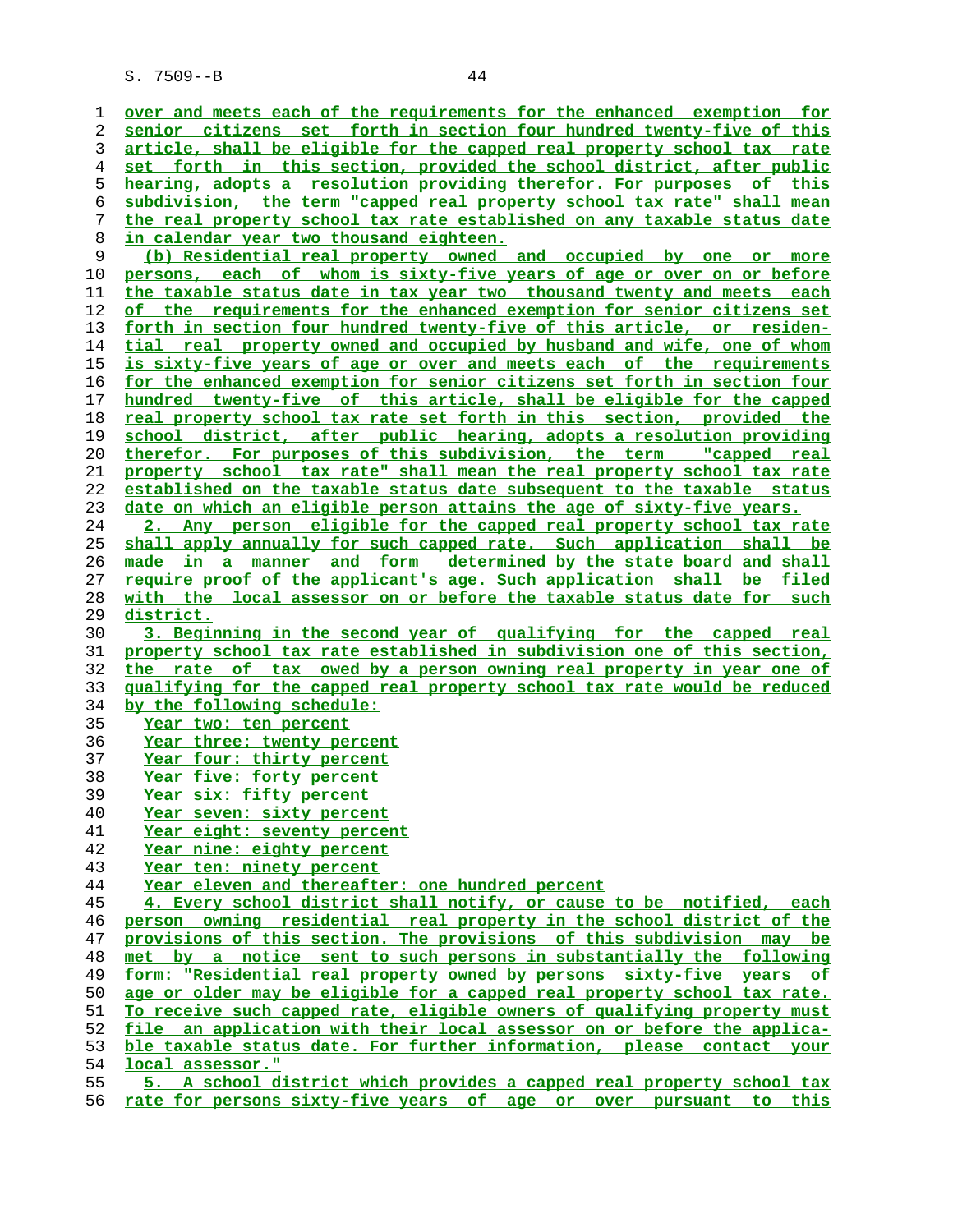1 **section shall be eligible for reimbursement by the department of educa-** 2 **tion, as approved by the commissioner of education, in consultation with** 3 **the commissioner of taxation and finance, for one hundred percent of the** 4 **direct cost to such school district resulting from the implementation of** 5 **this section. Such direct cost shall be calculated pursuant to regu-** 6 **lations of the commissioner of education, in consultation with the** 7 **commissioner of taxation and finance. A claim for such reimbursement** 8 **shall be made by such school district in a manner and form prescribed by** 9 **the commissioner of education.** 10 § 2. Paragraph 3 of subsection (n-1) of section 606 of the tax law, as 11 added by section 1 of subpart B of part C of chapter 20 of the laws of 12 2015, is amended as follows: 13 (3) Amount of credit. (a) For the two thousand sixteen taxable year 14 (i) for a taxpayer residing in real property located within the metro- 15 politan commuter transportation district (MCTD) and outside the city of 16 New York, the amount of the credit shall be \$130; (ii) for a taxpayer 17 residing in real property located outside the MCTD, the amount of the 18 credit shall be \$185. 19 (b) For the two thousand seventeen, two thousand eighteen and two 20 thousand nineteen taxable years (i) For a taxpayer who owned and prima- 21 rily resided in real property receiving the basic STAR exemption, the 22 amount of the credit shall equal the STAR tax savings associated with 23 such basic STAR exemption, multiplied by the following percentage: 24 (A) for the two thousand seventeen taxable year: 25 Qualified Gross Income **Percentage**  26 Not over \$75,000 28% 27 Over \$75,000 but not over \$150,000 20.5% 28 Over \$150,000 but not over \$200,000 13% 29 Over \$200,000 but not over \$275,000 5.5% 30 Over \$275,000 No credit 31 (B) for the two thousand eighteen taxable year: 32 Qualified Gross Income Percentage 33 Not over \$75,000 60% 34 Over \$75,000 but not over \$150,000 42.5% 35 Over \$150,000 but not over \$200,000 25% 36 Over \$200,000 but not over \$275,000 7.5% 37 Over \$275,000 No credit 38 (C) for the two thousand nineteen taxable year **and thereafter**: 39 Qualified Gross Income **Percentage**  40 Not over \$75,000 [**85%**] **100%** 41 Over \$75,000 but not over \$150,000 [**60%**] **75%** 42 Over \$150,000 but not over \$200,000 [**35%**] **43.75%** 43 Over \$200,000 but not over \$275,000 [**10%**] **12.5%** 44 Over \$275,000 No credit 45 (c) For a taxpayer who owned and primarily resided in real property 46 receiving the enhanced STAR exemption, the amount of the credit shall 47 equal the STAR tax savings associated with such enhanced STAR exemption, 48 multiplied by the following percentage: 49 Taxable Year **Percentage** 50 two thousand seventeen 12% 51 two thousand eighteen 26% 52 two thousand nineteen **and thereafter** [**34%**] **42.5%** 53 (d) In no case may the amount of the credit allowed under this 54 subsection exceed the school district taxes due with respect to the 55 residence for that school year.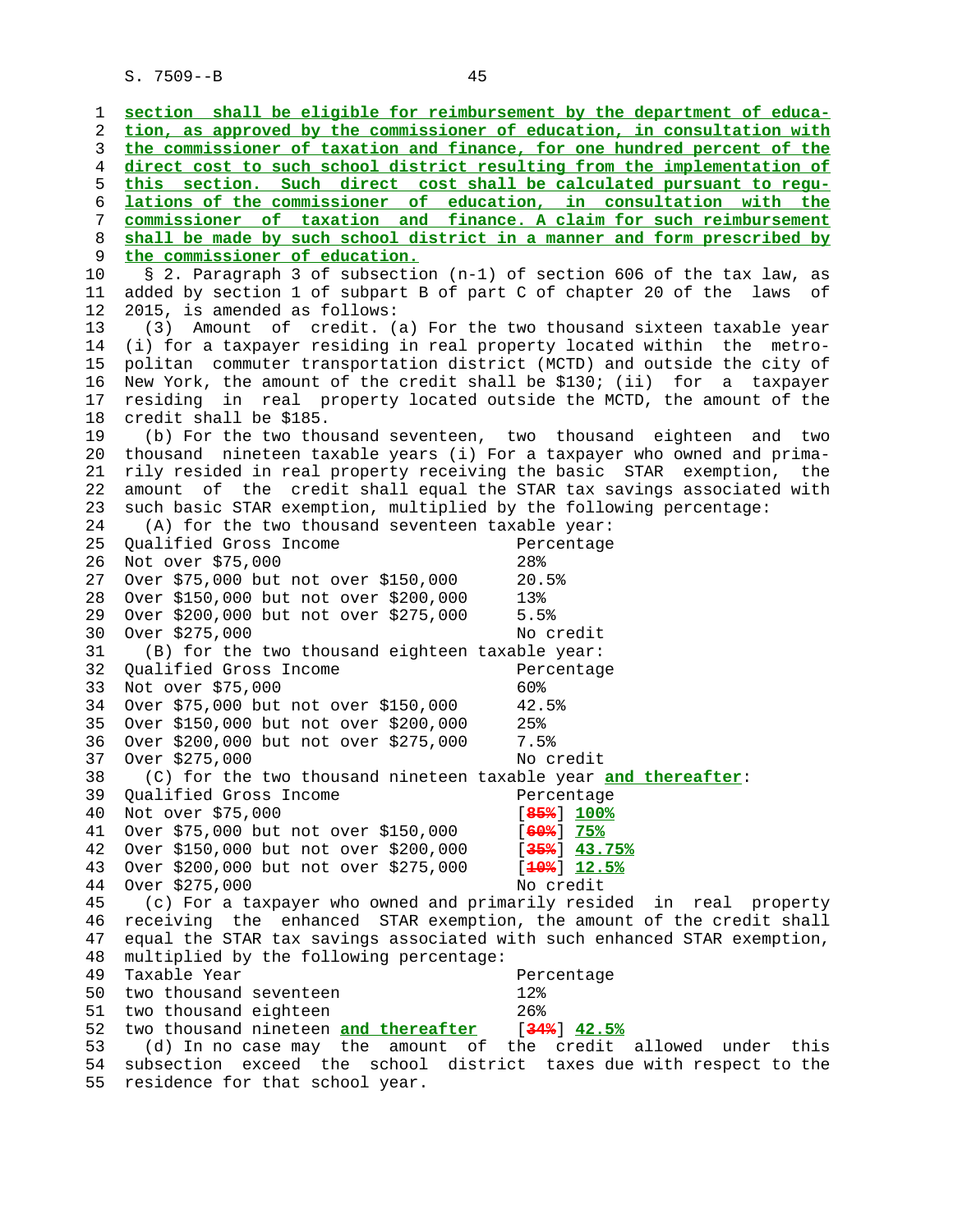1 § 3. This act shall take effect on the first of January next succeed- 2 ing the date on which it shall have become a law and shall apply to 3 assessment rolls prepared on the basis of taxable status dates occurring 4 on or after such date.

### 5 PART OO

 6 Section 1. Section 13 of part A of chapter 97 of the laws of 2011, 7 amending the general municipal law and the education law relating to 8 establishing limits upon school district and local government tax 9 levies, as amended by section 18 of part A of chapter 20 of the laws of 10 2015, is amended to read as follows:

 11 § 13. This act shall take effect immediately; provided, however, that 12 sections two through eleven of this act shall take effect July 1, 2011 13 and shall first apply to school district budgets and the budget adoption 14 process for the 2012-13 school year; and shall continue to apply to 15 school district budgets and the budget adoption process for any school 16 year beginning in any calendar year during which this act is in effect; 17 provided further, that if section 26 of part A of chapter 58 of the laws 18 of 2011 shall not have taken effect on or before such date then section 19 ten of this act shall take effect on the same date and in the same 20 manner as such chapter of the laws of 2011, takes effect; provided 21 further, that section one of this act shall first apply to the levy of 22 taxes by local governments for the fiscal year that begins in 2012 and 23 shall continue to apply to the levy of taxes by local governments for 24 any fiscal year beginning in any calendar year during which this act is 25 in effect[**; provided, further, that this act shall remain in full force** 26 **and effect at a minimum until and including June 15, 2020 and shall** 27 **remain in effect thereafter only so long as the public emergency requir-** 28 **ing the regulation and control of residential rents and evictions and** 29 **all such laws providing for such regulation and control continue as** 30 **provided in subdivision 3 of section 1 of the local emergency rent** 31 **control act, sections 26-501, 26-502 and 26-520 of the administrative** 32 **code of the city of New York, section 17 of chapter 576 of the laws of** 33 **1974 and subdivision 2 of section 1 of chapter 274 of the laws of 1946** 34 **constituting the emergency housing rent control law, and section 10 of** 35 **chapter 555 of the laws of 1982, amending the general business law and** 36 **the administrative code of the city of New York relating to conversions** 37 **of residential property to cooperative or condominium ownership in the** 38 **city of New York as such laws are continued by chapter 93 of the laws of** 39 **2011 and as such sections are amended from time to time**].

40 § 2. This act shall take effect immediately.

#### 41 PART PP

 42 Section 1. Paragraph (b) of subdivision 1 of section 186-a of the tax 43 law, as amended by section 4 of part Y of chapter 63 of the laws of 44 2000, is amended to read as follows:

 45 (b) a tax equal to (1) two and five-tenths percent on and after Janu- 46 ary first, two thousand through December thirty-first, two thousand, two 47 and forty-five one hundredths percent from January first, two thousand 48 one through December thirty-first, two thousand one, two and four-tenths 49 percent from January first, two thousand two through December thirty- 50 first, two thousand two, two and twenty-five one hundredths percent from 51 January first, two thousand three through December thirty-first, two 52 thousand three, two and one hundred twenty-five one thousandths percent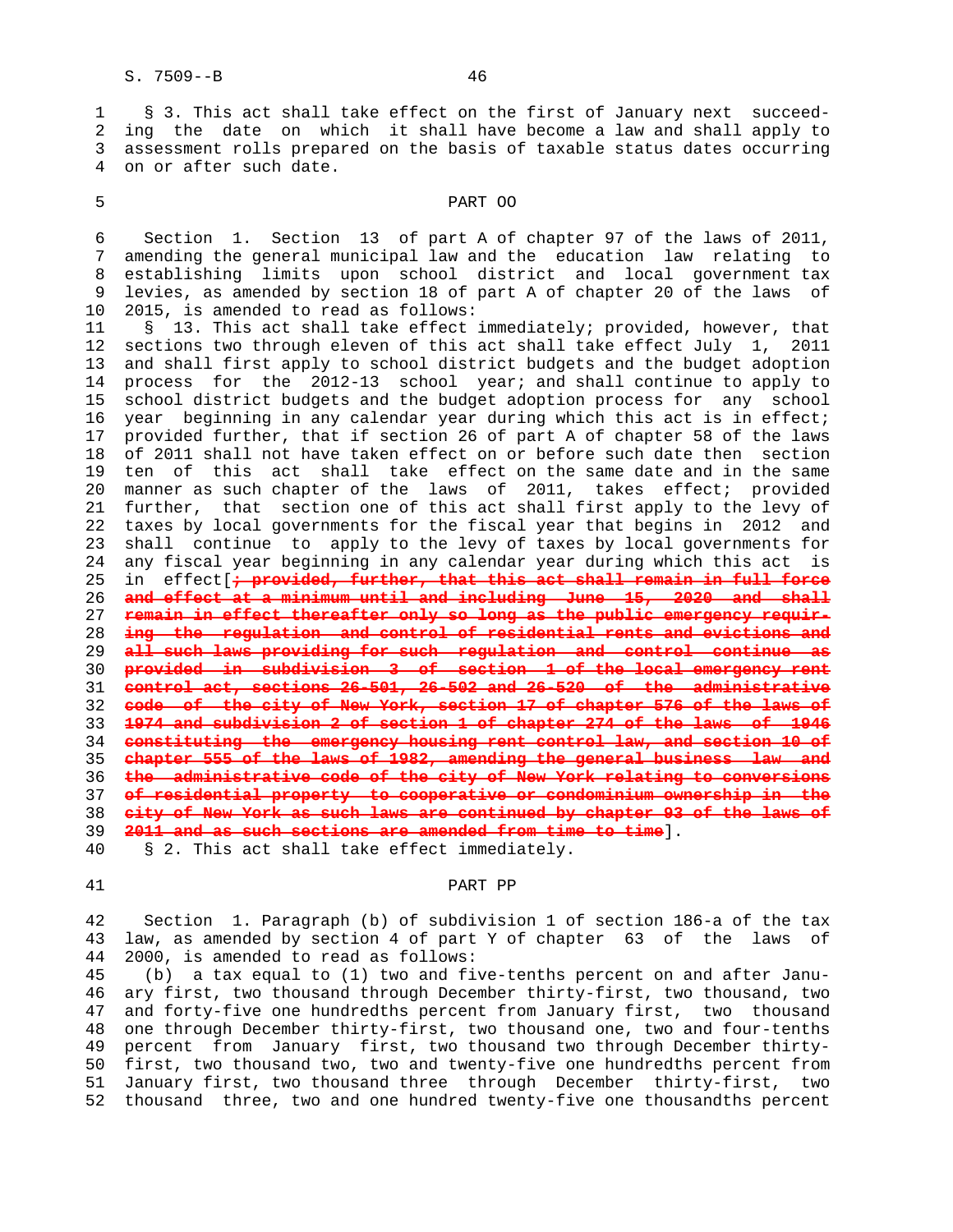1 from January first, two thousand four through December thirty-first, two 2 thousand four and two percent [**commencing**] **from** January first, two thou- 3 sand five**, through December thirty-first two thousand eighteen, one and** 4 **five-tenths percent from January first, two thousand nineteen through** 5 **December thirty-first, two thousand nineteen, one percent from January** 6 **first, two thousand twenty through December thirty-first, two thousand** 7 **twenty, five-tenths of a percent from January first, two thousand twen-** 8 **ty-one to December thirty-first, two thousand twenty-one, and zero percent commencing January first, two thousand twenty-two** and thereafter 10 of that portion of its gross income derived from the transportation, 11 transmission or distribution of gas or electricity by means of conduits, 12 mains, pipes, wires, lines or the like and (2) two and one-tenth percent 13 from January first, two thousand through December thirty-first, two 14 thousand, two percent from January first, two thousand one through 15 December thirty-first, two thousand one, one and nine-tenths percent 16 from January first, two thousand two through December thirty-first, two 17 thousand two, eighty-five one hundredths of one percent from January 18 first, two thousand three through December thirty-first, two thousand 19 three, four-tenths of one percent from January first, two thousand four 20 through December thirty-first, two thousand four and zero percent 21 commencing January first, two thousand five of all of its other gross 22 income, is hereby imposed upon every utility not taxed under paragraph 23 (a) of this subdivision doing business in this state which is subject to 24 the supervision of the state department of public service which has a 25 gross income for the year ending December thirty-first in excess of five 26 hundred dollars, except motor carriers or brokers subject to such super- 27 vision under the public service law; and 28 § 2. This act shall take effect immediately.

# 29 PART QQ

 30 Section 1. Subdivisions 1 and 1-a of section 18-a of the public 31 service law, subdivision 1 as amended by section 2 of part NN of chapter 32 59 of the laws of 2009 and subdivision 1-a as added by section 2 of part 33 A of chapter 173 of the laws of 2013, are amended to read as follows: 34 1. All costs and expenses of the department and commission shall be 35 paid pursuant to appropriation on the certification of the chairman of 36 the department and upon the audit and warrant of the comptroller. The 37 state treasury shall be reimbursed therefore by payments to be made 38 thereto from all moneys collected pursuant to this chapter. [**The**] **For** 39 **state fiscal years beginning prior to April 1, 2019, the** total of such 40 costs and expenses shall be borne by the public utility companies 41 (including for the purposes of this section municipalities other than 42 municipalities as defined in section eighty-nine-l of this chapter), 43 corporations (including the power authority of the state of New York), 44 and persons subject to the commission's regulation, to be assessed in 45 the manner provided in subdivisions two, three and four of this section 46 and section two hundred seventeen of this chapter. **Provided however for** 47 **the state fiscal year that begins on April first, two thousand nineteen,** 48 **such assessment shall be in an amount that is fifty percent of the** 49 **amount calculated in subdivisions two, three and four of this section** 50 **and section two hundred seventeen of this chapter. Provided further for** 51 **state fiscal years that begin on and after April first, two thousand** 52 **twenty, the amount of such assessment calculated in subdivisions two,** 53 **three and four of this section and section two hundred seventeen of this**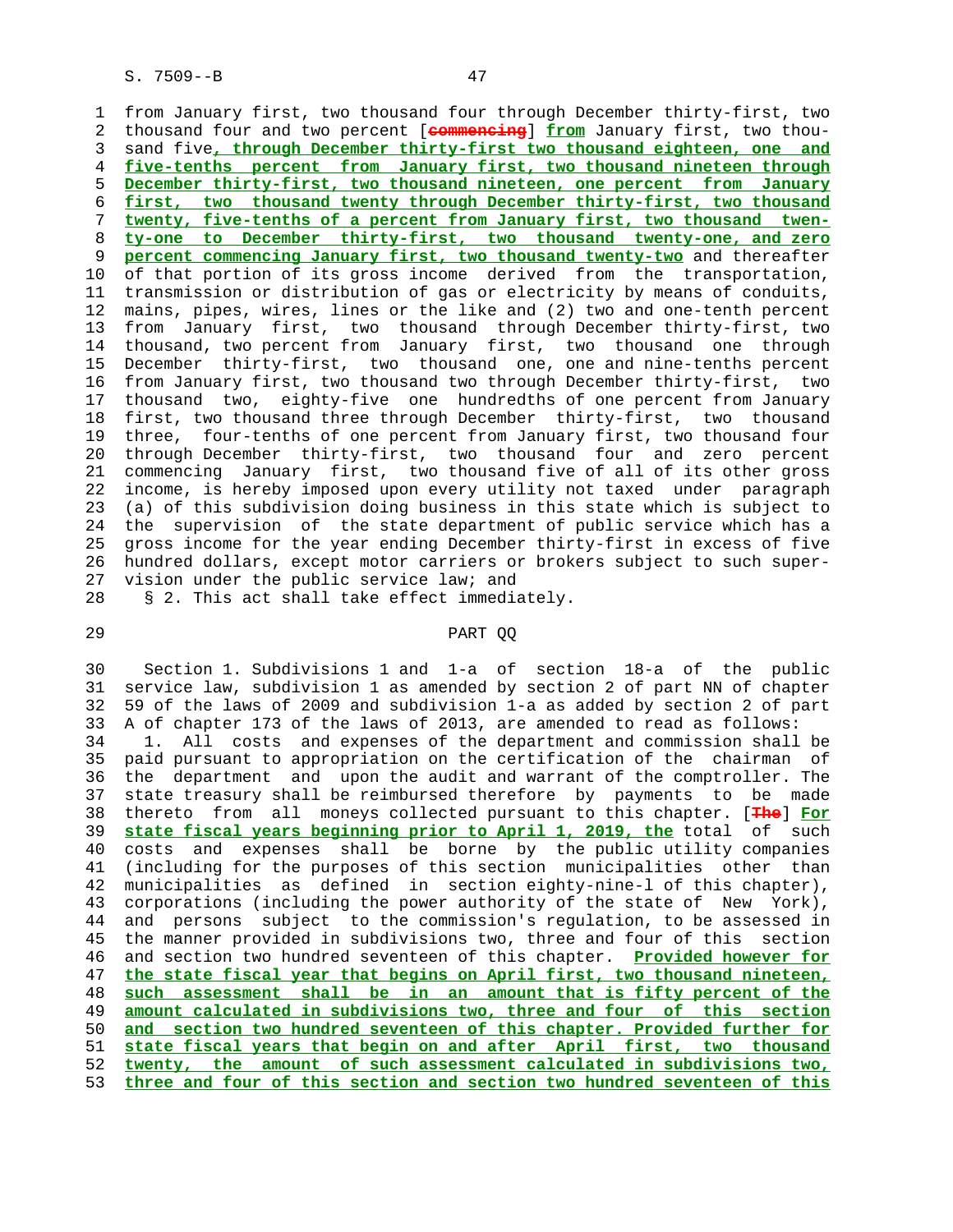| 1  | chapter shall be zero and all costs of the department and commission         |  |  |  |
|----|------------------------------------------------------------------------------|--|--|--|
| 2  | shall be paid by the state treasury.                                         |  |  |  |
| 3  | All costs and expenses of the department related to the depart-<br>1-a.      |  |  |  |
| 4  | ment's responsibilities under section three-b of this chapter shall be       |  |  |  |
|    |                                                                              |  |  |  |
| 5  | paid pursuant to appropriation on the certification of the chairman of       |  |  |  |
| 6  | the department and upon the audit and warrant of the comptroller. For        |  |  |  |
| 7  | state fiscal [year] years beginning on April first, two thousand<br>the      |  |  |  |
| 8  | fourteen and [each state fiscal year thereafter] beginning prior to          |  |  |  |
| 9  | April first, two thousand twenty, payments are to be made from all           |  |  |  |
| 10 | moneys collected from the Long Island power authority pursuant to this       |  |  |  |
|    |                                                                              |  |  |  |
| 11 | section. The total of such costs and expenses shall be assessed on such      |  |  |  |
| 12 | authority in the manner provided in subdivisions two, three and four of      |  |  |  |
| 13 | this section. Provided however for the state fiscal year that begins on      |  |  |  |
| 14 | April first, two thousand nineteen, such assessment shall be in an           |  |  |  |
| 15 | amount that is fifty percent of the amount calculated in subdivisions        |  |  |  |
| 16 |                                                                              |  |  |  |
|    | two, three and four of this section. Provided further for state fiscal       |  |  |  |
| 17 | years that begin on and after April first, two thousand twenty, the          |  |  |  |
| 18 | amount of such assessment calculated in subdivisions two, three and four     |  |  |  |
| 19 | of this section shall be zero and all costs of the department and            |  |  |  |
| 20 | commission shall be paid by the state treasury.                              |  |  |  |
| 21 | § 2. This act shall take effect immediately.                                 |  |  |  |
|    |                                                                              |  |  |  |
| 22 | PART RR                                                                      |  |  |  |
|    |                                                                              |  |  |  |
|    |                                                                              |  |  |  |
| 23 | Section 1. Paragraph 3-a of subsection (c) of section 612 of the tax         |  |  |  |
| 24 | law, as amended by section 3 of part I of chapter 59 of the laws of          |  |  |  |
| 25 | 2015, is amended to read as follows:                                         |  |  |  |
| 26 | (3-a) Pensions and annuities received by an individual who has               |  |  |  |
| 27 | attained the age of fifty-nine and one-half, not otherwise excluded          |  |  |  |
| 28 | pursuant to paragraph three of this subsection, to the extent includible     |  |  |  |
| 29 |                                                                              |  |  |  |
|    | in gross income for federal income tax purposes, but not in excess of        |  |  |  |
| 30 | [twenty] twenty-five thousand dollars for any taxable year beginning on      |  |  |  |
| 31 | or after January first, two thousand nineteen, thirty thousand dollars       |  |  |  |
| 32 | for any taxable year beginning on or after January first, two thousand       |  |  |  |
| 33 | twenty, thirty-five thousand dollars for any taxable year beginning on       |  |  |  |
| 34 | or after January first, two thousand twenty-one, and forty thousand          |  |  |  |
| 35 | dollars in each subsequent year, which are periodic payments attribut-       |  |  |  |
| 36 | able to personal services performed by such individual prior to his          |  |  |  |
|    |                                                                              |  |  |  |
| 37 | retirement from employment, which arise (i) from an employer-employee        |  |  |  |
| 38 | relationship or (ii) from contributions to a retirement plan which are       |  |  |  |
| 39 | deductible for federal income tax purposes. However, the term "pensions      |  |  |  |
| 40 | annuities" shall also include distributions received by an individ-<br>and   |  |  |  |
| 41 | ual who has attained the age of fifty-nine and one-half from an individ-     |  |  |  |
| 42 | ual retirement account or an individual retirement annuity,<br>as<br>defined |  |  |  |
| 43 | in section four hundred eight of the internal revenue code, and distrib-     |  |  |  |
| 44 |                                                                              |  |  |  |
|    | received by an individual who has attained the age of fifty-nine<br>utions   |  |  |  |
| 45 | and one-half from self-employed individual and owner-employee retirement     |  |  |  |
| 46 | plans which qualify under section four hundred one of the internal           |  |  |  |
| 47 | revenue code, whether or not the payments are periodic in nature. Never-     |  |  |  |
| 48 | theless, the term "pensions and annuities" shall not include any lump        |  |  |  |
| 49 | sum distribution, as defined in subparagraph (D) of paragraph four of        |  |  |  |
| 50 | subsection (e) of section four hundred two of the internal revenue code      |  |  |  |
| 51 | and taxed under section six hundred three of this article.<br>Where a        |  |  |  |
| 52 |                                                                              |  |  |  |
|    | husband and wife file a joint state personal income tax return, the          |  |  |  |
| 53 | modification provided for in this paragraph shall be computed as if they     |  |  |  |
| 54 | were filing separate state personal income tax returns. Where a payment      |  |  |  |
|    |                                                                              |  |  |  |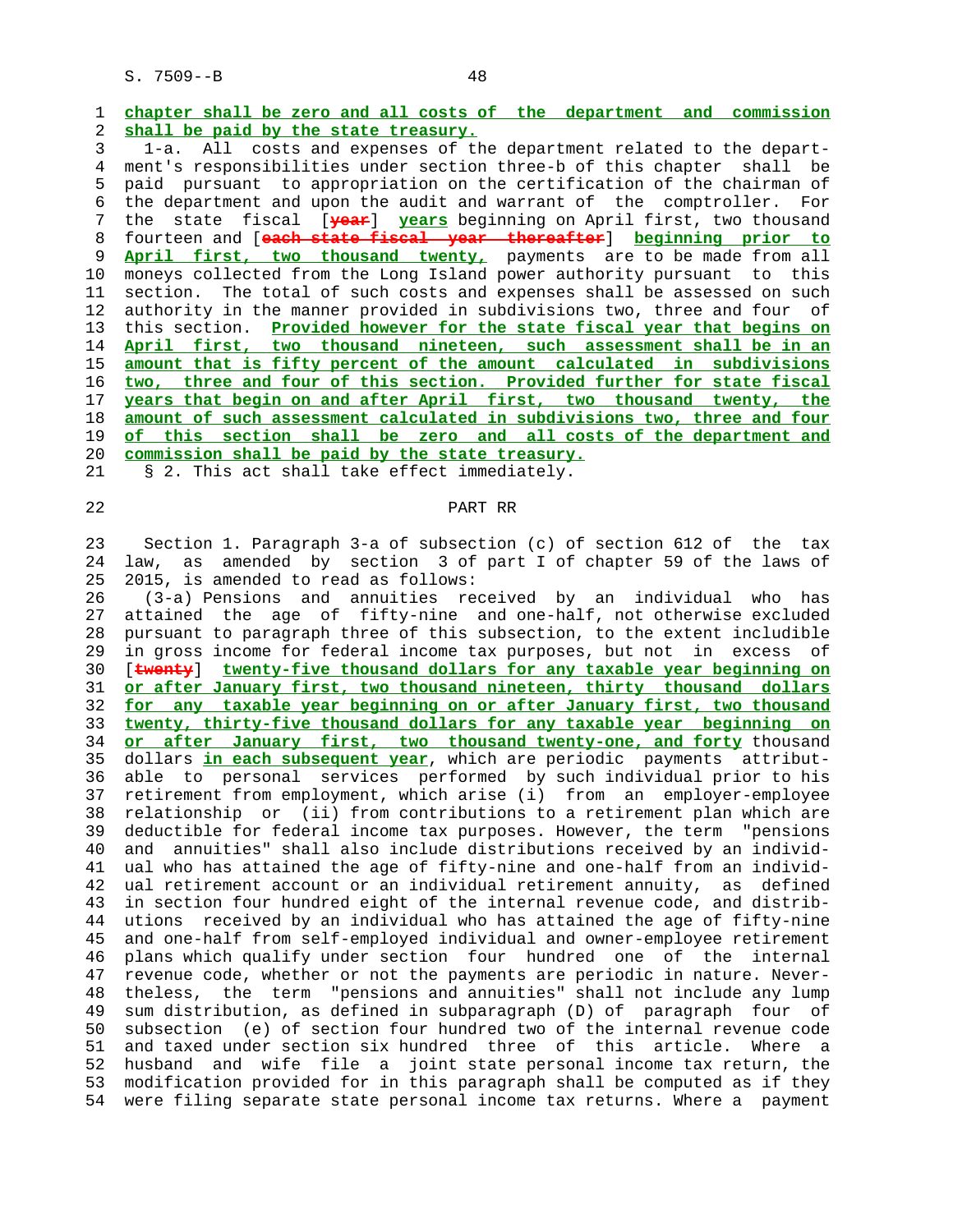| ı        | would otherwise come within the meaning of the term "pensions and annui- |  |
|----------|--------------------------------------------------------------------------|--|
|          |                                                                          |  |
| 2        | set forth in this paragraph, except that such individual is<br>ties" as  |  |
| 3        | deceased, such payment shall, nevertheless, be treated as a pension or   |  |
| 4        | annuity for purposes of this paragraph if such payment is received by    |  |
| 5        | such individual's beneficiary.                                           |  |
| 6        | § 2. This act shall take effect immediately.                             |  |
| 7        | PART SS                                                                  |  |
|          |                                                                          |  |
| 8        | Section 1. Section 52 of the legislative law is amended by adding a      |  |
| 9        | new subdivision 5 to read as follows:                                    |  |
| 10       | 5. Assent of two-thirds. For any bill that enacts or increases a tax     |  |
| 11       | revenue, the assent of two-thirds of the members elected to each branch  |  |
| 12       | of the legislature shall be required for passage of such bill.           |  |
| 13       | § 2. This act shall take effect immediately.                             |  |
|          |                                                                          |  |
| 14       | PART TT                                                                  |  |
| 15       | Section 1. The state finance law is amended by adding a new article 17   |  |
| 16       | to read as follows:                                                      |  |
|          |                                                                          |  |
| 17<br>18 | <b>ARTICLE 17</b>                                                        |  |
|          | ANNUAL SPENDING GROWTH CAP ACT                                           |  |
| 19       | Section 244. Definitions.                                                |  |
| 20       | 245. Establishment of annual spending growth cap.                        |  |
| 21       | 246. Provisions regarding declaration of emergency.                      |  |
| 22       | § 244. Definitions. As used in this article, the following terms shall   |  |
| 23       | have the following meanings, unless otherwise specified:                 |  |
| 24       | 1. "Annual spending growth cap" shall mean a percentage determined by    |  |
| 25       | adding the inflation rates from each of the three calendar years imme-   |  |
| 26       | diately prior to the commencement of a given fiscal year and then divid- |  |
| 27       | ing that sum by three.                                                   |  |
| 28       | 2. "State operating funds spending" shall mean annual disbursements of   |  |
| 29       | all governmental fund types included in the cash-basis financial plan of |  |
| 30       | the state, excluding disbursements from federal funds and capital        |  |
| 31       | project funds.                                                           |  |
| 32       | 3. "Inflation rate" shall mean the percentage change in the twelve-      |  |
| 33       | month average of the consumer price index for all urban consumers as     |  |
| 34       | published by the United States department of labor, bureau of labor      |  |
| 35       | statistics or any successor agency for a given calendar year compared to |  |
| 36       | the prior calendar year.                                                 |  |
| 37       | 4. "Executive budget" shall mean the budget submitted annually by the    |  |
| 38       | governor pursuant to section one of article VII of the state constitu-   |  |
| 39       | tion.                                                                    |  |
| 40       | 5. "State budget as enacted" shall mean the budget acted upon by the     |  |
| 41       | legislature in a given fiscal year, as subject to section four of arti-  |  |
| 42       | cle VII of the state constitution and section seven of article IV of the |  |
| 43       | state constitution.                                                      |  |
| 44       | 6. "Emergency" shall mean an extraordinary, unforeseen, or unexpected    |  |
| 45       | occurrence, or combination of circumstances, including but not limited   |  |
| 46       | to a natural disaster, invasion, terrorist attack, or economic calamity. |  |
| 47       | \$ 245. Establishment of annual spending growth cap. 1. There is here-   |  |
| 48       | by established an annual spending growth cap.                            |  |
| 49       | 2. The governor shall not submit, and the legislature shall not act      |  |
| 50       | upon, a budget that contains a percentage increase over the prior fiscal |  |
| 51       | year in state operating funds spending which exceeds the annual spending |  |
| 52       | growth cap.                                                              |  |
|          |                                                                          |  |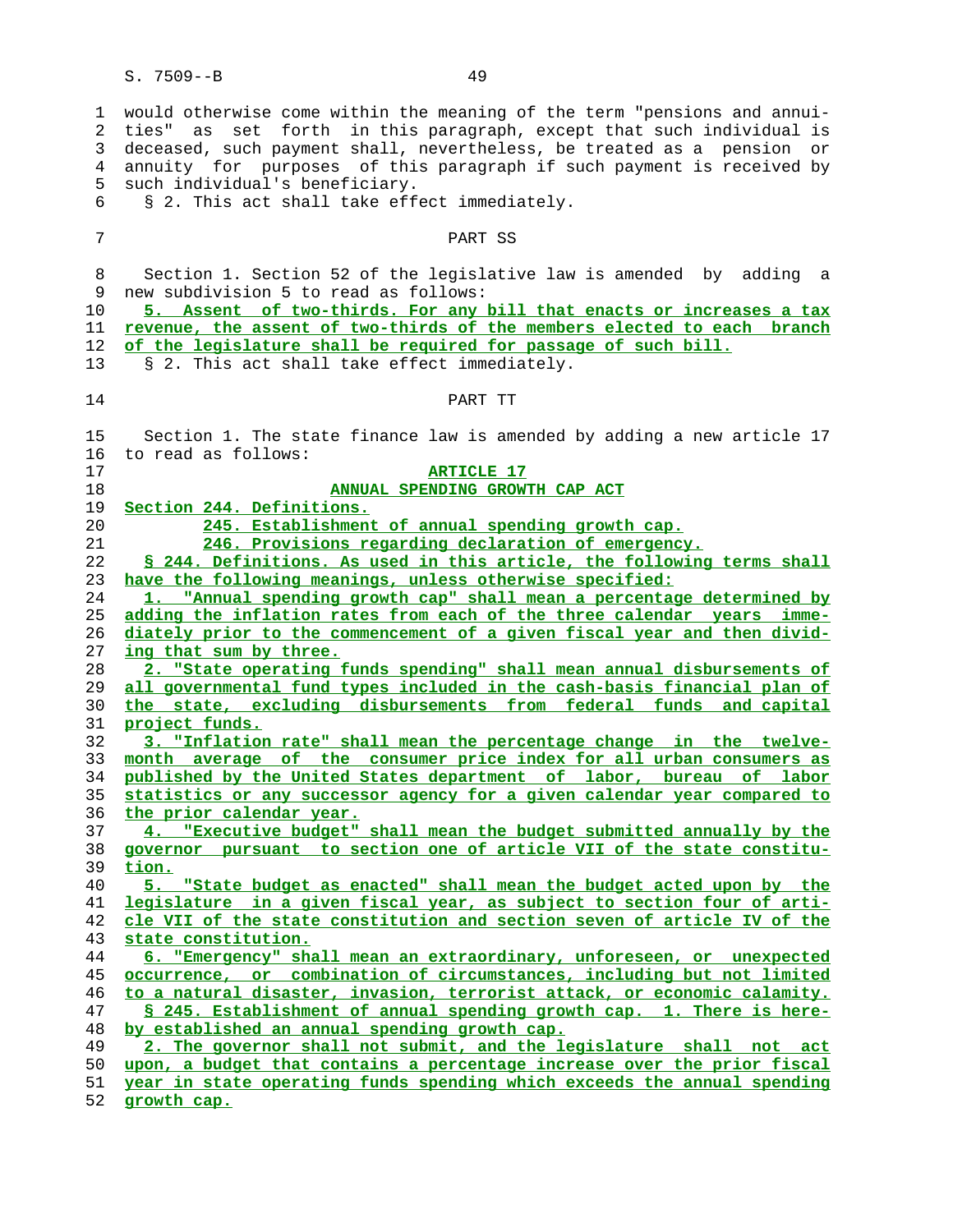1 **3. The governor shall certify in writing that state operating funds** 2 **spending in the executive budget does not exceed the annual spending** 3 **growth cap. If final inflation rate data for the prior calendar year is** 4 **not yet available at the time the governor submits his or her executive** 5 **budget, he or she shall furnish a reasonable estimate of such prior** 6 **calendar year inflation rate.** 7 **4. The comptroller shall provide, within five days of action by the** 8 **legislature upon the budget, a determination as to whether the state** 9 **operating funds spending as set forth in the state budget as enacted** 10 **exceeds the annual spending growth cap.** 11 **5. If the comptroller finds that state operating funds spending as set** 12 **forth in the state budget as enacted exceeds the annual spending growth** 13 **cap, the governor shall take corrective action to ensure that funding is** 14 **limited to the amount of the annual spending cap.** 15 **§ 246. Provisions regarding declaration of emergency. 1. Upon a find-** 16 **ing of an emergency by the governor, he or she may declare an emergency** 17 **by an executive order which shall set forth the reasons for such decla-** 18 **ration.** 19 **2. Based upon such declaration, the governor may submit, and the** 20 **legislature may authorize, by a two-thirds supermajority, a budget** 21 **containing a percentage increase over the prior fiscal year in state** 22 **operating funds spending that exceeds the annual spending growth cap.** 23 § 2. Subdivision 2 of section 92-cc of the state finance law, as 24 amended by section 12-a of part I of chapter 60 of the laws of 2015, is 25 amended to read as follows: 26 2. Such fund shall have a maximum balance not to exceed [**five**] **ten** per 27 centum of the aggregate amount projected to be disbursed from the gener- 28 al fund during the fiscal year immediately following the then-current 29 fiscal year. At the request of the director of the budget, the state 30 comptroller shall transfer monies to the rainy day reserve fund up to 31 and including an amount equivalent to seventy-five one-hundredths of one 32 per centum of the aggregate amount projected to be disbursed from the 33 general fund during the then-current fiscal year, unless such transfer 34 would increase the rainy day reserve fund to an amount in excess of five 35 per centum of the aggregate amount projected to be disbursed from the 36 general fund during the fiscal year immediately following the then-cur- 37 rent fiscal year, in which event such transfer shall be limited to such 38 amount as will increase the rainy day reserve fund to such five per 39 centum limitation. 40 § 3. This act shall take effect on the thirtieth day after it shall 41 have become a law. 42 PART UU 43 Section 1. Section 606 of the tax law is amended by adding a new 44 subsection (ccc) to read as follows:

**(ccc) Private water utility bill relief credit. (1) General. An indi- vidual taxpayer who is serviced by a private water utility, serving the towns of Hempstead and Oyster Bay located in the county of Nassau, shall be allowed a credit against the tax imposed by this article equal to the amount of any annual increase of such taxpayer's annual water bill directly ascribable to an increase in property taxes paid by such private water utility. (2) Certification for credit allowance. The commissioner shall deter- mine the procedure for certification for the credit authorized pursuant**

54 **to this subsection.**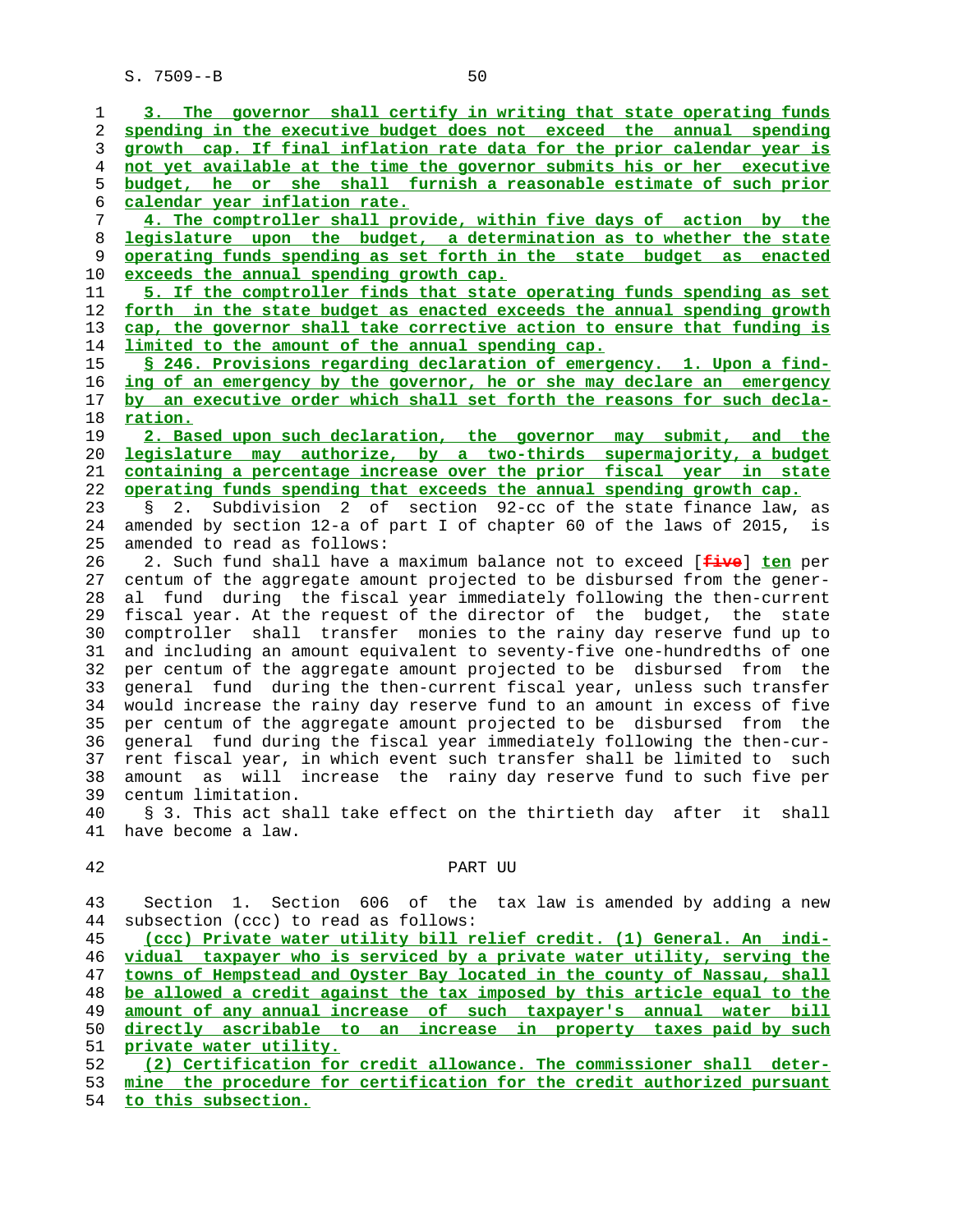1 § 2. The public service commission, in conjunction with affected 2 municipal corporations located in the county of Nassau, shall conduct a 3 feasibility study of the practicality of Jericho Water District, located 4 in the town of Oyster Bay, supplying water to any current customers of 5 American Water services. Such study shall examine the potential costs to 6 the Jericho Water District of serving these customers, the potential 7 costs to Jericho Water District of acquiring the rights to serve these 8 customers, the potential new water rates as a result of such transfer,<br>9 and any other information deemed relevant by the affected municipal and any other information deemed relevant by the affected municipal 10 corporations. On or before December 31, 2018, the public service commis- 11 sion shall submit such feasibility study to the governor, temporary 12 president of the senate, and speaker of the assembly. For purposes of 13 this section, "municipal corporations" shall have the same meaning as 14 such term is defined by section two of the general municipal law.

 15 § 3. This act shall take effect immediately; provided, however section 16 one of this act shall apply to taxable years beginning on and after the 17 first of January next succeeding the date on which it shall have become 18 a law; provided, further, that this act shall expire and be deemed 19 repealed December 31, 2021.

#### 20 PART VV

 21 Section 1. Subparagraph (iv) of paragraph (a) of subdivision 1 of 22 section 210 of the tax law, as amended by section 12 of part A of chap- 23 ter 59 of the laws of 2014, is amended to read as follows:

 24 (iv) **(A)** for taxable years beginning before January first, two thou- 25 sand sixteen, if the business income base is not more than two hundred 26 ninety thousand dollars the amount shall be six and one-half percent of 27 the business income base; if the business income base is more than two 28 hundred ninety thousand dollars but not over three hundred ninety thou- 29 sand dollars the amount shall be the sum of (1) eighteen thousand eight 30 hundred fifty dollars, (2) seven and one-tenth percent of the excess of 31 the business income base over two hundred ninety thousand dollars but 32 not over three hundred ninety thousand dollars and (3) four and thirty- 33 five hundredths percent of the excess of the business income base over 34 three hundred fifty thousand dollars but not over three hundred ninety 35 thousand dollars;

**(B) for taxable years beginning on or after January first, two thou- sand nineteen, if the business income base is not more than four hundred thousand dollars the amount shall be four percent of the business income base; if the business income base is more than four hundred thousand dollars but not over five hundred thousand dollars the amount shall be the sum of (1) sixteen thousand dollars, (2) six and one-half percent of the excess of the business income base over four hundred thousand dollars but not over five hundred thousand dollars and (3) twenty percent of the excess of the business income base over four hundred fifty thousand dollars but not over five hundred thousand dollars; (C) for taxable years beginning on or after January first, two thou** sand twenty, if the business income base is not more than four hundred **thousand dollars the amount shall be two and one-half percent of the business income base; if the business income base is more than four hundred thousand dollars but not over five hundred thousand dollars the amount shall be the sum of (1) ten thousand dollars, (2) six and one-**

 52 **half percent of the excess of the business income base over four hundred** 53 **thousand dollars but not over five hundred thousand dollars and (3)** 54 **thirty-two percent of the excess of the business income base over four**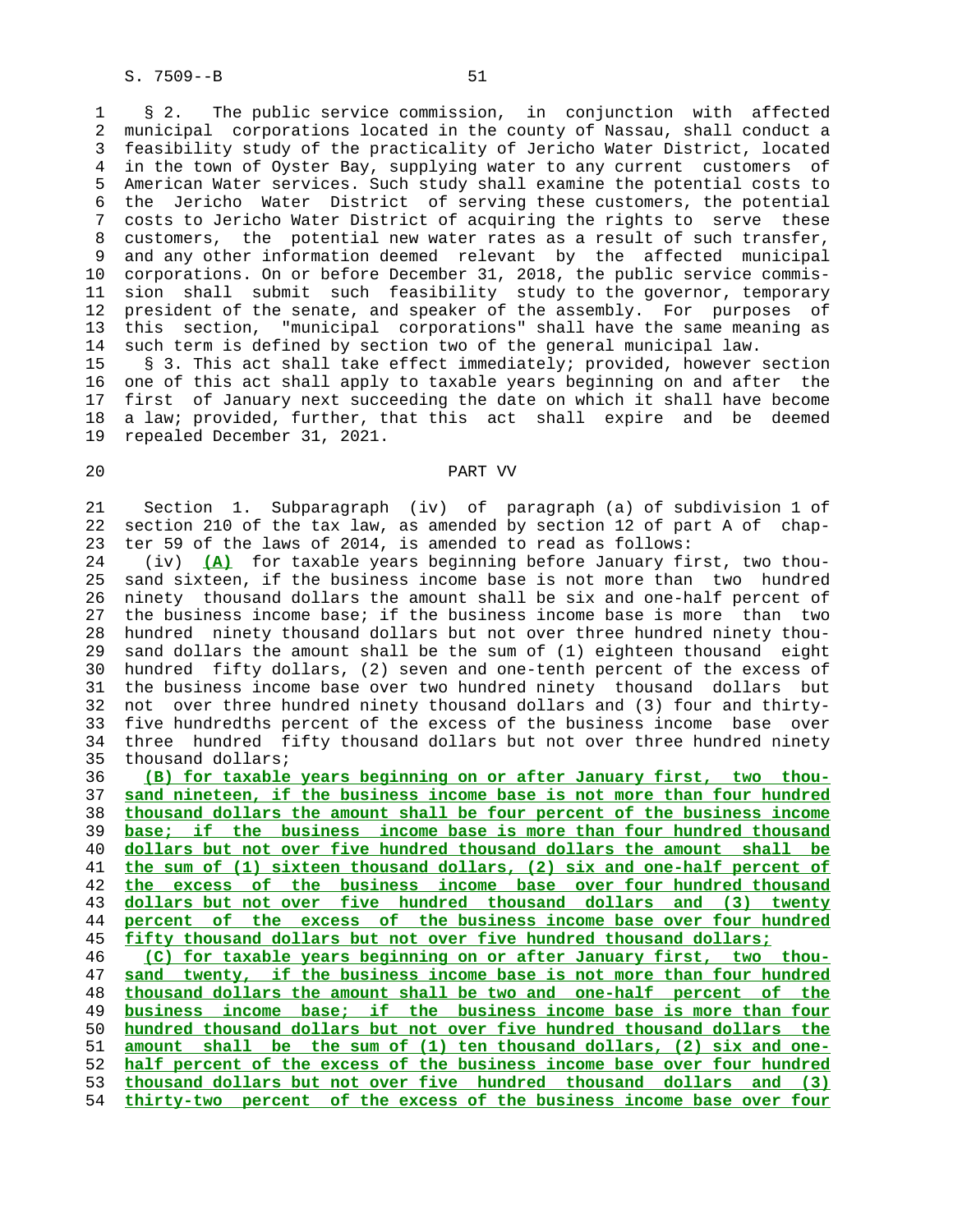**hundred fifty thousand dollars but not over five hundred thousand dollars.** 3 § 2. Paragraph 39 of subsection (c) of section 612 of the tax law, as 4 added by section 1 of part Y of chapter 59 of the laws of 2013, is 5 amended to read as follows: 6 (39) **(A)** In the case of a taxpayer who is a small business **or a taxpayer who is a member, partner, or shareholder of a limited liability company, partnership, or New York S corporation, respectively, that is a small business,** who **or which** has business income [**and/or farm income**] as 10 defined in the laws of the United States, an amount equal to [**three**] **five** percent of the net items of income, gain, loss and deduction 12 attributable to such business [**or farm**] entering into federal adjusted 13 gross income, but not less than zero, for taxable years beginning after 14 two thousand [**thirteen**] **eighteen**, an amount equal to [**three and three- quarters**] **ten** percent of the net items of income, gain, loss and 16 deduction attributable to such business [**or farm**] entering into federal 17 adjusted gross income, but not less than zero, for taxable years begin- 18 ning after two thousand [**fourteen**] **nineteen**, and an amount equal to 19 [**five**] **fifteen** percent of the net items of income, gain, loss and 20 deduction attributable to such business [**or farm**] entering into federal 21 adjusted gross income, but not less than zero[**, for taxable years begin- ning after two thousand fifteen**]. **(B) In the case of a taxpayer who is a farm business or a taxpayer who is a member, partner, or shareholder of a limited liability company, partnership, or New York S corporation, respectively, that is a farm business, who or which has farm income as defined by the laws of the United States, an amount equal to twenty percent of the net items of income, gain, loss and deduction attributable to such farm. The term farm business shall mean a farm business that has net farm income of less than five hundred thousand dollars. (C) (i)** For the purposes of this paragraph, the term small business 32 shall mean**: (I)** a sole proprietor [**or a farm business who employs one or more persons during the taxable year and**] who has net business income 34 [**or net farm income**] of less than [**two hundred fifty**] **five hundred** thou- 35 sand dollars**; or (II) a limited liability company, partnership or New York S corporation that during the taxable year has New York gross busi- ness income attributable to a non-farm business that is greater than zero but less than one million five hundred thousand dollars or net farm income attributable to a farm business that is greater than zero but less than five hundred thousand dollars. (ii) For purposes of this para- graph, the term New York gross business income shall mean: (I) in the case of a limited liability company or a partnership, New York source gross income as defined in subparagraph (B) of paragraph three of subsection (c) of section six hundred fifty-eight of this article, and, (II) in the case of a New York S corporation, New York receipts included in the numerator of the apportionment factor determined under section two hundred ten-A of this chapter for the taxable year. (D) To qualify for this modification in relation to a non-farm small business that is a limited liability company, partnership or New York S corporation, the taxpayer's income attributable to the net business income from its ownership interests in non-farm limited liability compa- nies, partnerships or New York S corporations must be less than five hundred thousand dollars**. 54 § 3. Paragraph 35 of subdivision (c) of section 11-1712 of the admin- 55 istrative code of the city of New York, as added by section 2 of part Y

56 of chapter 59 of the laws of 2013, is amended to read as follows: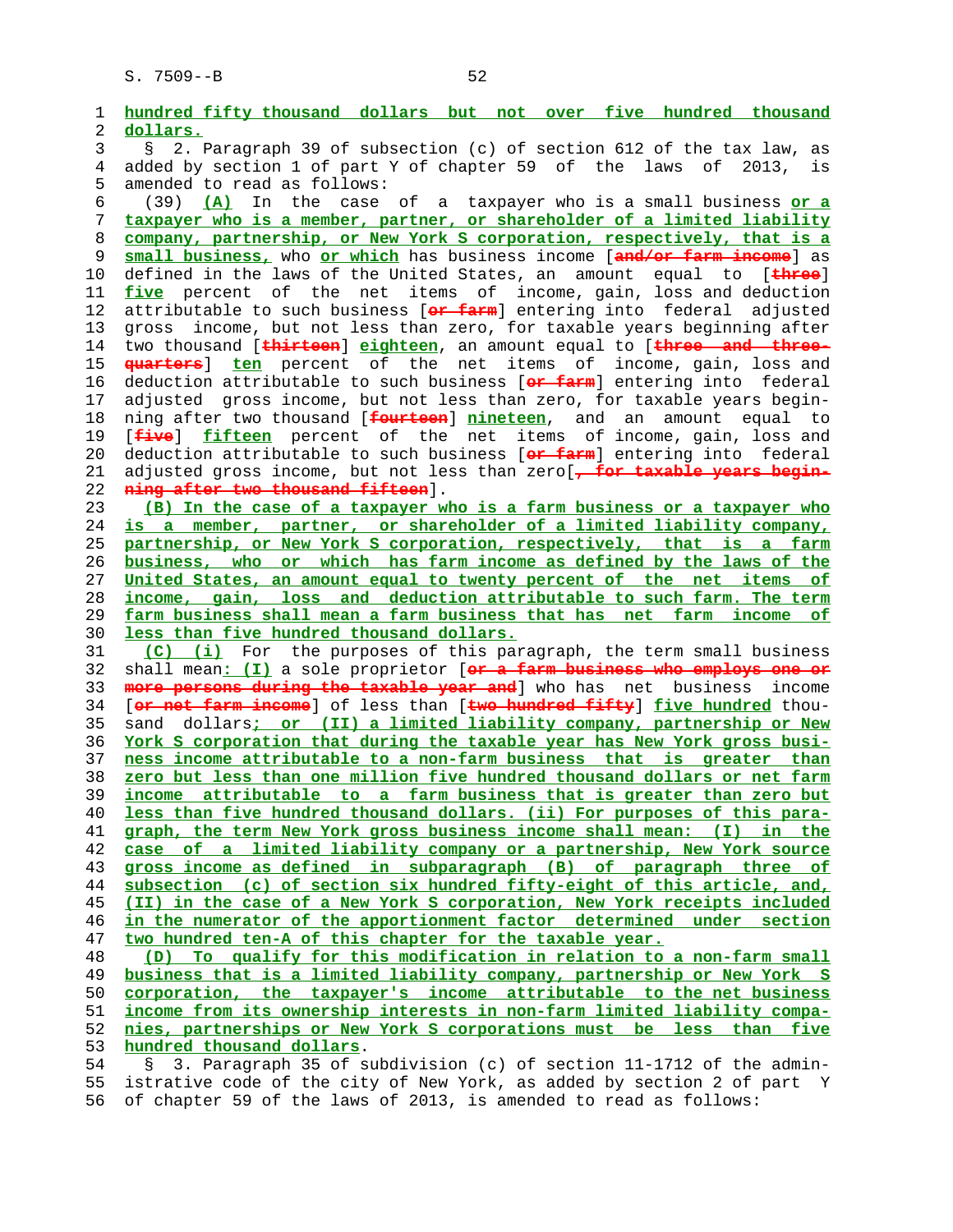1 (35) **(A)** In the case of a taxpayer who is a small business **or a taxpayer who is a member, partner, or shareholder of a limited liability company, partnership, or New York S corporation, respectively, that is a small business,** who **or which** has business income [**and/or farm income**] as 5 defined in the laws of the United States, an amount equal to [**three**] **fifteen** percent of the net items of income, gain, loss and deduction 7 attributable to such business [**or farm**] entering into federal adjusted 8 gross income, but not less than zero[**, for taxable years beginning after two thousand thirteen, an amount equal to three and three-quarters percent of the net items of income, gain, loss and deduction attribut- able to such business or farm entering into federal adjusted gross income, but not less than zero, for taxable years beginning after two thousand fourteen, and an amount equal to five percent of the net items of income, gain, loss and deduction attributable to such business or farm entering into federal adjusted gross income, but not less than zero, for taxable years beginning after two thousand fifteen**]. **(B) In the case of a taxpayer who is a farm business or a taxpayer who is a member, partner, or shareholder of a limited liability company, partnership, or New York S corporation, respectively, that is a farm business, who or which has farm income as defined by the laws of the United States, an amount equal to twenty percent of the net items of income, gain, loss and deduction attributable to such farm. The term farm business shall mean a farm business that has net farm income of less than five hundred thousand dollars. (C) (i)** For the purposes of this paragraph, the term small business 26 shall mean**: (I)** a sole proprietor [**or a farm business who employs one or more persons during the taxable year and**] who has net business income 28 [**or net farm income**] of less than [**two hundred fifty**] **five hundred** thou- 29 sand dollars**; or (II) a limited liability company, partnership or New York S corporation that during the taxable year has New York gross busi- ness income attributable to a non-farm business that is greater than zero but less than one million five hundred thousand dollars or net farm income attributable to a farm business that is greater than zero but less than five hundred thousand dollars. (ii) For purposes of this para- graph, the term New York gross business income shall mean: (I) in the case of a limited liability company or a partnership, New York source gross income as defined in subparagraph (B) of paragraph three of subsection (c) of section six hundred fifty-eight of the tax law, and, (II) in the case of a New York S corporation, New York receipts included in the numerator of the apportionment factor determined under section two hundred ten-A of the tax law for the taxable year. (D) To qualify for this modification in relation to a non-farm small business that is a limited liability company, partnership or New York S corporation, the taxpayer's income attributable to the net business income from its ownership interests in non-farm limited liability compa- nies, partnerships or New York S corporations must be less than five**

**hundred thousand dollars**.

 48 § 4. This act shall take effect immediately and shall apply to taxable 49 years beginning on or after January 1, 2019.

#### 50 PART WW

 51 Section 1. Subdivision 3 of section 425 of the real property tax law, 52 as added by section 1 of part B of chapter 389 of the laws of 1997, 53 paragraph (a) as amended by chapter 264 of the laws of 2000, paragraph 54 (b-1) as added by section 1 of part FF of chapter 57 of the laws of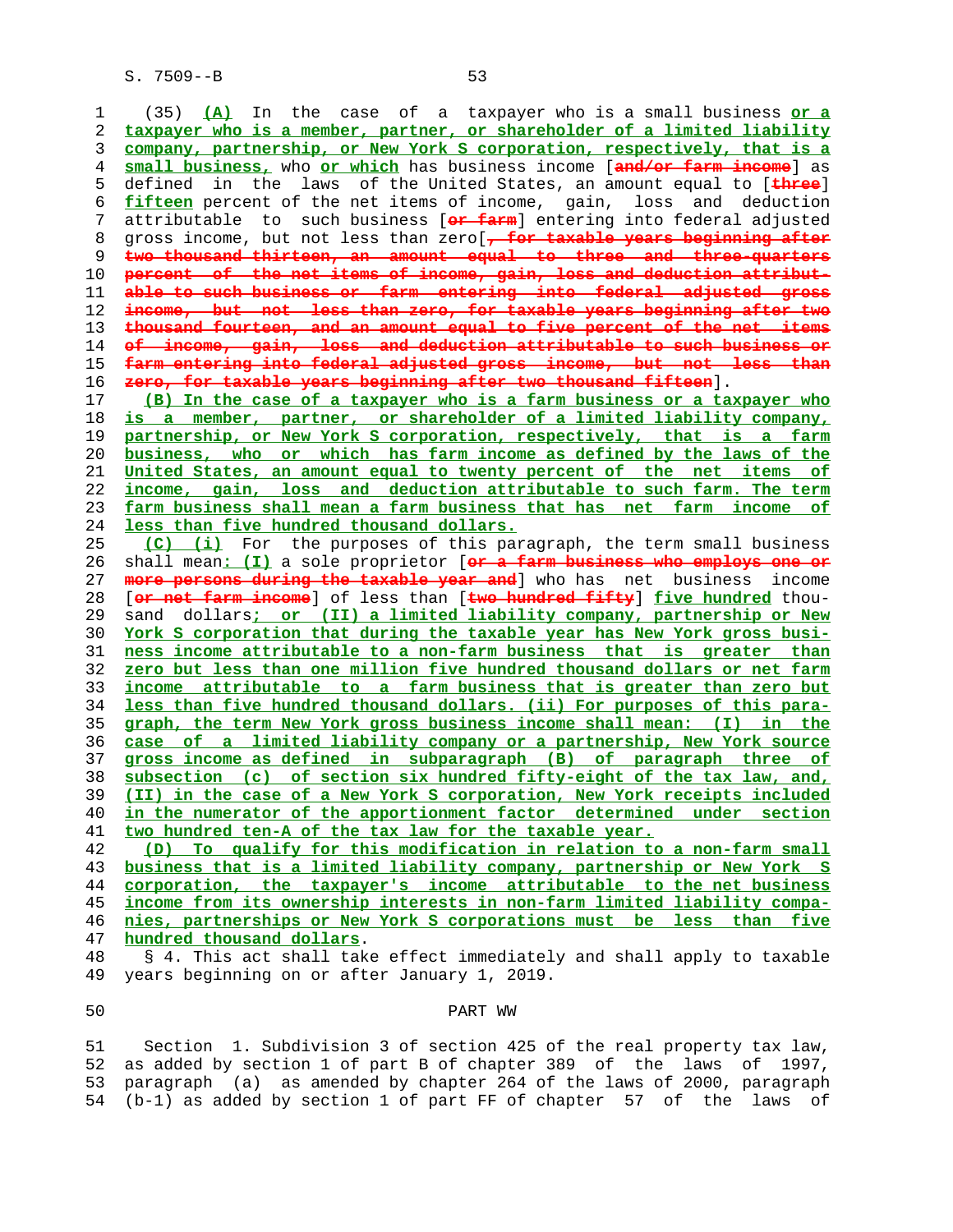1 2010, paragraph (d) as amended by chapter 564 of the laws of 2015, para- 2 graph (e) as added by section 2 of part W of chapter 57 of the laws of 3 2008, and paragraph (f) as added by section 1 of part B of chapter 59 of 4 the laws of 2012, is amended to read as follows:

 5 3. Eligibility requirements. (a) Property use. To qualify for 6 exemption pursuant to this section, the property must be a one, two or 7 three family residence, a farm dwelling**, small business** or residential 8 property held in condominium or cooperative form of ownership. If the<br>9 property is not an eligible type of property, but a portion of the prop- 9 property is not an eligible type of property, but a portion of the prop- 10 erty is partially used by the owner as a primary residence, that portion 11 which is so used shall be entitled to the exemption provided by this 12 section; provided that in no event shall the exemption exceed the 13 assessed value attributable to that portion.

 14 (b) Primary residence. The property must serve as the primary resi- 15 dence of one or more of the owners thereof**, unless such property is** 16 **owned by a small business as defined in paragraph (g) of this subdivi-** 17 **sion**.

 18 (b-1) Income. For final assessment rolls to be used for the levy of 19 taxes for the two thousand eleven-two thousand twelve school year and 20 thereafter, the parcel's affiliated income may be no greater than five 21 hundred thousand dollars, as determined by the commissioner of taxation 22 and finance pursuant to section one hundred seventy-one-u of the tax 23 law, in order to be eligible for the basic exemption authorized by this 24 section. As used herein, the term "affiliated income" shall mean the 25 combined income of all of the owners of the parcel who resided primarily 26 thereon on the applicable taxable status date, and of any owners' spous- 27 es residing primarily thereon. For exemptions on final assessment rolls 28 to be used for the levy of taxes for the two thousand eleven-two thou- 29 sand twelve school year, affiliated income shall be determined based 30 upon the parties' incomes for the income tax year ending in two thousand 31 nine. In each subsequent school year, the applicable income tax year 32 shall be advanced by one year. The term "income" as used herein shall 33 have the same meaning as in subdivision four of this section.

 34 (c) Trusts. If legal title to the property is held by one or more 35 trustees, the beneficial owner or owners shall be deemed to own the 36 property for purposes of this subdivision.

 37 (d) Farm dwellings not owned by the resident. (i) If legal title to 38 the farm dwelling is held by an S-corporation or by a C-corporation, the 39 exemption shall be granted if the property serves as the primary resi- 40 dence of a shareholder of such corporation.

 41 (ii) If the legal title to the farm dwelling is held by a partnership, 42 the exemption shall be granted if the property serves as the primary 43 residence of one or more of the partners.

 44 (iii) If the legal title to the farm dwelling is held by a limited 45 liability company, the exemption shall be granted if the property serves 46 as the primary residence of one or more of the owners.

 47 (iv) Any information deemed necessary to establish shareholder, part- 48 ner or owner status for eligibility purposes shall be considered confi- 49 dential and exempt from the freedom of information law.

 50 (e) Dwellings owned by limited partnerships. (i) If legal title to a 51 dwelling is held by a limited partnership, the exemption shall be grant- 52 ed if the property serves as the primary residence of one or more of the 53 partners, provided that the limited partnership which holds title to the 54 property does not engage in any commercial activity, that the limited 55 partnership was lawfully created to hold title solely for estate plan- 56 ning and asset protection purposes, and that the partner or partners who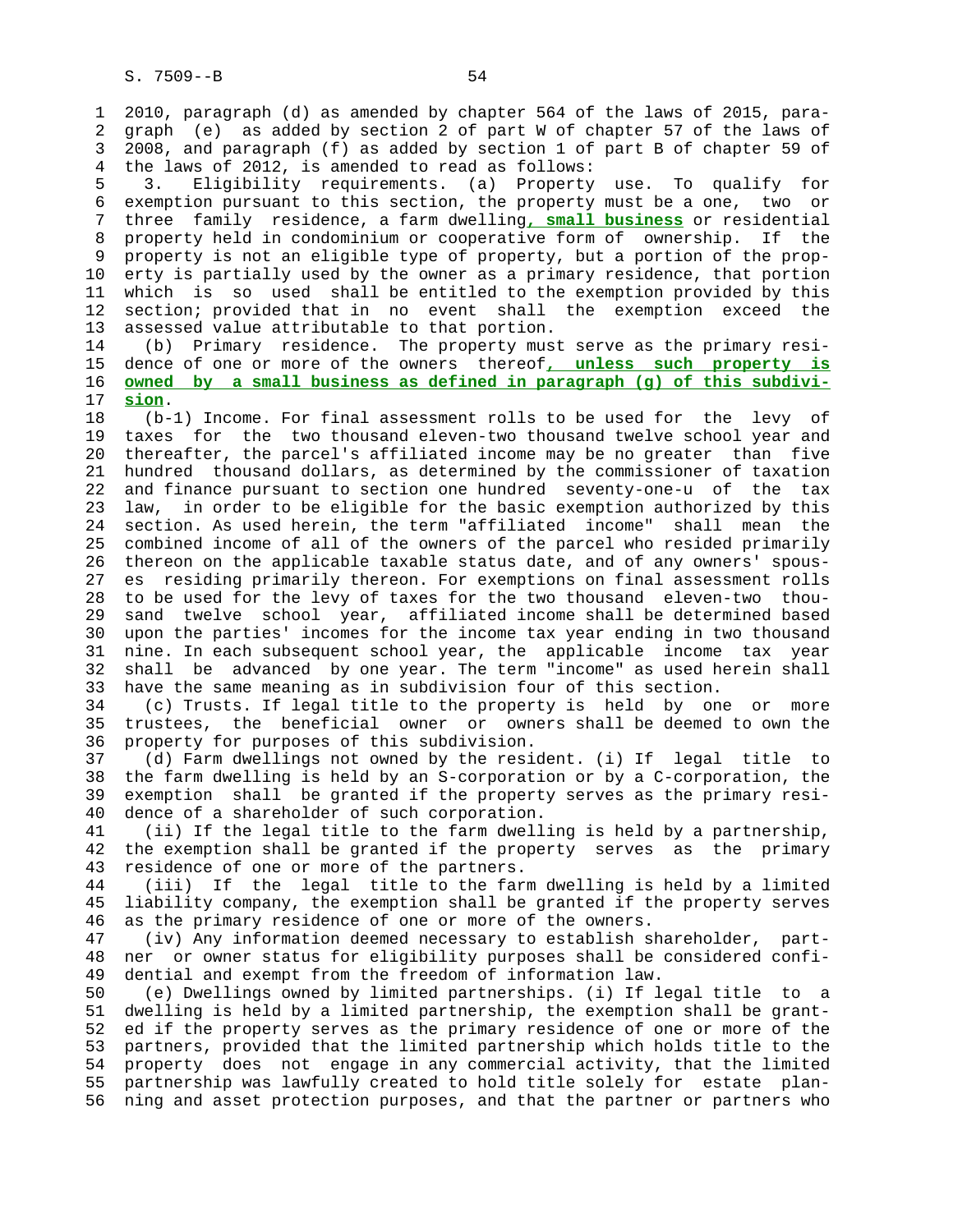1 primarily reside thereon personally pay all of the real property taxes 2 and other costs associated with the property's ownership.

 3 (ii) Any information deemed necessary to establish partner status for 4 eligibility purposes shall be considered confidential and exempt from 5 the freedom of information law.

 6 (f) Compliance with state tax obligations. The property's eligibility 7 for the STAR exemption must not be suspended pursuant to section one 8 hundred seventy-one-y of the tax law due to the past-due state tax 9 liabilities of one or more of its owners. Notwithstanding any provision 10 of law to the contrary, where a property's eligibility for a STAR 11 exemption has been suspended pursuant to such section, the following 12 provisions shall be applicable:

 13 (i) The property shall be ineligible for a basic or enhanced STAR 14 exemption effective with the next school year commencing after the issu- 15 ance of notice by the department of the suspension of its eligibility 16 for the STAR exemption, even if the notice was issued after the applica- 17 ble taxable status date. If a STAR exemption has been granted to such a 18 property on a tentative or final assessment roll, the assessor or other 19 person having custody of that roll is hereby authorized and directed to 20 immediately remove that STAR exemption from the roll.

 21 (ii) Any challenge to the factual or legal basis behind the suspension 22 of a property's eligibility for a STAR exemption pursuant to section one 23 hundred seventy-one-y of the tax law must be presented to the department 24 in the manner prescribed by such section. Neither an assessor nor a 25 board of assessment review has the authority to consider such a chal- 26 lenge.

 27 (iii) The property shall remain ineligible for the STAR exemption 28 until the department notifies the assessor that the suspension of its 29 eligibility has been lifted. Once the assessor has been so notified, the 30 exemption may be resumed on a prospective basis only, provided that the 31 eligibility requirements of this section are otherwise satisfied.

 32 (iv) In the case of a cooperative apartment or mobile home receiving a 33 STAR exemption pursuant to paragraph (k) or (l) of subdivision two of 34 this section, a suspension of a STAR exemption due to a taxpayer's past- 35 due state tax liabilities shall only apply to the STAR exemption on the 36 cooperative apartment or mobile home owned, or deemed to be owned, by 37 that taxpayer.

**(g) Small businesses. (i) For the purposes of this subdivision, the term "small business" shall mean a sole proprietor, a limited liability company, partnership, or New York S-corporation, that during the taxable year employs twenty persons or less and has a gross business income and/or farm income of less than three hundred fifty thousand dollars attributable to the business or a New York corporation that during the taxable year employs twenty persons or less and has a business income base of five hundred thousand dollars or less.**

**(ii) For purposes of this paragraph, the term New York gross business income shall mean: (A) in the case of a limited liability company or a partnership, New York source gross income as defined in subparagraph (B) of paragraph three of subsection (c) of section six hundred fifty-eight of the tax law; and (B) in the case of a New York S-corporation, New York receipts included in the apportionment determined under section two hundred ten-A of this chapter for the taxable year. (iii) For purposes of this paragraph, the term business income base**

 54 **shall mean in the case of a New York corporation, business income as** 55 **defined in subdivision eight of section two hundred eight of the tax** 56 **law.**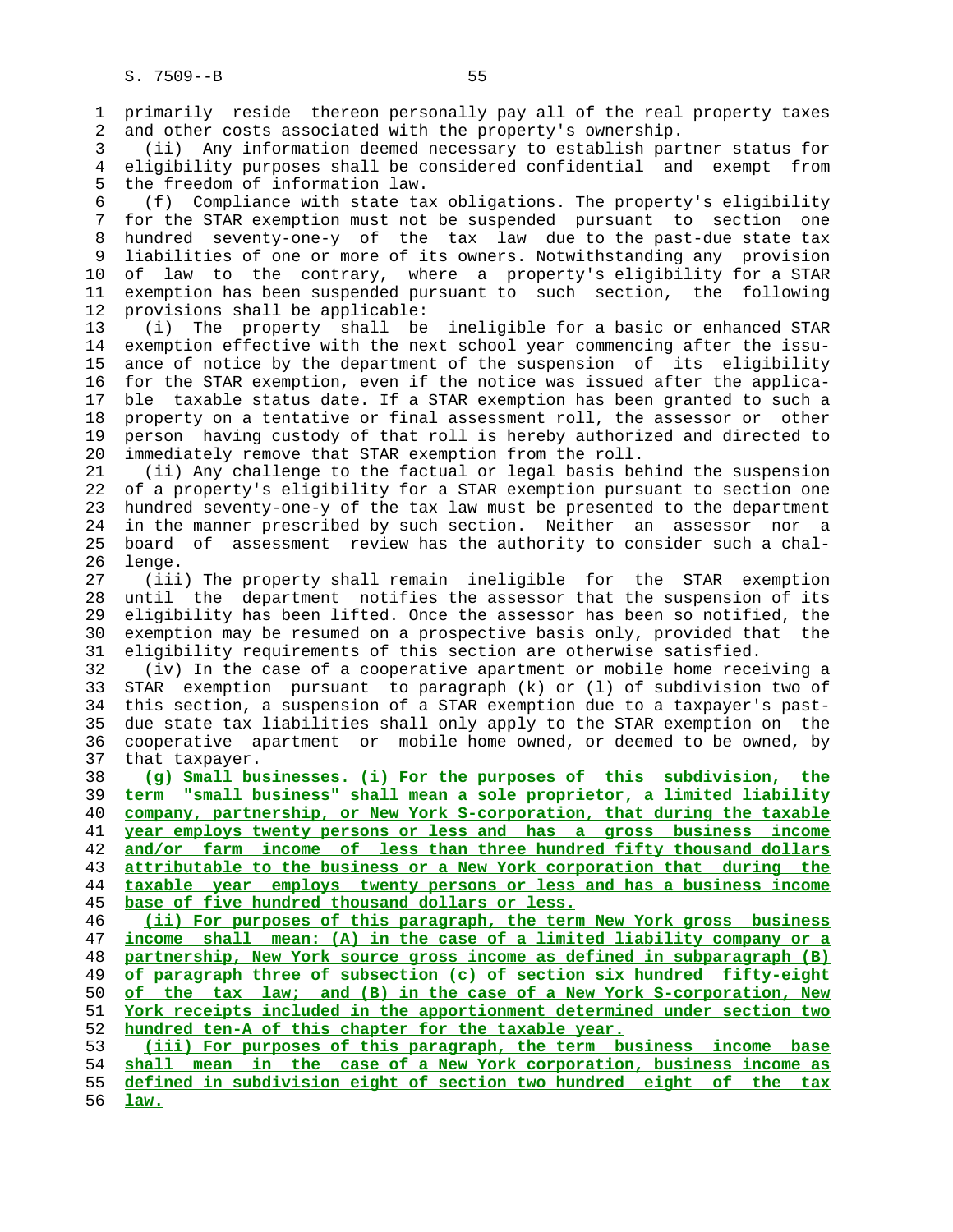1 § 2. Clause (B) of subparagraph (vi) of paragraph (b) of subdivision 2 2 of section 425 of the real property tax law, as added by section 1 of 3 part D-1 of chapter 57 of the laws of 2007, is amended to read as 4 follows:

 5 (B) The base figure for the basic STAR exemption shall be thirty thou- 6 sand dollars. **In the case of a small business as defined in paragraph (g) of subdivision three of this section, the base figure for the basic STAR exemption shall be: (I) ten thousand dollars in the two thousand nineteen--two thousand twenty school year; (II) twenty thousand dollars in the two thousand twenty--two thousand twenty-one school year; and (III) thirty thousand dollars in the two thousand twenty-one--two thou- sand twenty-two school year and thereafter.**

 13 § 3. This act shall take effect immediately and shall apply to all 14 taxable years beginning on and after January 1, 2019.

# 15 PART XX

 16 Section 1. Section 38 of the tax law, as added by section 1 of part EE 17 of chapter 59 of the laws of 2013, is renumbered section 44 and subdivi- 18 sions (b) and (c) are amended to read as follows:

 19 (b) An eligible employer is a corporation (including a New York S 20 corporation), a sole proprietorship, a limited liability company or a 21 partnership. [**An**] **For taxable years beginning on and after January** 22 **first, two thousand fourteen and before January first, two thousand** 23 **nineteen, an** eligible employee is an individual who is (i) employed by 24 an eligible employer in New York state, (ii) paid at the minimum wage 25 rate as defined in article nineteen of the labor law during the taxable 26 year by the eligible employer, (iii) between the ages of sixteen and 27 nineteen during the period in which he or she is paid at such minimum 28 wage rate by the eligible employer, and (iv) a student during the period 29 in which he or she is paid at such minimum wage rate by the taxpayer. 30 **For taxable years beginning on and after January first, two thousand** 31 **nineteen, an eligible employee is an individual who is (i) employed by** 32 **an eligible employer in New York state, (ii) paid at a rate that does** 33 **not exceed the minimum wage rate as defined in article nineteen of the** 34 **labor law plus fifty cents during the taxable year by the eligible** 35 **employer, (iii) between the ages of sixteen and nineteen during the** 36 **period in which he or she is paid at such rate that does not exceed such** 37 **minimum wage rate plus fifty cents by the eligible employer, and (iv) a** 38 **student during the period in which he or she is paid at such rate that** 39 **does not exceed such minimum wage rate plus fifty cents by the taxpayer.** 40 (c) For taxable years beginning on or after January first, two thou- 41 sand fourteen and before January first, two thousand fifteen, the amount 42 of the credit allowed under this section shall be equal to the product 43 of the total number of hours worked during the taxable year by eligible 44 employees for which they were paid at the minimum wage rate as defined 45 in article nineteen of the labor law and [**seventy five**] **seventy-five** 46 cents. For taxable years beginning on or after January first, two thou- 47 sand fifteen and before January first, two thousand sixteen, the amount 48 of the credit allowed under this section shall be equal to the product 49 of the total number of hours during the taxable year worked by eligible 50 employees for which they were paid at such minimum wage rate and one 51 dollar and thirty-one cents. For taxable years beginning on or after 52 January first, two thousand sixteen and before January first, two thou- 53 sand [**nineteen**] **eighteen**, the amount of the credit allowed under this 54 section shall be equal to the product of the total number of hours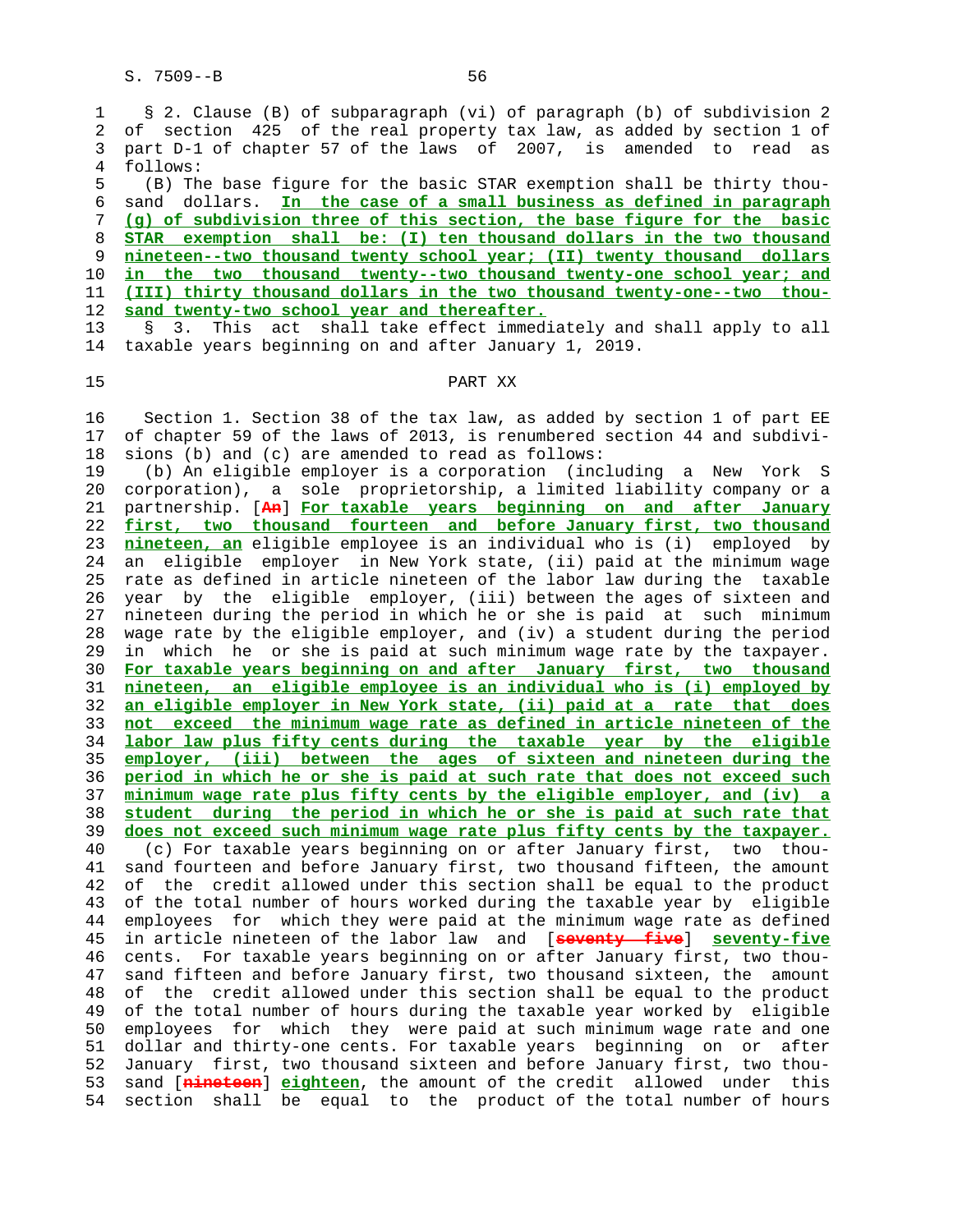1 during the taxable year worked by eligible employees for which they were 2 paid at such minimum wage rate and one dollar and thirty-five cents. **For** 3 **taxable years beginning on or after January first, two thousand nineteen** 4 **and before January first, two thousand twenty-two, the amount of the** 5 **credit allowed under this section shall be equal to the product of the** 6 **total number of hours during the taxable year worked by eligible employ-** 7 **ees for which they were paid at a rate that does not exceed such minimum** 8 **wage rate plus fifty cents and one dollar and thirty-five cents.** 9 Provided, however, if the federal minimum wage established by federal 10 law pursuant to 29 U.S.C. section 206 or its successors is increased 11 above eighty-five percent of the minimum wage in article nineteen of the 12 labor law, the dollar amounts in this subdivision shall be reduced to 13 the difference between the minimum wage in article nineteen of the labor 14 law and the federal minimum wage. Such reduction would take effect on 15 the date that employers are required to pay such federal minimum wage. 16 § 2. This act shall take effect immediately and shall apply to taxable 17 years beginning on and after January 1, 2019.

# 18 PART YY

 19 Section 1. Subdivision (b) of section 38 of the tax law, as added by 20 section 1 of part EE of chapter 59 of the laws of 2013, is amended to 21 read as follows:

 22 (b) An eligible employer is a corporation (including a New York S 23 corporation), a sole proprietorship, a limited liability company or a 24 partnership. An eligible employee is an individual who is (i) employed 25 by an eligible employer in New York state, (ii) paid at the minimum wage 26 rate as defined in article nineteen of the labor law during the taxable 27 year by the eligible employer, (iii) between the ages of sixteen and 28 nineteen during the period in which he or she is paid at such minimum 29 wage rate by the eligible employer, [**and**] (iv) a student during the 30 period in which he or she is paid at such minimum wage rate by the 31 taxpayer**, and (v) notwithstanding the provisions of paragraphs (iii) and** 32 **(iv) of this subdivision, an eligible employee shall also mean any** 33 **employee who meets the criteria set forth in paragraphs (i) and (ii) of** 34 **this subdivision who is temporarily employed for a period of ninety days** 35 **or less in a calendar year; provided, however, that the provisions of** 36 **this paragraph shall be applicable to taxable years beginning on and** 37 **after January first, two thousand nineteen**.

 38 § 2. This act shall take effect immediately and shall apply to taxable 39 years beginning on and after January 1, 2019.

#### 40 PART ZZ

 41 Section 1. Subsection (b) of section 612 of the tax law is amended by 42 adding a new paragraph 43 to read as follows:

**(43) Any income, gain, loss and deduction, to the extent it is included in federal adjusted gross income and is, combined, less than zero, of an individual or trust from a qualified pass-through manufac- turer, as defined in paragraph forty-four of subsection (c) of this section.**

 48 § 2. Paragraph 39 of subsection (c) of section 612 of the tax law, as 49 added by section 1 of part Y of chapter 59 of the laws of 2013, is 50 amended and a new paragraph 44 is added to read as follows:

 51 (39) In the case of a taxpayer who is a small business who has busi- 52 ness income and/or farm income as defined in the laws of the United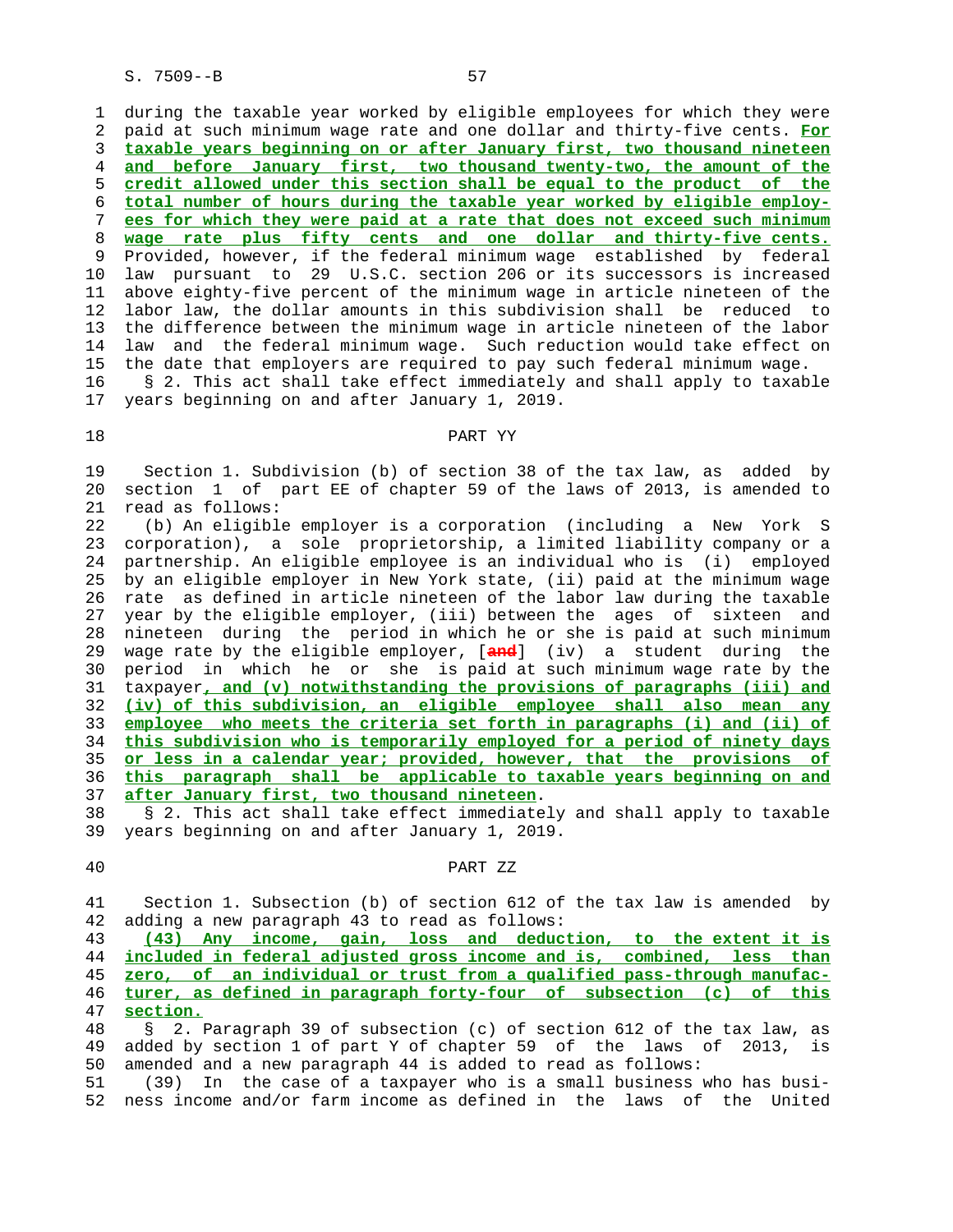1 States, an amount equal to three percent of the net items of income, 2 gain, loss and deduction attributable to such business or farm entering 3 into federal adjusted gross income, but not less than zero, for taxable 4 years beginning after two thousand thirteen, an amount equal to three 5 and three-quarters percent of the net items of income, gain, loss and 6 deduction attributable to such business or farm entering into federal 7 adjusted gross income, but not less than zero, for taxable years begin- 8 ning after two thousand fourteen, and an amount equal to five percent of 9 the net items of income, gain, loss and deduction attributable to such 10 business or farm entering into federal adjusted gross income, but not 11 less than zero, for taxable years beginning after two thousand fifteen. 12 For the purposes of this paragraph, the term small business shall mean a 13 sole proprietor or a farm business who employs one or more persons 14 during the taxable year and who has net business income or net farm 15 income of less than two hundred fifty thousand dollars. **For the purposes** 16 **of this paragraph, the term small business shall exclude any business** 17 **that is a qualified pass-through manufacturer, as defined in paragraph** 18 **forty-four of this subsection for the current tax year.** 19 **(44) (A) Any income, gain, loss and deduction, to the extent included**

**federal adjusted gross income and is, combined, greater than zero, of an individual or trust from a qualified pass-through manufacturer. Income from a qualified pass-through manufacturer shall not include an amount representing reasonable compensation for an individual controlling ten percent or more of the qualified business or entity.**

**(B) The qualified pass-through manufacturer may be organized as a sole proprietorship, a partnership, a limited liability company electing to be treated as a partnership or sole proprietorship, or an S corporation. (C) For the purposes of this subsection, the term qualified pass- through manufacturer shall mean a business that is a qualified New York manufacturer, as defined by subparagraph (vi) of paragraph (a) of subdi- vision one of section two hundred ten of this chapter, except that the term "gross receipts" shall be replaced by "business receipts" in deter- mining whether the business is "principally engaged" in manufacturing. A qualified pass-through manufacturer shall not include a business that is currently participating in the START-UP NY program.**

# 36 § 3. Paragraph 2 of subsection (a) of section 606 of the tax law is 37 amended by adding a new subparagraph (B-1) to read as follows:

**(B-1) Property placed in service during the tax year that is otherwise eligible for the investment tax credit described in subparagraph (A) of this paragraph, will not be eligible for the investment tax credit if the use of the property is by a qualified pass-through manufacturer, as defined in paragraph forty-four of subsection (c) of section six hundred twelve of this article for the current tax year.**

 44 § 4. This act shall take effect immediately and shall apply to taxable 45 years beginning on and after January 1, 2019.

# 46 PART AAA

 47 Section 1. The real property tax law is amended by adding a new 48 section 431 to read as follows:

**§ 431. Public utility security camera or device; exemption. 1. For purposes of this section, the term "public utility" shall mean a public service corporation, other electric service provider, fiber optics, television cable, or any other telecommunication company subject to the**

53 **jurisdiction of the department of public service.**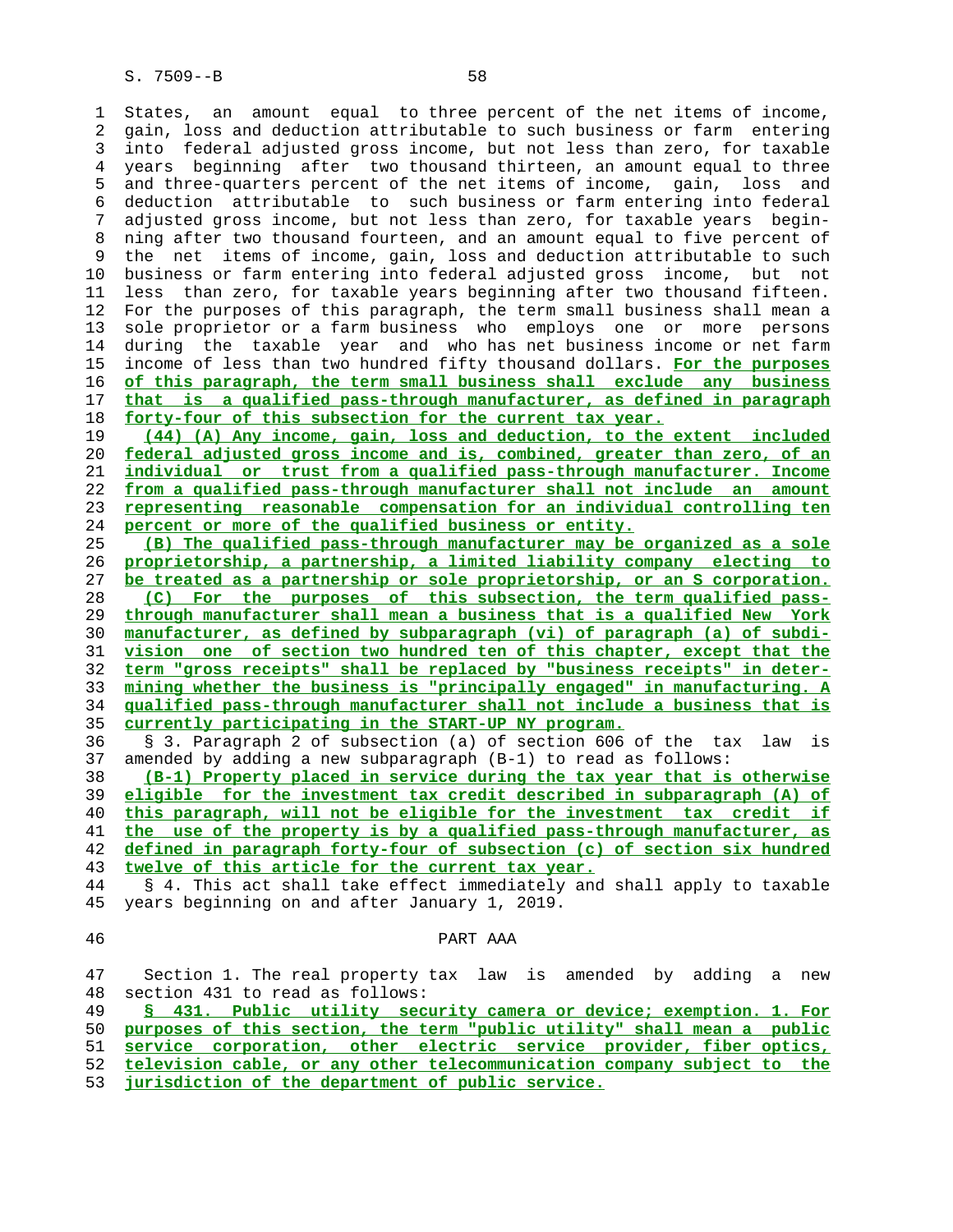**2. Any camera or interrelated devices or appurtenances installed on or otherwise utilizing property that a public utility assessed an ad valo- rem tax, or that such utility contributes to a payment in lieu of taxes agreement, whether or not such camera, interrelated devices or appurte- nances are owned by the public utility, and installed for the purposes of providing any police force or public security office access to real time or recorded information, shall be exempt from real property or other ad valorem taxes, levies and assessments or payments in lieu of taxes contributions.**

**3. The office of real property tax services is hereby authorized and directed to promulgate rules and regulations necessary for the implemen- tation of this section.**

 13 § 2. This act shall take effect immediately and shall apply to assess- 14 ment rolls prepared on the basis of taxable status dates occurring on or 15 after such date; provided, however, that the office of real property tax 16 services shall promulgate rules and regulations necessary to effectuate 17 this act prior to such effective date.

# 18 PART BBB

 19 Section 1. Declaration of policy. The people of this state have a 20 vital interest in the maintenance and preservation of cemetery corpo- 21 rations to prevent them from becoming a burden upon local governments 22 and the community. The preservation of cemetery funds is vital to the 23 long-term maintenance and preservation of these burial grounds to 24 prevent abandonment and dilapidation. In order to preserve this order, 25 and the uniqueness of cemetery corporations, clarifications of cemetery 26 sales tax collections are necessary.

 27 § 2. Subdivision (a) of section 1115 of the tax law is amended by 28 adding a new paragraph 7-a to read as follows:

**(7-a) Tangible personal property and services sold by a cemetery for the exclusive use on the grounds and in the buildings of the cemetery corporation including but not limited to the additional services provided by a cemetery as defined in paragraph (b) of section fifteen hundred nine of the not-for-profit corporation law and for the mainte- nance and preservation of lots, plots and parts thereof.**

 35 § 3. Subdivision (a) of section 1116 of the tax law is amended by 36 adding a new paragraph 10 to read as follows:

**(10) A cemetery corporation, as defined in paragraph (a) of section fifteen hundred two of the not-for-profit corporation law, including but not limited to those cemeteries regulated by the religious corporations law where it is the purchaser, user, or consumer, or where it is the vendor of services or property exclusively to be used on the grounds or buildings of the corporation.**

 43 § 4. The tax law is amended by adding a new section 1149 to read as 44 follows:

- **§ 1149. Amnesty program. (a) Notwithstanding the provisions of any other law to the contrary, there is hereby established an amnesty program as described herein, to be administered by the commissioner, to be effective for the period as prescribed by such commissioner, for all eligible taxpayers as described herein, owing any tax or surcharge imposed or formerly imposed by sections eleven hundred five and eleven hundred ten of this article, and administered by such commissioner. (b) Such amnesty program shall apply to tax liabilities for the taxes**
- **set forth in sections eleven hundred five and eleven hundred ten of this**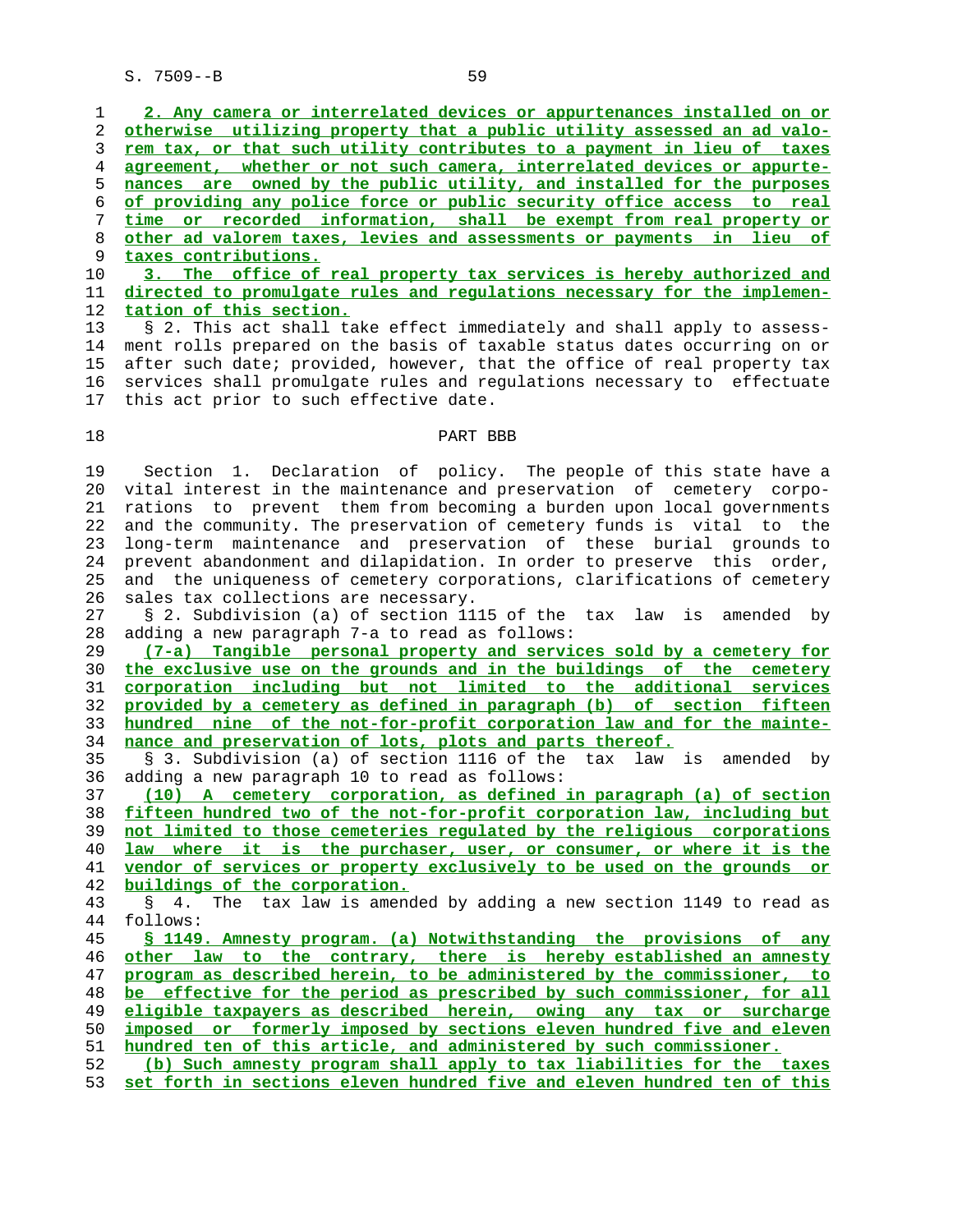**article for taxable periods ending or transactions or uses occurring on or before December thirty first, two thousand eighteen. (c) For purposes of the amnesty program established under this section, an eligible taxpayer is a cemetery corporation as defined by paragraph (a) of section fifteen hundred two of the not-for-profit corporation law who or which has a tax liability with regard to one or more of the designated taxes for the period of time described in subdi- vision (b) of this section. (d) The amnesty program established herein shall provide, that upon application, including applicable returns, which application and returns shall be in such form and submitted in such manner as prescribed by the commissioner, by an eligible taxpayer, and upon payment in such form and in such manner as prescribed by such commissioner, which payment shall either accompany such application or be made within the time stated on a bill issued by such commissioner to such taxpayer, of the amount of a tax liability under one or more of the designated taxes with respect to which amnesty is sought, such commissioner shall waive any applicable penalties and interest (including the additional rate of interest prescribed under section eleven hundred forty-five of this part). In addition, no civil, administrative or criminal action or proceeding shall be brought against such an eligible taxpayer relating to the tax liability covered by such waiver. Failure to pay all such taxes by the later of March fifteenth, two thousand nineteen, or the date prescribed therefor on a bill issued by such commissioner, shall invalidate any amnesty granted pursuant to the amnesty program established under this section. (e) Amnesty tax return forms shall be in a form, contain such informa- tion and be submitted as prescribed by the commissioner and shall provide for specifications by the applicant of the tax liability with respect to which amnesty is sought. The applicant must also provide such additional information as is required by such commissioner. Amnesty shall be granted only with respect to the tax liabilities specified by the taxpayer on such forms. Any return or report filed under the amnesty program established herein is subject to verification and assessment as provided by statute. If the applicant files a false or fraudulent tax return or report, or attempts in any manner to defeat or evade a tax under the amnesty program, amnesty shall be denied or rescinded. (f) With respect to any existing installment payment agreement of an eligible taxpayer, where such agreement applies to a tax liability with respect to which amnesty is sought by such taxpayer, notwithstanding any terms of such agreement to the contrary, such taxpayer, as a condition of receiving amnesty, must pay any such liability in full by the later of the last day of the prescribed amnesty period, or the date prescribed therefor on a bill issued by the commissioner. (g) The commissioner may promulgate regulations, issue forms and instructions and take any and all other actions necessary to implement the provisions of the amnesty program established under this section. Such commissioner shall publicize the amnesty program provided for in this section so as to maximize public awareness of and participation in such program.** 51 § 5. On or before February 28, 2021, the commissioner of taxation and 52 finance shall submit a report to the chairperson of the assembly ways 53 and means committee, the ranking minority member of the assembly ways 54 and means committee, the chairperson of the senate finance committee, 55 the ranking minority member of the senate finance committee and the 56 director of the budget regarding the amnesty program established pursu-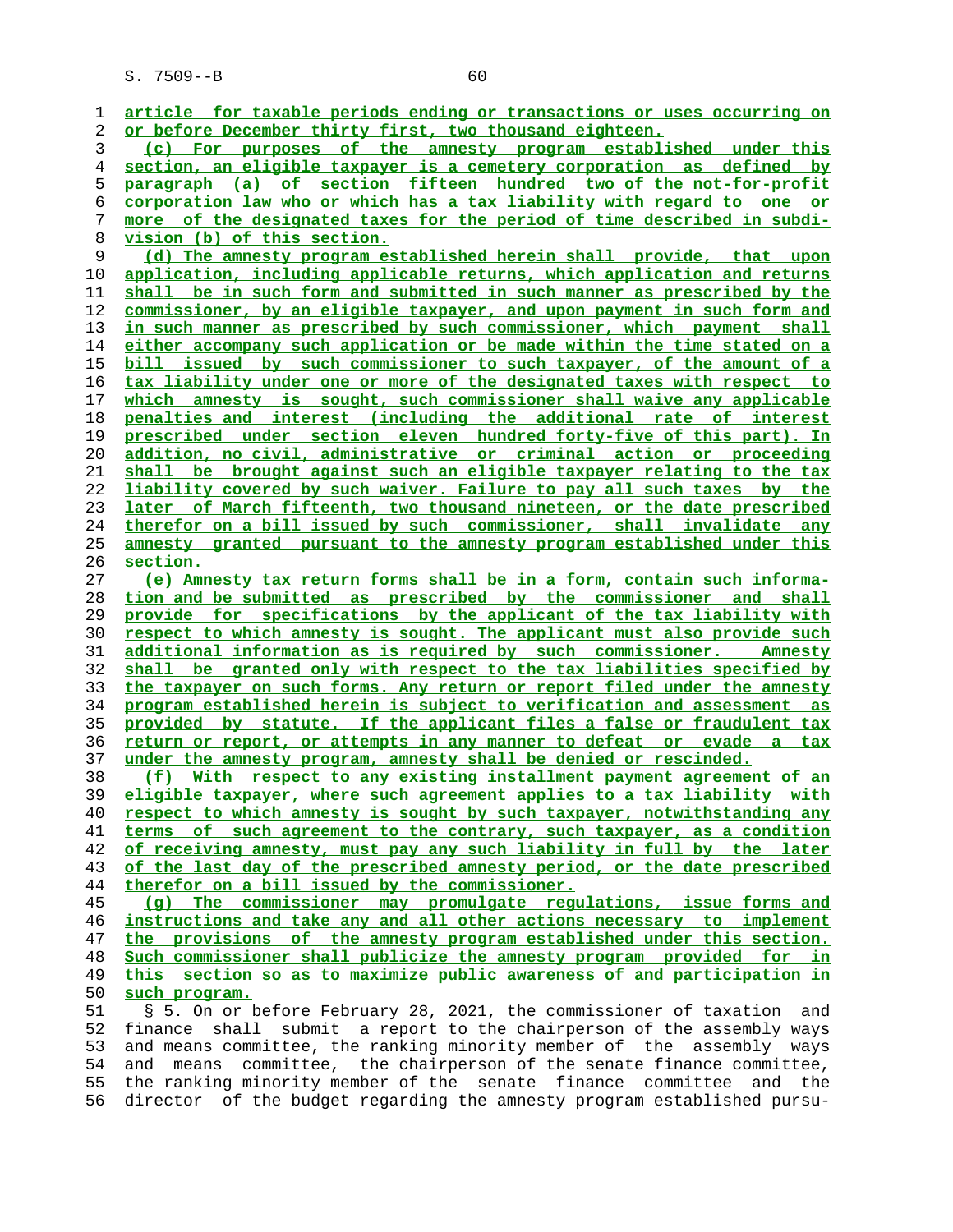1 ant to this act. The report shall contain the following information as 2 of the report cutoff date: (i) the gross revenue collected under each 3 tax and the year or other applicable period for or during which the 4 liability was incurred; (ii) the amount of money spent on advertising, 5 notification, and outreach activities, by each activity, and a 6 description of the form and content of such activities, by each activ- 7 ity; (iii) the amount paid by the department of taxation and finance for 8 services and expenses related to the establishment of the amnesty 9 program; and (iv) an estimate of the net revenue generated from the 10 amnesty program.

 11 § 6. This act shall take effect immediately and shall apply to taxable 12 years beginning on or after January 1, 2019.

# 13 PART CCC

 14 Section 1. Subsection (oo) of section 606 of the tax law, as amended 15 by chapter 239 of the laws of 2009, paragraph 1 as amended by chapter 16 472 of the laws of 2010, subparagraph (A) of paragraph 1 and paragraphs 17 4 and 5 as amended by section 1 of part F of chapter 59 of the laws of 18 2013, is amended to read as follows:

 19 (oo) Credit for rehabilitation of historic properties. (1) (A) For 20 taxable years beginning on or after January first, two thousand ten and 21 before January first, two thousand [**twenty**] **twenty-five**, a taxpayer 22 shall be allowed a credit as hereinafter provided, against the tax 23 imposed by this article, in an amount equal to [**one hundred percent of** 24 **the amount of credit allowed the taxpayer with respect to a certified** 25 **historic structure under subsection (a) (2) of section 47 of the federal** 26 **internal revenue code**] **twenty percent of the qualified rehabilitation** 27 **expenditures** with respect to a certified historic structure located 28 within the state. Provided, however, the credit shall not exceed five 29 million dollars. For taxable years beginning on or after January first, 30 two thousand [**twenty**] **twenty-five**, a taxpayer shall be allowed a credit 31 as hereinafter provided, against the tax imposed by this article, in an 32 amount equal to thirty percent of the [**amount of credit allowed the** 33 **taxpayer with respect to a certified historic structure under subsection** 34 **(a)(2) of section 47 of the federal internal revenue code**] **qualified** 35 **rehabilitation expenditures** with respect to a certified historic struc- 36 ture located within the state; provided, however, the credit shall not 37 exceed one hundred thousand dollars. **For purposes of this subsection the** 38 **term "qualified rehabilitation expenditure" means any amount properly** 39 **chargeable to capital account in connection with the certified rehabili-** 40 **tation of a qualified historic structure, and for property for which** 41 **depreciation would be allowable under section 168 of the internal reven-** 42 **ue code and which is (i) nonresidential real property, (ii) residential** 43 **rental property, or (iii) an addition or improvement to nonresidential** 44 **real property or residential rental property.**

 45 (B) If the taxpayer is a partner in a partnership or a shareholder of 46 a New York S corporation, then the credit cap imposed in subparagraph 47 (A) of this paragraph shall be applied at the entity level, so that the 48 aggregate credit allowed to all the partners or shareholders of each 49 such entity in the taxable year does not exceed the credit cap that is 50 applicable in that taxable year.

 51 (2) **(A)** Tax credits allowed pursuant to this subsection shall be 52 allowed in the taxable year [**that the qualified rehabilitation is placed** 53 **in service under section 167 of the federal internal revenue code**] **in**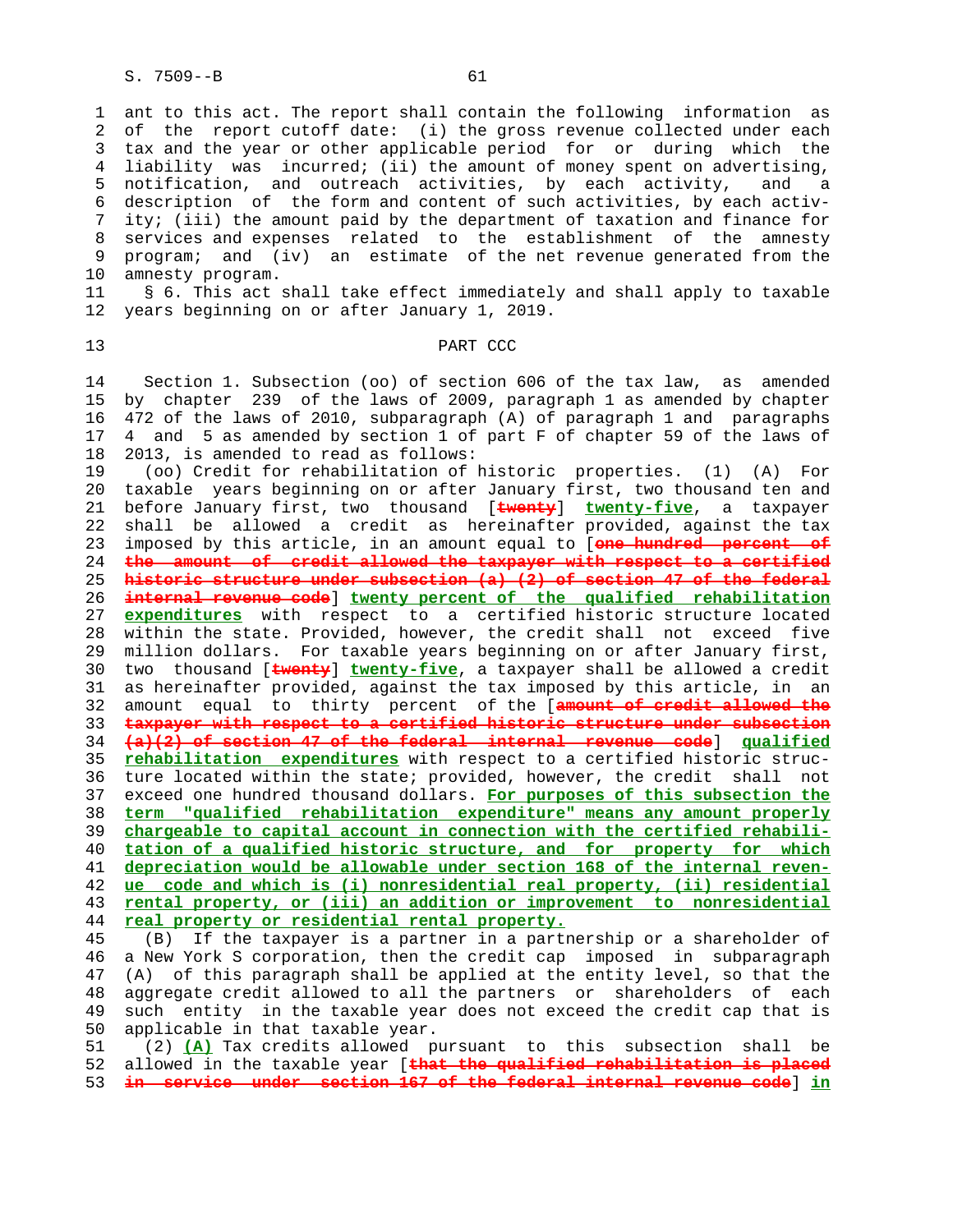| 1              | which the final certification step of the certified rehabilitation is         |
|----------------|-------------------------------------------------------------------------------|
| 2              | completed as provided in subparagraph (C) of this paragraph.                  |
| 3              | (B) For purposes of this subsection the term "certified rehabili-             |
| $\overline{4}$ | tation" means any rehabilitation of a certified historic structure which      |
| 5              | has been approved and certified as being consistent with the standards        |
|                | established by the commissioner of parks, recreation and historic pres-       |
| 6              |                                                                               |
| 7              | ervation for rehabilitation by the office of parks, recreation and            |
| 8              | historic preservation, a local government certified pursuant to section       |
| 9              | 101(c)(1) of the national historic preservation act or a local landmark       |
| 10             | <u>commission established pursuant to section ninety-six-a or one hundred</u> |
| 11             | nineteen-dd of the general municipal law.                                     |
| 12             | (C) A certified rehabilitation shall require:                                 |
| 13             | (i) an initial certification that the structure meets the definition          |
| 14             | of the term "certified historic structure":                                   |
| 15             | (ii) a second certification, to be issued prior to construction,              |
| 16             | certifying that the proposed rehabilitation work is consistent with           |
| 17             | standards established by the commissioner of parks, recreation and            |
| 18             | historic preservation for rehabilitation; and                                 |
| 19             | (iii) a final certification issued when construction is completed,            |
| 20             | certifying that the work was completed as proposed and that the costs         |
| 21             | are consistent with the work completed. Such final certification shall        |
| 22             | as proof that the expenditures related to such<br>acceptable<br>be l          |
| 23             | construction qualify as qualified rehabilitation expenditures for             |
| 24             | purposes of the credit allowed under either subparagraph (A) or (B) of        |
| 25             | paragraph one of this subsection.                                             |
|                |                                                                               |
| 26             | (D) For purposes of this subsection the term "qualified historic              |
| 27             | structure" means a certified historic structure located within New York       |
| 28             | state which has been substantially rehabilitated. A certified historic        |
| 29             | structure shall be considered substantially rehabilitated if the quali-       |
| 30             | fied rehabilitation expenditures in relation to such structure total          |
| 31             | five thousand dollars or more.                                                |
| 32             | (E) For purposes of this subsection the term "certified historic              |
| 33             | structure" means any building and its structural components which:            |
| 34             | (i) is listed in the state or national register of historic places, or        |
| 35             | <u>(ii) is located in a state or national registered historic district</u>    |
| 36             | and is certified as being of historic significance in the district.           |
| 37             | [If the credit allowed the taxpayer pursuant to section 47 of the<br>(3)      |
| 38             | internal revenue sode with respest to a qualified rehabilitation is           |
| 39             | recaptured pursuant to subsection (a) of section 50 of the internal           |
| 40             | revenue code, a portion of the credit allowed under this subsection must      |
| 41             | be added back in the same taxable year and in the same proportion as the      |
| 42             | federal recapture] (A) If, before the end of the two-year period begin-       |
| 43             | ning on the date of the final certification referred to in subparagraph       |
| 44             | (C) of paragraph two of this subsection, the taxpayer disposes of such        |
| 45             | taxpayer's interest in a certified historic structure, or such certified      |
| 46             | historic structure otherwise ceases to be eligible for the credit             |
| 47             | allowed under this subsection, the taxpayer's tax imposed by this arti-       |
| 48             | cle for the taxable year in which such disposition occurs shall be            |
| 49             | increased by the recapture portion of the credit allowed under this           |
| 50             | subsection for all prior taxable years with respect to such rehabili-         |
|                |                                                                               |
| 51             | <u>tation.</u>                                                                |
| 52             | (B) For purposes of subparagraph (A) of this paragraph, the recapture         |
| 53             | portion shall be the product of the amount of credit claimed by the           |
| 54             | taxpayer multiplied by a fraction, the numerator of which is equal to         |
| 55             | twenty-four less the number of months before the disposition or cessa-        |
| 56             | tion of the structure occurred.                                               |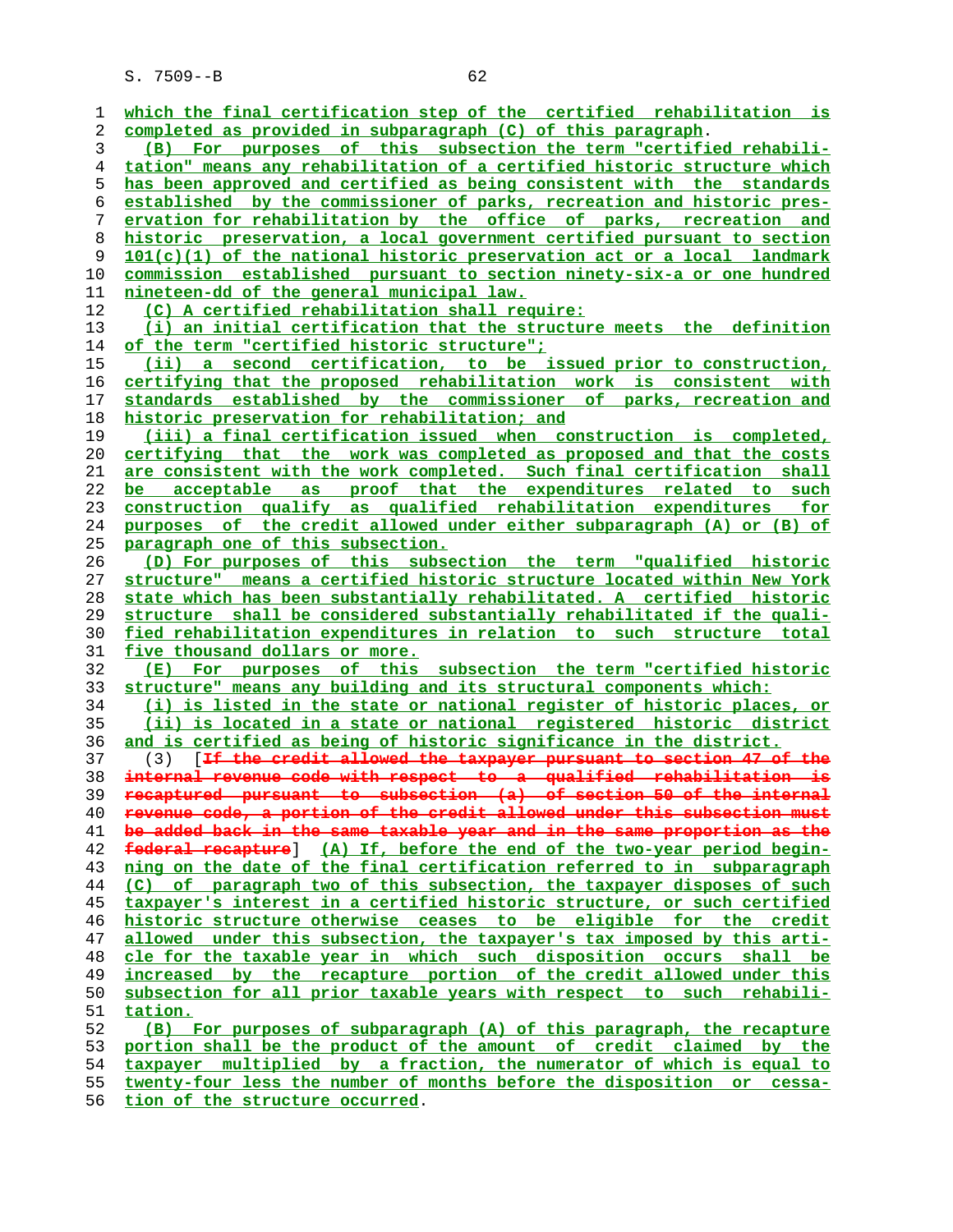1 (4) If the amount of the credit allowed under this subsection for any 2 taxable year shall exceed the taxpayer's tax for such year, the excess 3 shall be treated as an overpayment of tax to be credited or refunded in 4 accordance with the provisions of section six hundred eighty-six of this 5 article, provided, however, that no interest shall be paid thereon.

 6 (5) To be eligible for the credit allowable under this subsection the 7 rehabilitation project shall be in whole or in part located within a 8 census tract which is identified as being at or below one hundred<br>9 percent of the state median family income as calculated as of [January] 9 percent of the state median family income as calculated as of [**January**] 10 **April** first of each year using the most recent five year estimate from 11 the American community survey published by the United States Census 12 bureau. **If there is a change in the most recent five year estimate, a** 13 **census tract that qualified for eligibility under this subsection before** 14 **information about the change was released shall remain eligible for a** 15 **credit under this subsection for an additional eighteen months.**

**(6) Nothing contained in this subsection shall be construed to impose a duty on a local landmark commission established pursuant to section ninety-six-a or one hundred nineteen-dd of the general municipal law or a local government certified pursuant to section 101(c)(1) of the national historic preservation act to undertake any review or approval of an application for the certification of the rehabilitation of histor- ic structures and of rehabilitation expenditures provided for in this subsection.**

 24 § 2. Paragraph 2 of subsection (pp) of section 606 of the tax law, as 25 added by chapter 547 of the laws of 2006, subparagraphs (A) and (B) as 26 amended by section 1 of part V of chapter 59 of the laws of 2013, is 27 amended to read as follows:

 28 (2) (A) With respect to any particular residence of a taxpayer, the 29 credit allowed under paragraph one of this subsection shall not exceed 30 fifty thousand dollars for taxable years beginning on or after January 31 first, two thousand ten and before January first, two thousand [**twenty**] 32 **twenty-five** and twenty-five thousand dollars for taxable years beginning 33 on or after January first, two thousand [**twenty**] **twenty-five**. In the 34 case of a husband and wife, the amount of the credit shall be divided 35 between them equally or in such other manner as they may both elect. If 36 a taxpayer incurs qualified rehabilitation expenditures in relation to 37 more than one residence in the same year, the total amount of credit 38 allowed under paragraph one of this subsection for all such expenditures 39 shall not exceed fifty thousand dollars for taxable years beginning on 40 or after January first, two thousand ten and before January first, two 41 thousand [**twenty**] **twenty-five** and twenty-five thousand dollars for taxa- 42 ble years beginning on or after January first, two thousand [**twenty**] 43 **twenty-five**.

 44 (B) For taxable years beginning on or after January first, two thou- 45 sand ten and before January first, two thousand [**twenty**] **twenty-five**, if 46 the amount of credit allowable under this subsection shall exceed the 47 taxpayer's tax for such year, and the taxpayer's New York adjusted gross 48 income for such year does not exceed sixty thousand dollars, the excess 49 shall be treated as an overpayment of tax to be credited or refunded in 50 accordance with the provisions of section six hundred eighty-six of this 51 article, provided, however, that no interest shall be paid thereon. If 52 the taxpayer's New York adjusted gross income for such year exceeds 53 sixty thousand dollars, the excess credit that may be carried over to 54 the following year or years and may be deducted from the taxpayer's tax 55 for such year or years. For taxable years beginning on or after January 56 first, two thousand [**twenty**] **twenty-five**, if the amount of credit allow-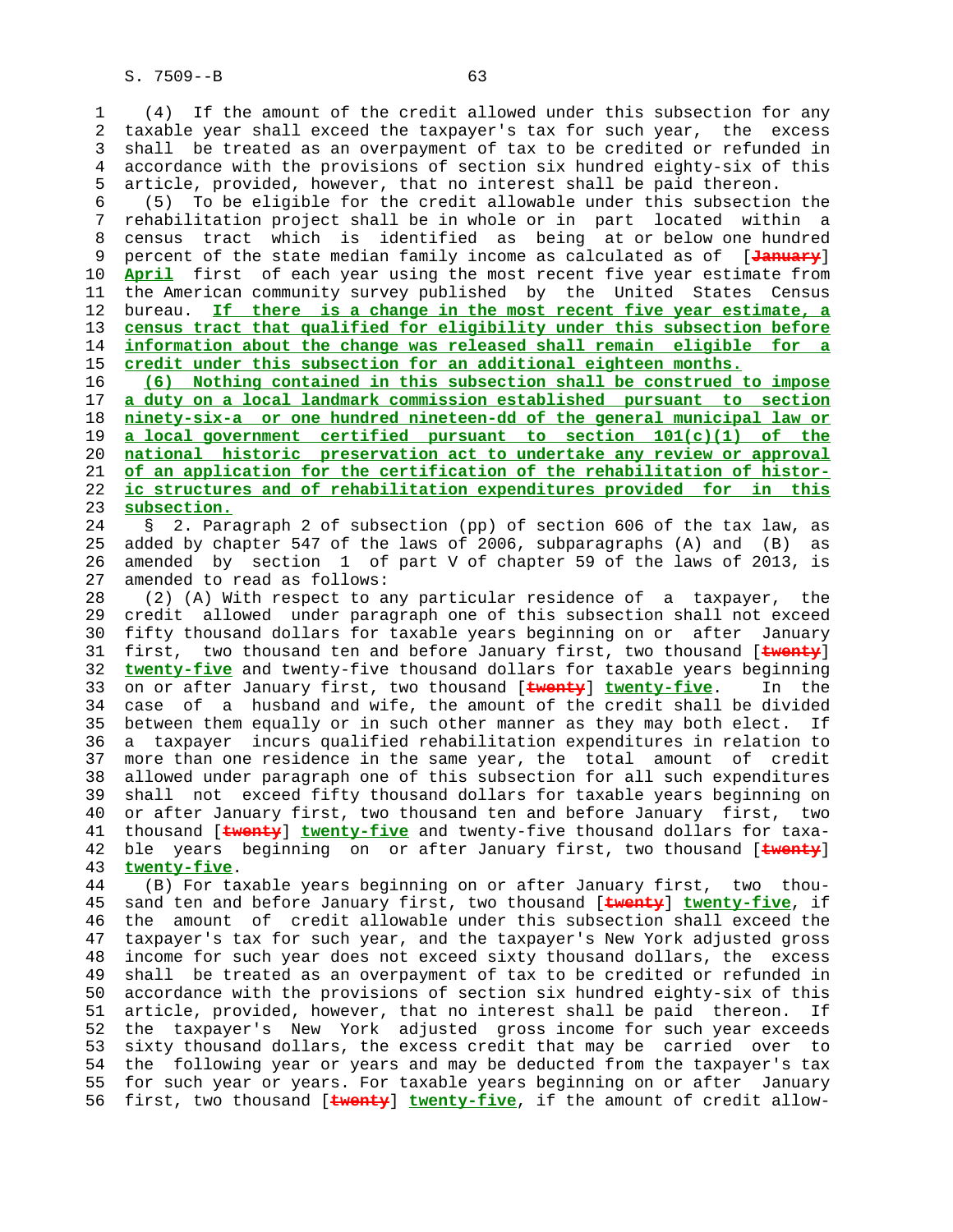1 able under this subsection shall exceed the taxpayer's tax for such 2 year, the excess may be carried over to the following year or years and 3 may be deducted from the taxpayer's tax for such year or years. 4 § 3. Subdivision 26 of section 210-B of the tax law, as added by 5 section 17 of part A of chapter 59 of the laws of 2014, is amended to 6 read as follows: 7 26. Credit for rehabilitation of historic properties. (a) Application 8 of credit. (i) For taxable years beginning on or after January first,<br>9 two thousand ten, and before January first, two thousand [twenty] twentwo thousand ten, and before January first, two thousand [**twenty**] **twen**- 10 **ty-five**, a taxpayer shall be allowed a credit as hereinafter provided, 11 against the tax imposed by this article, in an amount equal to [**one** 12 **hundred percent of the amount of credit allowed the taxpayer for the** 13 **same taxable year with respect to a certified historic structure under** 14 **subsection (c)(2) of section 47 of the internal revenue code**] **twenty** 15 **percent of the qualified rehabilitation expenditures** with respect to a 16 certified historic structure located within the state. Provided, howev- 17 er, the credit shall not exceed five million dollars. 18 (ii) For taxable years beginning on or after January first, two thou- 19 sand [**twenty**] **twenty-five**, a taxpayer shall be allowed a credit as here- 20 inafter provided, against the tax imposed by this article, in an amount 21 equal to thirty percent of the [**amount of credit allowed the taxpayer** 22 **for the same taxable year with respect to a certified historic structure** 23 **under subsection (c)(3) of section 47 of the internal revenue code**] 24 **qualified rehabilitation expenditures** with respect to a certified 25 historic structure located within the state. Provided, however, the 26 credit shall not exceed one hundred thousand dollars. 27 [**(B)**] **(b)** If the taxpayer is a partner in a partnership or a share- 28 holder in a New York S corporation, then the credit caps imposed in 29 [**subparagraph (A)**] **paragraph (a)** of this [**paragraph**] **subdivision** shall 30 be applied at the entity level, so that the aggregate credit allowed to 31 all the partners or shareholders of each such entity in the taxable year 32 does not exceed the credit cap that is applicable in that taxable year. 33 [**(b)**] **(c)** Tax credits allowed pursuant to this subdivision shall be 34 allowed in the taxable year [**that the qualified rehabilitation is placed** 35 **in service under section 167 of the federal internal revenue code**] **in** 36 **which the final certification step of the certified rehabilitation is** 37 **completed pursuant to subparagraph (C) of paragraph two of subsection** 38 **(oo) of section six hundred six of this chapter**. 39 [**(c) If the credit allowed the taxpayer pursuant to section 47 of the** 40 **internal revenue code with respect to a qualified rehabilitation is** 41 **recaptured pursuant to subsection (a) of section 50 of the internal** 42 **revenue code, a portion of the credit allowed under this subsection must** 43 **be added back in the same taxable year and in the same proportion as the** 44 **federal credit**] **(d)(i) If, before the end of the two-year period begin-** 45 **ning on the date of the final certification referred to in paragraph (b)** 46 **of this subdivision, the taxpayer disposes of such taxpayer's interest** 47 **in a certified structure, or such certified historic structure otherwise** 48 **ceases to be eligible for the credit allowed under this subdivision, the** 49 **taxpayer's tax imposed by this article for the taxable year in which** 50 **such disposition occurs shall be increased by the recapture portion of** 51 **the credit allowed under this paragraph for all prior taxable years with** 52 **respect to such rehabilitation.** 53 **(ii) For purposes of subparagraph (i) of this paragraph, the recapture** 54 **portion shall be the product of the amount of credit claimed by the**

55 **taxpayer multiplied by a fraction, the numerator of which is equal to**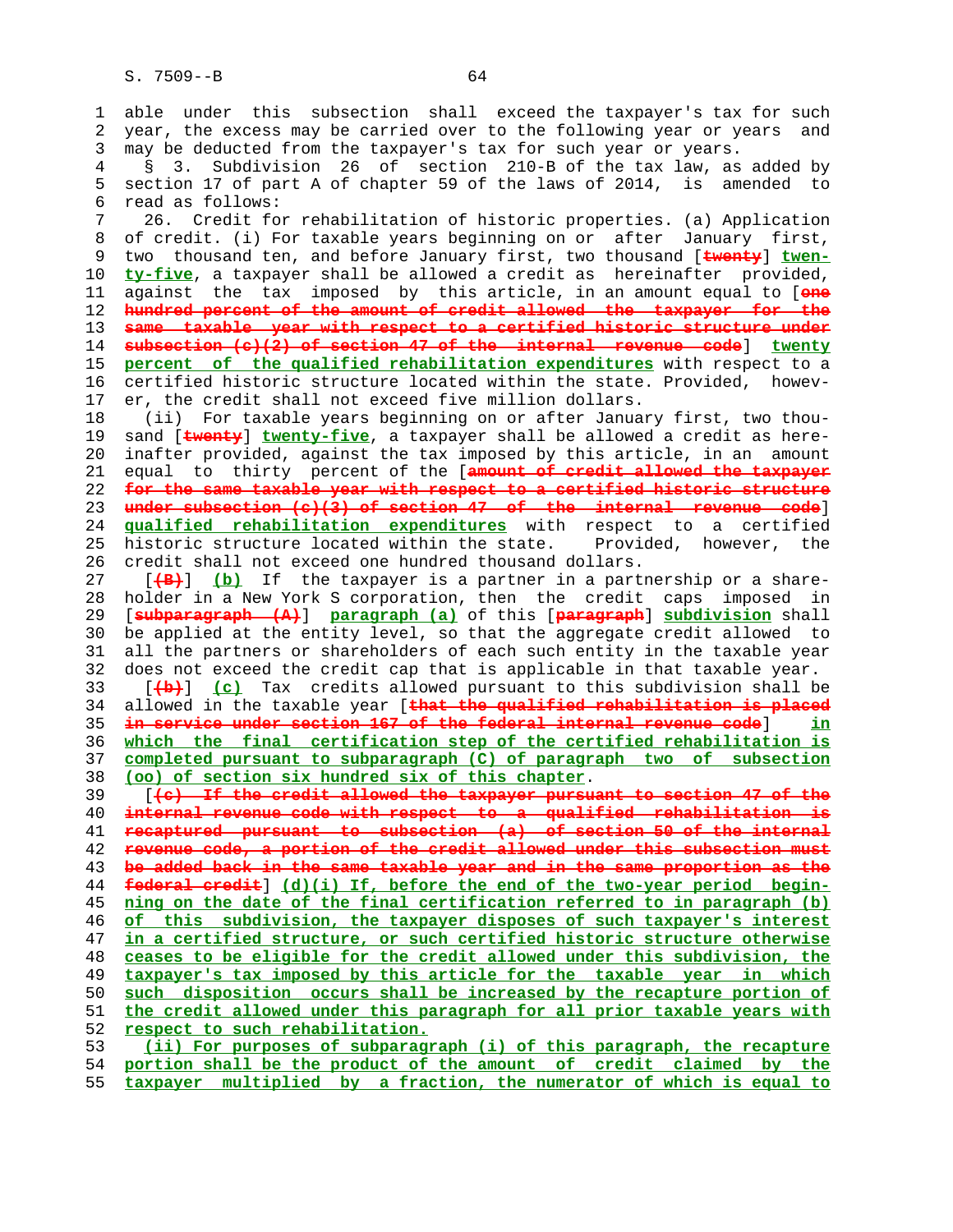1 **twenty-four less the number of months before the disposition or cessa-** 2 **tion of the structure occurred**. 3 [**(d)**] **(e)** The credit allowed under this subdivision for any taxable 4 year shall not reduce the tax due for such year to less than the amount 5 prescribed in paragraph (d) of subdivision one of section two hundred 6 ten of this article. However, if the amount of the credit allowed under 7 this subdivision for any taxable year reduces the tax to such amount or 8 if the taxpayer otherwise pays tax based on the fixed dollar minimum 9 amount, any amount of credit thus not deductible in such taxable year 10 shall be treated as an overpayment of tax to be recredited or refunded 11 in accordance with the provisions of section one thousand eighty-six of 12 this chapter. Provided, however, the provisions of subsection (c) of 13 section one thousand eighty-eight of this chapter notwithstanding, no 14 interest shall be paid thereon. 15 [**(e)**] **(f)** To be eligible for the credit allowable under this subdivi- 16 sion, the rehabilitation project shall be in whole or in part located 17 within a census tract which is identified as being at or below one 18 hundred percent of the state median family income as calculated as of 19 January first of each year using the most recent five year estimate from 20 the American community survey published by the United States Census 21 bureau. 22 § 4. Paragraphs 1, 2 and 3 of subdivision (y) of section 1511 of the 23 tax law, as added by chapter 472 of the laws of 2010, subparagraph (A) 24 of paragraph 1 as amended by section 4 of part F of chapter 59 of the 25 laws of 2013, are amended to read as follows: 26 (1) (A) For taxable years beginning on or after January first, two 27 thousand ten and before January first, two thousand [**twenty**] 28 **twenty-five**, a taxpayer shall be allowed a credit as hereinafter 29 provided, against the tax imposed by this article, in an amount equal to 30 [**one hundred percent of the amount of credit allowed the taxpayer with** 31 **respect to a certified historic structure under subsection (a)(2) of** 32 **section 47 of the federal internal revenue code**] **twenty percent of the** 33 **qualified rehabilitation expenditures** with respect to a certified 34 historic structure located within the state. Provided, however, the 35 credit shall not exceed five million dollars. For taxable years begin- 36 ning on or after January first, two thousand [**twenty**] **twenty-five**, a 37 taxpayer shall be allowed a credit as hereinafter provided, against the 38 tax imposed by this article, in an amount equal to thirty percent of the 39 [**amount of credit allowed the taxpayer with respect to a certified** 40 **historic structure under subsection (a)(2) of section 47 of the federal** 41 **internal revenue code**] **qualified rehabilitation expenditure** with respect 42 to a certified historic structure located within the state. Provided, 43 however, the credit shall not exceed one hundred thousand dollars. 44 (B) If the taxpayer is a partner in a partnership, then the cap 45 imposed in subparagraph (A) of this paragraph shall be applied at the 46 entity level, so that the aggregate credit allowed to all the partners 47 of such partnership in the taxable year does not exceed the credit cap 48 that is applicable in that taxable year. 49 (2) Tax credits allowed pursuant to this subsection shall be allowed 50 in the taxable year [**that the qualified rehabilitation is placed in** 51 **service under section 167 of the federal internal revenue code**] **in which** 52 **the final certification step of the certified rehabilitation is** 53 **completed pursuant to subparagraph (C) of paragraph two of subsection** 54 **(oo) of section six hundred six of this chapter**. 55 (3) [**If the credit allowed the taxpayer pursuant to section 47 of the** 56 **internal revenue code with respect to a qualified rehabilitation is**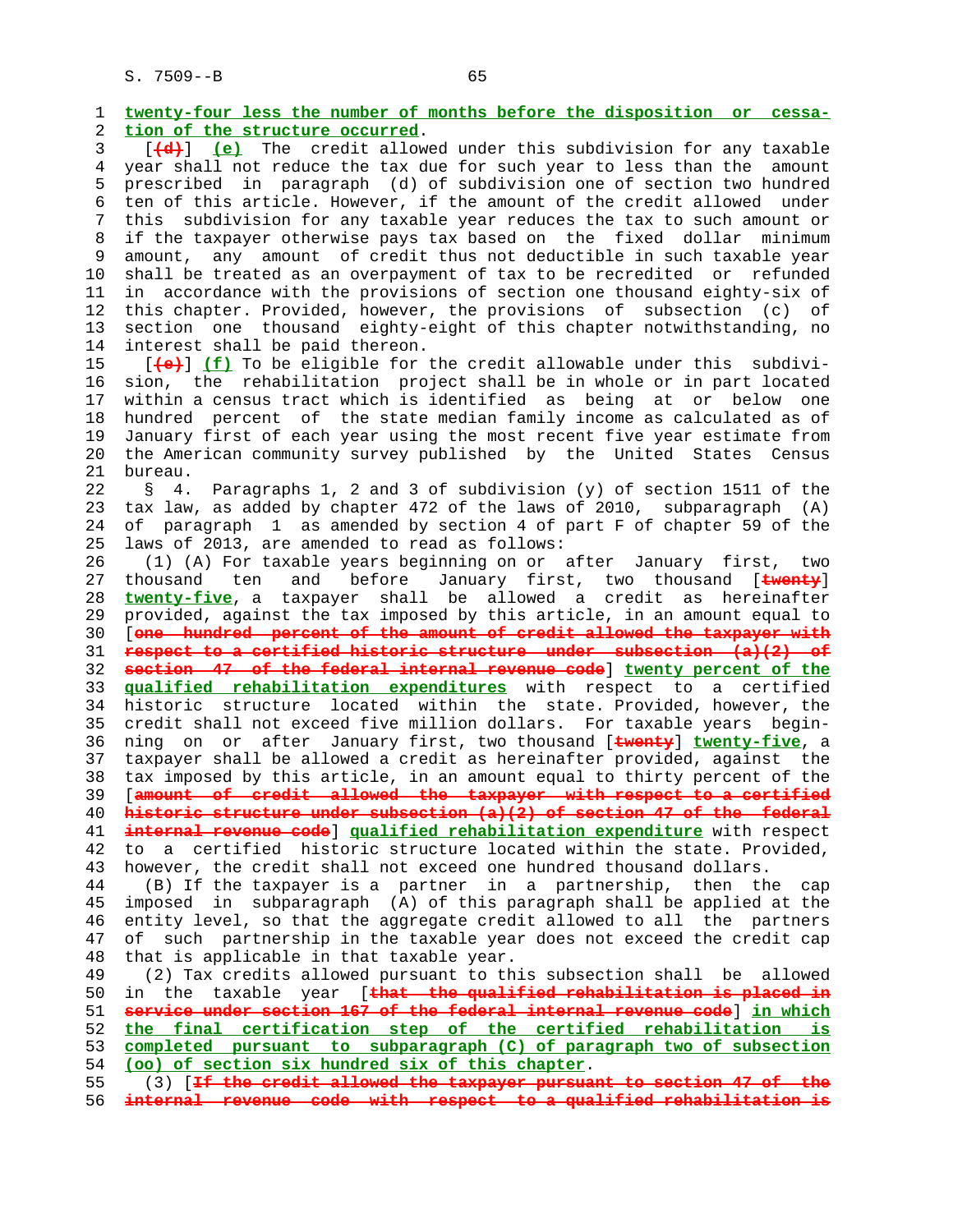**recaptured pursuant to subsection (a) of section 50 of the internal revenue code, a portion of the credit allowed under this subsection in the taxable year the credit was claimed must be added back in the same taxable year and in the same proportion as the federal recapture**] **(A) If, before the end of the two-year period beginning on the date of the final certification referred to in paragraph two of this subdivision, the taxpayer disposes of such taxpayer's interest in a certified struc- ture, or such certified historic structure otherwise ceases to be eligi- ble for the credit allowed under this subdivision, the taxpayer's tax imposed by this article for the taxable year in which such disposition occurs shall be increased by the recapture portion of the credit allowed under this paragraph for all prior taxable years with respect to such rehabilitation.**

**(B) For purposes of subparagraph (A) of this paragraph, the recapture portion shall be the product of the amount of credit claimed by the taxpayer multiplied by a fraction, the numerator of which is equal to twenty-four less the number of months before the disposition or cessa- tion of the structure occurred**.

 19 § 5. Subdivision 6 of section 13.15 of the parks, recreation and 20 historic preservation law, as added by chapter 547 of the laws of 2006, 21 is amended to read as follows:

 22 6. The office may establish a fee or fees for its processing and 23 review of applications for the certification of the rehabilitation of 24 historic buildings and the approval of rehabilitation expenditures and 25 related work pursuant to [**subsection**] **subsections (oo) and** (pp) of 26 section six hundred six of the tax law. All revenues from these fees 27 shall be deposited by the comptroller in the miscellaneous special 28 revenue fund to be credited to the agency's patron services account and 29 shall be used to support the office's historic preservation program. 30 Nothing in this subdivision shall be construed to limit the ability of a 31 local landmark commission established pursuant to section ninety-six-a 32 or one hundred nineteen-dd of the general municipal law or a local 33 government certified pursuant to section  $101(c)(1)$  of the national 34 historic preservation act to establish and charge fees for its process- 35 ing and review of applications for the certification of the rehabili- 36 tation of historic buildings and the approval of rehabilitation expendi- 37 tures.

 38 § 6. This act shall take effect immediately and shall apply to taxable 39 years beginning on and after January 1, 2018.

# 40 PART DDD

 41 Section 1. Section 606 of the tax law is amended by adding a new 42 subsection (iii) to read as follows:

| 43 | (iii) Clinical preceptorship credit. (1) General. A taxpayer who is a    |
|----|--------------------------------------------------------------------------|
| 44 | preceptor clinician who provides preceptor instruction as part of a      |
| 45 | clinical preceptorship shall be allowed a credit of one thousand dollars |
| 46 | for each one hundred hours of such preceptor instruction; provided that  |
| 47 | the credit allowed pursuant to this subsection shall not exceed three    |
| 48 | thousand dollars during any taxable year.                                |
| 49 | (2) Definitions. As used in this subsection:                             |
| 50 | $(A)$ The term "preceptor clinician" means a $(i)$<br>physician licensed |
| 51 | pursuant to article one hundred thirty-one of the education law, (ii)    |
| 52 | physician assistant licensed pursuant to article<br>hundred<br>one       |
| 53 | thirty-one-B of the education law, (iii) specialist assistant registered |

54 **pursuant to article one hundred thirty-one-C of the education law, (iv)**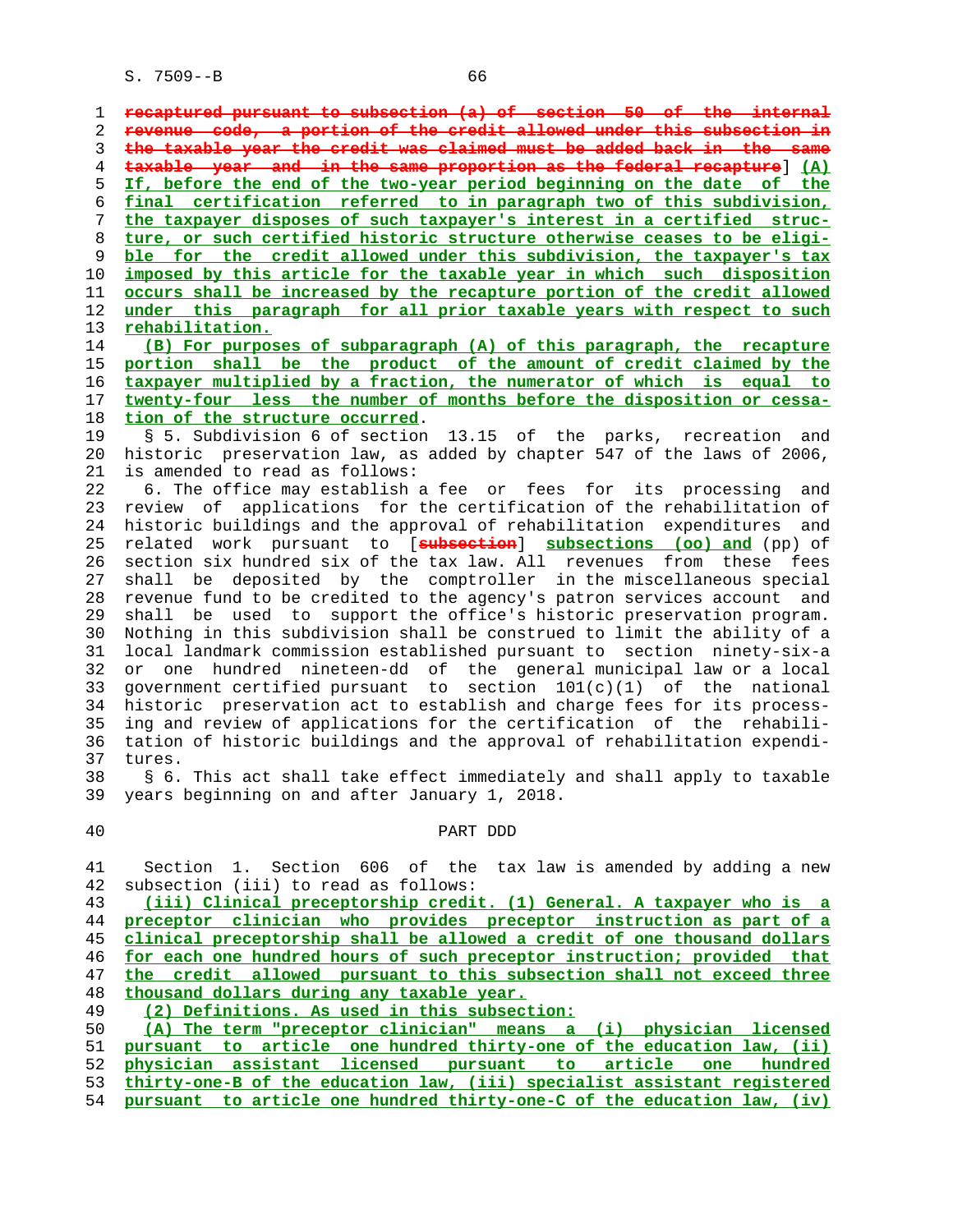| 1  | certified registered nurse anesthetist certified by the education        |  |
|----|--------------------------------------------------------------------------|--|
| 2  | department, (v) registered professional nurse licensed pursuant to       |  |
| 3  | section sixty-nine hundred five of the education law, (vi) nurse practi- |  |
| 4  | tioner certified pursuant to section sixty-nine hundred ten of the       |  |
| 5  | education law, (vii) clinical nurse specialist certified pursuant to     |  |
| 6  | section sixty-nine hundred eleven of the education law, or (viii)        |  |
| 7  | midwife licensed pursuant to article one hundred forty of the education  |  |
| 8  | law, who, without the provision of any form of compensation therefor,    |  |
| 9  | provides a clinical preceptorship or preceptorships including, but not   |  |
| 10 | limited to, both community and in-patient facilities, during the taxable |  |
| 11 | year.                                                                    |  |
| 12 | (B) The term "clinical preceptorship" means a preceptorship for a        |  |
| 13 | student enrolled in a New York state based educational program approved  |  |
| 14 | pursuant to title eight of the education law to become a physician,      |  |
| 15 | physician assistant, specialist assistant, certified registered nurse    |  |
| 16 | anesthetist, registered professional nurse, nurse practitioner, clinical |  |
| 17 | nurse specialist or midwife, and which preceptorship provides preceptor  |  |
| 18 | instruction in family medicine, internal medicine, pediatrics, obstet-   |  |
| 19 | rics and gynecology, emergency medicine, psychiatry or general surgery   |  |
| 20 | under the supervision of a preceptor clinician.                          |  |
| 21 | (3) Application of credit. If the amount of the credit allowed under     |  |
| 22 | this subsection for any taxable year exceeds the taxpayer's tax for such |  |
| 23 | year, the excess will be treated as an overpayment of tax to be credited |  |
| 24 | or refunded in accordance with the provisions of section six hundred     |  |
| 25 | eighty-six of this article; provided, however, that no interest shall be |  |
| 26 | paid thereon.                                                            |  |
| 27 | § 2. This act shall take effect on the first of January next succeed-    |  |
| 28 | ing the date on which it shall have become a law.                        |  |
|    |                                                                          |  |
|    |                                                                          |  |
| 29 | PART EEE                                                                 |  |
|    |                                                                          |  |
| 30 | Section 1. The tax law is amended by adding a new section 24-b to read   |  |
| 31 | as follows:                                                              |  |
| 32 | § 24-b. Television writers' and directors' fees and salaries credit.     |  |
| 33 | (a)(1) A taxpayer which is a qualified film production company, or a     |  |
| 34 | qualified independent film production company, or which is a sole        |  |
| 35 | proprietor of or a member of a partnership which is a qualified film     |  |
| 36 | production company or a qualified independent film production company,   |  |
| 37 | and which is subject to tax under articles nine-A or twenty-two of this  |  |
| 38 | chapter, shall be allowed a credit against such tax, pursuant to the     |  |
| 39 | provisions referenced in subdivision (c) of this section, to be computed |  |
| 40 | as hereinafter provided.                                                 |  |
| 41 | (2) The amount of the credit shall be the product (or pro rata share     |  |
| 42 | of the product, in the case of a member of a partnership) of thirty      |  |
| 43 | percent and the qualified television writers' and directors' fees and    |  |
| 44 | salaries costs paid or incurred in the production of a qualified film,   |  |
| 45 | provided that: (i) the credit amount shall not exceed fifty thousand     |  |
| 46 | dollars for qualified television writers' and directors' fees and sala-  |  |
| 47 | ries claimed for such expenses incurred for the employment of any one    |  |
| 48 | specific writer or director for the production of a single television    |  |
| 49 | pilot or a single episode of a television series, and (ii) the credit    |  |
| 50 | amount shall not exceed one hundred fifty thousand dollars for qualified |  |
| 51 | television writers' and directors' fees and salaries claimed for such    |  |
| 52 | expenses incurred for the employment of any one specific writer or       |  |
| 53 | director. The credit shall be allowed for the taxable year in which the  |  |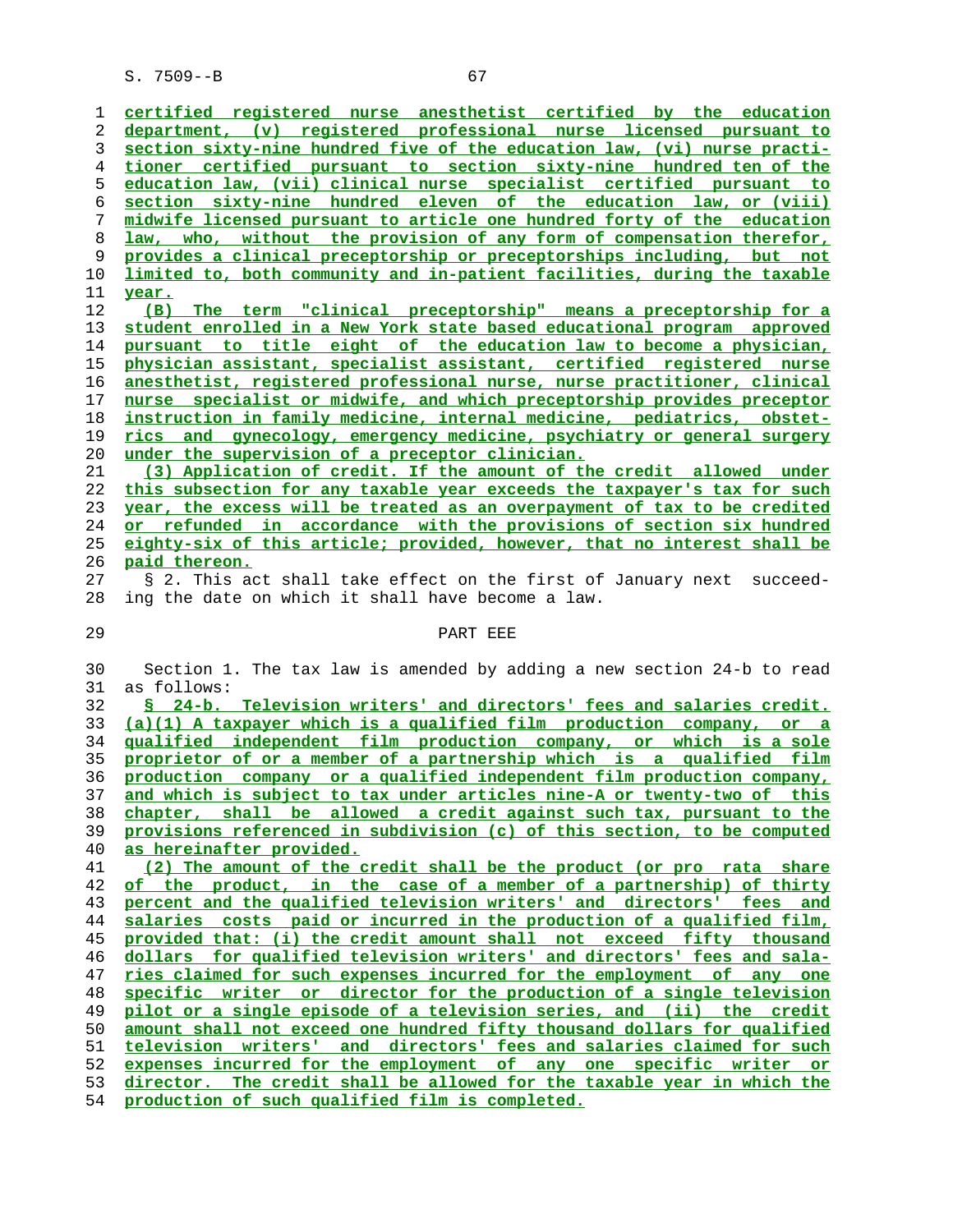**(3) No qualified television writers' and directors' fees and salaries used by a taxpayer either as the basis for the allowance of the credit provided for pursuant to this section or used in the calculation of the credit provided pursuant to this section shall be used by such taxpayer to claim any other credit allowed pursuant to this chapter. (b) Definitions. As used in this section, the following terms shall have the following meanings: (1) "Qualified film production company" is a corporation, partnership, limited partnership, or other entity or individual which or who is prin- cipally engaged in the production of a qualified film and controls the qualified film during production. (2) "Qualified independent film production company" is a corporation, partnership, limited partnership, or other entity or individual, that or** who (i) is principally engaged in the production of a qualified film **with a maximum budget of fifteen million dollars, (ii) controls the qualified film during production, and (iii) either is not a publicly traded entity, or no more than five percent of the beneficial ownership of which is owned, directly or indirectly, by a publicly traded entity. (3) "Qualified film" means a television film, television pilot and/or each episode of a television series, regardless of the medium by means of which the film, pilot or episode is created or conveyed. (4) "Qualified television writers' and directors' fees and salaries" means: (i) salaries or fees paid to a writer or director who receives an on-air credit; (ii) for a non-credited writer, up to seventy-five thou- sand dollars in salaries or fees per series of episodes. Provided that in each case, such writer or director is a minority group member, as defined in subdivision eight of section three hundred ten of the execu- tive law, or a woman, and provided, further, that salaries or fees paid to any writer or director who is a profit participant in the qualified film shall not be eligible. (5) "Writer" means a person who is: (i) engaged by a qualified film production company or a qualified independent film production company to write literary material (including making changes or revisions in liter- ary material), when the company has the right by contract to direct the performance of personal services in writing or preparing such material or in making revisions, modifications or changes therein; or (ii) engaged by the company and who performs services (at the company's direction or with its consent) in writing or preparing such literary material or making revisions, modifications, or changes in such materi- al; and (iii) who reports to work regularly in a writers room located in the state. (6) "Literary material" shall be deemed to include stories, adapta- tions, treatments, original treatments, scenarios, continuities, tele- plays, screenplays, dialogue, scripts, sketches, plots, outlines, narra- tive synopses, routines, narrations, and formats. (7) "Writers room" means a room or physical location where writers employed by a qualified film production company or qualified independent film production company write or revise literary materials utilized in a qualified film. (8) "Director" means an individual employed or retained to direct the production, as the word "direct" is commonly used in the motion picture industry, and who would be classified as a director under the basic agreement in place between the Association of Motion Picture and Tele- vision Producers and the Director's Guild of America and who is a resi-**

**dent of New York.**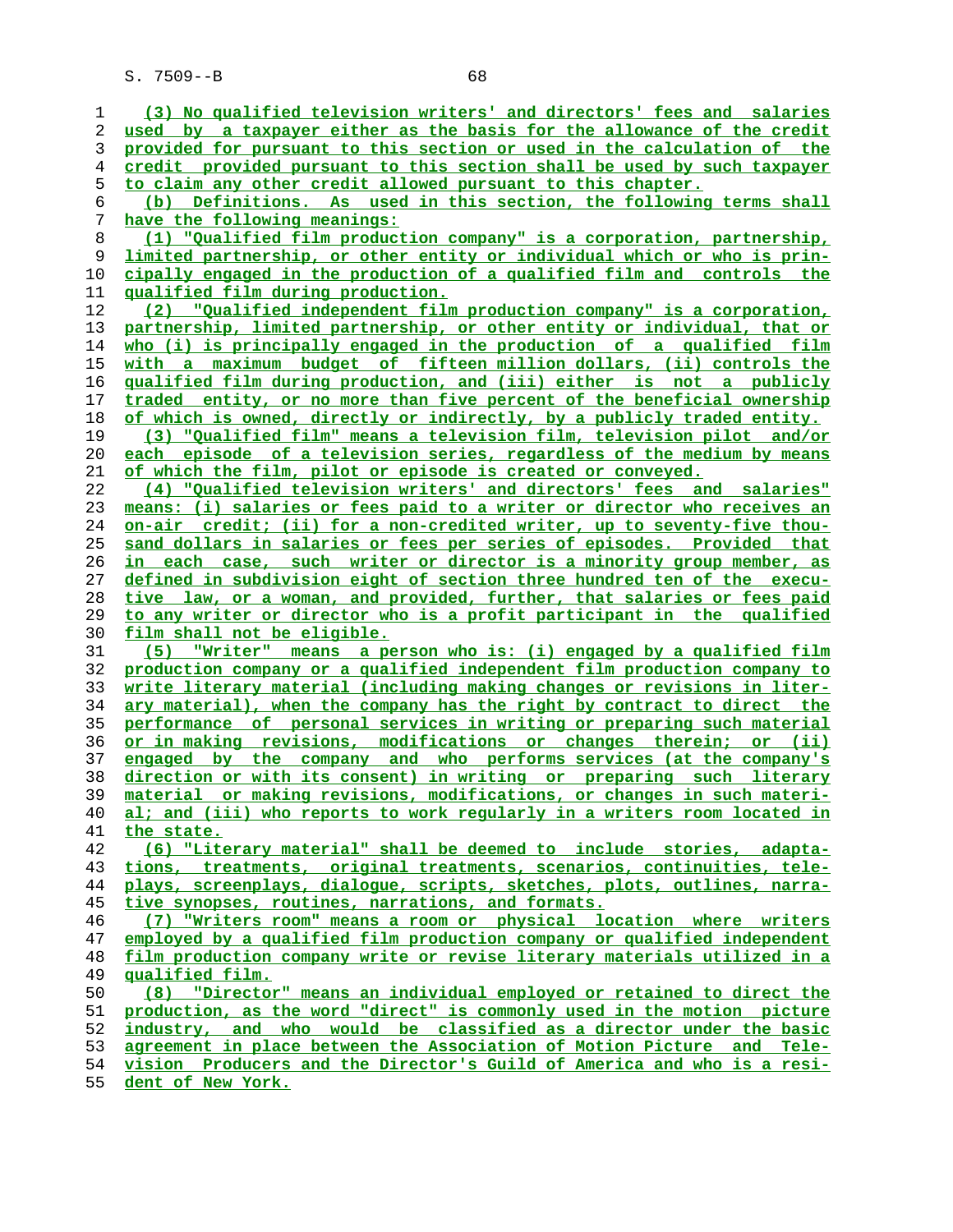| 1  | (9) "Profit participant" is an individual who has negotiated for a          |
|----|-----------------------------------------------------------------------------|
| 2  | percentage of profits generated by a qualified film. Profit partic-         |
| 3  | ipation does not include monies contractually required by collectively      |
| 4  | bargained agreements for reuse of a qualified film on different plat-       |
| 5  | forms over time.                                                            |
| 6  | (c) Cross-references. For application of the credit provided for in         |
| 7  | this section, see the following provisions of this chapter:                 |
| 8  | (1) article 9-A: section 210-B: subdivision 53.                             |
| 9  | (2) article 22: section 606: subsection (v).                                |
|    |                                                                             |
| 10 | (d) Notwithstanding any provision of this chapter, (1) employees and        |
| 11 | officers of the department of economic development and the department       |
| 12 | shall be allowed and are directed to share and exchange information         |
| 13 | regarding the credits applied for, allowed, or claimed pursuant to this     |
| 14 | section and taxpayers who are applying for credits or who are claiming      |
| 15 | credits, including information contained in or derived from credit claim    |
| 16 | <u>forms submitted to the department and applications for certification</u> |
| 17 | submitted to the department of economic development, and (2) the commis-    |
| 18 | sioner and the commissioner of the department of economic development       |
| 19 | may release the names and addresses of any taxpayer claiming this credit    |
|    |                                                                             |
| 20 | and the amount of the credit earned by the taxpayer. Provided, however,     |
| 21 | if a taxpayer claims this credit because it is a member of a limited        |
| 22 | liability company or a partner in a partnership, only the amount of         |
| 23 | credit earned by the entity and not the amount of credit claimed by the     |
| 24 | taxpayer may be released.                                                   |
| 25 | (e) Maximum amount of credits. (1) The aggregate amount of tax credits      |
| 26 | allowed under this section, subdivision fifty-three of section two          |
| 27 | hundred ten-B and subsection (v) of section six hundred six of this         |
| 28 | chapter in any calendar year shall be five million dollars. Such aggre-     |
| 29 | gate amount of credits shall be allocated by the department of economic     |
| 30 | development among taxpayers in order of priority based upon the date of     |
| 31 | filing an application for allocation of television writers' and direc-      |
| 32 | tors' fees and salaries credit with such department. If the total amount    |
| 33 | of allocated credits applied for in any particular year exceeds the         |
|    | aggregate amount of tax credits allowed for such year under this            |
| 34 |                                                                             |
| 35 | section, such excess shall be treated as having been applied for on the     |
| 36 | first day of the subsequent year.                                           |
| 37 | (2) The commissioner of economic development, after consulting with         |
| 38 | the commissioner, shall promulgate regulations by October thirty-first,     |
| 39 | two thousand eighteen to establish procedures for the allocation of tax     |
| 40 | credits as required by subdivision (a) of this section. Such rules and      |
| 41 | requlations shall include provisions describing the application process,    |
| 42 | the due dates for such applications, the standards which shall be used      |
| 43 | to evaluate the applications, the documentation that will be provided to    |
| 44 | taxpayers to substantiate to the department the amount of tax credits       |
| 45 | allocated to such taxpayers, and such other provisions as deemed neces-     |
| 46 | sary and appropriate. Notwithstanding any other provisions to the           |
| 47 | contrary in the state administrative procedure act, such rules and requ-    |
| 48 | lations may be adopted on an emergency basis if necessary to meet such      |
|    | October thirty-first, two thousand eighteen deadline.                       |
| 49 |                                                                             |
| 50 | (f) The department of economic development shall submit to the gover-       |
| 51 | nor, the temporary president of the senate, and the speaker of the          |
| 52 | assembly, an annual report to be submitted on February first of each        |
| 53 | year evaluating the effectiveness of the television writers' and direc-     |
| 54 | tors' fees and salaries tax credit provided by this section in stimulat-    |
| 55 | ing the growth of diversity in the film industry in the state. Such         |
| 56 | report shall include, but need not be limited to, the number of quali-      |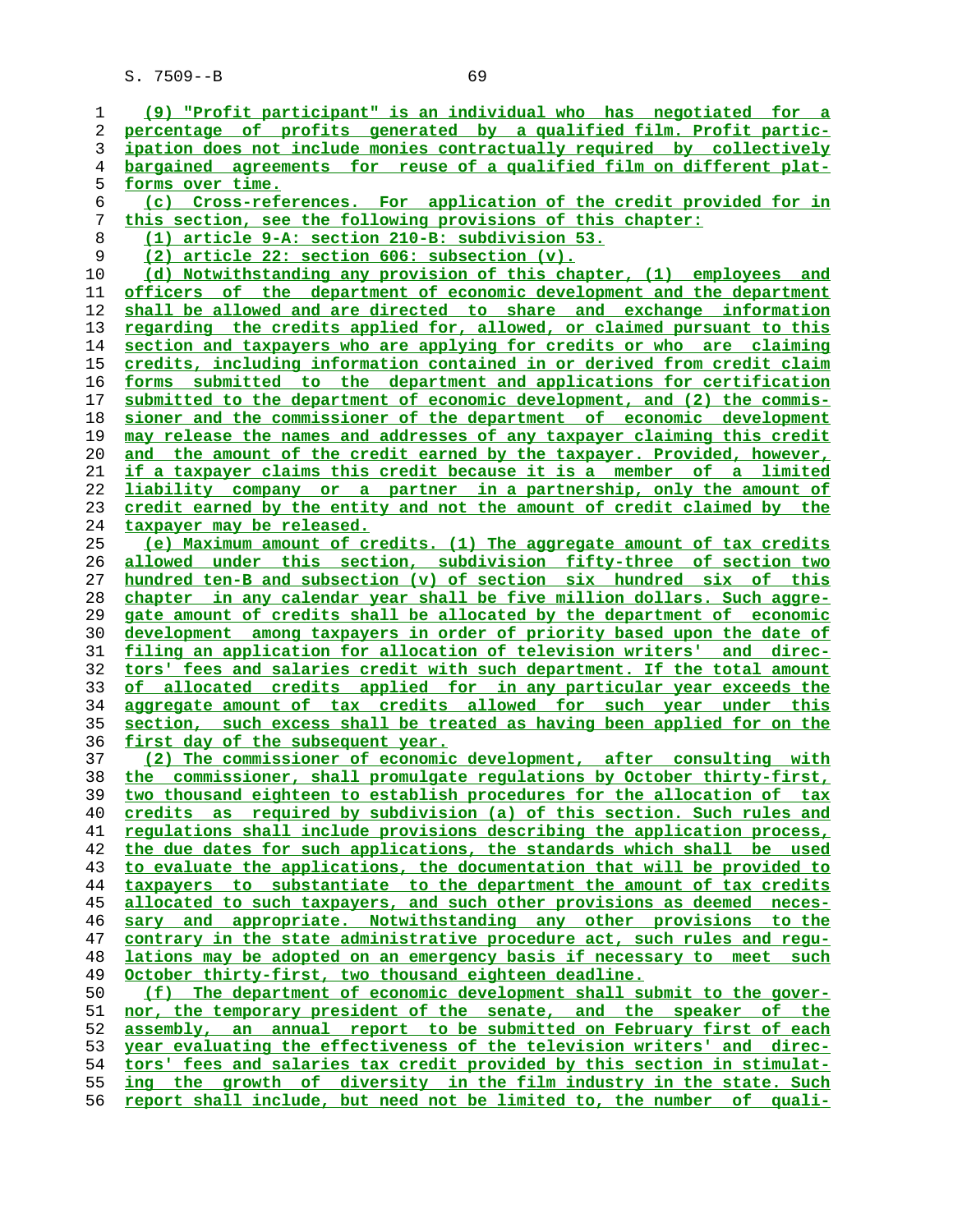| 1        | fied film production companies and/or qualified independent film                                                                                     |                                                                     |
|----------|------------------------------------------------------------------------------------------------------------------------------------------------------|---------------------------------------------------------------------|
| 2        | production companies which received a television writers' and directors'                                                                             |                                                                     |
| 3        | fees and salaries credit, the credit amounts claimed by each qualified                                                                               |                                                                     |
| 4        | film production company and/or qualified independent film production                                                                                 |                                                                     |
| 5        | company, as well as the impact on employment and the economy of the                                                                                  |                                                                     |
| 6        | state. Such report shall be based on data available from the application                                                                             |                                                                     |
| 7        | filed with the department of economic development for allocation of                                                                                  |                                                                     |
|          |                                                                                                                                                      |                                                                     |
| 8        | television writers' and directors' fees and salaries credits. Notwith-                                                                               |                                                                     |
| 9        | standing any provision of law to the contrary, the information contained                                                                             |                                                                     |
| 10       | in the report shall be public information. The report may also include<br>any recommendations of changes in the calculation or administration of     |                                                                     |
| 11<br>12 |                                                                                                                                                      |                                                                     |
|          | the credit, and any other recommendation of the commissioner of the                                                                                  |                                                                     |
| 13       | department of economic development regarding continuing modification,                                                                                |                                                                     |
| 14       | repeal of such act, and such other information regarding the act as the                                                                              |                                                                     |
| 15       | commissioner of the department of economic development may feel useful                                                                               |                                                                     |
| 16       | and appropriate.                                                                                                                                     |                                                                     |
| 17       | S                                                                                                                                                    | 2. Section 210-B of the tax law is amended by adding a new subdivi- |
| 18       | sion 53 to read as follows:                                                                                                                          |                                                                     |
| 19       | 53. Television writers' and directors' fees and salaries credit. (a)                                                                                 |                                                                     |
| 20       | Allowance of credit. A taxpayer who is eligible pursuant to section                                                                                  |                                                                     |
| 21       | twenty-four-b of this chapter shall be allowed a credit to be computed                                                                               |                                                                     |
| 22       | as provided in such section against the tax imposed by this article.                                                                                 |                                                                     |
| 23       | (b)                                                                                                                                                  | Application of credit. The credit allowed under this subdivision    |
| 24       | for any taxable year shall not reduce the tax due for such year to less                                                                              |                                                                     |
| 25       | than the amount prescribed in paragraph (d) of subdivision one of                                                                                    |                                                                     |
| 26       | section two hundred ten of this article. Provided, however, that if the                                                                              |                                                                     |
| 27       | amount of the credit allowable under this subdivision for any taxable                                                                                |                                                                     |
| 28       | year reduces the tax to such amount or if the taxpayer otherwise pays                                                                                |                                                                     |
| 29       | tax based on the fixed dollar minimum amount, the excess shall be treat-                                                                             |                                                                     |
| 30       | ed as an overpayment of tax to be credited or refunded in accordance                                                                                 |                                                                     |
| 31       | with the provisions of section one thousand eighty-six of this chapter.                                                                              |                                                                     |
| 32       | Provided, further, the provisions of subsection (c) of section one thou-                                                                             |                                                                     |
| 33       | sand eighty-eight of this chapter notwithstanding, no interest shall be                                                                              |                                                                     |
| 34       | paid thereon.                                                                                                                                        |                                                                     |
| 35       | § 3. Section 606 of the tax law is amended by adding a new subsection                                                                                |                                                                     |
| 36       | (v) to read as follows:                                                                                                                              |                                                                     |
| 37       | (v)                                                                                                                                                  | Television writers' and directors' fees and salaries credit. (1)    |
| 38       | Allowance of credit. A taxpayer who is eligible pursuant to section                                                                                  |                                                                     |
| 39       | twenty-four-b of this chapter shall be allowed a credit to be computed                                                                               |                                                                     |
| 40       | as provided in such section against the tax imposed by this article.                                                                                 |                                                                     |
| 41       | (2) Application of credit. If the amount of the credit allowable under                                                                               |                                                                     |
| 42<br>43 | this subsection for any taxable year exceeds the taxpayer's tax for such<br>year, the excess shall be treated as an overpayment of tax to be credit- |                                                                     |
| 44       | ed or refunded as provided in section six hundred eighty-six of this                                                                                 |                                                                     |
| 45       | article, provided, however, that no interest shall be paid thereon.                                                                                  |                                                                     |
| 46       | § 4. Subparagraph (B) of paragraph 1 of subsection (i) of section 606                                                                                |                                                                     |
| 47       | of the tax law is amended by adding a new clause (xlix) to                                                                                           | read as                                                             |
| 48       | follows:                                                                                                                                             |                                                                     |
|          |                                                                                                                                                      |                                                                     |
| 49       | (xlix) Television writers'                                                                                                                           | Amount of credit for the sum of                                     |
| 50       | and directors' fees and salaries                                                                                                                     | qualified television writers' and                                   |
| 51       | credit under subsection (v)                                                                                                                          | directors' salaries credit                                          |
| 52       |                                                                                                                                                      | under subdivision fifty-three of                                    |
|          |                                                                                                                                                      |                                                                     |

**section two hundred ten-B**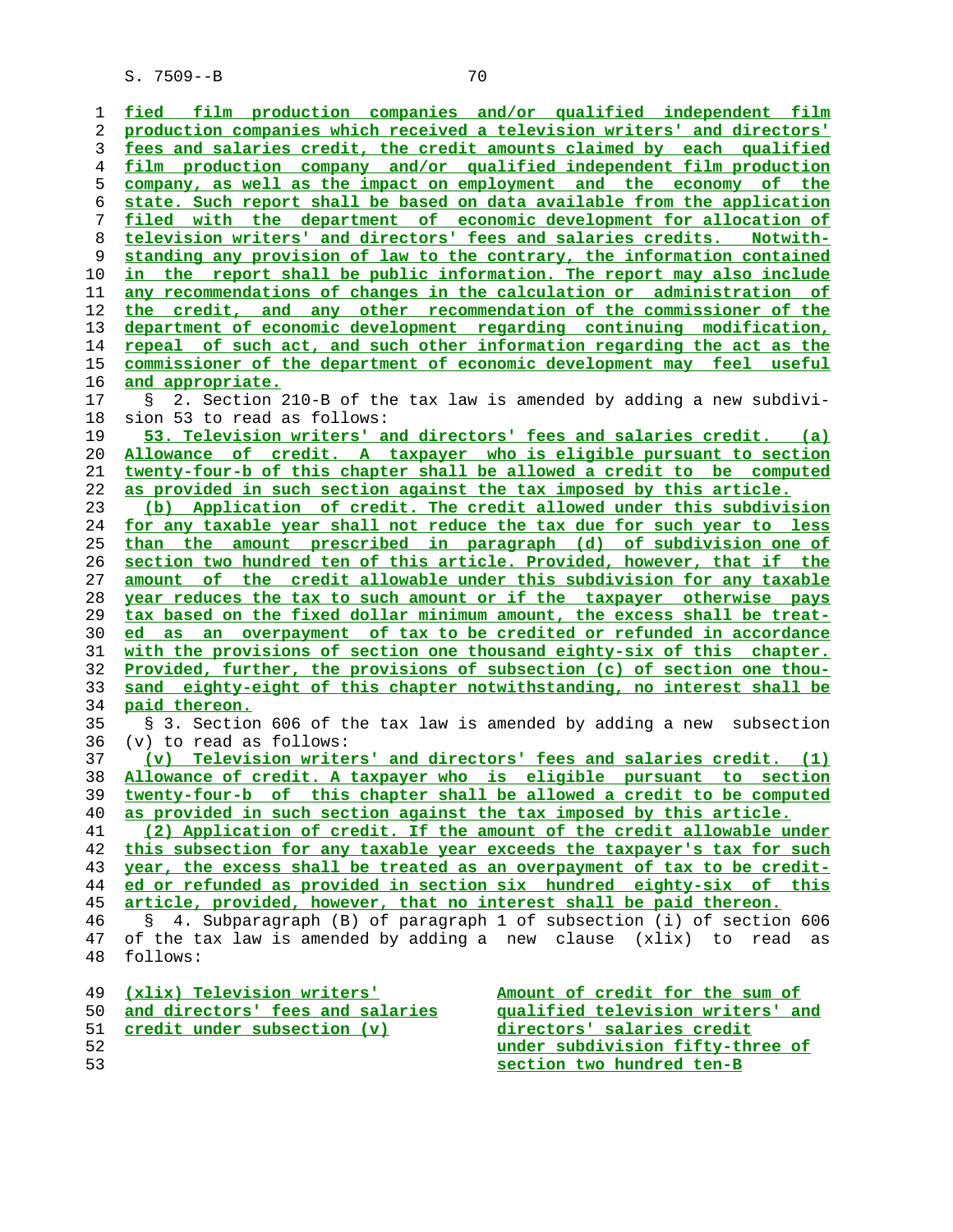1 § 5. This act shall take effect immediately, and shall apply to taxa- 2 ble years beginning on or after January 1, 2019.

### 3 PART FFF

 4 Section 1. Subsection (i) of section 612 of the tax law is REPEALED. 5 § 2. Subdivision (i) of section 11-1712 of the administrative code of 6 the city of New York, as amended by chapter 333 of the laws of 1987, is amended to read as follows:

 8 (i) In the case of mines, oil and gas wells and other natural depos- 9 its, any allowance for percentage depletion pursuant to section six 10 hundred thirteen or section six hundred thirteen A of the internal 11 revenue code shall be added to federal adjusted gross income. However, 12 with respect to the property as to which such addition to federal 13 adjusted gross income is required, an allowance for depletion shall be 14 subtracted from federal adjusted gross income in the amount that would 15 be deductible under section six hundred eleven of such code if the 16 deduction for an allowance for depletion were computed without reference 17 to such section six hundred thirteen or section six hundred thirteen A. 18 [**With respect to the computation of depletion pursuant to this subdivi-** 19 **sion, the basis for such computation shall be the basis for state income** 20 **tax purposes provided for in subsection (i) of section six hundred** 21 **twelve of the tax law.**] The portion of any gain from the sale or other 22 disposition of such property having a higher adjusted basis for city 23 income tax purposes than for federal income tax purposes, that does not 24 exceed such difference in basis, shall be subtracted from federal 25 adjusted gross income. 26 § 3. Paragraph 10 of subsection (b) of section 612 of the tax law is 27 REPEALED. 28 § 4. Paragraph 13 of subsection (c) of section 612 of the tax law is 29 REPEALED. 30 § 5. Subsection 4 of section 618 of the tax law, as amended by section 31 9 of part C of chapter 25 of the laws of 2009, is amended to read as 32 follows: 33 (4) There shall be added or subtracted (as the case may be) the 34 modifications described in paragraphs (6)[**, (10)**], (17), (18), (19), 35 (20), (21), (22), (23), (24), (25), (26), (27), (29), (38) and (39) of 36 subsection (b) and in paragraphs (11)[**, (13)**], (15), [**(19),**] (20), (21), 37 (22), (23), (24), (25), (26) and (28) of subsection (c) of section six 38 hundred twelve of this part. 39 § 6. Subsection 4 of section 618 of the tax law, as separately amended 40 by section 5 of part HH-1 of chapter 57 of the laws of 2008 and section 41 9 of part C of chapter 25 of the laws of 2009, is amended to read as 42 follows: 43 (4) There shall be added or subtracted (as the case may be) the 44 modifications described in paragraphs (6)[**, (10)**], (17), (18), (19), 45 (20), (21), (22), (23), (24), (25), (26), (27), [**(28),**] (29), (38) and 46 (39) of subsection (b) and in paragraphs (11)[**, (13)**], (15), [**(19),**] 47 (20), (21), (22), (23), (24), (25), (26) and (28) of subsection (c) of 48 section six hundred twelve of this part. 49 § 7. This act shall take effect immediately and shall apply to all 50 taxable years beginning on or after January 1, 2019; provided that the 51 amendments to subsection 4 of section 618 of the tax law made by section

 52 five of this act shall be subject to the expiration and reversion of 53 such subdivision pursuant to section 8 of chapter 782 of the laws of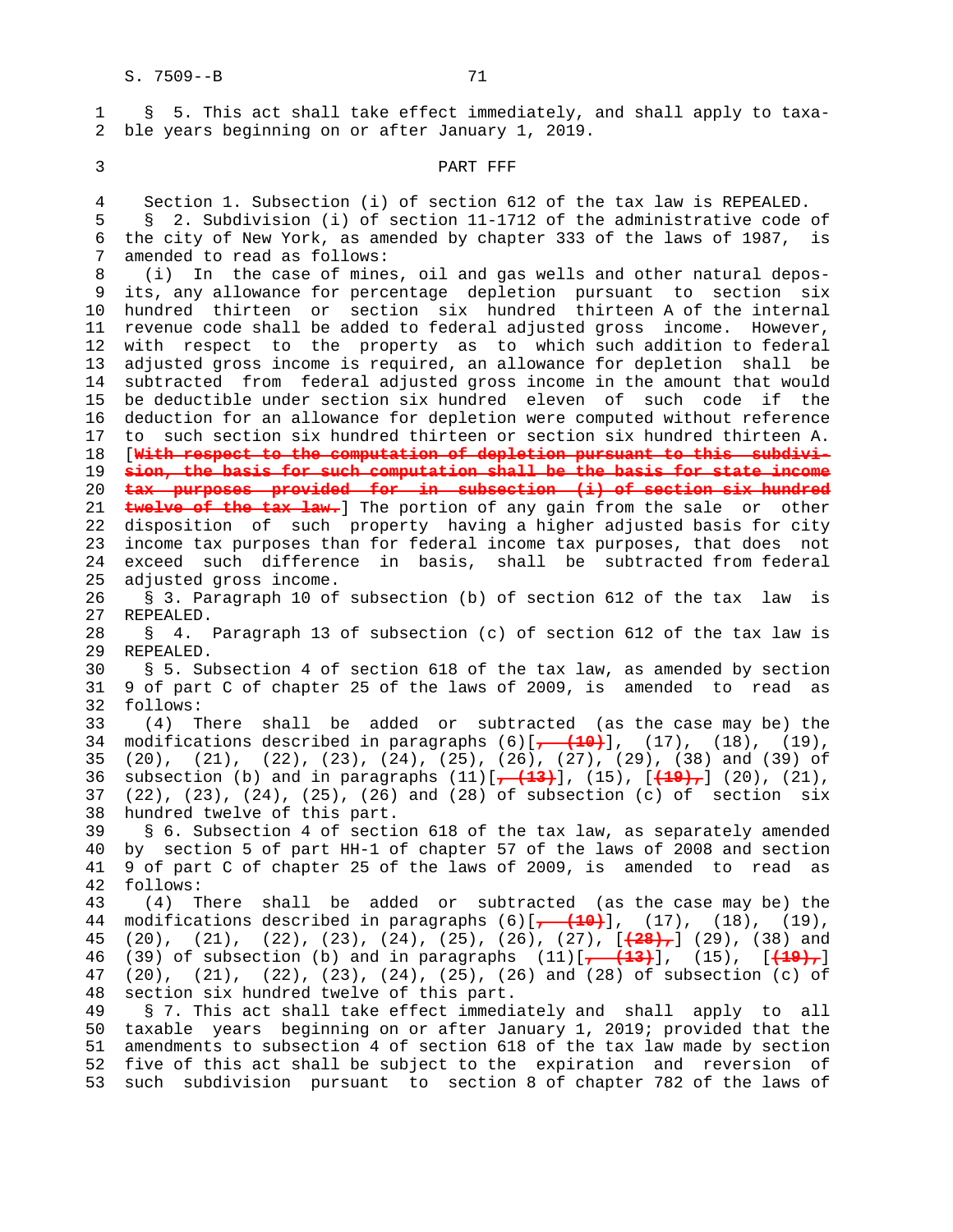1 1988, as amended, when upon such date the provisions of section six of 2 this act shall take effect.

### 3 PART GGG

 4 Section 1. Paragraph 38 of subsection (c) of section 612 of the tax 5 law, as added by chapter 565 of the laws of 2006, is amended to read as  $\begin{array}{cc} 6 & \text{follows:} \\ 7 & (38) \end{array}$ 

(38) An amount of up to ten thousand dollars if a taxpayer, while 8 living, donates one or more of his or her human organs to another human 9 being for human organ transplantation. For purposes of this paragraph, 10 "human organ" means all or part of a liver, pancreas, kidney, intestine, 11 lung, or bone marrow. A subtract modification allowed under this para- 12 graph shall be claimed in the taxable year in which the human organ 13 transplantation occurs.

 14 (A) A taxpayer shall claim the subtract modification allowed under 15 this paragraph only once and such subtract modification shall be claimed 16 for only the following unreimbursed expenses which are incurred by the 17 taxpayer **or spouse of the taxpayer,** and related to the taxpayer's organ 18 donation:

19 (i) travel expenses;

20 (ii) lodging expenses; [**and**]

21 (iii) lost wages[**.**]**; and**

22 **(iv) child care costs;**

 23 (B) The subtract modification allowed under this paragraph shall not 24 be claimed by a part-year resident or a non-resident of this state. 25 § 2. This act shall take effect on the sixtieth day after it shall 26 have become a law.

# 27 PART HHH

 28 Section 1. Subdivision (e) of section 24-a of the tax law, as added by 29 section 1 of part HH of chapter 59 of the laws of 2014, is amended to 30 read as follows:

 31 (e) Maximum amount of credits. (1) The aggregate amount of tax credits 32 allowed under this section, subdivision forty-seven of section two 33 hundred ten-B and subsection (u) of section six hundred six of this 34 chapter in any calendar year shall be [**four**] **six** million dollars. Such 35 aggregate amount of credits shall be allocated by the department of 36 economic development among taxpayers in order of priority based upon the 37 date of filing an application for allocation of musical and theatrical 38 production credit with such department. If the total amount of allocated 39 credits applied for in any particular year exceeds the aggregate amount 40 of tax credits allowed for such year under this section, such excess 41 shall be treated as having been applied for on the first day of the 42 subsequent year.

 43 (2) The commissioner of economic development, after consulting with 44 the commissioner, shall promulgate regulations by October thirty-first, 45 two thousand fourteen to establish procedures for the allocation of tax 46 credits as required by subdivision (a) of this section. Such rules and 47 regulations shall include provisions describing the application process, 48 the due dates for such applications, the standards which shall be used 49 to evaluate the applications, the documentation that will be provided to 50 taxpayers to substantiate to the department the amount of tax credits 51 allocated to such taxpayers, and such other provisions as deemed neces- 52 sary and appropriate. **Such rules and regulations shall permit an appli-**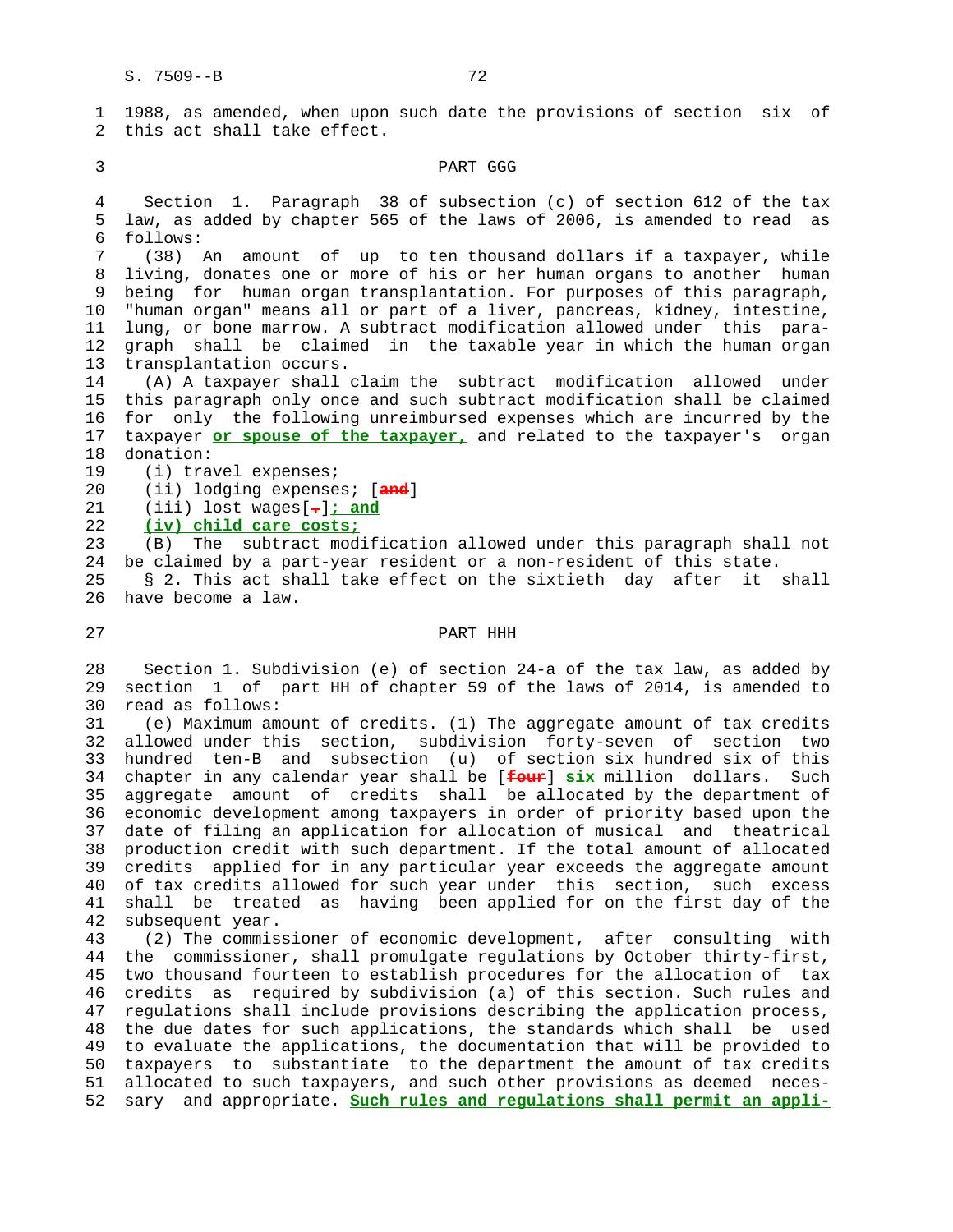1 **cant for credits under this section to provide the required certif-** 2 **ications by providing information and other documentation provided by a** 3 **licensed auditor on behalf of the applicant.** Notwithstanding any other 4 provisions to the contrary in the state administrative procedure act, 5 such rules and regulations may be adopted on an emergency basis if 6 necessary to meet such October thirty-first, two thousand fourteen dead- 7 line. 8 § 2. Section 5 of part HH of chapter 59 of the laws of 2014 amending<br>9 the tax law relating to a musical and theatrical production credit, is the tax law relating to a musical and theatrical production credit, is 10 amended to read as follows: 11 § 5. This act shall take effect immediately, provided that section two 12 of this act shall take effect on January 1, 2015, and shall apply to 13 taxable years beginning on or after January 1, 2015, with respect to 14 "qualified production expenditures" and "transportation expenditures" 15 paid or incurred on or after such effective date, regardless of whether 16 the production of the qualified musical or theatrical production 17 commenced before such date, provided further that this act shall expire 18 and be deemed repealed [**4 years after such date**] **March 31, 2023**. 19 § 3. This act shall take effect immediately, provided, however, that 20 the amendments to section 24-a of the tax law made by section one of 21 this act shall not affect the repeal of such section and shall expire 22 and be deemed to repeal therewith. 23 PART III 24 Section 1. The education law is amended by adding a new section 682 to 25 read as follows:

**§ 682. College debt freedom account pilot program. 1. There is hereby established the college debt freedom account pilot program. Such program shall permit employees of any employer jointly certified by the commis- sioner and the commissioner of taxation and finance pursuant to this section to deposit a portion of their pre-tax income pursuant to para- graph forty-four of subsection (c) of section six hundred twelve of the tax law, into an account solely intended for undergraduate student loan repayments. Certified employers shall receive a tax credit by contrib- uting matching funds to an employee's student loan repayment account established pursuant to this section. Such contribution shall be mini- mally fifty percent of the employee's deposit and a maximum one hundred percent of the employee's deposit, up to twenty-five hundred dollars annually, per employee account. The annual maximum aggregate amount to be deposited per account by the employee and employer shall be five thousand dollars. 2. For the purposes of this section, "student loan" shall mean the cumulative total of the annual student loans covering the cost of**

 43 **attendance at an undergraduate college or university, and any interest** 44 **thereon or as defined in subparagraph (i) of paragraph forty-four of** 45 **subsection (c) of section six hundred twelve of the tax law.**

**3. Any employer which is a middle-sized business in this state, having between twenty and five hundred full-time employees, may submit an application to the commissioner for certification to participate in the program established pursuant to this section. The commissioner and the commissioner of taxation and finance shall jointly consider each appli- cation for certification submitted pursuant to this subdivision. Provided that not more than fifty employers shall be certified to**

53 **participate in the program.**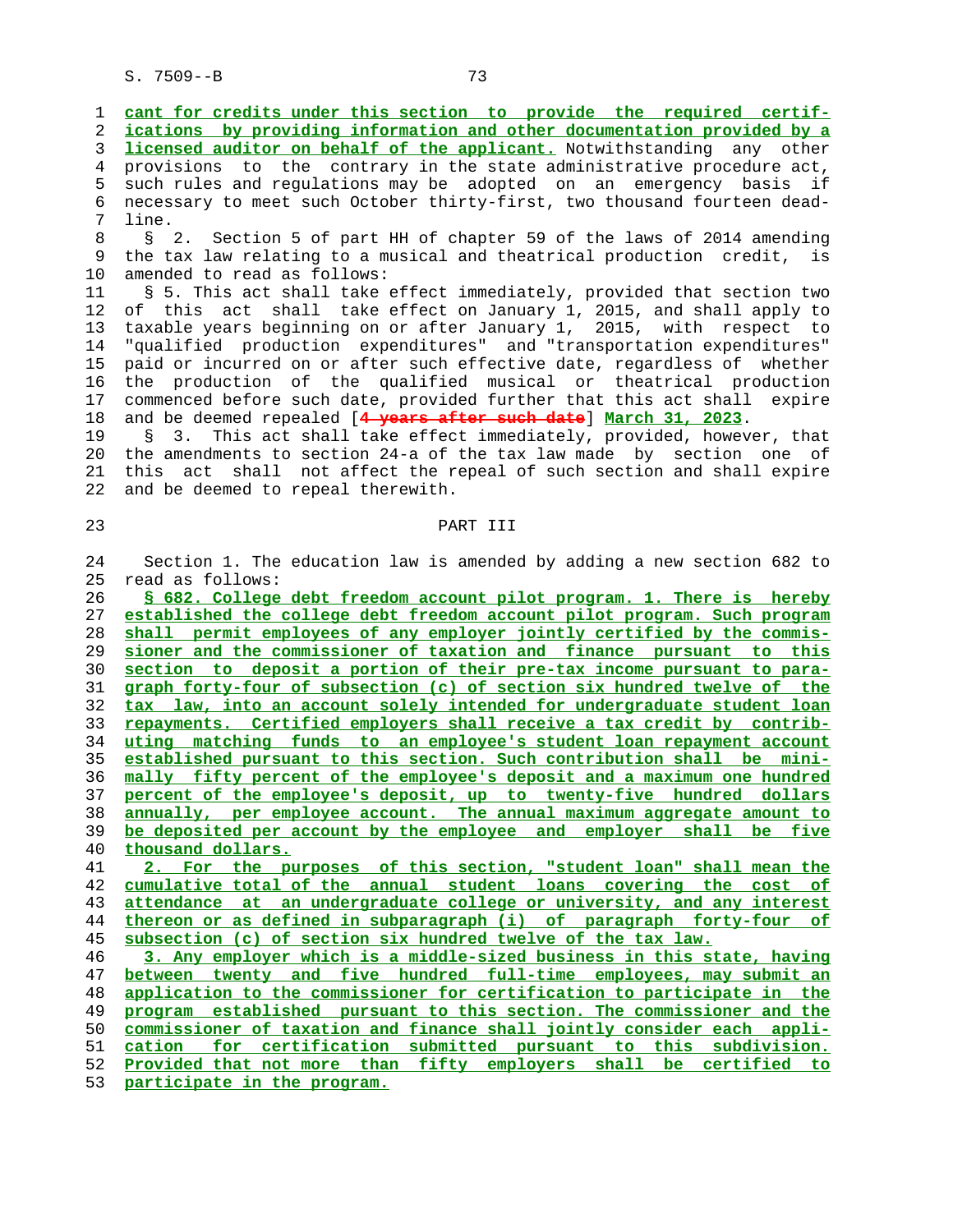| 1  | 4. Employee student loan repayment accounts shall be established by an    |
|----|---------------------------------------------------------------------------|
| 2  | employee for deposit of funds to be used solely for repayment of student  |
| 3  | loans. Such accounts shall be managed by the higher education services    |
| 4  | corporation. All enrollees and certified participating employers shall    |
| 5  | provide the corporation with all necessary information in order to        |
| 6  | implement the provisions of this section.                                 |
| 7  | 5. Moneys in a student loan repayment account shall be available only     |
| 8  | for repayments of student loans. Any withdrawal or distribution from a    |
| 9  | student loan repayment account which violated the provisions of this      |
| 10 | subdivision shall be subject to a penalty of ten percent on any such      |
| 11 | <u>withdrawal or distribution.</u>                                        |
| 12 | 6. The commissioner and the commissioner of taxation and finance shall    |
| 13 |                                                                           |
|    | jointly promulgate rules and regulations necessary to implement the       |
| 14 | provisions of this section.                                               |
| 15 | § 2. Subsection (c) of section 612 of the tax law is amended by adding    |
| 16 | a new paragraph 44 to read as follows:                                    |
| 17 | (44) Payment not in excess of twenty-five hundred dollars actually        |
| 18 | paid by an eligible borrower employed by an employer certified pursuant   |
| 19 | to section six hundred eighty-two of the education law for student loan   |
| 20 | repayment, to the extent not deductible in determining federal adjusted   |
| 21 | gross income and not reimbursed. For the purposes of this paragraph, the  |
| 22 | following terms shall have the following meanings:                        |
| 23 | "Student loans" shall mean any indebtedness incurred by the<br>(i)        |
| 24 | taxpayer for an undergraduate education loan in accordance with section   |
| 25 | 221 of the internal revenue code or as defined in subdivision two of      |
| 26 | section six hundred eighty-two of the education law.                      |
| 27 | (ii) "Eligible borrower" shall mean a taxpayer who has incurred           |
| 28 | indebtedness on student loans as defined in subparagraph (i) of this      |
| 29 | <u>paragraph.</u>                                                         |
| 30 | § 3. Section 210-B of the tax law is amended by adding a new subdivi-     |
| 31 | sion 53 to read as follows:                                               |
| 32 | 53. College debt freedom account program tax credit. (a) General. An      |
| 33 | employer certified pursuant to section six hundred eighty-two<br>of the   |
| 34 | education law, who contributes matching funds towards an employee's       |
| 35 | undergraduate student loan repayments, shall be allowed a credit, to be   |
| 36 | computed as provided in this subdivision, against the tax imposed by      |
| 37 | this article, for contributions the employer deposits annually, up to     |
| 38 | twenty-five hundred dollars per employee per year.                        |
| 39 | (b) Amount of credit. The credit authorized by this subdivision shall     |
| 40 | be equal to the amount of the employer's contribution; provided that      |
| 41 | such contribution shall be a minimum of fifty percent and a maximum of    |
| 42 | one hundred percent of the employee's deposit to a student loan repay-    |
| 43 | ment account subject to the limits set forth in this subdivision.         |
| 44 | § 4. Subparagraph (B) of paragraph 1 of subsection (i) of section 606     |
| 45 | of the tax law is amended by adding a new clause (xliv) to read as        |
| 46 | follows:                                                                  |
| 47 | (xliv) College debt<br>Amount of credit                                   |
| 48 | freedom account<br>under subdivision fifty-three                          |
| 49 | program tax credit under<br>of section two hundred ten-B                  |
| 50 | subsection (ccc)                                                          |
| 51 | 5. Section 606 of the tax law is amended by adding a new subsection<br>S. |
| 52 | (ccc) to read as follows:                                                 |
| 53 | (ccc) College debt freedom account program tax credit. (a) General. An    |
| 54 | employer, certified pursuant to section six hundred eighty-two of the     |
| 55 | education law, who contributes matching funds towards an employee's       |
| 56 | undergraduate student loan repayments, shall be allowed a credit, to be   |
|    |                                                                           |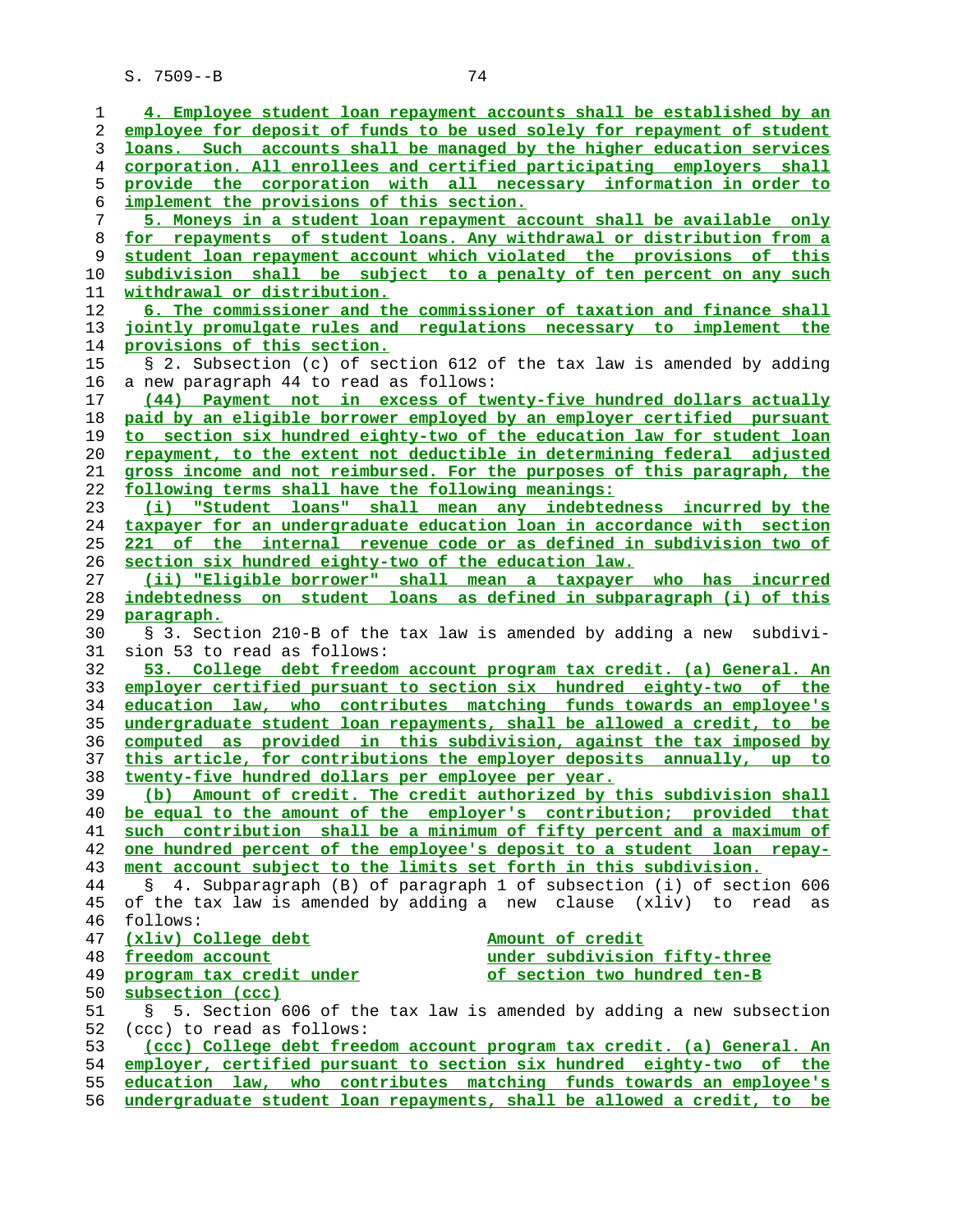| 1  | computed as provided in this subsection, against the tax imposed by this    |
|----|-----------------------------------------------------------------------------|
| 2  | article, for contributions the employer deposits annually, up to twen-      |
| 3  | ty-five hundred dollars per employee per year.                              |
| 4  | (b) Amount of credit. The credit authorized by this subsection shall        |
| 5  | be equal to the amount of the employer contribution; provided that such     |
| 6  | contribution shall be a minimum of fifty percent and a maximum of one       |
| 7  | hundred percent of the employee's deposit to a student loan repayment       |
| 8  | account subject to the limits set forth in this subsection.                 |
| 9  | Section 1511 of the tax law is amended by adding a new subdivi-<br>Ş.<br>6. |
|    |                                                                             |
| 10 | sion (dd) to read as follows:                                               |
| 11 | (dd) College debt freedom account program tax credit. (1) General. An       |
| 12 | employer, certified pursuant to section six hundred eighty-two of the       |
| 13 | education law, who contributes matching funds towards an employee's         |
| 14 | undergraduate student loan repayments, shall be allowed a credit, to be     |
| 15 | computed as provided in this subdivision, against the tax imposed by        |
| 16 | this article, for contributions the employer deposits annually, up to       |
| 17 | twenty-five hundred dollars per employee per year.                          |
| 18 | (2) Amount of credit. The credit authorized by this subdivision shall       |
| 19 | be equal to the amount of the employer's contribution; provided that        |
| 20 | such contribution shall be a minimum of fifty percent and a maximum of      |
| 21 | one hundred percent of the employee's deposit to a student loan repay-      |
| 22 | ment account subject to the limits set forth in this subdivision.           |
| 23 | § 7. Notwithstanding any provision of the tax law to the contrary, the      |
| 24 | aggregate of tax expenditure and taxes forgone pursuant to sections two,    |
| 25 | three, four, five and six of this act shall not exceed \$70,000,000.<br>The |
| 26 | commissioner of taxation and finance shall immediately suspend all          |
| 27 | deductions and credits established pursuant to such sections upon reach-    |
| 28 | ing the \$70,000,000 threshold.                                             |
| 29 | § 8. This act shall take effect on the sixtieth day after<br>it<br>shall    |
| 30 | have become a law and shall apply to taxable years commencing on or         |
| 31 | after January 1, 2019.                                                      |
|    |                                                                             |
| 32 | PART JJJ                                                                    |
|    |                                                                             |
| 33 | Section 1. Subsection (c) of section 612 of the tax law is amended by       |
| 34 | adding a new paragraph 44 to read as follows:                               |
| 35 | (44)(A) (i) For a taxpayer who files singly or as the head of a house-      |
| 36 | hold with a federal adjusted income, without the deduction of any inter-    |
| 37 | est paid on student loans, of not less than sixty-five thousand dollars     |
|    | nor more than eighty thousand dollars, the difference between the inter-    |
| 38 |                                                                             |
| 39 | est paid on student loans by the taxpayer, is an amount not to exceed       |
| 40 | two thousand five hundred dollars, and the amount of such interest          |
| 41 | deducted by such taxpayer to calculate his or her federal adjusted gross    |
| 42 | income; and                                                                 |
| 43 | (ii) For a taxpayer who files singly or as the head of a household          |
| 44 | with a federal adjusted gross income of not less than eighty thousand       |
| 45 | dollars, nor more than one hundred twenty-five thousand dollars, inter-     |
| 46 | in an amount not to exceed two thousand five hundred dollars, paid<br>est,  |
| 47 | on indebtedness incurred from a student loan; and                           |
| 48 | (iii) For married taxpayers filing jointly with a federal adjusted          |
| 49 | gross income, without the deduction of any interest paid on student         |
| 50 | loans, of not less than one hundred thirty thousand dollars, nor more       |
| 51 | than one hundred sixty thousand dollars, the difference between the         |
| 52 | interest paid on student loans by the taxpayers, in an amount not to        |
| 53 | exceed two thousand five hundred dollars, and the amount of such inter-     |
|    |                                                                             |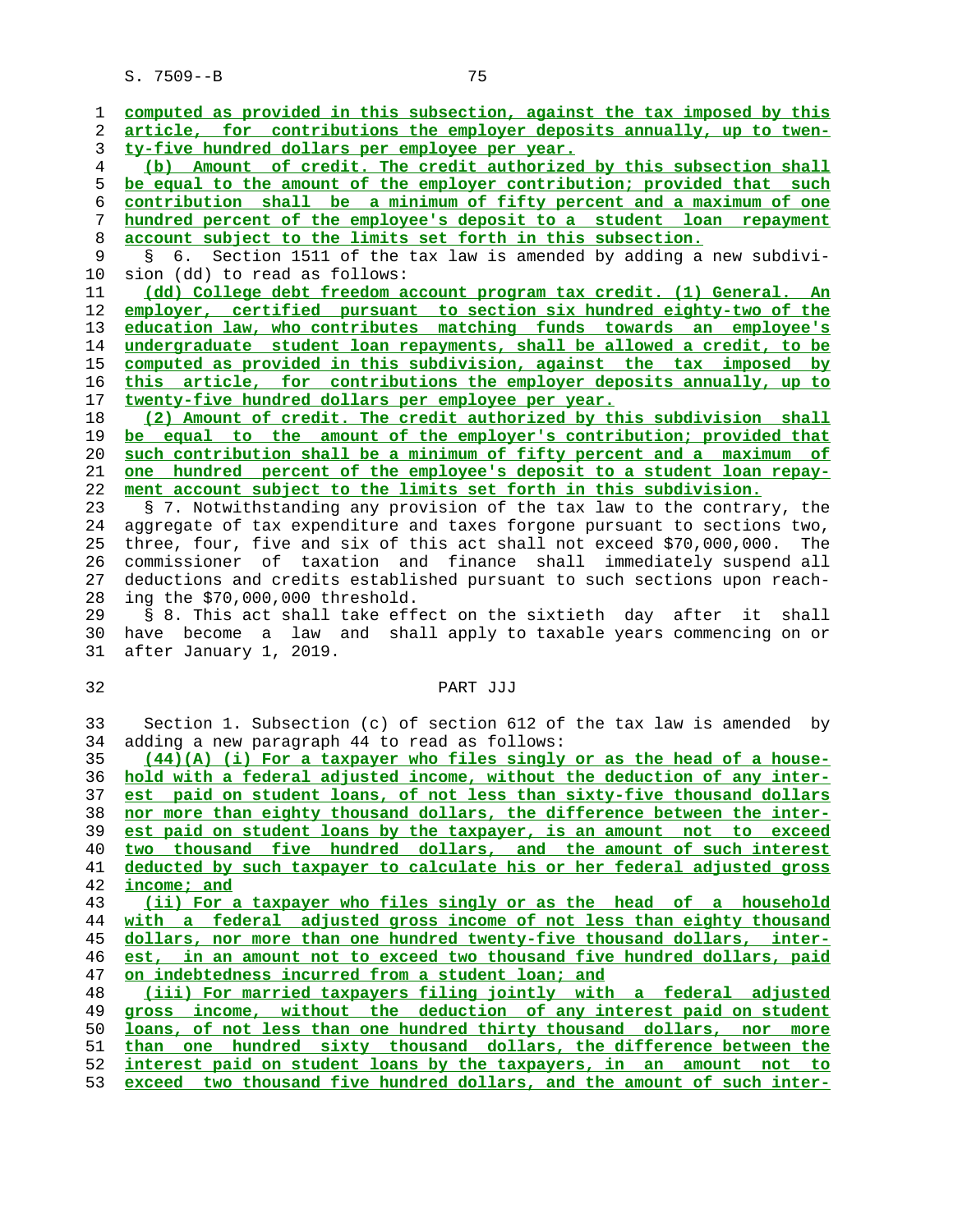| ı.       | est deducted by such taxpayers to calculate their federal adjusted gross   |
|----------|----------------------------------------------------------------------------|
| 2        | income; and                                                                |
| 3        | (iv) For married taxpayers filing jointly with a federal adjusted          |
| 4        | gross income of not less than one hundred sixty thousand dollars, nor      |
| 5        | more than two hundred fifty thousand dollars, interest, in an amount not   |
| 6        | to exceed two thousand five hundred dollars, paid on indebtedness          |
| 7        | <u>incurred from a student loan.</u>                                       |
| 8        | (B) For the purposes of this paragraph, "student loan" shall have the      |
| 9        | same meaning as ascribed to such term by subparagraph (B) of paragraph     |
| 10       | forty-two of this subsection, as added by chapter four hundred fifty-six   |
| 11       | of the laws of two thousand seventeen.                                     |
| 12       | § 2. This act shall take effect immediately, and shall apply to taxa-      |
| 13       | ble years commencing on or after January 1, 2019.                          |
|          |                                                                            |
| 14       | PART KKK                                                                   |
|          |                                                                            |
| 15       | Section 1. Section 606 of the tax law is amended by adding a new           |
| 16       | subsection (p-1) to read as follows:                                       |
| 17       | (p-1) Residential fuel oil storage tank credit. (1) Allowance of cred-     |
| 18       | it. A taxpayer shall be allowed a credit, to be computed as hereinafter    |
| 19       | provided, against the tax imposed by this article for the removal or       |
| 20       | permanent closure and installation of a below-ground or above-ground       |
| 21       | residential fuel oil storage tank used to provide heating fuel for         |
| 22       | single family, two family, three family and four family residences         |
| 23       | located in this state.                                                     |
| 24       | (2) Amount of credit. The amount of the credit shall be equal to the       |
|          | costs of removal or permanent closure of an existing below-ground or       |
| 25       |                                                                            |
| 26       | above-ground residential fuel oil tank and the purchase and installation   |
| 27       | costs of a new below-ground or above-ground residential fuel oil storage   |
| 28       | tank which is installed during the taxable year where such new tank is     |
| 29       | used in place of such formerly used below-ground or above-ground resi-     |
| 30<br>31 | dential fuel oil tank which was removed or permanently closed during the   |
|          | taxable year, not to exceed five hundred dollars.                          |
| 32       | (3) Limitation. A credit allowed under this subsection may be allowed      |
| 33       | only once with respect to a particular residence.                          |
| 34       | (4) Carryover. If the amount of the credit allowable under this            |
| 35       | subsection exceeds the taxpayer's tax for any taxable year, the excess     |
| 36       | may be carried over to the following year or years and may be deducted     |
| 37       | from the taxpayer's tax for such year or years.                            |
| 38       | (5) To qualify for the credit established by this subsection, a            |
| 39       | replacement fuel oil storage tank must be installed and shall be of a      |
| 40       | design approved by Underwriters Laboratories (U.L.), as follows:           |
| 41       | (A) U.L. 80: A steel tank with a polyurethane exterior coating;            |
| 42       | (B) U.L. 80: A steel tank with a double-bottom leak protection system,     |
| 43       | with or without a polyurethane exterior coating;                           |
| 44       | (C) U.L. 80 steel tank, without a polyurethane exterior coating,           |
| 45       | provided that such tank is located inside a sealed, leak-proof secondary   |
| 46       | <u>containment structure listed to U.L. 2258 (non-metallic tub for oil</u> |
| 47       | tanks), wherein such structure has a volumetric capacity of 110% of the    |
| 48       | inside tank;                                                               |
| 49       | (D) U.L. 2558: A double wall tank consisting of an interior polyethy-      |
| 50       | lene tank placed inside a secondary liquid-tight metallic tank;            |
| 51       | (E) U.L. 2558: A single wall or double wall fiberglass tank; or            |
| 52       | (F) U.L. 58 and U.L. 1746-Part 1: A Steel Tank Institute P-3 tank with     |
| 53       | cathodic protection.                                                       |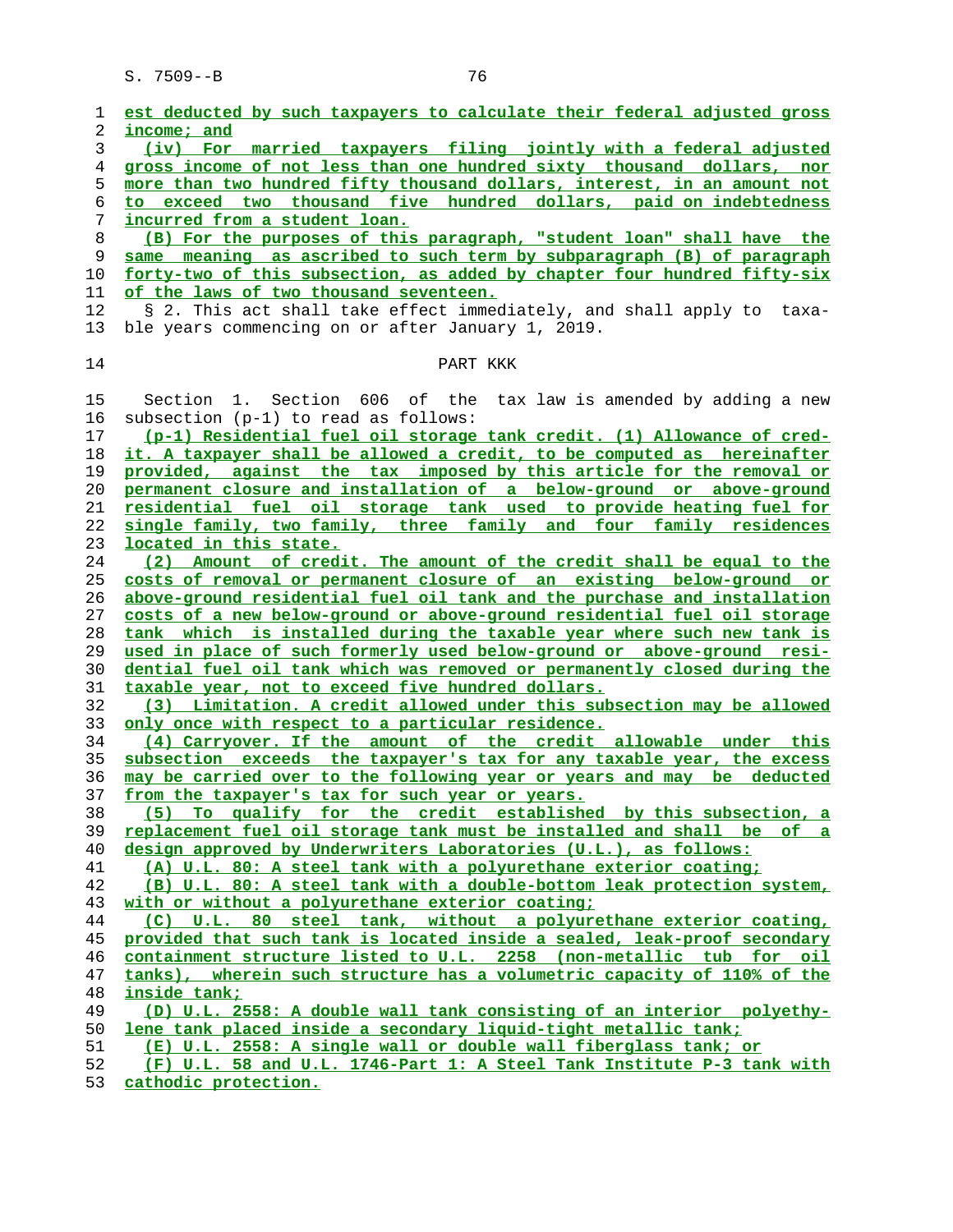| 3        | not permitted as a replacement tank and will not be eligible for the tax                       |
|----------|------------------------------------------------------------------------------------------------|
|          | credit provided herein.                                                                        |
| 4<br>5   | § 2. The office of temporary and disability assistance shall develop a                         |
|          | program utilizing the heating energy assistance program (HEAP) to assist                       |
|          | eligible households to remove/permanently close and replace existing                           |
|          | fuel oil storage tanks and to promulgate such regulations and apply for                        |
|          | such permissions and waivers from the United States government as may be                       |
|          | necessary to do so. To qualify for assistance, a replacement fuel oil                          |
| 10<br>11 | storage tank must be installed and shall be of a design as specified in                        |
|          | paragraph (5) of subsection (p-1) of section 606 of the tax law.                               |
|          | § 3. This act shall take effect immediately and shall apply to taxable                         |
| 13       | years beginning on or after January 1, 2019.                                                   |
|          | PART LLL                                                                                       |
|          | Section 1. Subdivision 1 of section 190 of the tax law, as amended by                          |
|          | section 102 of part A of chapter 59 of the laws of 2014, is amended to                         |
|          | read as follows:                                                                               |
|          | 1. General. A taxpayer shall be allowed a credit against the tax                               |
|          | imposed by this article equal to [twenty percent] the following percent-                       |
|          | ages of the premium paid during the taxable year for long-term care                            |
|          | insurance or for a policy rider to a life insurance policy issued pursu-                       |
|          | ant to subparagraph (C), (D), (E) or (F) of paragraph one of subsection                        |
|          | (a) of section one thousand one hundred thirteen of the insurance law:                         |
|          | (a) forty percent if the insured is less than forty years of age at                            |
|          | the end of the tax year for the first four policy years;                                       |
|          | (b) thirty percent if the insured is less than fifty years of age, but                         |
|          | forty or more years of age, at the end of the tax year for the first                           |
|          | four policy years:                                                                             |
|          |                                                                                                |
|          | (c) twenty-five percent if the insured is less than fifty-five years                           |
|          | of age, but fifty or more years of age, at the end of the tax year for                         |
|          | the first four policy years; or                                                                |
|          | (d) twenty percent if the insured is fifty-five or more years of age                           |
|          | at the end of the tax year, and for all other insureds who have had a                          |
|          | policy for five years or more.                                                                 |
|          | order to qualify for such credit, the taxpayer's premium payment<br>In                         |
|          | must be for the purchase of or for continuing coverage under a long-term                       |
|          | care insurance policy that qualifies for such credit pursuant to section                       |
|          | one thousand one hundred seventeen of the insurance law.                                       |
|          | § 2. Paragraph (a) of subdivision 14 of section 210-B of the tax law,                          |
|          | added by section 17 of part A of chapter 59 of the laws of 2014, is<br>as                      |
|          | amended to read as follows:                                                                    |
|          | (a) General. A taxpayer shall be allowed a credit against the tax                              |
|          | imposed by this article equal to [twenty percent] the following percent-                       |
|          | ages of the premium paid during the taxable year for long-term care                            |
|          | insurance or for a policy rider to a life insurance policy issued pursu-                       |
|          | ant to subparagraph (C), (D), (E) or (F) of paragraph one of subsection                        |
|          | (a) of section one thousand one hundred thirteen of the insurance law:                         |
|          | (i) forty percent if the insured is less than forty years of age at                            |
|          | the end of the tax year for the first four policy years;                                       |
|          | (ii) thirty percent if the insured is less than fifty years of age,                            |
|          | but forty or more years of age, at the end of the tax year for the first<br>four policy years; |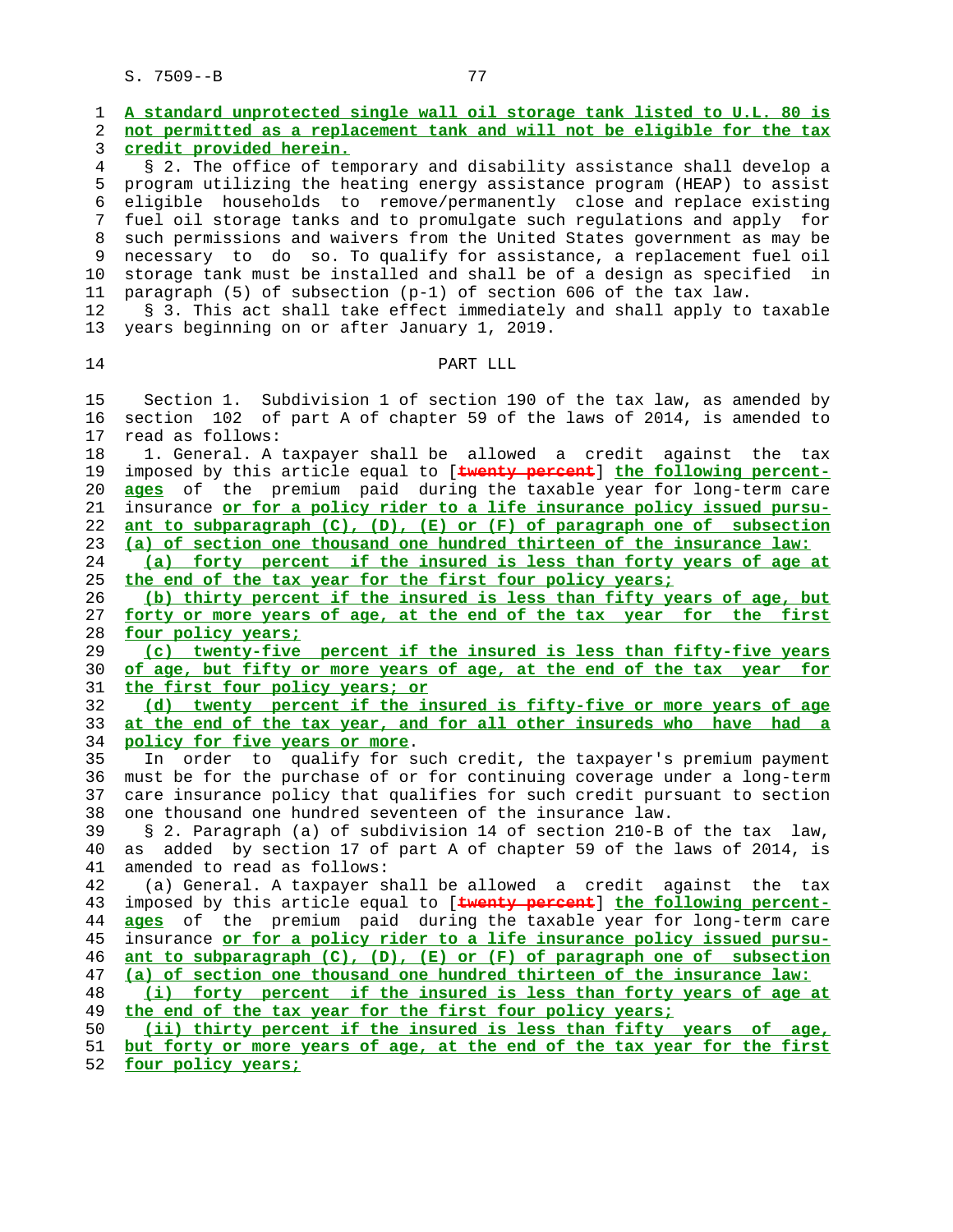| 1        |                                                                                                                                                |
|----------|------------------------------------------------------------------------------------------------------------------------------------------------|
|          | (iii) twenty-five percent if the insured is less than fifty-five years                                                                         |
| 2        | of age, but fifty or more years of age, at the end of the tax year for                                                                         |
| 3        | the first four policy years; or                                                                                                                |
| 4        | (iv) twenty percent if the insured is fifty-five or more years of age                                                                          |
| 5        | at the end of the tax year, and for all other insureds who have had a                                                                          |
| 6        | policy for five years or more.                                                                                                                 |
|          |                                                                                                                                                |
| 7        | order to qualify for such credit, the taxpayer's premium payment<br>In                                                                         |
| 8        | must be for the purchase of or for continuing coverage under a long-term                                                                       |
| 9        | care insurance policy that qualifies for such credit pursuant to section                                                                       |
| 10       | one thousand one hundred seventeen of the insurance law.                                                                                       |
| 11       | § 3. Paragraph 1 of subsection (aa) of section 606 of the tax law,<br>as                                                                       |
| 12       | amended by section 1 of part P of chapter 61 of the laws of 2005, is                                                                           |
| 13       | amended to read as follows:                                                                                                                    |
| 14       | (1) Residents. A taxpayer shall be allowed a credit against the<br>tax                                                                         |
|          |                                                                                                                                                |
| 15       | imposed by this article equal to [twenty percent] the following percent-                                                                       |
| 16       | ages of the premium paid during the taxable year for long-term care                                                                            |
| 17       | insurance or for a policy rider to a life insurance policy issued pursu-                                                                       |
| 18       | ant to subparagraph (C), (D), (E) or (F) of paragraph one of subsection                                                                        |
| 19       | (a) of section one thousand one hundred thirteen of the insurance law:                                                                         |
| 20       | forty percent if the insured is less than forty years of age at<br>(A)                                                                         |
| 21       | the end of the tax year for the first four policy years;                                                                                       |
| 22       | (B) thirty percent if the insured is less than fifty years of age, but                                                                         |
| 23       | forty or more years of age, at the end of the tax year for the first                                                                           |
| 24       | four policy years:                                                                                                                             |
| 25       | (C) twenty-five percent if the insured is less than fifty-five years                                                                           |
|          |                                                                                                                                                |
| 26       | of age, but fifty or more years of age, at the end of the tax year for                                                                         |
| 27       | the first four policy years; or                                                                                                                |
| 28       | twenty percent if the insured is fifty-five or more years of age<br>(D)                                                                        |
| 29       | at the end of the tax year, and for all other insureds who have had a                                                                          |
| 30       | policy for five years or more.                                                                                                                 |
|          |                                                                                                                                                |
| 31       | order to qualify for such credit, the taxpayer's premium payment<br>In                                                                         |
| 32       | must be for the purchase of or for continuing coverage under a long-term                                                                       |
| 33       |                                                                                                                                                |
|          | care insurance policy that qualifies for such credit pursuant to section                                                                       |
| 34       | one thousand one hundred seventeen of the insurance law. If the amount                                                                         |
| 35       | of the credit allowable under this subsection for any taxable year shall                                                                       |
| 36       | exceed the taxpayer's tax for such year, the excess may be carried over                                                                        |
| 37       | to the following year or years and may be deducted from the taxpayer's                                                                         |
| 38       | tax for such year or years.                                                                                                                    |
| 39       | § 4. Paragraph 1 of subdivision (m) of section 1511 of the tax law, as                                                                         |
| 40       | amended by section 21 of part B of chapter 58 of the laws of 2004, is                                                                          |
| 41       | amended to read as follows:                                                                                                                    |
| 42       | (1) A taxpayer shall be allowed a credit against the tax imposed by                                                                            |
| 43       | article equal to [twenty persent] the following percentages of the<br>this                                                                     |
|          |                                                                                                                                                |
| 44       | premium paid during the taxable year for long-term care insurance or for                                                                       |
| 45       | <u>a policy rider to a life insurance policy issued pursuant to subpara-</u>                                                                   |
| 46       | $graph (C)$ , $(D)$ , $(E)$ or $(F)$ of paragraph one of subsection (a) of section                                                             |
| 47       | one thousand one hundred thirteen of the insurance law:                                                                                        |
| 48       | (A) forty percent if the insured is less than fifty years of age at                                                                            |
| 49       | the end of the tax year for the first four policy years;                                                                                       |
| 50       | (B) thirty percent if the insured is less than fifty years of age, but                                                                         |
| 51       | forty or more years of age, at the end of the tax year for the first                                                                           |
| 52       | four policy years;                                                                                                                             |
| 53<br>54 | (C) twenty-five percent if the insured is less than fifty-five years<br>of age, but fifty or more years of age, at the end of the tax year for |

55 **the first four policy years; or**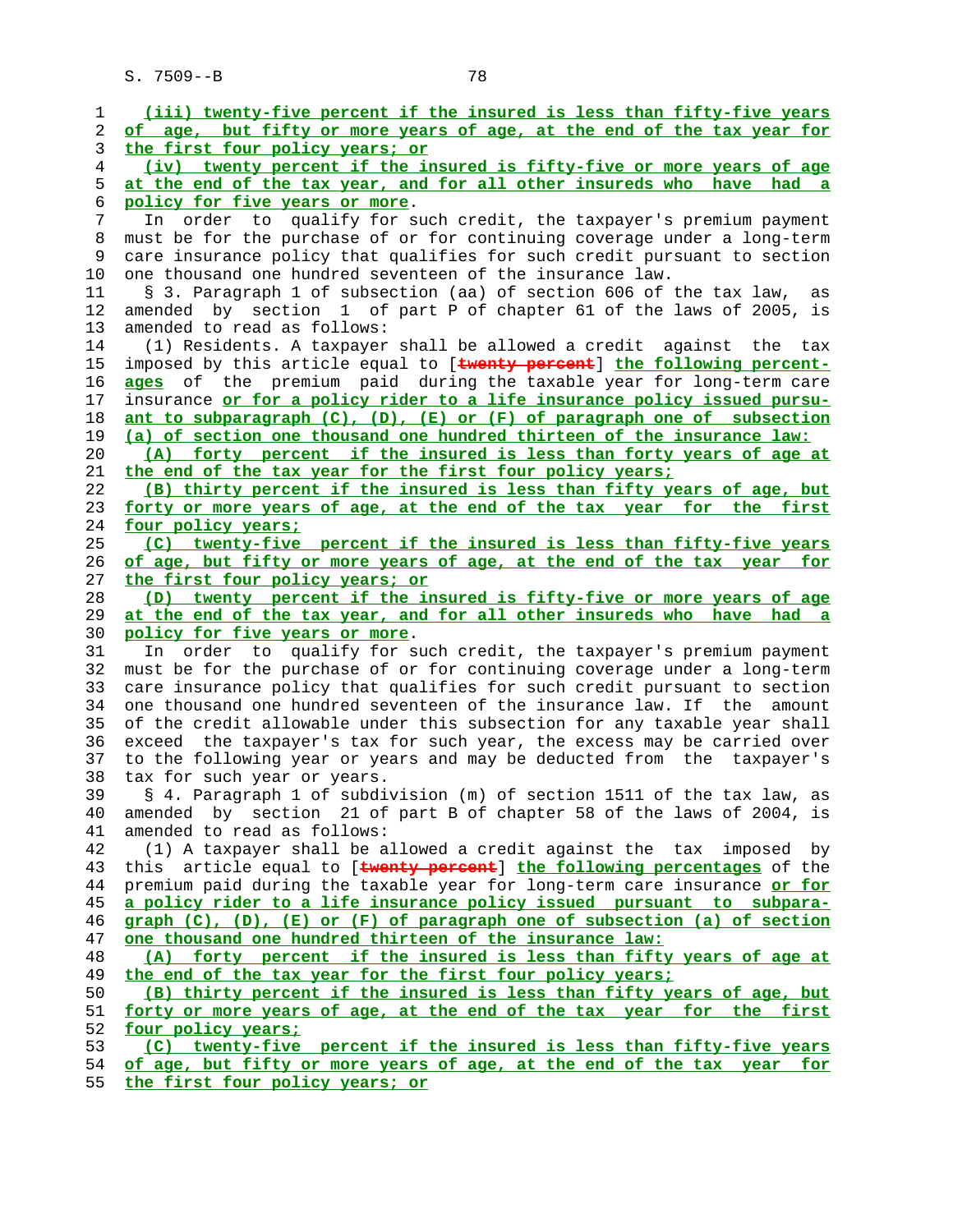1 **(D) twenty percent if the insured is fifty-five or more years of age** 2 **at the end of the tax year, and for all other insureds who have had a** 3 **policy for five years or more**. 4 In order to qualify for such credit, the taxpayer's premium payment 5 must be for the purchase of or for continuing coverage under a long-term 6 care insurance policy that qualifies for such credit pursuant to section 7 one thousand one hundred seventeen of the insurance law. 8 § 5. Paragraphs 1 and 2 of subsection (g) of section 1117 of the<br>9 insurance law, paragraph 1 as amended by chapter 417 of the laws of insurance law, paragraph 1 as amended by chapter 417 of the laws of 10 2001, paragraph 2 as amended by section 12 of part E of chapter 63 of 11 the laws of 2000 and subparagraphs (A) and (B) of paragraph 2 as amended 12 by chapter 311 of the laws of 2002, are amended to read as follows: 13 (1) Except for certain group contracts described in paragraph four of 14 this subsection, in order for premium payments for long-term care insur- 15 ance**, or for a policy rider to a life insurance policy issued pursuant** 16 **to subparagraph (C), (D), (E) or (F) of paragraph one of subsection (a)** 17 **of section one thousand one hundred thirteen of this article,** to qualify 18 for purposes of section one hundred ninety, subdivision [**twenty-five-a**] 19 **fourteen** of section two hundred [**ten**] **ten-B**, subsection (aa) of section 20 six hundred six[**, subsection (k) of section one thousand four hundred** 21 **fifty-six**] and subsection (m) of section one thousand five hundred elev- 22 en of the tax law, the long-term care insurance **or such policy rider** 23 must be approved by the superintendent pursuant to this subsection. 24 Prior to approving any such insurance **or policy rider**, the superinten- 25 dent shall conclude that it meets minimum standards, including minimum 26 loss ratio standards under this section or section three thousand two 27 hundred twenty-nine of this chapter and is a qualified long-term care 28 insurance contract as defined in section 7702B of the internal revenue 29 code. 30 (2) (A) No insurer, agent, broker, person, business or corporation 31 doing business in or into this state shall in any manner state, adver- 32 tise or claim that a long-term care insurance policy**, or a policy rider** 33 **to a life insurance policy issued pursuant to subparagraph (C), (D),** 34 **(E), or (F) of paragraph one of subsection (a) of section one thousand** 35 **one hundred thirteen of this article,** qualifies for purposes of the 36 above-referenced provisions of the tax law unless either: (i) the super- 37 intendent has issued a letter or other written instrument to the insurer 38 stating that the policy **or policy rider** has been determined to qualify 39 under this subsection, or (ii) the policy **or policy rider** qualifies 40 under paragraph four of this subsection without the need for approval by 41 the superintendent. 42 (B) Any policy **or policy rider** which is held out or purported to be a 43 long-term care insurance policy by any insurer, agent, broker, person, 44 business or corporation doing business in or into this state which has 45 not been determined by the superintendent to qualify and which does not 46 qualify under paragraph four of this subsection for purposes of the 47 above referenced provisions of the tax law shall so state clearly, legi- 48 bly and in close physical proximity to any description of the policy **or** 49 **policy rider** as a long-term care insurance policy that it does not so 50 qualify. This subsection shall also be deemed to cover any statement, 51 advertisement or claim concerning such policy by any insurer, agent, 52 broker, person, business or corporation doing business in or into this 53 state. 54 (C) Violation of this paragraph shall be considered a misrepresen- 55 tation under section [**twenty-one**] **two thousand one** hundred twenty-three 56 of this chapter.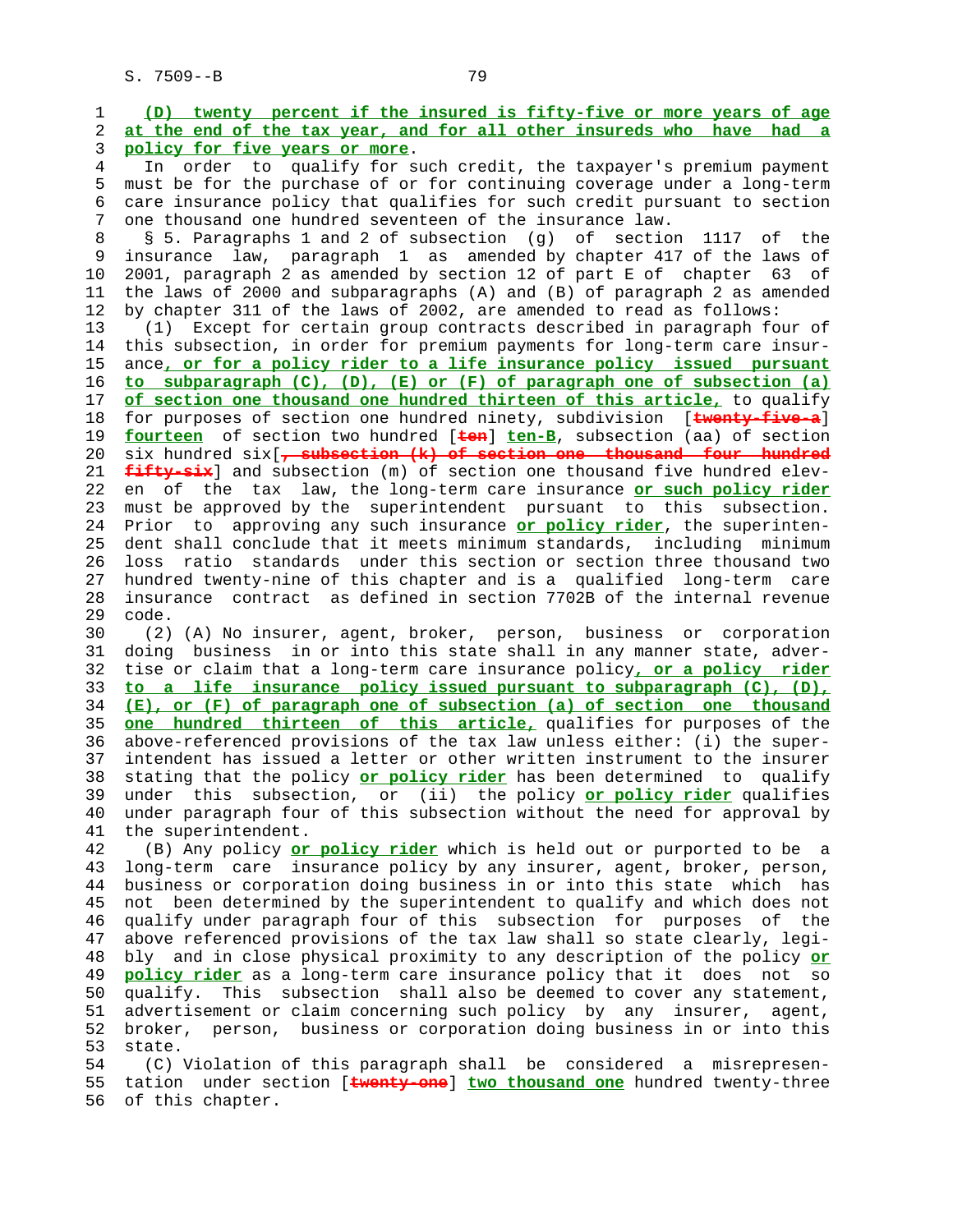1 § 6. This act shall take effect immediately and shall apply to tax 2 years beginning on or after January 1, 2019.

3 PART MMM

| $\overline{4}$ | Section 1. The tax law is amended by adding a new section 44 to read     |
|----------------|--------------------------------------------------------------------------|
| 5              | as follows:                                                              |
| 6              | § 44. New York agriculture and rural jobs credit. (a) Definitions. For   |
| 7              | the purpose of this section the following terms shall have the following |
| 8              | meanings:                                                                |
| 9              | (1) "Affiliate" means a person that directly, or indirectly through      |
| 10             | one or more intermediaries, controls, is controlled by, or is under      |
| 11             | common control with another person. For the purposes of this division, a |
| 12             | person is "controlled by" another person if the controlling person       |
| 13             | holds, directly or indirectly, the majority voting or ownership interest |
| 14             | in the controlled person or has control over the day-to-day operations   |
| 15             | of the controlled person by contract or by law.                          |
| 16             | (2) "Closing date" means the date on which a rural business growth       |
| 17             | fund has collected all of the amounts specified by subparagraphs (A) and |
| 18             | (B) of paragraph seven of subdivision (b) of this section.               |
| 19             | (3) "Credit-eligible capital contribution" means an investment of cash   |
| 20             | by a person in a rural business growth fund that equals the amount spec- |
| 21             | ified on a tax credit certificate issued by the department under subpar- |
| 22             | agraph (B) of paragraph six of subdivision (b) of this section. The      |
| 23             | investment shall purchase an equity interest in the rural business       |
| 24             | growth fund or purchase, at par value or premium, a debt instrument      |
| 25             | issued by the rural growth fund that meets all of the following crite-   |
| 26             | ria:                                                                     |
| 27             | (A) The debt instrument has an original maturity date of at least five   |
| 28             | <u>years after the date of issuance.</u>                                 |
| 29             | (B) The debt instrument has a repayment schedule that is not faster      |
| 30             | than a level principal amortization over five years.                     |
| 31             | (C) The debt instrument has no interest, distribution, or payment        |
| 32             | features dependent on the rural business growth fund's profitability or  |
| 33             | the success of the rural growth investments.                             |
| 34             | (4) "Eligible investment authority" means the amount stated on the       |
| 35             | notice issued under subparagraph (A) of paragraph six of subdivision (b) |
| 36             | of this section certifying the rural business growth fund. At least      |
| 37             | sixty-five percent of a rural business growth fund's eligible investment |
| 38             | authority shall be comprised of credit-eligible capital contributions.   |
| 39             | (5) A business's "principal business operations" are in this state if    |
| 40             | at least eighty percent of the business's employees reside in this       |
| 41             | state, the individuals who receive eighty percent of the business's      |
| 42             | payroll reside in this state, or the business has agreed to use the      |
| 43             | proceeds of a rural growth investment to relocate at least eighty        |
| 44             | percent of its employees to this state or pay at least eighty percent of |
| 45             | its payroll to individuals residing in this state.                       |
| 46             | (6) "Rural area" means either of the following:                          |
| 47             | (A) An area of the state not in a city or town that has a population     |
| 48             | of more than fifty thousand inhabitants according to the latest decenni- |
| 49             | al census of the United States or in the urbanized area contiguous and   |
| 50             | adjacent to a city or town that has a population of more than fifty      |
| 51             | thousand inhabitants; or                                                 |
| 52             | (B) Any area determined to be "rural in character" by the under-secre-   |
| 53             | tary of agriculture for rural development within the United States       |
|                |                                                                          |

**department of agriculture.**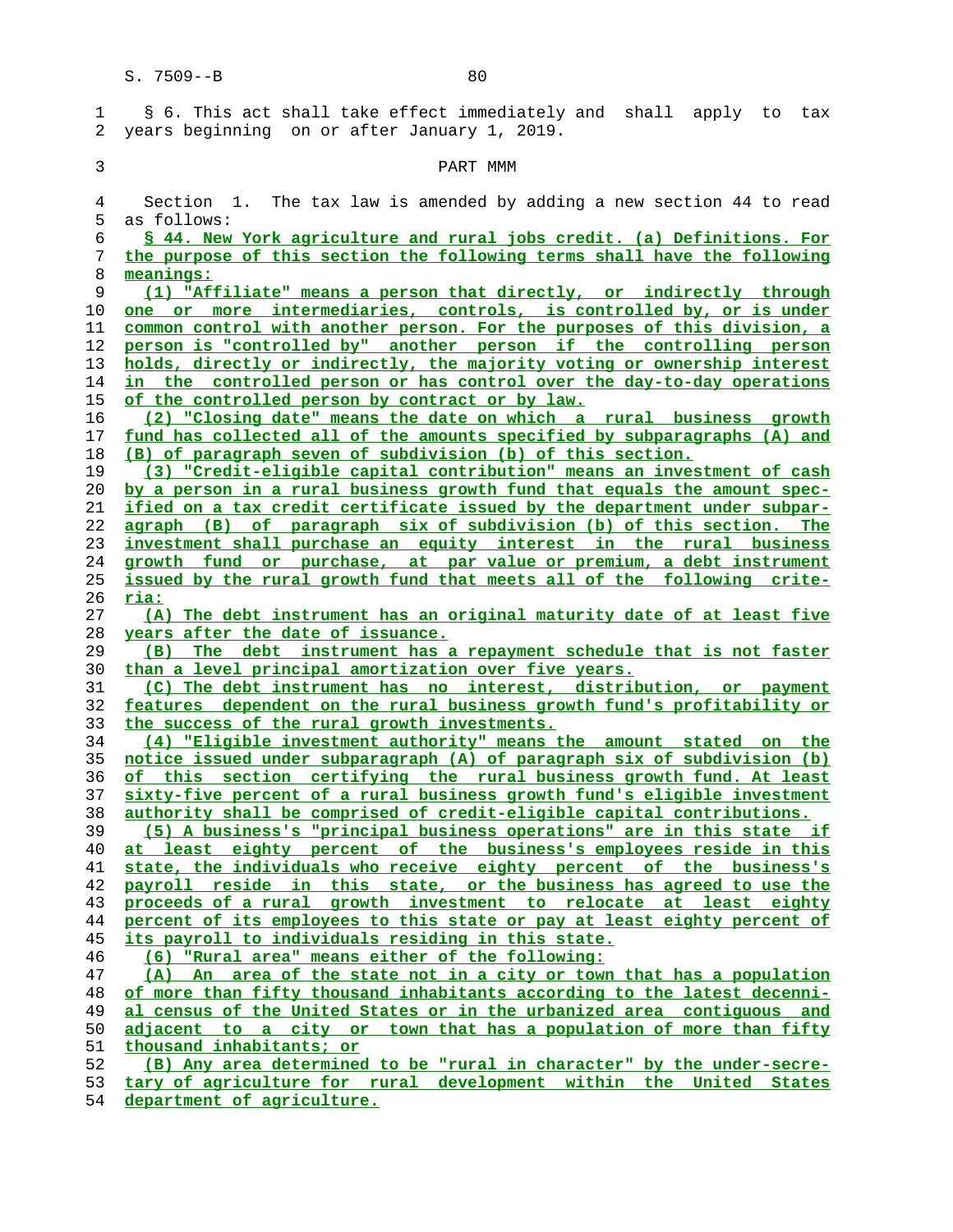| 1        | (7) "Rural business concern" means an operating company that, at the                                                            |
|----------|---------------------------------------------------------------------------------------------------------------------------------|
| 2        | time if the initial investment in the company by a rural business growth                                                        |
| 3        | fund, has its principal business operations in this state, has fewer                                                            |
| 4        | than two hundred fifty employees or not more than fifteen million                                                               |
| 5        | dollars in net income for the preceding taxable year, and meets either                                                          |
| 6        | of the following criteria:                                                                                                      |
| 7        | (A) The business's principal business operations are located in a                                                               |
| 8        | rural area; or                                                                                                                  |
| 9        | (B) The business produces or provides any goods or services normally                                                            |
| 10       | used by farmers, ranchers, or producers and harvesters of aquatic                                                               |
| 11       | products in their business operations, or to improve the welfare or                                                             |
| 12       | livelihood of such persons, or is involved in the processing and market-                                                        |
| 13       | ing of agricultural products, farm supply, and input suppliers. For the                                                         |
| 14       | purposes of this section, "net income" means federal adjusted gross                                                             |
| 15       | income as required to be reported under the Internal Revenue Code less                                                          |
| 16       | federal and state taxes imposed on or measured by income. Any business                                                          |
| 17       | which is classified as a rural business concern at the time of the                                                              |
| 18       | initial investment in said business by a rural business growth fund                                                             |
| 19       | shall remain classified as a rural business concern and may receive                                                             |
| 20       | follow-on investments from any rural business growth fund, and such                                                             |
| 21       | follow-on investments shall be rural growth investments even though such                                                        |
| 22       | business may not meet the definition of a rural business concern at the                                                         |
| 23       | time of such follow-on investments.                                                                                             |
| 24       | (8) "Rural business growth fund" means an entity certified by the                                                               |
| 25       | <u>department under this section.</u>                                                                                           |
| 26       | "Rural growth investment" means any capital or equity investment<br>(9)                                                         |
| 27       | in a rural business concern or any loan to a rural business concern with                                                        |
| 28       | a term of at least one year.                                                                                                    |
| 29       | (10) "Taxable year" when used in reference to an insurance company                                                              |
| 30       | means the calendar year ending on the thirty-first day of December next                                                         |
| 31       | preceding the day the annual report is required to be returned under                                                            |
| 32       | subdivision (d) of this section.                                                                                                |
| 33       | (b) Certification. (1) On and after August first, two thousand eigh-                                                            |
| 34       | teen, an applicant that has developed a business plan to invest in rural                                                        |
| 35       | <u>business concerns in this state and has successfully solicited private</u>                                                   |
| 36       | investors to make capital contributions in support of the plan may apply                                                        |
| 37       | to the department for certification as a rural business growth fund. The                                                        |
| 38       | application shall include all of the following:                                                                                 |
| 39       | The total eligible investment authority sought by the applicant<br>(A)                                                          |
| 40       | under the business plan;                                                                                                        |
| 41       | (B) Documents and other evidence sufficient to prove, to the satisfac-                                                          |
| 42       | tion of the department, that the applicant meets all of the following                                                           |
| 43       | criteria: (i) The applicant or an affiliate of the applicant is licensed                                                        |
| 44<br>45 | as a rural business investment company under 7 U.S.C. 2009cc, or as a<br>small business investment company under 15 U.S.C. 681. |
| 46       | (ii) As of the date the application is submitted, the applicant has                                                             |
| 47       | invested more than one hundred million dollars in operating companies,                                                          |
| 48       | including at least fifty million dollars in operating companies located                                                         |
| 49       | in rural areas. In computing investments under this division, the appli-                                                        |
| 50       | cant may include investments made by affiliates of the applicant.                                                               |
| 51       | (C) An estimate of the number of jobs that will be created or retained                                                          |
| 52       | in this state as a result of the applicant's rural growth investments;                                                          |
| 53       | (D) A revenue impact assessment for the applicant's proposed rural                                                              |
| 54       | growth investments prepared by a nationally recognized third-party inde-                                                        |
| 55       | pendent economic forecasting firm using a dynamic economic forecasting                                                          |
| 56       | The revenue impact assessment shall analyze the applicant's<br>model.                                                           |
|          |                                                                                                                                 |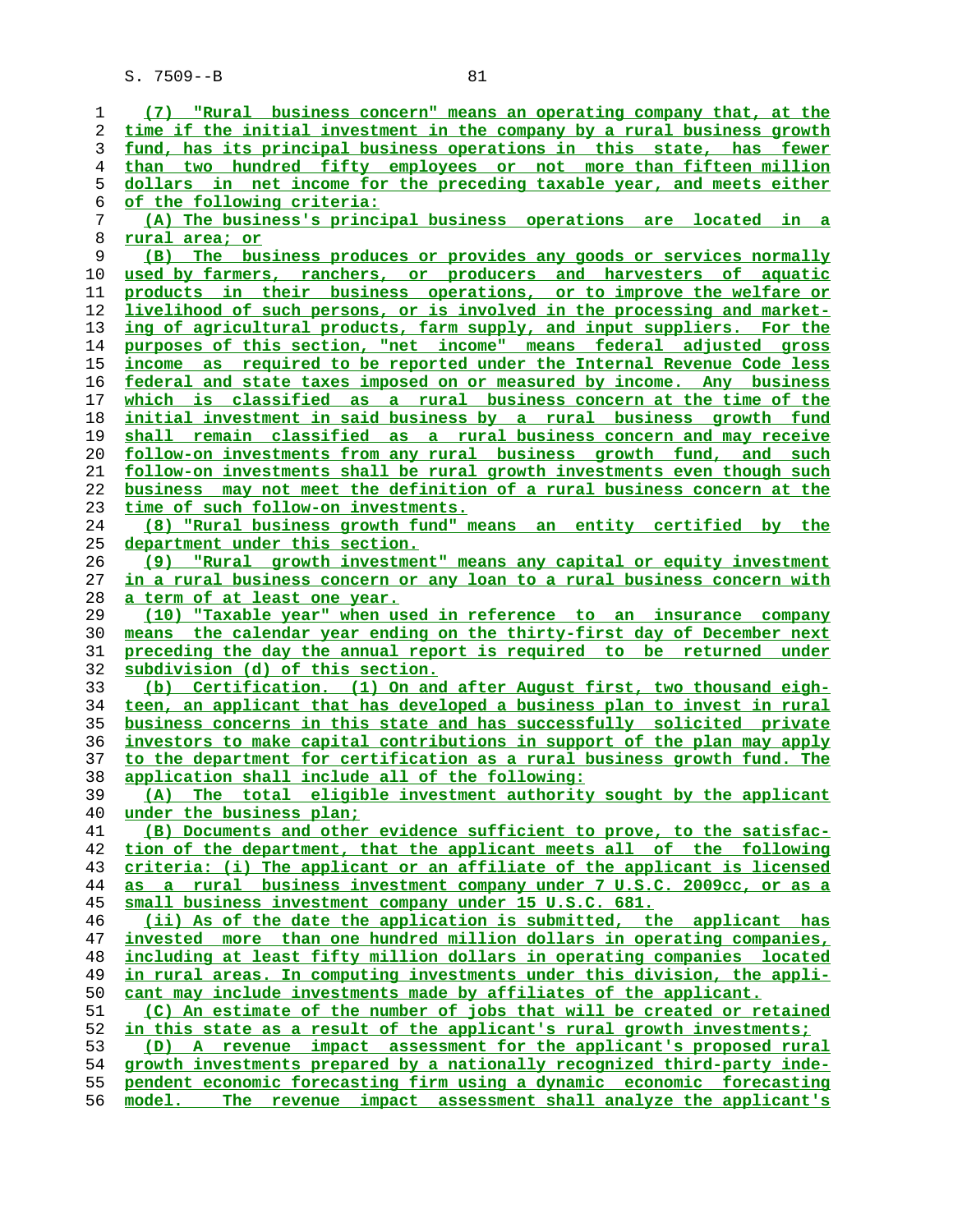| 1  | business plan over the ten years following the date the application is   |
|----|--------------------------------------------------------------------------|
| 2  | submitted to the department.                                             |
| 3  | (E) A signed affidavit from each investor successfully solicited by      |
| 4  | the applicant to make a credit eligible capital contribution in support  |
| 5  | of the business plan. Each affidavit shall include information suffi-    |
| 6  | cient for the tax commissioner to identify the investor and shall state  |
| 7  | the amount of the investor's credit-eligible capital contribution.       |
| 8  | (F) A nonrefundable application fee of five thousand dollars.            |
| 9  | (2) The department shall review and make a determination with respect    |
| 10 | to each application submitted under paragraph one of this subdivision    |
| 11 | within thirty days of receipt. The department shall review and make      |
| 12 | determinations on the applications in the order in which the applica-    |
| 13 | tions are received by the department. Applications received by the       |
| 14 | department on the same day shall be deemed to have been received simul-  |
| 15 | taneously. Except as provided in paragraph four of subdivision (c) of    |
| 16 | this section, the department shall not approve more than one hundred     |
| 17 | million dollars in eligible investment authority or more than sixty-five |
| 18 | million dollars in credit-eligible capital contributions.                |
| 19 | (3) The department shall deny an application submitted under this        |
|    | section if any of the following are true: (A) The application is incom-  |
| 20 |                                                                          |
| 21 | plete.                                                                   |
| 22 | (B) The application fee is not paid in full.                             |
| 23 | (C) The applicant does not satisfy all the criteria described in         |
| 24 | subparagraph (B) of paragraph one of this subdivision.                   |
| 25 | (D) The revenue impact assessment submitted under subparagraph (D) of    |
| 26 | paragraph one of this subdivision does not demonstrate that the appli-   |
| 27 | cant's business plan will result in a positive economic impact on this   |
| 28 | state over a ten-year period that exceeds the eligible investment        |
| 29 | authority sought by the applicant.                                       |
| 30 | (E) The credit-eligible capital contributions described in affidavits    |
| 31 | submitted under subparagraph (E) of paragraph one of this subdivision do |
| 32 | not equal sixty-five percent of the total amount of eligible investment  |
| 33 | authority sought under the applicant's business plan.                    |
| 34 | (F) The department has already approved the maximum amount of eligible   |
| 35 | investment authority and credit-eligible capital contributions allowed   |
| 36 | under paragraph two of this subdivision.                                 |
| 37 | (4) If the department denies an application under paragraph three of     |
| 38 | this subdivision, the department shall send notice of its determination  |
| 39 | of the applicant. The notice shall include the reasons that the applica- |
| 40 | tion was denied. If the application was denied for any reason other than |
| 41 | the reason specified in subparagraph (F) of paragraph three of this      |
| 42 | subdivision, the applicant may provide additional information to the     |
| 43 | department to complete, clarify, or cure defects in the application.     |
| 44 | The additional information must be submitted within thirty days after    |
| 45 | the date the notice of denial was sent by the department. If the person  |
| 46 | or entity submits additional information within thirty days, the depart- |
| 47 | ment shall reconsider the application within thirty days after receiving |
| 48 | such additional information. If after submission of additional informa-  |
| 49 | tion, the department approves the application, then the submission date  |
| 50 | shall be the date of the original submission of the application. If the  |
| 51 | person or entity does not submit additional information within thirty    |
| 52 | days after the notice of denial was sent, the applicant may submit a new |
| 53 | application with a new submission date at any time.                      |
| 54 |                                                                          |
|    | (5) Of approving multiple simultaneously submitted applications would    |
| 55 | result in exceeding the overall eligible investment limit prescribed by  |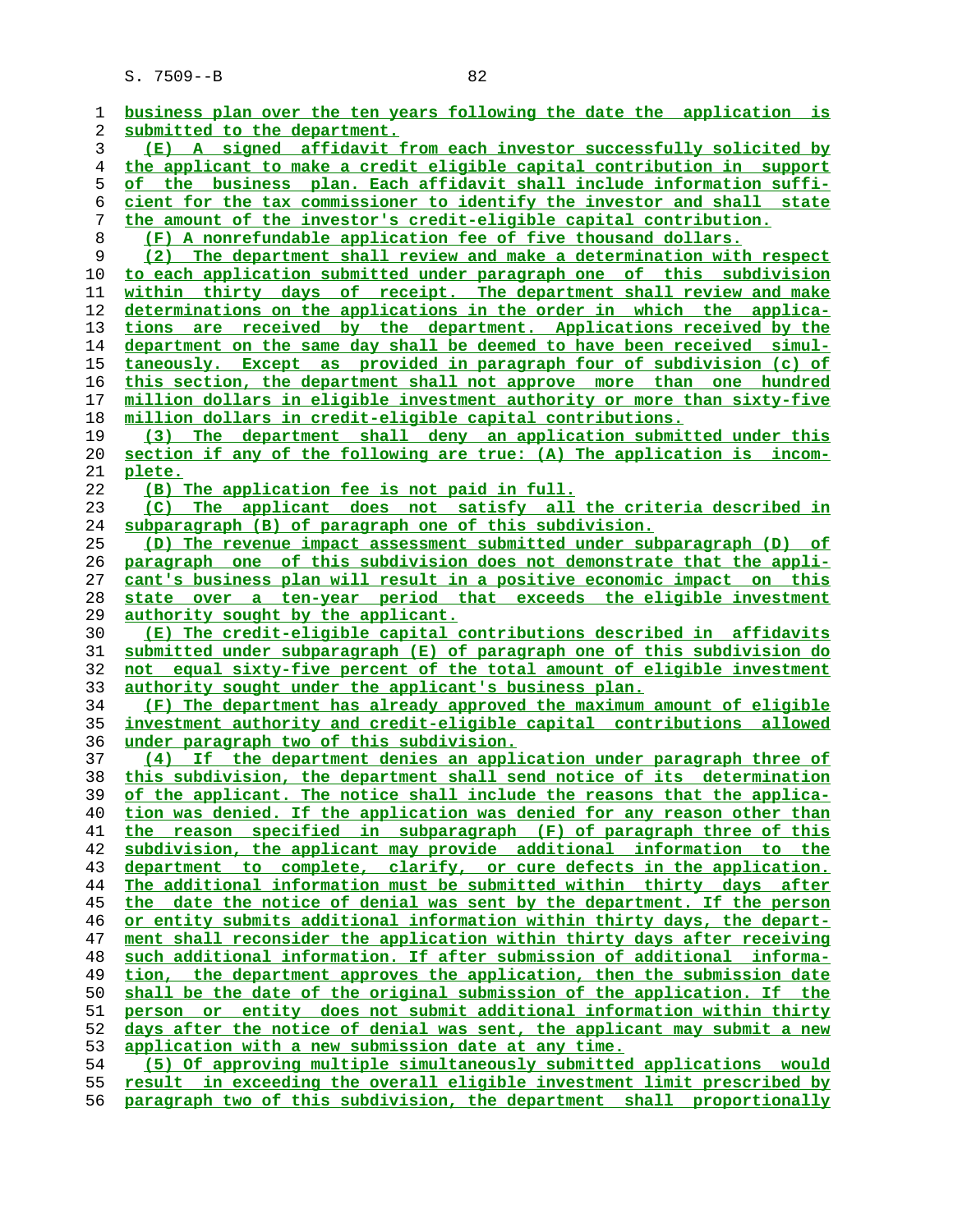| 1  | reduce the eligible investment authority and the credit-eligible capital  |
|----|---------------------------------------------------------------------------|
|    |                                                                           |
| 2  | contributions for each approved application as necessary to avoid         |
| 3  | exceeding the limit.                                                      |
| 4  | (6) The department shall not deny a rural business growth fund appli-     |
| 5  | cation or reduce the requested eligible investment authority for reasons  |
| 6  | other than those described in paragraphs three and five of this subdivi-  |
| 7  | sion. If the department approves such application, the department shall   |
| 8  | issue all of the following notices: (A) To the applicant, a written       |
| 9  | notice certifying that the applicant qualifies as a rural business        |
| 10 | and specifying the amount of the applicant's eligible<br>growth fund      |
|    | investment authority; (B) To each investor whose affidavit was included   |
| 11 |                                                                           |
| 12 | application, a tax credit certificate specifying the amount of<br>in the  |
| 13 | the investor's credit-eligible capital contribution; (C) To the commis-   |
| 14 | sioner, a copy of each tax credit certificate issued under subparagraph   |
| 15 | (B) of this paragraph.                                                    |
| 16 | (7) A rural business growth fund shall complete all of the following      |
| 17 | within sixty days of receiving the certification issued under subpara-    |
| 18 | graph (A) of paragraph six of this subdivision:                           |
| 19 | (A) Collect the credit-eligible capital contributions from each inves-    |
| 20 | tor issued a tax credit certificate under subparagraph (B) of paragraph   |
| 21 | six of this subdivision;                                                  |
| 22 | (B) Collect one or more investments of cash, which shall purchase an      |
| 23 | equity interest in the rural growth fund or a debt instrument issued by   |
| 24 | the rural growth fund at par value or premium, with a maturity date of    |
| 25 | <u>at least five years from the closing date that, when added to the </u> |
| 26 | contributions collected under subparagraph (A) of this paragraph, equal   |
|    |                                                                           |
| 27 | the fund's eligible investment authority. At least ten percent of the     |
| 28 | fund's eligible investment authority shall be comprised of equity         |
| 29 | investments contributed by affiliates of the rural business growth fund,  |
| 30 | including employees, officers, and directors of such affiliates.          |
| 31 | (C) Send to the department documentation sufficient to prove that the     |
| 32 | amounts described in subparagraphs (A) and (B) of this paragraph have     |
| 33 | been collected. If the rural business growth fund fails to fully comply   |
| 34 | with this paragraph, the fund's certification shall lapse.                |
| 35 | (8) Eligible investment authority and corresponding credit-eligible       |
| 36 | capital contributions that lapse under paragraph seven of this subdivi-   |
| 37 | sion do not count toward limits on total eligible investment authority    |
| 38 | and credit-eligible capital contributions prescribed in paragraph two of  |
| 39 | this subdivision. Once eligible investment authority has lapsed, the      |
| 40 | department shall first award lapsed authority pro rata to each rural      |
| 41 | business growth fund that was awarded less than the requested eligible    |
| 42 | investment authority under paragraph five of this subdivision. Any        |
| 43 | remaining eligible investment authority may be awarded by the department  |
| 44 | to new applicants.                                                        |
| 45 | (9) Application fees submitted to the department pursuant to subpara-     |
| 46 | graph (F) of paragraph one of this subdivision shall be credited to the   |
| 47 | New York agriculture and rural jobs fund, created in section ninety-      |
| 48 | nine-bb of the state finance law.                                         |
| 49 | (c) Revocation of certification. (1) The department shall revoke a tax    |
| 50 | credit certificate issued under subdivision (b) of this section if any    |
| 51 | of the following occur with respect to a rural business growth fund       |
|    |                                                                           |
| 52 | before the fund exits the program under paragraph five of this subdivi-   |
| 53 | sion.                                                                     |
| 54 | (A) The rural business growth fund in which the credit-eligible capi-     |
| 55 | tal contribution was made does not invest sixty percent of its eligible   |
| 56 | investment authority in rural growth investments in this state within     |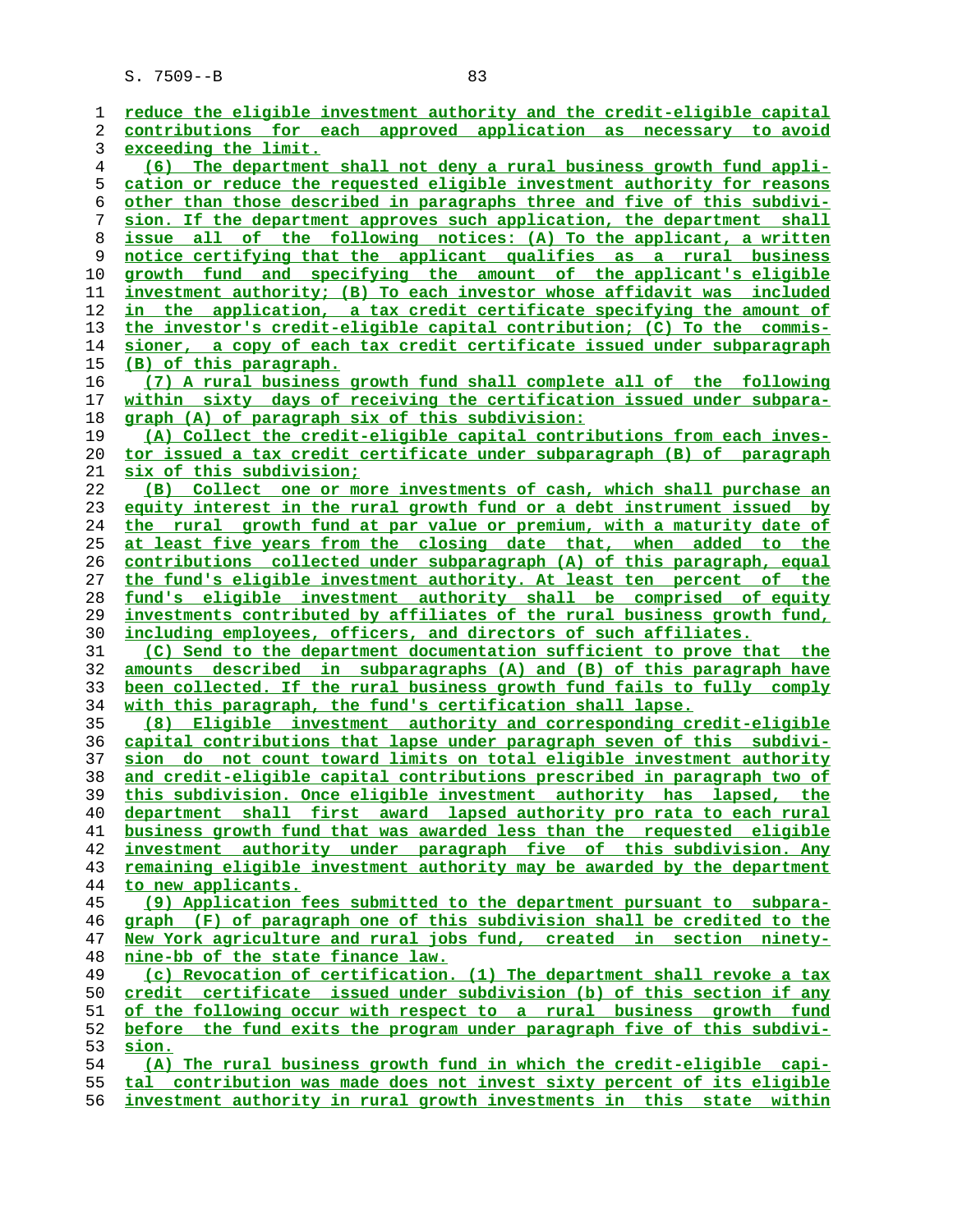|          | two years of the closing date and one hundred percent of its eligible                                                                        |
|----------|----------------------------------------------------------------------------------------------------------------------------------------------|
| 1        |                                                                                                                                              |
| 2        | investment authority in rural growth investments in this state within                                                                        |
| 3        | three years of the closing date.                                                                                                             |
| 4        | (B) After investing one hundred percent of its eligible investment                                                                           |
| 5        | authority in rural growth investments in this state, the rural business                                                                      |
| 6        | growth fund fails to maintain that investment until the fifth anniver-                                                                       |
| 7        | sary of the closing date, including the reinvestment of such investment.                                                                     |
| 8        | For the purposes of this section, an investment is "maintained" even if                                                                      |
| 9        | the investment is sold or repaid so long as the rural business growth                                                                        |
| 10       | <u>fund reinvests an amount equal to the capital returned or recovered by</u>                                                                |
| 11       | the fund from the original investment, exclusive of any profits real-                                                                        |
| 12       | ized, in other rural growth investments in this state within twelve                                                                          |
| 13       | months of the receipt of such capital. Amounts received periodically by                                                                      |
| 14       | a rural business growth fund shall be treated as continually invested in                                                                     |
| 15       | <u>rural growth investments if the amounts are reinvested in one or more</u>                                                                 |
| 16       | rural growth investments by the end of the following calendar year. A                                                                        |
| 17       | rural business growth fund is not required to reinvest capital returned                                                                      |
| 18       | from rural growth investments in the six months immediately preceding                                                                        |
| 19       | the fifth anniversary of the closing date, and such rural growth invest-                                                                     |
| 20       | ments shall be considered held continuously by the rural growth fund                                                                         |
| 21       | through the fifth anniversary of the closing date.                                                                                           |
| 22       | (C) The rural business growth fund invests more than the greater of                                                                          |
| 23       | seven million five hundred thousand dollars or twenty percent of its                                                                         |
| 24       | eligible investment authority in the same rural business concern,                                                                            |
| 25       | including amounts invested in affiliates of the rural business concern                                                                       |
| 26       |                                                                                                                                              |
|          | <u>but excluding amounts reinvested in the rural business growth fund with</u>                                                               |
| 27       | <u>repaid or redeemed rural business growth investments, provided such</u>                                                                   |
| 28       | reinvestments shall not count towards the requirement of subparagraph                                                                        |
| 29       | (A) of this paragraph.                                                                                                                       |
| 30       | The rural business growth fund makes a rural growth investment in<br>(D)                                                                     |
| 31       | a rural business concern that directly or indirectly through an affil-                                                                       |
| 32       | iate owns, has the right to acquire an ownership interest, make a loan                                                                       |
| 33       | to, or make an investment in the rural business growth fund, an affil-                                                                       |
| 34       | iate of the rural business growth fund, or an investor in the rural                                                                          |
| 35       | business growth fund. This paragraph does not apply to investments in                                                                        |
| 36       | publicly traded securities by a rural business concern or an owner or                                                                        |
| 37       | <u>affiliate of such concern.</u>                                                                                                            |
| 38       | (2) Before taking action under paragraph one of this subdivision, the                                                                        |
| 39       | department shall notify the rural business growth fund of the reasons                                                                        |
| 40       | for the pending action. If the rural business growth fund corrects the                                                                       |
| 41       | violations, other than violations of subparagraph (D) of paragraph one                                                                       |
| 42       | of this subdivision, outlined in the notice to the satisfaction of the                                                                       |
| 43       | department within one hundred eighty days of the date of the notice was                                                                      |
| 44       | sent, the department shall not revoke the tax credit certificates or                                                                         |
| 45       | levy a fine.                                                                                                                                 |
| 46       | (3) If the department revokes a tax credit certificate under paragraph                                                                       |
| 47       | one of this subdivision, the commissioner shall make an assessment for                                                                       |
| 48       |                                                                                                                                              |
|          | the amount of the credit claimed by the certificate holder before the                                                                        |
| 49       | certificate was revoked. The commissioner shall make the assessment                                                                          |
| 50       | within one year after the certificate has been revoked.                                                                                      |
| 51       | (4) If tax credit certificates are revoked under paragraph one of this                                                                       |
| 52       | subdivision, the associated eligible investment authority and credit-el-                                                                     |
| 53       | igible capital contributions do not count toward the limit on total                                                                          |
| 54       | eligible investment authority and credit-eligible capital contributions                                                                      |
| 55<br>56 | described by paragraph two of subdivision (b) of this section. The<br>department shall first award reverted authority pro rata to each rural |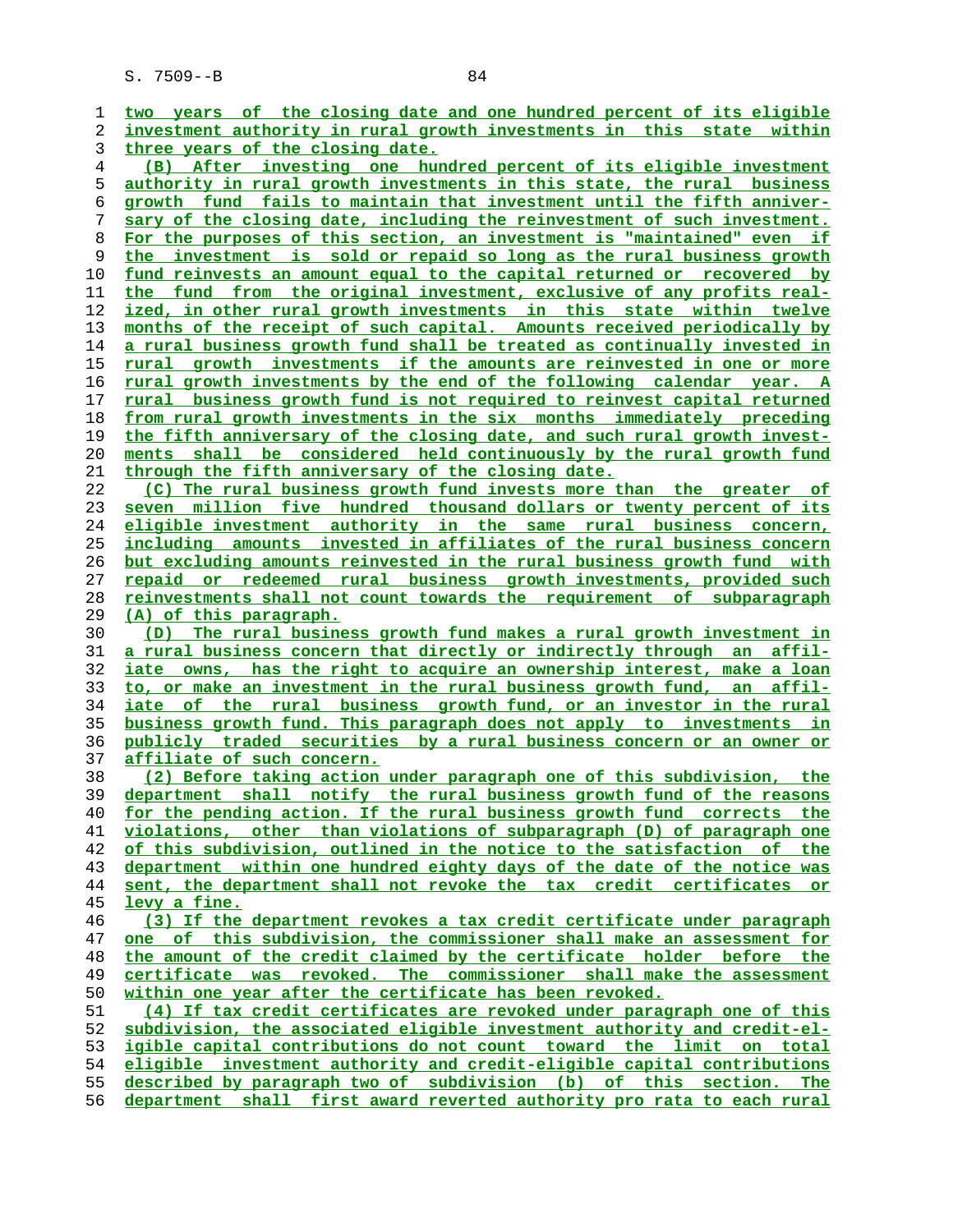**business growth fund that was awarded less than the requested eligible investment authority under paragraph five of subdivision (b) of this section. Any remaining eligible investment authority may be awarded by the department to new applicants. (5) (A) On or after the fifth anniversary of the closing date, a rural business growth fund that has not committed any of the acts described in paragraph one of this subdivision may apply to the department to exit the program as a rural business growth fund and no longer be subject to regulation under this section. The department shall respond to the application within thirty days after receiving such application. In evaluating such request the fact that no tax credit certificates have been revoked with respect to the rural business growth fund shall be sufficient evidence to prove that the fund is eligible to exit the program. The department shall not unreasonably deny an application submitted under this subdivision. (B) The department shall send notice of its determination with respect to an application submitted under subparagraph (A) of this paragraph to the rural business growth fund. If the application is denied, the notice shall include the reasons for the determination. (C) The department shall not revoke a tax credit certificate due to any actions of a rural business growth fund that occur after the date the fund's application for exiting the program is approved under subpar- agraph (A) of this paragraph. (6) If the number of jobs created or retained by the rural business concern that received rural growth investments from the rural business growth fund is: (A) Less than sixty percent of the number projected in the approved rural business growth fund's business plan filed as part of its applica- tion for certification under subdivision (b) of this section, then the state shall receive twenty percent of any distribution or payment to an equity holder in an approved rural business growth fund in excess of the sum of the amount of equity capital invested in the fund by such equity holder and an amount equal to any projected increase in the equity hold- er's federal or state tax liability, including penalties and interest, related to the equity holder's ownership, management, or operation of the fund; or (B) Greater than sixty percent but less than eighty percent of the number projected in the approved rural business growth fund's business plan filed as part of its application for certification under subdivi- sion (b) of this section, then the state shall receive ten percent of any distribution or payment to an equity holder in an approved rural business growth fund in excess of the sum of the amount of equity capi- tal invested in the fund by such equity holder and an amount equal to any projected increase in the equity holder's federal or state tax liability, including penalties and interest, related to the equity hold- er's ownership, management, or operation of the fund. (7) A rural business growth fund may, prior to making a rural growth investment, request from the department a written determination as to whether the business entity in which it proposes to invest qualifies as a rural business concern. (d) Reports. (1) Each rural business growth fund shall submit a report to the department on or before the fifth business day after the second and third anniversaries of the closing date. The report shall provide documentation as to the rural growth investments made by the rural busi- ness growth fund. Such documentation shall include the following:**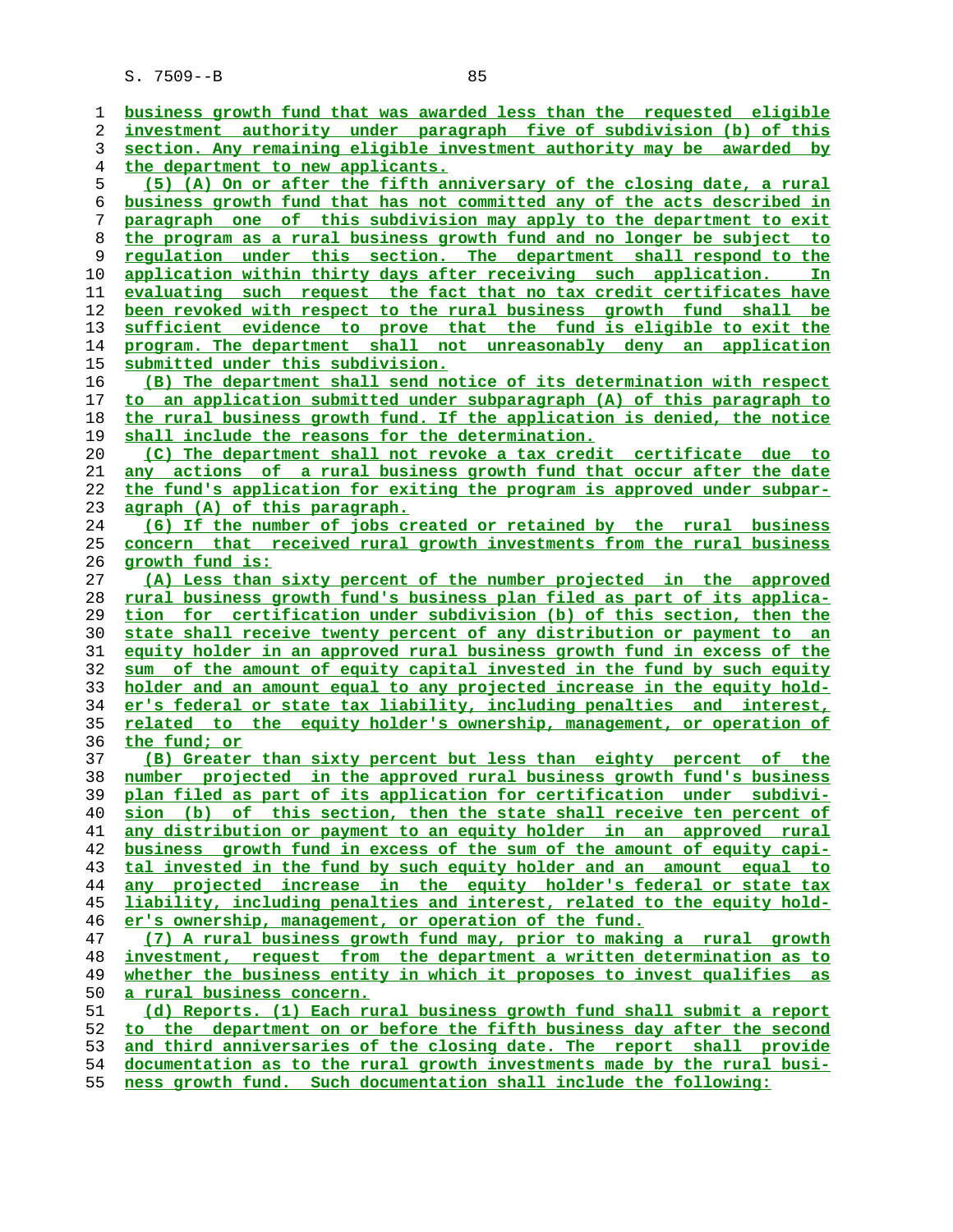| 1  | (A) A bank statement of the rural business growth fund displaying each                 |
|----|----------------------------------------------------------------------------------------|
| 2  | rural growth investment;                                                               |
| 3  | The name and location of each rural business concern in which the<br>(B)               |
| 4  | rural business growth fund has made a rural growth investment, including               |
| 5  | evidence that the business concern was qualified at the time the invest-               |
| 6  | ment was made.                                                                         |
| 7  | (2) On or before the last day of February of each year following the                   |
| 8  | year in which the report required under paragraph one of this subdivi-                 |
| 9  | sion is due, the rural business growth fund shall submit an annual                     |
| 10 | report to the department including the following:                                      |
|    |                                                                                        |
| 11 | (A) The number of employment positions created or retained as a result                 |
| 12 | of the fund's rural growth investments as of the last day of the preced-               |
| 13 | ing calendar year;                                                                     |
| 14 | (B) The average annual salary of the positions described in subpara-                   |
| 15 | graph (A) of this paragraph;                                                           |
| 16 | (C) Any other information required by the department.                                  |
| 17 | (3) The department shall adopt rules necessary to implement this                       |
| 18 | subdivision.                                                                           |
| 19 | 2.<br>Section 1511 of the tax law is amended by adding a new subdivi-<br>S             |
| 20 | sion (dd) to read as follows:                                                          |
| 21 | (dd) Credit for certain investments to a rural business growth fund.                   |
| 22 | There is hereby allowed a nonrefundable tax credit for taxpayers<br>(1)                |
| 23 | that made a credit-eligible capital contribution to a rural business                   |
| 24 | growth fund and were issued a tax credit certificate under subparagraph                |
| 25 | (B) of paragraph six of subdivision (b) of section forty-four of this                  |
| 26 | chapter. The credit may be claimed against the tax imposed by this arti-               |
| 27 | cle and section one thousand one hundred twelve of the insurance law.                  |
| 28 | The credit may not be sold, transferred, or allocated to any<br>entity                 |
| 29 | other than an affiliate of the taxpayer.                                               |
| 30 | (2) On the closing date, the taxpayer shall earn a vested credit equal                 |
|    |                                                                                        |
| 31 | to the amount of the taxpayer's credit-eligible capital contribution to                |
| 32 | the rural business growth fund, as specified on the tax credit certif-                 |
| 33 | icate. The taxpayer may claim up to twenty-five percent of the eligible                |
| 34 | investment authority for the taxable year containing the third anniver-                |
| 35 | sary date of the closing date, exclusive of amounts carried forward                    |
| 36 | pursuant to paragraph three of this subdivision. The taxpayer may claim                |
| 37 | up to twenty percent of the eligible investment authority for the taxa-                |
| 38 | ble years that include the fourth and fifth anniversary dates of the                   |
| 39 | closing date, exclusive of amounts carried forward pursuant to paragraph               |
| 40 | three of this subdivision.                                                             |
| 41 | (3) If the amount of the credit for a taxable year exceeds the tax                     |
| 42 | otherwise due for that year, the excess shall be carried forward to                    |
| 43 | ensuing taxable years until fully used. A taxpayer claiming a credit                   |
| 44 | under this section shall submit a copy of the tax credit certificate                   |
| 45 | with the taxpayer's return for each taxable year for which the credit is               |
| 46 | claimed.                                                                               |
| 47 | The tax law is amended by adding a new section 187-q to read as<br>$\mathcal{S}$<br>3. |
| 48 | follows:                                                                               |
| 49 | § 187-g. Credit for certain investments to a rural business growth                     |
| 50 | fund. 1. There is hereby allowed a nonrefundable tax credit for taxpay-                |
| 51 | ers that made a credit-eligible capital contribution to a rural business               |
| 52 | growth fund and were issued a tax credit certificate under subparagraph                |
| 53 | of paragraph six of subdivision (b) of section forty-four of this<br>(B)               |
| 54 | chapter. The credit may be claimed against the tax imposed by this arti-               |
| 55 | cle. The credit may not be sold, transferred, or allocated to any entity               |
|    |                                                                                        |
| 56 | other than an affiliate of the taxpayer.                                               |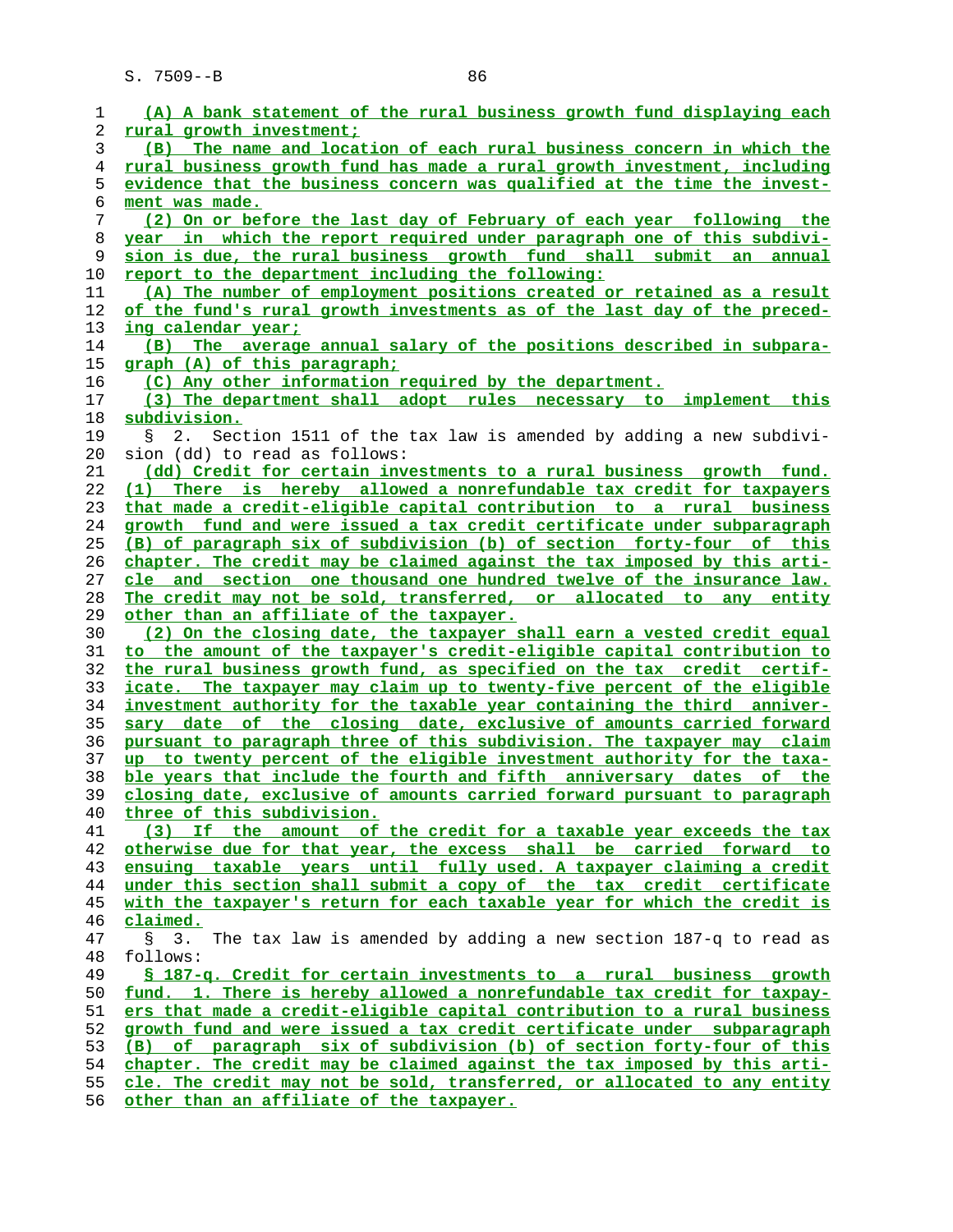**2. On the closing date, the taxpayer shall earn a vested credit equal to the amount of the taxpayer's credit-eligible capital contribution to the rural business growth fund, as specified on the tax credit certif- icate. The taxpayer may claim up to twenty-five percent of the eligible investment authority for the taxable year containing the third anniver- sary date of the closing date, exclusive of amounts carried forward pursuant to subdivision three of this section. The taxpayer may claim up to twenty percent of the eligible investment authority for the taxable years that include the fourth and fifth anniversary dates of the closing date, exclusive of amounts carried forward pursuant to subdivision three of this section. 3. If the amount of the credit for a taxable year exceeds the tax otherwise due for that year, the excess shall be carried forward to ensuing taxable years until fully used. A taxpayer claiming a credit under this section shall submit a copy of the tax credit certificate with the taxpayer's return for each taxable year for which the credit is claimed.** 18 § 4. Section 210-B of the tax law is amended by adding a new subdivi- 19 sion 53 to read as follows: **53. Credit for certain investments to a rural business growth fund. (1) There is hereby allowed a nonrefundable tax credit for taxpayers that made a credit-eligible capital contribution to a rural business growth fund and were issued a tax credit certificate under subparagraph (B) of paragraph six of subdivision (b) of section forty-four of this chapter. The credit may be claimed against the tax imposed by this arti- cle. The credit may not be sold, transferred, or allocated to any entity other than an affiliate of the taxpayer. (2) On the closing date, the taxpayer shall earn a vested credit equal to the amount of the taxpayer's credit-eligible capital contribution to the rural business growth fund, as specified on the tax credit certif- icate. The taxpayer may claim up to twenty-five percent of the eligible investment authority for the taxable year containing the third anniver- sary date of the closing date, exclusive of amounts carried forward pursuant to paragraph three of this subdivision. The taxpayer may claim up to twenty percent of the eligible investment authority for the taxa- ble years that include the fourth and fifth anniversary dates of the closing date, exclusive of amounts carried forward pursuant to paragraph three of this subdivision. (3) If the amount of the credit for a taxable year exceeds the tax otherwise due for that year, the excess shall be carried forward to ensuing taxable years until fully used. A taxpayer claiming a credit under this section shall submit a copy of the tax credit certificate with the taxpayer's return for each taxable year for which the credit is claimed.** 45 § 5. The state finance law is amended by adding a new section 99-bb to 46 read as follows: **§ 99-bb. New York agriculture and rural jobs fund. 1. There is hereby established in the joint custody of the state comptroller and the commissioner of taxation and finance a special fund to be known as the "New York agriculture and rural jobs fund". 2. Such fund shall consist of all application fees submitted pursuant to subparagraph (F) of paragraph one of subdivision (b) of section forty-four of the tax law, and all other moneys appropriated, credited, or transferred thereto from any other fund or source pursuant to law. 3. Moneys of the fund, following appropriation by the legislature shall be expended only for the purposes of providing funding for the New**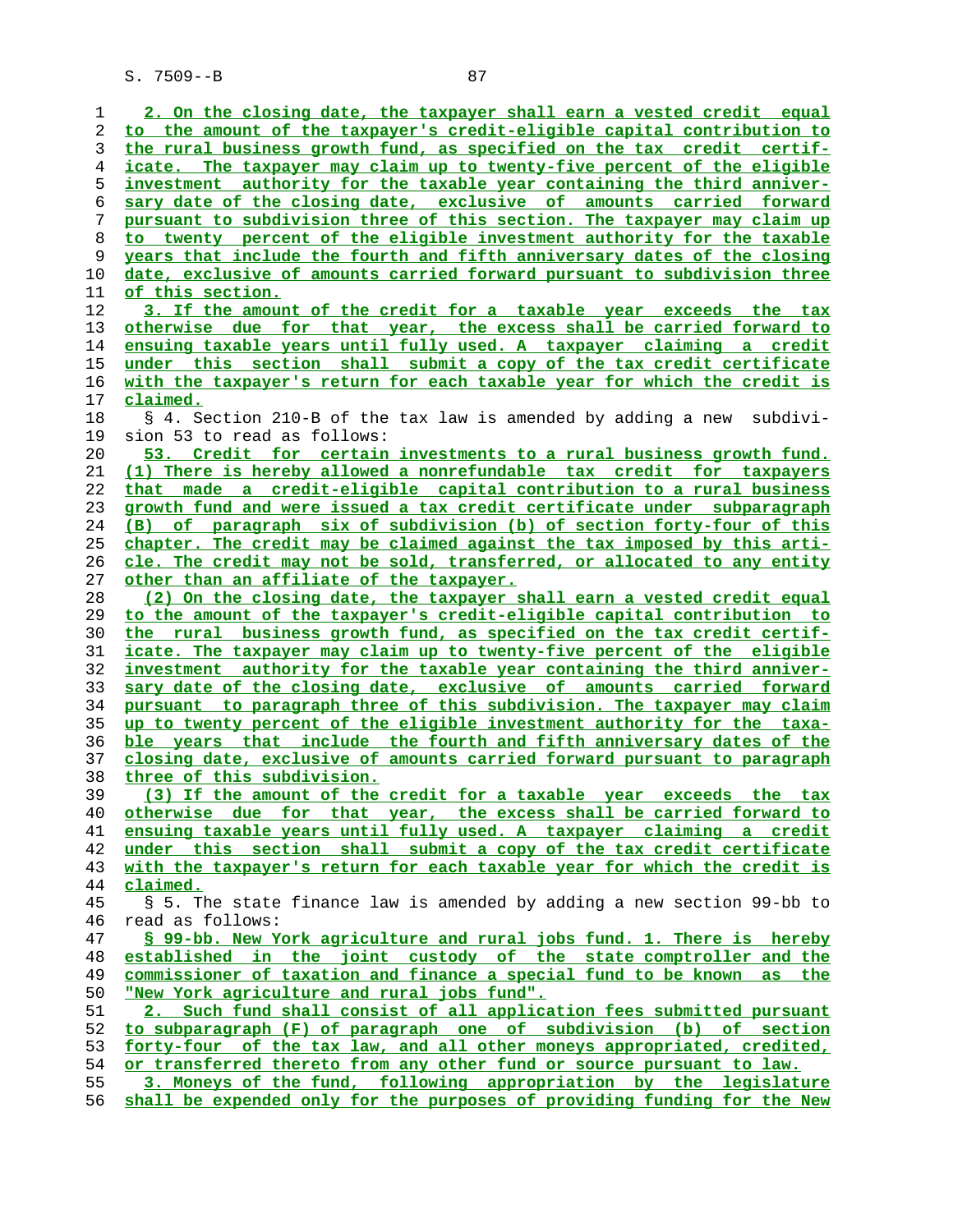1 **York agriculture and rural jobs credit set forth in section forty-four** 2 **of the tax law. Moneys shall be paid out of the fund on the audit and**

| 3  | warrant of the state comptroller on vouchers approved and certified by       |
|----|------------------------------------------------------------------------------|
| 4  | the commissioner of taxation and finance. Any interest received by the       |
| 5  | comptroller on moneys on deposit in the New York agriculture and rural       |
| 6  | jobs fund shall be retained in and become part of such fund.                 |
| 7  | § 6. This act shall take effect April 1, 2019.                               |
|    |                                                                              |
| 8  | PART NNN                                                                     |
| 9  | Section 1. Subdivision (a) of section 1115 of the tax law is amended         |
| 10 | by adding a new paragraph 45 to read as follows:                             |
| 11 | (45) School buses as such term is defined in section one hundred             |
| 12 | forty-two of the vehicle and traffic law, and parts, equipment, lubri-       |
| 13 | cants and fuel purchased and used in their operation.                        |
| 14 | § 2. Paragraph a of subdivision 14 of section 305 of the education           |
| 15 | as amended by chapter 273 of the laws of 1999, is amended to read<br>law,    |
| 16 | as follows:                                                                  |
| 17 | a. All contracts for the transportation of<br>school children,<br>all        |
| 18 | contracts to maintain school buses owned or leased by a school district      |
| 19 | that are used for the transportation of school children, all contracts       |
| 20 | instructional units, and all contracts to provide, maintain<br>mobile<br>for |
| 21 | and operate cafeteria or restaurant service by a private food<br>service     |
| 22 | management company shall be subject to the approval of the commissioner,     |
| 23 | may disapprove a proposed contract if, in his or her opinion, the<br>who     |
| 24 | best interests of the district will be promoted thereby. Except as           |
| 25 | provided in paragraph e of this subdivision, all such contracts involv-      |
| 26 | ing an annual expenditure in excess of the amount specified for purchase     |
| 27 | contracts in the bidding requirements of the general municipal law shall     |
| 28 | be awarded to the lowest responsible bidder, which responsibility<br>shall   |
| 29 | determined by the board of education or the trustee of a district,<br>be     |
| 30 | with power hereby vested in the commissioner to reject any or all bids       |
| 31 | in his or her opinion, the best interests of the district will be<br>if,     |
| 32 | promoted thereby and, upon such rejection of all bids, the commissioner      |
| 33 | order the board of education or trustee of the district to seek,<br>shall    |
| 34 | obtain and consider new proposals. All proposals for such transporta-        |
| 35 | maintenance, mobile instructional units, or cafeteria and restau-<br>tion,   |
| 36 | rant service shall be in such form as the commissioner may prescribe.        |
| 37 | Advertisement for bids shall be published in a newspaper or newspapers       |
| 38 | designated by the board of education or trustee of the district having       |
| 39 | general circulation within the district for such purpose. Such adver-        |
| 40 | tisement shall contain a statement of the time when and place where all      |
| 41 | bids received pursuant to such advertisement will be publicly opened and     |
| 42 | read either by the school authorities or by a person or persons desig-       |
| 43 | nated by them. All bids received shall be publicly opened and<br>read<br>at  |
| 44 | the time and place so specified. At least five days shall elapse between     |
| 45 | first publication of such advertisement and the date so specified<br>the     |
| 46 | for the opening and reading of bids. The requirement for competitive         |
| 47 | bidding shall not apply to an award of a contract for the transportation     |
| 48 | of pupils or a contract for mobile instructional units, if such award is     |
| 49 | evaluation of proposals in response to a request for<br>based on an          |
| 50 | proposals pursuant to paragraph e of this subdivision.<br>The<br>requirement |
| 51 | for competitive bidding shall not apply to annual, biennial, or trienni-     |
| 52 | extensions of a contract nor shall the requirement for competitive<br>al -   |
| 53 | bidding apply to quadrennial or quinquennial year extensions<br>of a         |
| 54 | contract involving transportation of pupils, maintenance of school buses     |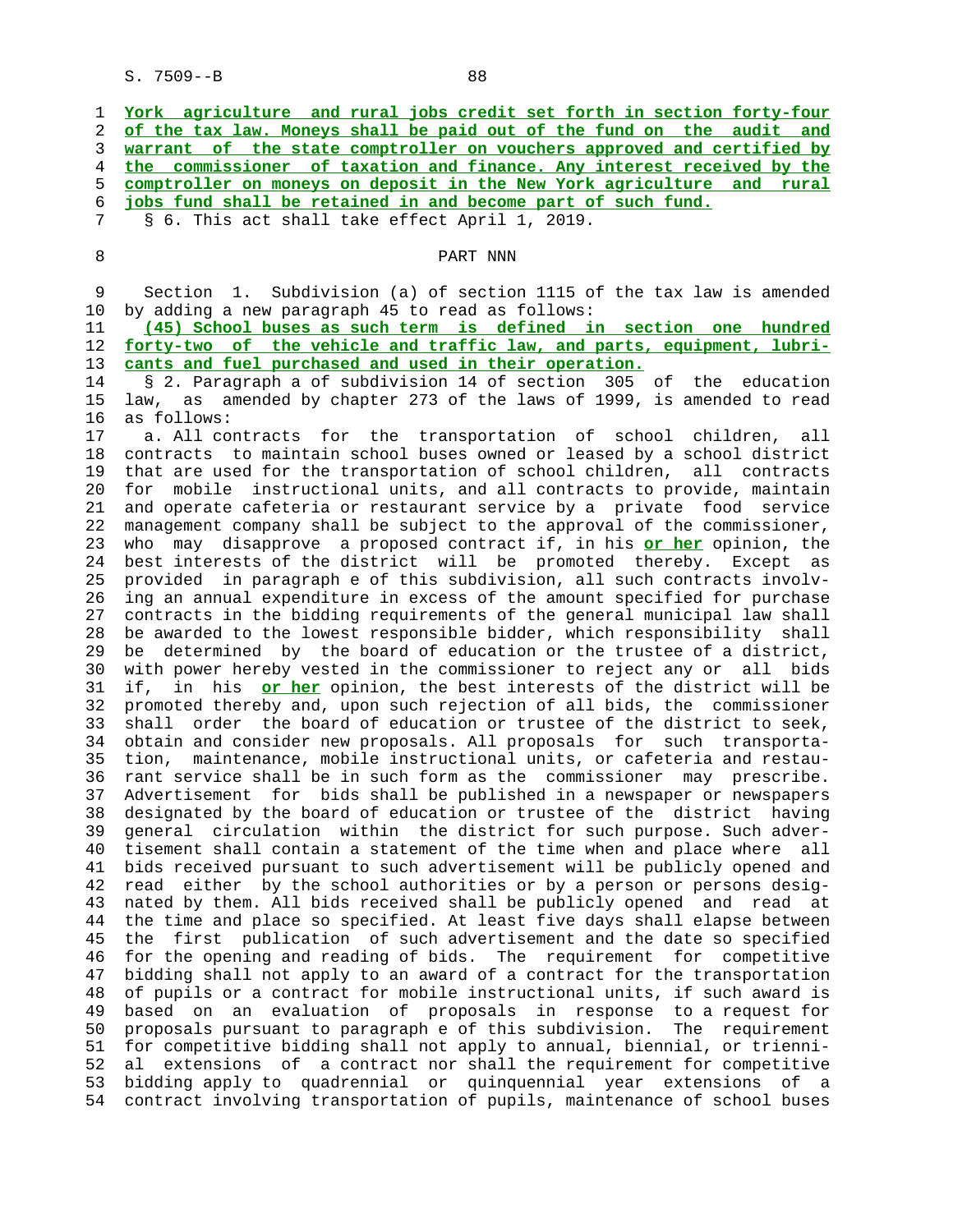1 or mobile instructional units secured either through competitive bidding 2 or through evaluation of proposals in response to a request for 3 proposals pursuant to paragraph e of this subdivision, when such exten- 4 sions (1) are made by the board of education or the trustee of a 5 district, under rules and regulations prescribed by the commissioner, 6 and, (2) do not extend the original contract period beyond five years 7 from the date cafeteria and restaurant service commenced thereunder and 8 in the case of contracts for the transportation of pupils, for the main- 9 tenance of school buses or for mobile instructional units, that such 10 contracts may be extended, except that power is hereby vested in the 11 commissioner, in addition to his **or her** existing statutory authority to 12 approve or disapprove transportation or maintenance contracts, (i) to 13 reject any extension of a contract beyond the initial term thereof if he 14 **or she** finds that amount to be paid by the district to the contractor in 15 any year of such proposed extension fails to reflect any decrease in the 16 regional consumer price index for the N.Y., N.Y.-Northeastern, N.J. 17 area, based upon the index for all urban consumers (CPI-U) during the 18 preceding twelve month period; and (ii) to reject any extension of a 19 contract after ten years from the date transportation or maintenance 20 service commenced thereunder, or mobile instructional units were first 21 provided, if in his **or her** opinion, the best interests of the district 22 will be promoted thereby. Upon such rejection of any proposed extension, 23 the commissioner may order the board of education or trustee of the 24 district to seek, obtain and consider bids pursuant to the provisions of 25 this section**; and to reject any extension of a contract for transporta-** 26 **tion, or new contract, if he or she finds that the amount to be paid by** 27 **the district to the contractor in any year of such proposed contract** 28 **fails to reflect the savings realized from the sales tax exemption on** 29 **school buses, parts, equipment, lubricants and fuel used for school** 30 **purposes pursuant to paragraph forty-five of subdivision (a) of section** 31 **eleven hundred fifteen of the tax law**. The board of education or the 32 trustee of a school district electing to extend a contract as provided 33 herein, may, in its discretion, increase the amount to be paid in each 34 year of the contract extension by an amount not to exceed the regional 35 consumer price index increase for the N.Y., N.Y.-Northeastern, N.J. 36 area, based upon the index for all urban consumers (CPI-U), during the 37 preceding twelve month period, provided it has been satisfactorily 38 established by the contractor that there has been at least an equivalent 39 increase in the amount of his **or her** cost of operation, during the peri- 40 od of the contract.

 41 § 3. This act shall take effect immediately; provided, however that 42 section one of this act shall take effect on the first day of a quarter- 43 ly sales tax period as set forth in subdivision (b) of section 1136 of 44 the tax law, next succeeding December 1, 2018; and provided further, 45 that such exemption shall only apply to contracts executed or extended 46 after such date. Provided further, that the commissioner of taxation and 47 finance may take any action necessary for the timely implementation of 48 this act on or before the date on which it shall have become a law.

## 49 PART OOO

 50 Section 1. Short title. This act shall be known and may be cited as 51 the "education affordability act".

 52 § 2. The tax law is amended by adding a new section 44 to read as 53 follows: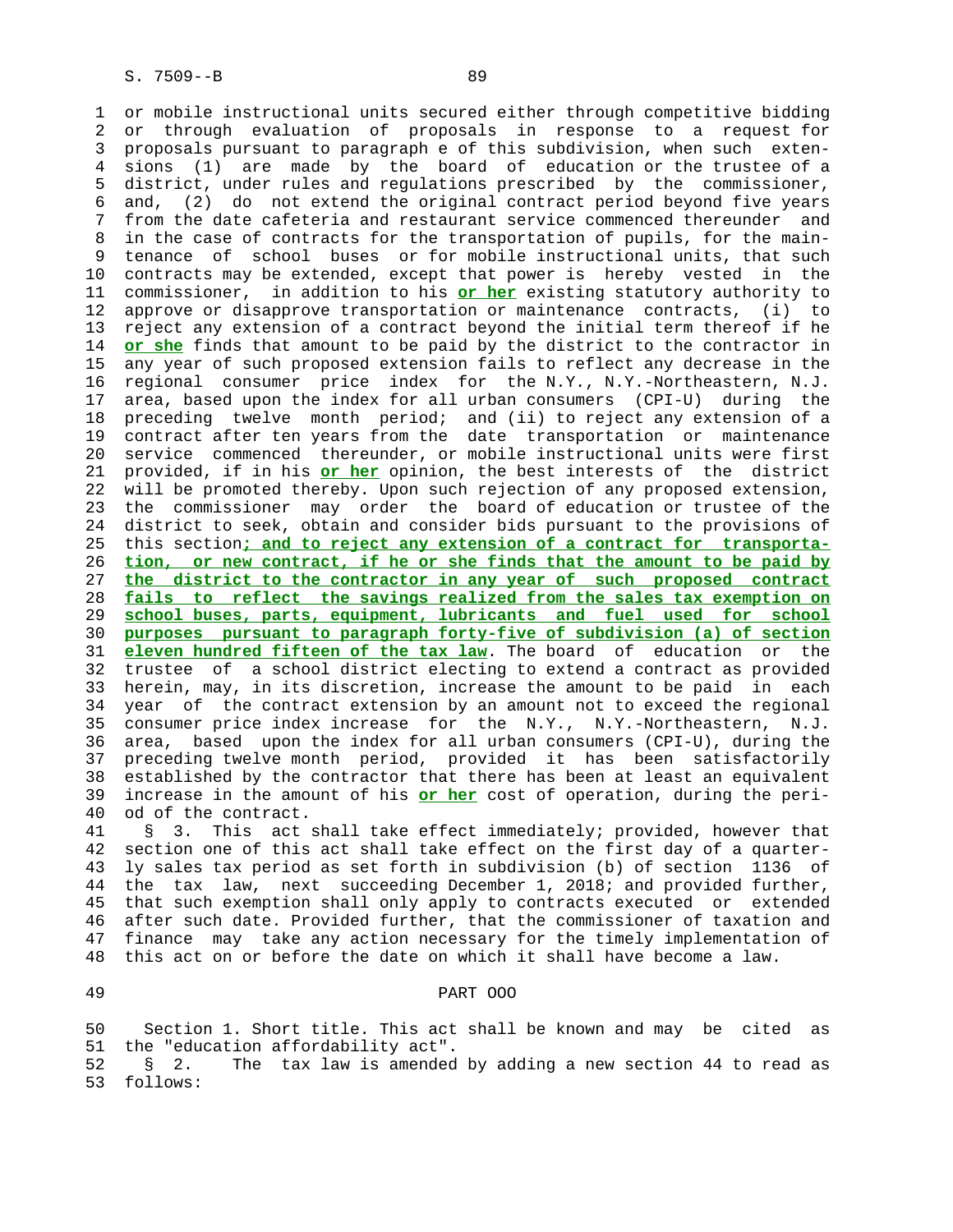| 1  | \$ 44. Education affordability tax credit. (a) Definitions. For the      |
|----|--------------------------------------------------------------------------|
| 2  | purposes of this section, the following terms shall have the same defi-  |
| 3  | nition as provided for in article twenty-five of the education law:      |
| 4  | <u> "Authorized contribution";</u>                                       |
| 5  | "Contribution";                                                          |
| 6  | "Educational program";                                                   |
| 7  | "Educational scholarship organization";                                  |
|    |                                                                          |
| 8  | <u> "Eligible pupil";</u>                                                |
| 9  | "Local education fund";                                                  |
| 10 | "Nonpublic school";                                                      |
| 11 | "Public education entity";                                               |
| 12 | "Public school";                                                         |
| 13 | <u>"Qualified contribution";</u>                                         |
| 14 | <u> "Qualified educator";</u>                                            |
|    | "Qualified school";                                                      |
| 15 |                                                                          |
| 16 | "Scholarship"; and                                                       |
| 17 | <u>"School improvement organization".</u>                                |
| 18 | (b) Allowance of credit. A taxpayer subject to tax under article         |
| 19 | nine-A or twenty-two of this chapter shall be allowed credit against     |
| 20 | such tax, pursuant to the provisions referenced in subdivision (1) of    |
| 21 | this section, with respect to qualified contributions made during the    |
| 22 | taxable year.                                                            |
| 23 | (c) Amount of credit. For taxpayers whose federal adjusted gross         |
| 24 | income is less than three hundred thousand dollars for the taxable year  |
|    |                                                                          |
| 25 | during which such taxpayer made at least one qualified contribution, the |
| 26 | amount of the credit shall be ninety percent of the taxpayer's total     |
| 27 | qualified contributions, capped at eight hundred seventy-five thousand   |
| 28 | dollars. For taxpayers whose federal adjusted gross income is greater    |
| 29 | than or equal to three hundred thousand dollars for the taxable year     |
| 30 | during which such taxpayer made at least one qualified contribution, the |
| 31 | amount of credit shall be seventy-five percent of the taxpayer's total   |
| 32 | qualified contributions, capped at eight hundred seventy-five thousand   |
| 33 | dollars. A taxpayer that is a partner in a partnership, member of a      |
| 34 | limited liability company or shareholder in an S corporation shall be    |
|    |                                                                          |
| 35 | allowed to claim its pro rata share of the credit earned by the partner- |
| 36 | ship, limited liability company or S corporation, provided that such a   |
| 37 | taxpayer shall not claim credit in excess of eight hundred seventy-five  |
| 38 | thousand dollars.                                                        |
| 39 | (d) Information to be posted on the department's website.<br>The commis- |
| 40 | sioner shall maintain on the department's website a running total of the |
| 41 | amount of available credit for which taxpayers may apply pursuant to     |
| 42 | this section. Such running total shall be updated on a daily basis.      |
| 43 | Additionally, the commissioner shall maintain on the department's        |
| 44 | website a list of the school improvement organizations, local education  |
| 45 | funds and educational scholarship organizations approved to issue        |
|    |                                                                          |
| 46 | certificates of receipt pursuant to article twenty-five of the education |
| 47 | law. The commissioner shall also maintain on the department's website a  |
| 48 | list of public education entities, school improvement organizations,     |
| 49 | local education funds and educational scholarship organizations whose    |
| 50 | approval to issue certificates of receipt has been revoked along with    |
| 51 | the date of revocation.                                                  |
| 52 | (e) Applications for contribution authorization certificates. Prior to   |
| 53 | making a contribution to a public education entity, school improvement   |
| 54 | organization, local education fund, or educational scholarship organiza- |
| 55 | tion, the taxpayer shall apply to the department for a contribution      |
|    |                                                                          |
| 56 | authorization certificate for such contribution. Such application shall  |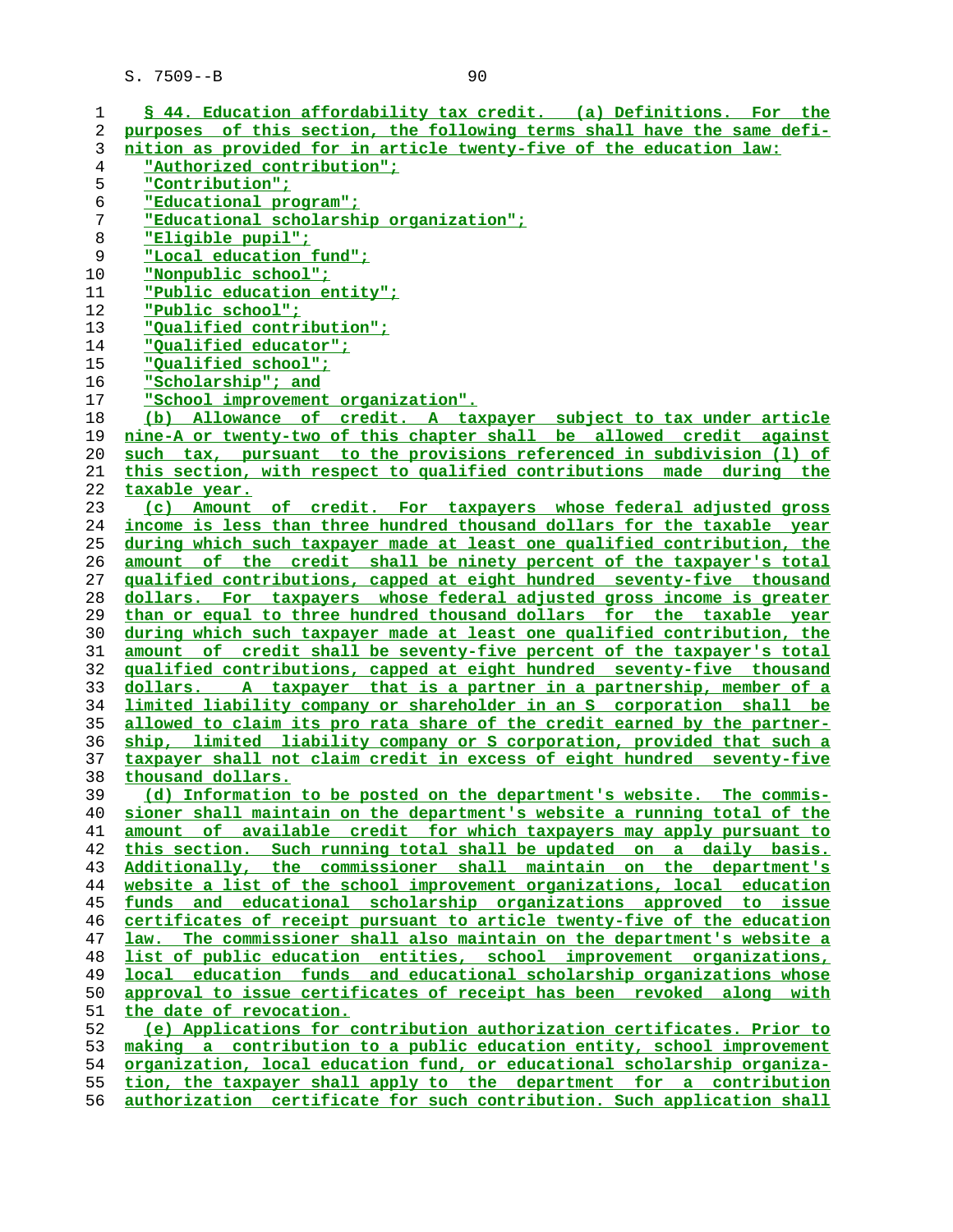**be in the form and manner prescribed by the department. The department may allow taxpayers to make multiple applications on the same form, provided that each contribution listed on such application shall be treated as a separate application and that the department shall issue separate contribution authorization certificates for each such applica- tion. (f) Contribution authorization certificates. 1. Issuance of certif- icates. The commissioner shall issue contribution authorization certif- icates in two phases. In phase one, which begins on the first day of January and ends on the thirty-first day of January, the commissioner shall accept applications for contribution authorization certificates. Commencing after the fifth day of February, the commissioner shall issue contribution authorization certificates for applications received during phase one, provided that if the aggregate total of the contributions for which applications have been received during phase one exceeds the amount of the credit cap in subdivision (h) of this section, then phase one of the credit cap application shall be allocated in two steps. In step one, the allocation shall equal the contribution cap divided by the total number of applications for contributions, rounded down to the nearest cent. Each application requesting an amount which is less than or equal to the allocation in step one shall receive the amount on their application for contribution and the difference, which shall be referred to as "excess distributions" for the purposes of this subdivision, shall be available for allocation in step two. Each application requesting an amount which exceeds the allocation in step one shall be allocated cred- its in step two. In step two, if excess distributions equal zero then each application shall receive the allocation amount from step one, otherwise each application shall receive an amount equal to the sum of the (i) the allocation amount in step one and (ii) a pro rata share of aggregate excess distributions based on the difference between the amount on their application for contribution and the allocation in step one. For the purposes of this subdivision, multiple applications by the same taxpayer shall be treated as one application. If the credit cap is not exceeded, phase two commences on February twentieth and ends on October thirty-first. During phase two the commissioner shall issue contribution authorization certificates on a first-come first serve basis based upon the date the department received the taxpayer's appli- cation for such certificate. Contribution authorization certificates for applications received during phase one shall be mailed no later than the twentieth day of February. Contribution authorization certificates for applications received during phase two shall be mailed within five days of receipt of such applications. 2. Contribution authorization certificate contents. Each contribution authorization certificate shall state (i) the date such certificate was issued, (ii) the date by which the authorized contribution listed on the certificate must be made, which shall be no later than December thirty- first of the year for which the contribution authorization certificate was issued, (iii) the amount of authorized contribution, (iv) the certificate number, (v) the taxpayer's name and address, (vi) the name and address of the public education entity, school improvement organiza- tion, local education fund or educational scholarship organization to which the taxpayer may make the authorized contribution, and (vii) any other information that the commissioner deems necessary. 3. Notification of the issuance of a contribution authorization certificate. Upon the issuance of a contribution authorization certif- icate to a taxpayer, the commissioner shall notify the public education**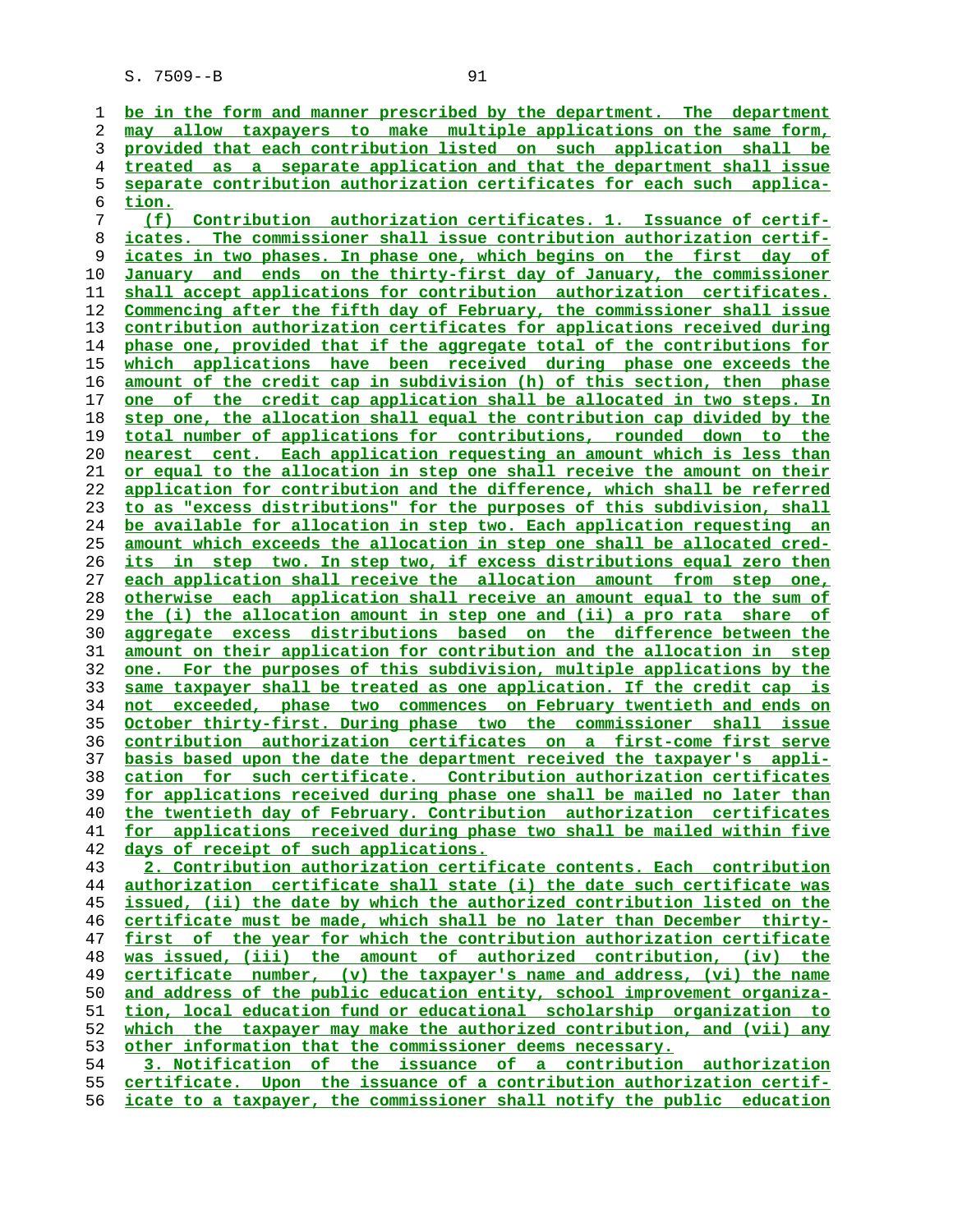**entity, school improvement organization, local education fund or educa- tional scholarship organization of the issuance of such contribution authorization certificate. Such notification shall include (i) the taxpayer's name and address, (ii) the date such certificate was issued, (iii) the date by which the authorized contribution listed in the notification must be made by the taxpayer, (iv) the amount of the authorized contribution, (v) the contribution authorization certif- icate's certificate number, and (vi) any other information that the commissioner deems necessary. (g) Certificate of receipt. 1. In general. No public education entity, school improvement organization, local education fund, or educational scholarship organization shall issue a certificate of receipt for any contribution made by a taxpayer unless such public education entity, school improvement organization, local education fund, or educational scholarship organization has been approved to issue certificates of receipt pursuant to article twenty-five of the education law. No public education entity, school improvement organization, local education fund, or educational scholarship organization shall issue a certificate of receipt for a contribution made by a taxpayer unless such public educa- tion entity, school improvement organization, local education fund, or educational scholarship organization has received notice from the department that the department issued a contribution authorization certificate to the taxpayer for such contribution. 2. Timely contribution. If a taxpayer makes an authorized contribution to the public education entity, school improvement organization, local education fund, or educational scholarship organization set forth on the contribution authorization certificate issued to the taxpayer no later than the date by which such authorized contribution is required to be made, such public education entity, school improvement organization, local education fund, or educational scholarship organization shall, within thirty days of receipt of the authorized contribution, issue to the taxpayer a certificate of receipt; provided, however, that if the taxpayer contributes an amount that is less than the amount listed on the taxpayer's contribution authorization certificate, the taxpayer shall not be issued a certificate of receipt for such contribution. 3. Certificate of receipt contents. Each certificate of receipt shall state (i) the name and address of the issuing public education entity, school improvement organization, local education fund, or educational scholarship organization, (ii) the taxpayer's name and address, (iii) the date for each contribution, (iv) the amount of each contribution and the corresponding contribution authorization certificate number, (v) the total amount of contributions, (vi) certificate of receipt number and (vii) any other information that the commissioner may deem necessary. 4. Notification to the department for the issuance of a certificate of receipt. Upon the issuance of a certificate of receipt, the issuing public education entity, school improvement organization, local educa- tion fund, or educational scholarship organization shall, within thirty days of issuing the certificate of receipt, provide the department with notification of the issuance of such certificate in the form and manner prescribed by the department. 5. Notification to the department of the non-issuance of a certificate**

**of receipt. Each public education entity, school improvement organiza- tion, local education fund, or educational scholarship organization that received notification from the department pursuant to subdivision (f) of this section regarding the issuance of a contribution authorization certificate to a taxpayer shall, within thirty days of the expiration**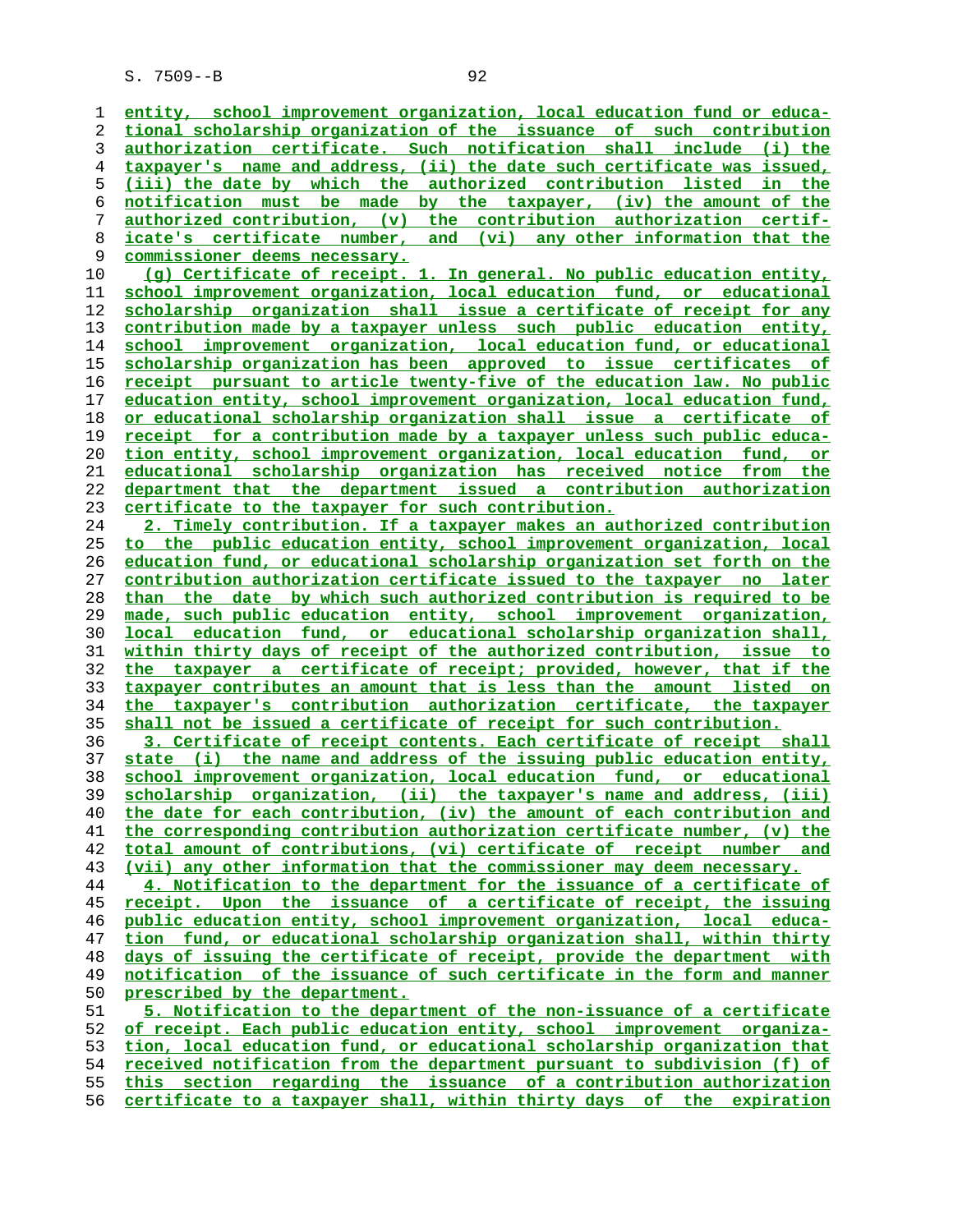S. 7509--B 93 **date for such authorized contribution, provide notification to the department for each taxpayer that failed to make the authorized contrib- ution to such public education entity, school improvement organization, local education fund, or educational scholarship organization in the form and manner prescribed by the department. 6. Failure to notify the department. Within thirty days of the discov- ery of the failure of any public education entity, school improvement program, local education fund, or educational scholarship organization to comply with the notification requirements prescribed by paragraphs four and five of this subdivision, the commissioner shall issue a notice of compliance failure to such entity, program, fund, or organization. Such entity, program, fund, or organization shall have thirty days from the date of such notice to make the notifications prescribed by para- graphs four and five of this subdivision. Such period may be extended for an additional thirty days upon the request of the entity, program, fund, or organization. Upon the expiration of period for compliance set forth in the notice prescribed by this paragraph, the commissioner shall notify the commissioner of education that such entity, program, fund, or organization failed to make the notifications prescribed by paragraphs four and five of this subdivision. (h) Credit cap. The maximum permitted credits under this section available to all taxpayers for qualified contributions for calendar year two thousand nineteen shall be one hundred fifty million dollars. In calendar year two thousand twenty, the maximum permitted credits under this section available to all taxpayers shall be two hundred twenty-five million dollars plus any amounts that are required to be added to the cap pursuant to subdivision (i) of this section. For calendar year two thousand twenty-one and each calendar year thereafter, the maximum permitted credits available to all taxpayers shall be three hundred million dollars plus any amounts that are required to be added to the cap pursuant to subdivision (i) of this section. The maximum permitted credits under this section for qualified contributions shall be allo- cated fifty percent to public education entities, school improvement organizations, and local education funds and fifty percent to educa- tional scholarship organizations. (i) Additions to credit cap. Unissued certificates of receipt. Any amounts for which the department receives notification of non-issuance of a certificate of receipt shall be added to the cap prescribed in subdivision (h) of this section for the immediately following year. (j) Regulations. The commissioner is hereby authorized to promulgate**

**and adopt on an emergency basis regulations necessary for the implemen- tation of this section.**

**(k) Written report. On or before the last day of June for each calen- dar year, for the immediately preceding year, the commissioner and the commissioner of education shall jointly submit a written report to the governor, the temporary president of the senate, the speaker of the assembly, the chairman of the senate finance committee and the chairman of the assembly ways and means committee regarding the education afford- ability tax credit. Such report shall contain information for articles nine-A and twenty-two of this chapter, respectively, regarding: (i) the number of applications received; (ii) the number of and aggregate value of the contribution authorization certificates issued for contributions to public education entities, school improvement organizations, local education funds, and scholarship organizations, respectively; (iii) the geographical distribution by county of (A) the applications for contrib- ution authorization certificates, distribution by county of (B) the**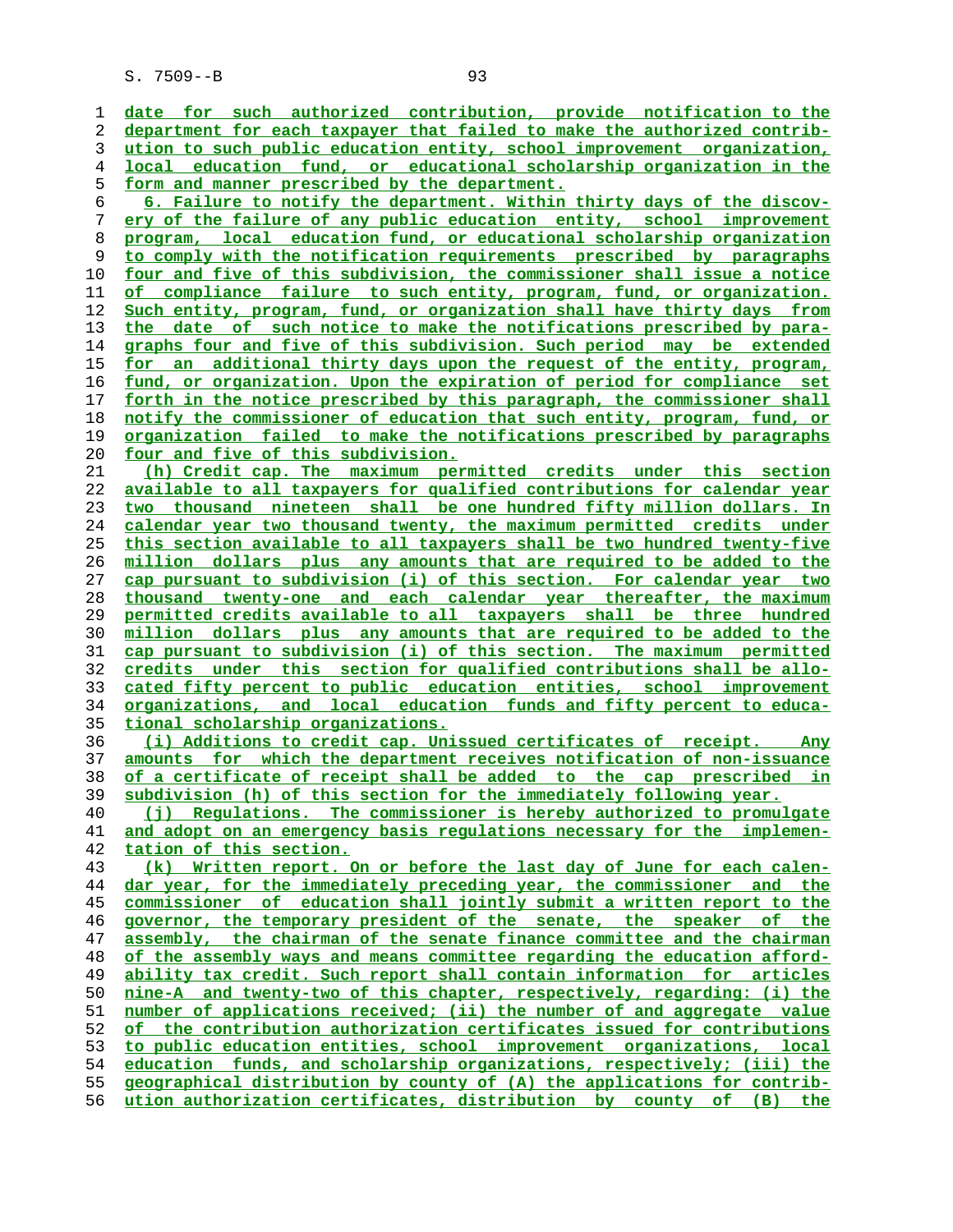**public education entities, school improvement organizations, local education funds, and educational scholarship organizations listed on the issued contribution authorization certificates; and (iv) information, including geographical distribution by county, of the number of eligible pupils that received scholarships, the number of qualified schools attended by eligible pupils that received such scholarships, and the average value of scholarships received by such eligible pupils. The commissioner and designated employees of the department, the commission- er of education and designated employees of the state education depart- ment, shall be allowed and are directed to share and exchange informa- tion regarding the school improvement organizations, local education funds and educational scholarship organizations that applied for approval to be authorized to receive qualified contributions; and the public education entities, school improvement organizations, local education funds, and educational scholarship organizations authorized to issue certificates of receipt, including information contained in or derived from application forms and reports submitted to the commissioner of education. (l) Cross references. For application of the credit provided for in this section, see the following provisions of this chapter: 1. Article 9-A: section 210-B; subdivision 53; 2. Article 22: section 606; subsections (i) and (ccc).** 23 § 3. Paragraph (b) of subdivision 9 of section 208 of the tax law is 24 amended by adding a new subparagraph 23 to read as follows: **(23) The amount of any deduction allowed pursuant to section one hundred seventy of the internal revenue code for which a credit is claimed pursuant to subdivision fifty-three of section two hundred ten-B of this article.** 29 § 4. Section 210-B of the tax law is amended by adding a new subdivi- 30 sion 53 to read as follows: **53. Education affordability tax credit. (a) Allowance of credit. A taxpayer shall be allowed a credit, to be computed as provided in section forty-four of this chapter, against the tax imposed by this article. (b) Application of credit. The credit allowed under this subdivision for any taxable year shall not reduce the tax due for that year to less than the higher of the amounts prescribed in paragraph (d) of subdivi- sion one of section two hundred ten of this article. However, if the amount of credit allowed under this subdivision for qualified contrib- utions for any taxable year reduces the tax to such amount, any amount of credit not deductible in such taxable year may be carried over to the succeeding five years and may be deducted from the taxpayer's tax for such year or years.** 44 § 5. Subparagraph (B) of paragraph 1 of subsection (i) of section 606 45 of the tax law is amended by adding a new clause (xliv) to read as 46 follows: **(xliv) Education affordability Amount of credit under tax credit under subsection (ccc) subdivision fifty-three of section two hundred ten-B** 50 § 6. Section 606 of the tax law is amended by adding two new 51 subsections (w) and (w-1) to read as follows: **(w) Home-based instructional materials credit. (1) For taxable years beginning on or after January first, two thousand nineteen, a taxpayer shall be allowed a credit against the tax imposed by this article for the purchase of instructional materials approved by the education department for use in non-public home-based educational programs;**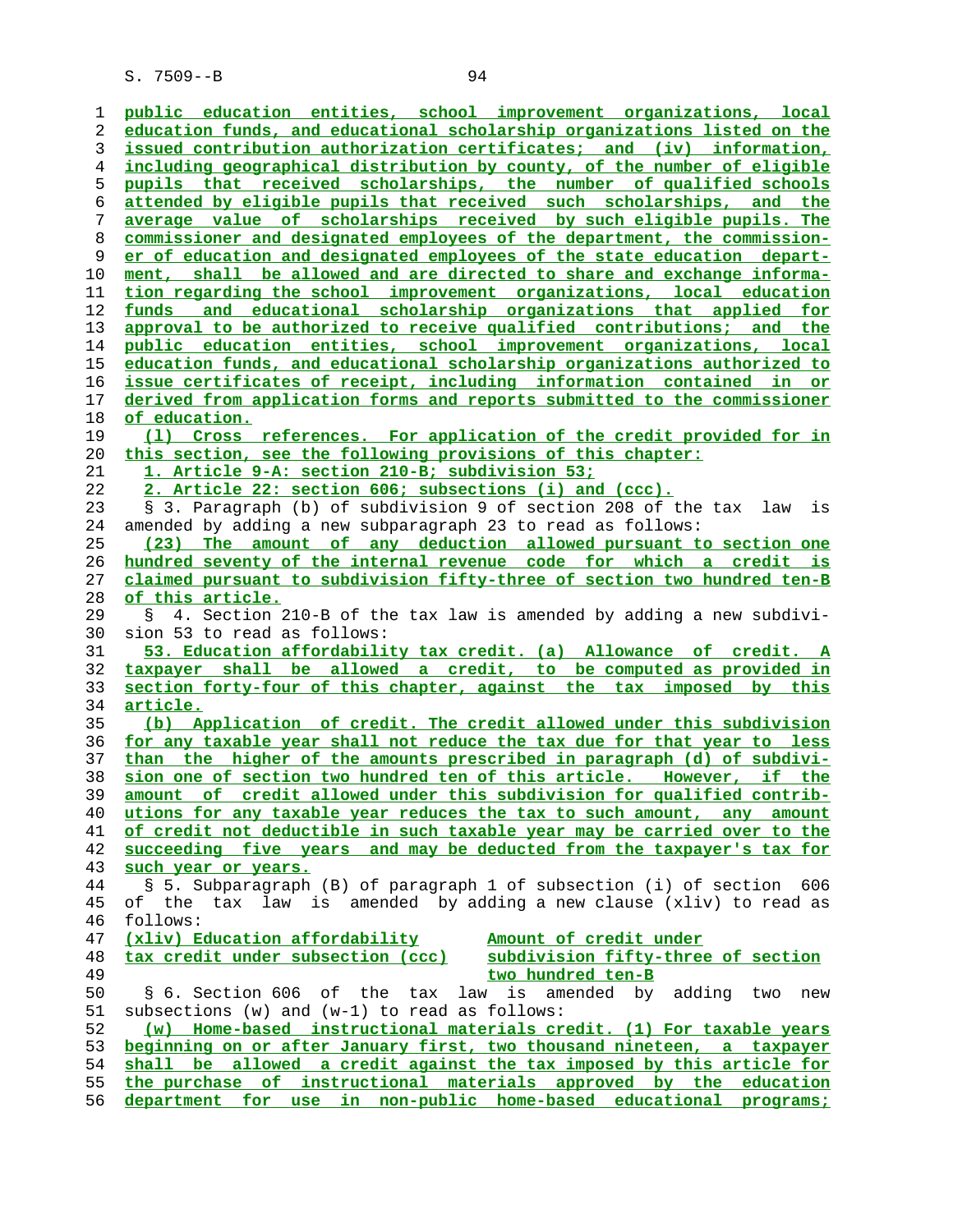**provided, that the amount of credit claimed does not exceed the lesser of two hundred dollars or one hundred percent of the cost of such purchases made by the taxpayer during the taxable year. (2) A husband and wife who file separate returns for a taxable year in which they could have filed a joint return may each claim only one-half of the tax credit that would have been allowed for a joint return. (3) If the amount of the credit allowed under this subsection for any taxable year shall exceed the taxpayer's tax for such year, the excess shall be treated as an overpayment of tax to be credited or refunded in accordance with the provisions of section six hundred eighty-six of this article, provided, however, that no interest shall be paid thereon. (w-1) Instructional materials and supplies credit. (1) For taxable years beginning on and after January first, two thousand nineteen, a taxpayer shall be allowed a credit equal to the lesser of the amount paid by the taxpayer during the taxable year for instructional materials and supplies, or two hundred dollars; provided that the taxpayer is a teacher or instructor in a qualified school, as defined in section forty-four of this chapter, for at least nine hundred hours during a school year. For purposes of this subsection, the term "materials and supplies" means instructional materials or supplies that are used in the classroom in any qualified school. (2) A husband and wife who file separate returns for a taxable year in which they could have filed a joint return may each claim only one-half of the tax credit that would have been allowed for a joint return. (3) If the amount of the credit allowed under this subsection for any taxable year shall exceed the taxpayer's tax for such year, the excess shall be treated as an overpayment of tax to be credited or refunded in accordance with the provisions of section six hundred eighty-six of this article, provided, however, that no interest shall be paid thereon.** 30 § 7. Section 606 of the tax law is amended by adding a new subsection 31 (ccc) to read as follows: **(ccc) Education affordability tax credit. (1) Allowance of credit. A taxpayer shall be allowed a credit to be computed as provided in section forty-four of this chapter, against the tax imposed by this article. (2) Application of credit. If the amount of the credit allowed under this subsection for any qualified contributions for any taxable year exceeds the taxpayer's tax for such year, the excess may be carried over to the succeeding five years and may be deducted from the taxpayer's tax for such year or years.** 40 § 8. Subsection (c) of section 615 of the tax law is amended by adding 41 a new paragraph 10 to read as follows: **(10) The amount of any federal deduction for contributions made for which a taxpayer claims a credit under subsection (ccc) of section six hundred six of this article.** 45 § 9. Section 606 of the tax law is amended by adding a new subsection 46 (iii) to read as follows: **(iii) Helping open opportunities to learn tax credit. (1) General. A resident low and middle income taxpayer shall be allowed a credit, to be computed as provided in paragraph three of this subsection, against the tax imposed by this article for the qualified primary or secondary education tuition expenses paid by the taxpayer during the taxable year. (2) Definitions. For purposes of this subsection, the following terms shall have the following meanings: (A) "Resident low and middle income taxpayer" shall mean a taxpayer who is a full-year resident of this state and whose federal taxable income is equal to or less than seven hundred twenty percent of the**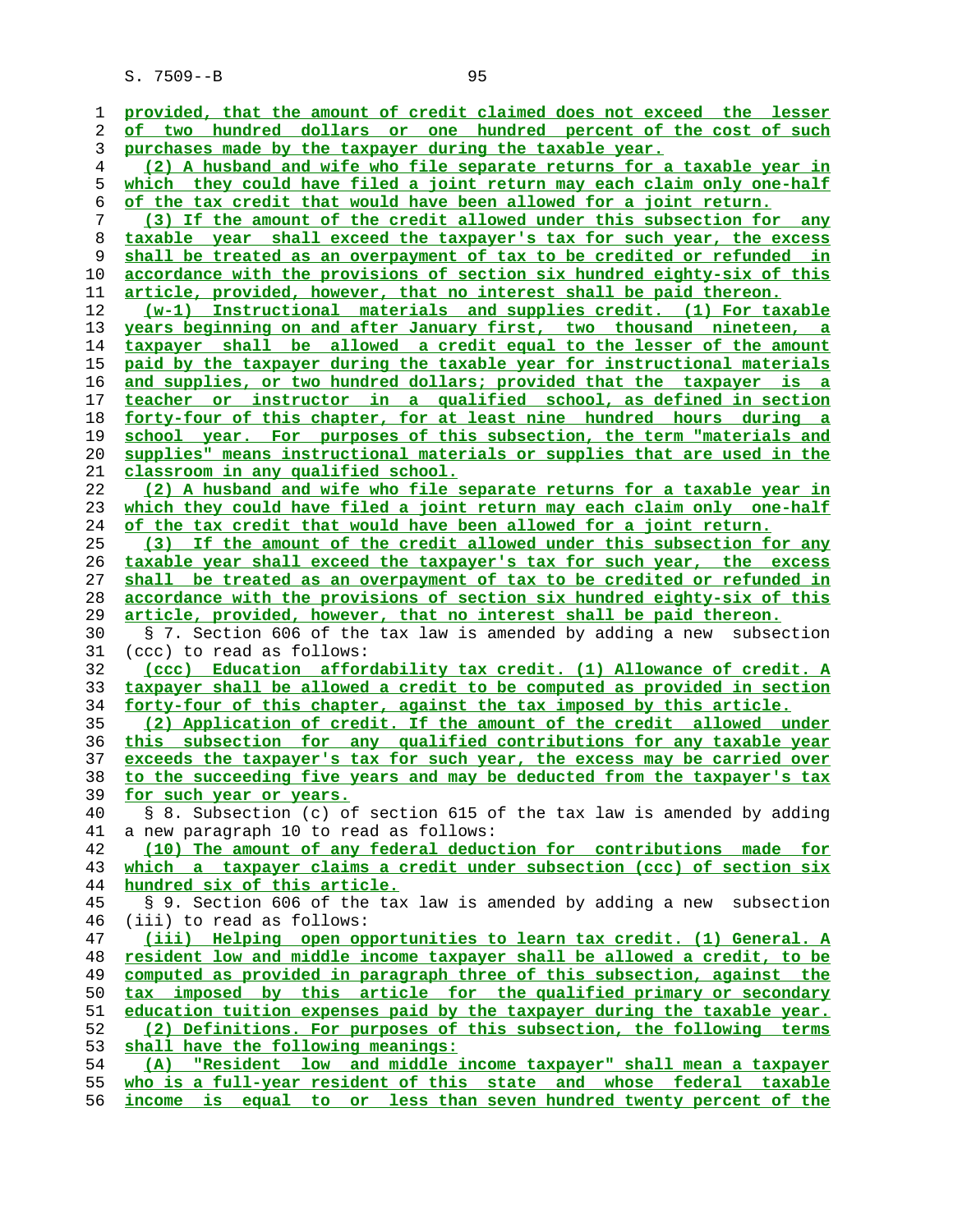| 1        | federal poverty quidelines, as promulgated annually by the United States        |
|----------|---------------------------------------------------------------------------------|
| 2        | department of health and human services, for the taxable year for which         |
| 3        | this credit is claimed.                                                         |
| 4        | (B) "Qualified primary or secondary education tuition expenses" shall           |
| 5        | mean the tuition required for the enrollment or attendance of an eligi-         |
| 6        | ble student at a qualified school, as defined in section forty-four of          |
| 7        | this chapter. Provided, however, that any tuition payments made for such        |
| 8        | eligible student pursuant to the receipt of financial aid or one or more        |
| 9        | scholarships shall be excluded from the definition of the term "quali-          |
| 10       | fied primary or secondary education tuition expenses" for such eligible         |
| 11       | student.                                                                        |
| 12       | (C) "Eligible student" shall mean any dependent of the taxpayer with            |
| 13       | <u>respect to whom the taxpayer is allowed an exemption under section six</u>   |
| 14       | hundred sixteen of this article for the taxable year who is enrolled in,        |
| 15       | <u>and for whom qualified primary and secondary education tuition expenses</u>  |
| 16       | <u>have been paid for, kindergarten or grade one through twelve in a quali-</u> |
| 17       | fied school.                                                                    |
| 18       | Amount of credit. The amount of credit that a resident low and<br>(3)           |
| 19       | middle income taxpayer may claim for the qualified primary or secondary         |
| 20       | <u>education tuition expenses paid for each eligible student shall equal</u>    |
| 21       | the lesser of twelve percent of the total per pupil state public school         |
| 22       | expenditures or fifteen percent of the qualified primary or secondary           |
| 23       | education tuition expenses paid by the taxpayer during the taxable year         |
| 24       | for such eligible student. The total state public school expenditures           |
| 25       | shall equal the school aid, as reported in the state enacted budget             |
| 26       | financial plan for the taxable year in which the school year began,             |
| 27       | divided by the total number of students enrolled in kindergarten and            |
| 28       | grades one through twelve at public schools in this state as published          |
| 29       | by the department of education for such taxable year.                           |
| 30       | (4) Application of credit. If the amount of the credit allowed under            |
| 31       | <u>this subsection for any taxable year shall exceed the taxpayer's tax for</u> |
| 32       | such year, the excess shall be treated as an overpayment of tax to be           |
| 33       | credited or refunded in accordance with the provisions of section six           |
| 34       | hundred eighty-six of this article, provided, however, that no interest         |
| 35       | shall be paid thereon.                                                          |
| 36       | (5) Husband and wife. In the case of a husband and wife who file a              |
| 37       | joint federal return, but who are required to determine their New York          |
| 38       | taxes separately, the credit allowed pursuant to this subsection may be         |
| 39       | applied against the tax imposed of either or divided between them as            |
| 40       | they may elect.                                                                 |
| 41       | § 10. The education law is amended by adding a new article 25 to read           |
| 42       | as follows:                                                                     |
| 43<br>44 | <b>ARTICLE 25</b>                                                               |
| 45       | EDUCATION AFFORDABILITY PROGRAM                                                 |
| 46       | Section 1209. Short title.<br>1210. Definitions.                                |
| 47       | 1211. Approval to issue certificates of receipt.                                |
| 48       | 1212. Applications for approval to issue certificates of                        |
| 49       | receipt.                                                                        |
| 50       | 1213. Application approval.                                                     |
| 51       | 1214. Revocation of approval to issue certificates of receipt.                  |
| 52       | 1215. Recordkeeping.                                                            |
| 53       | 1216. Joint annual report.                                                      |
| 54       | 1217. Commissioner; powers.                                                     |
| 55       | § 1209. Short title. This article shall be known and may be cited as            |
| 56       | the "education affordability program".                                          |
|          |                                                                                 |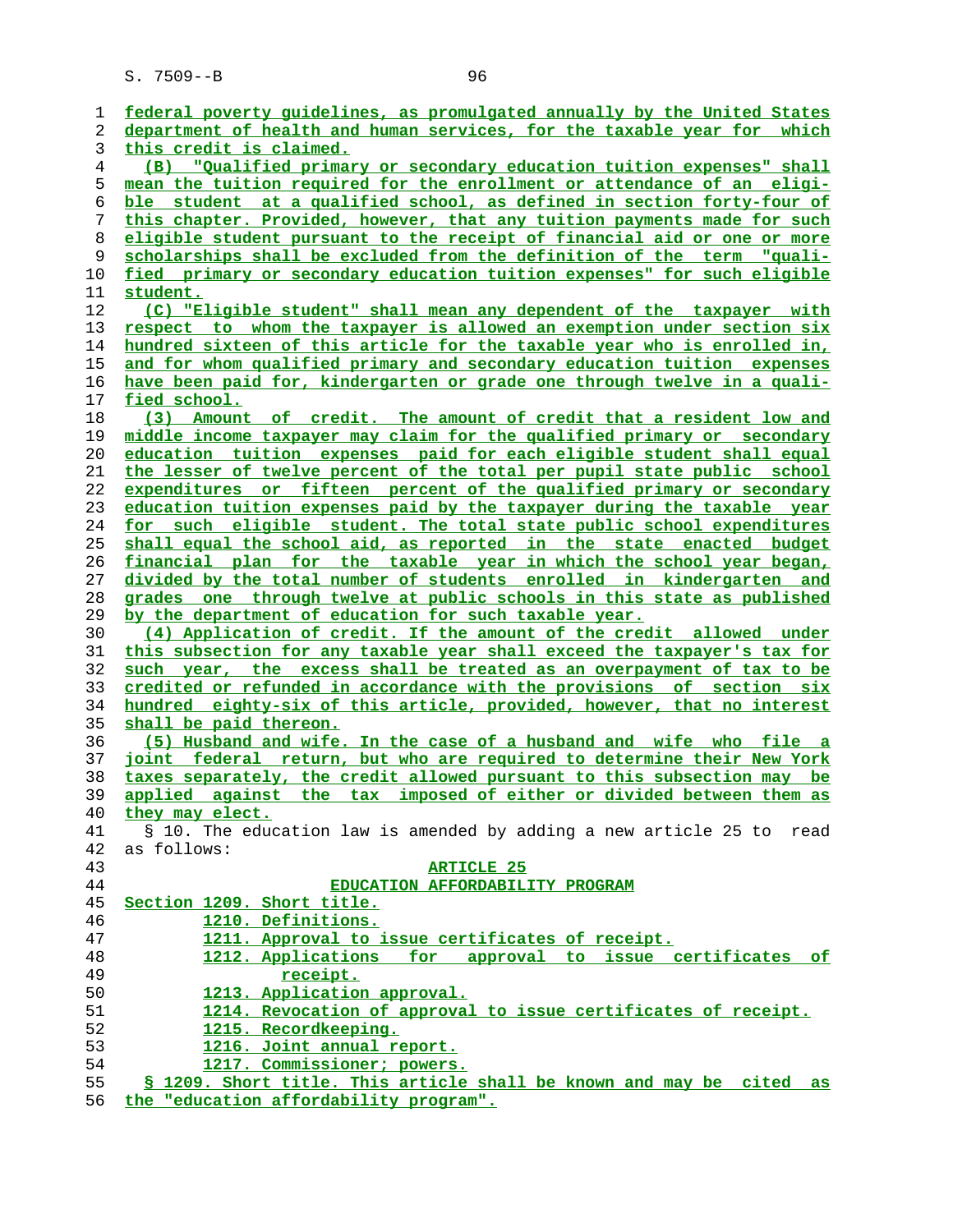| 1  | § 1210. Definitions. As used in this article, the following terms               |
|----|---------------------------------------------------------------------------------|
| 2  | shall have the following meanings:                                              |
| 3  | 1. "Authorized contribution" means the contribution amount listed on            |
| 4  | the contribution authorization certificate issued to a taxpayer.                |
| 5  | 2. "Contribution" means a donation paid by cash, check, electronic              |
| 6  | funds transfer, debit card or credit card made by the taxpayer during           |
| 7  | the tax year.                                                                   |
| 8  |                                                                                 |
|    | 3. "Educational program" means an academic program of a public school           |
| 9  | that enhances the curriculum, or provides or expands a pre-kindergarten         |
| 10 | program or an after-school program to the public school. For purposes of        |
| 11 | this definition, the instruction, materials, programs or other activ-           |
| 12 | ities offered by or through an educational program may include, but are         |
| 13 | not limited to, the following features: (a) instruction or materials            |
| 14 | promoting health, physical education, and family and consumer sciences;         |
| 15 | <u>literary, performing and visual arts; mathematics, social studies, tech-</u> |
| 16 | nology and scientific achievement; (b) instruction or programming to            |
| 17 | meet the education needs of at-risk students or students with disabili-         |
| 18 | ties, including tutoring or counseling; or (c) use of specialized               |
| 19 | instructional materials, instructors or instruction not provided by a           |
| 20 | public school.                                                                  |
| 21 | 4. "Educational scholarship organization" means a not-for-profit enti-          |
| 22 | ty which (a) is exempt from taxation under paragraph three of subsection        |
|    | (c) of section five hundred one of the internal revenue code, (b)               |
| 23 |                                                                                 |
| 24 | commits for the expenditure of at least ninety percent of the revenue           |
| 25 | from qualified contributions received during the calendar year and any          |
| 26 | income derived from qualified contributions for scholarships, (c) depos-        |
| 27 | its and holds qualified contributions and any income derived from quali-        |
| 28 | fied contributions in an account that is separate from the organiza-            |
| 29 | tion's operating or other funds until such qualified contributions or           |
| 30 | income are withdrawn for use, and (d) provides scholarships to eligible         |
| 31 | pupils for use at no fewer than three qualified schools.                        |
| 32 | 5. "Eligible pupil" means a child who (a) is a resident of this state,          |
| 33 | (b) is school age in accordance with subdivision one of section thirty-         |
| 34 | two hundred two of this chapter or who is four years of age on or before        |
| 35 | December first of the year in which they are enrolled in a pre-kinder-          |
| 36 | garten program, (c) attends or is about to attend a qualified school,           |
| 37 | <u>and (d) resides in a household that has a federal adjusted gross income</u>  |
| 38 | of five hundred thousand dollars or less, provided however, for house-          |
| 39 | holds with three or more dependent children, such income level shall be         |
| 40 | increased by ten thousand dollars per dependent child in excess of two,         |
| 41 | not to exceed five hundred fifty thousand dollars.                              |
| 42 | "Local education fund" means a not-for-profit entity which (a) is               |
| 43 | exempt from taxation under paragraph three of subsection (c) of section         |
| 44 | five hundred one of the internal revenue code, (b) is established for           |
| 45 | the purpose of supporting an educational program in at least one public         |
| 46 | school, or public school district, (c) uses at least ninety percent of          |
| 47 | the qualified contributions received during the calendar year and any           |
| 48 | income derived from qualified contributions to support the public school        |
| 49 | or schools or public school district or districts that such fund has            |
| 50 | been established to support, and (d) deposits and holds qualified               |
| 51 | contributions and any income derived from qualified contributions in an         |
| 52 | account that is separate from the fund's operating or other funds until         |
| 53 | such qualified contributions or income are withdrawn for use.                   |
| 54 | "Nonpublic school" means any not-for-profit pre-kindergarten                    |
| 55 | program or elementary, secondary sectarian or nonsectarian school               |
| 56 | located in this state, other than a public school, that is providing            |
|    |                                                                                 |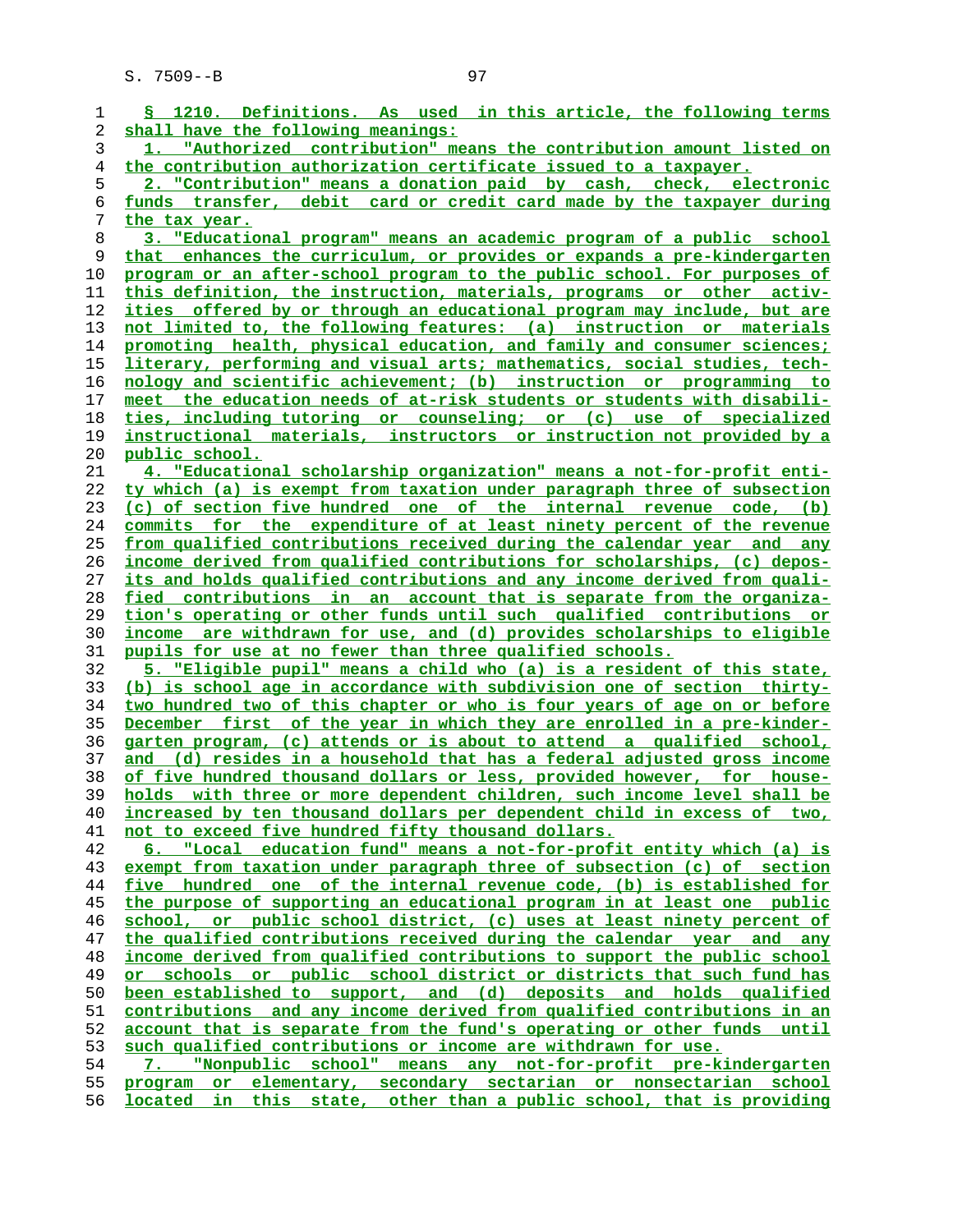**instruction at one or more locations to a student in accordance with subdivision two of section thirty-two hundred four of this chapter. 8. "Public education entity" means a public school or a public school district, provided that such public school, or public school district deposits and holds qualified contributions and any income derived from qualified contributions in an account that is separate from the public school or public school district's operating or other funds until such qualified contributions or income are withdrawn for use, and is approved to issue certificates of receipt pursuant to this article. 9. "Public school" means any free elementary or secondary school in this state guaranteed by article eleven of the constitution or charter** school authorized by article fifty-six of this chapter. **10. "Qualified contribution" means the authorized contribution made by a taxpayer to the public education entity, school improvement organiza- tion, local education fund, or educational scholarship organization that is listed on the contribution authorization certificate issued to the taxpayer and for which the taxpayer has received a certificate of receipt from such entity, fund, or organization. A contribution does not qualify if the taxpayer designates the taxpayer's contribution to an entity or organization for the direct benefit of any particular or spec- ified student. 11. "Qualified educator" means an individual who is a teacher or instructor in a qualified school for at least nine hundred hours during a school year. 12. "Qualified school" means a public school or nonpublic school. 13. "Scholarship" means an educational scholarship which provides a tuition grant awarded to an eligible pupil to attend a qualified school in an amount not to exceed the tuition charged to attend such school less any other educational scholarship received by such eligible pupil or his or her parent, parents or guardian for such eligible pupil's tuition; provided, however, in the case of an eligible pupil attending a public school in a public school district of which such pupil is not a resident, the amount of the educational scholarship awarded may not exceed the tuition charged by the public school pursuant to paragraph d of subdivision four of section thirty-two hundred two of this chapter less any other educational scholarship received by such eligible pupil or his or her parent, parents or guardian for such eligible pupil's tuition, but only if the public school district of which such pupil is a resident is not required to pay for such tuition. 14. "School improvement organization" means a not-for-profit entity which (i) is exempt from taxation under paragraph three of subsection (c) of section five hundred one of the internal revenue code, (ii) uses at least ninety percent of the qualified contributions received during the calendar year and any income derived from such qualified contrib- utions to assist public schools or public school districts located in this state in their provision of educational programs, either by making contributions to one or more public schools or public school districts located in this state or providing educational programs to, or in conjunction with, one or more public schools or public school districts located in this state, (iii) deposits and holds qualified contributions and any income derived from such qualified contributions in an account that is separate from the organization's operating or other funds until such qualified contributions or income are withdrawn for use, and (iv) is approved to issue certificates of receipt pursuant to this article. Such entity may allow the taxpayer to choose to donate to a program,**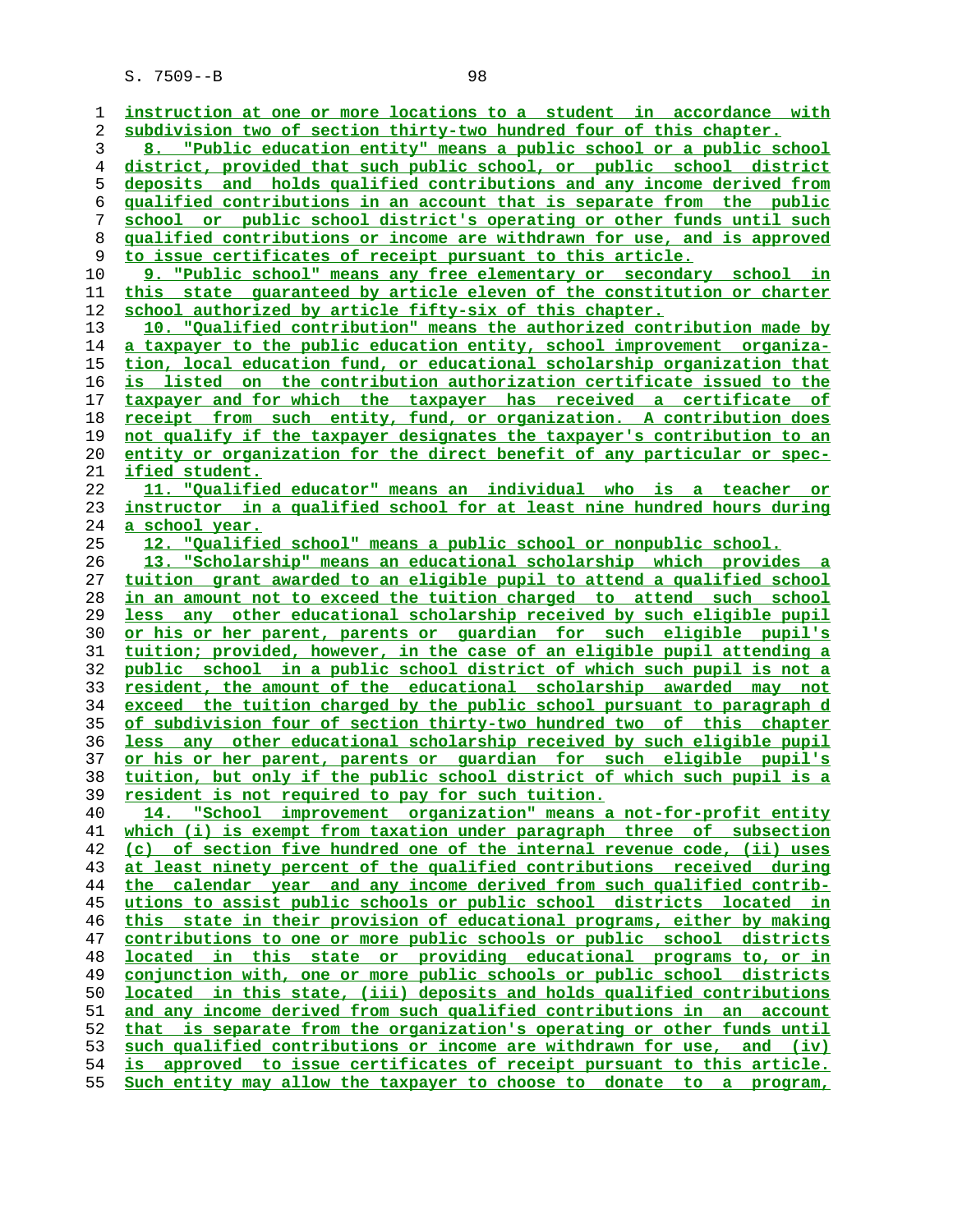| ı  | project or initiative identified by a qualified educator for use in a    |
|----|--------------------------------------------------------------------------|
| 2  | public school.                                                           |
| 3  | § 1211. Approval to issue certificates of receipt. 1. Public schools     |
| 4  | and public school districts. All public schools and public school        |
| 5  | districts shall be approved to issue certificates of receipt provided,   |
| 6  | that a public school or public school district shall not be approved if  |
| 7  | either (a) the public school or public school district fails to deposit  |
| 8  | and hold qualified contributions and any income derived from qualified   |
| 9  | contributions in an account that is separate from the school or school   |
|    |                                                                          |
| 10 | district's operating or other funds until such qualified contributions   |
| 11 | are withdrawn for use, or (b) the commissioner has revoked<br>or income  |
| 12 | such approval for such public school or public school district pursuant  |
| 13 | to section twelve hundred fourteen of this article.                      |
| 14 | 2. School improvement organizations, educational scholarship organiza-   |
| 15 | tions and local education funds. No school improvement organization,     |
| 16 | educational scholarship organization or local education fund shall issue |
| 17 | any certificates of receipt without filing an application pursuant to    |
| 18 | section twelve hundred twelve of this article and receiving approval     |
| 19 | pursuant to section twelve hundred thirteen of this article.             |
| 20 | \$ 1212. Applications for approval to issue certificates of receipt.     |
| 21 | Each school improvement organization, educational scholarship organiza-  |
| 22 | tion, and local education fund shall submit an application to the        |
| 23 | commissioner for approval to issue certificates of receipt in the form   |
| 24 | and manner prescribed by the commissioner; provided that such applica-   |
| 25 | tion shall include: (a) submission of documentation that such school     |
| 26 | improvement organization, local education fund or educational scholar-   |
| 27 | ship organization has been granted exemption from taxation under para-   |
| 28 | graph three of subsection (c) of section five hundred one of the inter-  |
| 29 | nal revenue code; (b) the most recent annual financial audit, which      |
| 30 | shall be completed by an independent certified public accountant and a   |
| 31 | list of names and addresses of all members of the governing board of the |
|    |                                                                          |
| 32 | school improvement organization, local education fund or educational     |
| 33 | scholarship organization; and (c) an educational scholarship organiza-   |
| 34 | tion shall provide criteria for the awarding of scholarships to eligible |
| 35 | students. Neither the commissioner or the department shall require any   |
| 36 | other information for such application except as authorized<br>in this   |
| 37 | article or by section forty-four of the tax law.                         |
| 38 | § 1213. Application approval. The commissioner shall review each         |
| 39 | application to issue certificates of receipt pursuant to this article.   |
| 40 | Approval or denial of an application shall be made within sixty days of  |
| 41 | receipt of such application.                                             |
| 42 | § 1214. Revocation of approval to issue certificates of receipt. The     |
| 43 | commissioner, in consultation with the commissioner of taxation and      |
| 44 | finance, may revoke the approval of a school improvement organization,   |
| 45 | educational scholarship organization, local education fund, public       |
| 46 | school or public school district to issue certificates of receipt upon a |
| 47 | finding that such organization, fund, school or school district has      |
| 48 | violated this article or section forty-four of the tax law. These        |
| 49 | violations shall include, but not be limited to, any of the following:   |
| 50 | (a) failure to meet the requirements of this article or section forty-   |
| 51 | four of the tax law, (b) the failure to maintain full and adequate       |
| 52 | records with respect to the receipt of qualified contributions, (c) the  |
| 53 | failure to supply such records to the commissioner or the department of  |
| 54 | taxation and finance when requested by the department or the department  |
| 55 | of taxation and finance, or (d) the failure to provide notice to the     |
| 56 | department of taxation and finance of the issuance or nonissuance of     |
|    |                                                                          |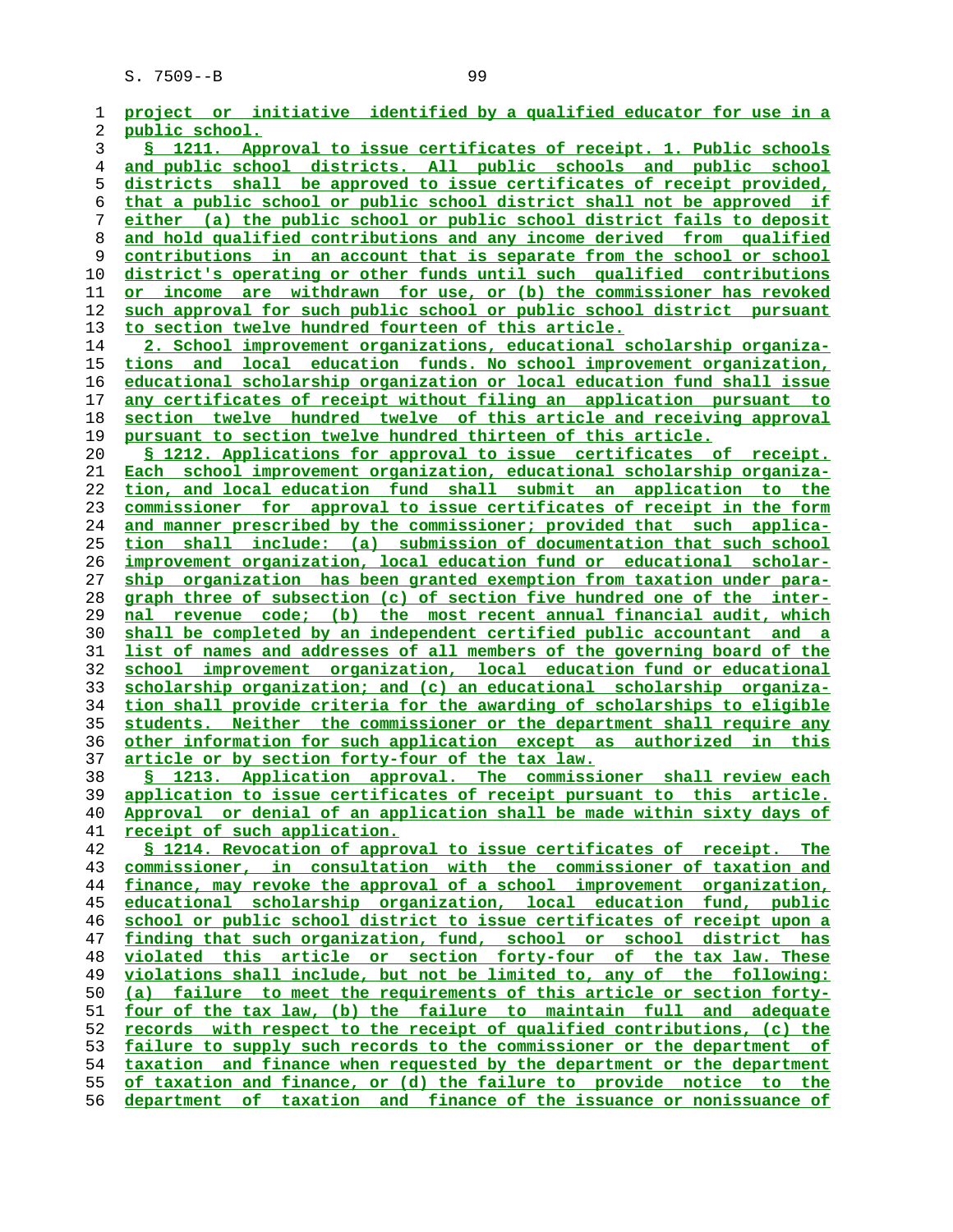**certificates of receipt pursuant to section forty-four of the tax law; provided however, that the commissioner shall not revoke approval pursu- ant to this section based upon a violation of the tax law unless the commissioner of taxation and finance agrees that revocation is warranted; and provided further that the commissioner shall not revoke approval pursuant to this section when the failure to comply is due to clerical error and not negligence or intentional disregard for the law. Within five days of the determination revoking approval, the commission- er shall provide notice of such revocation to the educational scholar- ship organization, school improvement organization, local education fund, public school, or public school district and to the department of taxation and finance. § 1215. Recordkeeping. Each school improvement organization, educa- tional scholarship organization, local education fund, public school and public school district that issued at least one certificate of receipt shall maintain records including (a) notifications received from the department of taxation and finance, (b) notifications made to the department of taxation and finance, (c) copies of qualified contrib- utions received, (d) copies of the deposit of such qualified contrib- utions, (e) copies of issued certificates of receipt, (f) annual finan- cial statements, (g) in the case of school improvement organizations, educational scholarship organizations and local education funds, the application submitted pursuant to section twelve hundred twelve of this article and the approval issued by the commissioner, and (h) any other information as prescribed by regulation promulgated by the commissioner. § 1216. Joint annual report. On or before the last day of June for each calendar year, the commissioner of taxation and finance and the commissioner, jointly, shall submit a written report as provided in subdivision (k) of section forty-four of the tax law. § 1217. Commissioner; powers. The commissioner shall promulgate on an emergency basis regulations necessary for the implementation of this section. The commissioner shall make any application required to be filed pursuant to this article available to applicants within sixty days of the effective date of this article.** 35 § 11. The education law is amended by adding a new section 1503-a to 36 read as follows: **§ 1503-a. Power to accept and solicit gifts and donations. 1. All school districts organized by special laws or pursuant to the provisions of a general law are hereby authorized and empowered to accept gifts, donations, and contributions to the district and to solicit the same. 2. Notwithstanding any other provision of this chapter or of any other general or special law to the contrary, the receipt of such gifts, donations, contributions and other funds, and any income derived there- from, shall be disregarded for the purposes of all apportionments, computations, and determinations of state aid.** 46 § 12. Severability. If any provision of this act or the application 47 thereof to any person or circumstances is held invalid, such invalidity 48 shall not affect other provisions or applications of this act which can 49 be given effect without the invalid provision or application, and to 50 this end the provisions of this act are declared to be severable. 51 § 13. This act shall take effect immediately and shall apply to taxa- 52 ble years beginning on and after January 1, 2019.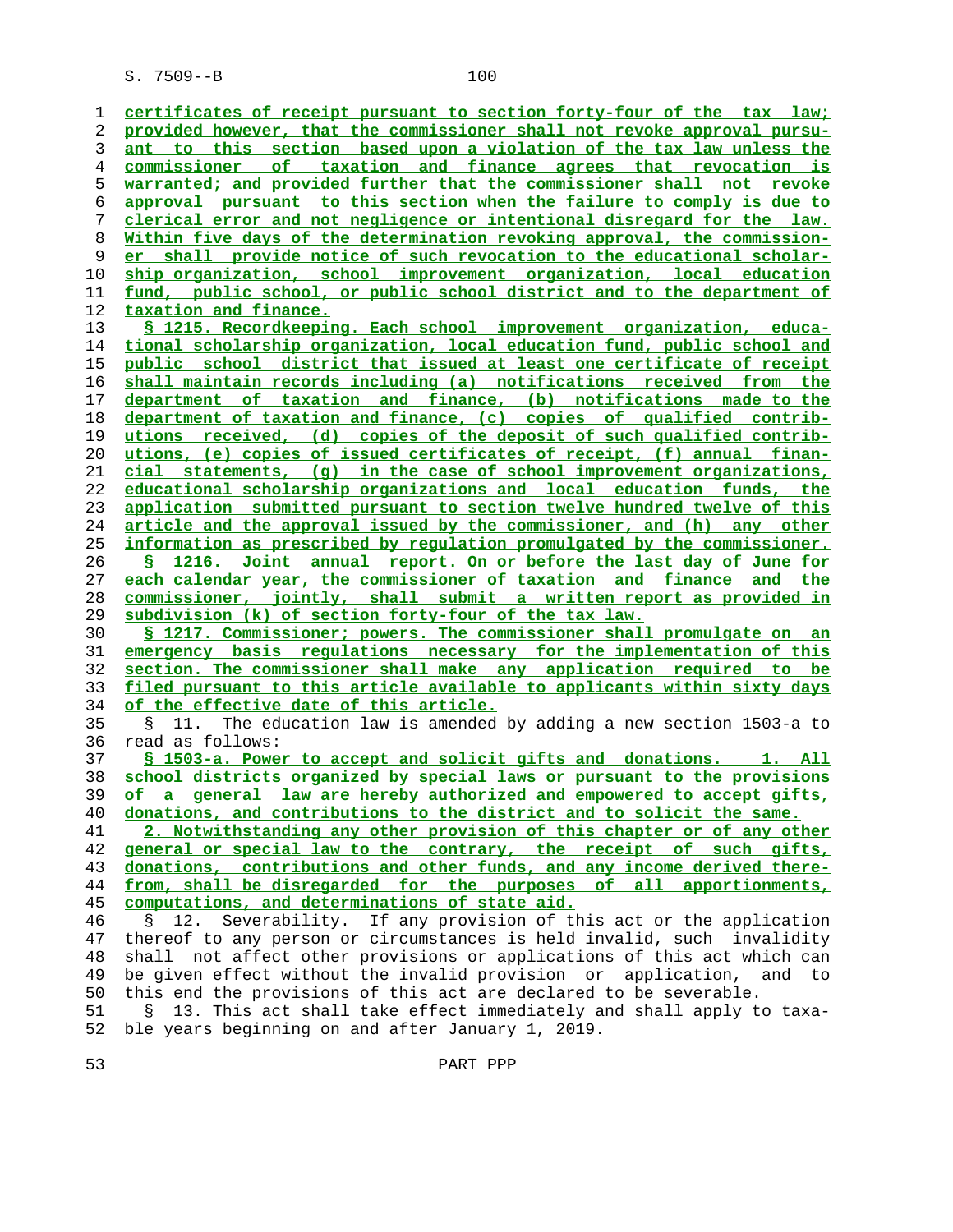1 Section 1. Subdivision 41 of section 1301 of the racing, pari-mutuel 2 wagering and breeding law, as added by chapter 174 of the laws of 2013, 3 is amended and a new subdivision 43 is added to read as follows: 4 41. "Table game". A game**, including dealer-controlled electronic table** 5 **games**, other than a slot machine, which is authorized by the commission 6 to be played in a gaming facility. 7 **43. "Dealer-controlled electronic table game". A table game operated** 8 **by a live dealer in which the outcome is determined by the actions of** 9 **the dealer, that uses electronics as part of the game's operation in** 10 **connection with the collection and payoff of wagers, but not to deter-** 11 **mine the game outcome.** 12 § 2. Section 1348 of the racing, pari-mutuel wagering and breeding 13 law, as added by chapter 174 of the laws of 2013, is amended to read as 14 follows: 15 § 1348. Machine and table fees. In addition to any other tax or fee 16 imposed by this article, there shall be imposed an annual license fee of 17 five hundred dollars for each slot machine and table approved by the 18 commission for use by a gaming licensee at a gaming facility; provided, 19 however, that not sooner than five years after award of an original 20 gaming license, the commission may annually adjust the fee for 21 inflation. The fee shall be imposed as of July first of each year for 22 all approved slot machines and [**tables**] **table games, including dealer-** 23 **controlled electronic table games,** on that date and shall be assessed on 24 a pro rata basis for any slot machine or table**, including dealer-cont-** 25 **rolled electronic table games,** approved for use thereafter. 26 Such assessed fees shall be deposited into the commercial gaming 27 revenue fund established pursuant to section one thousand three hundred 28 fifty-two of this article. 29 § 3. This act shall take effect immediately. 30 PART QQQ 31 Section 1. Paragraph 3 of subdivision i of section 1617-a of the tax 32 law, as amended by section 1 of part SS of chapter 60 of the laws of 33 2016, is amended to read as follows: 34 (3) For each video lottery facility, the annual value of the free play 35 allowance credits authorized for use by the operator pursuant to this 36 subdivision shall not exceed an amount equal to fifteen percent of the 37 total amount wagered on video lottery games after payout of prizes 38 **provided, however, if a video lottery facility is located in development** 39 **zone two as defined by section thirteen hundred ten of the racing, pari-** 40 **mutuel wagering and breeding law, and the nearest commercial casino, as** 41 **defined by section thirteen hundred one of the racing, pari-mutuel** 42 **wagering and breeding law, is given a greater than fifteen percent free** 43 **play allowance, the video lottery facility shall receive the same** 44 **percentage of free play allowance credits as allowed to the nearest** 45 **commercial casino**. The gaming commission shall establish procedures to 46 assure that free play allowance credits do not exceed such amount.<br>47 § 2. This act shall take effect immediately. § 2. This act shall take effect immediately.

## 48 PART RRR

 49 Section 1. The racing, pari-mutuel wagering and breeding law is 50 amended by adding a new article 15 to read as follows: 51 **ARTICLE 15** 52 **INTERACTIVE GAMING**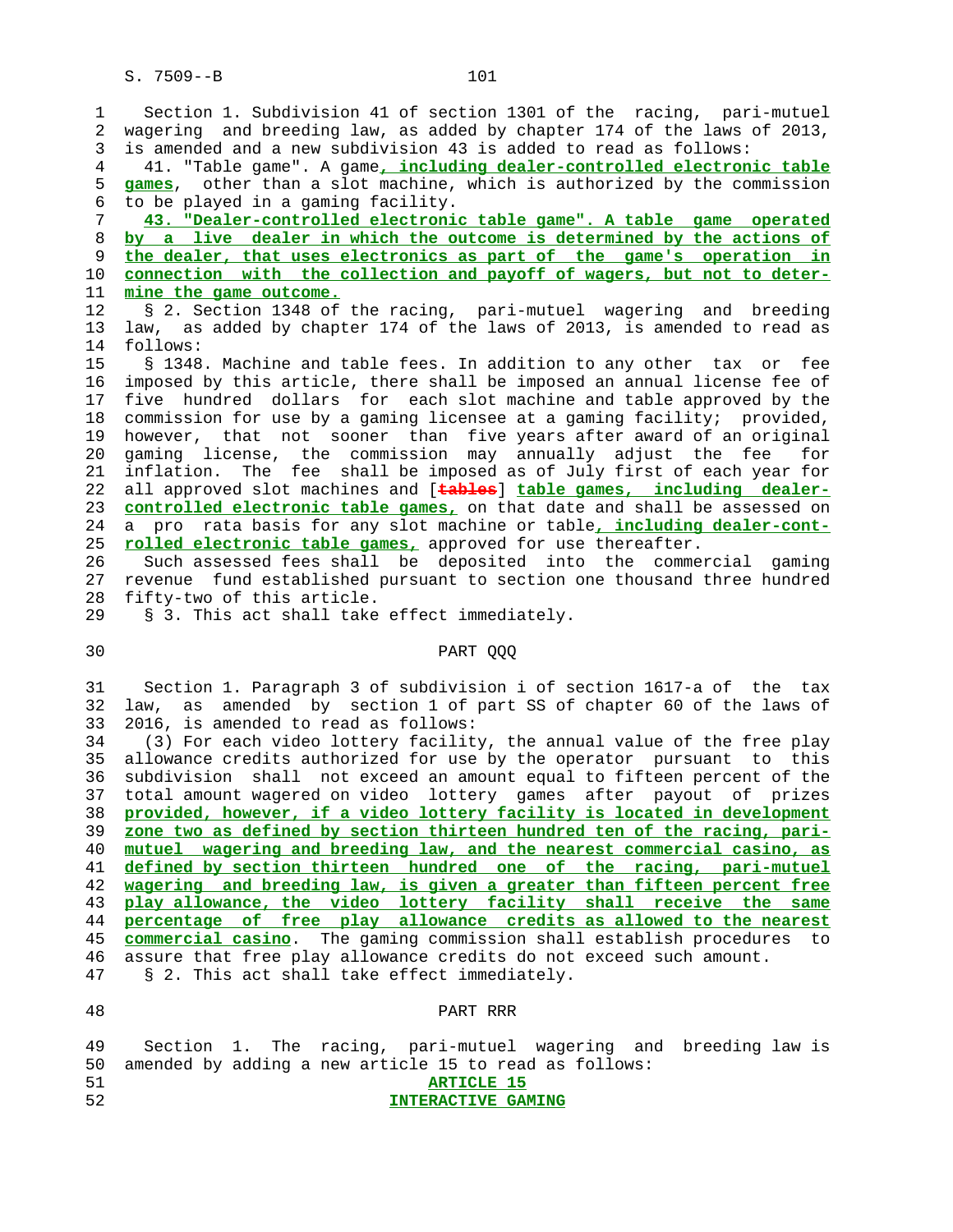| 1  | Section 1500. Legislative findings and purpose.                              |
|----|------------------------------------------------------------------------------|
| 2  | 1501, Definitions.                                                           |
| 3  | 1502. Authorization.                                                         |
| 4  | 1503. Required safequards/minimum standards.                                 |
| 5  | 1504. Scope of licensing review.                                             |
| 6  | 1505. State tax.                                                             |
| 7  | 1506. Disposition of taxes.                                                  |
| 8  | § 1500. Legislative findings and purpose. The legislature hereby finds       |
| 9  | and declares that: 1. Under the New York penal law a person engages in       |
| 10 | gambling when he or she stakes or risks something of value upon the          |
| 11 | outcome of a contest of chance or a future contingent event not under        |
| 12 | his or her control or influence, upon an agreement or understanding that     |
| 13 | he or she will receive something of value in the event of a certain          |
| 14 | <u>outcome.</u>                                                              |
| 15 | 2. A contest of chance is defined as any contest, game, gaming scheme        |
|    |                                                                              |
| 16 | or gaming device in which the outcome depends in a material degree upon      |
| 17 | an element of chance, notwithstanding that skill of the contestants may      |
| 18 | also be a factor therein. (Subdivision 1 of section 225.00 of the penal      |
| 19 | law). Thus, games of chance may involve some skill, but in those games       |
| 20 | the level of skill does not determine the outcome regardless of the          |
| 21 | degree of skill employed. See People v. Turner, 165 Misc. 2d 222, 224,       |
| 22 | 629 N.Y.S.2d 661, 662 (Crim. Ct. 1995). On the other hand, where a           |
| 23 | contest pits the skill levels of the players against each other, New         |
| 24 | York courts have found a game to be one of skill rather than chance. See     |
| 25 | <u>People v. Hunt, 162 Misc. 2d 70, 72, 616 N.Y.S.2d 168, 170 (Crim. Ct.</u> |
| 26 | 1994) ("Played fairly, skill rather than chance is the material compo-       |
| 27 | nent of three-card monte.");                                                 |
| 28 | 3. Poker in many instances has been defined as a game of skill and a         |
| 29 | New York federal court in U.S. v. DiCristina, 886 F. Supp. 2d 164, 224,      |
| 30 | assessed that under federal law poker was predominantly a game of skill;     |
| 31 | 4. New York courts have interpreted New York law to apply a more             |
| 32 | rigorous test in identifying a "contest of chance" than is applied by        |
| 33 | most states in this nation and the courts have found that where a            |
| 34 | contest pits the skill levels of the players against each other, those       |
| 35 | games are games of skill and not games of chance. Furthermore, the           |
| 36 | courts have not limited the legislature's ability to determine that          |
| 37 | certain forms of poker should fall outside the general definition of         |
| 38 | gambling since those games are games of skill;                               |
| 39 | Texas Hold'em poker involves two cards dealt face down to each<br>5.         |
| 40 | player and then five community cards placed face-up by the dealer, a         |
| 41 | series of three, then two additional single cards, with players deter-       |
| 42 | mining whether to check, bet, raise or fold after each deal. Omaha           |
| 43 | Hold'em poker is a similar game, in which each player is dealt four          |
| 44 | cards and makes his or her best hand using exactly two of them, plus         |
| 45 | exactly three of the five community cards. These games are considered to     |
| 46 | be complex forms of poker which involve player strategy and decision-        |
| 47 | making and which pit the skill levels of the players against each other.     |
| 48 | As games of skill, these forms of poker do not fall under the definition     |
| 49 | of gambling as prohibited by the penal law; and                              |
| 50 | 6. The legislature further finds that as the internet has become an          |
| 51 | integral part of society, and internet poker a major form of enter-          |
| 52 | tainment for many consumers, any interactive gaming enforcement and          |
| 53 | regulatory structure must begin from the bedrock premise that partic-        |
| 54 | ipation in a lawful and licensed gaming industry is a privilege and not      |
| 55 | a right, and that regulatory oversight is intended to safeguard the          |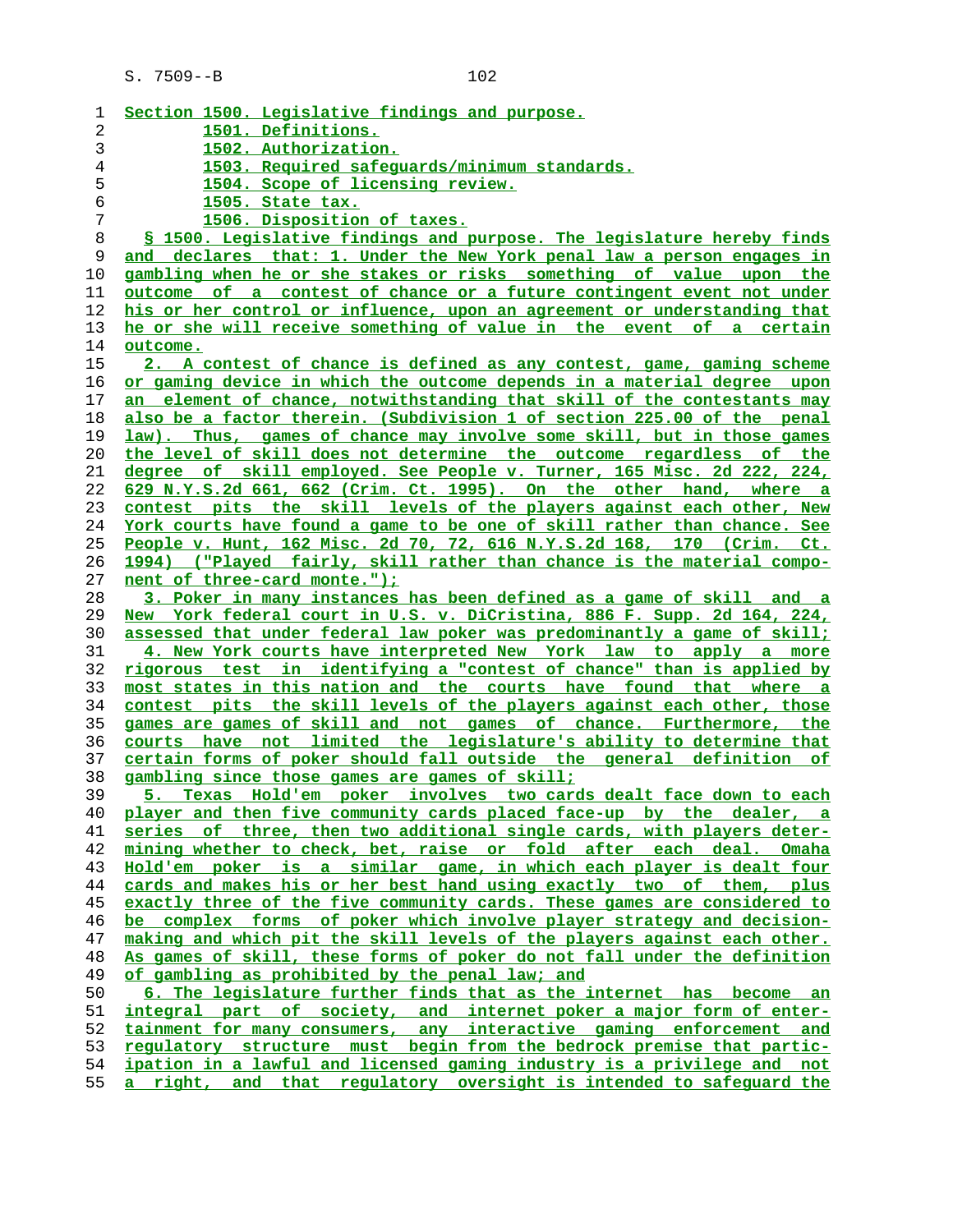| ı  | integrity of the games and participants and to ensure accountability and                                                                       |
|----|------------------------------------------------------------------------------------------------------------------------------------------------|
| 2  | the public trust.                                                                                                                              |
| 3  | \$ 1501. Definitions. As used in this article, the following terms                                                                             |
| 4  | shall have the following meanings:                                                                                                             |
| 5  | 1. "Authorized game" means Omaha Hold'em and Texas Hold'em poker, as                                                                           |
| 6  | well as any other poker game that the commission determines is the mate-                                                                       |
| 7  | rial equivalent of either of those, whether in a cash game or tourna-                                                                          |
| 8  | ment.                                                                                                                                          |
| 9  | 2. "Authorized participants" means persons who are either physically                                                                           |
| 10 | present in this state when placing a wager or who otherwise are permit-                                                                        |
| 11 | ted by applicable law, as determined by the commission, to place a                                                                             |
| 12 | wager. The intermediate routing of electronic data in connection with                                                                          |
| 13 | interactive gaming shall not determine the location or locations in                                                                            |
| 14 | which a wager is initiated, received or otherwise made.                                                                                        |
| 15 | 3. "Core function" means any of the following: (a) the management,                                                                             |
| 16 | administration or control of wagers on interactive gaming; (b) the                                                                             |
| 17 | management, administration or control of the games with which those                                                                            |
| 18 | wagers are associated; or (c) the development, maintenance, provision or                                                                       |
| 19 | <u>operation of an interactive gaming platform.</u>                                                                                            |
| 20 | 4. "Commission" means the New York state gaming commission.                                                                                    |
| 21 | 5. "Covered asset" means any of the following categories of assets if                                                                          |
| 22 | used in connection with the knowing and willful acceptance of any wager                                                                        |
| 23 | from persons located in the United States of any form of interactive                                                                           |
| 24 | gaming (including but not limited to poker) after December thirty-first,                                                                       |
| 25 | two thousand six, that has not been affirmatively authorized by law of                                                                         |
| 26 | the United States or of each state in which persons making such wager                                                                          |
| 27 | were located: (a) any trademark, trade name, service mark or similar                                                                           |
| 28 | intellectual property that was used to identify any aspect of the inter-                                                                       |
| 29 | net website or of the operator offering the wagers or games to its                                                                             |
| 30 | patrons; (b) any database or customer list of individuals residing in                                                                          |
| 31 | the United States who placed such wagers; (c) any derivative of a data-                                                                        |
| 32 | base or customer list described in paragraph (b) of this subdivision; or                                                                       |
| 33 | (d) an asset used to provide a core function.                                                                                                  |
| 34 | 6. "Division" means the division of gaming, established under para-                                                                            |
| 35 | graph (c) of subdivision two of section one hundred three of this chap-                                                                        |
| 36 | ter.                                                                                                                                           |
| 37 |                                                                                                                                                |
| 38 | 7. "Interactive gaming" means the conduct of games through the use of<br>the internet or other communications technology that allows a person, |
| 39 | utilizing money, checks, electronic checks, electronic transfers of                                                                            |
| 40 | money, credit cards, debit cards or any other instrumentality, to trans-                                                                       |
| 41 | mit to a computer information to assist in the placing of a wager and                                                                          |
| 42 | corresponding information related to the display of the game, game                                                                             |
| 43 | outcomes or other similar information. The term does not include the                                                                           |
| 44 | conduct of (a) non-gambling games that do not otherwise require a                                                                              |
| 45 | license under state or federal law; or (b) games that occur entirely                                                                           |
| 46 | among participants who are located on a licensed casino premises. For                                                                          |
| 47 | purposes of this provision, "communications technology" means any method                                                                       |
| 48 | used and the components employed by an establishment to facilitate the                                                                         |
| 49 | transmission of information, including, without limitation, transmission                                                                       |
| 50 | and reception by systems based on wire, cable, radio, microwave, light,                                                                        |
| 51 | optics or computer data networks, including, without limitation, the                                                                           |
| 52 | internet and intranets.                                                                                                                        |
| 53 | 8. "Interactive gaming gross revenue" means the total of all sums paid                                                                         |
| 54 | to a licensee from interactive gaming involving authorized participants,                                                                       |
| 55 | less only the total of all sums paid out as winnings to patrons and                                                                            |
| 56 | promotional gaming credits; provided, however, that the cash equivalent                                                                        |
|    |                                                                                                                                                |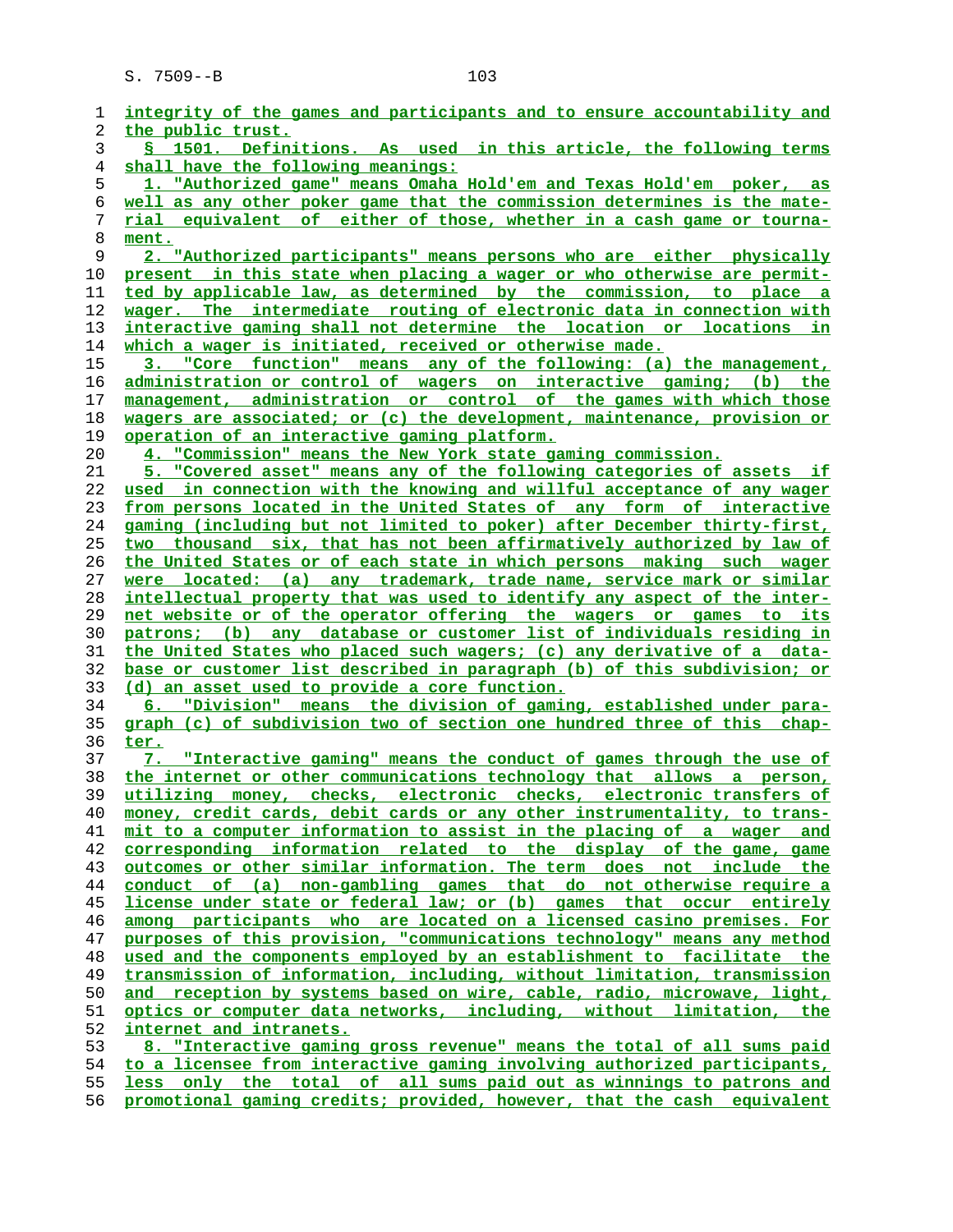|        | value of any merchandise or other non-cash thing of value included in a        |
|--------|--------------------------------------------------------------------------------|
| 1<br>2 | contest or tournament shall not be included in the total of all sums           |
|        |                                                                                |
| 3      | paid out as winnings to players for purposes of determining interactive        |
| 4      | gaming gross revenue.                                                          |
| 5      | (a) Neither amounts deposited with a licensee for purposes of interac-         |
| 6      | tive gaming nor amounts taken in fraudulent acts perpetrated against a         |
| 7      | licensee for which the licensee is not reimbursed shall be considered to       |
| 8      | have been "paid" to the licensee for purposes of calculating interactive       |
| 9      | gaming gross revenue.                                                          |
| 10     | (b) "Promotional gaming credit" includes bonuses, promotions and<br>any        |
| 11     | amount received by a licensee from a patron for which the licensee can         |
| 12     | demonstrate that it or its affiliate has not received cash.                    |
| 13     | 9. "Interactive gaming platform" means the combination of hardware,            |
| 14     | software and data networks used to manage, administer or control wagers        |
| 15     | on interactive gaming or the games with which those wagers are associ-         |
| 16     | ated.                                                                          |
| 17     | 10.<br>"Internet" means a computer network of interoperable packet-            |
| 18     | <u>switched data networks.</u>                                                 |
| 19     | 11. "Licensee" means a person who is licensed by the commission to             |
| 20     | offer interactive gaming, using an interactive gaming platform to              |
| 21     | authorized participants. A licensee may utilize multiple interactive           |
| 22     | gaming platforms provided that each platform is approved by the commis-        |
| 23     | sion.                                                                          |
| 24     | 12. "Omaha Hold'em poker" means the poker game marketed as Omaha               |
| 25     | Hold'em poker or Omaha poker in which each player is dealt four cards          |
| 26     | and must make his or her best hand using exactly two of them, plus             |
| 27     | exactly three of the five community cards.                                     |
| 28     | "Significant vendor" means any person who offers or who proposes<br>13.        |
| 29     | to offer any of the following services with respect to interactive             |
| 30     | gaming: (a) a core function; (b) sale, licensing or other receipt of           |
| 31     | compensation for selling or licensing a database or customer list of           |
| 32     | individuals residing in the United States selected in whole or in part         |
| 33     | because they placed wagers or participated in gambling games with or           |
| 34     | through an internet website or operator (or any derivative of such a           |
| 35     | database or customer list); (c) provision of any trademark, tradename,         |
| 36     | service mark or similar intellectual property under which a licensee or        |
| 37     | significant vendor identifies interactive games to customers; or (d)           |
| 38     | <u>provision of any product, service or asset to a licensee or significant</u> |
| 39     | vendor in return for a percentage of interactive gaming revenue (not           |
| 40     | including fees to financial institutions and payment providers for             |
| 41     | facilitating a deposit or withdrawal by an authorized participant).<br>The     |
| 42     | term "significant vendor" shall not include a provider of goods or             |
| 43     | services to a licensee that are not specifically designed for use and          |
| 44     | not principally used in connection with interactive gaming.                    |
| 45     | 14. "Texas Hold'em poker" means the type of poker marketed as Texas            |
| 46     | Hold'em poker that involves two cards being dealt face down to each            |
| 47     | player and then five community cards being placed face-up by the dealer,       |
| 48     | a series of three then two additional single cards, with players having        |
| 49     | the option to check, bet, raise or fold after each deal.                       |
| 50     | § 1502. Authorization. 1. The commission shall, within one hundred             |
| 51     | eighty days of the date this article becomes law, promulgate regulations       |
| 52     | to implement interactive gaming in this state and shall authorize up to        |
| 53     | eleven licenses to operate interactive gaming involving authorized             |
| 54     | participants, subject to the provisions of this article and other appli-       |
| 55     | cable provisions of law                                                        |

**cable provisions of law.**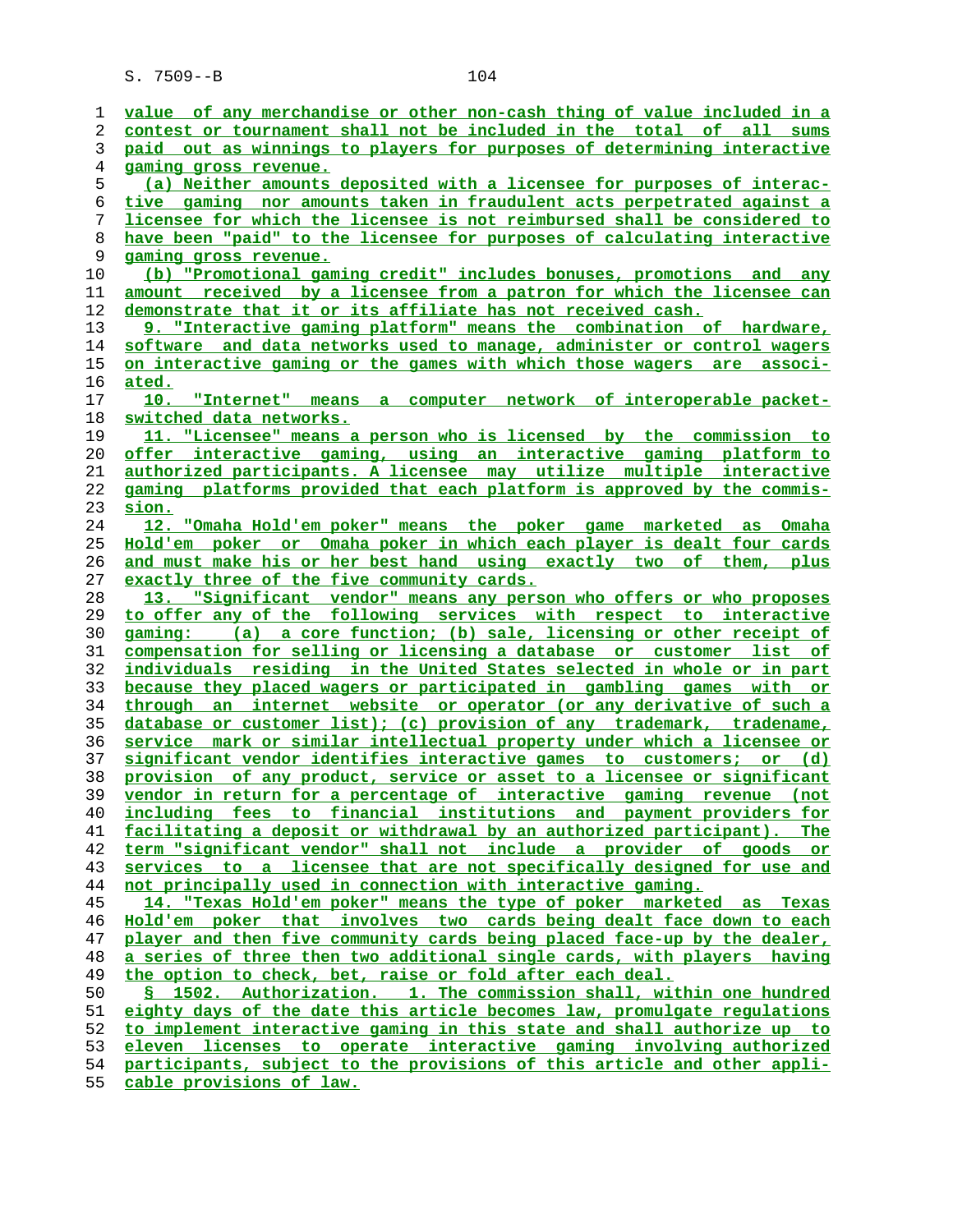| 1  | 2. Applicants eligible to apply for a license as an operator pursuant           |
|----|---------------------------------------------------------------------------------|
| 2  | <u>to this article shall be those entities:</u>                                 |
| 3  | (a) licensed by the state pursuant to section sixteen hundred seven-            |
| 4  | teen-a of the tax law to operate video lottery gaming and has experience        |
| 5  | in the operation of interactive gaming by being licensed in a state with        |
|    |                                                                                 |
| 6  | comparable licensing requirements or quarantees acquisition of adequate         |
| 7  | business competence and experience in the operation of interactive              |
| 8  | gaming; or                                                                      |
| 9  | (b) licensed by the state to operate a class III gaming facility                |
| 10 | pursuant to article thirteen of this chapter and has experience in the          |
| 11 | operation of interactive gaming by being licensed in a state with compa-        |
|    |                                                                                 |
| 12 | <u>rable licensing requirements or quarantees acquisition of adequate busi-</u> |
| 13 | ness competence and experience in the operation of interactive gaming.          |
| 14 | 3. The commission shall, to the extent practicable, issue licenses to           |
| 15 | multiple applicants no sooner than one hundred eighty days after the            |
| 16 | promulgation of regulations in order to ensure a robust and competitive         |
| 17 | market for consumers and to prevent early licensees from gaining an             |
|    |                                                                                 |
| 18 | unfair competitive advantage.                                                   |
| 19 | 4. No person may operate, manage or make available an interactive               |
| 20 | gaming platform or act as a significant vendor with respect to interac-         |
| 21 | tive gaming that is offered to persons located in this state unless             |
| 22 | licensed by the commission pursuant to this article and only those games        |
| 23 | authorized by the commission shall be permitted.                                |
| 24 | 5. License applicants may form a partnership, joint venture or other            |
|    |                                                                                 |
| 25 | contractual arrangement in order to facilitate the purposes of this             |
| 26 | article.                                                                        |
| 27 | 6. Any person found suitable by the commission may be issued a license          |
| 28 | <u>as an operator or significant vendor pursuant to this article. In deter-</u> |
| 29 | mining suitability, the commission shall consider those factors it deems        |
| 30 | <u>relevant in its discretion, including but not limited to:</u>                |
| 31 | (a) Whether the applicant is a person of good character, honesty and            |
|    |                                                                                 |
| 32 | integrity;                                                                      |
| 33 | (b) Whether the applicant is person whose prior activities, criminal            |
| 34 | <u>record, if any, reputation, habits and associations do not:</u>              |
| 35 | (i) pose a threat to the public interest or to the effective requ-              |
| 36 | lation and control of interactive gaming; or                                    |
| 37 | (ii) create or enhance the dangers of unsuitable, unfair or illegal             |
| 38 | practices, methods and activities in the conduct of interactive gaming          |
| 39 | or in the carrying on of the business and financial arrangements inci-          |
|    |                                                                                 |
| 40 | dental to such gaming;                                                          |
| 41 | (c) Whether the applicant is capable of and likely to conduct the               |
| 42 | activities for which the applicant is licensed in accordance with the           |
| 43 | provisions of this article, any regulations prescribed under this arti-         |
| 44 | cle and all other applicable laws;                                              |
| 45 | (d) Whether the applicant has or quarantees acquisition of adequate             |
| 46 | business competence and experience in the operation of licensed gaming          |
| 47 | or of interactive gaming in this state or in a state with comparable            |
|    |                                                                                 |
| 48 | licensing requirements;                                                         |
| 49 | (e) Whether the applicant has or will obtain sufficient financing for           |
| 50 | the nature of the proposed operation and from a suitable source; and            |
| 51 | (f) Whether the applicant:                                                      |
| 52 | (i) has at any time, either directly, or through another person whom            |
| 53 | it owned, in whole or in significant part, or controlled:                       |
| 54 | (A) knowingly and willfully accepted or made available wagers on                |
|    |                                                                                 |
| 55 | interactive gaming (including poker) from persons located in the United         |
| 56 | States after December thirty-first, two thousand six, unless such wagers        |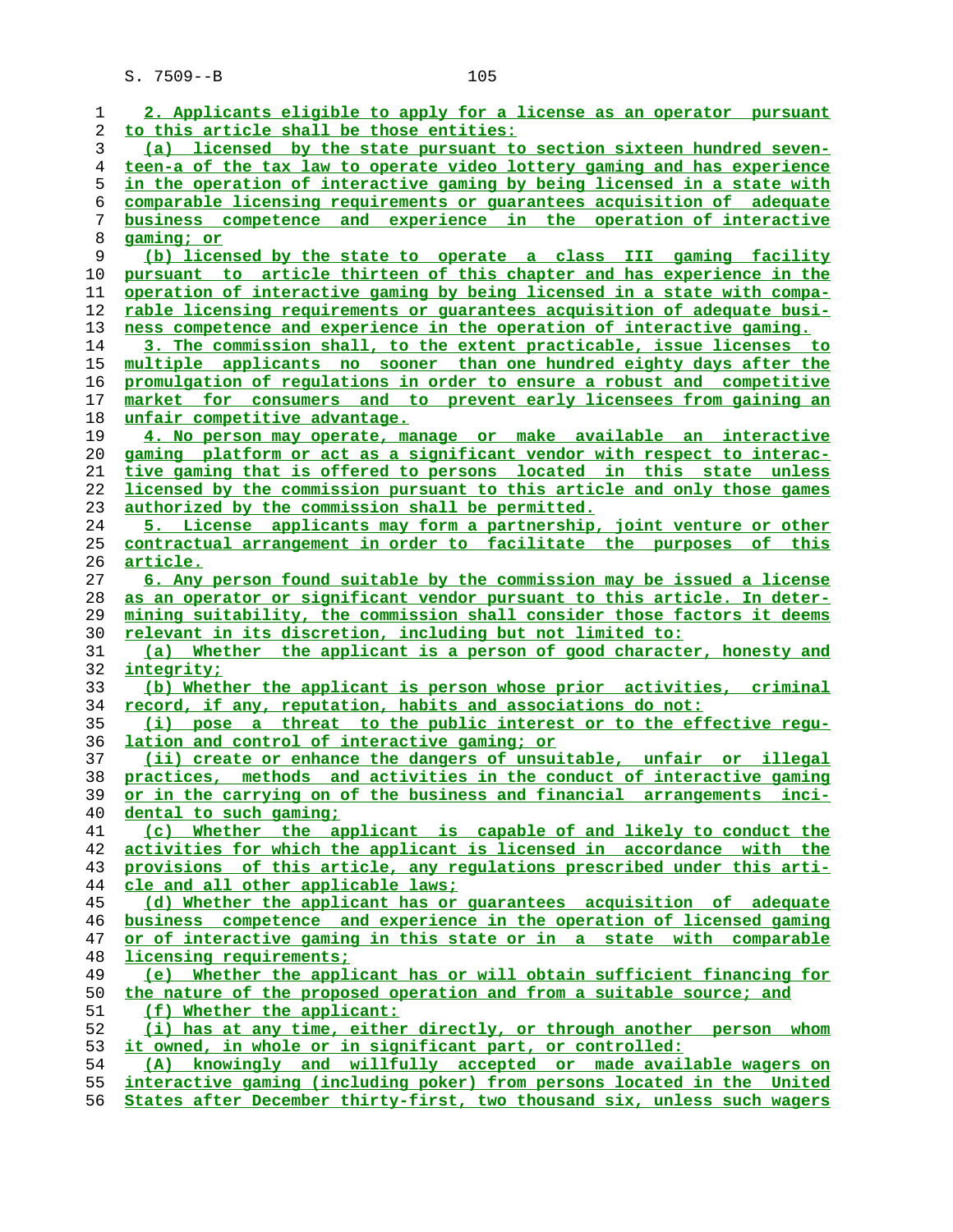| 1        | were affirmatively authorized by law of the United States or of each                                                       |
|----------|----------------------------------------------------------------------------------------------------------------------------|
| 2        | state in which persons making such wagers were located; or                                                                 |
| 3        | (B) knowingly facilitated or otherwise provided services with respect                                                      |
| 4        | to interactive gaming (including poker) involving persons located in the                                                   |
| 5        | United States for a person described in clause (A) of this subparagraph                                                    |
| 6        | and acted with knowledge of the fact that such wagers or interactive                                                       |
| 7        | gaming involved persons located in the United States; or                                                                   |
| 8        | (ii) has purchased or acquired, directly or indirectly, in whole or in                                                     |
| 9        | significant part, a person described in subparagraph (i) of this para-                                                     |
| 10       | graph or will use that person or a covered asset in connection with                                                        |
| 11       | interactive gaming licensed pursuant to this article.                                                                      |
| 12       | 7. The commission further shall develop standards by which to evaluate                                                     |
| 13       | and approve interactive gaming platforms for use with interactive                                                          |
| 14       | gaming. Interactive gaming platforms must be approved by the commission                                                    |
| 15       | before being used by a licensee or significant vendor to conduct inter-                                                    |
| 16       | <u>active gaming in this state.</u>                                                                                        |
| 17       | 8. The commission shall require all licensees to operate interactive                                                       |
| 18       | gaming to pay a one-time fee of ten million dollars. Such fee paid by                                                      |
| 19       | each licensee shall be applied to satisfy, in whole or in part, as                                                         |
| 20       | applicable, that licensee's tax obligation pursuant to section fifteen                                                     |
| 21       | hundred five of this article in sixty equal monthly installments, allo-                                                    |
| 22       | cated to each of the first sixty months of tax owed after the licensee                                                     |
| 23       | has begun operating interactive gaming pursuant to this article. No                                                        |
| 24       | amounts not required to be used to satisfy such tax obligation during                                                      |
| 25       | that period shall be allocated to payment of such tax obligation after                                                     |
| 26       | that period.                                                                                                               |
| 27       | 9. Licenses to operate interactive gaming issued by the commission                                                         |
| 28       | shall remain in effect for ten years.                                                                                      |
| 29       | 10. The commission, by regulation, may authorize and promulgate any                                                        |
| 30       | rules necessary to implement agreements with other states, or authorized                                                   |
| 31       | agencies thereof (a) to enable patrons in those states to participate in                                                   |
| 32       | interactive gaming offered by licensees under this article or (b) to                                                       |
| 33       | enable patrons in this state to participate in interactive gaming                                                          |
| 34       | <u>offered by licensees under the laws of those other states, provided that</u>                                            |
| 35       | such other state or authorized agency applies suitability standards and                                                    |
| 36       | <u>review materially consistent with the provisions of this article.</u>                                                   |
| 37       | 11. Any regulations adopted pursuant to subdivision ten of this                                                            |
| 38<br>39 | section must set forth provisions that address:<br>(a) Any arrangements to share revenue between New York and any<br>other |
| 40       | state or agency within another state; and                                                                                  |
| 41       | (b) Arrangements to ensure the integrity of interactive gaming offered                                                     |
| 42       | pursuant to any such agreement and the protection of patrons located in                                                    |
| 43       | this state.                                                                                                                |
| 44       | 12. The commission may delegate its responsibilities to administer the                                                     |
| 45       | provisions of this article to the division, as it sees fit, except for                                                     |
| 46       | its responsibilities to approve licenses.                                                                                  |
| 47       | § 1503. Required safequards/minimum standards. The commission shall                                                        |
| 48       | require licensees to implement measures to meet the standards set out in                                                   |
| 49       | this section, along with such other standards that the commission in its                                                   |
| 50       | discretion may choose to require.                                                                                          |
| 51       | (a) Appropriate safeguards to ensure, to a reasonable degree of                                                            |
| 52       | certainty, that participants in interactive gaming are not younger than                                                    |
| 53       | twenty-one years of age.                                                                                                   |
| 54       | (b) Appropriate safequards to ensure, to a reasonable degree of                                                            |
| 55       | certainty, that participants in interactive gaming are physically                                                          |
|          |                                                                                                                            |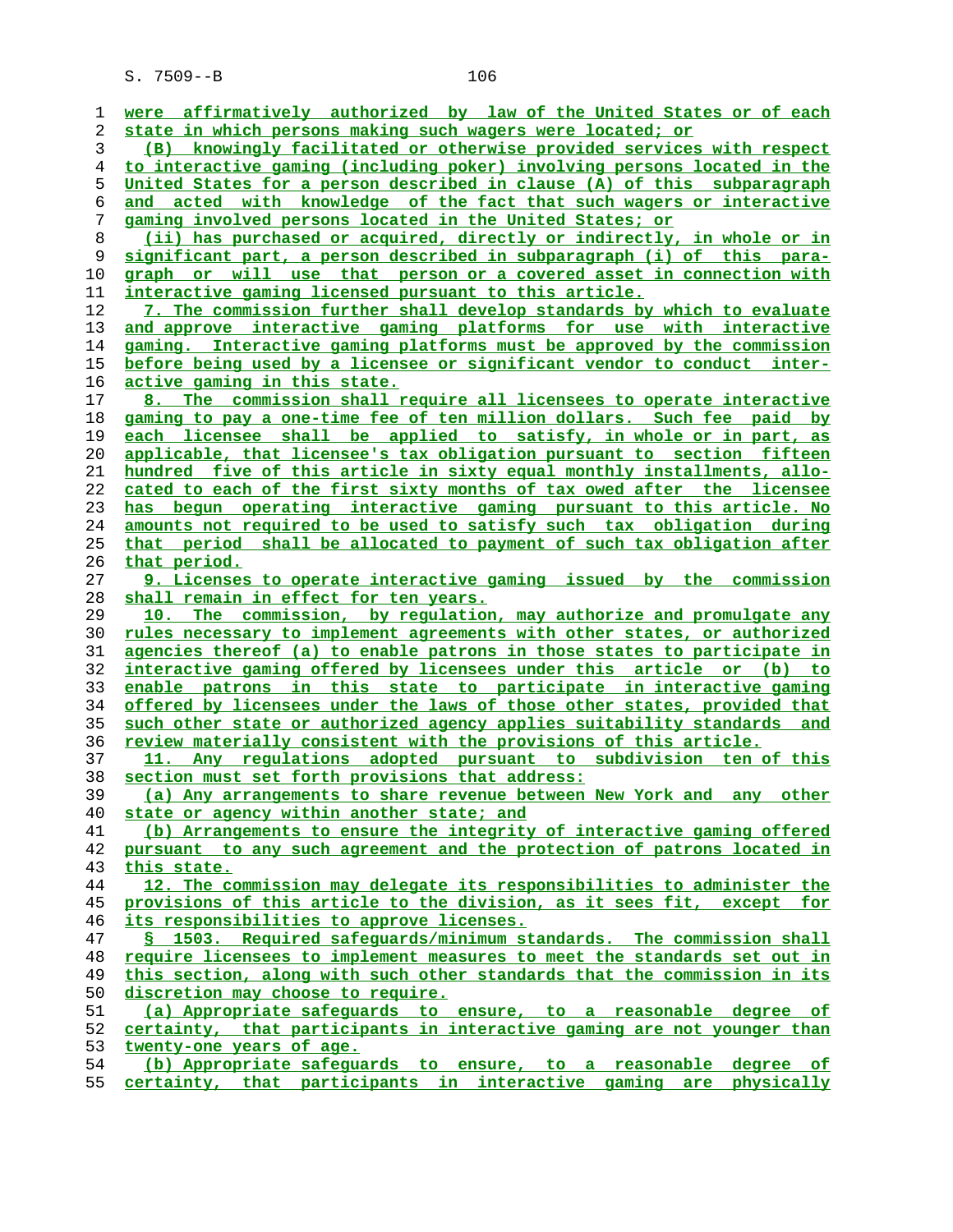| 1  | located within the state or such other jurisdiction that the commission    |
|----|----------------------------------------------------------------------------|
|    |                                                                            |
| 2  | has determined to be permissible.                                          |
| 3  | (c) Appropriate safeguards to protect, to a reasonable degree of           |
| 4  | certainty, the privacy and online security of participants in interac-     |
| 5  | <u>tive gaming.</u>                                                        |
| 6  | (d) Appropriate safeguards to ensure, to a reasonable degree of            |
| 7  | certainty, that the interactive gaming is fair and honest and that         |
| 8  | appropriate measures are in place to deter, detect and, to the extent      |
| 9  | reasonably possible, to prevent cheating, including collusion, and use     |
|    |                                                                            |
| 10 | of cheating devices, including use of software programs (sometimes         |
| 11 | referred to as "bots") that make bets or wagers according to algorithms.   |
| 12 | (e) Appropriate safequards to minimize compulsive gaming and to            |
| 13 | provide notice to participants of resources to help problem gamblers.      |
| 14 | (f) Appropriate safeguards to ensure participants' funds are held in       |
| 15 | accounts segregated from the funds of licensees and otherwise are          |
| 16 | protected from corporate insolvency, financial risk or criminal or civil   |
| 17 | actions against the licensee.                                              |
| 18 | § 1504. Scope of licensing review. 1. In connection with any license       |
| 19 | issued pursuant to this article, the licensee, significant vendor or       |
|    |                                                                            |
| 20 | applicant shall identify and the commission shall review the suitability   |
| 21 | of such licensee's, significant vendor's or applicant's owner, chief       |
| 22 | executive officer, chief financial officer and any other officer or        |
| 23 | employee who the commission deems is significantly involved in the         |
| 24 | management or control of the licensee, significant vendor or applicant     |
| 25 | or of the interactive gaming platform. "Owner" for purposes of this        |
| 26 | provision means any person who directly or indirectly holds any benefi-    |
| 27 | cial or ownership interest in the applicant of five percent or greater     |
| 28 | or any amount of ownership that the commission determines to be signif-    |
| 29 | icant ownership of the licensee, significant vendor, or applicant.         |
| 30 | 2. Institutional investors are subject to the provisions set out in        |
| 31 | this section.                                                              |
|    |                                                                            |
| 32 | (a) An institutional investor holding under twenty-five percent of the     |
| 33 | equity securities of a licensee's or significant vendor's (or appli-       |
| 34 | cant's) holding or intermediary companies, shall be granted a waiver of    |
| 35 | any investigation of suitability or other requirement if such securities   |
| 36 | are those of a corporation, whether publicly traded or privately held,     |
| 37 | and its holdings of such securities were purchased for investment          |
| 38 | purposes only and it files a certified statement to the effect that it     |
| 39 | has no intention of influencing or affecting the affairs of the issuer,    |
| 40 | the licensee (or significant vendor or applicant, as applicable) or its    |
| 41 | holding or intermediary companies; provided, however, that it shall be     |
| 42 | permitted to vote on matters put to the vote of the outstanding security   |
| 43 | holders. The commission may grant such a waiver to an institutional        |
| 44 | investor holding a higher percentage of such securities upon a showing     |
|    | of good cause and if the conditions specified above are met. Any insti-    |
| 45 |                                                                            |
| 46 | tutional investor granted a waiver under this paragraph which subse-       |
| 47 | <u>quently determines to influence or affect the affairs of the issuer</u> |
| 48 | shall provide not less than thirty days' notice of such intent and shall   |
| 49 | file with the commission a request for determination of suitability        |
| 50 | before taking any action that may influence or affect the affairs of the   |
| 51 | issuer; provided, however, that it shall be permitted to vote on matters   |
| 52 | put to the vote of the outstanding security holders. If an institutional   |
| 53 | investor changes its investment intent, or if the commission finds         |
| 54 | reasonable cause to believe that the institutional investor may be found   |
| 55 | unsuitable, no action other than divestiture shall be taken by such        |
| 56 | investor with respect to its security holdings until there has been        |
|    |                                                                            |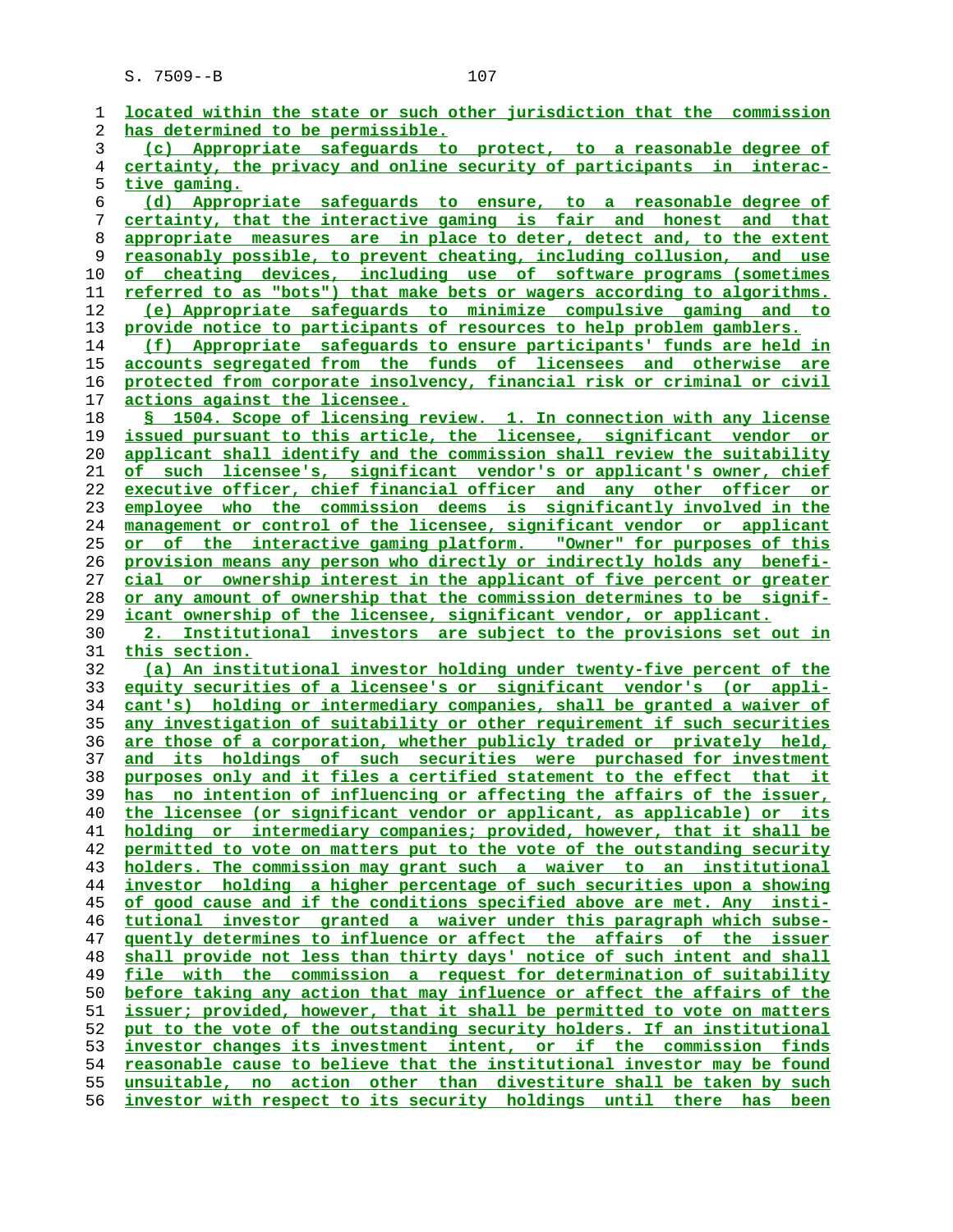**compliance with any requirements established by the commission, which may include the execution of a trust agreement. The licensee (or signif- icant vendor or applicant, as applicable) and its relevant holding, intermediary or subsidiary company shall notify the commission imme- diately of any information about, or actions of, an institutional inves- tor holding its equity securities where such information or action may impact upon the eligibility of such institutional investor for a waiver pursuant to this paragraph. (b) If at any time the commission finds that an institutional investor holding any security of a holding or intermediary company of a licensee or significant vendor or applicant, or, where relevant, of another subsidiary company of a holding or intermediary company of a licensee or significant vendor or applicant which is related in any way to the financing of the licensee or significant vendor or applicant, fails to comply with the terms of paragraph (a) of this section, or if at any time the commission finds that, by reason of the extent or nature of its holdings, an institutional investor is in a position to exercise such a substantial impact upon the controlling interests of a licensee or significant vendor or applicant that investigation and determination of suitability of the institutional investor is necessary to protect the public interest, the commission may take any necessary action otherwise authorized under this article to protect the public interest. (c) For purposes of this section, an "institutional investor" shall mean any retirement fund administered by a public agency for the exclu- sive benefit of federal, state, or local public employees; investment company registered under the Investment Company Act of 1940 (15 U.S.C. § 80a-1 et seq.); collective investment trust organized by banks under Part Nine of the Rules of the Comptroller of the Currency; closed end investment trust; chartered or licensed life insurance company or prop- erty and casualty insurance company; banking and other chartered or licensed lending institution; investment advisor registered under The Investment Advisors Act of 1940 (15 U.S.C. § 80b-1 et seq.); and such other persons as the commission may determine for reasons consistent with the public interest. § 1505. State tax. Licensees engaged in the business of conducting interactive gaming pursuant to this article shall pay a privilege tax based on the licensee's interactive gaming gross revenue at a fifteen percent rate. § 1506. Disposition of taxes. The commission shall pay into the state lottery fund all taxes imposed by this article; any interest and penal- ties imposed by the commission relating to those taxes; all penalties levied and collected by the commission; and the appropriate funds, cash or prizes forfeited from interactive gaming.** 44 § 2. Subdivision 1 of section 225.00 of the penal law is amended to 45 read as follows: 46 1. "Contest of chance" means any contest, game, gaming scheme or 47 gaming device in which the outcome depends [**in a material degree**] **predominantly** upon an element of chance, notwithstanding that skill of 49 the contestants may also be a factor therein. 50 § 3. The penal law is amended by adding a new section 225.36 to read 51 as follows: **§ 225.36 Interactive gaming offenses and exceptions. 1. The knowing and willful offering of unlicensed interactive gaming to persons in this state, or the knowing and willful provision of services with respect thereto, shall constitute a gambling offense under this article.**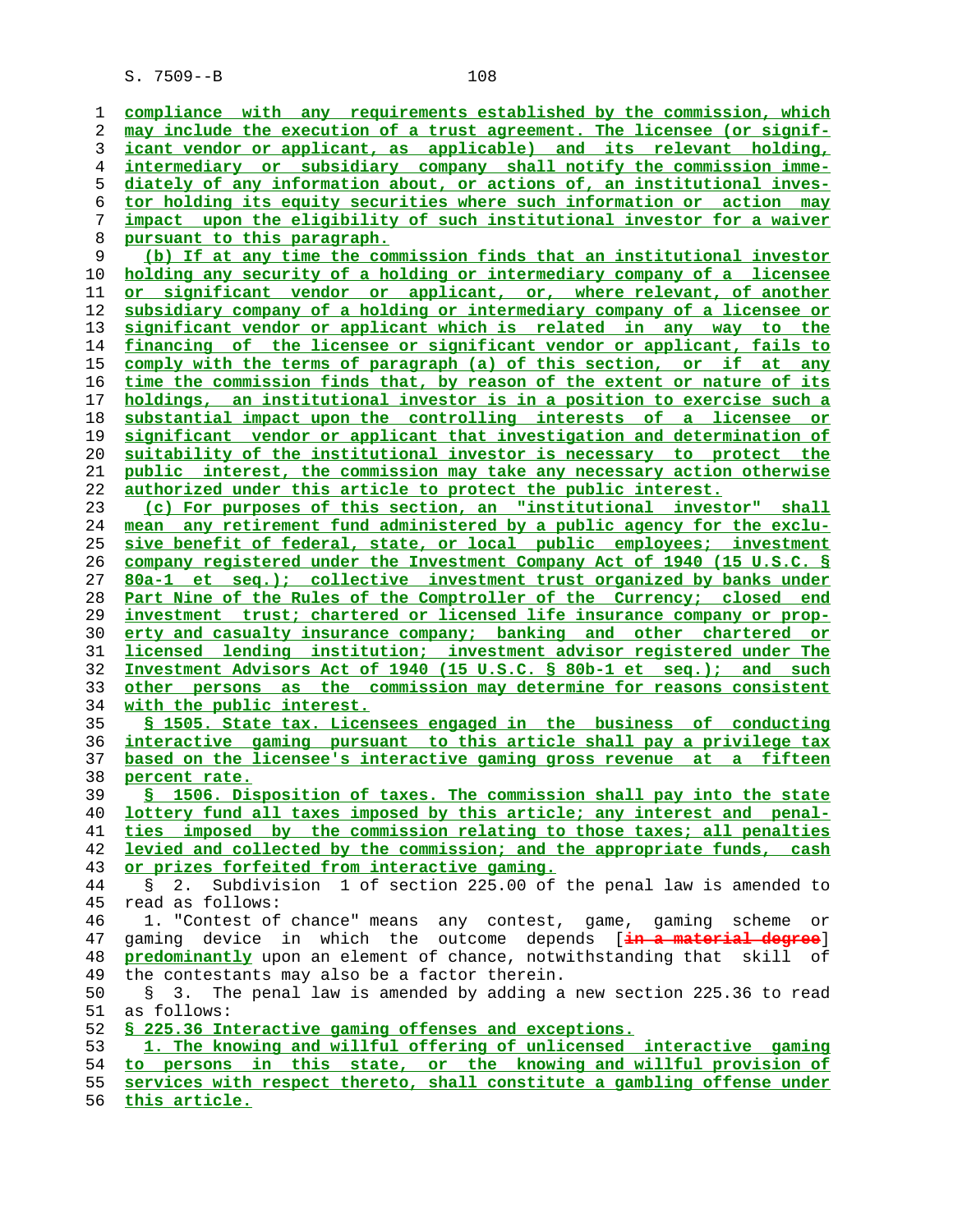1 **2. Licensed interactive gaming activities under section fifteen** 2 **hundred two of the racing, pari-mutuel wagering and breeding law shall** 3 **not be a gambling offense under this article.**

**3. A person offering unlicensed interactive gaming to persons in this state shall be liable for all taxes set forth in section fifteen hundred five of the racing, pari-mutuel wagering and breeding law in the same manner and amounts as if such person were a licensee. Timely payment of such taxes shall not constitute a defense to any prosecution or other proceeding in connection with the interactive gaming except for a prose- cution or proceeding alleging failure to make such payment.**

 11 § 4. Severability clause. If any provision of this act or application 12 thereof shall for any reason be adjudged by any court of competent 13 jurisdiction to be invalid, such judgment shall not affect, impair, or 14 invalidate the remainder of the act, but shall be confined in its opera- 15 tion to the provision thereof directly involved in the controversy in 16 which the judgment shall have been rendered.

 17 § 5. This act shall take effect on the one hundred eightieth day after 18 it shall have become a law.

# 19 PART SSS

 20 Section 1. Section 486 of the general municipal law, as amended by 21 section 6 of part MM of chapter 59 of the laws of 2017, is amended to 22 read as follows:

 23 § 486. Participation by persons under the age of eighteen. No person 24 under the age of eighteen years shall be permitted to play any game or 25 games of bingo conducted pursuant to any license issued under this arti- 26 cle **unless accompanied by an adult**. No person under the age of eighteen 27 years shall be permitted to conduct, operate or assist in the conduct of 28 any game of bingo conducted pursuant to any license issued pursuant to 29 this article. Nothing in this section shall prevent a person sixteen 30 years of age or older from performing ancillary non-gaming activities 31 conducted in conjunction with any game of bingo conducted pursuant to 32 any license pursuant to this article.

33 § 2. This act shall take effect immediately.

## 34 PART TTT

 35 Section 1. Subdivision f-1 of section 1612 of the tax law, as amended 36 by chapter 175 of the laws of 2013, is amended to read as follows:

 37 f-1. As consideration for operation of video lottery gaming facility 38 located in the county of Nassau or Suffolk and operated by a corporation 39 established pursuant to section five hundred two of the racing, pari-mu- 40 tuel wagering and breeding law, the division shall cause the investment 41 in the racing industry of the following percentages of the vendor fee to 42 be deposited or paid as follows:

 43 1. Two and three tenths percent of the total wagered after payout of 44 prizes for the purpose of enhancing purses at Aqueduct racetrack, 45 Belmont Park racetrack and Saratoga race course[**, provided, however, that any amount that is in excess of the amount necessary to maintain purse support from video lottery gaming at Aqueduct racetrack, Belmont Park racetrack and Saratoga race course at the same level realized in two thousand thirteen, to be adjusted by the consumer price index for all urban consumers, as published annually by the United States depart- ment of labor, bureau of labor statistics, shall instead be returned to the commission**].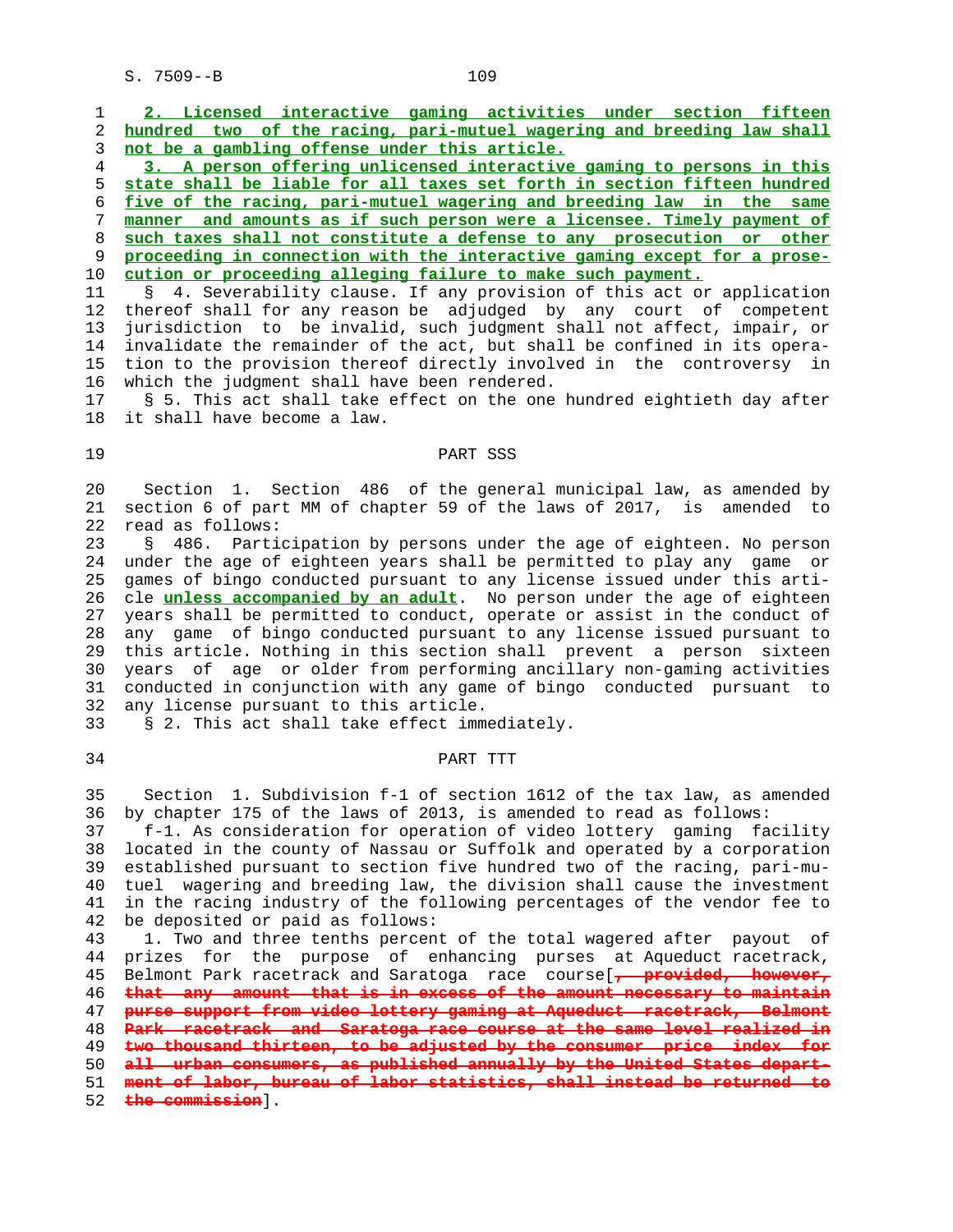1 2. five tenths percent of the total wagered after payout of prizes for 2 the appropriate breeding fund for the manner of racing at Aqueduct race- 3 track, Belmont Park racetrack and Saratoga race course[**, provided, however, that any amount that is in excess of the amount necessary to maintain payments from video lottery gaming at Aqueduct racetrack at the same level realized in two thousand thirteen, to be adjusted by the consumer price index for all urban consumers, as published annually by the United States department of labor, bureau of labor statistics, shall instead be returned to the commission**].

 10 3. one and three tenths percent of the total revenue wagered after 11 payout of prizes to be deposited into an account of the franchised 12 corporation established pursuant to section two hundred six of the 13 racing, pari-mutuel wagering and breeding law to be used for capital 14 expenditures in maintaining and upgrading Aqueduct racetrack, Belmont 15 Park racetrack and Saratoga race course[**, provided, however, that any** 16 **amount that is in excess of the amount necessary to maintain payments** 17 **for capital expenditures from video lottery gaming at Aqueduct racetrack** 18 **at the same level realized in two thousand thirteen, to be adjusted by** 19 **the consumer price index for all urban consumers, as published annually** 20 **by the United States department of labor, bureau of labor statistics,** 21 **shall instead be returned to the commission**].

 22 4. Nine tenths percent of the total revenue wagered after payout for 23 prizes to be deposited into an account of the franchised corporation 24 established pursuant to section two hundred six of the racing, pari-mu- 25 tuel wagering and breeding law to be used for general thoroughbred 26 racing operations at Aqueduct racetrack, Belmont Park racetrack and 27 Saratoga race course[**, provided, however, that any amount that is in** 28 **excess of the amount necessary to maintain payments for general** 29 **thoroughbred racing operations from video lottery gaming at Aqueduct** 30 **racetrack at the same level realized in two thousand thirteen, to be** 31 **adjusted by the consumer price index for all urban consumers, as** 32 **published annually by the United States department of labor, bureau of** 33 **labor statistics, shall instead be returned to the commission**].

34 § 2. This act shall take effect immediately.

## 35 PART UUU

 36 Section 1. Subdivision 2 of section 516 of the racing, pari-mutuel 37 wagering and breeding law is amended to read as follows:

 38 2. After payment of all of the costs of the corporation's functions, 39 net revenue remaining to the corporation shall be divided[**, quarterly,** 40 **not more than thirty days after the close of the calendar quarter**], 41 among the participating counties in accordance with the following 42 provisions: 43 a. **Each off-track betting corporation shall determine, at their organ-** 44 **izational meeting, if such net revenue remaining to the corporation** 45 **shall be divided to participating counties on an annual, bi-annual or** 46 **quarterly basis, to be divided not more than thirty days after the close** 47 **of the calendar year, the close of the bi-annual year (January-June and** 48 **July-December) or calendar quarter;** 49 **b.** Fifty percent of such revenue distributed among the participating

 50 counties on the basis of the proportion of the total off-track pari-mu- 51 tuel wagering accepted by the corporation during the previous [**calendar** 52 **quarter**] **period** that originated in the branch offices located in each 53 participating county;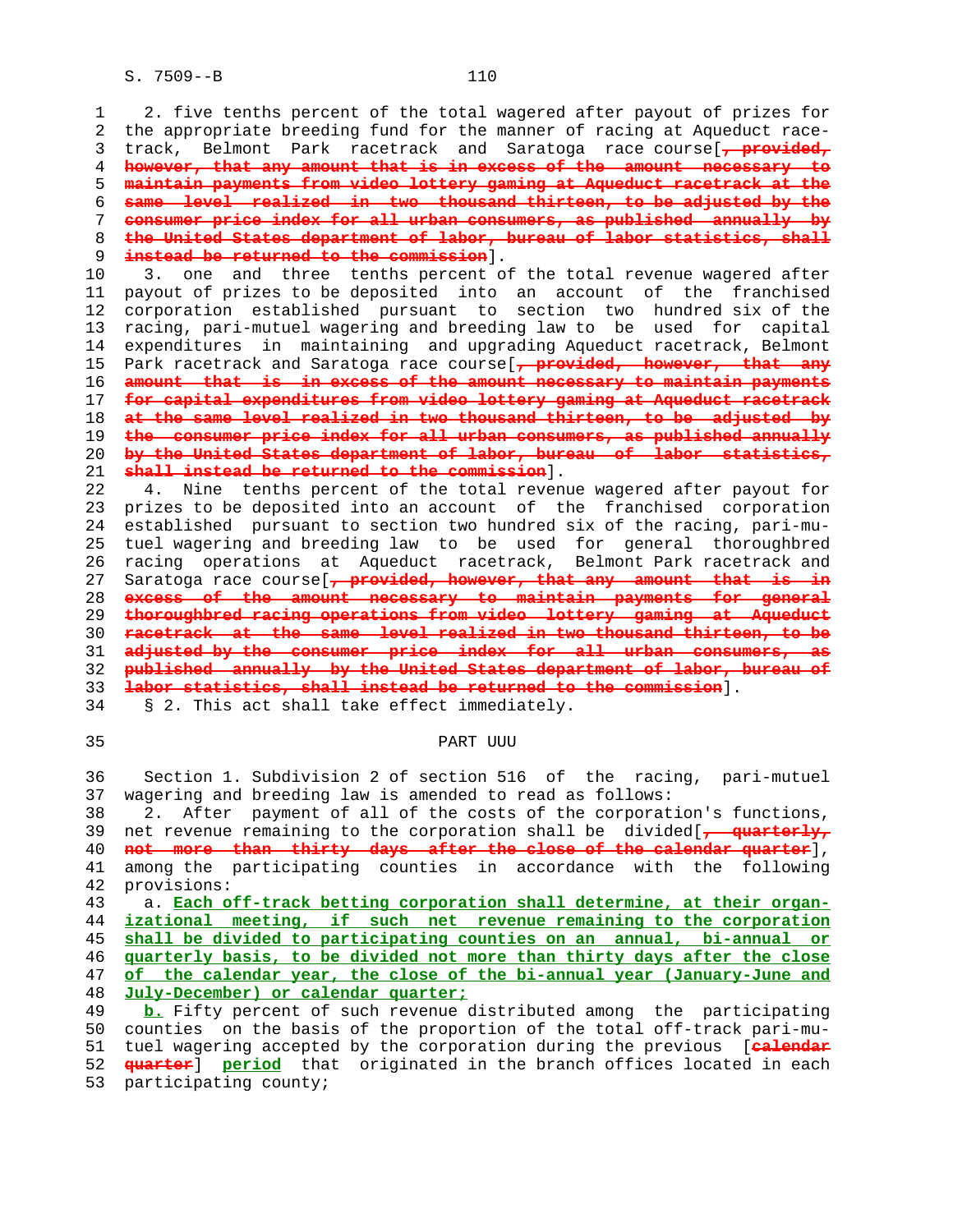1 [**b.**] **c.** Fifty percent of such revenue on the basis of population, as 2 defined as the total population in each participating county shown by 3 the latest preceding decennial federal census completed and published as 4 a final population count by the United States bureau of the census 5 preceding the commencement of the calendar year in which such distrib- 6 ution is to be made; and

 7 [**c.**] **d.** A participating county containing a city electing to partic- 8 ipate in the management and revenues of a corporation under subdivision<br>9 two of section five hundred two of this article shall distribute revenue two of section five hundred two of this article shall distribute revenue 10 received under paragraphs [**a**] **b** and [**b**] **c** of this subdivision to such 11 city according to the proportion such city's population bears to the 12 county's population.

13 § 2. This act shall take effect immediately.

# **PART VVV**

 15 Section 1. The racing, pari-mutuel wagering and breeding law is 16 amended by adding a new section 103-a to read as follows:

**§ 103-a. Racing fan advisory council. There is hereby established a racing fan advisory council within the commission which will operate as follows: 1. The council shall be composed of five members. None of the members of the council shall be employees or officers of the commission or be paid employees, lobbyists, or officers of any licensed or franchised racetrack or off-track betting corporation or any nonprofit corporation which represents breeders or horsemen. Members shall be selected based on their long-term involvement and interest in, knowledge of, and devotion to the sport of horse racing as fans of the sport. Five persons shall be appointed by the executive director of the commission. One person shall be appointed upon the recommendation of the chairperson of the senate committee on racing, gaming and wagering, and one person shall be appointed by the chairperson of the assembly committee on racing and wagering. 2. The chairperson of the council shall be selected by the executive director of the commission. The deputy chairperson shall be selected by**

**a majority vote of the council from among the persons appointed at the recommendation of the chairpersons of the designated legislative commit- tees.**

**3. The members of the council shall serve for a period of five years with all terms beginning September first, two thousand sixteen. In the event of a vacancy occurring during a term of appointment by reason of death, resignation, disqualification or otherwise, such vacancy shall be filled for the unexpired term in the same manner as the original appointment. 4. The racing fan advisory council shall request and shall receive the assistance and cooperation of the commission in regard to receipt of information relating to horse racing and wagering in this state. 5. The racing fan advisory council shall: (a) have as its mission the growth of the fan base related to the sport of horse racing; (b) recommend procedures to ensure that the opinion of the fan is a central part of the regulation of horse racing;**

**(c) prepare an annual report, and any other reports it deems neces-**

**sary, to the commission regarding the operation of the state's thorough-**

**bred and harness racetracks and the state's off-track betting corpo-**

**rations;**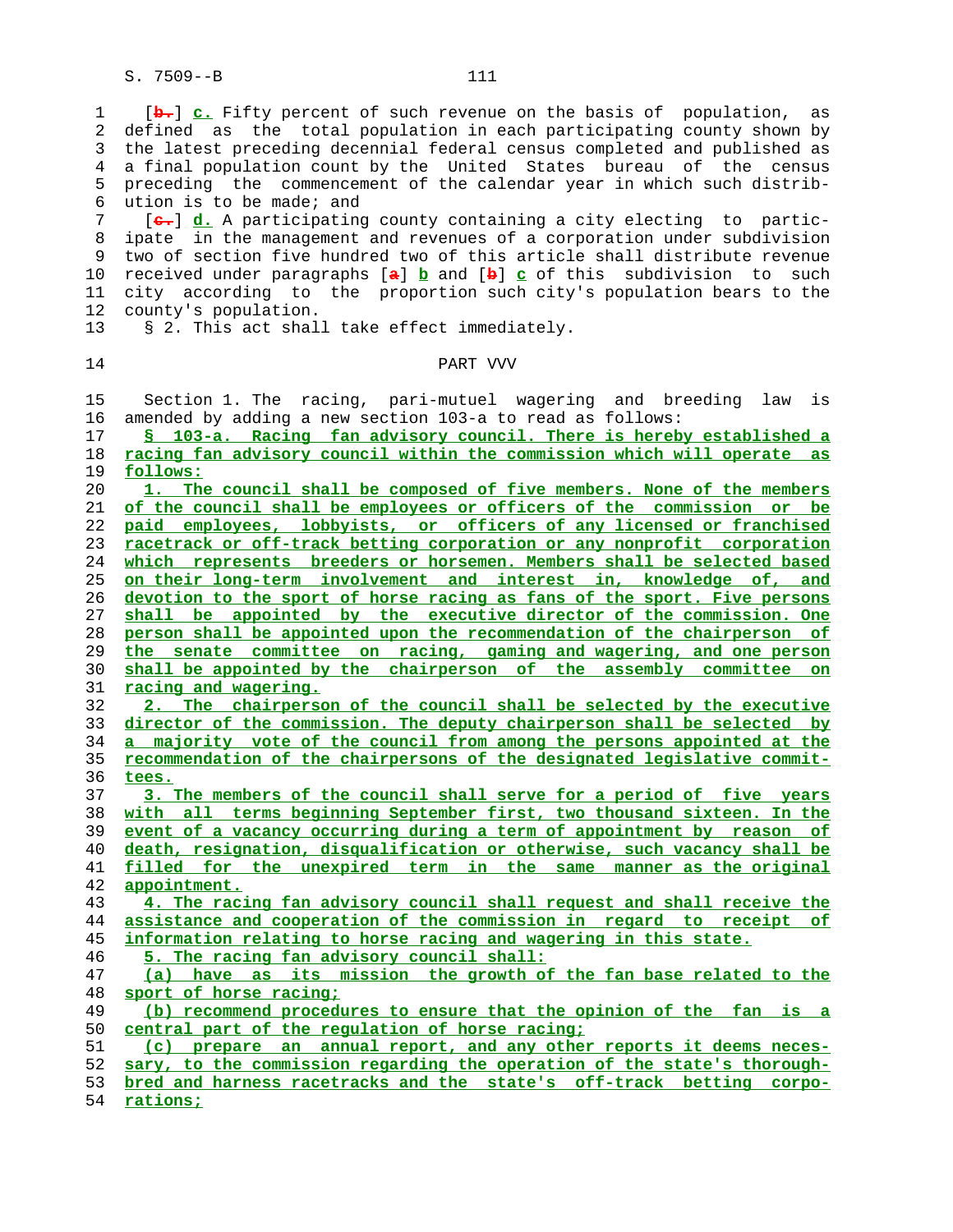|    | (d) advise the commission on appropriate actions to encourage fan                                                                                 |
|----|---------------------------------------------------------------------------------------------------------------------------------------------------|
| 2  | attendance and wagering at the state's thoroughbred and harness race-                                                                             |
| 3  | tracks and the state's off-track betting corporations;                                                                                            |
| 4  | (e) be authorized by the commission to enter upon the racetracks and                                                                              |
| 5  | their facilities regulated or controlled by the board during race times,                                                                          |
| 6  | and during periods of horse workouts, and during hours when members of                                                                            |
| 7  | the media are permitted to be present at the facilities;                                                                                          |
| 8  | (f) recommend changes to the rules of the commission and to the laws                                                                              |
| 9  | affecting horse racing;                                                                                                                           |
| 10 | (g) perform such other duties as may be increased by order of the                                                                                 |
| 11 | commission;                                                                                                                                       |
| 12 | (h) engage New York state's racing fan population on how to make the                                                                              |
| 13 | sport more appealing;                                                                                                                             |
| 14 | (i) recommend to the commission further procedures to make steward and                                                                            |
| 15 | presiding judge actions that impact the betting public more transparent;                                                                          |
| 16 | and                                                                                                                                               |
| 17 | (j) work with relevant component industries to better educate the                                                                                 |
| 18 | casual fan as to significant industry topics.                                                                                                     |
| 19 | This act shall take effect immediately; provided, however, that<br>Ş.<br>2.                                                                       |
| 20 | the members of the racing fan advisory council as created by resolution                                                                           |
| 21 | of the New York Gaming Commission dated September 1, 2016, shall be the                                                                           |
| 22 | initial members of the racing fan advisory council as established by                                                                              |
| 23 | this act.                                                                                                                                         |
|    |                                                                                                                                                   |
| 24 | PART WWW                                                                                                                                          |
|    |                                                                                                                                                   |
| 25 | Section 1. The racing, pari-mutuel wagering and breeding law is                                                                                   |
| 26 | amended by adding a new section 103-a to read as follows:                                                                                         |
| 27 | § 103-a. Advisory council on retired race horses. 1. For the purposes                                                                             |
| 28 | of this section:                                                                                                                                  |
| 29 | (a) "Council" means the advisory council on retired race horses estab-                                                                            |
| 30 | lished in this section.                                                                                                                           |
| 31 | "Retired race horse" means (i) a New York-bred thoroughbred, as<br>(b)                                                                            |
| 32 | defined by subdivision three of section two hundred fifty-one of this                                                                             |
| 33 | chapter, which is no longer engaged in horse racing; (ii) a standardbred                                                                          |
| 34 | which meets the standard set forth in section three hundred thirty-four                                                                           |
| 35 |                                                                                                                                                   |
|    | of this chapter, which is no longer engaged in horse racing; or (iii)                                                                             |
| 36 | any horse that is specifically bred for the intended purpose of                                                                                   |
| 37 | thoroughbred or standardbred horse racing, but was never used in horse                                                                            |
| 38 | The term retired race horse shall be broadly construed to<br><u>racing.</u>                                                                       |
| 39 | include those horses that were actually used in racing and those that                                                                             |
| 40 | were bred and intended to be so used but were not so used.                                                                                        |
| 41 | 2. There is hereby established in the commission the advisory council                                                                             |
| 42 | <u>on retired race horses. The council shall be comprised of thirteen</u>                                                                         |
| 43 | members. Such council shall have two ex-officio co-chairpersons, one of                                                                           |
| 44 | whom shall be the chair of the commission and the other of whom shall be                                                                          |
| 45 | the commissioner of agriculture and markets, or their designees. Five                                                                             |
| 46 | members shall be appointed by the governor, two members shall be                                                                                  |
| 47 | appointed by the temporary president of the senate, two members shall be                                                                          |
| 48 | appointed by the speaker of the assembly, one member shall be appointed                                                                           |
| 49 | by the minority leader of the senate, and one member shall be appointed                                                                           |
| 50 | by the minority leader of the assembly. The members appointed to the                                                                              |
| 51 | council shall serve terms of five years; provided, however, that of the                                                                           |
| 52 | members initially appointed to the council: one member appointed by the<br>governor and the member appointed by the minority leader of the senate |
| 53 |                                                                                                                                                   |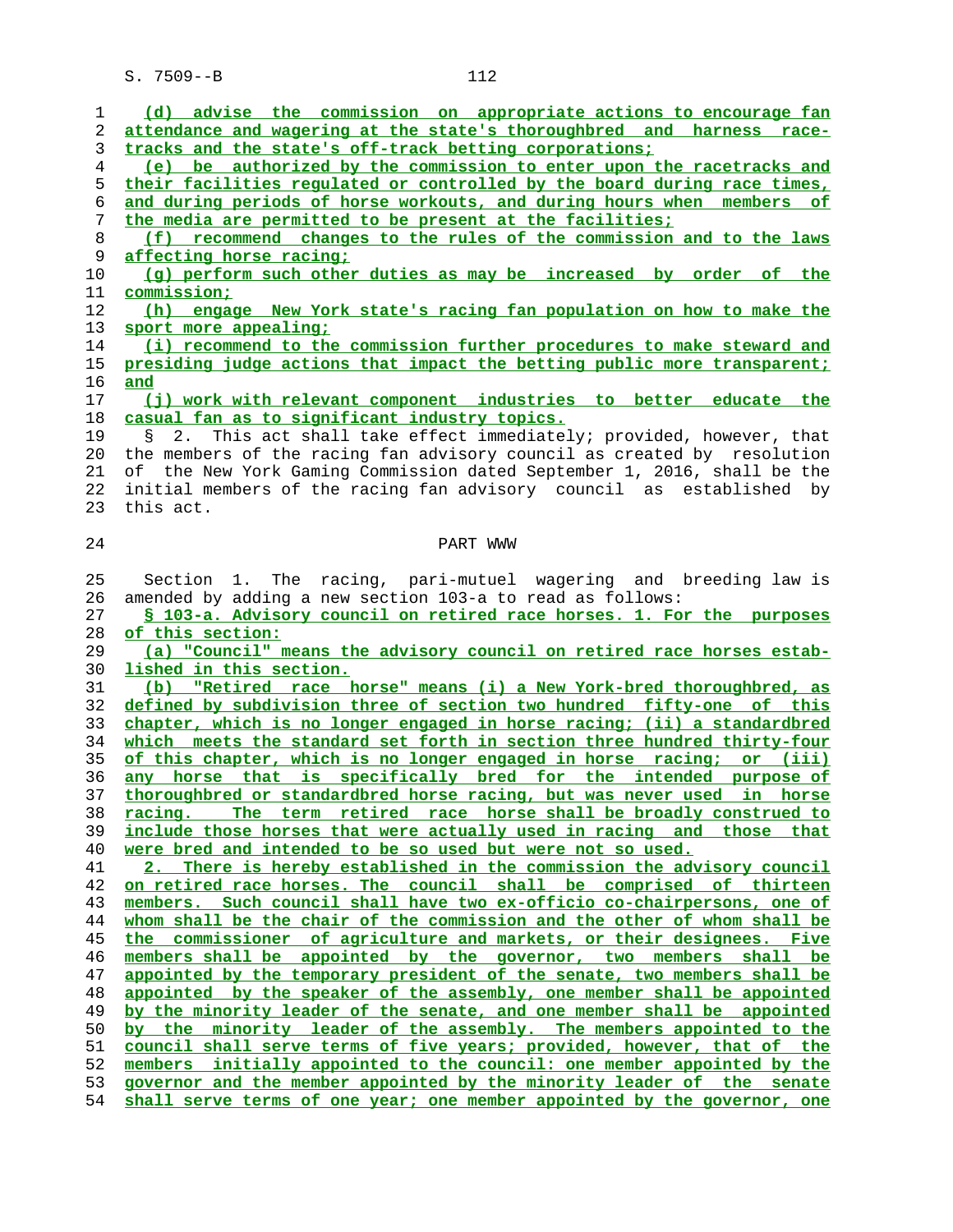**member appointed by the temporary president of the senate and one member appointed by the speaker of the assembly shall be appointed to terms of two years; one member appointed by the governor and one member appointed by the speaker of the assembly shall be appointed for terms of three years; one member appointed by the governor and one member appointed by the temporary president of the senate shall be appointed for terms of four years; and one member appointed by the governor and the member appointed by the minority leader of the assembly shall serve terms of five years. All initially appointed members of the council shall be appointed within one hundred twenty days of the effective date of this section. The appointed members of such council shall be representative of: (a) owners, breeders and trainers of standardbred and thoroughbred horses, (b) persons with expertise in training horses for uses other than racing, such as riding schools, steeplechase competitions, show horse competitions and other recreational uses, (c) persons with experi- ence in the potential farm applications or other rural, suburban or urban economic business applications for horses, and (d) persons famil- iar with the use of horses for recreational or therapeutic uses in either private, public health, college, university or correctional facility settings. Any vacancy on such council shall be filled by the original appointing authority. Council members shall receive no compen- sation for their services, but shall be reimbursed for actual and neces- sary travel expenses incurred in the performance of their duties. 3. The mission of the council is to identify and make recommendations to promote the productive use of retired race horses and to increase the number of such horses made available for such uses and so used. The council shall develop and identify new and innovative ideas and methods that can utilize private and public funding sources or public/private partnerships to place retired race horses in such productive and benefi- cial uses, and to increase both the number of horses so used and the scale and variety of such uses. 4. The council shall be responsible for: (a) promoting the proper care and treatment of retired race horses in a humane and productive manner; (b) advising the commission, the department of agriculture and markets, the New York state thoroughbred breeding and development fund and the agriculture and New York state breeding development fund on ways to promote the humane care and treatment of such horses after their racing careers are over via public policies, funding allocations and specific courses of action that can be taken to reduce the number of race track fatalities and injuries during the conduct of race meets and training; (c) explore the possibility of developing a limited retired race horse tracking system to obtain useful information on the uses and ultimate placement of such horses after their racing careers have ended. Such information may be shared with the commission, the department of agri- culture and markets, the New York state thoroughbred breeding and devel- opment fund, and the agriculture and New York state breeding development** fund so as to assist such entities in their duties to ensure the humane **care and treatment of retired race horses, and to develop strategies to enhance the humane and productive use of such horses after their racing careers have ended; and (d) the development of strategies to minimize the abandonment and unnecessary slaughter of such retired race horses. 5. The council shall investigate, study and make recommendations on the feasibility of promoting the reuse of retired race horses in a**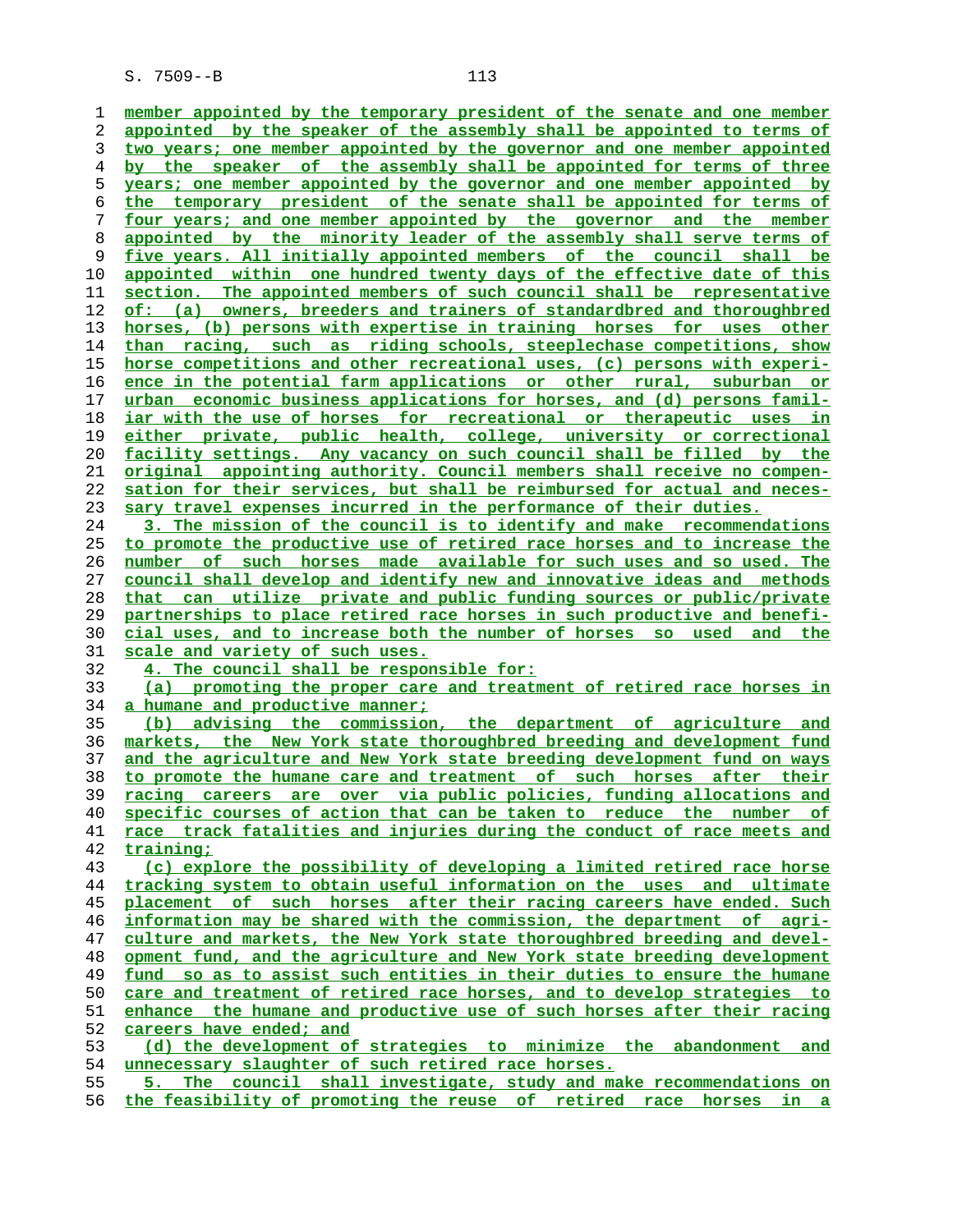| 1        | manner that expands the number of potential opportunities for the                                                                               |
|----------|-------------------------------------------------------------------------------------------------------------------------------------------------|
| 2        | productive future use of such animals and for activities such as, but                                                                           |
| 3        | not limited to:                                                                                                                                 |
| 4        | (a) promoting and facilitating a larger market for the purchase and                                                                             |
| 5        | sale of retired race horses;                                                                                                                    |
| 6        | (b) promoting the expanded therapeutic use of such horses in the                                                                                |
| 7        | medical, psychological, or rehabilitative care or treatment of patients;                                                                        |
| 8        | (c) the expansion of the use of horses at federal, state, and local                                                                             |
|          |                                                                                                                                                 |
| 9        | correctional facilities and youth detention facilities to train the                                                                             |
| 10       | inmates thereof for careers, after their release, in the racing indus-                                                                          |
| 11       | try, in the care of horses for recreational purposes, or as large animal                                                                        |
| 12       | veterinary assistants or technicians:                                                                                                           |
| 13       | (d) supporting the work of the Performance Horse Registry of the                                                                                |
| 14       | United States Equestrian Federation to help to market and sell a higher                                                                         |
| 15       | volume of such horses by informing prospective purchasers of the pedi-                                                                          |
| 16       | grees of the horses under consideration and the suitability of the hors-                                                                        |
| 17       | es for the prospective purchasers' intended uses;                                                                                               |
| 18       | (e) supporting existing or establishing new standardbred and thorough-                                                                          |
| 19       | bred adoption programs that may be supported by private donations or                                                                            |
|          |                                                                                                                                                 |
| 20       | racing industry funding sources;                                                                                                                |
| 21       | (f) studying and ultimately promoting the alteration of current race                                                                            |
| 22       | horse training regimens so that retired race horses can more readily be                                                                         |
| 23       | retrained for other economically viable uses;                                                                                                   |
| 24       | (q) developing and promoting college, university, secondary school,                                                                             |
| 25       | BOCES, correctional or other educational internship programs to supply                                                                          |
| 26       | students to staff programs that promote the maintenance of retired race                                                                         |
| 27       | horses or that facilitate the marketability of retired race horses;                                                                             |
| 28       | (h) facilitating the retraining and financing of the retraining of                                                                              |
| 29       | retired race horses to be used for other purposes; and                                                                                          |
|          |                                                                                                                                                 |
|          |                                                                                                                                                 |
| 30       | (i) other potential uses for retired race horses.                                                                                               |
| 31       | <u>6. Not later than two years after the effective date of this section</u>                                                                     |
| 32       | and every two years thereafter, the council shall report to the gover-                                                                          |
| 33       | nor, the legislature, the commission, the department of agriculture and                                                                         |
| 34       | markets, the New York state thoroughbred breeding and development fund,                                                                         |
| 35       | and the agriculture and New York state breeding development fund on its                                                                         |
| 36       | activities, findings, and recommendations.                                                                                                      |
| 37       | § 2. This act shall take effect immediately.                                                                                                    |
|          |                                                                                                                                                 |
| 38       | PART XXX                                                                                                                                        |
|          |                                                                                                                                                 |
| 39       | Section 1. Section 1367 of the racing, pari-mutuel wagering and breed-                                                                          |
| 40       | ing law, as added by chapter 174 of the laws of 2013, is amended to read                                                                        |
| 41       | as follows:                                                                                                                                     |
| 42       | § 1367. Sports wagering. 1. As used in this section:                                                                                            |
| 43       | (a) "Affiliate" means any off-track betting corporation, franchised                                                                             |
| 44       |                                                                                                                                                 |
|          | corporation, or race track licensed pursuant to this chapter, or an                                                                             |
| 45       | operator of video lottery gaming at Aqueduct licensed pursuant to                                                                               |
| 46       | section sixteen hundred seventeen-a of the tax law, which has a mobile                                                                          |
| 47       | sports wagering agreement with a casino pursuant to section thirteen                                                                            |
| 48       | hundred sixty-seven-a of this title;                                                                                                            |
| 49       | (b) "Agent" means an entity that is party to a contract with a                                                                                  |
| 50       | licensed gaming facility authorized to operate a sports pool and is                                                                             |
| 51       | approved by the commission to operate a sports pool on behalf of such                                                                           |
| 52       | licensed gaming facility;                                                                                                                       |
| 53<br>54 | (c) "Authorized sports bettor" means an individual who is physically<br>present in this state when placing a sports wager, who is not a prohib- |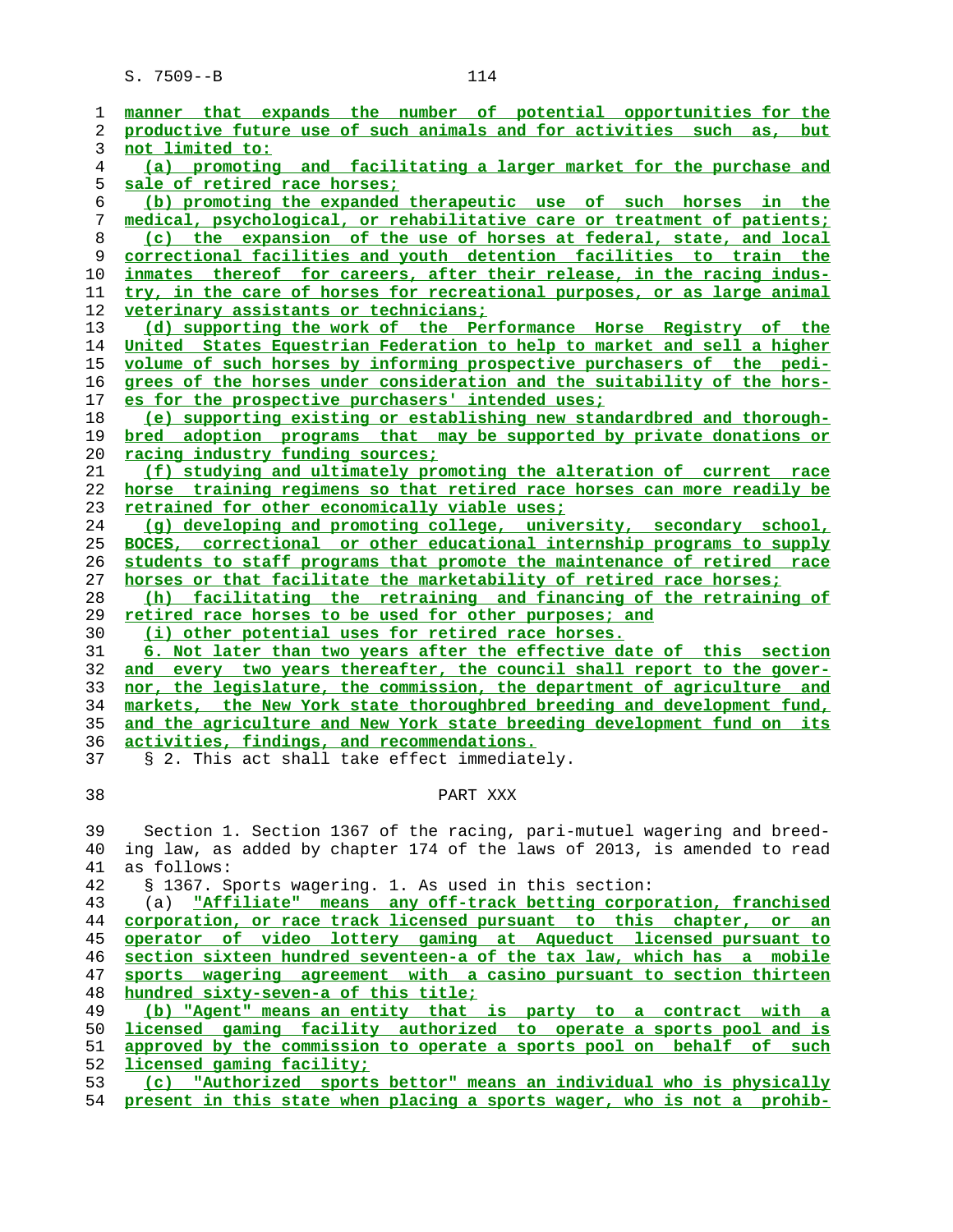| 1              | ited sports bettor, that participates in sports wagering offered by a                                                                       |
|----------------|---------------------------------------------------------------------------------------------------------------------------------------------|
| $\overline{2}$ | casino. The intermediate routing of electronic data in connection with                                                                      |
| 3              | mobile sports wagering shall not determine the location or locations in                                                                     |
| 4              | which a wager is initiated, received or otherwise made;                                                                                     |
| 5              | (d) "Casino" means a licensed gaming facility at which gambling is                                                                          |
| 6              | conducted pursuant to the provisions of this article or the agent of                                                                        |
| 7              | such licensed gaming facility;                                                                                                              |
| 8              | [(b) (e) "Commission" means the commission established pursuant to                                                                          |
| 9              | section one hundred two of this chapter;                                                                                                    |
| 10             | [(e)] (f) "Collegiate sport or athletic event" means<br>a<br>sport<br>or                                                                    |
| 11             | athletic event offered or sponsored by or played in connection with a                                                                       |
| 12             | public or private institution that offers educational services beyond                                                                       |
| 13             | the secondary level;                                                                                                                        |
| 14             | (q) "Global risk management" means the direction, management, consul-                                                                       |
| 15             | tation and/or instruction for purposes of managing risks associated with                                                                    |
| 16             | sports wagering conducted pursuant to this section and includes the                                                                         |
| 17             | setting and adjustment of betting lines, point spreads, or odds and                                                                         |
| 18             | whether to place layoff bets as permitted by this section;                                                                                  |
| 19             | [(d) In) "High school sport or athletic event" means a sport or                                                                             |
| 20             | athletic event offered or sponsored by or played in connection with a                                                                       |
| 21             | public or private institution that offers education services at the                                                                         |
| 22             | secondary level;                                                                                                                            |
| 23<br>24       | (i) "Horse racing event" means any sport or athletic event conducted<br>in New York state subject to the provisions of articles two, three, |
| 25             | four, five, six, nine, ten and eleven of this chapter, or any sport or                                                                      |
| 26             | athletic event conducted outside of New York state, which if conducted                                                                      |
| 27             | in New York state would be subject to the provisions of this chapter;                                                                       |
| 28             | "In-play sports wager" means a sports wager placed on a sports<br>(1)                                                                       |
| 29             | event after the sports event has begun and before it ends;                                                                                  |
| 30             | (k) "Layoff bet" means a sports wager placed by a casino sports pool                                                                        |
| 31             | with another casino sports pool;                                                                                                            |
| 32             | (1) "Minor" means any person under the age of twenty-one years;                                                                             |
| 33             | (m) "Mobile sports wagering platform" or "platform" means the combina-                                                                      |
| 34             | tion of hardware, software, and data networks used to manage, adminis-                                                                      |
| 35             | ter, or control sports wagering and any associated wagers accessible by                                                                     |
| 36             | any electronic means including mobile applications and internet                                                                             |
| 37             | websites;                                                                                                                                   |
| 38             | (n) "Official league data" means statistics, results, outcomes, and                                                                         |
| 39             | other data relating to a sporting event that have been obtained from the                                                                    |
| 40             | relevant sports governing body or an entity expressly authorized by the                                                                     |
| 41             | sports governing body to provide such information to casinos;                                                                               |
| 42             | (o) "Operator" means a casino which has elected to operate a<br>sports                                                                      |
| 43             | pool;                                                                                                                                       |
| 44             | [(e)] (p) "Professional sport or athletic event" means an event at                                                                          |
| 45             | which two or more persons participate in sports or athletic events and                                                                      |
| 46             | receive compensation in excess of actual expenses for their partic-                                                                         |
| 47             | ipation in such event;                                                                                                                      |
| 48             | (q) "Prohibited sports bettor" means:                                                                                                       |
| 49             | (i) any officer or employee of the commission;                                                                                              |
| 50             | (ii) any principal or key employee of a casino or affiliate, except as                                                                      |
| 51             | may be permitted by the commission for good cause shown;                                                                                    |
| 52             | (iii) any casino gaming or non-gaming employee at the casino that                                                                           |
| 53             | employs such person and at any affiliate that has an agreement with that                                                                    |
| 54             | casino;                                                                                                                                     |
| 55             | (iv) any contractor, subcontractor, or consultant, or officer or                                                                            |
| 56             | employee of a contractor, subcontractor, or consultant, of a casino if                                                                      |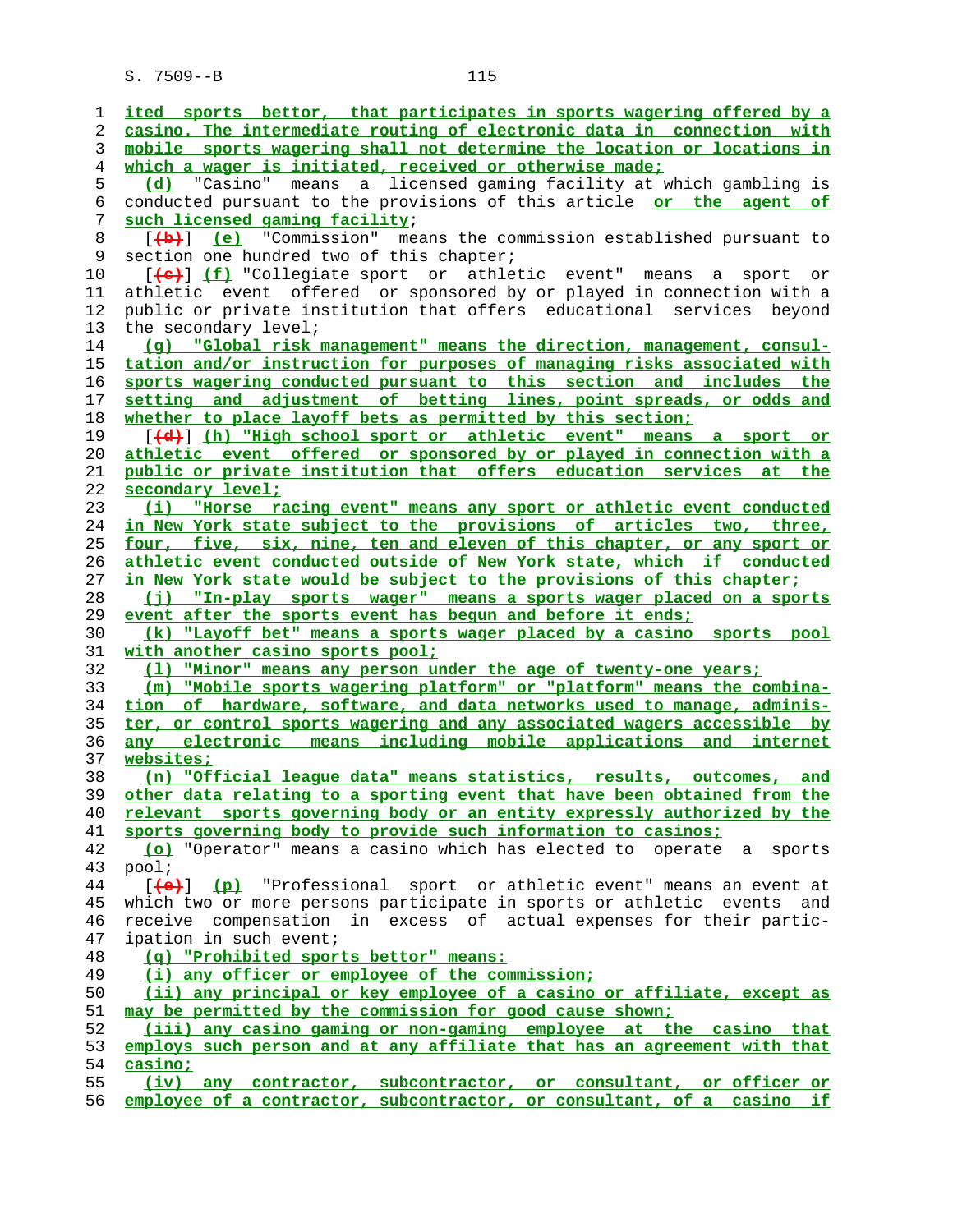| 1              | such person is directly involved in the operation or observation of                    |
|----------------|----------------------------------------------------------------------------------------|
| 2              | sports wagering, or the processing of sports wagering claims or                        |
| 3              | payments;                                                                              |
| $\overline{4}$ | (v) Any person subject to a contract with the commission if such                       |
| 5              | contract contains a provision prohibiting such person from participating               |
| 6              | in sports wagering;                                                                    |
| 7              | (vi) Any spouse, child, brother, sister or parent residing as a member                 |
| 8              | of the same household in the principal place of abode of any of the                    |
| 9              | foregoing persons at the same casino where the foregoing person is                     |
| 10             | prohibited from participating in sports wagering;                                      |
| 11             | (vii) any individual with access to non-public confidential informa-                   |
| 12             | tion about sports wagering;                                                            |
| 13             | (viii) any amateur or professional athlete if the sports wager is                      |
| 14             | based on any sport or athletic event overseen by the athlete's sports                  |
| 15             | governing body;                                                                        |
| 16             | (ix) any sports agent, owner or employee of a team, player and umpire                  |
| 17             | union personnel, and employee referee, coach or official of a sports                   |
| 18             | governing body, if the sports wager is based on any sport or athletic                  |
| 19             | event overseen by the individual's sports governing body;                              |
| 20             | (x) any individual placing a wager as an agent or proxy for an other-                  |
| 21             | wise prohibited sports bettor; or                                                      |
| 22             | $(xi)$ any minor;                                                                      |
| 23             | "Prohibited sports event" means any [collegiate sport or<br>$[\frac{2}{2}]\frac{1}{2}$ |
| 24             | athletic event that takes place in New York or a sport or athletic event               |
| 25             | in which any New York college team participates regardless of where the                |
| 26             | event takes place] high school sport or athletic event;                                |
| 27             | [(g) [s) "Sports event" means any professional sport or athletic                       |
| 28             | event and any collegiate sport or athletic event, except a prohibited                  |
| 29             | sports event or a horse racing event;                                                  |
| 30             | (t) "Sports governing body" means the organization that<br>$[+h]$                      |
| 31             | prescribes final rules and enforces codes of conduct with respect to a                 |
| 32             | sporting event and participants therein;                                               |
| 33             | (u) "Sports pool" means the business of accepting wagers on any sports                 |
| 34             | event by any system or method of wagering; [and                                        |
| 35             | (i) (v) "Sports wager" means cash or cash equivalent that is paid by                   |
| 36             | an authorized sports bettor to a casino to participate in sports wager-                |
| 37             | ing offered by such casino;                                                            |
| 38             | (w) "Sports wagering" means wagering on sporting events or any portion                 |
| 39             | thereof, or on the individual performance statistics of athletes partic-               |
| 40             | ipating in a sporting event, or combination of sporting events, by any                 |
| 41             | system or method of wagering, including, but not limited to, in-person                 |
| 42             | communication and electronic communication through internet websites and               |
| 43             | mobile device applications. The term "sports wagering" shall include,                  |
| 44             | but is not limited to, single-game bets, teaser bets, parlays, over-un-                |
| 45             | der bets, moneyline, pools, exchange wagering, in-game wagering, in-play               |
| 46             | bets, proposition bets and straight bets;                                              |
| 47             | (x) "Sports wagering gross revenue" means: (i) the amount equal to the                 |
| 48             | total of all sports wagers not attributable to prohibited sports events                |
| 49             | that an operator collects from all players, less the total of all sums                 |
| 50             | not attributable to prohibited sports events paid out as winnings to all               |
| 51             | sports bettors, however, that the total of all sums paid out as winnings               |
| 52             | to sports bettors shall not include the cash equivalent value of any                   |
| 53             | merchandise or thing of value awarded as a prize, or (ii) in the case of               |
| 54             | exchange wagering pursuant to this section, the commission on winning                  |
| 55             | sports wagers by authorized sports bettors retained by the operator. The               |
| 56             | issuance to or wagering by authorized sports bettors at a casino of any                |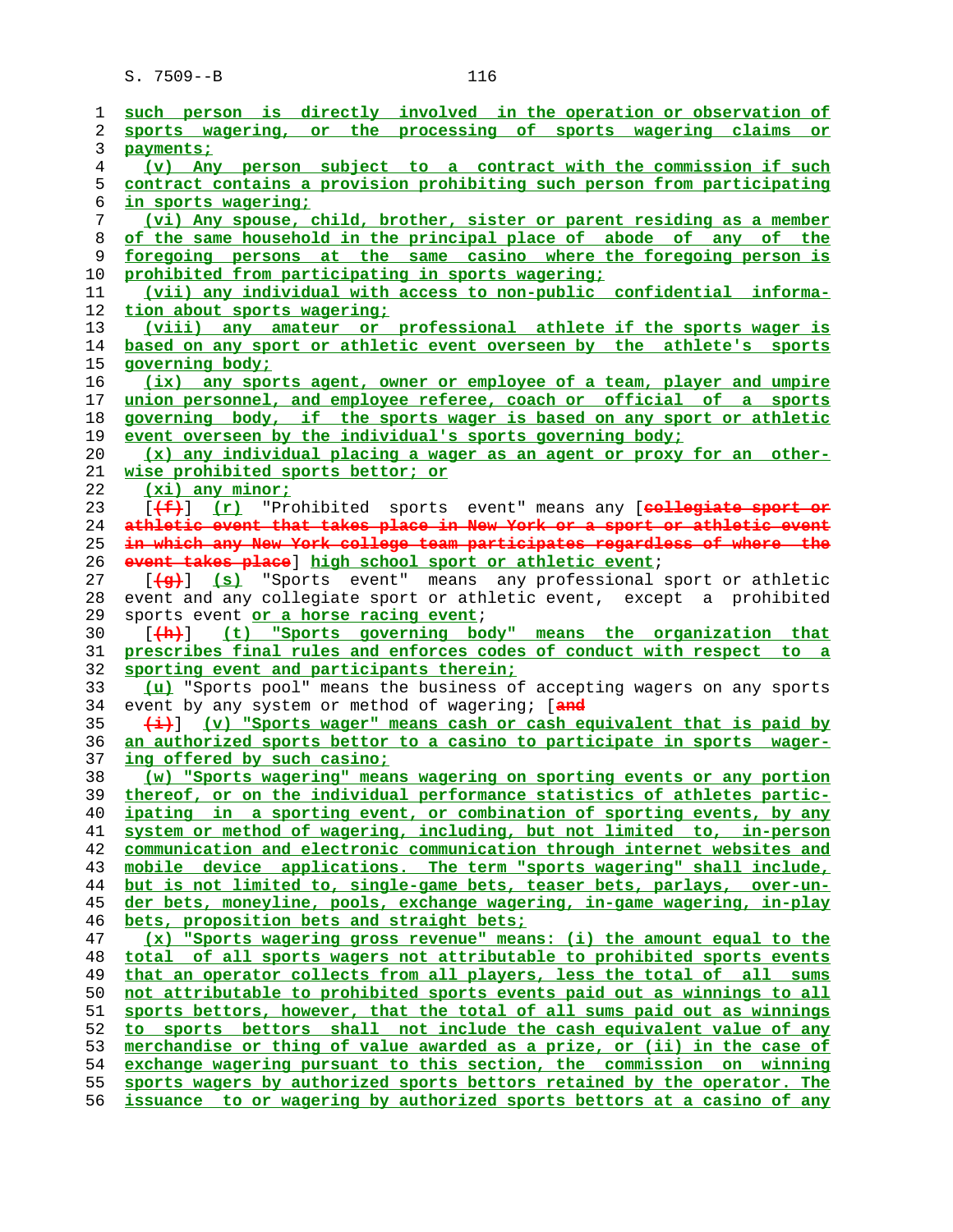| 1              | promotional gaming credit shall not be taxable for the purposes of                                                                            |
|----------------|-----------------------------------------------------------------------------------------------------------------------------------------------|
| 2              | determining sports wagering gross revenue;                                                                                                    |
| 3              | wagering lounge" means an area wherein a sports pool is<br>$(v)$ "Sports                                                                      |
| $\overline{4}$ | operated <sub>:</sub>                                                                                                                         |
| 5              | (z) "Tier one sports wager" means a sports wager that is determined                                                                           |
| 6              | solely by the final score or final outcome of the sports event and                                                                            |
| 7              | placed before the sports event has begun;                                                                                                     |
| 8              | (aa) "Tier two sports wager" means an in-play sports wager; and                                                                               |
| 9              | (bb) "Tier three sports wager" means a sports wager that is neither a                                                                         |
| 10             | tier one nor a tier two sports wager.                                                                                                         |
| 11             | No<br>gaming facility may conduct sports wagering until such time as<br>2.                                                                    |
| 12             | there has been a change in federal law authorizing such or upon a ruling                                                                      |
| 13             | of a court of competent jurisdiction that such activity is lawful.                                                                            |
| 14             | 3. (a) In addition to authorized gaming activities, a licensed gaming                                                                         |
| 15             | facility may when authorized by subdivision two of this section operate                                                                       |
| 16             | a sports pool upon the approval of the commission and in accordance with                                                                      |
| 17             | the provisions of this section and applicable regulations promulgated                                                                         |
| 18             | pursuant to this article. The commission shall hear and decide promptly                                                                       |
| 19             | and in reasonable order all applications for a license to operate a                                                                           |
| 20             | sports pool, shall have the general responsibility for the implementa-                                                                        |
| 21             | tion of this section and shall have all other duties specified in this                                                                        |
| 22             | section with regard to the operation of a sports pool. The license to                                                                         |
| 23             | operate a sports pool shall be in addition to any other license required                                                                      |
| 24             | to be issued to operate a gaming facility. No license to operate a                                                                            |
| 25             | sports pool shall be issued by the commission to any entity unless it                                                                         |
| 26             | has established its financial stability, integrity and responsibility                                                                         |
| 27             | and its good character, honesty and integrity.                                                                                                |
| 28             | later than five years after the date of the issuance of a license<br>No.                                                                      |
| 29             | and every five years thereafter or within such lesser periods<br>as the                                                                       |
| 30             | commission may direct, a licensee shall submit to the commission such                                                                         |
| 31             | documentation or information as the commission may by regulation                                                                              |
| 32             | require, to demonstrate to the satisfaction of the executive director of                                                                      |
| 33             | the commission that the licensee continues to meet the requirements of                                                                        |
| 34             | the law and regulations.                                                                                                                      |
| 35             | (b) A sports pool shall be operated in a<br>sports wagering lounge                                                                            |
| 36             | located at a casino. The lounge shall conform to all requirements                                                                             |
| 37             | concerning square footage, design, equipment, security measures<br>and                                                                        |
| 38             | related matters which the commission shall by regulation prescribe.                                                                           |
| 39             | (c) The operator of a sports pool shall establish or display the odds                                                                         |
| 40<br>41       | at which wagers may be placed on sports events.                                                                                               |
| 42             | (d) An operator shall accept wagers on sports events only from persons<br>physically present in the sports wagering lounge, or through mobile |
| 43             | sports wagering offered pursuant to section thirteen hundred sixty-sev-                                                                       |
| 44             | en-a of this title. A person placing a wager shall be at least twenty-                                                                        |
| 45             | one years of age.                                                                                                                             |
| 46             | (e) An operator may also accept layoff bets as long as the authorized                                                                         |
| 47             | sports pool places such wagers with another authorized sports pool or                                                                         |
| 48             | pools in accordance with regulations of the commission. A sports pool                                                                         |
| 49             | that places a layoff bet shall inform the sports pool accepting the                                                                           |
| 50             | wager that the wager is being placed by a sports pool and shall disclose                                                                      |
| 51             | its identity.                                                                                                                                 |
| 52             | (f) An operator may utilize global risk management pursuant to the                                                                            |
| 53             | approval of the commission.                                                                                                                   |
| 54             | (g) An operator shall not admit into the sports wagering<br>lounge,<br>or                                                                     |
| 55             | accept wagers from, any person whose name appears on the exclusion list.                                                                      |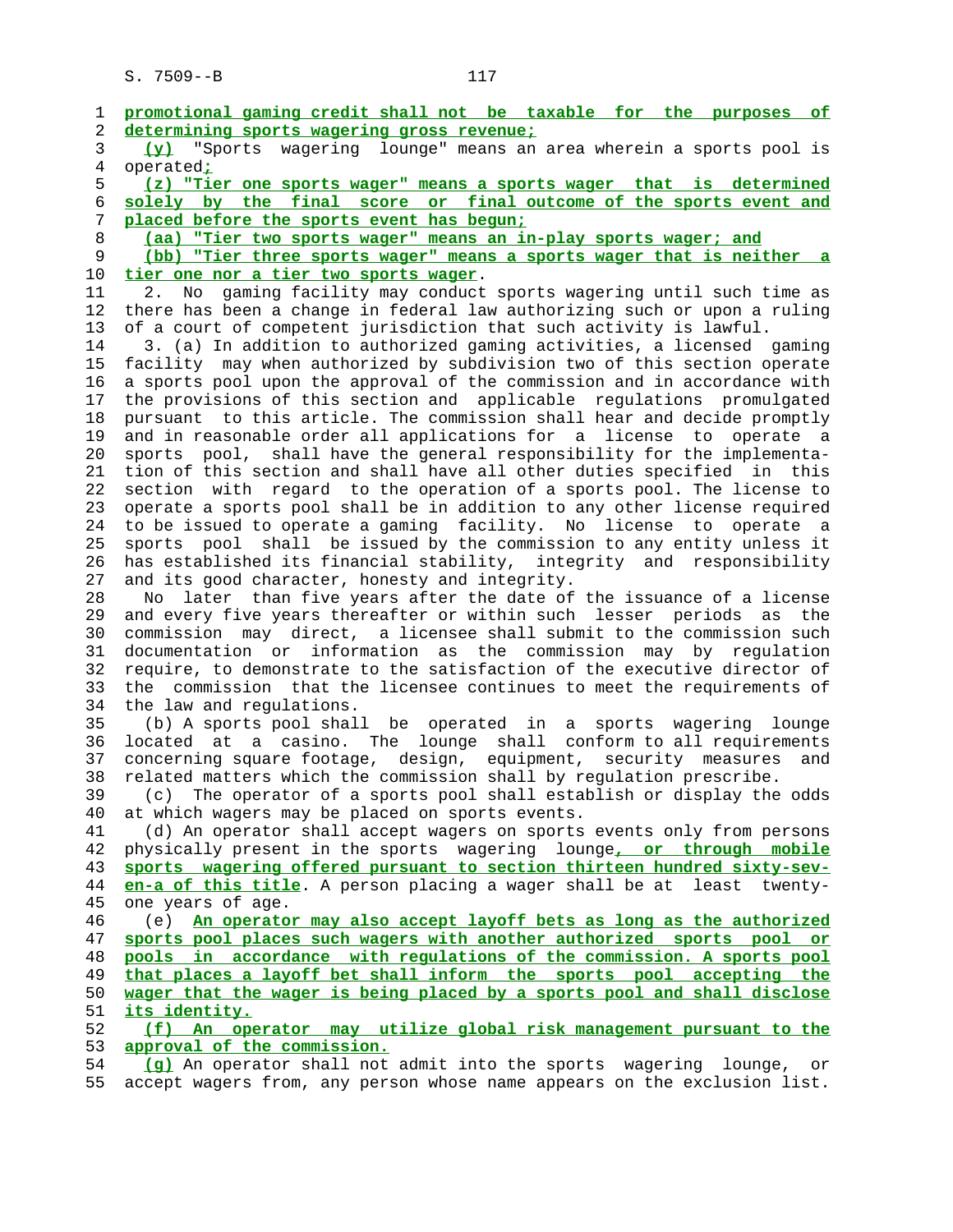1 [**(f)**] **(h)** The holder of a license to operate a sports pool may 2 contract with [**an entity**] **one or more agents** to conduct **any or all** 3 **aspects of** that operation, **or the operation of mobile sports wagering** 4 **offered pursuant to section thirteen hundred sixty-seven-a of this** 5 **title, including but not limited to brand, marketing and customer** 6 **service,** in accordance with the regulations of the commission. [**That** 7 **entity**] **Each agent** shall obtain a license as a casino vendor enterprise 8 prior to the execution of any such contract, and such license shall be<br>9 issued pursuant to the provisions of section one thousand three hundred issued pursuant to the provisions of section one thousand three hundred 10 twenty-seven of this article and in accordance with the regulations 11 promulgated by the commission.

 12 [**(g)**] **(i)** If any provision of this article or its application to any 13 person or circumstance is held invalid, the invalidity shall not affect 14 other provisions or applications of this article which can be given 15 effect without the invalid provision or application, and to this end the 16 provisions of this article are severable.

 17 4. (a) All persons employed directly in wagering-related activities 18 conducted within a sports wagering lounge shall be licensed as a casino 19 key employee or registered as a gaming employee, as determined by the 20 commission. All other employees who are working in the sports wagering 21 lounge may be required to be registered, if appropriate, in accordance 22 with regulations of the commission.

 23 (b) Each operator of a sports pool shall designate one or more casino 24 key employees who shall be responsible for the operation of the sports 25 pool. At least one such casino key employee shall be on the premises 26 whenever sports wagering is conducted.

 27 5. Except as otherwise provided by this article, the commission shall 28 have the authority to regulate sports pools and the conduct of sports 29 wagering under this article to the same extent that the commission regu- 30 lates other gaming. No casino shall be authorized to operate a sports 31 pool unless it has produced information, documentation, and assurances 32 concerning its financial background and resources, including cash 33 reserves, that are sufficient to demonstrate that it has the financial 34 stability, integrity, and responsibility to operate a sports pool. In 35 developing rules and regulations applicable to sports wagering, the 36 commission shall examine the regulations implemented in other states 37 where sports wagering is conducted and shall, as far as practicable, 38 adopt a similar regulatory framework. The commission shall promulgate 39 regulations necessary to carry out the provisions of this section, 40 including, but not limited to, regulations governing the:

 41 (a) amount of cash reserves to be maintained by operators to cover 42 winning wagers;

43 (b) acceptance of wagers on a series of sports events;

 44 (c) maximum wagers which may be accepted by an operator from any one 45 patron on any one sports event;

46 (d) type of wagering tickets which may be used;

- 47 (e) method of issuing tickets;
- 48 (f) method of accounting to be used by operators;<br>49 (q) types of records which shall be kept;
- (g) types of records which shall be kept;

50 (h) use of credit and checks by patrons;

51 (i) **the process by which a casino may place a layoff bet;**

52 **(j) the use of global risk management;**

53 **(k)** type of system for wagering; and

54 [**(j)**] **(l)** protections for a person placing a wager.

 55 6. Each operator shall adopt comprehensive house rules governing 56 sports wagering transactions with its [**patrons**] **authorized sports**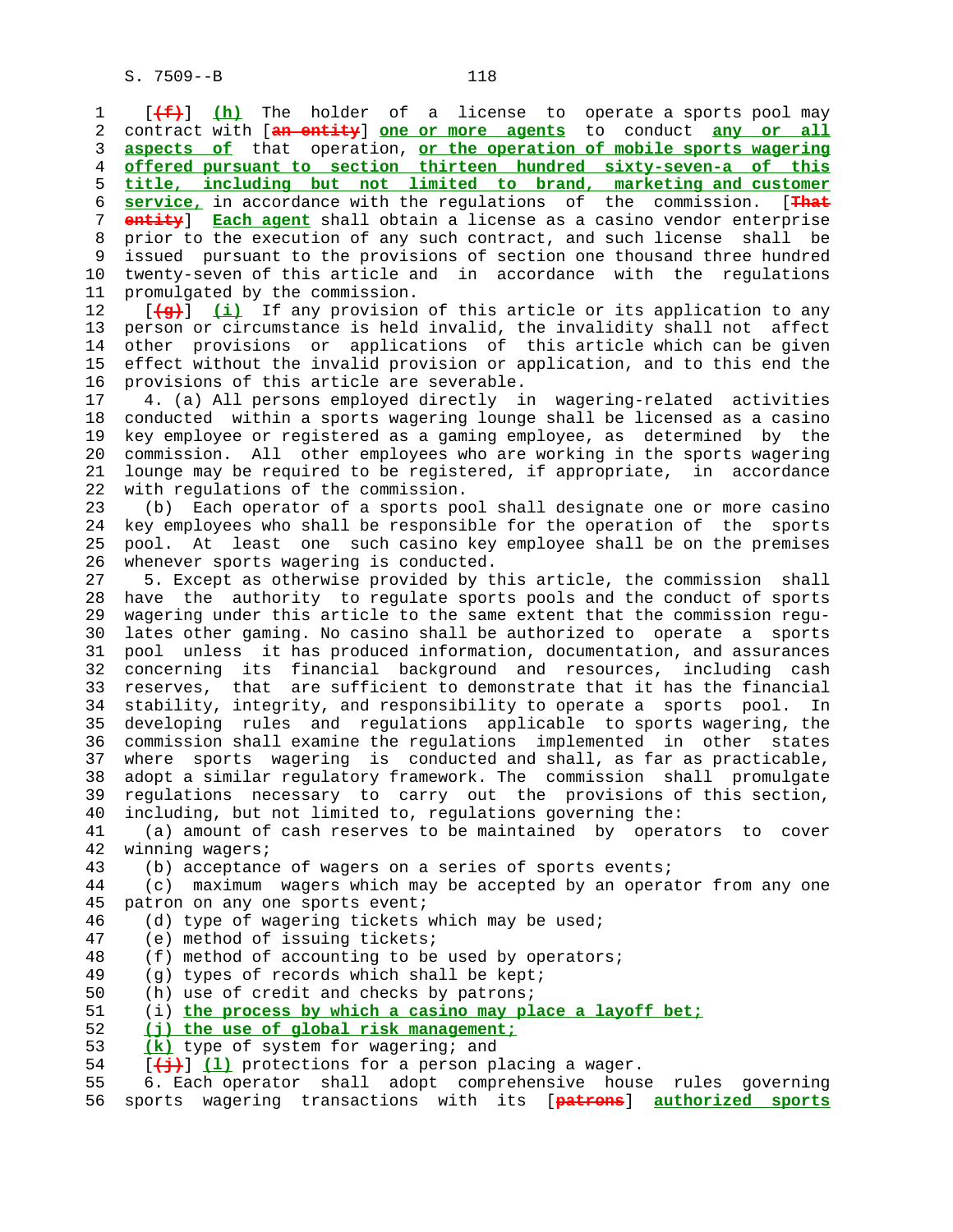**bettors**. The rules shall specify the amounts to be paid on winning 2 wagers and the effect of schedule changes. The house rules, together 3 with any other information the commission deems appropriate, shall be 4 conspicuously displayed in the sports wagering lounge and included in 5 the terms and conditions of the account wagering system, and copies 6 shall be made readily available to patrons. **7. (a) Each casino that offers sports wagering shall annually submit a report to the commission no later than the twenty-eighth of February of each year, which shall include the following information: (i) the total amount of sports wagers received from authorized sports bettors; (ii) the total amount of prizes awarded to authorized sports bettors; (iii) the total amount of sports wagering gross revenue received by the casino; (iv) the total amount contributed to the sport betting integrity fund pursuant to subdivision eight of this section; (v) the total amount of wagers received on each sports governing body's sporting events; (vi) the total number of authorized sports bettors that requested to exclude themselves from sports wagering; and (vii) any additional information that the commission deems necessary to carry out the provisions of this article. (b) Upon the submission of such annual report, to such extent that the commission deems it to be in the public interest, the commission shall be authorized to conduct a financial audit of any casino, at any time, to ensure compliance with this article. (c) The commission shall annually publish a report based on the aggre- gate information provided by all casinos pursuant to paragraph (a) of this subdivision, which shall be published on the commission's website no later than one hundred eighty days after the deadline for the submission of individual reports as specified in such paragraph (a). 8. (a) Within thirty days of the end of each calendar quarter, a casi- no offering sports wagering shall remit to the commission a sports wagering integrity fee of up to one-quarter of one percent of the amount wagered on sports events, however, in no case shall the integrity fee be greater than two percent of the casino's sports wagering gross revenue. The fee shall be remitted on a form as the commission may require, on which the casino shall identify the percentage of wagering during the reporting period attributable to each sport governing body's sports events. (b) No later than the thirtieth of April of each year, a sports governing body may submit a claim for disbursement of the integrity funds remitted by casinos in the previous calendar year in pro rata proportion of the total amount wagered on their respective sports events to reimburse the sports governing body for expenses incurred for integ- rity operations. Eligible expenses shall include, but not be limited to, integrity monitoring expenses, expenses incurred related to integri- ty investigations, public relations expenses associated with integrity issues, and any other eligible expenses approved by the commission. (c) Each sports governing body which receives in excess of fifty-thou- sand dollars annually from the integrity fee shall annually submit a report to the commission no later than the twenty-eighth of February of each year, which shall include the following information: (i) the total amount of integrity fund reimbursement received from New York;**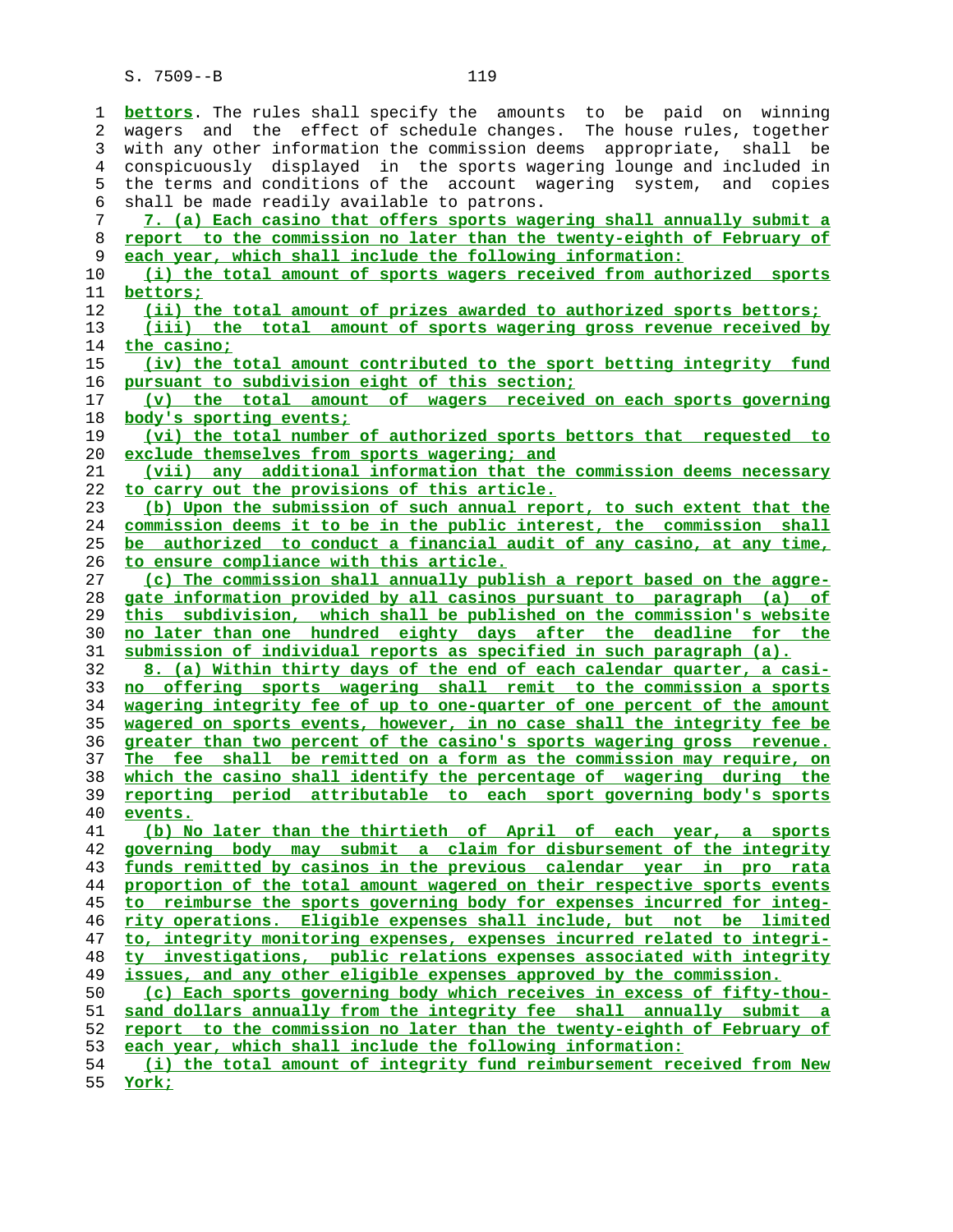**(ii) a detailed summary of the final dispositions of integrity inves- tigations where it was determined that misconduct took place; (iii) any additional information that the commission deems necessary to carry out the provisions of this article. (d) Upon the submission of such annual report, to such extent that the commission deems it to be in the public interest, the commission shall be authorized to conduct a financial audit of any sports governing body, at any time, to ensure compliance with this article. (e) The commission shall annually publish a report based on the aggre- gate information provided by all sports governing bodies pursuant to paragraph (c) of this subdivision, which shall be published on the commission's website no later than one hundred eighty days after the deadline for the submission of individual reports as specified in para- graph (c) of this subdivision. (f) At the end of the year, any unclaimed integrity fee revenue shall be distributed to the sports governing bodies which were approved to receive funding, on a pro rata basis. 9. For the privilege of conducting sports wagering in the state, casi- nos shall pay a tax equivalent to eight and one-half percent of their sports wagering gross revenue. 10. The commission shall pay into the commercial gaming revenue fund established pursuant to section ninety-seven-nnnn of the state finance law eighty-five percent of the state tax imposed by this section; any interest and penalties imposed by the commission relating to those taxes; all penalties levied and collected by the commission; and the appropriate funds, cash or prizes forfeited from sports wagering. The commission shall pay into the commercial gaming fund five percent of the state tax imposed by this section to be distributed for problem gambling education and treatment purposes pursuant to paragraph a of subdivision five of section ninety-seven-nnnn of the state finance law. The commis- sion shall pay into the commercial gaming fund five percent of the state tax imposed by this section to be distributed for the cost of regulation pursuant to paragraph c of subdivision five of section ninety-seven-nnnn of the state finance law. The commission shall pay into the commercial gaming fund five percent of the state tax imposed by this section to be distributed in the same formula as market origin credits pursuant to section one hundred fifteen-b of this chapter. The commission shall require at least monthly deposits by the casino of any payments pursuant to subdivision nine of this section, at such times, under such condi- tions, and in such depositories as shall be prescribed by the state comptroller. The deposits shall be deposited to the credit of the state commercial gaming revenue fund. The commission shall require a monthly report and reconciliation statement to be filed with it on or before the tenth day of each month, with respect to gross revenues and deposits received and made, respectively, during the preceding month. 11. The commission may perform audits of the books and records of a casino, at such times and intervals as it deems appropriate, for the purpose of determining the sufficiency of tax payments. If a return required with regard to obligations imposed is not filed, or if a return when filed or is determined by the commission to be incorrect or insuf- ficient with or without an audit, the amount of tax due shall be deter- mined by the commission. Notice of such determination shall be given to the casino liable for the payment of the tax. Such determination shall finally and irrevocably fix the tax unless the casino against whom it is assessed, within thirty days after receiving notice of such determi-**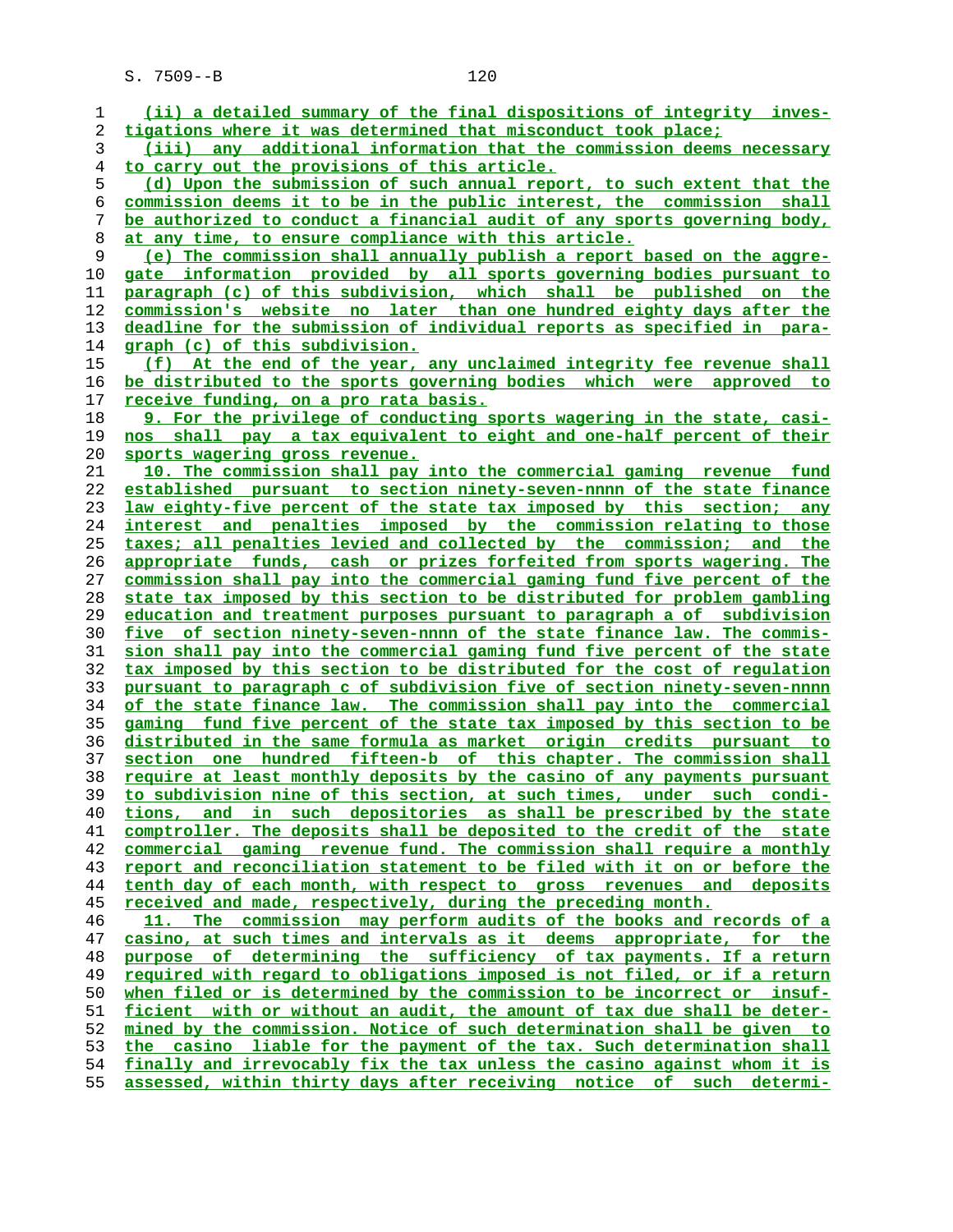**nation, shall apply to the commission for a hearing in accordance with the regulations of the commission. 12. Nothing in this section shall apply to interactive fantasy sports offered pursuant to article fourteen of this chapter. Nothing in this section authorizes any entity that conducts interactive fantasy sports offered pursuant to article fourteen of this chapter to conduct sports wagering unless it separately qualifies for, and obtains, authorization pursuant to this section. 13. A casino that is also licensed under article three of this chap- ter, and must maintain racing pursuant to paragraph (b) of subdivision one of section thirteen hundred fifty-five of this chapter, shall be allowed to offer pari-mutuel wagering on horse racing events in accord- ance with their license under article three of this chapter. Notwith- standing subparagraph (ii) of paragraph c of subdivision two of section one thousand eight of this chapter, a casino located in the city of Schenectady shall be allowed to offer pari-mutuel wagering on horse racing events, provided such wagering is conducted by the regional off- track betting corporation in such region as the casino is located. Any other casino shall be allowed to offer pari-mutuel wagering on horse racing events, provided such wagering is conducted by the regional off- track betting corporation in such region as the casino is located. Any physical location where pari-mutuel wagering on horse racing events is offered by a casino and conducted by a regional off-track betting corpo- ration in accordance with this subdivision shall be deemed to be a branch location of the regional off-track betting corporation in accord- ance with section one thousand eight of this chapter. In the event that the commission approves the location of self-service mobile sports betting kiosks on the premises of affiliates in accordance with para- graph (d) of subdivision five of section thirteen hundred sixty-seven-a of this chapter, such kiosks shall not be allowed to offer pari-mutuel wagering on horse racing events. 14. A sports governing body may notify the commission that it desires to restrict, limit, or exclude wagering on its sporting events by providing notice in the form and manner as the commission may require. Upon receiving such notice, the commission shall review the request in good faith, seek input from the casinos on such a request, and if the commission deems it appropriate, promulgate regulations to restrict such sports wagering. If the commission denies a request, the sports govern- ing body shall be afforded notice and the right to be heard and offer proof in opposition to such determination in accordance with the regu- lations of the commission. Offering or taking wagers contrary to restrictions promulgated by the commission is a violation of this section. In the event that the request is in relation to an emergency situation, the executive director of the commission may temporarily prohibit the specific wager in question until the commission has the opportunity to issue temporary regulations addressing the issue. 15. (a) The commission shall designate the division of the state police to have primary responsibility for conducting, or assisting the commission in conducting, investigations into abnormal betting activity, match fixing, and other conduct that corrupts a betting outcome of a sporting event or events for purposes of financial gain. (b) The commission and casinos shall cooperate with investigations conducted by sports governing bodies or law enforcement agencies, including but not limited to providing or facilitating the provision of account-level betting information and audio or video files relating to persons placing wagers; provided, however, that the casino be required**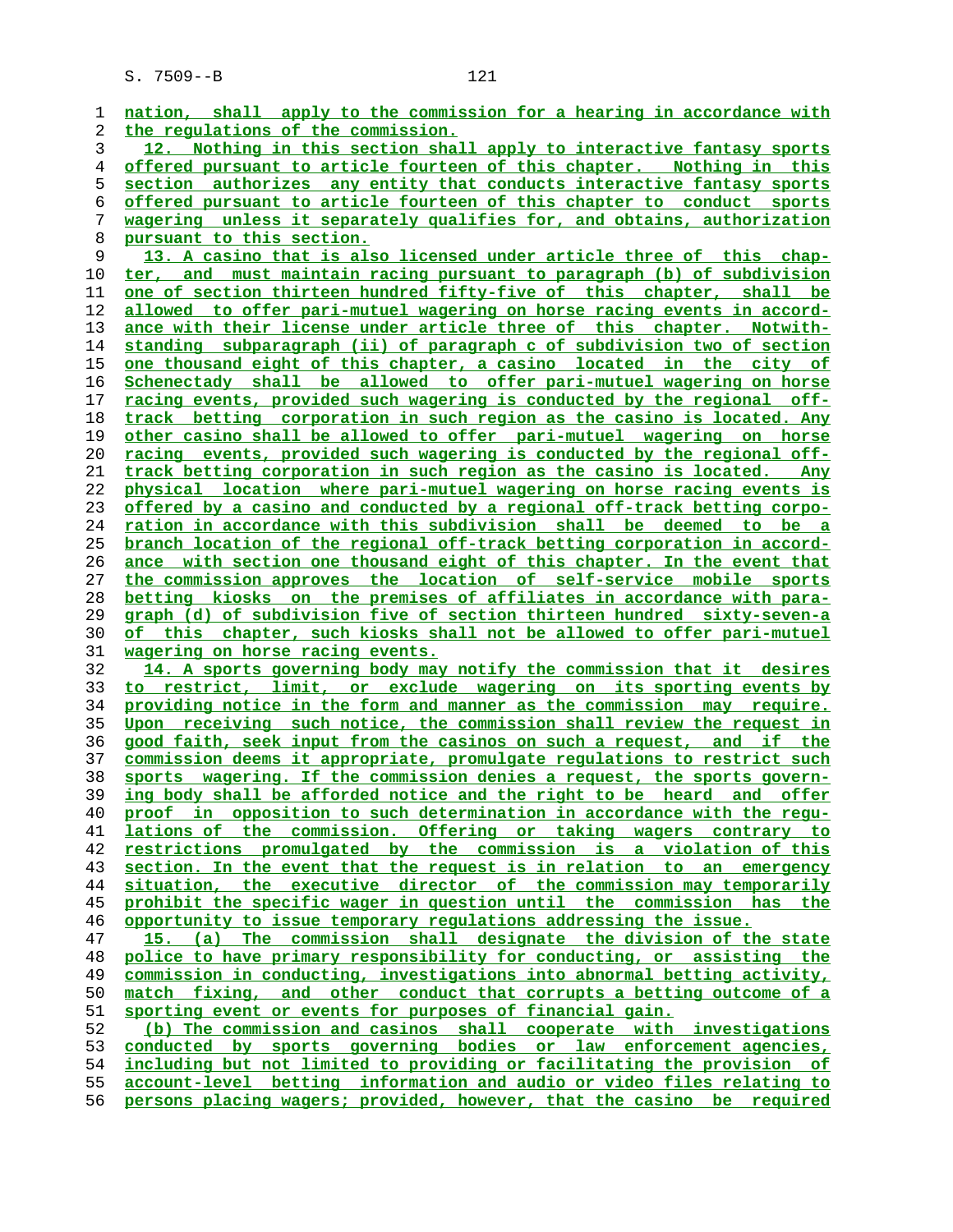| ı  | to share any personally identifiable information of an authorized sports                                                                    |
|----|---------------------------------------------------------------------------------------------------------------------------------------------|
| 2  | bettor with a sports governing body only pursuant to an order to do so                                                                      |
| 3  | by the commission or a law enforcement agency or court of competent                                                                         |
| 4  | jurisdiction.                                                                                                                               |
| 5  | (c) Casinos shall immediately report to the commission any information                                                                      |
| 6  | relating to:                                                                                                                                |
| 7  | (i) criminal or disciplinary proceedings commenced against the casino                                                                       |
| 8  | in connection with its operations;                                                                                                          |
| 9  | (ii) abnormal betting activity or patterns that may indicate a concern                                                                      |
| 10 | with the integrity of a sporting event or events;                                                                                           |
| 11 | (iii) any potential breach of the relevant sports governing body's                                                                          |
| 12 | internal rules and codes of conduct pertaining to sports wagering, as                                                                       |
| 13 | they have been provided by the sports governing body to the casino;                                                                         |
| 14 | (iv) any other conduct that corrupts a betting outcome of a sporting                                                                        |
| 15 | or events for purposes of financial gain, including match fixing;<br>event                                                                  |
| 16 | and                                                                                                                                         |
| 17 | (v) suspicious or illegal wagering activities, including use of funds                                                                       |
| 18 | derived from illegal activity, wagers to conceal or launder funds                                                                           |
| 19 | derived from illegal activity, using agents to place wagers, using                                                                          |
| 20 | confidential non-public information, and using false identification.                                                                        |
| 21 | The commission shall also immediately report information relating to                                                                        |
| 22 | conduct described in subparagraphs (ii), (iii) and (iv) of this para-                                                                       |
| 23 | graph to the relevant sports governing body.                                                                                                |
| 24 | (d) Casinos shall maintain the confidentiality of information provided                                                                      |
| 25 | by a sports governing body to the casino, unless disclosure is required                                                                     |
| 26 | by this section, the commission, other law, or court order.                                                                                 |
| 27 | 16. Casinos shall use whatever data source they deem appropriate for                                                                        |
| 28 | determining the result of sports wagering involving tier one sports                                                                         |
| 29 | wagers. Casinos shall only use official league data in all sports wager-                                                                    |
| 30 | <u>ing involving tier two sports wagers, if the relevant sports governing</u>                                                               |
| 31 | body possesses a feed of official league data, and makes such feed                                                                          |
| 32 | available for purchase by the casinos. A sports governing body may noti-                                                                    |
| 33 | fy the commission that it desires to require casinos to use official                                                                        |
| 34 | league data in sports wagering involving specific tier three sports                                                                         |
| 35 | wagers by providing notice in the form and manner as the commission may                                                                     |
| 36 | require. Upon receiving such notice, the commission shall review the                                                                        |
| 37 | request, seek input from the casinos on such a request, and if the                                                                          |
| 38 | commission deems it appropriate, promulgate regulations to require casi-                                                                    |
| 39 | nos to use official league data on sports wagering involving such tier                                                                      |
| 40 | three sports wagers if the relevant sports governing body possesses a                                                                       |
| 41 | feed of official league data, and makes such feed available for purchase                                                                    |
| 42 | by the casinos. No casino shall enter into an agreement with a sports                                                                       |
| 43 | governing body to be the exclusive recipient of their official league                                                                       |
|    |                                                                                                                                             |
| 44 | data.                                                                                                                                       |
| 45 | 17. (a) Casinos shall maintain records of all bets and wagers placed,<br>including personally identifiable information of the mobile sports |
| 46 |                                                                                                                                             |
| 47 | wagering bettor, amount and type of bet, time the bet was placed,                                                                           |
| 48 | location of the bet, including IP address if applicable, the outcome of                                                                     |
| 49 | the bet, records of abnormal betting activity, and video camera                                                                             |
| 50 | recordings in the case of in-person wagers for at least three years                                                                         |
| 51 | after the sporting event occurs and make such data available for                                                                            |
| 52 | inspection upon request of the commission or as required by court order.                                                                    |
| 53 | (b) If a sports governing body has notified the commission that real-                                                                       |
| 54 | time information sharing for wagers placed on sporting events is neces-                                                                     |
| 55 | sary and desirable, casinos shall share in real time, at the account-                                                                       |
| 56 | level, and in pseudonymous form, the information required to be retained                                                                    |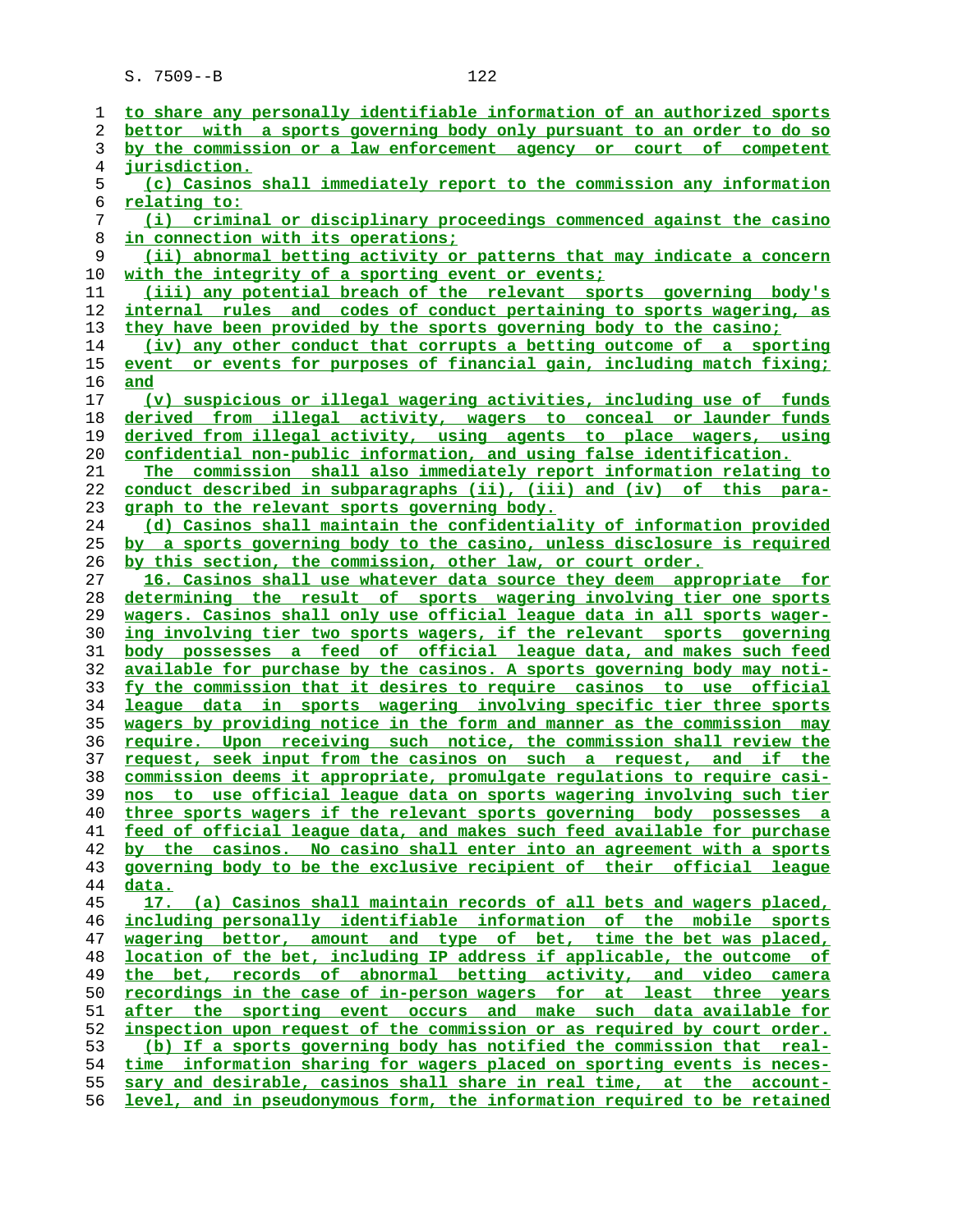| ı.             | pursuant to paragraph (a) of this subdivision (other than video files)                                                                        |
|----------------|-----------------------------------------------------------------------------------------------------------------------------------------------|
| 2              | with the commission, and the commission shall share in real time the                                                                          |
| 3              | information with the sports governing body or its designee with respect                                                                       |
| $\overline{4}$ | to wagers on its sporting events.                                                                                                             |
| 5              | (c) The commission shall cooperate with a sports governing body and                                                                           |
| 6              | casinos to ensure the timely, efficient, and accurate sharing of infor-                                                                       |
| 7              | mation.                                                                                                                                       |
| 8              | 18. A casino shall not permit sports wagering by anyone they know, or                                                                         |
| 9              | should have known, to be a prohibited sports bettor.                                                                                          |
| 10             | 19. Sports wagering conducted pursuant to the provisions of this                                                                              |
| 11             | section is hereby authorized.                                                                                                                 |
| 12             | 20. The conduct of sports wagering in violation of this section is                                                                            |
| 13             | prohibited.                                                                                                                                   |
| 14             | 21. Any person, firm, corporation, association, agent, or employee who                                                                        |
| 15             | knowingly violates any procedure implemented under this section, or                                                                           |
| 16             | section thirteen hundred sixty-seven-a of this title, shall be liable                                                                         |
| 17             | for a civil penalty of not more than five thousand dollars for each                                                                           |
| 18             | violation, not to exceed fifty thousand dollars for violations arising                                                                        |
| 19             | out of the same transaction or occurrence, which shall accrue to the                                                                          |
| 20             | state and may be recovered in a civil action brought by the commission.                                                                       |
| 21             | The racing, pari-mutuel wagering and breeding law is amended by<br>2.<br>$S_{\rm c}$                                                          |
| 22             | adding a new section 1367-a to read as follows:                                                                                               |
| 23             | § 1367-a. Mobile sports wagering. 1. As used in this section, the                                                                             |
| 24             | following terms shall have the following meanings:                                                                                            |
| 25             | (a) "Affiliate" means any off-track betting corporation, franchised                                                                           |
| 26             | corporation, or race track licensed pursuant to the racing, pari-mutuel                                                                       |
| 27             | wagering and breeding law, or an operator of video lottery gaming at                                                                          |
| 28             | Aqueduct licensed pursuant to section sixteen hundred seventeen-a of the                                                                      |
| 29             | tax law, which has a mobile sports wagering agreement with a casino                                                                           |
| 30             | pursuant to this section;                                                                                                                     |
| 31             | "Agent" means an entity that is party to a contract with a<br>(b)                                                                             |
| 32             | licensed gaming facility authorized to operate a sports pool and is                                                                           |
| 33             | approved by the commission to operate a sports pool on behalf of such                                                                         |
| 34             | licensed gaming facility;                                                                                                                     |
| 35             | (c) "Authorized sports bettor" means an individual who is physically                                                                          |
| 36             | present in this state when placing a sports wager, who is not a prohib-                                                                       |
| 37             | ited sports bettor, that participates in sports wagering offered by a                                                                         |
| 38             | casino. The intermediate routing of electronic data in connection with                                                                        |
| 39             | <u>mobile sports wagering shall not determine the location or locations in</u>                                                                |
| 40             | which a wager is initiated, received or otherwise made;                                                                                       |
| 41             | (d) "Casino" means a licensed gaming facility at which gambling is                                                                            |
| 42             | conducted pursuant to the provisions of this article or the agent of                                                                          |
| 43             | such licensed gaming facility;                                                                                                                |
| 44             | (e) "Collegiate sport or athletic event" means a sport or athletic                                                                            |
| 45             | event offered or sponsored by or played in connection with a public or                                                                        |
| 46             | private institution that offers education services beyond the secondary                                                                       |
| 47             | level;                                                                                                                                        |
| 48             | (f) "Commission" means the commission established pursuant to section                                                                         |
| 49             | one hundred two of this chapter;<br>"High school sport or athletic event" means a sport or athletic<br>(q)                                    |
| 50             |                                                                                                                                               |
| 51<br>52       | event offered or sponsored by or played in connection with a public or<br>private institution that offers education services at the secondary |
| 53             | level;                                                                                                                                        |
| 54             | (h) "Horse racing event" means any sport or athletic event conducted                                                                          |
| 55             | in New York state subject to the provisions of articles two, three,                                                                           |
| 56             | four, five, six, nine, ten and eleven of this chapter, or any sport or                                                                        |
|                |                                                                                                                                               |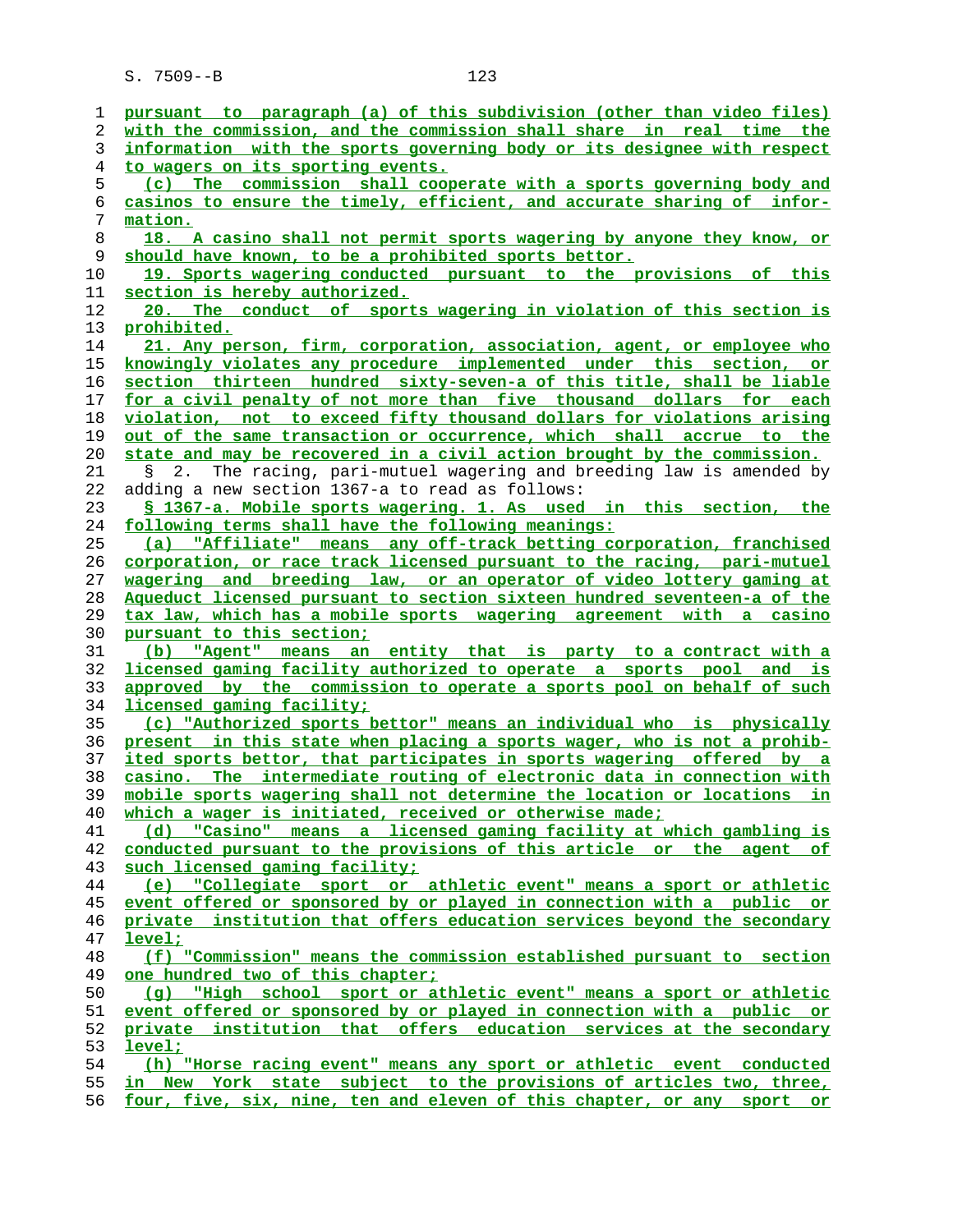| 1  | athletic event conducted outside of New York state, which if conducted         |
|----|--------------------------------------------------------------------------------|
| 2  | in New York state would be subject to the provisions of this chapter;          |
|    |                                                                                |
| 3  | (i) "Minor" means any person under the age of twenty-one years;                |
| 4  | (j) "Mobile sports wagering platform" or "platform" means the combina-         |
| 5  | tion of hardware, software, and data networks used to manage, adminis-         |
| 6  | ter, or control sports wagering and any associated wagers accessible by        |
| 7  | any electronic means including mobile applications and internet                |
| 8  | websites;                                                                      |
| 9  | (k) "Operator" means an entity offering a mobile sports wagering plat-         |
| 10 | form including an agent;                                                       |
| 11 | (1) "Professional sport or athletic event" means an event at which two         |
| 12 | or more persons participate in sports or athletic events and receive           |
| 13 | compensation in excess of actual expenses for their participation in           |
| 14 | such event;                                                                    |
| 15 |                                                                                |
|    | (m) "Prohibited sports bettor" means:                                          |
| 16 | (i) any officer or employee of the commission;                                 |
| 17 | (ii) any principal or key employee of a casino or affiliate, except as         |
| 18 | may be permitted by the commission for good cause shown;                       |
| 19 | (iii) any casino gaming or non-gaming employee at the casino that              |
| 20 | employs such person and at any affiliate that has an agreement with that       |
| 21 | casino:                                                                        |
| 22 | (iv) any contractor, subcontractor, or consultant, or officer or               |
| 23 | employee of a contractor, subcontractor, or consultant, of a casino if         |
| 24 | such person is directly involved in the operation or observation of            |
| 25 | sports wagering, or the processing of sports wagering claims or                |
| 26 | payments;                                                                      |
| 27 | any person subject to a contract with the commission if such<br>$(\mathbf{v})$ |
| 28 | contract contains a provision prohibiting such person from participating       |
| 29 | <u>in sports wagering;</u>                                                     |
|    |                                                                                |
| 30 | (vi) any spouse, child, brother, sister or parent residing as a member         |
| 31 | of the same household in the principal place of abode of any of the            |
| 32 | foregoing persons at the same casino where the foregoing person is             |
| 33 | prohibited from participating in sports wagering;                              |
| 34 | (vii) any individual with access to non-public confidential informa-           |
| 35 | tion about sports wagering;                                                    |
| 36 | (viii) any amateur or professional athlete if the sports wager is              |
| 37 | based on any sport or athletic event overseen by the athlete's sports          |
| 38 | governing body;                                                                |
| 39 | any sports agent, owner or employee of a team, player and umpire<br>(ix)       |
| 40 | union personnel, and employee referee, coach or official of a sports           |
| 41 | governing body, if the sports wager is based on any sport or athletic          |
| 42 | event overseen by the individual's sports governing body;                      |
| 43 | (x) any individual placing a wager as an agent or proxy for an other-          |
| 44 | wise prohibited sports bettor; or                                              |
| 45 | (xi) any minor;                                                                |
| 46 | (n) "Prohibited sports event" means any high school sport or athletic          |
|    |                                                                                |
| 47 | event;                                                                         |
| 48 | (o) "Sports event" means any professional sport or athletic event and          |
| 49 | any collegiate sport or athletic event, except a prohibited sports             |
| 50 | event;                                                                         |
| 51 | (p) "Sports governing body" means the organization that prescribes             |
| 52 | final rules and enforces codes of conduct with respect to a sporting           |
| 53 | event and participants therein;                                                |
| 54 | (q) "Sports pool" means the business of accepting wagers on any sports         |

**event by any system or method of wagering;**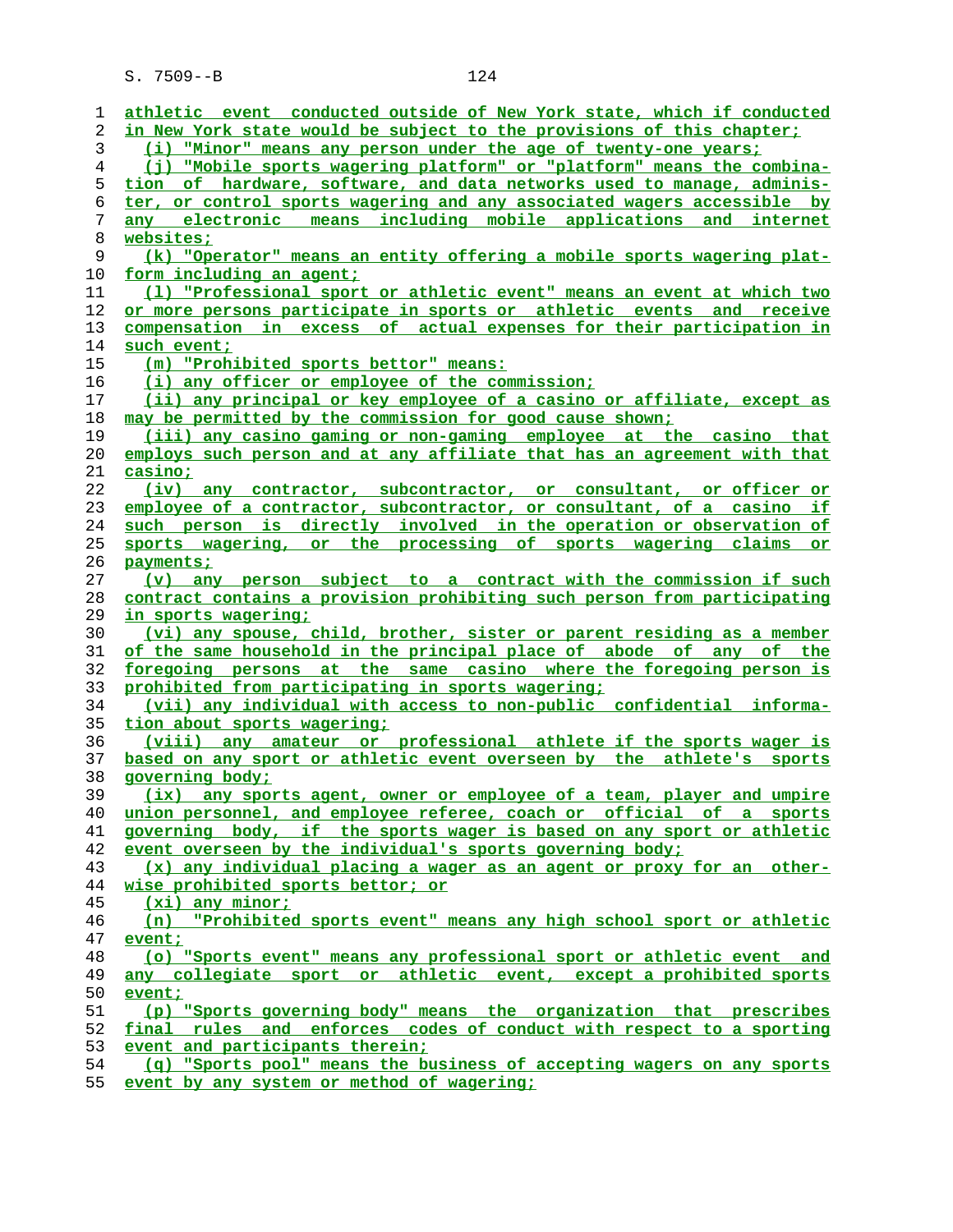| 1        | (r) "Sports wager" means cash or cash equivalent that is paid by an                                                                                |
|----------|----------------------------------------------------------------------------------------------------------------------------------------------------|
| 2        | authorized sports bettor to a casino to participate in sports wagering                                                                             |
| 3        | offered by such casino;                                                                                                                            |
|          |                                                                                                                                                    |
| 4        | (s) "Sports wagering" means wagering on sporting events or any portion                                                                             |
| 5        | thereof, or on the individual performance statistics of athletes partic-                                                                           |
| 6        | <u>ipating in a sporting event, or combination of sporting events, by any</u>                                                                      |
| 7        | system or method of wagering, including, but not limited to, in-person                                                                             |
|          |                                                                                                                                                    |
| 8        | communication and electronic communication through internet websites and                                                                           |
| 9        | mobile device applications. The term "sports wagering" shall include,                                                                              |
| 10       | but is not limited to, single-game bets, teaser bets, parlays, over-un-                                                                            |
| 11       | der bets, moneyline, pools, exchange wagering, in-game wagering, in-play                                                                           |
| 12       | bets, proposition bets and straight bets; and                                                                                                      |
|          |                                                                                                                                                    |
| 13       | (t) "Sports wagering gross revenue" means: (i) the amount equal to the                                                                             |
| 14       | total of all sports wagers not attributable to prohibited sports events                                                                            |
| 15       | that an operator collects from all players, less the total of all sums                                                                             |
| 16       | not attributable to prohibited sports events paid out as winnings to all                                                                           |
|          |                                                                                                                                                    |
| 17       | sports bettors, however, that the total of all sums paid out as winnings                                                                           |
| 18       | sports bettors shall not include the cash equivalent value of any<br>to                                                                            |
| 19       | merchandise or thing of value awarded as a prize; or (ii) in the case of                                                                           |
| 20       | exchange wagering pursuant to this section, the commission on winning                                                                              |
|          |                                                                                                                                                    |
| 21       | sports wagers by authorized sports bettors retained by the operator. The                                                                           |
| 22       | issuance to or wagering by authorized sports bettors at a casino of any                                                                            |
| 23       | promotional gaming credits shall not be taxable for the purposes of                                                                                |
| 24       | determining sports wagering gross revenue.                                                                                                         |
|          |                                                                                                                                                    |
| 25       | 2. (a) No casino shall administer, manage, or otherwise make available                                                                             |
| 26       | mobile sports wagering platform to persons located in New York state<br>a                                                                          |
| 27       | unless registered with the commission pursuant to this section. A casino                                                                           |
| 28       | may use multiple mobile sports wagering platforms provided that each                                                                               |
| 29       | platform has been reviewed and approved by the commission. A casino may                                                                            |
|          |                                                                                                                                                    |
| 30       | <u>contract with one or more independent operators to provide its mobile</u>                                                                       |
| 31       | <u>sports wagering platforms.</u>                                                                                                                  |
| 32       | Registrations issued by the commission shall remain in effect for<br>(b)                                                                           |
| 33       | five years. The commission shall establish a process for renewal.                                                                                  |
|          | (c) The commission shall publish a list of all casinos registered to                                                                               |
| 34       |                                                                                                                                                    |
| 35       | <u>offer mobile sports wagering in New York state pursuant to this section</u>                                                                     |
| 36       | <u>on the commission's website for public use.</u>                                                                                                 |
| 37       | (d) The commission shall promulgate regulations to implement the                                                                                   |
| 38       | provisions of this section, including the development of the initial                                                                               |
| 39       |                                                                                                                                                    |
|          |                                                                                                                                                    |
|          | form of the application for registration. Such regulations shall provide                                                                           |
| 40       | for the registration and operation of mobile sports wagering in New York                                                                           |
| 41       | state and shall include, but not be limited to, responsible protections                                                                            |
|          |                                                                                                                                                    |
| 42       | with regard to compulsive play and safeguards for fair play.                                                                                       |
| 43       | 3. In the event that a casino contracts with one or more independent                                                                               |
| 44       | operators to provide its mobile sports wagering platforms, each inde-                                                                              |
| 45       | pendent entity shall obtain a license as a casino vendor enterprise                                                                                |
| 46       | prior to the execution of any such contract, and such license shall be                                                                             |
|          |                                                                                                                                                    |
| 47       | issued pursuant to the provisions of section one thousand three hundred                                                                            |
| 48       | twenty-seven of this article and in accordance with the regulations                                                                                |
| 49       | promulgated by the commission.                                                                                                                     |
| 50       | 4. (a) As a condition of registration in New York state, each operator                                                                             |
|          |                                                                                                                                                    |
| 51       | shall implement the following measures:                                                                                                            |
| 52       | (i) limit each authorized sports bettor to one active and continuously                                                                             |
| 53<br>54 | used account, and prevent anyone they know, or should have known to be a<br>prohibited sports bettor from maintaining accounts or participating in |

**any sports wagering offered by such operator;**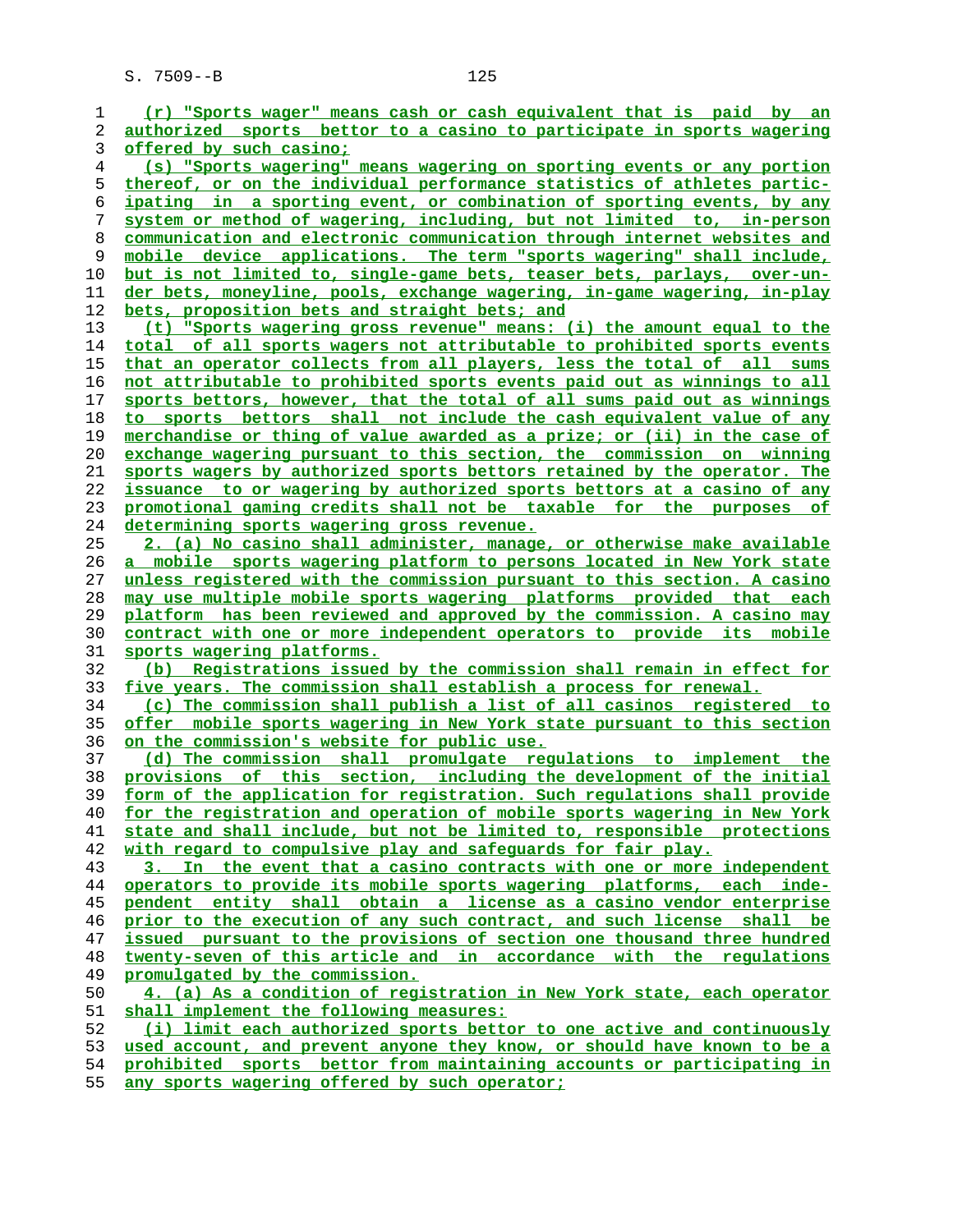| ı              | (ii) adopt appropriate safequards to ensure, to a reasonable degree of   |
|----------------|--------------------------------------------------------------------------|
| 2              | certainty, that authorized sports bettors are physically located within  |
| 3              | the state when engaging in mobile sports betting;                        |
| $\overline{4}$ | (iii) prohibit minors from participating in any sports wagering, which   |
| 5              | includes:                                                                |
| 6              | (1) if an operator becomes or is made aware that a minor has created     |
| 7              | an account, or accessed the account of another, such operator shall      |
| 8              | promptly, within no more than two business days, refund any deposit      |
| 9              | received from the minor, whether or not the minor has engaged in or      |
| 10             | attempted to engage in sports wagering; provided, however, that any      |
| 11             | refund may be offset by any prizes already awarded;                      |
| 12             | (2) each operator shall provide parental control procedures to allow     |
| 13             | parents or guardians to exclude minors from access to any sports wager-  |
| 14             | ing or platform. Such procedures shall include a toll-free number to     |
| 15             | call for help in establishing such parental controls; and                |
| 16             | (3) each operator shall take appropriate steps to confirm that an        |
| 17             | individual opening an account is not a minor:                            |
| 18             | (iv) when referencing the chances or likelihood of winning in adver-     |
| 19             | tisements or upon placement of a sports wager, make clear and conspicu-  |
| 20             | ous statements that are not inaccurate or misleading concerning the      |
| 21             | chances of winning and the number of winners;                            |
| 22             | (v) enable authorized sports bettors to exclude themselves from sports   |
| 23             | wagering and take reasonable steps to prevent such bettors from engaging |
| 24             | in sports wagering from which they have excluded themselves;             |
| 25             | (vi) permit any authorized sports bettor to permanently close an         |
| 26             | account registered to such bettor, on any and all platforms supported by |
| 27             | such operator, at any time and for any reason;                           |
| 28             | (vii) offer introductory procedures for authorized sports bettors,       |
| 29             | that shall be prominently displayed on the main page of such operator    |
| 30             | platform, that explain sports wagering;                                  |
| 31             | (viii) implement measures to protect the privacy and online security     |
| 32             | of authorized sports bettors and their accounts;                         |
| 33             | (ix) offer all authorized sports bettors access to his or her account    |
| 34             | history and account details;                                             |
| 35             | (x) ensure authorized sports bettors' funds are protected upon deposit   |
| 36             | and segregated from the operating funds of such operator and otherwise   |
| 37             | protected from corporate insolvency, financial risk, or criminal or      |
| 38             | civil actions against such operator;                                     |
| 39             | (xi) list on each website, in a prominent place, information concern-    |
| 40             | ing assistance for compulsive play in New York state, including a toll-  |
| 41             | free number directing callers to reputable resources containing further  |
| 42             | information, which shall be free of charge; and                          |
| 43             | ensure no sports wagering shall be based on a prohibited sports<br>(xii) |
| 44             | event.                                                                   |
| 45             | (b) Operators shall not directly or indirectly operate, promote, or      |
| 46             | advertise any platform or sports wagering to persons located in New York |
| 47             | state unless registered pursuant to this article.                        |
| 48             | (c) Operators shall not offer any sports wagering based on any prohib-   |
| 49             | ited sports event.                                                       |
| 50             | (d) Operators shall not permit sports wagering by anyone they know, or   |
|                | should have known, to be a prohibited sports bettor.                     |
| 51<br>52       |                                                                          |
| 53             | (e) Advertisements for contests and prizes offered by an operator        |
| 54             | shall not target prohibited sports bettors, minors, or self-excluded     |
|                | persons.                                                                 |
| 55             | (f) Operators shall prohibit the use of third-party scripts or script-   |
| 56             | ing programs for any contest and ensure that measures are in place to    |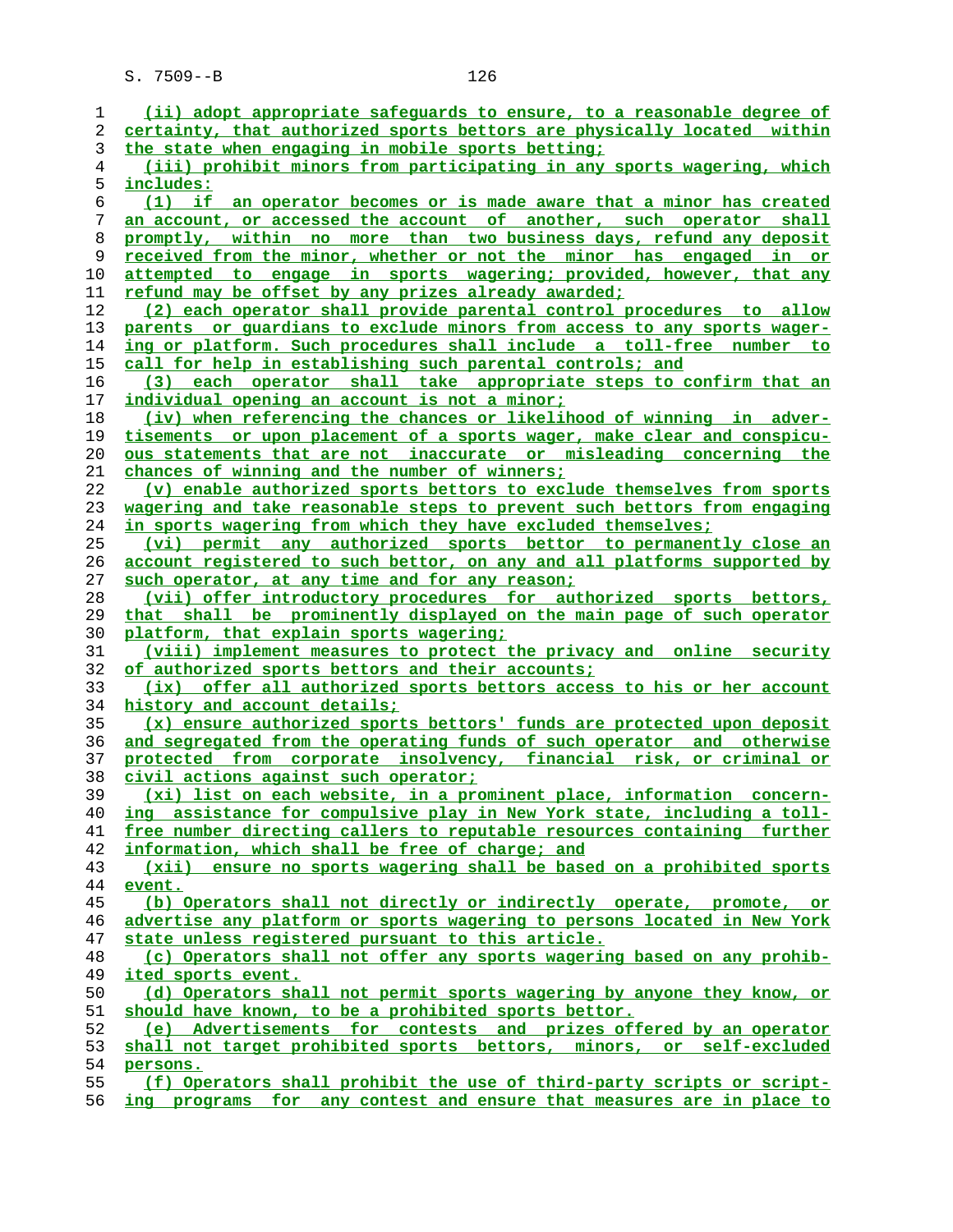| 1  | deter, detect and, to the extent reasonably possible, prevent cheating,         |
|----|---------------------------------------------------------------------------------|
| 2  | including collusion, and the use of cheating devices, including use of          |
| 3  | software programs that submit sports wagers unless otherwise approved by        |
| 4  | the commission.                                                                 |
| 5  | (q) Operators shall develop and prominently display procedures on the           |
| 6  | main page of such operator's platform for the filing of a complaint by          |
| 7  | an authorized sports bettor against such operator. An initial response          |
| 8  | shall be given by such operator to such bettor filing the complaint             |
| 9  | within forty-eight hours. A complete response shall be given by such            |
| 10 | operator to such bettor filing the complaint within ten business days.          |
| 11 | An authorized sports bettor may file a complaint alleging a violation of        |
| 12 | the provisions of this article with the commission.                             |
| 13 | (h) Operators shall maintain records of all accounts belonging to               |
| 14 | <u>authorized sports bettors and retain such records of all transactions in</u> |
| 15 | such accounts for the preceding five years.                                     |
| 16 | 5. (a) Subject to regulations promulgated by the commission, casinos            |
| 17 | enter into agreements with affiliates to allow for authorized<br>may            |
| 18 | bettors to sign up to create and fund accounts on their mobile sports           |
| 19 | wagering platform or platforms.                                                 |
| 20 | (b) Authorized sports bettors must sign up to create their account on           |
| 21 | <u>a mobile sports wagering platform in person at a casino or an affiliate</u>  |
| 22 | of a casino.                                                                    |
| 23 | (c) Authorized sports bettors may deposit funds in their account on a           |
| 24 | mobile sports wagering platform in person at a casino or an affiliate of        |
| 25 | a casino, electronically recognized payment methods, or any other means         |
| 26 | approved by the commission.                                                     |
| 27 | (d) Subject to approval of the commission, and in accordance with               |
| 28 | regulations promulgated by the commission, casinos may enter into agree-        |
| 29 | ments with affiliates to locate self-service mobile sports betting              |
| 30 | kiosks, which are owned, operated and maintained by the casino, and             |
| 31 | connected via the internet to the casino, upon the premises of the              |
| 32 | <u>affiliate.</u>                                                               |
| 33 | 3. Section 104 of the racing, pari-mutuel wagering and breeding law<br>S.       |
| 34 | is amended by adding a new subdivision 24 to read as follows:                   |
| 35 | 24. To regulate sports wagering in New York state.                              |
| 36 | § 4. Subdivision 15 of section 1401 of the racing, pari-mutuel wager-           |
| 37 | ing and breeding law, as added by chapter 237 of the laws of 2016, is           |
| 38 | amended to read as follows:                                                     |
| 39 | 15. "Prohibited sports event" shall mean any<br>[eellegiate<br><del>sport</del> |
| 40 | athletic event, any l high school sport or athletic event or any horse          |
| 41 | racing event.                                                                   |
| 42 | § 5. Severability clause. If any provision of this act or application           |
| 43 | shall for any reason be adjudged by any court of competent<br>thereof           |
| 44 | jurisdiction to be invalid, such judgment shall not affect, impair, or          |
| 45 | invalidate the remainder of the act, but shall be confined in its opera-        |
| 46 | tion to the provision thereof directly involved in the controversy in           |
| 47 | which the judgment shall have been rendered.                                    |
| 48 | § 6. This act shall take effect on the same<br>date and<br>the<br>in<br>same    |
| 49 | manner as section 1367 of the racing, pari-mutuel wagering and breeding         |
| 50 | law pursuant to subdivision (c) of section 52 of chapter 174 of the laws        |
| 51 | of 2013, takes effect.                                                          |
|    |                                                                                 |
| 52 | PART YYY                                                                        |

 53 Section 1. The opening paragraph of subdivision 7 of section 221 of 54 the racing, pari-mutuel wagering and breeding law, as amended by section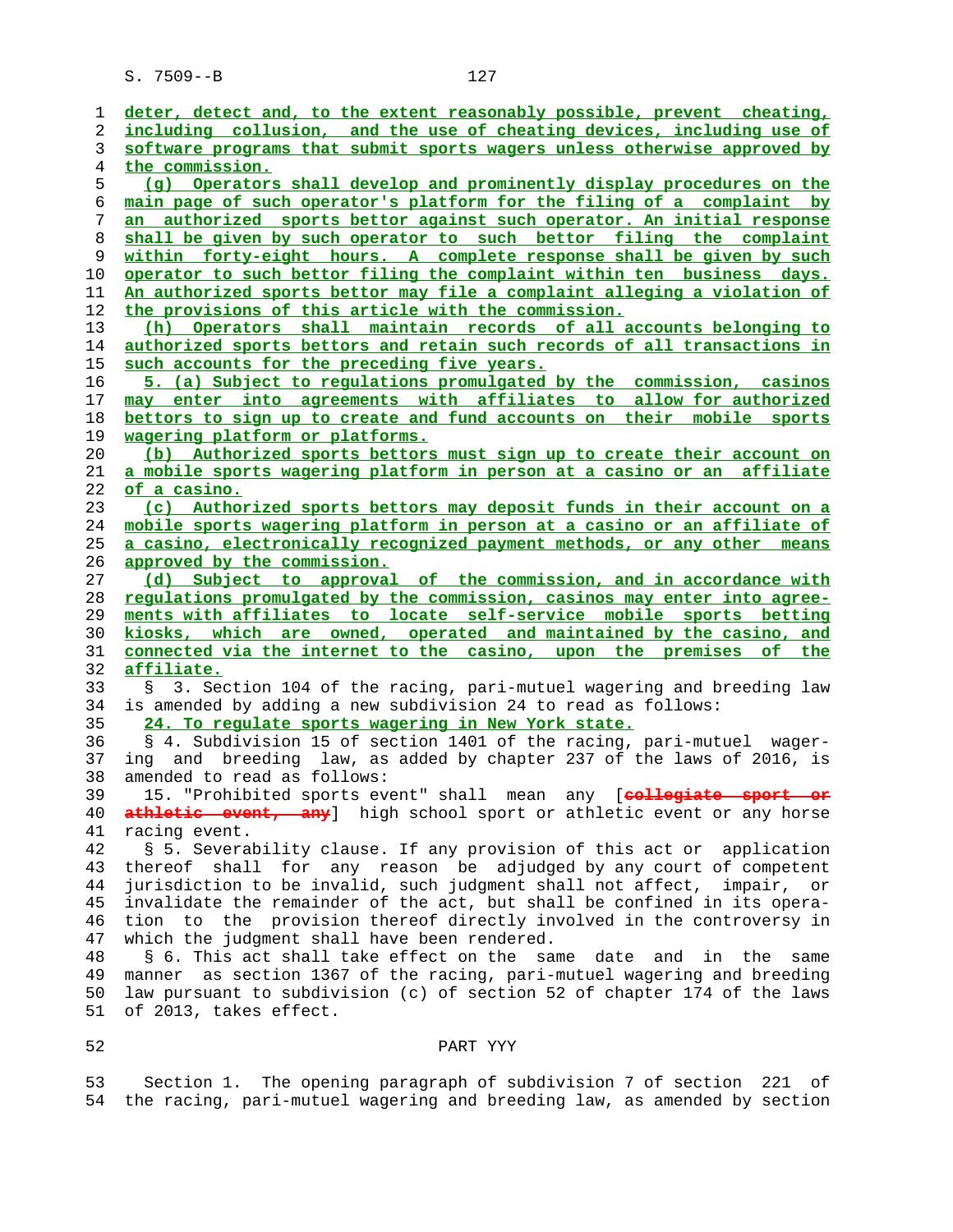1 2 of part SS of chapter 59 of the laws of 2017, is amended to read as 2 follows: 3 In order to pay the costs of the insurance required by this section

 4 and by the workers' compensation law and to carry out its other powers 5 and duties and to pay for any of its liabilities under section four- 6 teen-a of the workers' compensation law, the New York Jockey Injury 7 Compensation Fund, Inc. shall ascertain the total funding necessary and 8 establish the sums that are to be paid by all owners and trainers 9 licensed or required to be licensed under section two hundred twenty of 10 this article, to obtain the total funding amount required annually. In 11 order to provide that any sum required to be paid by an owner or trainer 12 is equitable, the fund shall establish payment schedules which reflect 13 such factors as are appropriate, including where applicable, the 14 geographic location of the racing corporation at which the owner or 15 trainer participates, the duration of such participation, the amount of 16 any purse earnings, the number of horses involved, or such other factors 17 as the fund shall determine to be fair, equitable and in the best inter- 18 ests of racing. In no event shall the amount deducted from an owner's 19 share of purses exceed two per centum; provided, however, for two thou- 20 sand [**seventeen**] **eighteen** the New York Jockey Injury Compensation Fund, 21 Inc. may use up to two million dollars from the account established 22 pursuant to subdivision nine of section two hundred eight of this arti- 23 cle to pay the annual costs required by this section and the funds from 24 such account shall not count against the two per centum of purses 25 deducted from an owner's share of purses. The amount deducted from an 26 owner's share of purses shall not exceed one per centum after April 27 first, two thousand twenty. In the cases of multiple ownerships and 28 limited racing appearances, the fund shall equitably adjust the sum 29 required.

 30 § 2. Paragraph (a) of subdivision 9 of section 208 of the racing, 31 pari-mutuel wagering and breeding law, as amended by section 2 of part 32 PP of chapter 60 of the laws of 2016, is amended to read as follows:

 33 (a) The franchised corporation shall maintain a separate account for 34 all funds held on deposit in trust by the corporation for individual 35 horsemen's accounts. Purse funds shall be paid by the corporation as 36 required to meet its purse payment obligations. Funds held in horsemen's 37 accounts shall only be released or applied as requested and directed by 38 the individual horseman. For two thousand [**sixteen**] **eighteen** the New 39 York Jockey Injury Compensation Fund, Inc. may use up to two million 40 dollars from the account established pursuant to this subdivision to pay 41 the annual costs required by section two hundred twenty-one of this 42 article.

 43 § 3. Paragraph (c) of subdivision 9 of section 208 of the racing, 44 pari-mutuel wagering and breeding law is relettered paragraph (e) and 45 two new paragraphs (c) and (d) are added to read as follows:

**(c) The franchised corporation shall establish and maintain a separate account for funds to be held on deposit in trust by the franchised corporation for the horsemen's organization recognized pursuant to section two hundred twenty-eight of this article. Starting in two thou- sand eighteen and annually thereafter, funds from the account estab- lished pursuant to this subdivision shall be deposited in the separate account established under this paragraph in an amount to be agreed upon by the franchised corporation and the horsemen's organization recognized pursuant to section two hundred twenty-eight of this article. Funds held in this account shall be used by the appropriately recognized horsemen's organization solely as collateral to secure workers' compen-**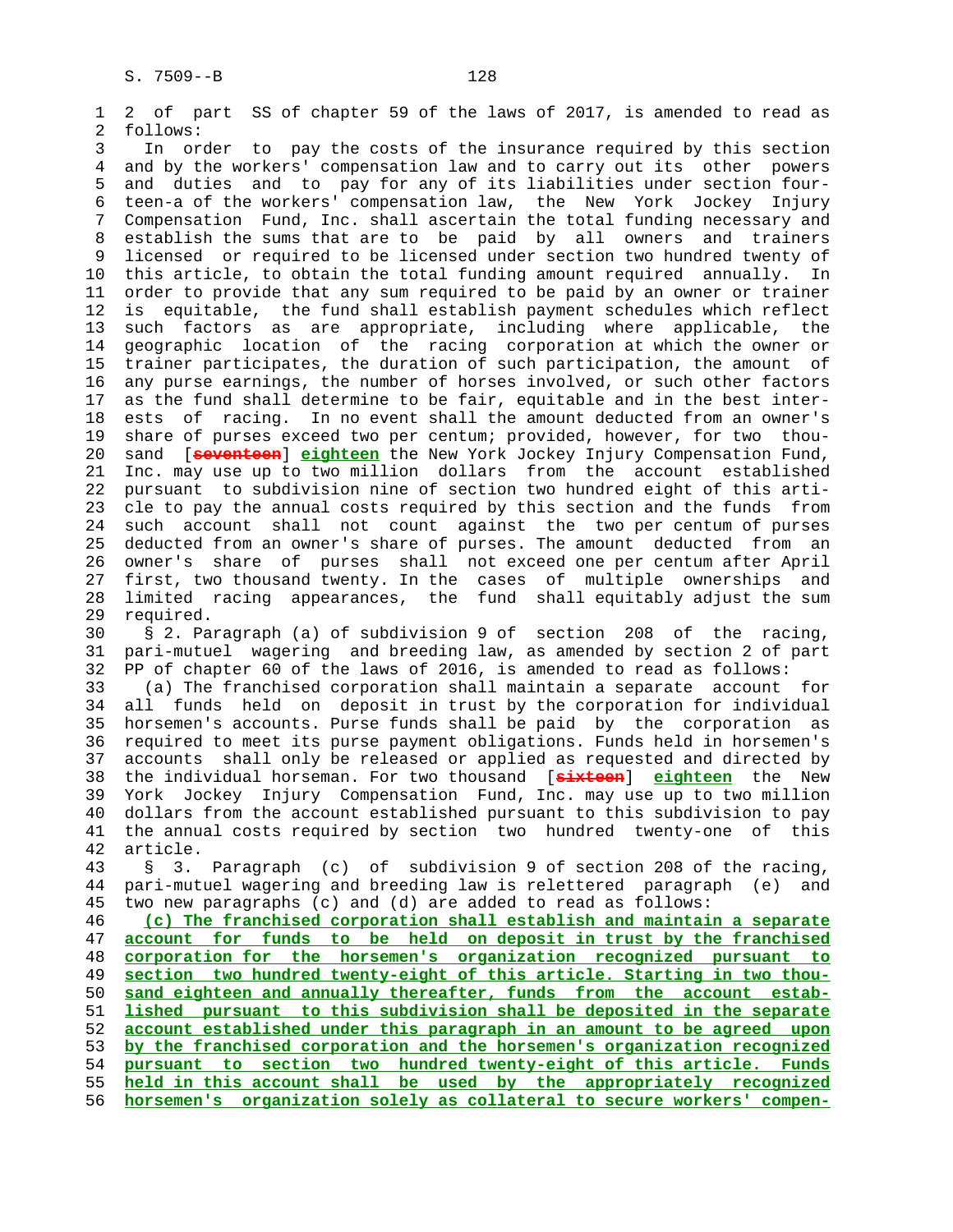| through the New York Jockey Injury Compensation Fund, Inc.<br>(d) In the event the horsemen's organization recognized pursuant to                                                                                                                                                                                                                                           |
|-----------------------------------------------------------------------------------------------------------------------------------------------------------------------------------------------------------------------------------------------------------------------------------------------------------------------------------------------------------------------------|
| section two hundred twenty-eight of this article determines that the                                                                                                                                                                                                                                                                                                        |
| funds are no longer needed as collateral to secure workers' compensation                                                                                                                                                                                                                                                                                                    |
| insurance coverage, then, upon agreement by the franchised corporation                                                                                                                                                                                                                                                                                                      |
| and the appropriately recognized horsemen's organization, funds in the                                                                                                                                                                                                                                                                                                      |
| separate account established under paragraph (c) of this subdivision                                                                                                                                                                                                                                                                                                        |
| shall be returned to the account established pursuant to this subdivi-                                                                                                                                                                                                                                                                                                      |
| <u>sion.</u>                                                                                                                                                                                                                                                                                                                                                                |
| § 4. This act shall take effect immediately.                                                                                                                                                                                                                                                                                                                                |
| PART ZZZ                                                                                                                                                                                                                                                                                                                                                                    |
| Section 1. Paragraph 3 of subdivision (t) of section 1115 of the tax                                                                                                                                                                                                                                                                                                        |
| law is renumbered paragraph 4 and a new paragraph 3 is added to read as                                                                                                                                                                                                                                                                                                     |
| follows:                                                                                                                                                                                                                                                                                                                                                                    |
| (3) Receipts from every sale, except for resale, of the service of                                                                                                                                                                                                                                                                                                          |
| inflating of tires and other inflatable tangible personal property and                                                                                                                                                                                                                                                                                                      |
| consideration given or contracted to be given for such service, where                                                                                                                                                                                                                                                                                                       |
| the purchaser or user of the service inflates the tires or other such                                                                                                                                                                                                                                                                                                       |
| tangible personal property at the facility where the air stand or tire                                                                                                                                                                                                                                                                                                      |
| inflation equipment is located, by means exclusively of coin-operated                                                                                                                                                                                                                                                                                                       |
| equipment and neither the vendor operating the facility nor any employee<br>of the vendor assists the purchaser in inflating the tires or other                                                                                                                                                                                                                             |
| property, shall be exempt from tax under this article, to the extent of                                                                                                                                                                                                                                                                                                     |
| the amount of money or value, in money, of tokens deposited in such                                                                                                                                                                                                                                                                                                         |
| coin-operated equipment by the purchaser of the service.                                                                                                                                                                                                                                                                                                                    |
|                                                                                                                                                                                                                                                                                                                                                                             |
| § 2. This act shall take effect April 1, 2019.                                                                                                                                                                                                                                                                                                                              |
| PART AAAA                                                                                                                                                                                                                                                                                                                                                                   |
|                                                                                                                                                                                                                                                                                                                                                                             |
| Section 1. Subdivision 1 of section 483 of the real property tax law,<br>amended by chapter 544 of the laws of 2008, is amended to read as                                                                                                                                                                                                                                  |
|                                                                                                                                                                                                                                                                                                                                                                             |
|                                                                                                                                                                                                                                                                                                                                                                             |
| as<br>follows:                                                                                                                                                                                                                                                                                                                                                              |
| and occupied to carry out such operation which are constructed or recon-                                                                                                                                                                                                                                                                                                    |
| structed subsequent to January first, nineteen hundred sixty-nine                                                                                                                                                                                                                                                                                                           |
|                                                                                                                                                                                                                                                                                                                                                                             |
|                                                                                                                                                                                                                                                                                                                                                                             |
| reason of such construction or reconstruction for a period of ten years.<br>§ 2. This act shall take effect immediately.                                                                                                                                                                                                                                                    |
| PART BBBB                                                                                                                                                                                                                                                                                                                                                                   |
|                                                                                                                                                                                                                                                                                                                                                                             |
| Section 1. The article heading of article 14-A of the education law,                                                                                                                                                                                                                                                                                                        |
| follows:                                                                                                                                                                                                                                                                                                                                                                    |
| as added by chapter 546 of the laws of 1997, is amended to read as                                                                                                                                                                                                                                                                                                          |
| 1. Structures and buildings essential to the operation of lands<br>actively devoted to agricultural or horticultural use and actually used<br>and<br>prior to January first, two thousand [nineteen] twenty-nine shall be<br>exempt from taxation to the extent of any increase in value thereof by<br>NEW YORK STATE<br>[COLLEGE] EDUCATION CHOICE TUITION SAVINGS PROGRAM |
| 2. Section 695 of the education law, as added by chapter 546 of the<br>S.                                                                                                                                                                                                                                                                                                   |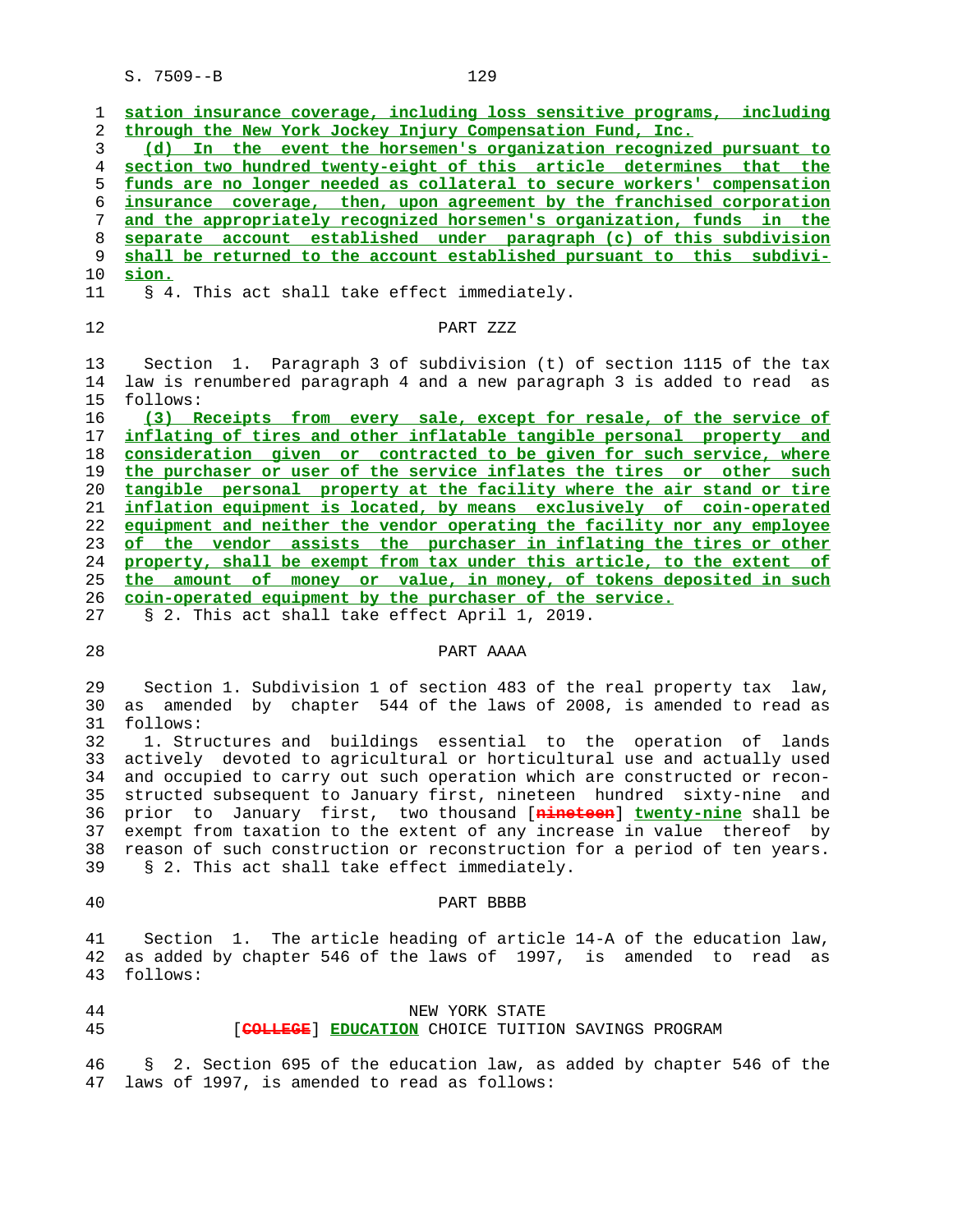1 § 695. Program established. There is hereby established the [**college**] 2 **education** choice tuition savings program and such program shall be known 3 and may be cited as the "New York state [**college**] **education** choice 4 tuition savings program". 5 § 3. Subdivision 5 of section 695-b of the education law, as amended 6 by chapter 535 of the laws of 2000, is amended to read as follows: 7 5. "Eligible educational institution" shall mean any institution of 8 higher education defined as an eligible educational institution in<br>9 section 529(e)(5) of the Internal Revenue Code of 1986, as amended, and 9 section 529(e)(5) of the Internal Revenue Code of 1986, as amended**, and** 10 **any nonpublic elementary or secondary school for which tuition expenses** 11 **are charged or any public elementary or secondary school**. 12 § 4. Subdivision 10 of section 695-e of the education law, as amended 13 by chapter 593 of the laws of 2003, is amended to read as follows: 14 10. The comptroller shall promulgate rules or regulations to prevent 15 contributions on behalf of a designated beneficiary in excess of an 16 amount that would cause the aggregate account balance for all accounts 17 for a designated beneficiary to exceed a maximum account balance, as 18 established from time to time by the comptroller and the corporation on 19 the basis of **nonpublic elementary and secondary tuition costs, public** 20 **elementary or secondary school costs, or the** higher education costs in 21 the state, with adequate safeguards to prevent more contributions than 22 necessary to provide for the qualified higher education costs of the 23 beneficiary, as required to maintain the program as a "qualified tuition 24 program" under section 529 of the Internal Revenue Code of 1986, as 25 amended. 26 § 5. Paragraphs 32 and 33 of subsection (c) of section 612 of the tax 27 law, paragraph 32 as amended by chapter 81 of the laws of 2008, para- 28 graph 33 as added by chapter 546 of the laws of 1997, are amended to 29 read as follows: 30 (32) Contributions made during the taxable year by an account owner to 31 one or more family tuition accounts established under the New York state 32 [**college**] **education** choice tuition savings program provided for under

 33 article fourteen-A of the education law, to the extent not deductible or 34 eligible for credit for federal income tax purposes, provided, however, 35 the exclusion provided for in this paragraph shall not exceed five thou- 36 sand dollars for an individual or head of household, and for married 37 couples who file joint tax returns, shall not exceed ten thousand 38 dollars; provided, further, that such exclusion shall be available only

 39 to the account owner and not to any other person. 40 (33) Distributions from a family tuition account established under the 41 New York state [**college**] **education** choice tuition savings program 42 provided for under article fourteen-A of the education law, to the 43 extent includible in gross income for federal income tax purposes.

 44 § 6. This act shall take effect immediately and shall apply to 45 contributions and distributions made on and after January 1, 2018.

## 46 PART CCCC

 47 Section 1. Section 452 of the tax law, as amended by chapter 32 of the 48 laws of 2016, is amended to read as follows:

 49 § 452. Imposition of tax. [**1.**] On and after October first, nineteen 50 hundred ninety-nine, a tax is hereby imposed and shall be paid upon the 51 gross receipts of every person holding any professional or amateur 52 boxing, sparring**, combative sport** or wrestling match or exhibition in 53 this state. Such tax shall be imposed on such gross receipts, exclusive 54 of any federal taxes, as follows: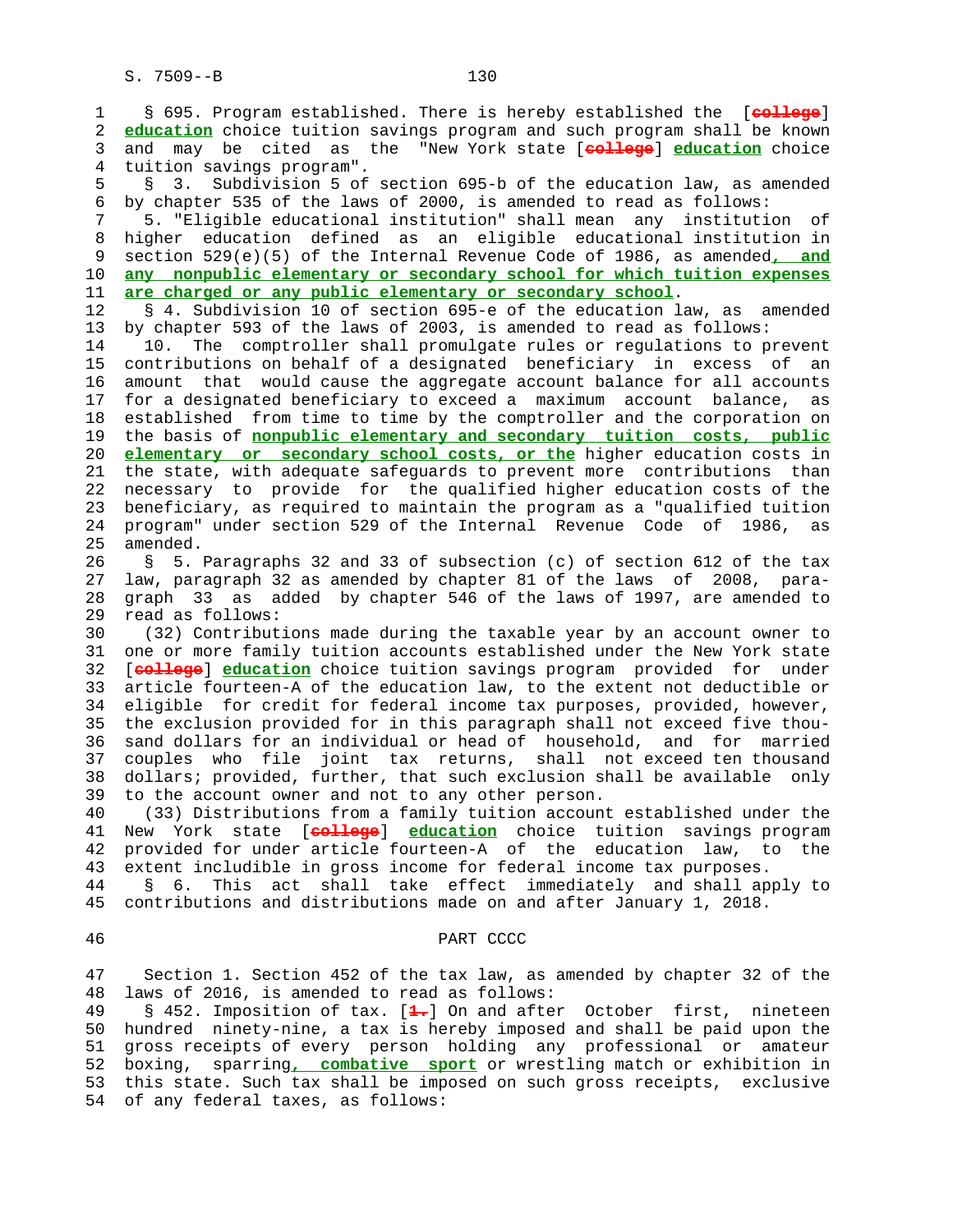1 (a) three percent of gross receipts from ticket sales, except that in 2 no event shall the tax imposed by this [**paragraph**] **subdivision** exceed 3 fifty thousand dollars for any match or exhibition; 4 (b) three percent of **the sum of (i)** gross receipts from broadcasting 5 rights, **and (ii) gross receipts from digital streaming over the Inter- net,** except that in no event shall the tax imposed by this [**paragraph**] **subdivision** exceed fifty thousand dollars for any match or exhibition. 8 [**2. On and after the effective date of this subdivision, a tax is hereby imposed and shall be paid upon the gross receipts of every person holding any authorized combative sport in this state, other than any professional or amateur boxing, sparring or wrestling exhibition or match, exclusive of any federal taxes as follows: (a) eight and one-half percent of gross receipts from ticket sales; and (b) three percent of the sum of (i) gross receipts from broadcasting rights, and (ii) gross receipts from digital streaming over the inter- net, except that in no event shall such tax imposed pursuant to this paragraph exceed fifty thousand dollars for any match or exhibition.**] 19 § 2. This act shall take effect immediately, and shall apply to all 20 taxable years beginning on or after January 1, 2019. 21 PART DDDD 22 Section 1. Legislative intent. This legislation would allow a taxpayer 23 who does not feel that the taxes in the State of New York are high 24 enough to contribute an additional amount to the state general fund. 25 § 2. The tax law is amended by adding a new section 630-f to read as 26 follows: **§ 630-f. Gift for New York state general fund. An individual in any taxable year may elect to contribute to the state's general fund. The contribution shall be in any whole dollar amount and shall not reduce the amount of state tax owed by such individual. The commissioner shall include space on the personal income tax return to enable a taxpayer to make such contribution. Notwithstanding any other provision of law all revenues collected pursuant to this section shall be credited to the state's general fund and used only for those purposes enumerated in section seventy-two of the state finance law.** 36 § 3. This act shall take effect immediately. 37 PART EEEE 38 Section 1. Section 43 of the tax law, as added by section 2 of part Q 39 of chapter 59 of the laws of 2017, is renumbered section 44 and a new 40 section 45 is added to read as follows: **§ 45. Empire state digital gaming media production credit. (a) Allow- ance of credit. (1) A taxpayer which is a digital gaming media production entity engaged in qualified digital gaming media production, or who is a sole proprietor of or a member of a partnership, which is a digital gaming media production entity engaged in qualified digital gaming media production, and is subject to tax under article nine-A or twenty-two of this chapter, shall be allowed a credit against such tax to be computed as provided herein. (2) The amount of the credit shall be the product (or pro rata share of the product, in the case of a member of a partnership or limited liability company) of twenty-five percent and the eligible production**

**costs of one or more qualified digital gaming media productions.**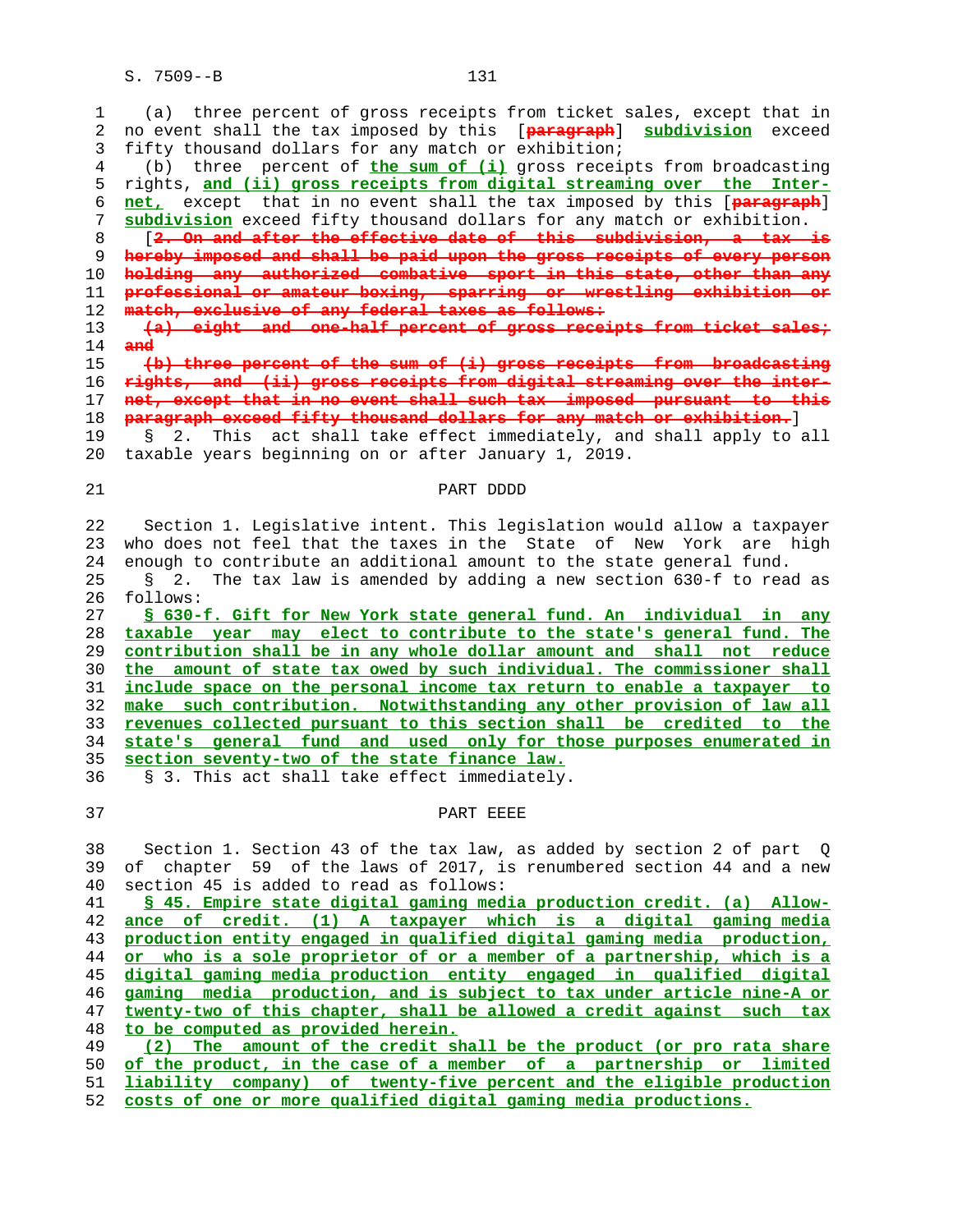**(3) Eligible digital gaming media production costs for a qualified digital gaming media production incurred and paid in this state but outside such metropolitan commuter transportation district shall be eligible for a credit of ten percent of such eligible production costs in addition to the credit specified in paragraph two of this subdivi- sion. (4) Eligible production costs shall not include those costs used by the taxpayer or another taxpayer as the basis calculation of any other tax credit allowed under this chapter or allowed in any other state. (b) Allocation of credit. The aggregate amount of tax credits allowed under this section, subdivision fifty-four of section two hundred ten-B** and subsection (jij) of section six hundred six of this chapter in any **taxable year shall be fifty million dollars. The aggregate amount of credits for any taxable year must be distributed on a regional basis as follows: fifty percent of the aggregate amount of credits shall be available for qualified digital gaming media productions that incur at least sixty percent of eligible production costs for a qualified digital gaming media production in region one; twenty percent of the aggregate amount of credits shall be available for qualified digital gaming media productions that incur at least sixty percent of eligible production costs for a qualified digital gaming media production in region two; and thirty percent of the aggregate amount of credits shall be available for qualified digital gaming media productions that incur at least sixty percent of eligible production costs for a qualified digital gaming media production in region three. If such regional distribution is not fully allocated in any taxable year, the remainder of such credits shall be available for allocation to any region in the subsequent tax year. For the purposes of this section region one shall contain the city of New York; region two shall contain the counties of Westchester, Rock- land, Nassau and Suffolk; and region three shall contain any county not contained in regions one and two. Such credit shall be allocated by the empire state development corporation among taxpayers in order of priori- ty based upon the date of filing an application for allocation of digital gaming media production credit with such office. If the total amount of allocated credits applied for in any particular year exceeds the aggregate amount of tax credits allowed for such year under this section, such excess shall be treated as having been applied for on the first day of the subsequent taxable year. (c) Definitions. As used in this section: (1) "Qualified digital gaming media production" means: (i) a website, the digital media production costs of which are paid or incurred predo- minately in connection with (A) video simulation, animation, text, audio, graphics or similar gaming related property embodied in digital format, and (B) interactive features of digital gaming (e.g., links, message boards, communities or content manipulation); (ii) video or interactive games produced primarily for distribution over the internet, wireless network or successors thereto; (iii) animation, simulation or embedded graphics digital gaming related software intended for commer- cial distribution regardless of medium; and (iv) a digital gaming media production in which qualified digital gaming media production costs equal to or are in excess of seven thousand five hundred dollars if incurred and paid in this state in twelve months preceding the date on which the credit is claimed. Provided, however, if such a production costs are incurred and paid outside the metropolitan commuter transpor- tation district in this state, such production costs shall be equal to or in excess of three thousand seven hundred fifty dollars to be a qual-**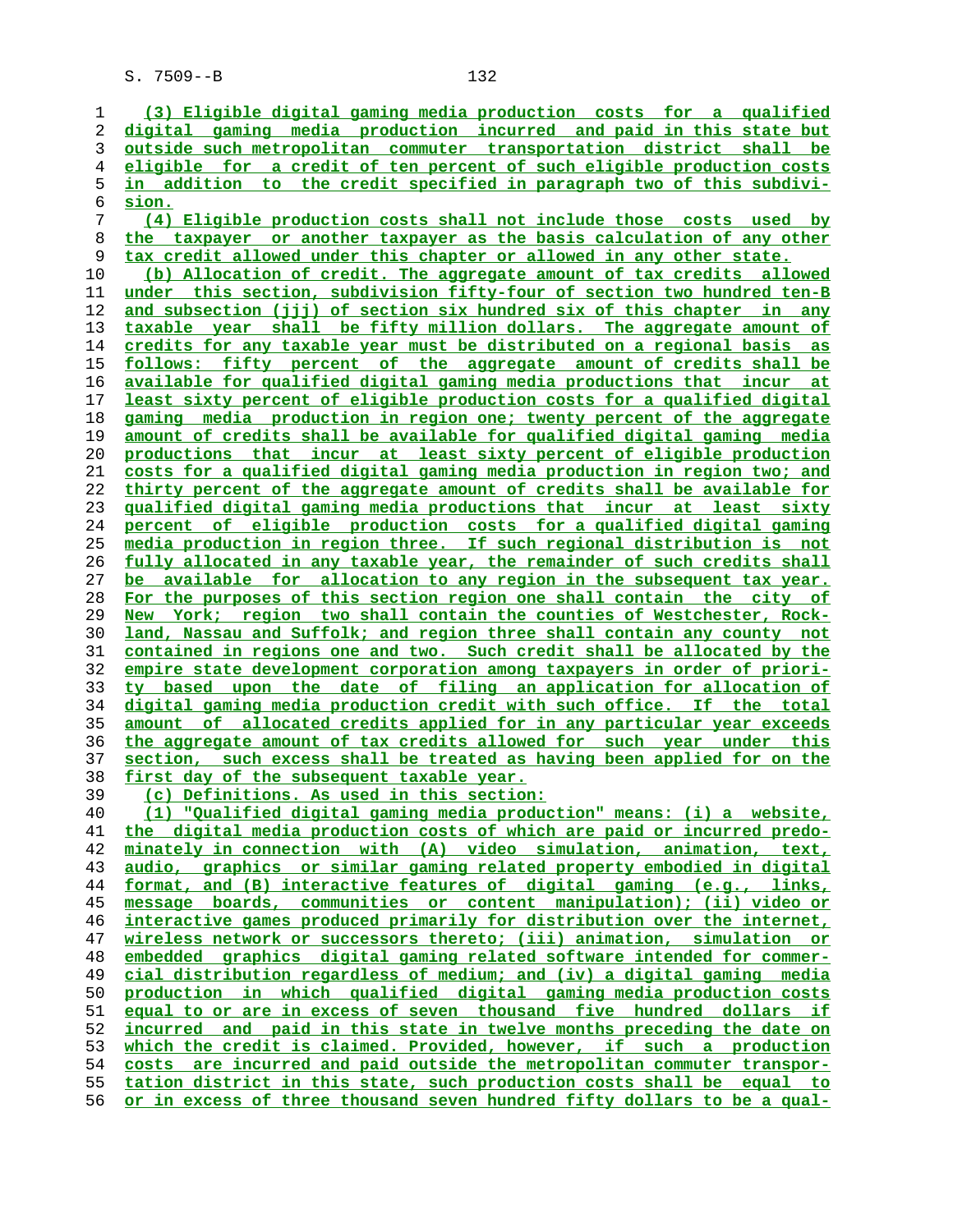**ified digital gaming media production for purposes of this paragraph. A qualified digital gaming media production does not include a website, video, interactive game or software that is used predominately for: electronic commerce (retail or wholesale purposes other than the sale of video or interactive games), gambling (including activities regulated by a New York gaming agency), exclusive local consumption for entities not accessible by the general public including industrial or other private purposes, and political advocacy purposes. (2) "Digital gaming media production costs" means any costs for prop- erty used and wages or salaries paid to individuals directly employed for services performed by those individuals directly and predominately in the creation of a digital gaming media production or productions. Digital gaming media production costs include but shall not be limited to to payments for property used and services performed directly and predominately in the development (including concept creation), design, production (including concept creation), design, production (including testing), editing (including encoding) and compositing (including the integration of digital files for interaction by end users) of digital gaming media. Digital gaming media production costs shall not include expenses incurred for the distribution, marketing, promotion, or adver- tising content generated by end-users or other costs not directly and predominately related to the creation, production or modification of digital gaming media. In addition, salaries or other income distribution related to the creation of digital gaming media for any person who serves in the role of chief executive officer, chief financial officer, president, treasurer or similar position shall not be included as digital gaming media production costs. Furthermore, any income or other distribution to any individual who holds an ownership interest in a digital gaming media production entity shall not be included as digital gaming media production costs. (3) "Qualified digital gaming media production costs" means digital gaming media production costs only to the extent such costs are attrib- utable to the use of property or the performance of services by any persons within the state directly and predominantly in the creation, production or modification of digital gaming related media. Such total production costs incurred and paid in this state shall be equal to or exceed seventy-five percent of total cost of an eligible production incurred and paid within and without this state. (d) Cross-references. For application of the credit provided for in this section, see the following provisions of this chapter: (1) Article nine-A: section two hundred ten-B, subdivision fifty-four. (2) Article twenty-two: section six hundred six, subsection (i), para- graph one, subparagraph (B), clause (xliv). (3) Article twenty-two: section six hundred six, subsection (jjj).** 45 § 2. Subdivision 52 of section 210-B of the tax law, as added by 46 section 4 of part DDD of chapter 59 of the laws of 2017, is renumbered 47 subdivision 53 and a new subdivision 54 is added to read as follows: **54. Empire state digital gaming media production credit. (a) Allowance of credit. A taxpayer who is eligible pursuant to section forty-five of this chapter shall be allowed a credit to be computed as provided in such section forty-five against the tax imposed by this article. (b) Application of credit. The credit allowed under this subdivision for any taxable year shall not reduce the tax due for such year to less than the amount prescribed in paragraph (d) of subdivision one of section two hundred ten of this article. Provided, however, that if the amount of the credit allowable under this subdivision for any taxable**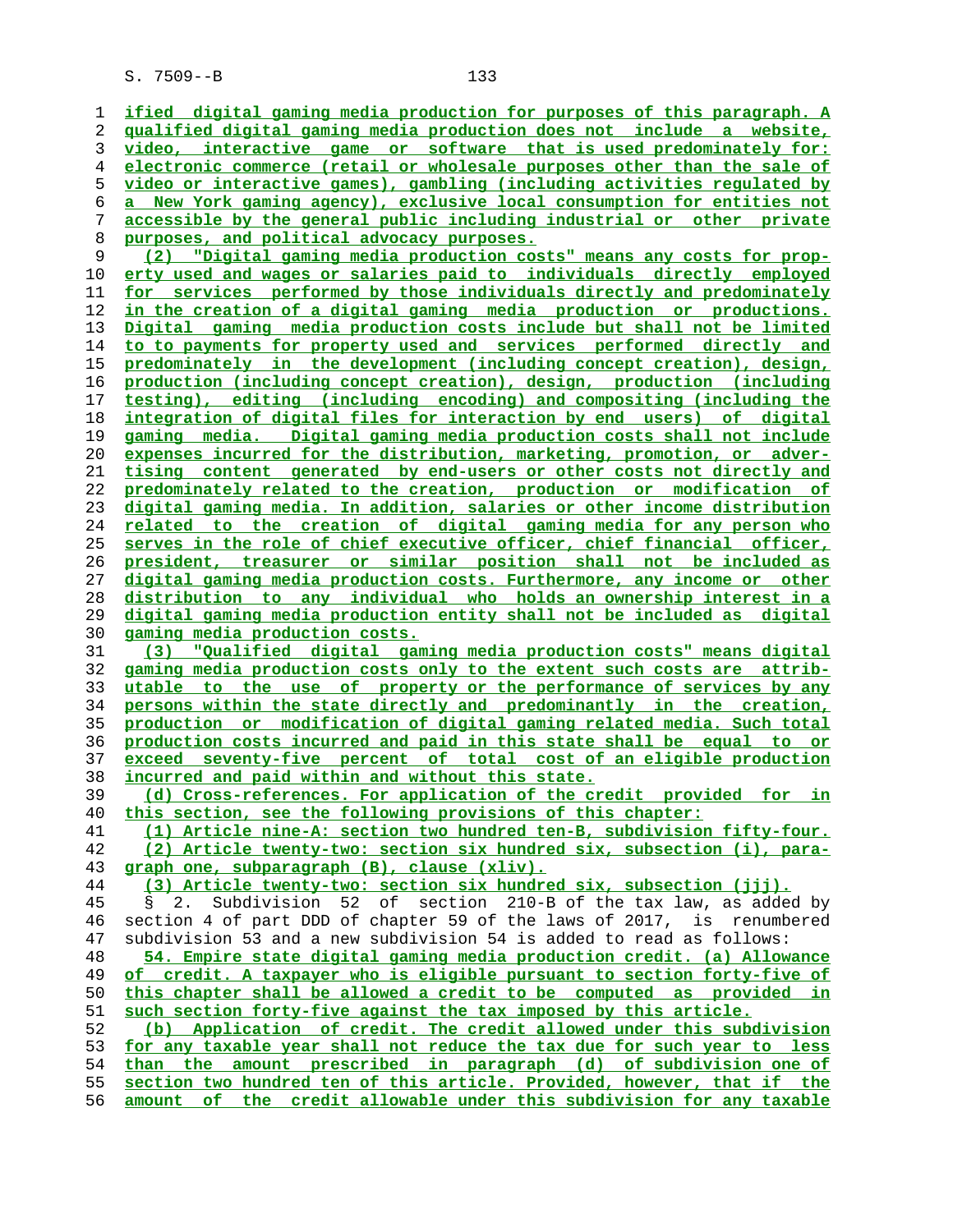| 2 | overpayment of tax to be credited or refunded in accordance with the        |
|---|-----------------------------------------------------------------------------|
| 3 | provisions of section one thousand eighty-six of this chapter, provided,    |
|   | however, no interest shall be paid thereon.                                 |
|   | § 3. Subparagraph (B) of paragraph 1 of subsection (i) of section 606       |
|   | of the tax law is amended by adding a new clause (xliv) to read as          |
|   | follows:                                                                    |
|   |                                                                             |
|   | (xliv) Empire state digital<br>Amount of credit                             |
|   | gaming media production<br>under subdivision                                |
|   | credit under subsection (iii)<br>fifty-four of section                      |
|   | two hundred ten-B                                                           |
|   | 4. Section 606 of the tax law is amended by adding a new subsection<br>S.   |
|   | (jjj) to read as follows:                                                   |
|   | (jjj) Empire state digital gaming media production credit. (1) Allow-       |
|   | ance of credit. A taxpayer who is eligible pursuant to section forty-       |
|   | five of this chapter shall be allowed a credit to be computed as            |
|   | provided in such section forty-five against the tax imposed by this         |
|   |                                                                             |
|   | article.                                                                    |
|   | (2) Application of credit. If the amount of the credit allowable under      |
|   | this subsection for any taxable year exceeds the taxpayer's tax for such    |
|   | year, the excess shall be treated as an overpayment of tax to be credit-    |
|   | ed or refunded as provided in section six hundred eighty-six of this        |
|   | article, provided, however, that no interest shall be paid thereon.         |
|   | 5. The state commissioner of economic development, after consulting<br>S.   |
|   | with the state commissioner of taxation and finance, shall promulgate       |
|   | regulations by December 31, 2018 to establish procedures for the allo-      |
|   | cation of tax credits as required by subdivision (a) of section 44 of       |
|   | the tax law. Such rules and regulations shall include provisions            |
|   | describing the application process, the due dates for such applications,    |
|   | the standards which shall be used to evaluate the applications, the         |
|   | documentation that will be provided to taxpayers substantiate to the New    |
|   | York state department of taxation and finance the amount of tax credits     |
|   | allocated to such taxpayers, under what conditions all or a portion of      |
|   | this tax credit may be revoked, and such other provisions as deemed         |
|   | necessary and appropriate. Notwithstanding any other provisions to the      |
|   | contrary in the state administrative procedure act, such rules and regu-    |
|   | lations may be adopted on an emergency basis if necessary to meet such      |
|   | December 31, 2018 deadline.                                                 |
|   | § 6. Subdivision 23 of section 352 of the economic development law, as      |
|   | amended by section 1 of part K of chapter 59 of the laws of 2017,<br>is     |
|   | amended to read as follows:                                                 |
|   | 23. "Software development" means the creation of coded computer             |
|   | instructions [or production or post-production of video games, as           |
|   | defined in subdivision one-a of section six hundred eleven of the gener-    |
|   | al business law, other than those embedded and used exclusively in          |
|   | advertising, promotional websites or microsites, and [also] includes        |
|   |                                                                             |
|   | new media as defined by the commissioner in regulations.                    |
|   | The economic development law is amended by adding a new section<br>S.<br>7. |
|   | 243 to read as follows:                                                     |
|   | \$ 243. Reports on the digital gaming industry in New York. 1. The          |
|   | empire state development corporation shall file a report on a biannual      |
|   | basis with the director of the division of the budget and the chair-        |
|   | persons of the assembly ways and means committee and senate finance         |
|   | committee. The report shall be filed no later than thirty days before       |
|   |                                                                             |
|   | the mid-point and the end of the state fiscal year. The first report        |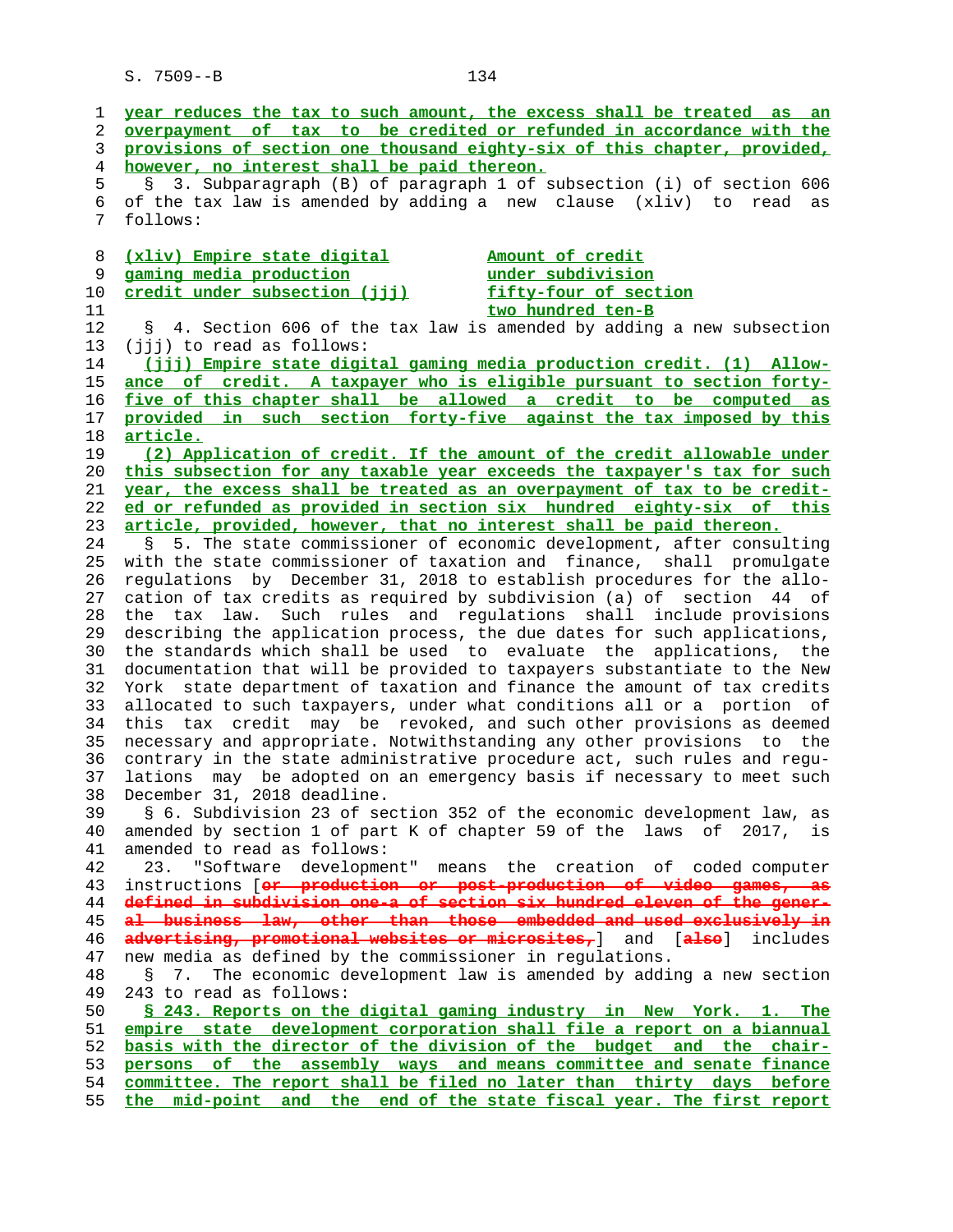**shall cover the calendar half year that begins on January first, two thousand nineteen. Each report must contain the following information for the covered calendar half year: (a) the total dollar amount of credits allocated pursuant to section forty-five of the tax law during the half year, broken down by month; (b) the number of digital gaming projects, which have been allocated tax credits of less than one million dollars per project, and the total dollar amount of credits allocated to those projects distributed by region pursuant to subdivision (b) of section forty-five of the tax law; (c) the number of digital gaming projects, which have been allocated tax credits of more than one million dollars, and the total dollar amount of credits allocated to those projects distributed by region pursuant to subdivision (b) of section forty-five of the tax law; (d) a list of each eligible digital gaming project, which has been allocated a tax credit enumerated by region pursuant to subdivision (b) of section forty-five of the tax law, and for each of those projects, (i) the estimated number of employees associated with the project, (ii) the estimated qualifying costs for the projects, (iii) the estimated total costs of the project, (iv) the credit eligible employee hours for each project, and (v) total wages for such credit eligible employee hours for each project; and (e) (i) the name of each taxpayer allocated a tax credit for each project and the county of residence or incorporation of such taxpayer or, if the taxpayer does not reside or is not incorporated in New York, the state of residence or incorporation; however, if the taxpayer claims a tax credit because the taxpayer is a member of a limited liability company, a partner in a partnership or a shareholder in a subchapter S corporation, the name of each limited liability company, partnership or subchapter S corporation earning any of those tax credits must be included in the report instead of information about the taxpayer claim- ing the tax credit, (ii) the amount of tax credit allocated to each taxpayer; provided however, if the taxpayer claims a tax credit because the taxpayer is a member of a limited liability company, a partner in a partnership or a shareholder in a subchapter S corporation, the amount of tax credit earned by each entity must be included in the report instead of information about the taxpayer claiming the tax credit, and (iii) information identifying the project associated with each taxpayer for which a tax credit was claimed under section forty-five of the tax law. 2. The empire state development corporation shall file a report on a triennial basis with the director of the division of the budget and the chairpersons of the assembly ways and means committee and senate finance committee. The first report shall be filed no later than March first, two thousand twenty-one. The report must be prepared by an independent third party auditor and include: (a) information regarding the empire state digital gaming production credit program including the efficiency of operations, reliability of financial reporting, compliance with laws and regulations and distribution of assets and funds; (b) and economic impact study prepared by an independent third party of the program with special emphasis on the regional impact by region and the total dollar amount of credits allocated to those projects distributed by region pursuant to subdivision (b) of section forty-five of the tax law; and (c) any other information or statistical information that the commis- sioner of economic development deems to be useful in analyzing the effects of the programs.**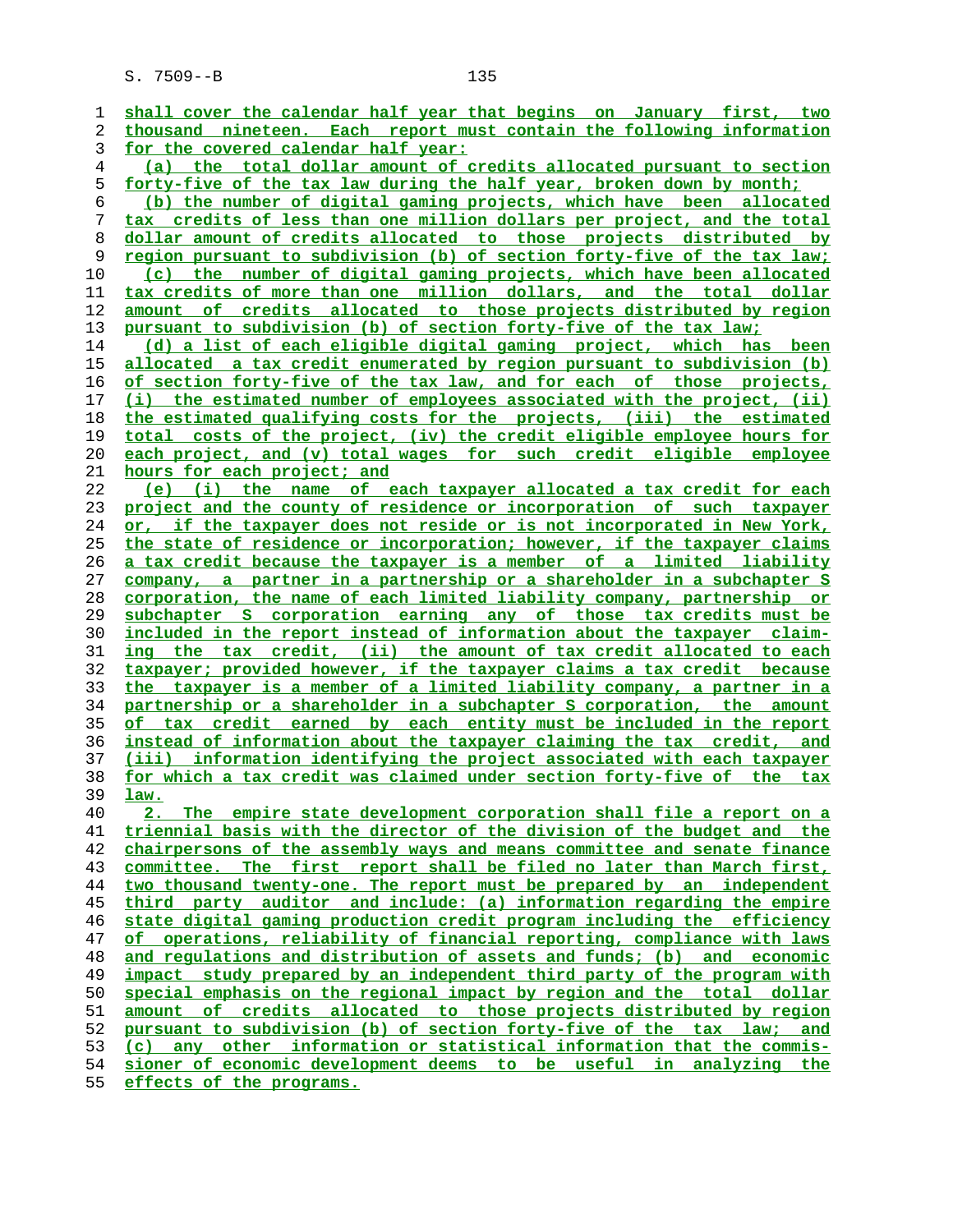1 § 8. This act shall take effect immediately and shall apply to taxable 2 years beginning on January 1, 2019 and before January 1, 2024; provided 3 that this act shall expire and be deemed repealed December 31, 2023.

### 4 PART FFFF

 5 Section 1. This act shall be known and may be cited as the "local 6 government jobs and revenue protection act of 2018."

 7 § 2. Legislative intent. New York state, New York city and county 8 governments throughout the state are the recipients of hundred of 9 millions of dollars each year under the master settlement agreement. The 10 total of all master settlement payments to these governments over the 11 years has so far exceeded fourteen billion dollars. These funds are 12 vitally important and any disruption in these payments would put the 13 recipients at financial risk. The legislature hereby finds that it is in 14 the public interest to enact the "local government jobs and revenue 15 protection act of 2018" in order to continue the flow of these funds to 16 the state and local governments which depend on this revenue during the 17 appeal of a judgement against master settlement agreement signatories, 18 affiliates, successors and non-participating manufacturers.

 19 § 3. The civil practice law and rules is amended by adding a new 20 section 5519-a to read as follows:

**§ 5519-a. Stay of enforcement for tobacco product master settlement agreement participating or non-participating manufacturers or their successors or affiliates. (a) In civil litigation under any legal theory involving a participating manufacturer or a non-participating manufac- turer, as those terms are defined in the master settlement agreement, or any of their successors or affiliates, the undertaking required during the pendency of all appeals or discretionary reviews by any appellate courts in order to stay the execution of any judgment or order granting legal, equitable or other relief during the entire course of appellate review, including review by the United States supreme court, shall be set pursuant to the applicable provisions of law or court rules; provided, however that the total undertaking required of all appellants collectively shall not exceed two hundred fifty million dollars, regard- less of the value of the judgment appealed.**

**(b) Notwithstanding the provisions of subdivision (a) of this section, upon proof by a preponderance of the evidence, by an appellee, that an appellant is dissipating assets outside the course of ordinary business to avoid payment of a judgment, a court may require the appellant to post a bond in an amount up to the total amount of the judgement.**

 40 § 4. This act shall take effect on the thirtieth day after it shall 41 have become a law, and shall apply to any cause of action pending on or 42 filed on or after such effective date.

## 43 PART GGGG

 44 Section 1. Section 1261 of the tax law is amended by adding a new 45 subdivision (h) to read as follows:

**(h) Notwithstanding any provision of state or local law, ordinance or resolution to the contrary, from the moneys collected pursuant to section twelve hundred ten of this article for the rent of every occu- pancy of a room or rooms, as described in subdivision (e) of section eleven hundred five of this chapter, in a city having a population of one million or more, four percent of such moneys or the first three hundred thousand dollars of such moneys collected during each calendar**